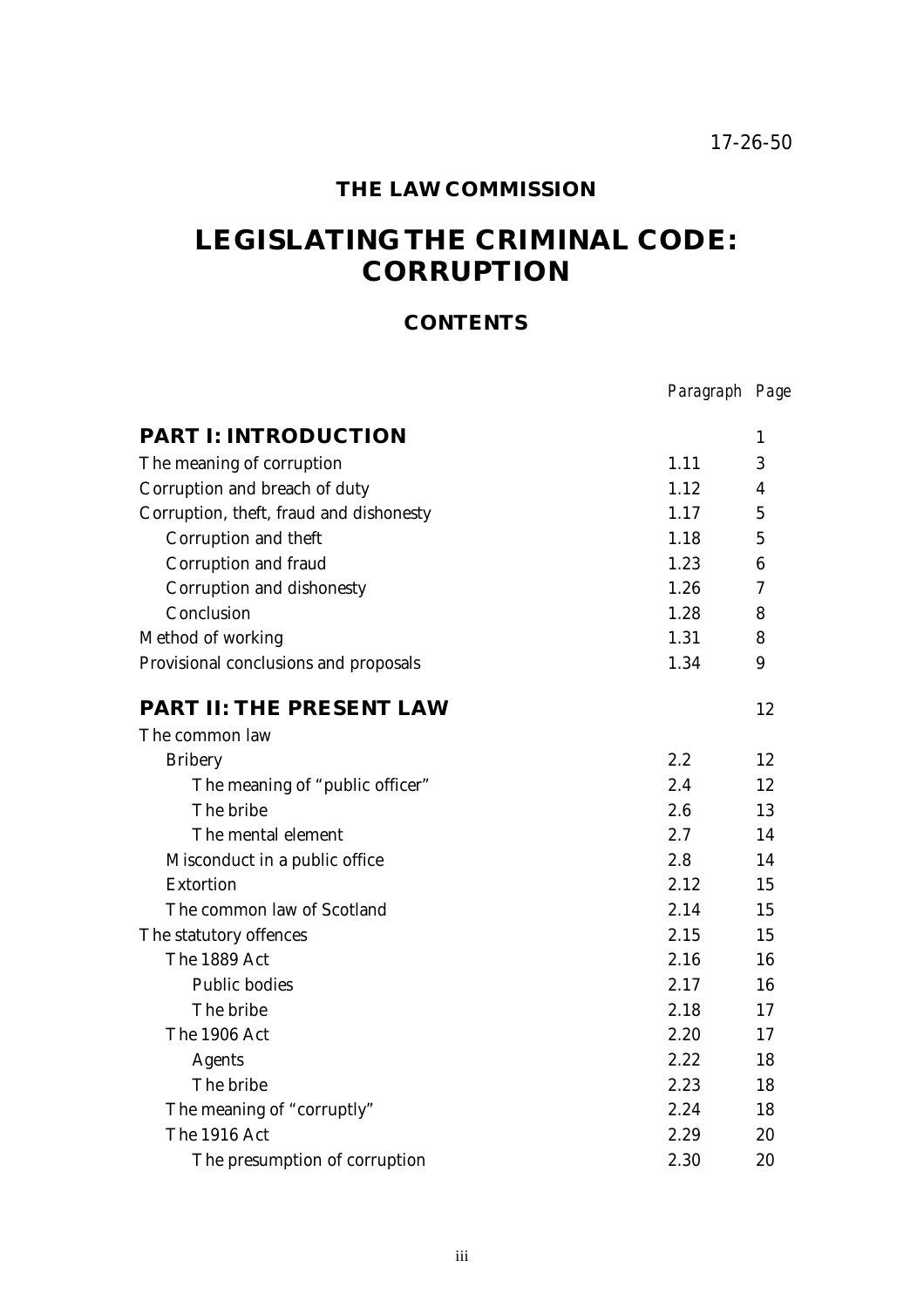|                                                               | Paragraph Page |    |
|---------------------------------------------------------------|----------------|----|
| The Sale of Offices Acts 1551 and 1809                        | 2.32           | 20 |
| The Honours (Prevention of Abuses) Act 1925                   | 2.34           | 21 |
| <b>PART III: PREVIOUS REFORM PROPOSALS</b>                    |                | 23 |
| The Redcliffe-Maud Report                                     | 3.2            | 23 |
| Recommendations on reform of the law                          |                |    |
| Disclosure of pecuniary interests by councillors and officers | 3.4            | 23 |
| Misuse of official information                                | 3.6            | 24 |
| Prevention of corruption                                      | 3.7            | 24 |
| The Government response                                       | 3.9            | 25 |
| The Salmon Report                                             | 3.10           | 25 |
| Recommendations on reform of the law of corruption            | 3.12           | 26 |
| Conflicts of interest and registers of interests              | 3.13           | 27 |
| Other recommendations                                         | 3.14           | 27 |
| The Government response                                       | 3.15           | 27 |
| The Nolan Report                                              | 3.16           | 28 |
| <b>General recommendations</b>                                | 3.20           | 29 |
| <b>Members of Parliament</b>                                  | 3.21           | 29 |
| Ministers and civil servants                                  | 3.22           | 30 |
| <b>Executive quangos</b>                                      | 3.23           | 30 |
| The Government response                                       | 3.24           | 31 |
| Conclusions                                                   | 3.26           | 31 |
| <b>PART IV: THE NEED FOR CHANGE</b>                           |                | 32 |
| The problem with "public bodies"                              | 4.3            | 32 |
| The presumption                                               | 4.4            | 33 |
| <b>Agents</b>                                                 | 4.7            | 33 |
| Inapplicability of the presumption                            | 4.8            | 34 |
| Persons connected with agents                                 | 4.9            | 34 |
| Persons who have been, or are to become, agents               | 4.10           | 34 |
| <b>Purported agents</b>                                       | 4.11           | 34 |
| Police officers                                               | 4.12           | 35 |
| <b>Judges</b>                                                 | 4.13           | 35 |
| <b>Local councillors</b>                                      | 4.14           | 35 |
| The meaning of "corruptly"                                    | 4.15           | 35 |
| Conclusion                                                    | 4.18           | 36 |
| <b>PART V: CORRUPTION AND BREACH OF DUTY</b>                  |                | 37 |
| Two basic law reform questions                                | 5.1            | 37 |
| The first question                                            |                |    |
| Acting contrary to duty: the radical approach                 | 5.2            | 37 |
| Conclusion                                                    | 5.4            | 38 |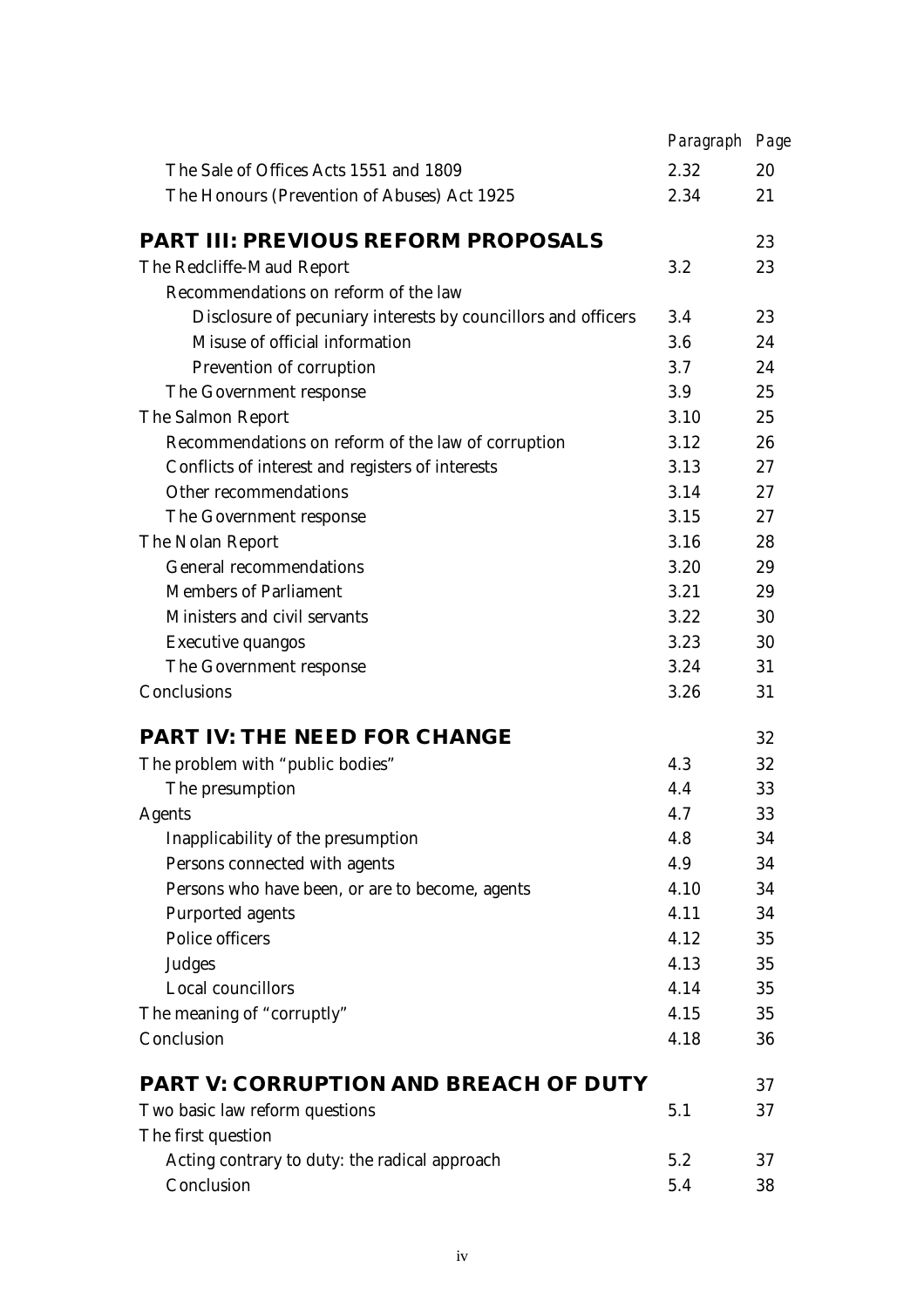| The second question                                                                      |      |    |
|------------------------------------------------------------------------------------------|------|----|
| Corruption by means other than bribery and extortion                                     |      |    |
| Causing another to act in breach of duty                                                 | 5.5  | 38 |
| Breaches of duty and "extortion"                                                         | 5.8  | 38 |
| The present law and corruption by means other than bribery                               | 5.10 | 39 |
| Corruption by way of threats                                                             |      |    |
| <b>Blackmail</b>                                                                         | 5.11 | 39 |
| Other offences                                                                           | 5.14 | 40 |
| Corruption by way of deception                                                           | 5.15 | 40 |
| Conclusion and provisional view                                                          | 5.17 | 41 |
| Procuring a breach of duty by deception or threats and                                   |      |    |
| liability of the parties                                                                 | 5.18 | 41 |
| Threatening to breach duty                                                               | 5.22 | 42 |
| <b>PART VI: THE DISTINCTION BETWEEN PUBLIC BODIES</b>                                    |      |    |
| <b>AND OTHERS</b>                                                                        |      | 43 |
| The significance in the present law of the distinction between                           |      |    |
| public bodies and others                                                                 | 6.2  | 43 |
| The scope of the 1889 Act                                                                | 6.3  | 43 |
| The scope of the offences                                                                |      |    |
| Third parties                                                                            | 6.4  | 43 |
| Persons who have been, or are to become, agents                                          | 6.5  | 44 |
| <b>Penalties</b>                                                                         | 6.6  | 44 |
| The presumption                                                                          | 6.7  | 44 |
| The distinction between a person <i>serving under</i> a public body                      |      |    |
| and a person serving under a non-public body                                             | 6.9  | 45 |
| The definition of a public body                                                          | 6.10 | 45 |
| The <i>Holly</i> test                                                                    | 6.12 | 46 |
| The Local Government and Housing Act 1989 amendment                                      | 6.14 | 46 |
| Public bodies outside the United Kingdom                                                 | 6.16 | 47 |
| Should the distinction be retained?                                                      | 6.18 | 47 |
| Is public sector corruption more serious than private sector                             |      |    |
| corruption?                                                                              | 6.19 | 47 |
| Is the public sector more in need of protection than the                                 |      |    |
| private sector?                                                                          | 6.22 | 48 |
| The need for higher standards of conduct in the public sector                            | 6.24 | 49 |
| Private bodies with public functions                                                     | 6.26 | 49 |
| If the distinction were retained, should the definition of a public<br>body be extended? | 6.35 | 52 |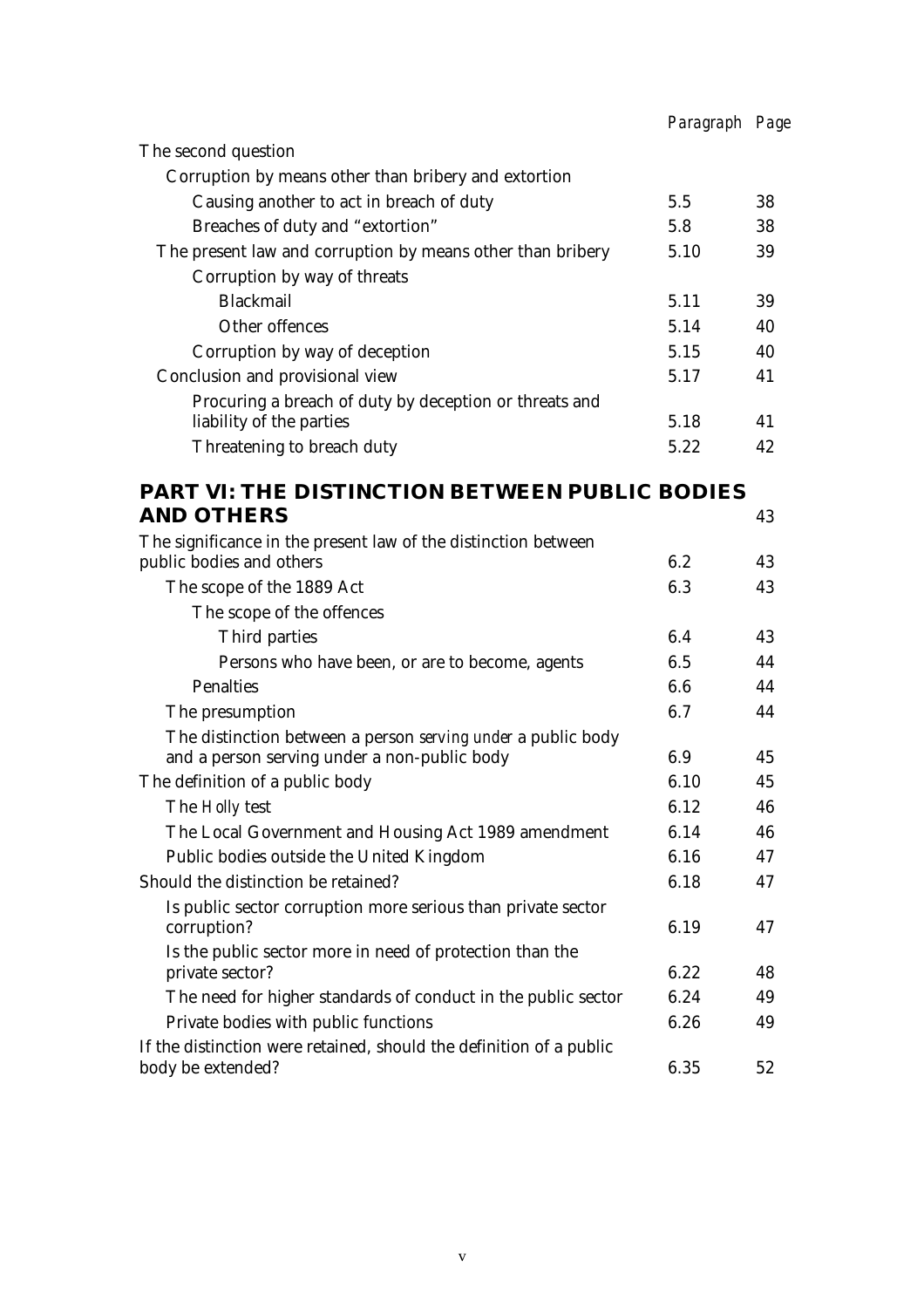| Paragraph | Page |
|-----------|------|
|-----------|------|

| <b>PART VII: THE AGENCY RELATIONSHIP</b>                          |      | 54 |
|-------------------------------------------------------------------|------|----|
| Preliminary points                                                |      |    |
| <b>Terminology</b>                                                | 7.4  | 55 |
| Scope of the agency relationship                                  |      |    |
| Public and private duties                                         | 7.7  | 55 |
| Duties not within the agency relationship                         | 7.8  | 56 |
| Defining the agency relationship                                  | 7.9  | 56 |
| The fiduciary model approach                                      | 7.10 | 56 |
| The status-based fiduciary                                        | 7.11 | 57 |
| The fact-based fiduciary                                          | 7.12 | 57 |
| A preliminary definition of the agency relationship               | 7.17 | 59 |
| Quasi-fiduciaries                                                 | 7.18 | 59 |
| Incorporating quasi-fiduciaries into the definition of            |      |    |
| the agency relationship                                           | 7.22 | 60 |
| Specific exclusions                                               | 7.25 | 62 |
| The list approach                                                 | 7.26 | 62 |
| Various classes of persons we propose should be included          |      |    |
| in the list                                                       | 7.30 | 63 |
| Classic examples                                                  | 7.31 | 63 |
| <b>Judges</b>                                                     | 7.32 | 63 |
| <b>Local councillors</b>                                          | 7.36 | 64 |
| Police officers                                                   | 7.37 | 65 |
| Proposed specific exclusions                                      |      |    |
| Witnesses, jurors and electors                                    | 7.39 | 65 |
| Members of Parliament, members of the House of Lords              |      |    |
| and Government Ministers                                          | 7.42 | 66 |
| Conflict between the jurisdiction of the courts<br>and Parliament | 7.43 | 66 |
|                                                                   |      |    |
| Previous reform proposals                                         | 7.45 | 68 |
| Provisional proposals                                             |      |    |
| Fiduciaries                                                       | 7.50 | 70 |
| Quasi-fiduciaries                                                 | 7.51 | 70 |
| <b>Transnational agency relationships</b>                         | 7.53 | 71 |
| Individual extra-jurisdictional principals                        | 7.55 | 71 |
| The public interest of other countries                            | 7.57 | 72 |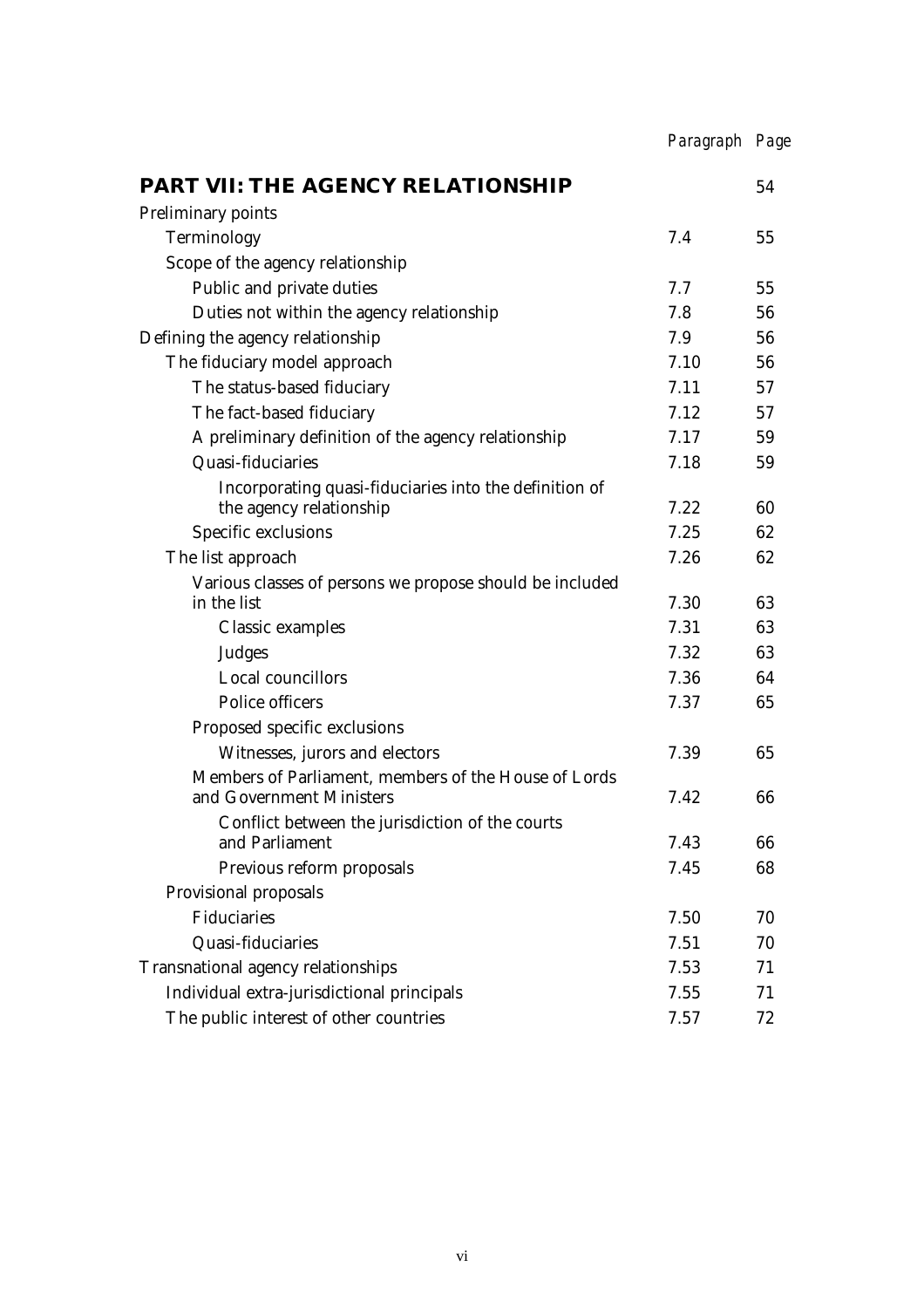|                                                                      | 73                                   |
|----------------------------------------------------------------------|--------------------------------------|
|                                                                      |                                      |
| 8.2                                                                  | 73                                   |
| 8.4                                                                  | 73                                   |
| 8.5                                                                  | 73                                   |
| Whether the act procured or rewarded is itself a breach of duty 8.12 | 76                                   |
| 8.14                                                                 | 76                                   |
| 8.24                                                                 | 77                                   |
| 8.25                                                                 | 79                                   |
| 8.28                                                                 | 80                                   |
| 8.30                                                                 | 81                                   |
|                                                                      |                                      |
| 8.32                                                                 | 82                                   |
|                                                                      |                                      |
|                                                                      | 82                                   |
|                                                                      | 83                                   |
|                                                                      | 84                                   |
|                                                                      | 84                                   |
|                                                                      | 85                                   |
| 8.48                                                                 | 86                                   |
| 8.51                                                                 | 87                                   |
| 8.53                                                                 | 88                                   |
| 8.58                                                                 | 89                                   |
| 8.59                                                                 | 90                                   |
| 8.65                                                                 | 91                                   |
| 8.66                                                                 | 91                                   |
| 8.68                                                                 | 91                                   |
| 8.69                                                                 | 92                                   |
|                                                                      |                                      |
| 8.70                                                                 | 92                                   |
| 8.74                                                                 | 93                                   |
| 8.76                                                                 | 93                                   |
| 8.78                                                                 | 94                                   |
| 8.80                                                                 | 95                                   |
|                                                                      | 8.34<br>8.37<br>8.40<br>8.41<br>8.42 |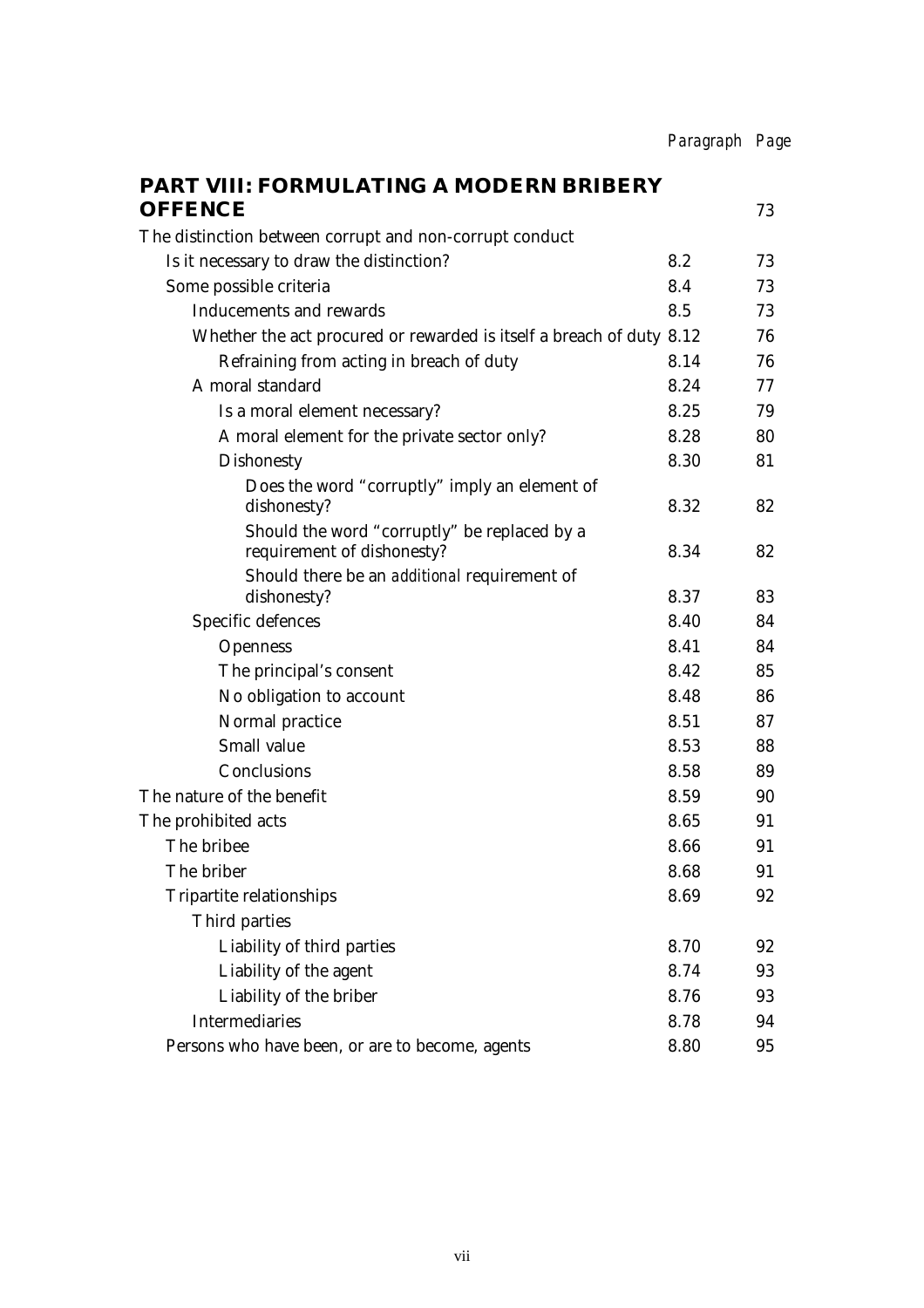|                                                                          | Paragraph Page |     |
|--------------------------------------------------------------------------|----------------|-----|
| The mental element                                                       | 8.82           | 95  |
| Advantage offered or solicited but not conferred                         | 8.84           | 96  |
| Advantage conferred, but giver and recipient not equally corrupt         | 8.85           | 96  |
| The recipient acts corruptly, but the giver does not                     | 8.87           | 97  |
| The recipient mistakenly believes that the giver is acting               |                |     |
| corruptly                                                                | 8.88           | 97  |
| The recipient knows that the giver has no corrupt intent                 | 8.90           | 97  |
| The giver acts corruptly, but the recipient does not                     | 8.92           | 98  |
| Purported agency                                                         | 8.95           | 98  |
| <b>Entrapment</b>                                                        | 8.100          | 99  |
| Summary of main proposals and consultation issues                        | 8.102          | 100 |
| <b>PART IX: TERRITORIAL JURISDICTION</b>                                 |                | 102 |
| The present law                                                          |                |     |
| General                                                                  | 9.2            | 102 |
| The corruption offences                                                  | 9.7            | 103 |
| Extension of jurisdiction by the Criminal Justice Act 1948               | 9.10           | 103 |
| The Criminal Justice Act 1993                                            | 9.13           | 104 |
| The effect of extending the Criminal Justice Act 1993 to bribery         | 9.15           | 105 |
| <b>PART X: ANCILLARY MATTERS</b>                                         |                | 106 |
| The requirement of the Attorney-General's consent                        | 10.2           | 106 |
| Justification for the requirement of the Attorney-General's consent 10.4 |                | 106 |
| Recent discussions of the need for the Law Officers' consent             |                |     |
| The Consent to Prosecutions Bill                                         | 10.6           | 107 |
| The Home Office submission to the Franks Committee                       | 10.8           | 108 |
| <b>Issues for consultees</b>                                             | 10.11          | 109 |
| Private prosecutions for corruption                                      | 10.12          | 109 |
| Whose consent should be required                                         | 10.15          | 110 |
| Mode of trial                                                            | 10.16          | 110 |
| Sentence                                                                 | 10.17          | 111 |
| Retrospectivity                                                          | 10.19          | 111 |
| <b>False documents</b>                                                   | 10.20          | 111 |
| <b>PART XI: PROVING CORRUPTION</b>                                       |                | 113 |
| The presumption                                                          | 11.2           | 113 |
| Historical reasons for the creation of the presumption                   | 11.7           | 114 |
| Justifications of the presumption                                        | 11.13          | 116 |
| Does the presumption infringe the Convention?                            | 11.17          | 117 |
| The presumption of innocence                                             | 11.18          | 117 |
| Possible implications of the CJPOA 1994                                  | 11.25          | 119 |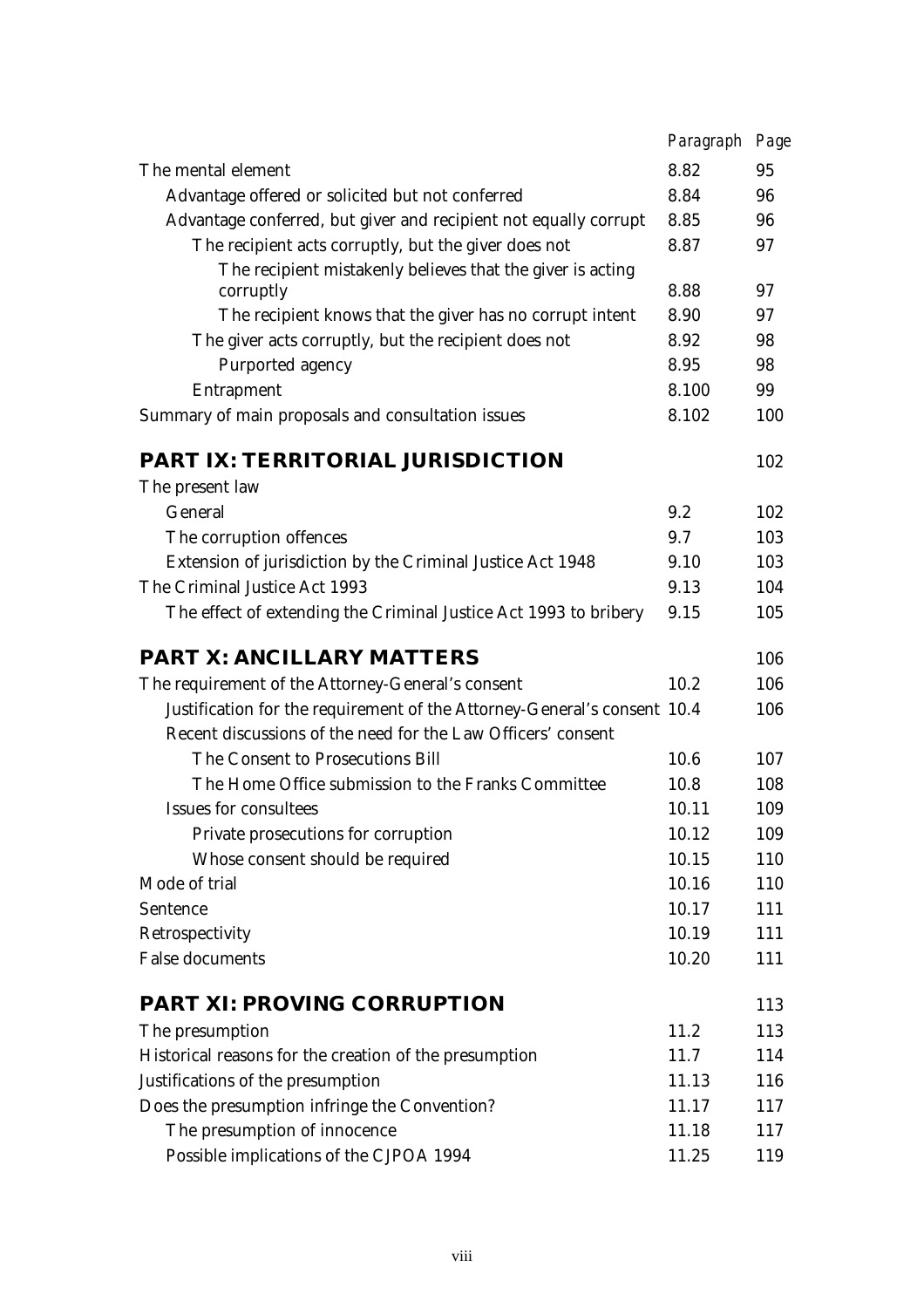|                                                                                                                                      | Paragraph Page |     |
|--------------------------------------------------------------------------------------------------------------------------------------|----------------|-----|
| The effects of the presumption and the CJPOA 1994 compared                                                                           | 11.34          | 122 |
| Establishing a case to answer                                                                                                        |                |     |
| The existing law                                                                                                                     | 11.35          | 122 |
| If section 2 were repealed                                                                                                           | 11.36          | 122 |
| Where the defendant adduces no evidence                                                                                              |                |     |
| The existing law                                                                                                                     | 11.37          | 123 |
| If section 2 were repealed                                                                                                           | 11.38          | 123 |
| Where the defendant does not testify but adduces other<br>evidence                                                                   |                |     |
| The existing law                                                                                                                     | 11.39          | 123 |
| If section 2 were repealed                                                                                                           | 11.40          | 124 |
| Where the defendant testifies                                                                                                        |                |     |
| The existing law                                                                                                                     | 11.41          | 124 |
| If section 2 were repealed                                                                                                           | 11.42          | 124 |
| Conclusions                                                                                                                          | 11.43          | 124 |
| Options for reform                                                                                                                   |                |     |
| Option 1: extend the presumption                                                                                                     | 11.48          | 125 |
| Option 2: the Hong Kong option                                                                                                       | 11.51          | 127 |
| Option 3: reduce the weight of the burden placed by the                                                                              |                |     |
| presumption                                                                                                                          | 11.57          | 129 |
| Option 4: abolish the presumption                                                                                                    | 11.61          | 130 |
| PART XII: THE INVESTIGATION OF CORRUPTION                                                                                            |                | 132 |
| The Serious Fraud Office                                                                                                             | 12.2           | 132 |
| Section 2 of the Criminal Justice Act 1987                                                                                           |                |     |
| <b>Powers</b>                                                                                                                        | 12.3           | 132 |
| Safeguards                                                                                                                           | 12.6           | 133 |
| Justification for section 2 powers                                                                                                   | 12.7           | 133 |
| Comparison with the CPS and the police                                                                                               | 12.8           | 134 |
| Comparison with the DTI                                                                                                              | 12.10          | 135 |
| Section 2 and the Convention                                                                                                         | 12.16          | 136 |
| Extending the powers to investigate corruption                                                                                       | 12.20          | 138 |
| Option 1: no change                                                                                                                  | 12.23          | 138 |
| Option 2: give the police similar powers to those of the SFO                                                                         |                |     |
| in <i>all</i> corruption cases                                                                                                       | 12.24          | 139 |
| Option 3: give the police similar powers to those of the SFO in<br>corruption cases falling within the SFO's terms of reference but, |                |     |
| for whatever reason, investigated not by the SFO but by the police 12.25                                                             |                | 139 |
| Option 4: create further investigative powers for corruption<br>offences, not identical to those of the SFO                          | 12.26          | 139 |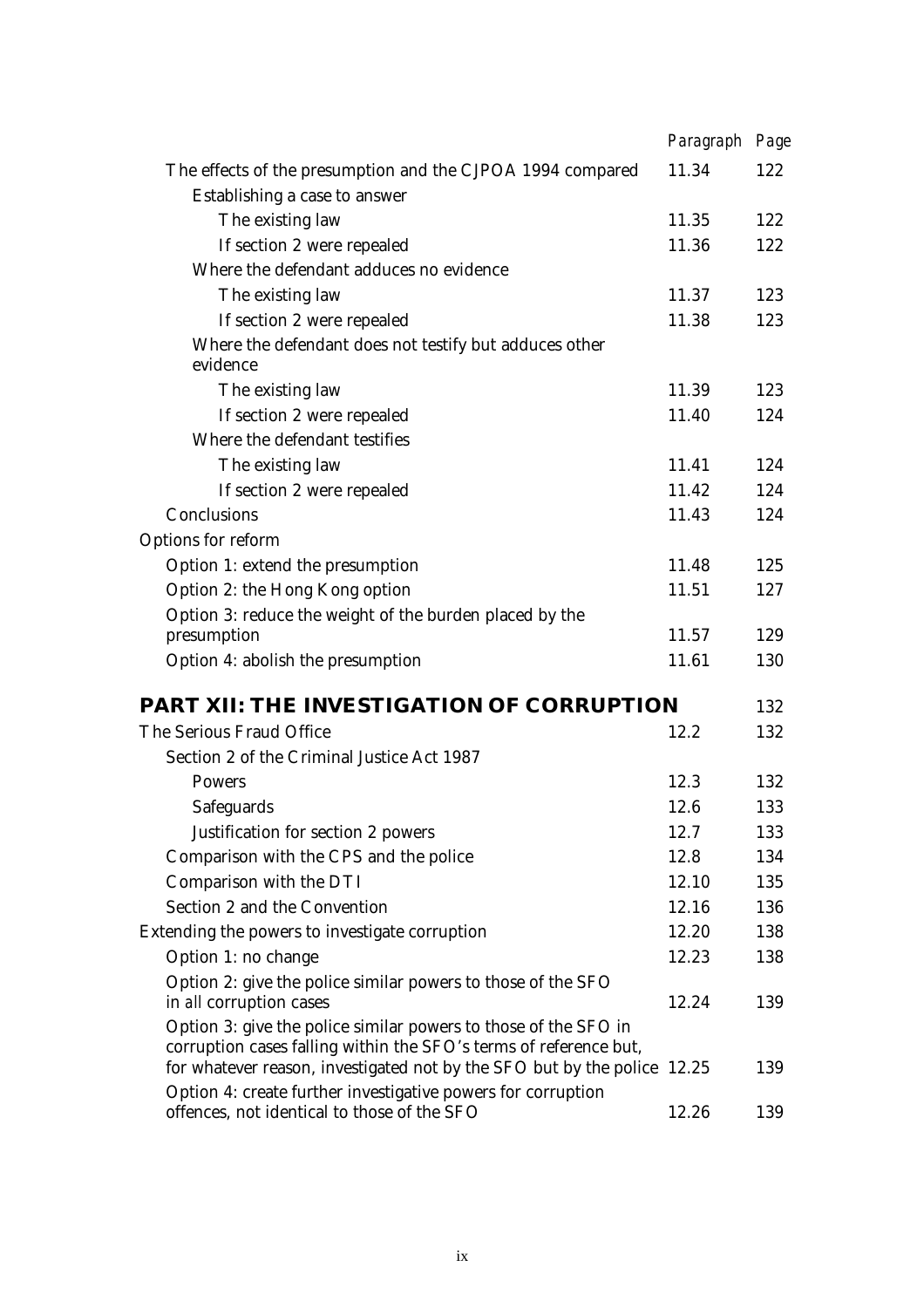| PART XIII: SUMMARY OF PROVISIONAL CONCLUSIONS,                   |             |     |
|------------------------------------------------------------------|-------------|-----|
| PROPOSALS AND CONSULTATION ISSUES                                |             | 140 |
| <b>APPENDIX A: EXTRACTS FROM RELEVANT</b>                        |             |     |
| <b>LEGISLATION</b>                                               |             | 150 |
| Public Bodies Corrupt Practices Act 1889                         |             | 150 |
| Prevention of Corruption Act 1906                                |             | 152 |
| Prevention of Corruption Act 1916                                |             | 153 |
| Criminal Justice and Public Order Act 1994                       |             | 153 |
| <b>APPENDIX B: THE LAW OF OTHER JURISDICTIONS</b>                |             | 157 |
| Australia                                                        | B.1         | 157 |
| <b>Bribery</b>                                                   | B.2         | 157 |
| <b>Secret commissions</b>                                        | B.4         | 158 |
| Canada                                                           | B.7         | 158 |
| Corruption and government officials                              | B.8         | 159 |
| <b>Secret commissions</b>                                        | B.10        | 159 |
| South Africa                                                     | <b>B.12</b> | 160 |
| <b>Hong Kong</b>                                                 | <b>B.18</b> | 162 |
| The possession of unexplained property                           | <b>B.19</b> | 162 |
| Offences based on offering, soliciting or accepting an advantage | <b>B.21</b> | 162 |
| Solicitation or acceptance of an advantage by a Crown servant    | <b>B.22</b> | 163 |
| Other offences in the Prevention of Bribery Ordinance based on   |             |     |
| the concept of advantage                                         | <b>B.23</b> | 163 |
| Sweden                                                           | <b>B.24</b> | 164 |
| <b>Bribery</b>                                                   | <b>B.25</b> | 164 |
| <b>Bribe-taking</b>                                              | <b>B.26</b> | 164 |
| Bribes and improper remuneration                                 | <b>B.27</b> | 164 |
| Presumption of improper influence                                | <b>B.29</b> | 165 |
| <b>APPENDIX C: THE AUSTRALIAN REFORM PROPOSALS</b>               |             | 166 |
| <b>Bribery</b>                                                   | C.2         | 166 |
| The distinction between public and private bodies                | C.4         | 166 |
| <b>Fault elements</b>                                            | C.5         | 166 |
| <b>Dishonesty</b>                                                | C.6         | 167 |
| No requirement for agreement                                     | C.8         | 167 |
| Definition of agent                                              | C.9         | 167 |
| Other corrupting benefits                                        | C.10        | 167 |
| Kickbacks                                                        | C.12        | 168 |
| Abuse of public office                                           | C.13        | 168 |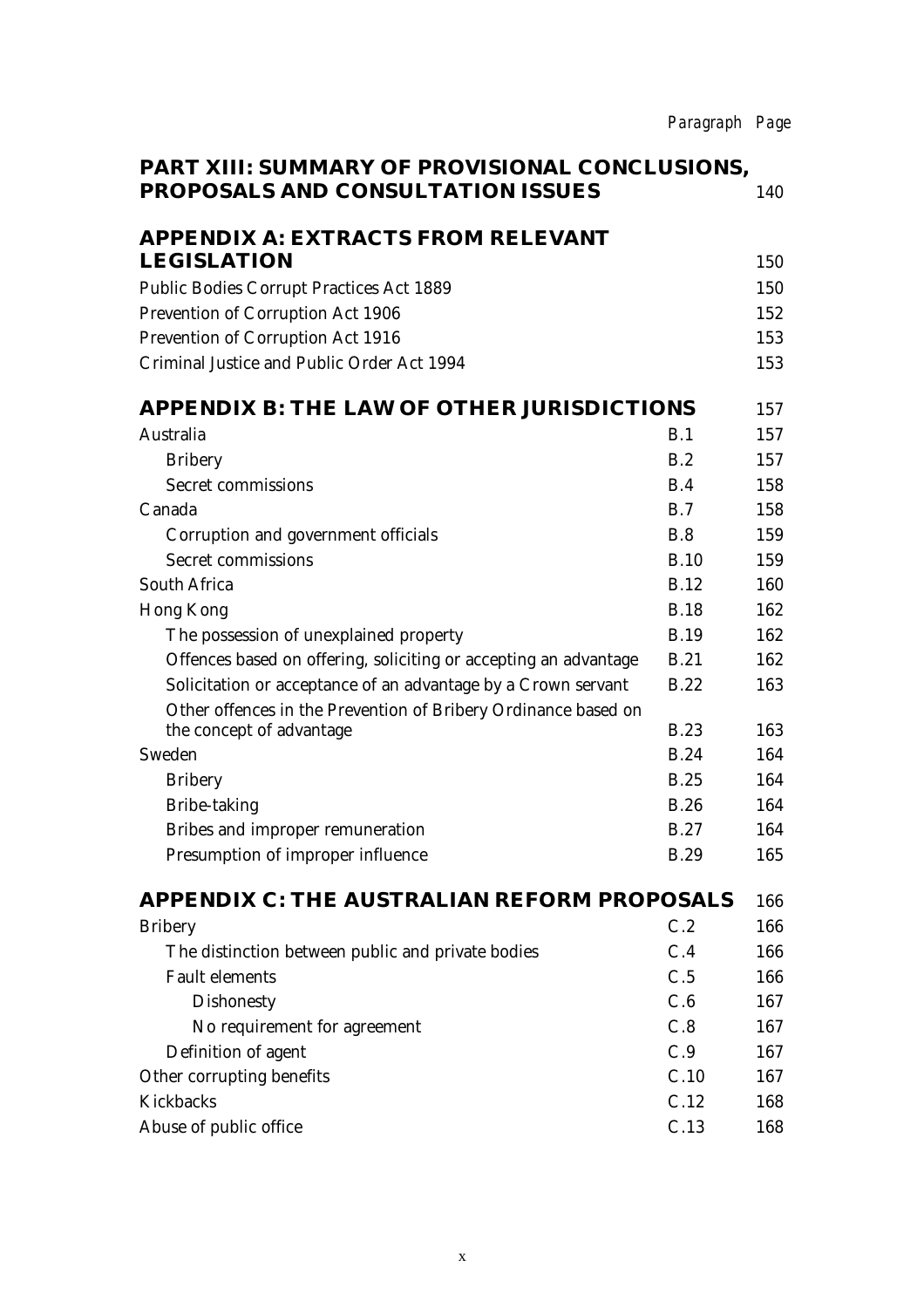# **ABBREVIATIONS**

In this paper we use the following abbreviations:

the 1889 Act: the Public Bodies Corrupt Practices Act 1889

the 1906 Act: the Prevention of Corruption Act 1906

the 1916 Act: the Prevention of Corruption Act 1916

*Archbold*: *Archbold – Criminal Pleading, Evidence and Practice* (1997 ed, ed P J Richardson)

the CJPOA 1994: the Criminal Justice and Public Order Act 1994

the CPS: the Crown Prosecution Service

the Convention: the European Convention on Human Rights

the DPP: the Director of Public Prosecutions

the DTI: the Department of Trade and Industry

the MCCOC: the Model Criminal Code Officers Committee established by the Standing Committee of Attorneys-General of Australia

the MCCOC Report: the final report of the MCCOC, Chapter 3: *Theft, Fraud, Bribery and Related Offences* (December 1995)

the Nolan Committee: the Committee on Standards in Public Life (Chairman: the Rt Hon the Lord Nolan)

the Nolan Report: *Standards in Public Life*, the first report of the Nolan Committee (1995) Cm 2850

the Redcliffe-Maud Committee: the Prime Minister's Committee on Local Government Rules of Conduct (Chairman: the Rt Hon the Lord Redcliffe-Maud GCB CBE)

the Redcliffe-Maud Report: *Conduct in Local Government*, the report of the Redcliffe-Maud Committee (1974) Cmnd 5636

the SFO: the Serious Fraud Office

the Salmon Commission: the Royal Commission on Standards of Conduct in Public Life (Chairman: the Rt Hon the Lord Salmon)

the Salmon Report: the report of the Salmon Commission (1976) Cmnd 6524

the Strasbourg Commission: the European Commission of Human Rights

the Strasbourg Court: the European Court of Human Rights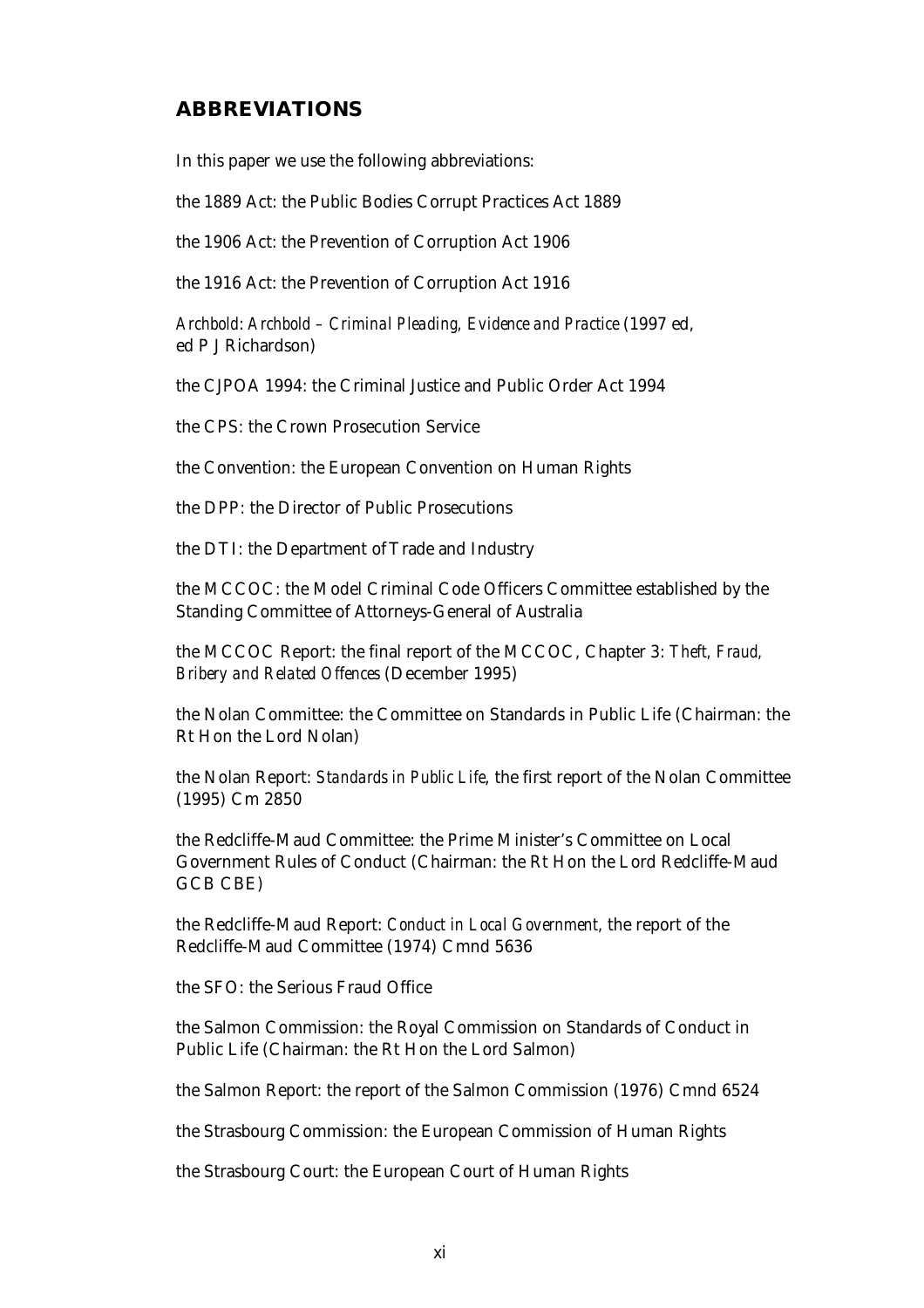# **PART I INTRODUCTION**

- 1.1 In this consultation paper we examine the law of corruption. As we shall show, there have been calls from two prestigious bodies<sup>1</sup> for a review of this area of law, and this has been supported by other submissions made to us about the unsatisfactory state of the present law.
- 1.2 The consequences of corruption are serious. It strikes at the very root of society, as people are encouraged to disregard their duties for some personal benefit. A former Lord Chancellor<sup>2</sup> took the view that "short of high treason it is almost impossible to imagine an offence more grave than to corrupt one of these public servants and cause the neglect of his duty".<sup>3</sup> It is hardly surprising that, in the words of one judge, the "common law … abhors corruption". 4
- 1.3 Unfortunately, the present law of corruption suffers from numerous defects. First, it is drawn from a multiplicity of sources. Corruption offences are to be found in at least 11 statutes,<sup>5</sup> the principal of which are the Prevention of Corruption Acts 1889 to 1916.<sup>6</sup> Much of that legislation was impulsive, prompted by contemporary problems or fears and, as a consequence, it is neither comprehensive nor consistent. In addition, there are many overlapping common law offences. These include: misconduct in public office<sup>7</sup> and specific bribery offences<sup>8</sup> such as embracery (bribing of jurors), $^{\circ}$  attempts to bribe a privy councillor, $^{10}$  attempts to bribe a police constable, $11$  and the taking of a bribe by a coroner not to hold an inquest. $12$
- 1.4 It is not surprising that the Salmon Commission recommended the rationalisation of the statute law on bribery,<sup>13</sup> while the Nolan Committee pointed out that, as the
	- The Salmon Commission and the Nolan Committee.
	- Lord Buckmaster, speaking in wartime.
	- <sup>3</sup> *Hansard* (HL) 23 November 1916, vol 23, col 653.
	- <sup>4</sup> *Whitaker* [1914] 3 KB 1283, 1297, *per* Lawrence J.
	- 5 Sale of Offices Act 1551; Sale of Offices Act 1809; Public Bodies Corrupt Practices Act 1889; Prevention of Corruption Act 1906; Prevention of Corruption Act 1916; Honours (Prevention of Abuses) Act 1925; Licensing Act 1964, s 178; Criminal Law Act 1967, s 5; Local Government Act 1972, s 117(2); Customs and Excise Management Act 1979, s 15; Representation of the People Act 1983, ss 107, 109 and 111–115.
	- The collective name given to the 1889, 1906 and 1916 Acts by  $s$  4(1) of the 1916 Act.
	- 7 *Llewellyn-Jones* [1968] 1 QB 429.
	- 8 See para 2.2, n 1, below.
	- 9 *Pomfriet v Brownsal* (1600) Cro Eliz 736; 78 ER 968.
	- <sup>10</sup> *Vaughan* (1769) 4 Burr 2495; 98 ER 308.
	- <sup>11</sup> *Richardson* 111 Cent Crim Ct Sess Pap 612.
	- <sup>12</sup> *Harrison* (1800) 1 East PC 383.
	- <sup>13</sup> Salmon Report, para 87.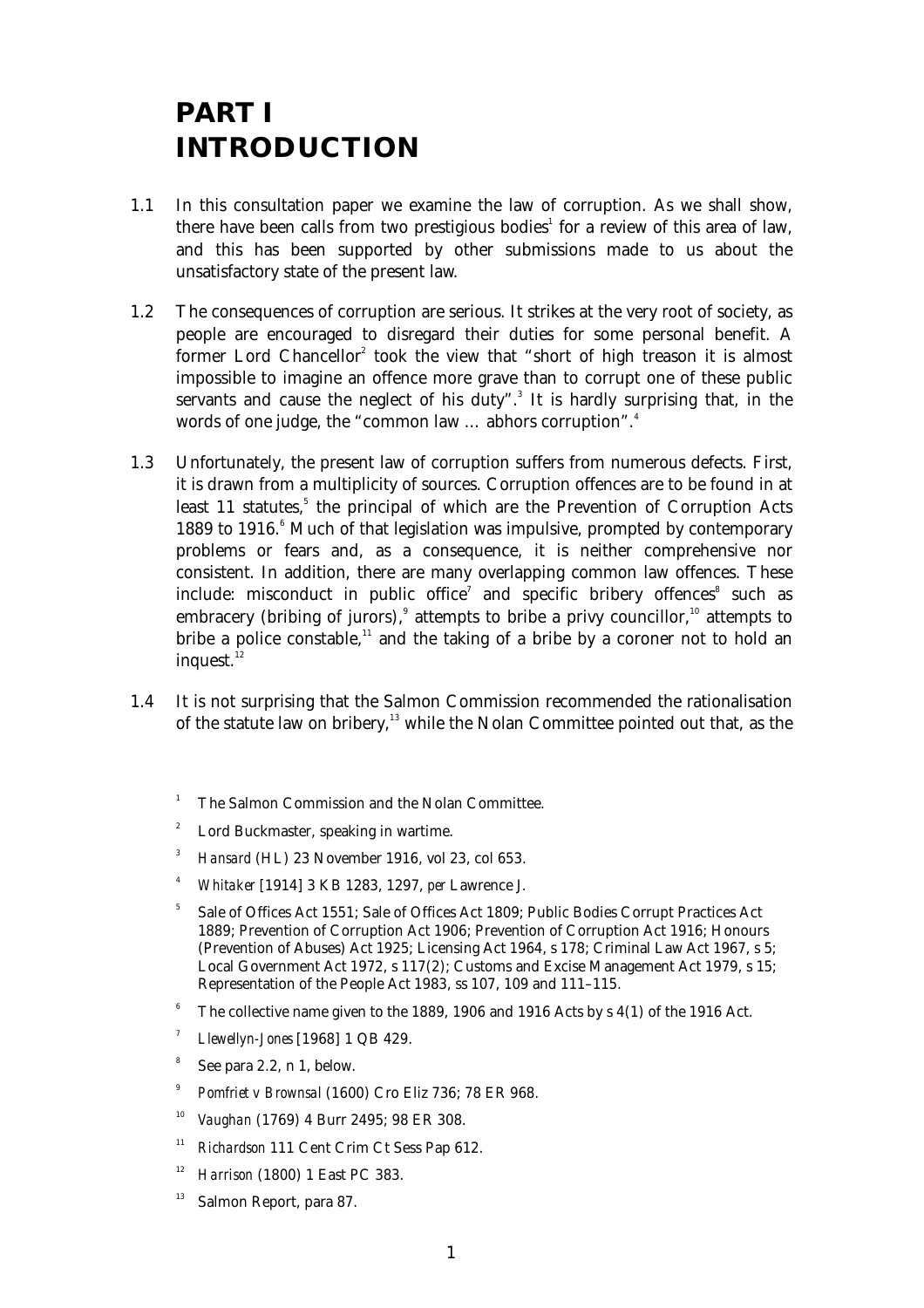Government had accepted – but not implemented – that recommendation, it might be a task which this Commission could take forward.<sup>14</sup> We are pleased to do so.

- 1.5 A second problem with the present law is its dependence on a critical distinction between *public* and *non-public* bodies.<sup>15</sup> The Public Bodies Corrupt Practices Act 1889, as its short title suggests, is concerned only with corruption in public bodies, unlike the more narrowly drafted<sup>16</sup> 1906 Act which extends the law of corruption to all agents. The presumption of corruption under section 2 of the 1916 Act is similarly limited, applying only to persons "in the employment of [Her] Majesty or any Government Department or a public body". <sup>17</sup> And, less significantly, the 1906 Act distinguishes between a person serving under a public body<sup>18</sup> and a person serving under a non*-*public body: whereas the former is a "agent" for the purposes of the 1906 Act,<sup>19</sup> the latter is not.<sup>20</sup>
- 1.6 The problem of the public/private distinction is then compounded because of the uncertainty as to what *is* a "public body". Many former public bodies have been privatised, and it is by no means clear whether they are still to be regarded as "public bodies". And we will consider in some detail whether, in any event, the distinction for the purposes of the criminal law of corruption remains justified.<sup>21</sup>
- 1.7 Another difficulty with the present legislation is ascertaining to whom it applies. For example, although the 1906 Act extended the law of corruption to all agents, expressly defined as including "any person employed by or acting for another"<sup>22</sup> or "a person serving under"<sup>23</sup> any local or public authority, $^{24}$  there is uncertainty as to whether certain specific categories of individuals (such as judges) fall within the definition of an agent. Furthermore, unlike the 1889 Act, it appears that the 1906 Act does not extend to those who accept bribes before or after the currency of their agency, or to third-party recipients. $25$
- 1.8 A fourth problem meriting investigation is the presumption<sup>26</sup> under section 2 of the 1916 Act. There is a rebuttable presumption of corruption where payment is made
	- $14$  Nolan Report, para 2.104.
	- <sup>15</sup> See Part VI below.
	- See paras  $6.4 6.6$  below.
	- $17$  1916 Act, s 2. See paras  $4.4 4.6$  below.
	- <sup>18</sup> As defined by the 1889 Act, s 7, amended by the 1916 Act, s  $4(2)$ .
	- $1916$  Act, s 4(3).
	- <sup>20</sup> Unless he or she falls into the definition of "agent" for some other reason, namely, that he or she is "employed by" or "acting for" the non-public body: 1906 Act, s 1(2). See para 6.9 below.
	- <sup>21</sup> See Part VI below.
	- <sup>22</sup> 1906 Act, s 1(2).
	- <sup>23</sup> 1906 Act, s 1(3).
	- <sup>24</sup> 1916 Act, s 4(2) and (3).
	- <sup>25</sup> See paras  $6.4 6.6$  below.
	- $26$  See para 11.2 below.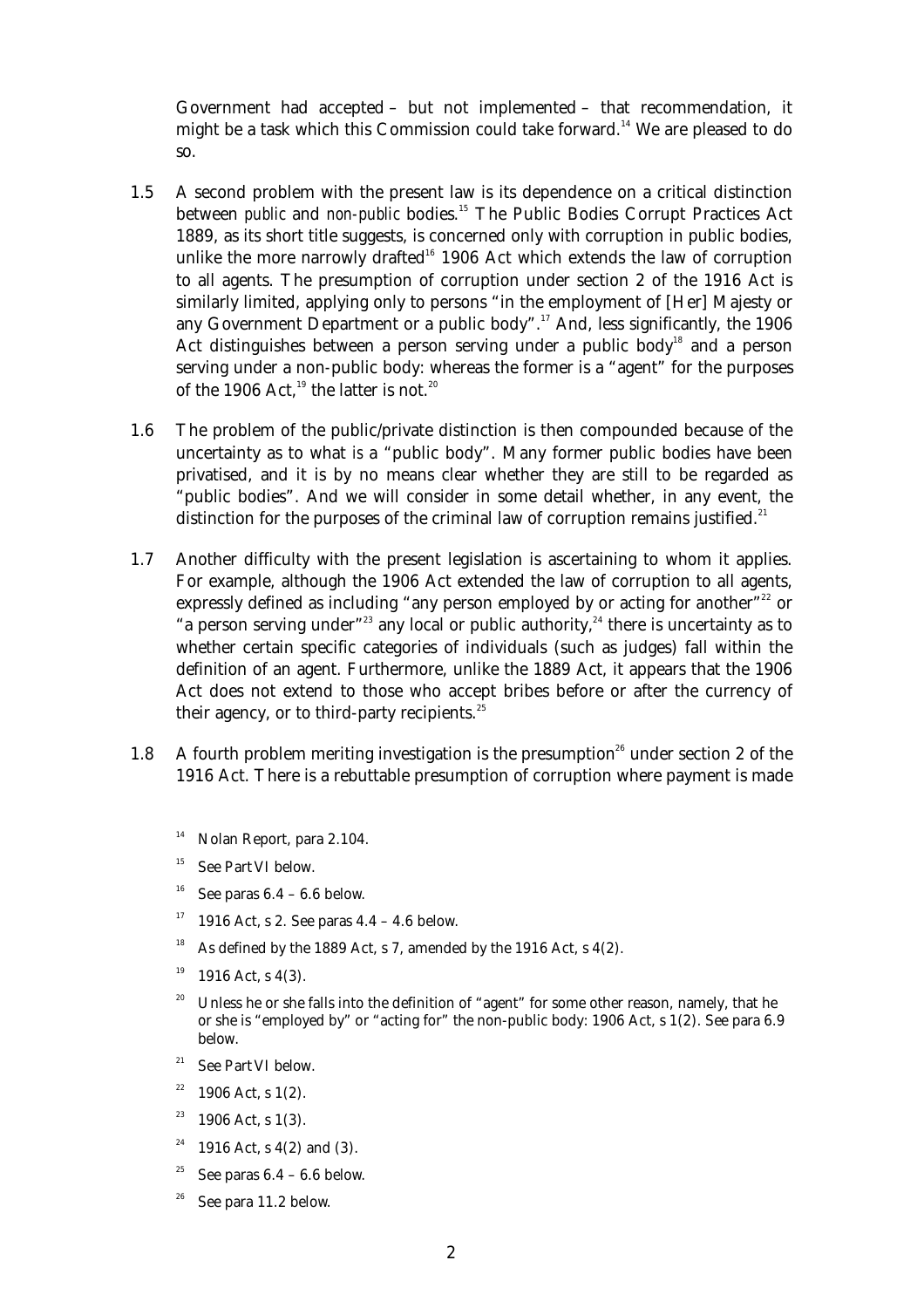to a public servant by a person holding, or seeking to obtain, a contract with a public body. We will consider whether this presumption is still justified in the light of sections 34 and 35 of the Criminal Justice and Public Order Act ("CJPOA")  $1994<sup>27</sup>$  (allowing adverse inferences to be drawn from a defendant's silence in the course of an investigation and at trial) or whether, on the other hand, it should be extended (as suggested in the Salmon Report).<sup>28</sup> We will also consider whether, in the light of the CJPOA, the presumption is compatible with the European Convention on Human Rights.<sup>2</sup>

- 1.9 Another matter of concern is whether the powers of investigation for corruption are adequate. The Serious Fraud Office ("SFO") has extensive powers<sup>30</sup> and we will consider whether they should be extended to cover *all* cases of corruption, not merely those serious enough to fall within the remit of the SFO. A reformed law of corruption will be of little value if the powers of investigation are inadequate, and we believe that this issue merits consideration.<sup>31</sup>
- 1.10 Before deciding to embark on this project we carried out the normal process of asking people and organisations that might be particularly interested if they thought that such a review was justified. We were aware of the wishes of the Salmon Commission<sup>32</sup> and the Nolan Committee<sup>33</sup> but additionally received great encouragement from other sources. We are conscious that this Commission is given the statutory task of keeping the law under review and making recommendations for its reform.<sup>34</sup> In undertaking this project on the reform of the law of corruption, we kept in mind our long-held aim to make the criminal law more accessible, comprehensible, consistent and certain,<sup>35</sup> an aim which we have argued would be achieved by the implementation of our draft Criminal Code  $Bi\tilde{1}$ <sup>36</sup>

#### **THE MEANING OF CORRUPTION**

- 1.11 According to the *Oxford English Dictionary*, the verb "to corrupt" has a number of meanings, of which the most relevant for our purposes is "To destroy or pervert the integrity or fidelity of (a person) in his discharge of duty; to induce to act dishonestly or unfaithfully; to make venal; to bribe". Similarly the adjective "corrupt" means, among other things, "Perverted from uprightness and fidelity in
	- See paras 11.25 11.34 below.
	- $28$  See para 11.13 below.
	- $29$  See para 11.33 below.
	- $30$  See paras  $12.3 12.5$  below.
	- <sup>31</sup> See Part XII below.
	- $32$  See n 13 above.
	- $33$  See n 14 above.
	- $34$  See Law Commissions Act 1965, s 3(1).
	- <sup>35</sup> Codification of the Criminal Law (1985) Law Com No 143, paras  $1.3 1.9$ .
	- <sup>36</sup> A Criminal Code for England and Wales (1989) Law Com No 177, p v. See para 3.5 and Appendix C where we set out the scheme of a comprehensive Criminal Code which includes offences under the 1889 and 1906 Acts.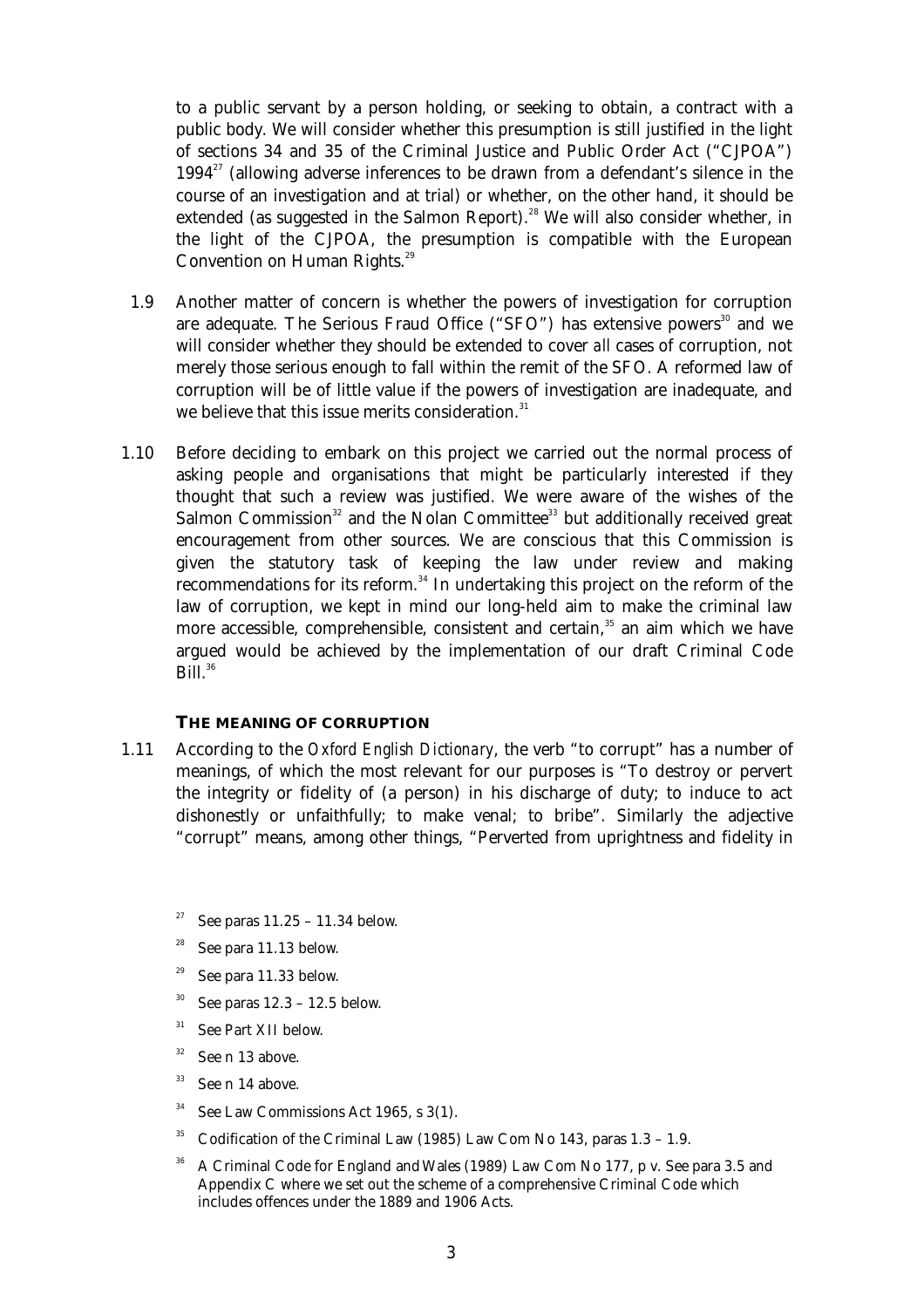the discharge of duty; influenced by bribery or the like; venal". And an act is "corruptive" if it "has the quality of corrupting" or "tends to corrupt".

#### **CORRUPTION AND BREACH OF DUTY**

- 1.12 As we shall see,<sup>37</sup> the offences under the 1889 and 1906 Acts are mostly offences of paying, receiving, offering and soliciting *bribes*. In its simplest form, therefore, a corrupt transaction involves three parties: A, the donor of a bribe (the briber); B, the agent of C and recipient of the bribe (the bribee), and C, the principal of B. The relationship between A, B and C can be described in terms of the interplay of their interests:
	- (1) A and C both act in self-interest, and their interests potentially conflict with each other.
	- (2) B, as agent of C, is not entitled to act in self-interest, but is under a duty to act in the interests of C.
	- (3) By bribing B, A (acting in self-interest) tempts B to breach the duty owed by B to C, by appealing to B's self-interest.

In essence, the purpose of a bribe by A is to cause B to act contrary to the interests of C and in the interests of A. A does this, not by requiring B to act in the interests of A rather than C, but by *tempting*  $B^{38}$  to act in self-interest, the result of which will coincide with a result desired by A, also acting in self-interest.

- 1.13 The paradigm set out above casts A as the wrongdoer: *but for* A, B would have discharged his or her duty on behalf of C. A variant of the corrupt transaction, however, is one in which it is *B* who is the initiator: B *offers* to breach his or her duty to C, to the advantage of A, in exchange for a bribe from  $A$ .<sup>39</sup>
- 1.14 Given the consensual nature of bribery, the moral reprehensibility of A and B in both the paradigm and the variant circumstance is fairly evenly balanced. The two situations are distinguished only by which of the parties has instigated the corrupt activity.
- 1.15 In our view, therefore, the mischief with which the present law of corruption is concerned can be described in terms of both
	- (1) the *fundamental mischief* (B's breach of duty), and
	- (2) the *mischief of temptation* (A's temptation of B, by bribery, to breach his or her duty).

<sup>39</sup> Under the 1889 Act, s 1, it is an offence corruptly to "solicit" a bribe; under the 1906 Act, s 1(1), it is an offence for any agent corruptly to "attempt to obtain" a bribe.

See paras 2.16 and 2.21 below.

<sup>38</sup> The purpose of the Prevention of Corruption Acts 1889 to 1916 is, according to Lawton LJ, "to prevent agents and public servants being put in positions of temptation": *Wellburn* (1979) 69 Cr App R 254, 265.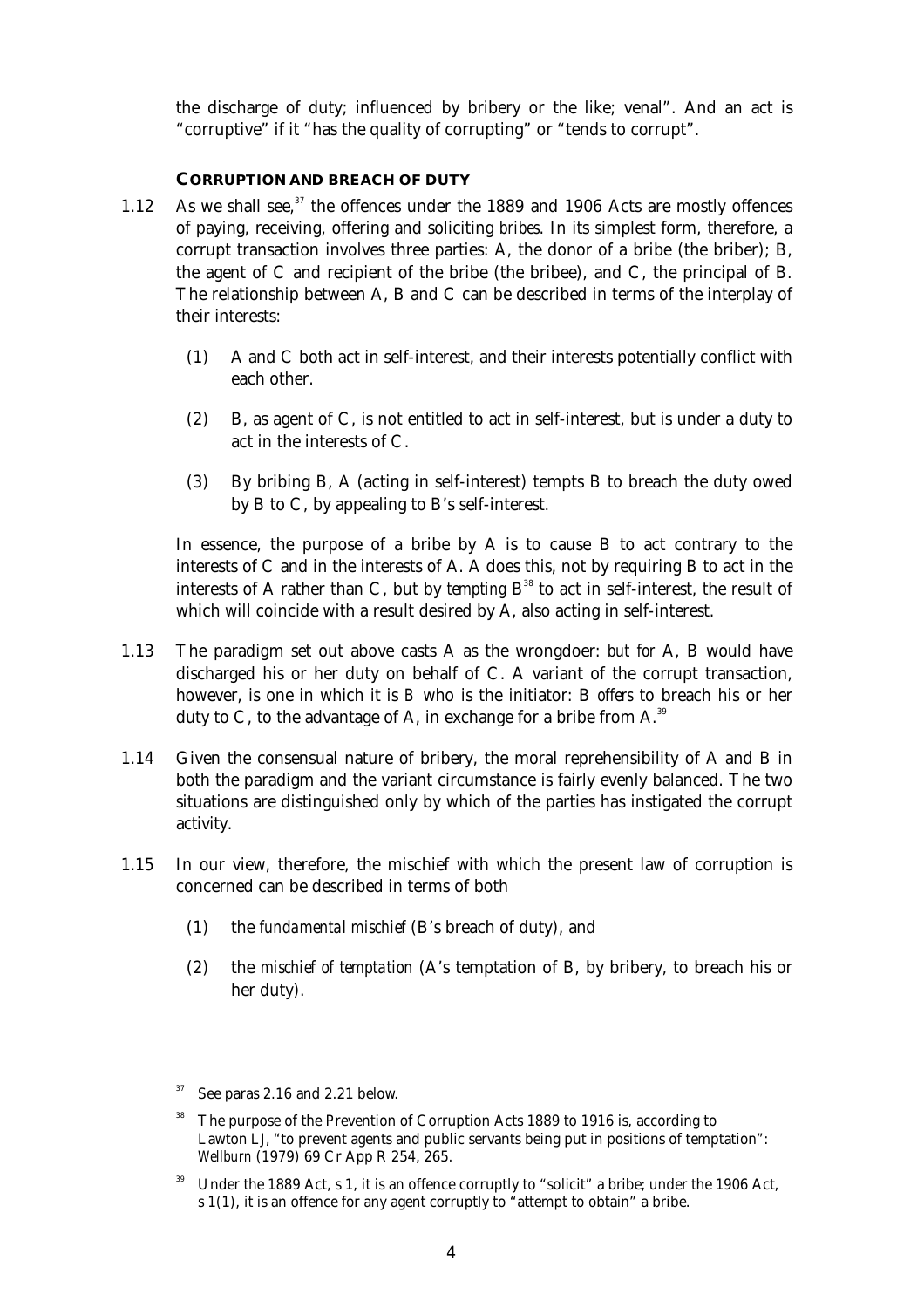1.16 In focusing on the mischief of temptation, the Prevention of Corruption Acts do not criminalise corruption in the *fundamental* sense of criminalising breaches of duty: rather, they seek to prevent it by criminalising a particular kind of conduct – bribery – which is *likely to encourage* breaches of duty.

#### **CORRUPTION, THEFT, FRAUD AND DISHONESTY**

 1.17 In 1994 we announced our intention to carry out a comprehensive review of the law of dishonesty,<sup>40</sup> and we originally saw the present project as part of that exercise. As we looked further into the subject of corruption, however, we began to see it as a distinct and independent kind of crime. This view has had certain implications for both the issues that we address in this paper and the solutions we propose.

#### **Corruption and theft**

- 1.18 It is arguable that the acceptance of a bribe by a fiduciary amounts to theft,  $41$  on the ground that the fiduciary holds the bribe on trust for the principal and that any dishonest dealing with it is therefore an appropriation of property belonging to another. The law on this point is uncertain. It was formerly thought that the fiduciary is not a trustee of the bribe, and owes only a personal obligation to account to the principal for the sum received. This view derives from the decision of the Court of Appeal in *Lister & Co v Stubbs.*<sup>42</sup> The principal in that case wanted to trace secret commissions received by his agent into their product, namely certain investments in land. The court refused to grant this remedy, on the ground that the land did not belong in equity to the principal. The remedy was a personal action for an account only.
	- 1.19 However, the position was recently reviewed in *Attorney-General for Hong Kong v Reid*. <sup>43</sup> Reid, a public prosecutor in Hong Kong, took bribes intended to induce him to obstruct the prosecution of certain criminals. He invested the monies in property in New Zealand. The Attorney-General attempted to freeze dealings with these assets, and to claim them in specie. The New Zealand court of first instance and the Court of Appeal held, following *Lister*, that the Crown could claim no proprietary interest in the property. The Privy Council, however, took the opportunity to overrule *Lister*, and declared that Reid held the bribe monies on constructive trust for the Crown from the moment he received them. Therefore the Crown had an equitable interest in them and could trace into their proceeds, subject to the usual tracing rules.

- $42$  (1890) 45 Ch D 1.
- <sup>43</sup> [1994] 1 AC 324.

<sup>40</sup> Criminal Law: Conspiracy to Defraud (1994) Law Com No 228, paras 1.16 – 1.19. At Item 11 of our Sixth Programme of Law Reform (1995) Law Com No 234 we recommended

that a comprehensive examination be made of the criminal law, … including: (a) all offences of dishonesty, including those arising under the Theft Acts 1968 and 1978 and the Forgery and Counterfeiting Act 1981 …

<sup>&</sup>lt;sup>41</sup> Theft Act 1968, s  $1(1)$ .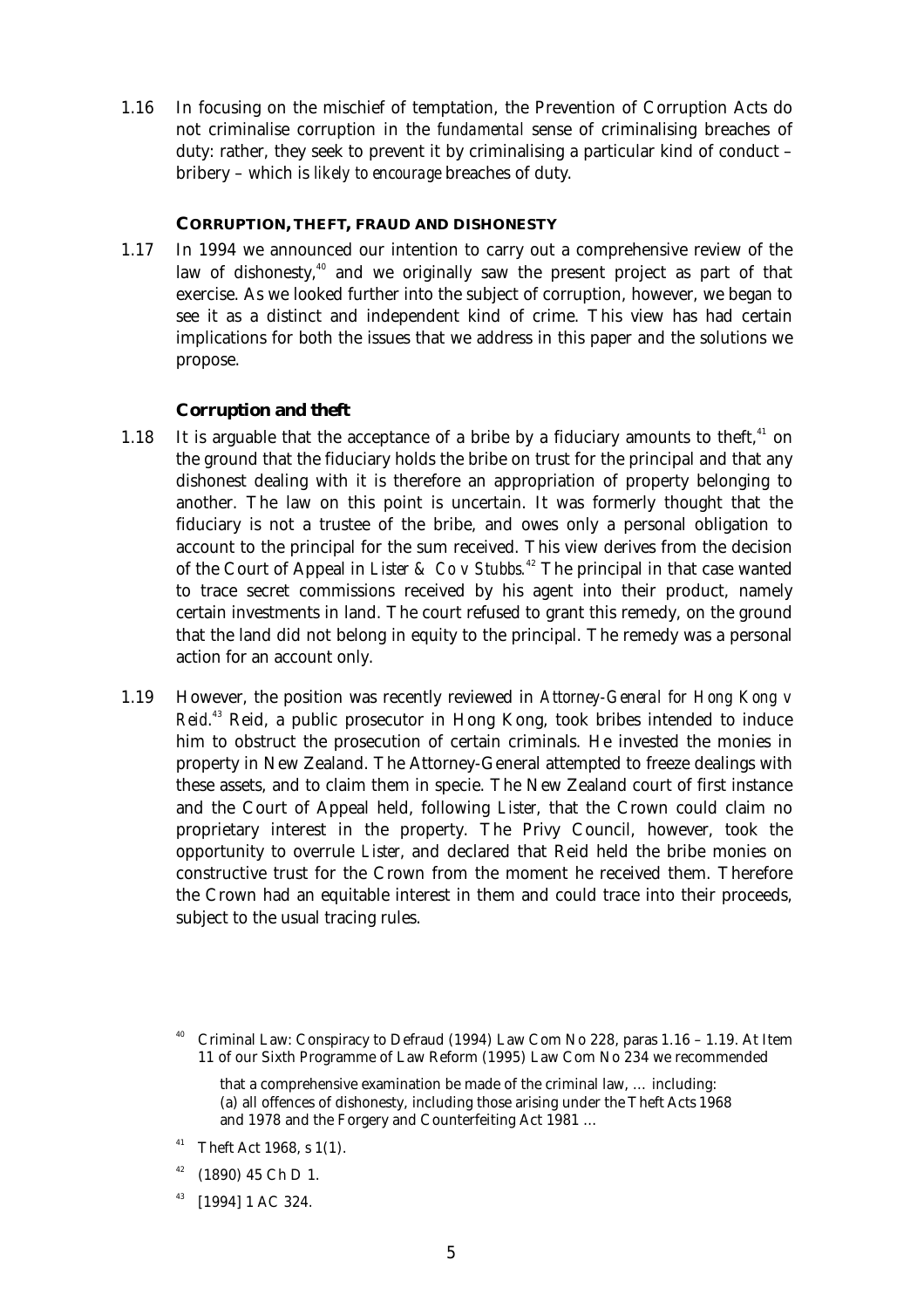- 1.20 Strictly speaking, the Court of Appeal's decision in *Lister* is binding on the courts below, while that of the Privy Council in *Reid* is of persuasive authority only. In practice, however, decisions of the Privy Council often have a stronger influence than theory would suggest. There are instances where a Privy Council decision has been consistently preferred to a decision of the Court of Appeal which has never been overruled.<sup>44</sup>
- 1.21 Even if *Reid* now represents English law, its implications for the law of theft are not yet clear. In *Attorney-General's Reference (No 1 of 1985)*<sup>45</sup> the Court of Appeal held that the receipt by an agent of a secret profit was not theft. This was partly because it was then thought that the principal would have no proprietary interest in a bribe accepted by the agent (a view now undermined by *Reid*), but partly also on the ground that, even if the principal did have a proprietary interest, it was not the sort of proprietary interest with which the Theft Act was concerned. The court appears to have thought that, even if the taking of a secret profit (or a bribe) could be squeezed within the Act's wording, it was not within its spirit.
- 1.22 We have as yet formed no view on whether we agree with this approach. For reasons which we shall now explain, we believe that this issue falls outside the scope of the present project.

## **Corruption and fraud**

- 1.23 The concept of criminal fraud is wider than that of theft: it includes any dishonest conduct intended to result in loss (or the risk of loss) to another.<sup>46</sup> Thus an agreement between two or more persons to engage in such conduct is a conspiracy to defraud at common law, even if the course of conduct agreed upon does not involve the appropriation of property belonging to another.<sup>47</sup> In many cases of corruption, probably the great majority, the corrupt agent will be defrauding his or her principal: for example, the principal may be obliged to pay more for a service because the agent has corruptly accepted a tender which is unduly expensive.<sup>48</sup>
- 1.24 Fraud does, however, presuppose the existence of an intended *victim*. One cannot act fraudulently in the abstract: one can only defraud people (or corporations). To exploit a position of trust for one's own benefit is not fraud unless someone else's interests are thereby damaged or endangered. The acceptance of a bribe by an agent is therefore not *necessarily* a fraud on the agent's principal. The civil law recognises this, but treats it as immaterial: the agent must still account to the

- <sup>46</sup> *Scott v Metropolitan Police Commissioner* [1975] AC 819.
- <sup>47</sup> See Criminal Law: Conspiracy to Defraud (1994) Law Com No 228.
- <sup>48</sup> For this reason, corruption can often be charged as a conspiracy to defraud. Indeed, conspiracy to defraud is often easier to prove, in a corruption case, than the offences under the Prevention of Corruption Acts: for example, it does not require proof that a bribe has been offered, solicited or provided. See Law Com No 228, para 4.56.

<sup>&</sup>lt;sup>44</sup> If the Privy Council declines to follow a Court of Appeal decision, an English court is thereafter at liberty to follow the Privy Council decision: *Worcester Works Finance Ltd v Cooden Engineering Co Ltd* [1972] 1 QB 210 at 217, 219.

 $45$  [1986] QB 491.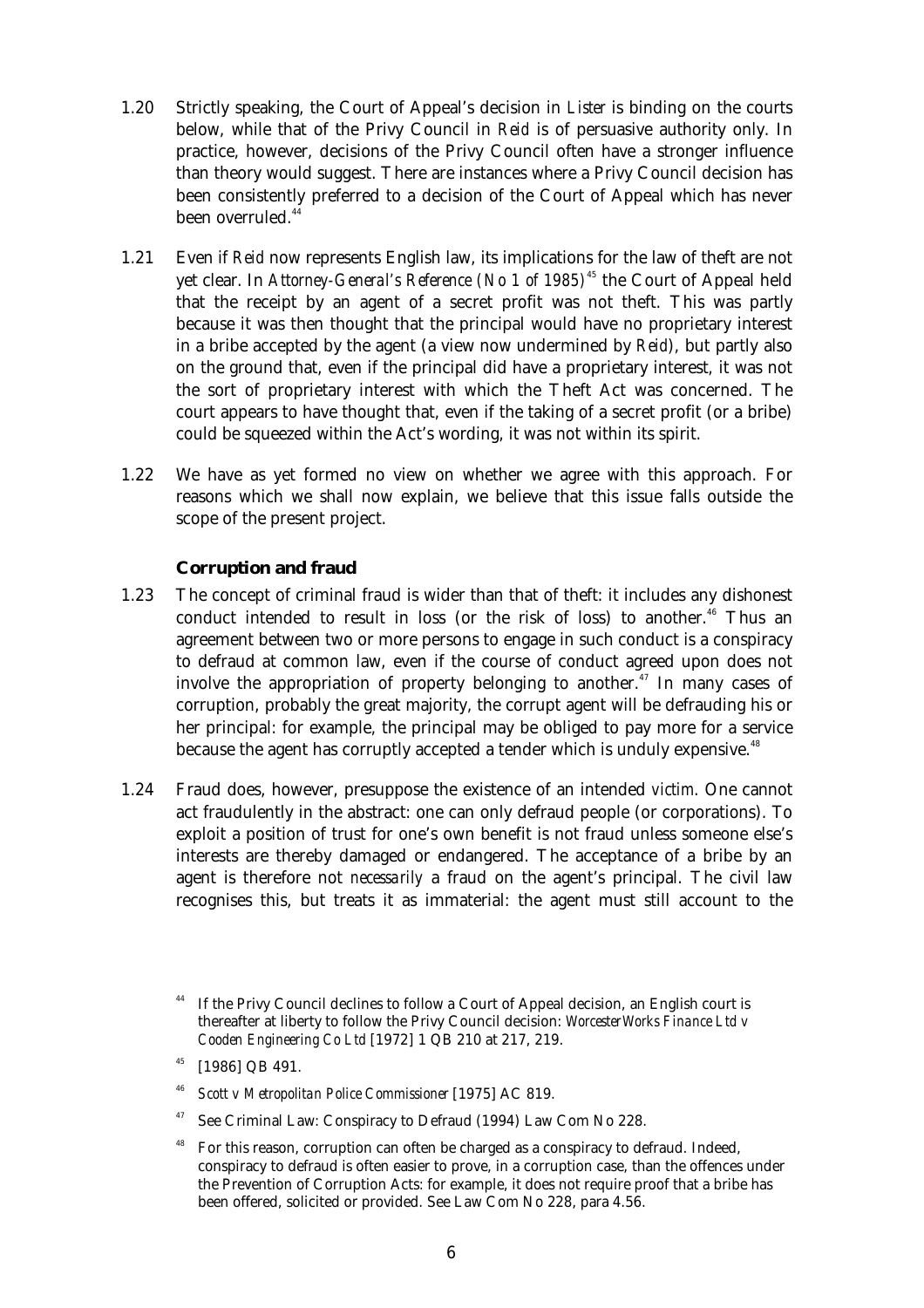principal for the bribe even if the principal has suffered no loss, because the agent has been uniustly enriched.<sup>49</sup>

 1.25 In the criminal law of fraud, however, the element of loss to another person is crucial: if there is no loss (or risk of loss) there is no fraud. Corruption, we believe, is a kind of conduct which may or may not involve loss to others; and even where loss *is* caused, that factor is not in our view central to the criminality of what is done. The agent's conduct is criminal in two distinct respects, and for two distinct reasons. On the one hand it is a fraud on the principal, because the principal's private interests are improperly put at risk. On the other hand it is contrary to the public interest, because of the damaging consequences if such conduct becomes widespread. It is in the public interest that people should refrain from conduct which might encourage agents to act in breach of their duty – *whether or not anyone would be defrauded by such conduct*. In many cases, these justifications overlap. But, just as there can be fraud without corruption, so there can be corruption without fraud. It follows that fraud, though a common feature of corruption, is not an essential element of it.

#### **Corruption and dishonesty**

- 1.26 It may be suggested, however, that, even if corruption is not an offence of *fraud* (because it need not involve the infliction of loss), it is necessarily an offence of *dishonesty*, because offering or accepting a bribe is necessarily a dishonest thing to do. The concept of dishonesty has been defined, for the purposes of those offences of which it is an element,<sup>50</sup> as including whatever the jury or magistrates believe "ordinary and honest people" would find dishonest – provided that the defendant is shown to have realised that ordinary and honest people would take that view.<sup>51</sup> Arguably, therefore, the concept of dishonesty in the criminal law is by definition identical to the ordinary person's idea of what dishonesty is. If the ordinary person would say, for example, that it is dishonest for a police officer to accept a bribe in return for not reporting a crime, then (provided that the officer is shown to have realised that ordinary people would say so) the element of dishonesty would be established, for the purposes of any criminal offence with which the officer might be charged. In other words, dishonesty is an even wider concept than fraud.
- 1.27 But, even if this is true,<sup>52</sup> it does not follow that it is helpful to use the concept of dishonesty in such a broad sense for the purpose of classifying and defining

- <sup>50</sup> Eg theft, the various deception offences under the Theft Acts 1968–96, and conspiracy to defraud.
- <sup>51</sup> *Ghosh* [1982] QB 1053.
- <sup>52</sup> It is clear that the issue of dishonesty is not *entirely* one for the jury or magistrates. It is never permissible for a jury to be directed that the defendant's conduct *was* dishonest (*Feely* [1973] QB 530), but in certain cases they can, and should, be directed that it was not. Sometimes this is expressly required by the legislation (Theft Act 1968, s 2(1)), but in any event the judge presumably has the right – indeed, the duty – to stop the case if no reasonable jury could take the view that the defendant's conduct *was* dishonest; and it is arguable that no reasonable jury could take this view if no-one was intended to suffer loss as a result of what the defendant did. See D W Elliott, "Directors' Thefts and Dishonesty" [1991] Crim LR 732, 734-735.

<sup>49</sup> *Parker v McKenna* (1875) 10 Ch App 96, 124-5, *per* Sir William James LJ; Goff and Jones, *The Law of Restitution* (4th ed 1993) p 666 et seq.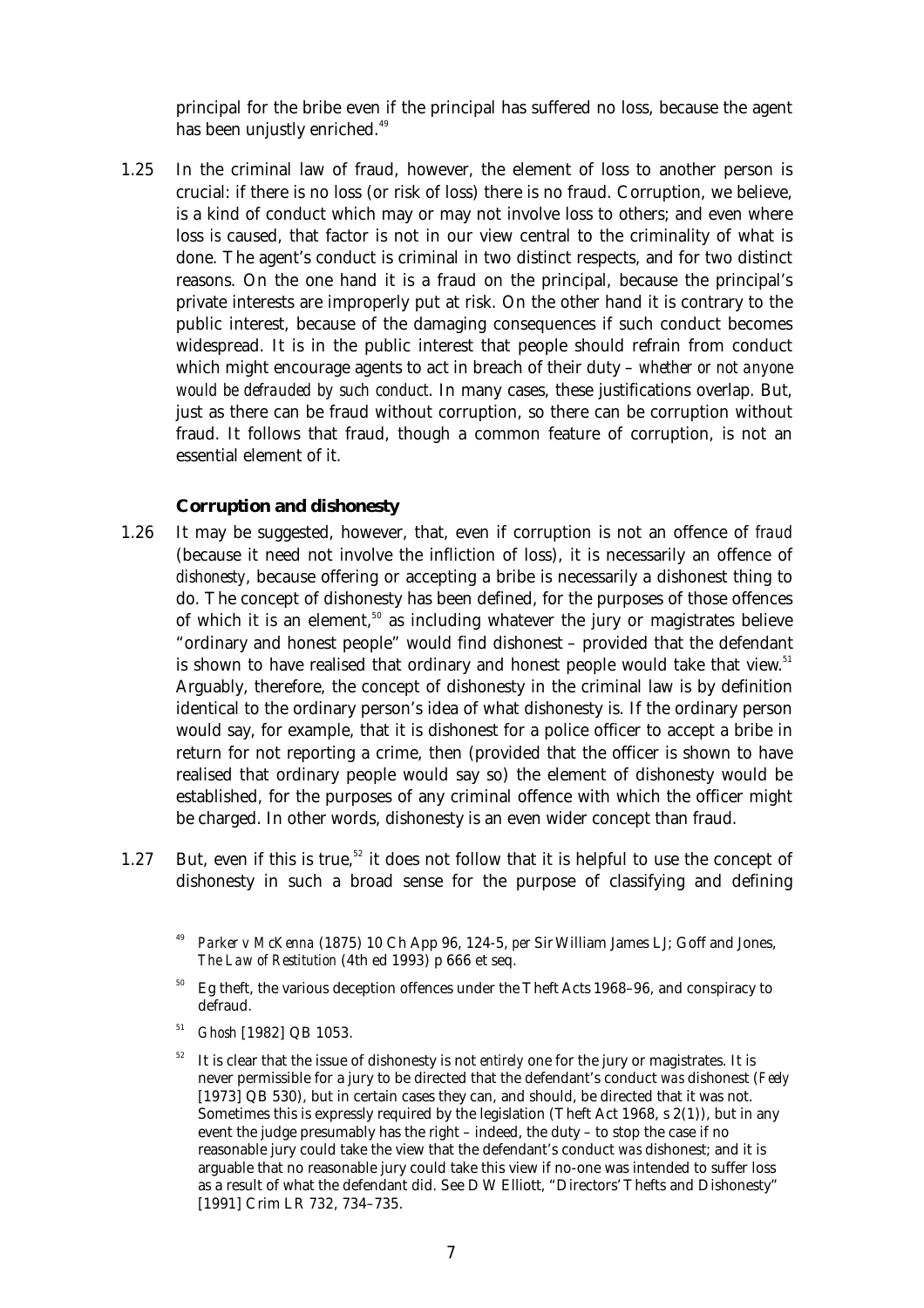criminal offences, or law reform projects. In our view, the expression "offences of dishonesty" is best regarded as being confined to offences involving a *victim* – that is, a person whose private law rights are infringed by the conduct constituting the offence, and whose financial interests are thereby damaged or put at risk. In other words, we see this category of offences as dealing not with anything and everything that a lay person might call dishonest, but only with *fraud*. The same applies to our project on the law of dishonesty. As we have said, corruption may or may not involve fraud; and, by the same token, it may or may not be "dishonest" in the sense in which we use that term. It depends on the circumstances.

## **Conclusion**

- 1.28 **We provisionally conclude that corruption is not in essence, and should not be treated as, an offence of dishonesty or fraud.** Dishonesty and fraud involve the unlawful infliction of loss, or the risk of loss; corruption is conduct conducive to breach of duty, and may or may not involve dishonesty or fraud. On this conclusion, like all the other provisional views expressed in this paper, we ask for views.
- 1.29 The implications of this conclusion for the present paper are twofold. In the first place, it follows that this paper is not the appropriate place to discuss the adequacy or otherwise of the law of fraud and dishonesty in the control of corruption. For example, we are not here concerned with the question whether, merely because a bribe or other secret profit is subject to a constructive trust (if it is), the obtaining and retaining of it should be *theft*. <sup>53</sup> Although offences of fraud and dishonesty may well be available in corruption cases, they do not properly represent the real criminality of what is done. We intend to examine these issues in the course of our review of the law of dishonesty.
- 1.30 Secondly, our view of corruption as a crime in its own right, independent of the law of fraud, has led us to the conclusion that it would be misguided to try to make it conform to the structure or conventions of that law. We have, for example, provisionally rejected the possibility of including a requirement that the defendant act "dishonestly", either instead of or as well as a requirement that his or her conduct be "corrupt". We have instead tried to devise proposals which can be justified in terms of what we regard as the *essence* of corruption, rather than a feature which, though often present in corruption cases, is essentially incidental.

#### **METHOD OF WORKING**

 1.31 We have spoken to many people who have knowledge of the investigation and prosecution of corruption offences, as well as the conduct of trials for such offences. They have drawn our attention to problems with the present law, and we have included much of their material in this consultation paper. The Australian Model Criminal Code Officers Committee of the Standing Committee of Attorneys-General has previously reviewed this area of law, and we have taken

See paras  $1.18 - 1.22$  above.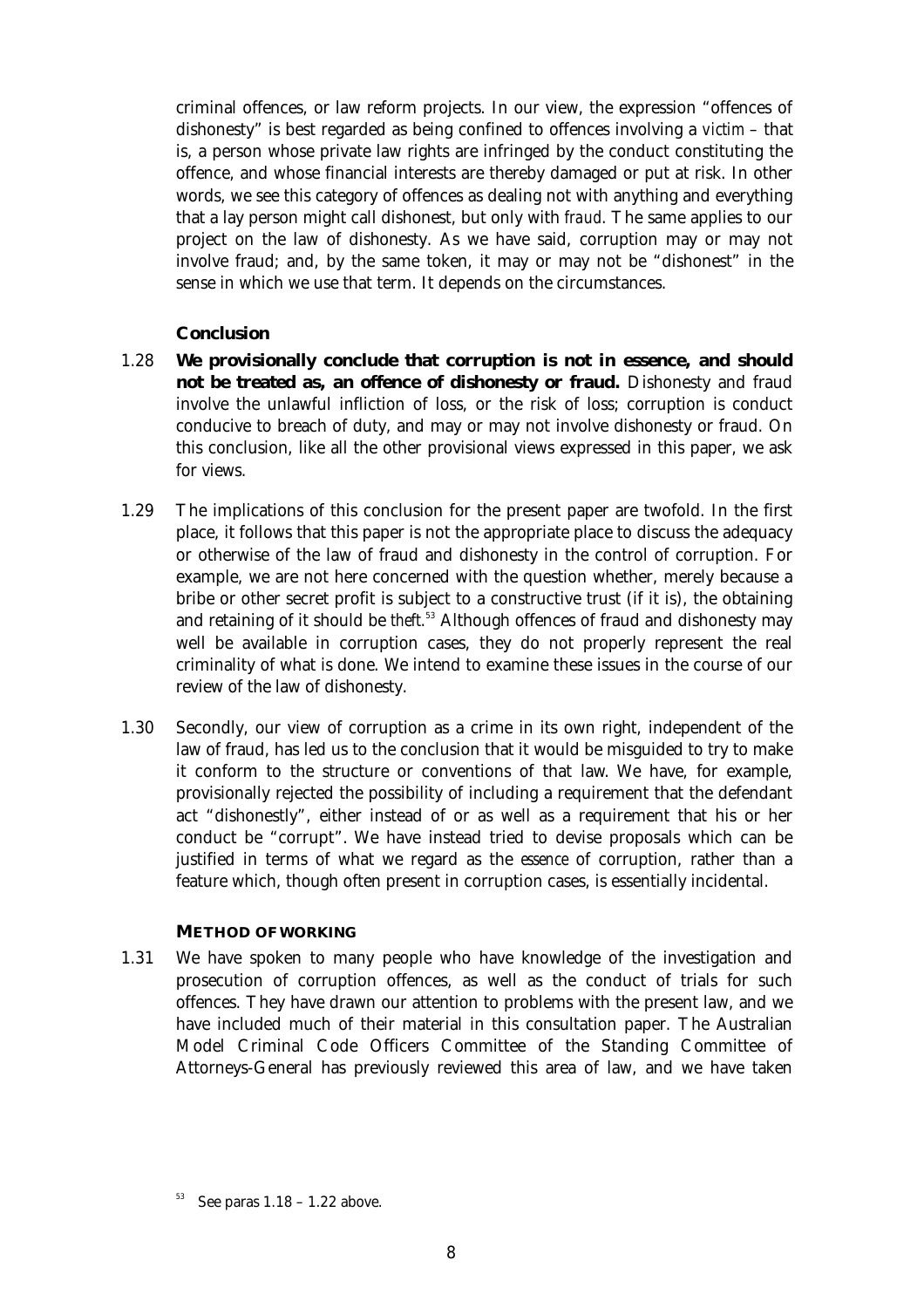advantage of its recent report. We have also drawn on this Commission's previous work on fiduciary duties and regulatory rules.<sup>54</sup>

- 1.32 We have considered how corruption is treated abroad, and include details in Appendix B of some relevant provisions of foreign law, which we found of particular value. We have not included an account of the law applicable in Scotland<sup>55</sup> because, with very minor differences, the Prevention of Corruption Acts apply there as in England and Wales.
- 1.33 We have had the benefit of the assistance of our consultant Professor AT H Smith, Professor of Criminal and Public Laws at the University of Cambridge. The Chairman and Secretary of the Nolan Committee assisted us in many ways. We are grateful to all of them for their help.

#### **PROVISIONAL CONCLUSIONS AND PROPOSALS**

- 1.34 Our main provisional conclusions and proposals are as follows.
- 1.35 We provisionally conclude that the law of corruption is in an unsatisfactory condition, and should be re-stated in a modern statute creating a new offence of bribery.
- 1.36 We provisionally propose that the new offence should be committed where
	- (1) an agent corruptly accepts, solicits or agrees to accept an advantage in connection with the performance of his or her duty;
	- (2) any person corruptly accepts, solicits or agrees to accept an advantage in connection with the performance by an agent of his or her duty;
	- (3) any person corruptly confers, or offers or promises to confer, an advantage on an agent in connection with the performance of his or her duty; or
	- (4) any person corruptly confers, or offers or promises to confer, an advantage on any person in connection with the performance by an agent of his or her duty.
- 1.37 We provisionally propose that, for the purpose of the new offence, an "agent" should be defined as
	- (1) any person who, by virtue of his or her status, falls within one or more of certain specified categories;
	- (2) subject to any express exclusion, any person who has undertaken (expressly or impliedly) to act on behalf of another, where that undertaking involves one or some of the following features:
		- (a) that person exercising a discretion on the other's behalf;

<sup>54</sup> Fiduciary Duties and Regulatory Rules (1992) Consultation Paper No 124; Fiduciary Duties and Regulatory Rules (1995) Law Com No 236.

As for the common law, see para 2.14 below.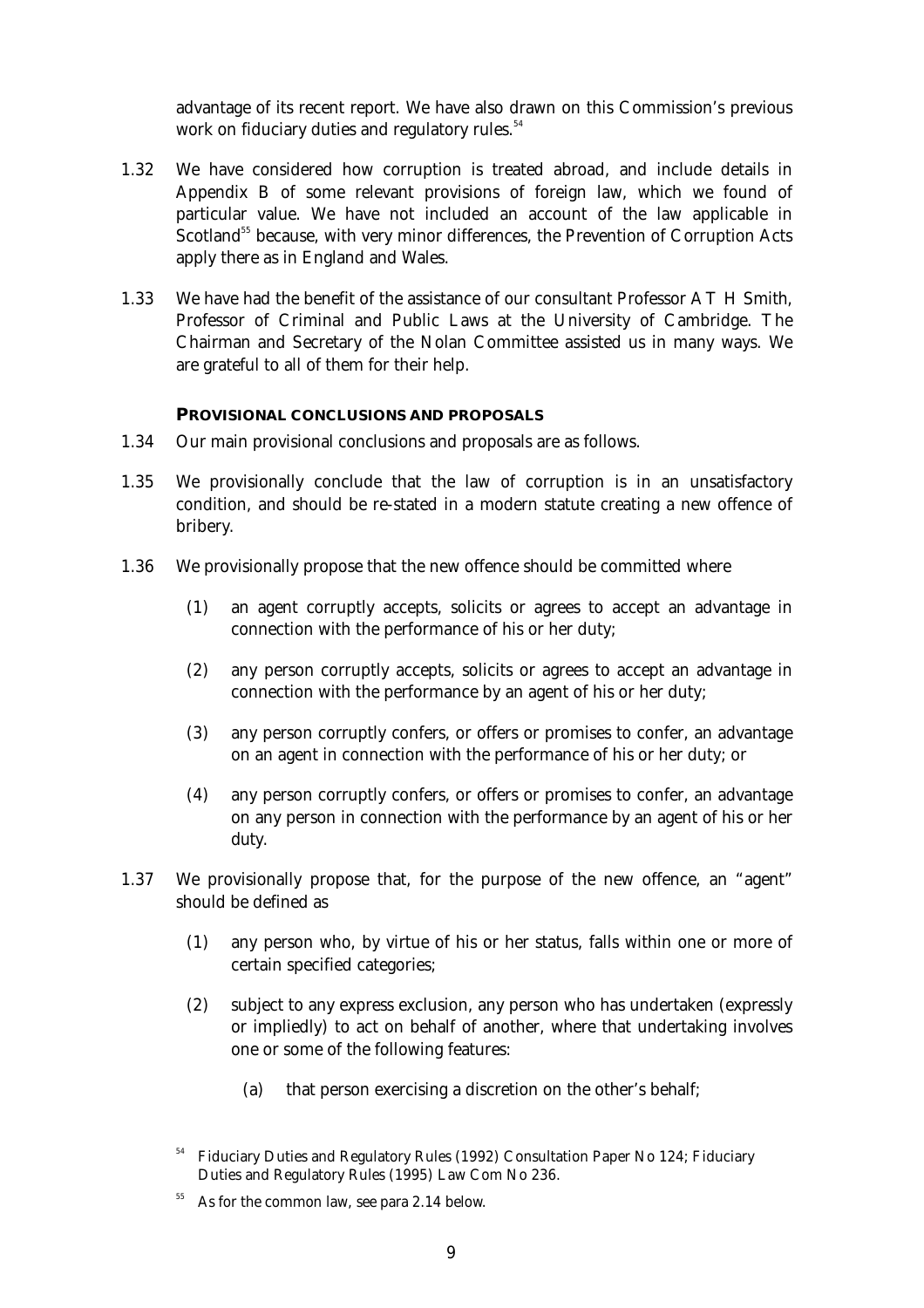- (b) that person having access to the other's assets (irrespective of whether he or she has been given a discretion to act in regard to those assets);
- (c) that person having influence over the other's decisions (as regards the other's assets or any other interest); or
- (3) subject to any express exclusion, any person who has undertaken to discharge a public duty (whether appointed as public office-holder or to perform a specified public function).
- 1.38 We provisionally propose that, where a person other than an agent corruptly accepts a bribe in connection with the performance by an agent of his or her duty, the offence should also be committed by that agent if he or she receives some or all of
	- (1) the bribe itself,
	- (2) the proceeds of the bribe, or
	- (3) a benefit resulting from the bribe.
- 1.39 We provisionally propose that, where a person corruptly accepts, solicits or agrees to accept, or confers or offers or promises to confer, an advantage in connection with the performance by an agent of his or her duty, that person should be guilty of the offence even if the agent in question is no longer an agent, or is not yet an agent, at the material time.
- 1.40 We provisionally propose that, for the purpose of the new offence, a person (A) should be regarded as conferring an advantage on another (B) if
	- (1) A does something that B wants A to do, or that is otherwise of benefit to B; or
	- (2) A has a right to act to B's disadvantage, and forbears to exercise that right.
- 1.41 In our provisional view, an advantage is accepted and conferred "corruptly" if
	- (1) it is an inducement to an agent to act or refrain from acting *in breach of duty*, or a reward for an agent's so acting or refraining from so acting, or
	- (2) it is an inducement to an agent to act or refrain from acting *in any way*, or a reward for an agent's so acting or refraining, *provided* that the transaction has a substantial tendency to encourage that agent, or others in comparable positions, to act in breach of duty;

but we ask for views on

- (a) whether our analysis of the meaning of the word "corruptly" is correct (and if not, what it does mean); and
- (b) whether its meaning should be set out in a statutory definition.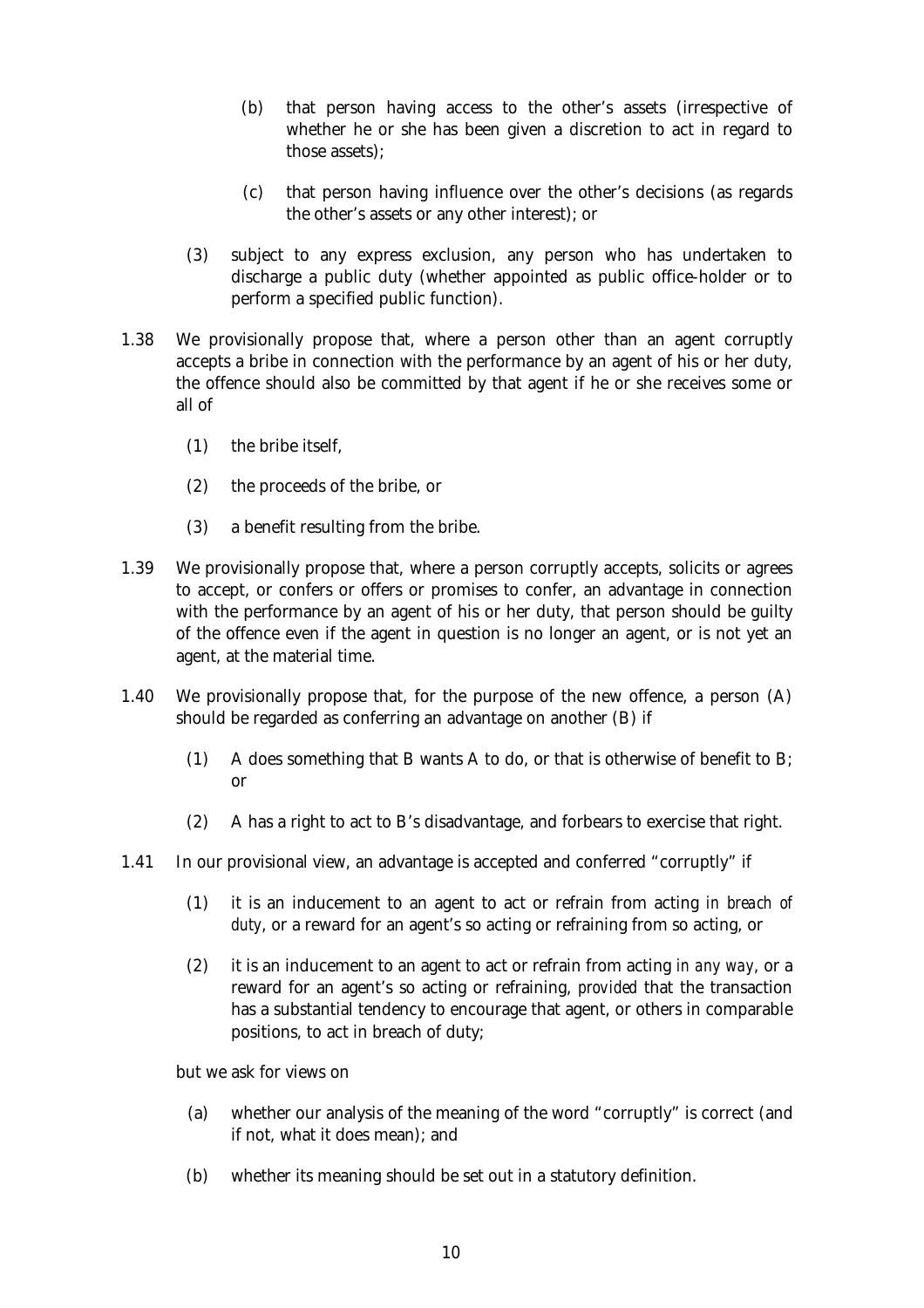- 1.42 We provisionally propose that, where a person accepts, solicits or agrees to accept an advantage, ostensibly in connection with the performance by a person (whether the same person or another) of his or her duty as an agent, but the latter person is not in fact an agent (or was not, or will not be, an agent at the time when the performance of his or her duty is in question), neither person should be regarded as acting corruptly.
- 1.43 We provisionally propose that the new offence should be included among the offences in respect of which Part I of the Criminal Justice Act 1993, when it is brought into force, will extend the territorial jurisdiction of the English courts.
- 1.44 We provisionally propose that the distinction currently drawn between public bodies and others should be abandoned. In particular, we provisionally propose the abolition of the presumption of corruption created by section 2 of the 1916 Act, which applies only where the alleged bribe has been paid to a person in the employment of the Crown, a government department or a public body.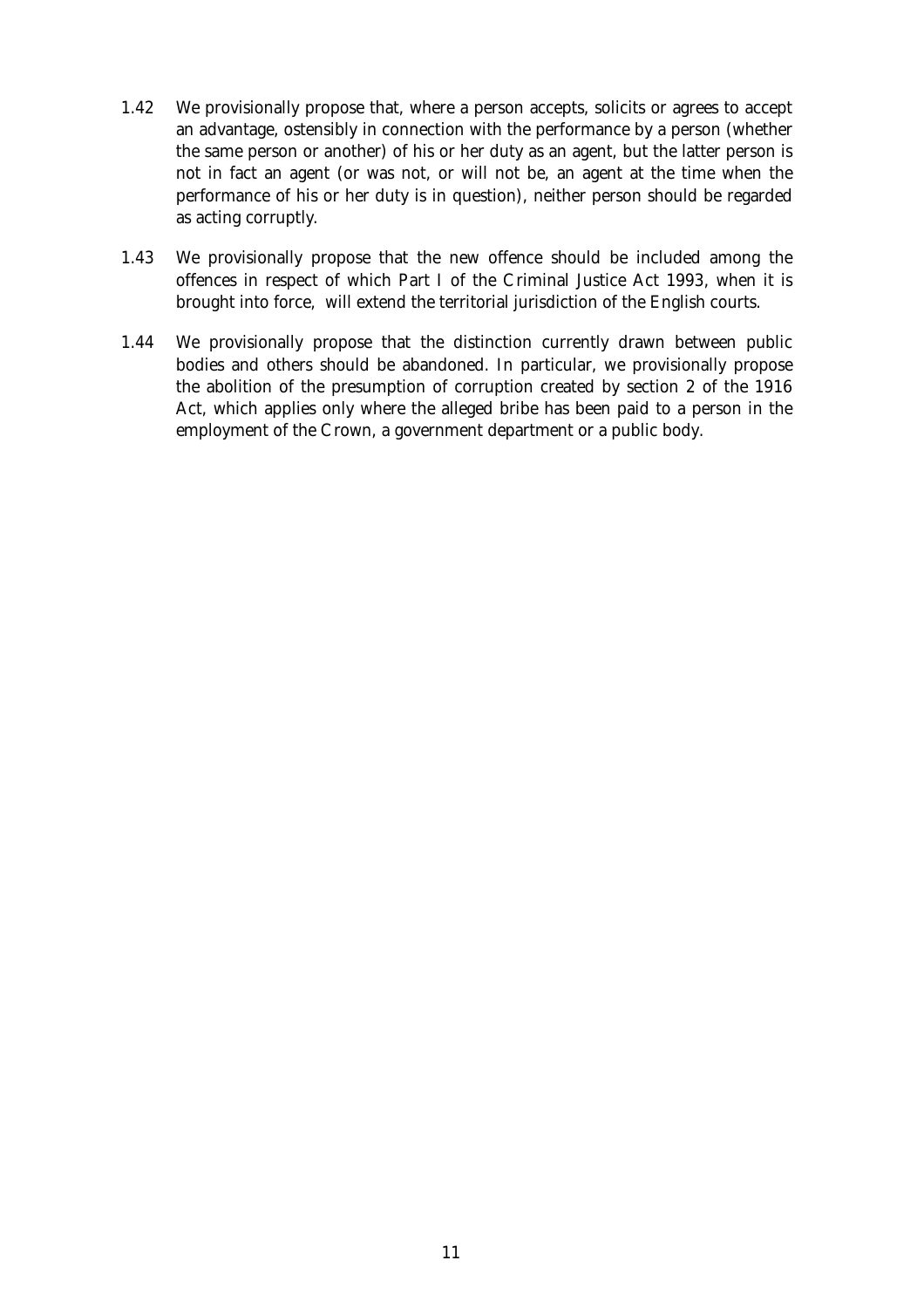# **PART II THE PRESENT LAW**

 2.1 In this Part we review the present law of corruption. We first examine the common law offences of bribery and misconduct in a public office, and the former common law offence of extortion. We also describe, briefly, the common law in Scotland. We then look at a number of statutory offences, primarily those contained in the Prevention of Corruption Acts 1889 to 1916. As we shall see, whereas the 1889 Act is concerned with corruption in public bodies, the 1906 Act, although substantially overlapping the 1889 Act, extends the criminal law of corruption to the private sector. The 1916 Act supplements the provisions of the 1889 and 1906 Acts by dealing with various ancillary matters, the most important of which is the statutory presumption of corruption in certain cases involving public sector corruption.

## **THE COMMON LAW**

## **Bribery**

 2.2 Bribery at common law is difficult to define: it has evolved over time, and opinions differ as to whether it is to be regarded as a general offence (applying to a range of different offices or functions) or whether the common law is comprised of a number of offences of bribery (distinguished by the office or function to which a particular offence applies).<sup>1</sup> *Russell on Crime*, however, provides the following general statement of the offence:

> Bribery is the receiving or offering [of] any undue reward by or to any person whatsoever, in a public office, in order to influence his behaviour in office, and incline him to act contrary to the known rules of honesty and integrity.<sup>2</sup>

2.3 In *Stephen's Digest of the Criminal Law*,<sup>3</sup> on the other hand, a distinction is drawn between judicial corruption and corruption of other public officers. As regards the former, it is commented that "[t]he crime is so rare that the definition is very imperfect and more or less conjectural". 4

## *The meaning of "public officer"*

 2.4 The most widely cited definition of who is to be regarded as a public officer for the purposes of common law bribery is taken from the early twentieth century case of

- 3 (9th ed 1950, ed L F Sturge) p 122.
- 4 *Ibid*, n 1. See also A T H Smith, *Property Offences* (1994) para 25–03.

<sup>1</sup> "[T]he offence underwent a development over the centuries and is often described in terms of a number of individual offences rather than a single offence": D Lanham, "Bribery and Corruption" in *Criminal Law: Essays in Honour of J C Smith* (1987) 92, 92–93. Examples of specific offences, or specific instances of the offence, are bribery of a privy councillor (*Vaughan* (1796) 4 Burr 2494; 98 ER 308) and bribery of a coroner (*Harrison* (1800) 1 East PC 382). See *Archbold*, para 31–129.

<sup>2</sup> *Russell on Crime* (12th ed 1964) p 381.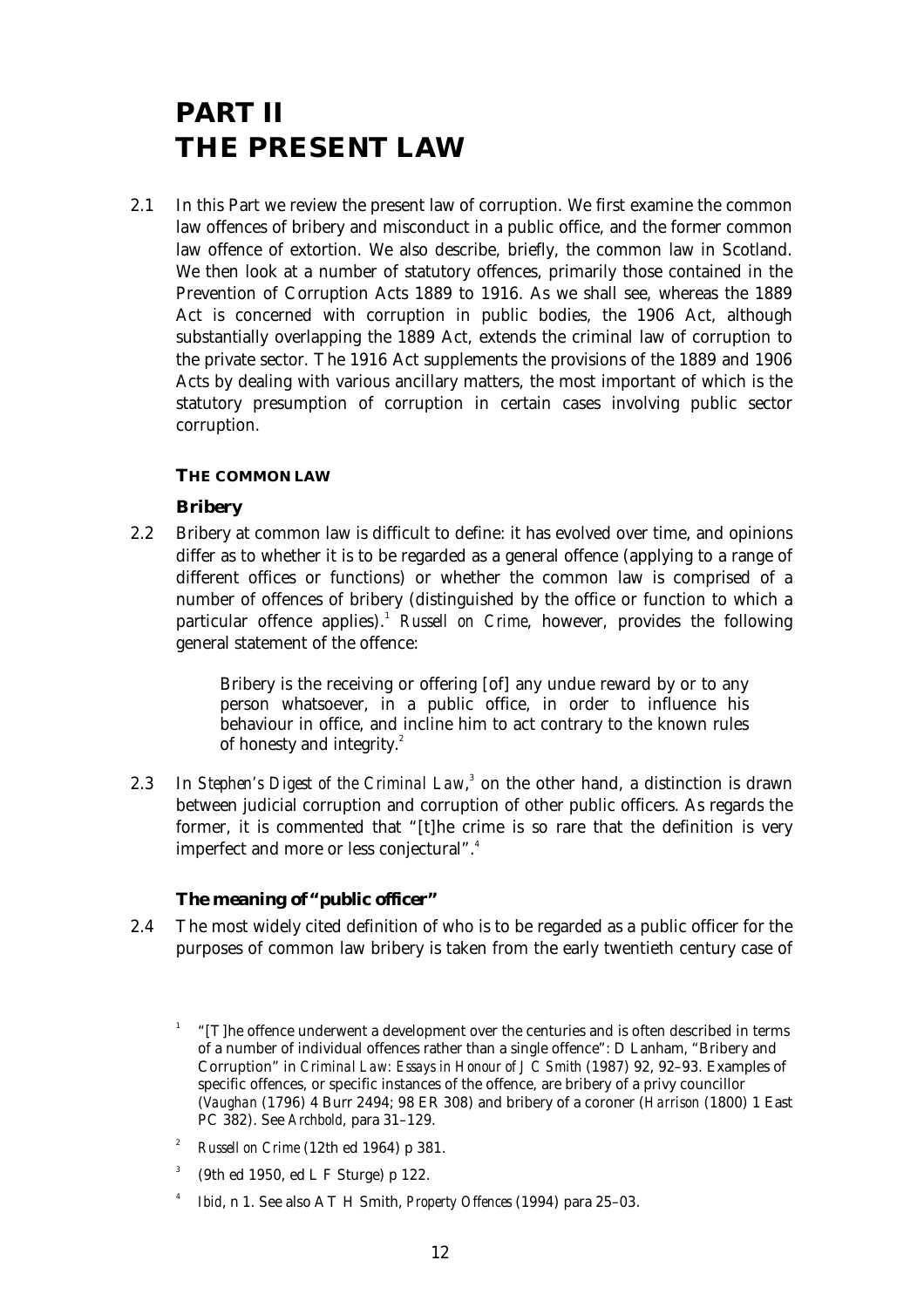Whitaker.<sup>5</sup> The defendant, a colonel, had accepted money from a firm of caterers in return for giving the firm the tenancy of the regiment's canteen. It was argued that the law of bribery applied to "judicial and ministerial officers" and that the colonel belonged to neither category. The Court of Appeal disagreed, holding that every public officer who was not a judicial officer was a ministerial officer.<sup>6</sup> A public officer was defined as

an officer who discharges any duty in the discharge of which the public are interested, more clearly so if he is paid out of a fund provided by the public. $7$ 

2.5 One commentator $^8$  has argued that the common law is not confined to public officers holding some sort of *permanent* public office but extends also to those who discharge an *ad hoc* public duty. In *Pitt and Mead*, 9 for example, bribing electors at a parliamentary election was held to be a common law offence. In *Lancaster and Worrall*<sup>10</sup> the same decision was reached in respect of the bribery of local government electors. Embracery – the bribery of jurors – is a common law offence, though now considered obsolete. $11$ 

#### *The bribe*

2.6 Russell defines a bribe as "any undue reward".<sup>12</sup> However, the benefit conferred in a particular case may be so small that it cannot be considered a reward at all. For example, in the *Bodmin Case*<sup>13</sup> Willes J mentioned that he had been required to swear that he would not take any gift from a man who had a plea pending, unless it was "meat or drink, and that of small value". David Lanham<sup>14</sup> also draws a distinction between bribes, which are prohibited, and treats, which are acceptable. He cites the South African case of *S v Deal Enterprises (Pty) Ltd*,<sup>15</sup> in which Nicholas J distinguished "entertainment" from bribery:

> The difference between legitimate entertainment and bribery lies in the intention with which the entertainment is provided, and that is something to be inferred from all the circumstances, including the relationship between giver and recipient, their respective financial and social positions and the nature and value of the entertainment.<sup>16</sup>

- 5 [1914] 3 KB 1283.
- 6 *Ibid*, at pp 1296–7.
- 7 *Ibid*, at p 1296, *per* Lawrence J.
- <sup>8</sup> D Lanham, *op cit*, pp 93–94.
- 9 (1762) 3 Burr 1335; 97 ER 861.
- $10$  (1890) 16 Cox CC 737.
- <sup>11</sup> *Owen* [1976] 1 WLR 840. See para 7.39 below.
- $12$  See para 2.2 above.
- $13$  (1869) 1 O'M & H 121.
- <sup>14</sup> D Lanham, *Criminal Fraud* (1987) p 204.
- $15$  1978 (3) SA 302.
- <sup>16</sup> *Ibid*, at p 311.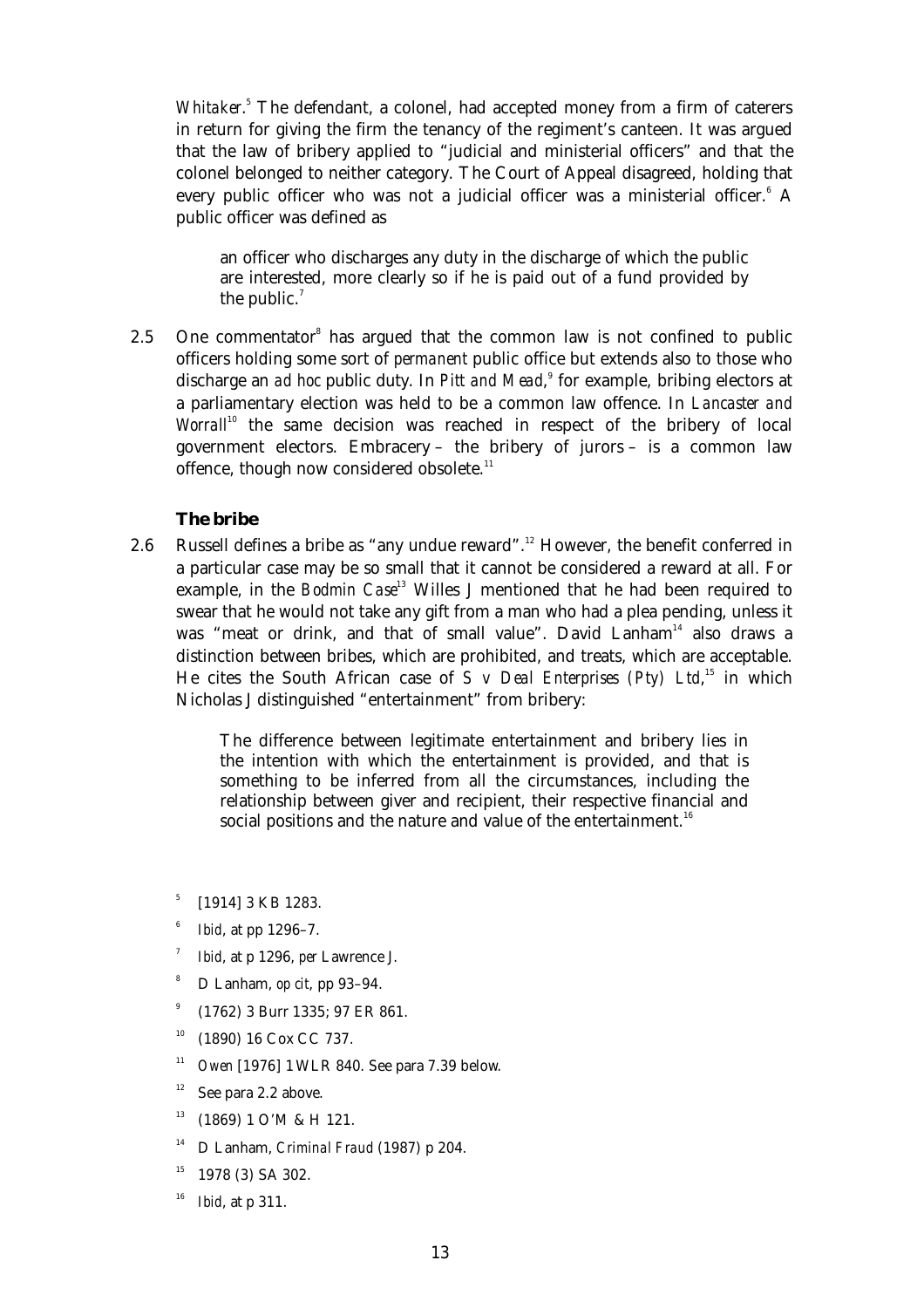#### *The mental element*

2.7 Russell describes the mental element of bribery in terms of a briber intending to influence the behaviour of a public officer with a view to that officer "act[ing] contrary to the known rules of honesty and integrity".<sup>17</sup> It appears from the case law, however, that it is not a necessary feature of the offence that the briber should intend the bribee to commit a *breach* of duty. For example, in *Gurney*, <sup>18</sup> where the defendant was charged with attempting to bribe a justice of the peace, the jury was told that if the defendant had an intention to produce *any effect at all* on the justice's decision, that was an attempt to corrupt.

#### **Misconduct in a public office**

- 2.8 Like the common law offence of bribery, misconduct in a public offence is not easily defined. P D Finn, writing in 1978, commented that "the precise metes and bounds of this offence remain uncertain" and that "there has been – and still is – a tendency to regard 'official misconduct' as but a descriptive formula for a series of specific but interrelated offences such as oppression, neglect of duty, abuse of official power, fraud in office, etc".<sup>19</sup> He cites *Halsbury's Laws of England*,<sup>20</sup> in which "misconduct in public office" is treated as a general label encompassing "oppression", "breach of trust or fraud", "neglect of duty by [a] public officer", "refusal to serve in public office", "disclosure of spent convictions etc" and "disclosure of information".
- 2.9 Acknowledging the difficulty in attempting a definition of "misconduct in public office", Finn suggests that its "principal applications" include
	- (1) frauds and deceits by officers (fraud in office);
	- (2) wilful neglects of duty (nonfeasance);
	- (3) "malicious" exercises of official authority (misfeasance);
	- (4) wilful excesses of official authority (malfeasance); and
	- (5) the intentional infliction of bodily harm, imprisonment, or other injury upon a person (oppression). $^{21}$
- 2.10 The Salmon Report refers to "misconduct in a public office" as "breach of official trust", <sup>22</sup> an offence which, it says, "embraces a wide variety of misconduct including acts done with a dishonest, oppressive or corrupt motive". $^{23}$

- <sup>18</sup> (1867) 10 Cox CC 550.
- <sup>19</sup> P Finn, "Official Misconduct" (1978) 2 Crim LJ 307.
- <sup>20</sup> (4th ed 1990) vol 11(1), paras 290–295.
- <sup>21</sup> Finn, *op cit*, p 310.
- <sup>22</sup> Ch 10; and see Finn, *op cit*, p 307.
- <sup>23</sup> Salmon Report, para 194, citing *Borron* [1830] 3 B and Ald 432; 106 ER 721.

 $17$  See para 2.2 above.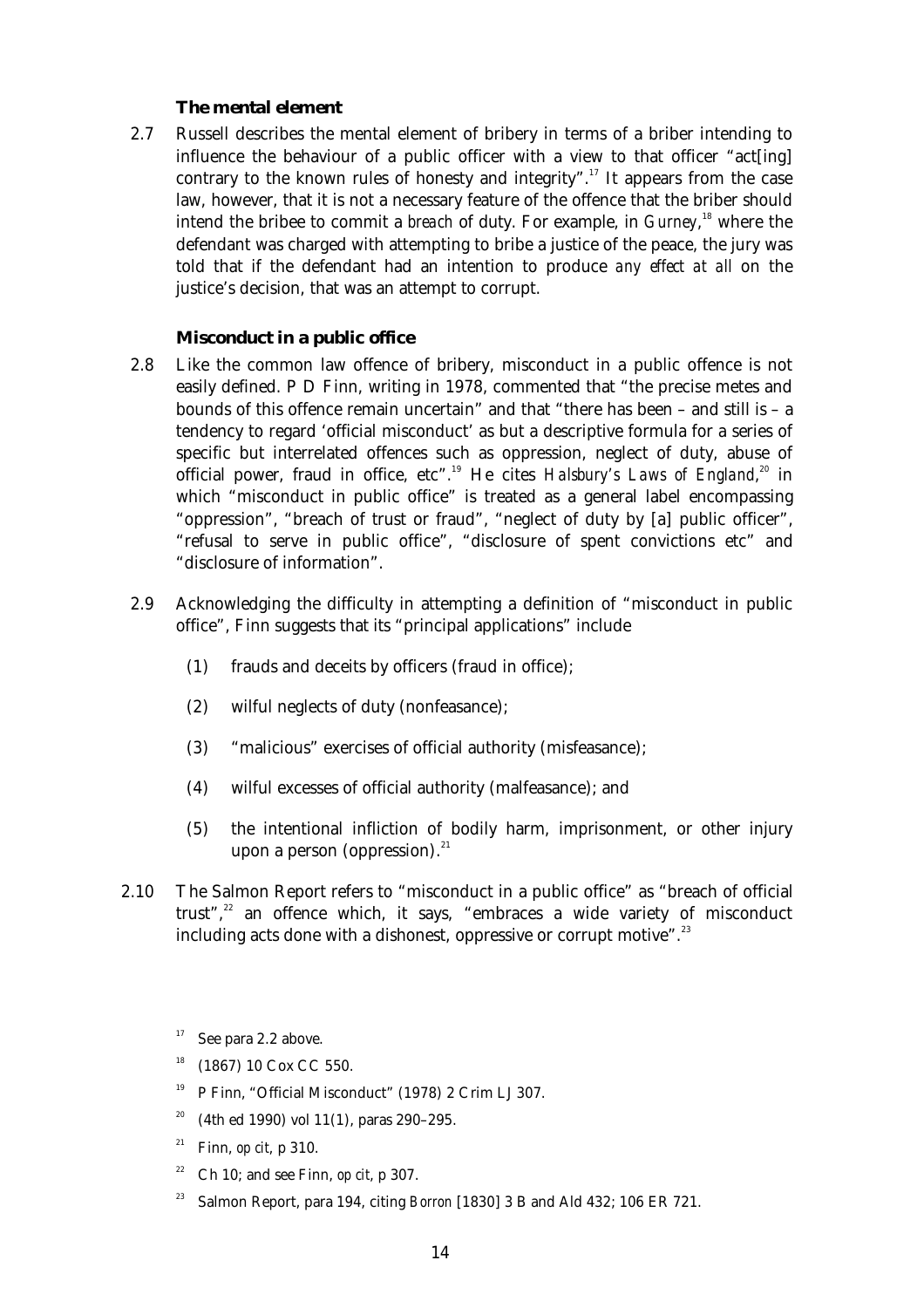2.11 Misconduct in a public office is, therefore, a wide-ranging and ill-defined offence which will often encompass either the act of bribery itself or the conduct resulting from the bribe.

#### **Extortion**

- 2.12 Extortion, now abolished, $24$  is described by Glanville Williams as having occurred in circumstances where "a public officer [took], by colour of his office, any money or thing that is not due to him".<sup>25</sup> The mental element of the offence was "some improper motive, or at all events intention, to do the wrong actually done". $^{26}$
- 2.13 As the MCCOC Report points out, $27$  there is a substantial overlap between extortion on the one hand, and bribery and blackmail on the other. What is described as the "coercion aspect of extortion" is reflected in the offence of blackmail:<sup>28</sup> and "non-coercive extortion" is likely to amount to bribery.

#### **The common law of Scotland**

 2.14 In Scotland it is an offence at common law for a public official (defined as a person entrusted with an official situation of trust) wilfully to neglect his or her duty.<sup>29</sup> Today, however, prosecution under the common law for breach of duty will usually involve bribery of *judicial officials*, <sup>30</sup> a separate common law offence. Whether bribery of (or the taking of bribes by) *any* public servant to act contrary to duty is a criminal offence at common law is not certain. It is likely, however, that the law would be extended by the courts if necessary.<sup>31</sup> In practice, it is unlikely that the necessity will arise, because of the availability of offences under the Prevention of Corruption Acts.<sup>32</sup>

## **THE STATUTORY OFFENCES**

- 2.15 We now turn to the statutory offences of corruption. In Part I we noted<sup>33</sup> that the offences of corruption were contained in a variety of legislative sources. We shall confine our present examination to the principal corruption statutes, namely the
	- <sup>24</sup> By s  $32(1)(a)$  of the Theft Act 1968.
	- <sup>25</sup> *Textbook of Criminal Law* (2nd ed 1983) p 837, para 37.5.
	- <sup>26</sup> *Shoppee v Nathan & Co* [1892] 1 QB 245, 251, *per* Collins J.
	- $27$  See pp 263 and 265.
	- <sup>28</sup> See paras  $5.11 5.13$  below.
	- <sup>29</sup> Gordon, *The Criminal Law of Scotland* (2nd ed 1978) para 44–01.
	- <sup>30</sup> *Ibid*. "Judicial officer" includes clerks of the court, procurators fiscal, macers and messengers as well as judges: see *ibid*, para 50–04, and *Hume's Commentaries on Crime* (3rd ed) vol i, p 408.
	- <sup>31</sup> See Gordon, *op cit*, para 44–03: "There are no reported cases dealing with other than judicial matters but it can hardly be doubted that whether or not bribery of non-judicial officials has been recognised as criminal the High Court would declare it to be criminal should the need ever arise."
	- <sup>32</sup> *Ibid*. See para 1.32 above.
	- <sup>33</sup> Para 1.3, n 5.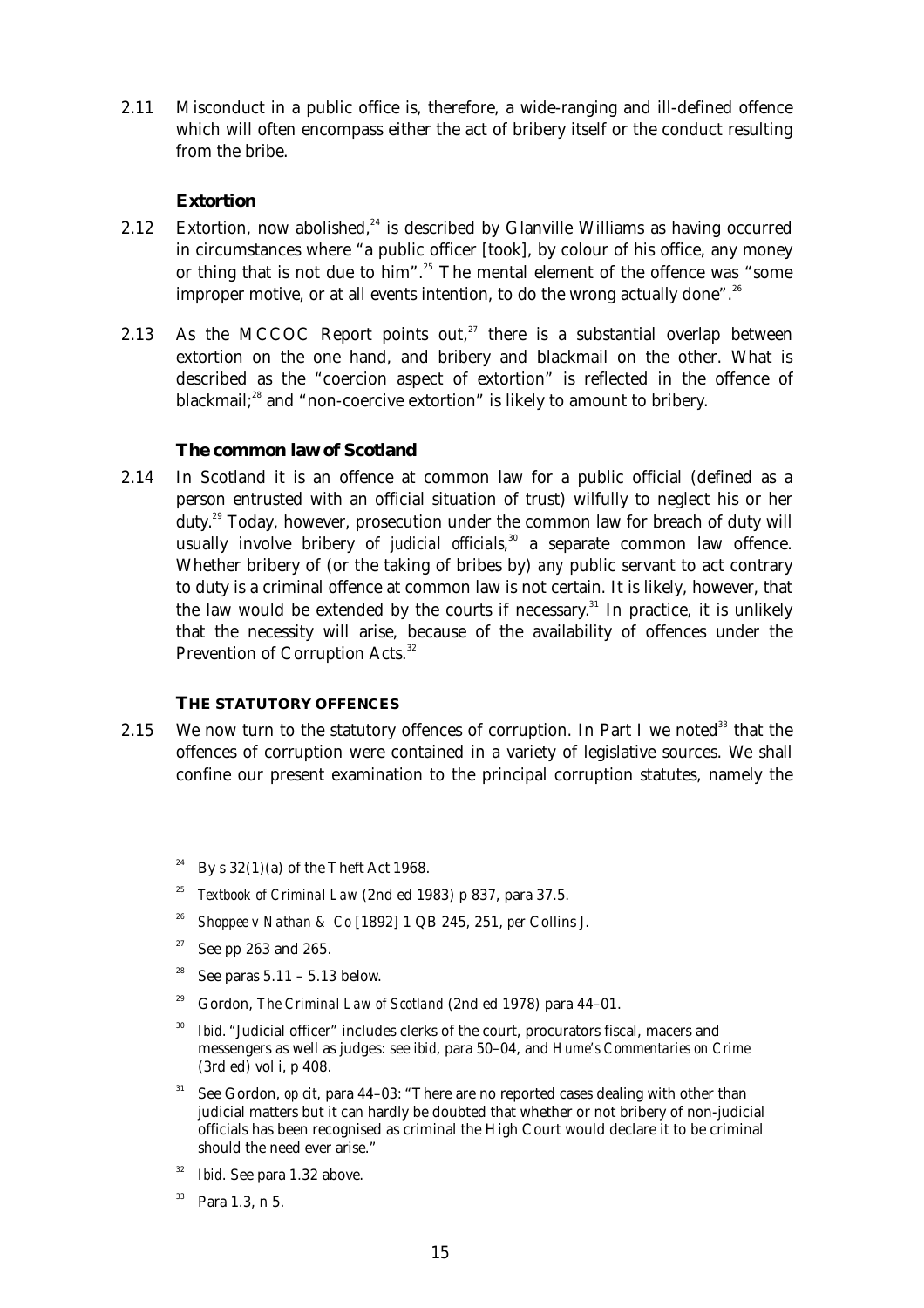Prevention of Corruption Acts 1889 to 1916, and the legislation concerning the sale of public offices and trafficking in honours.

#### **The 1889 Act**

- 2.16 The 1889 Act was introduced following revelations of malpractice ("connected with what would now be called property development")<sup>34</sup> made before a Royal Commission appointed to inquire into the affairs of the Metropolitan Board of Works, the body exercising the powers of local government in London at that time.<sup>35</sup> Section 1 of the Act, closely following the Commission's recommendation,<sup>36</sup> provides:
	- (1) Every person who shall by himself or by or in conjunction with any other person, corruptly solicit or receive, or agree to receive, for himself, or for any other person, any gift, loan, fee, reward, or advantage whatever as an inducement to, or reward for, or otherwise on account of any member, officer, or servant of a public body as in this Act defined, doing or forbearing to do anything in respect of any matter or transaction whatsoever, actual or proposed, in which the said public body is concerned, shall be guilty of an offence.
	- (2) Every person who shall by himself or by or in conjunction with any other person corruptly give, promise, or offer any gift, loan, fee, reward, or advantage whatsoever to any person, whether for the benefit of that person or of another person, as an inducement to or reward for or otherwise on account of any member, officer, or servant of any public body as in this Act defined, doing or forbearing to do anything in respect of any matter or transaction whatsoever, actual or proposed, in which such public body as aforesaid is concerned, shall be guilty of an offence.

## **Public bodies**<sup>37</sup>

 2.17 As originally enacted, the 1889 Act was concerned only with *local* public bodies in the United Kingdom: section 7 provides, in part, that the expression "public body" means

> any council of a county or county of a city or town, any council of a municipal borough, also any board, commissioners, select vestry, or other body which has power to act under and for the purposes of any Act relating to local government, or the public health, or to poor law or otherwise to administer money raised by rates in pursuance of any public general Act, but does not include any public body as above defined existing elsewhere than in the United Kingdom.

Section 4(2) of the 1916 Act extended the definition of "public body" to include "local and public authorities of all descriptions". A further extension is provided

- <sup>35</sup> P Fennell and P A Thomas, "Corruption in England and Wales; An Historical Analysis" (1983) 11 Int J Soc L 167, 172.
- <sup>36</sup> Salmon Report, para 44.
- $37$  See paras  $6.10 6.15$  below.

<sup>&</sup>lt;sup>34</sup> Salmon Report, para 44.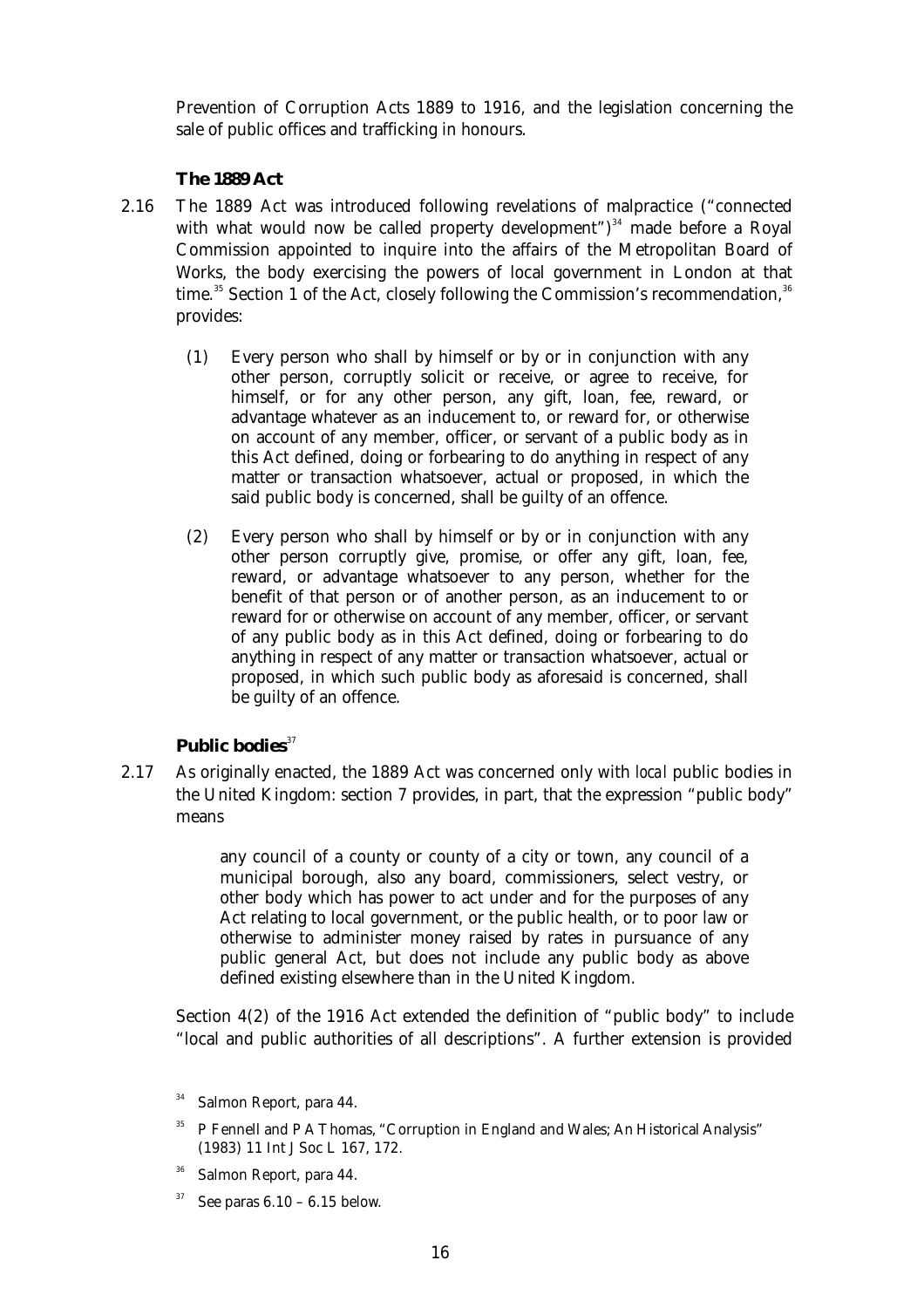for under the Local Government and Housing Act 1989, so that it would include companies which, in accordance with Part V of that Act, are "under the control of one or more local authorities". <sup>38</sup> This provision is not, however, in force.

#### *The bribe*<sup>39</sup>

 2.18 The bribe must take the form of "a gift, loan, fee, reward, or advantage". The expression "advantage" includes

> any office or dignity, and any forbearance to demand any money or money's worth or valuable thing, and includes any aid, vote, consent, or influence, or pretended aid, vote, consent, or influence, and also includes any promise or procurement of or agreement or endeavour to procure, or the holding out of any expectation of any gift, loan, fee, reward, or advantage, as before defined.<sup>40</sup>

 2.19 The advantage must be given or received as an *inducement* to, or a *reward* for, or *otherwise on account of*, any member, officer or servant of a public body doing or forbearing to do something in respect of any matter or transaction in which the body is concerned.

#### **The 1906 Act**

- 2.20 In 1898 a report was published by the Secret Commissions Committee of the London Chamber of Commerce calling for the criminal law of corruption to be extended into the private sector.<sup>41</sup> Following a number of unsuccessful attempts at legislation, $42$  the 1906 Act was passed.
- 2.21 The 1906 Act applies to all "agents", whether in the public or the private sector. Section 1(1) provides in part:

If any agent corruptly accepts or obtains, or agrees to accept or attempts to obtain, from any person, for himself or for any other person, any gift or consideration as an inducement or reward for doing or forbearing to do, or for having after the passing of this Act done or forborne to do, any act in relation to his principal's affairs or business, or for showing or forbearing to show favour or disfavour to any person in relation to his principal's affairs or business; or if any person corruptly gives or agrees to give or offers any gift or consideration to any agent as an inducement or reward for doing or forbearing to do, or for having after the passing of this Act done or forborne to do, any act in relation to his principal's affairs or business, or for showing or forbearing to show favour or disfavour to any person in relation to his principal's affairs or business … he shall be guilty of an offence …

- <sup>41</sup> P Fennell and P A Thomas, *op cit*, p 174.
- <sup>42</sup> Salmon Report, para 45.

Local Government and Housing Act 1989, Sched 11, para 3.

 $39$  See paras  $8.59 - 8.62$  below.

 $40$  1889 Act, s 7.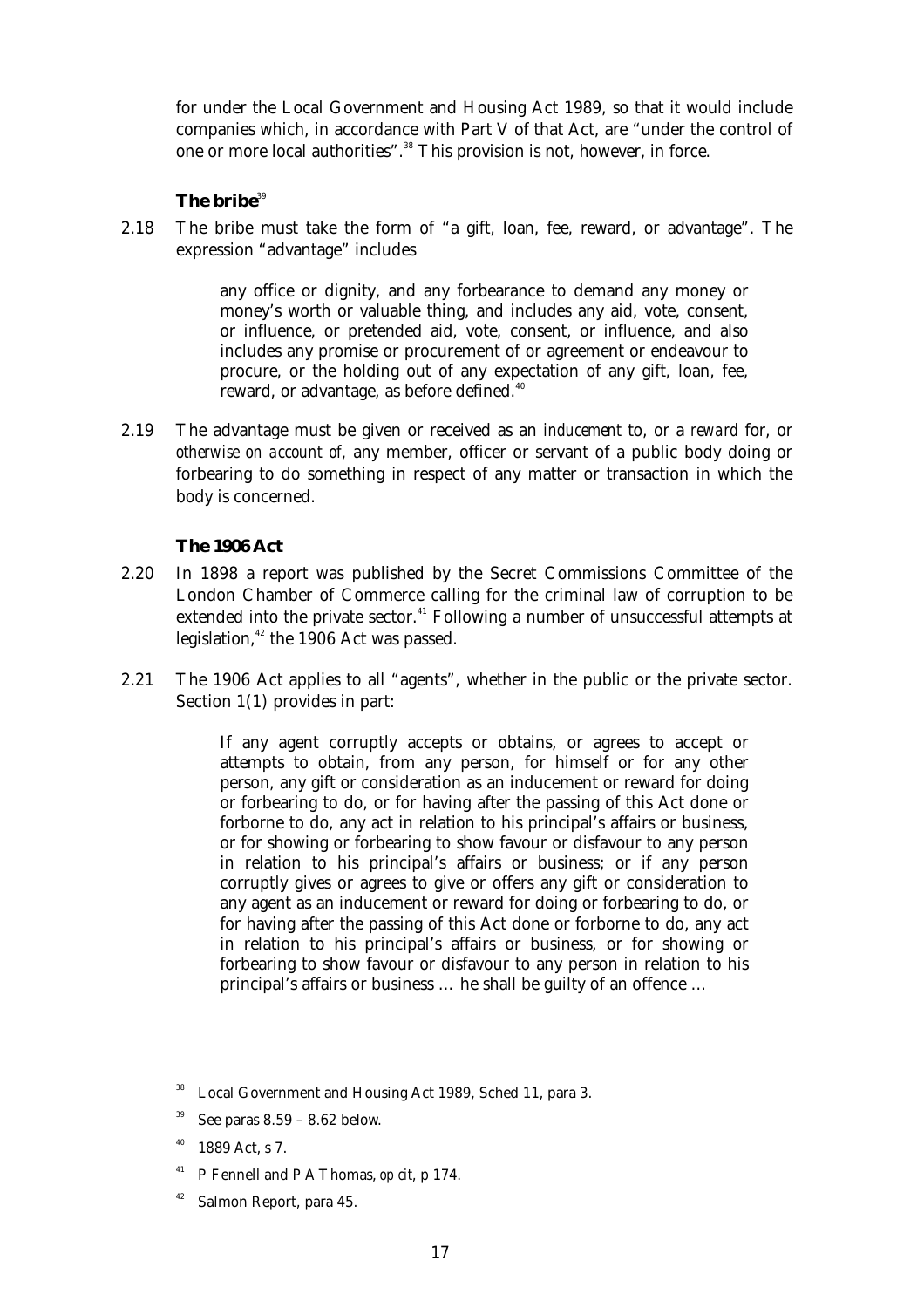# Agents<sup>43</sup>

2.22 "Agent" is defined as including "any person employed by or acting for another"<sup>44</sup> and a person serving under the Crown<sup>45</sup> or any local or public authority.<sup>46</sup> The term "serving under the Crown" does not require *employment* by the Crown. In *Barrett<sup>47</sup>* the Court of Appeal held that, for the purposes of the Act, an additional superintendent registrar of births, deaths and marriages was serving under the Crown, although he was not appointed, paid or liable to dismissal by it.

#### *The bribe*

 2.23 Whereas the 1889 Act describes a bribe as a "gift, loan, fee, reward, or advantage", the 1906 Act uses the expression "gift or consideration";<sup>48</sup> and "consideration" is defined as including "valuable consideration of any kind".<sup>49</sup> As under the 1889 Act, the putative bribe must be given or received as a *reward* or *inducement*; but, whereas under the 1889 Act it must be connected to a particular "matter or transaction", under the 1906 Act it may be a general "sweetener" designed to secure *generally* more favourable treatment.

## **The meaning of "corruptly"**

- 2.24 An ingredient common to the offences under both the 1889 and the 1906 Acts is that the putative bribe should be given or received *corruptly*. <sup>50</sup> The term is not defined in the legislation, and its meaning has therefore been the subject of judicial interpretation.
- 2.25 In the mid-nineteenth century House of Lords case of *Cooper v Slade*,<sup>51</sup> concerning bribery at elections and the Corrupt Practices Act 1854, Willes J took the view<sup>52</sup> that the word "corruptly", as it appeared in the legislation, $53$  did not mean
	- See Part VII below.
	- $44$  1906 Act, s 1(2).
	- $45$  1906 Act, s 1(3).
	- <sup>46</sup> 1906 Act, s 1(3), as amended by 1916 Act, s 4 (2), (3).
	- <sup>47</sup> [1976] 1 WLR 946.
	- $48$  1906 Act, s 1(1).
	- $49$  1906 Act, s 1(2).
	- $50$  A third offence created by the 1906 Act, s 1(1), is the offence of using a false document with the intent to mislead a principal. *This* offence does not require the agent to have acted corruptly: *Sage v Eicholz* [1919] 2 KB 171. We take the view that, given that it is not a corruption offence, it falls outside the scope of this consultation paper. See paras 10.20 – 10.22 below.
	- <sup>51</sup> (1858) 6 HL Cas 746; 10 ER 1488.
	- <sup>52</sup> The majority view.
	- <sup>53</sup> Section 2 provided that a person was guilty of bribery if he "shall, directly or indirectly, by himself, or by any other person, give or agree to give, or promise money, etc. to any voter, in order to induce any voter to vote, or refrain from voting, etc., or shall corruptly do any such act as aforesaid, on account of any voter having voted or refrained from voting".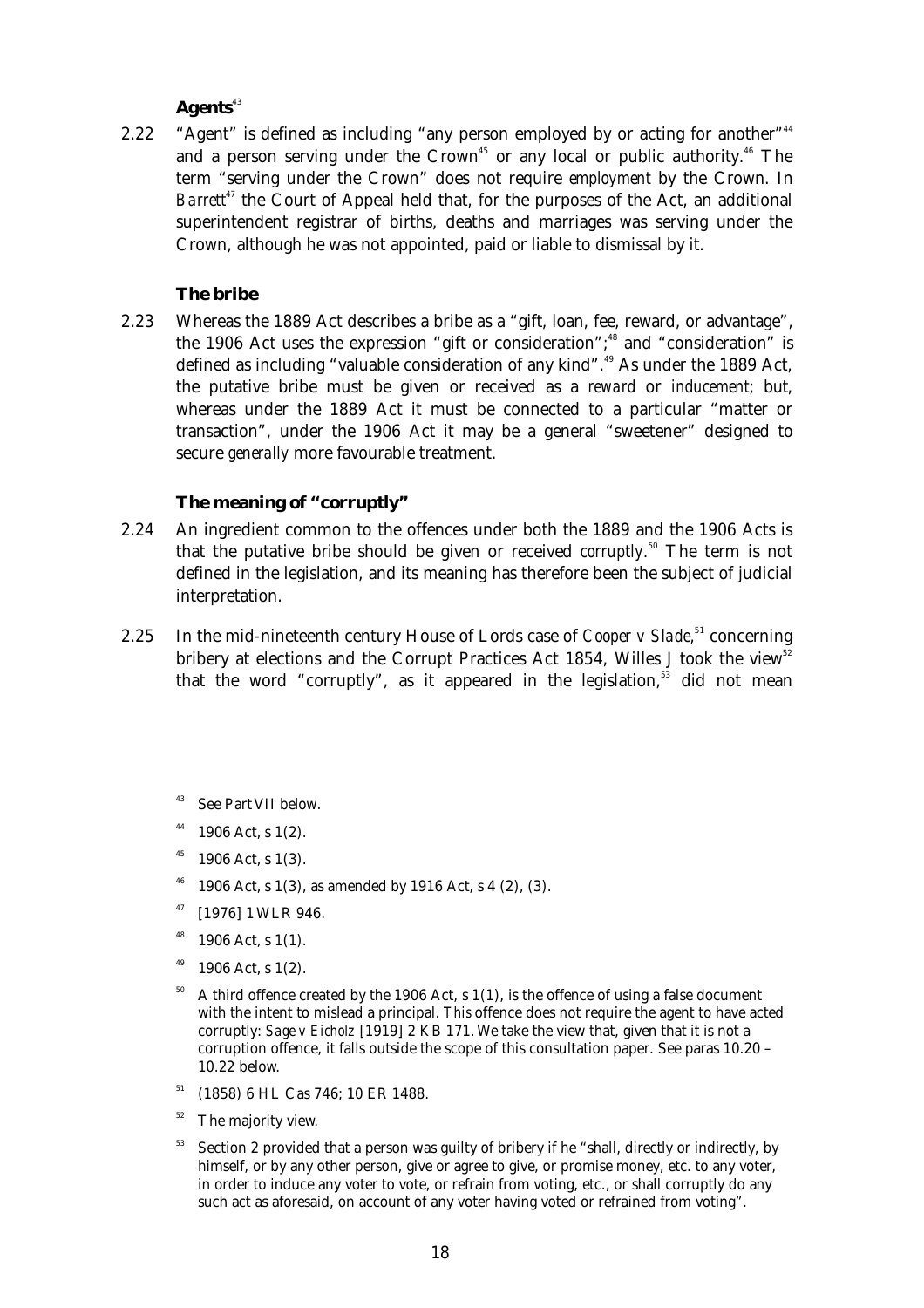"dishonestly" but rather meant "purposely doing an act which the law forbids as tending to corrupt voters". 54

- 2.26 In the more modern case of *Lindley*, <sup>55</sup> on the other hand, in which the defendant was charged under the 1906 Act with bribing the servants of a company as an inducement or reward for setting up a contract for a supply of peas, Pearce J interpreted "corruptly" as meaning a dishonest intention "to weaken the loyalty of the servants to their master and to transfer that loyalty from the master to the giver". *Lindley* was followed in *Calland*. <sup>56</sup> The defendant, an inspector of a life assurance company, was charged under the 1906 Act with rewarding an agent of the Ministry of Social Security for keeping him informed about the names and addresses of the parents of new-born children. Veale J held that "corruptly" meant "dishonestly trying to wheedle an agent away from his loyalty to his employer"; and, therefore, if the defendant's actions amounted to "sharp practice" and not "dishonesty", he was not guilty of corruption.
- 2.27 In *Smith*,<sup>57</sup> where the defendant was charged under the 1889 Act with offering a gift to the mayor of the borough of Castleford in order that the mayor should use his influence with the borough council in favour of the defendant, the Court of Appeal approved the dictum of Willes J in *Cooper v Slade.* According to Lord Parker CJ,

"corruptly" here used … denotes that the person making the offer does so deliberately and with the intention that the person to whom it is addressed should enter into a corrupt bargain.<sup>58</sup>

Lord Parker recognised that this construction arguably rendered the word "corruptly" redundant. He suggested, however, that even if this were so in cases involving inducements, the word might have an independent function in the case of rewards.<sup>59</sup>

2.28 In the later case of *Wellburn*,<sup>60</sup> involving charges under the 1906 Act, the Court of Appeal again approved the words of Willes J, taking the view that "corruptly" was an "ordinary word", the meaning of which would cause a jury little difficulty. $61$ 

#### **The 1916 Act**

- 2.29 The 1916 Act was prompted by wartime scandals involving contracts with the War Office.<sup>62</sup> and was passed rapidly through Parliament as an emergency measure.
	- <sup>54</sup> (1858) 6 HL Cas 746, 773; 10 ER 1488, 1499.
	- <sup>55</sup> [1957] Crim LR 321.
	- <sup>56</sup> [1967] Crim LR 236.
	- $57$  [1960] 2 QB 423.
	- <sup>58</sup> *Ibid*, at p 428.
	- <sup>59</sup> *Ibid*, at pp 428–429.
	- $60$  (1979) 69 Cr App R 254.
	- <sup>61</sup> *Ibid*, at p 265, *per* Lawton LJ.
	- <sup>62</sup> P Fennell and P A Thomas, *op cit*, pp 174 and 185–186. Particularly influential were the comments made by Low J, who presided over two of the War Office cases – *Asseling*, *The*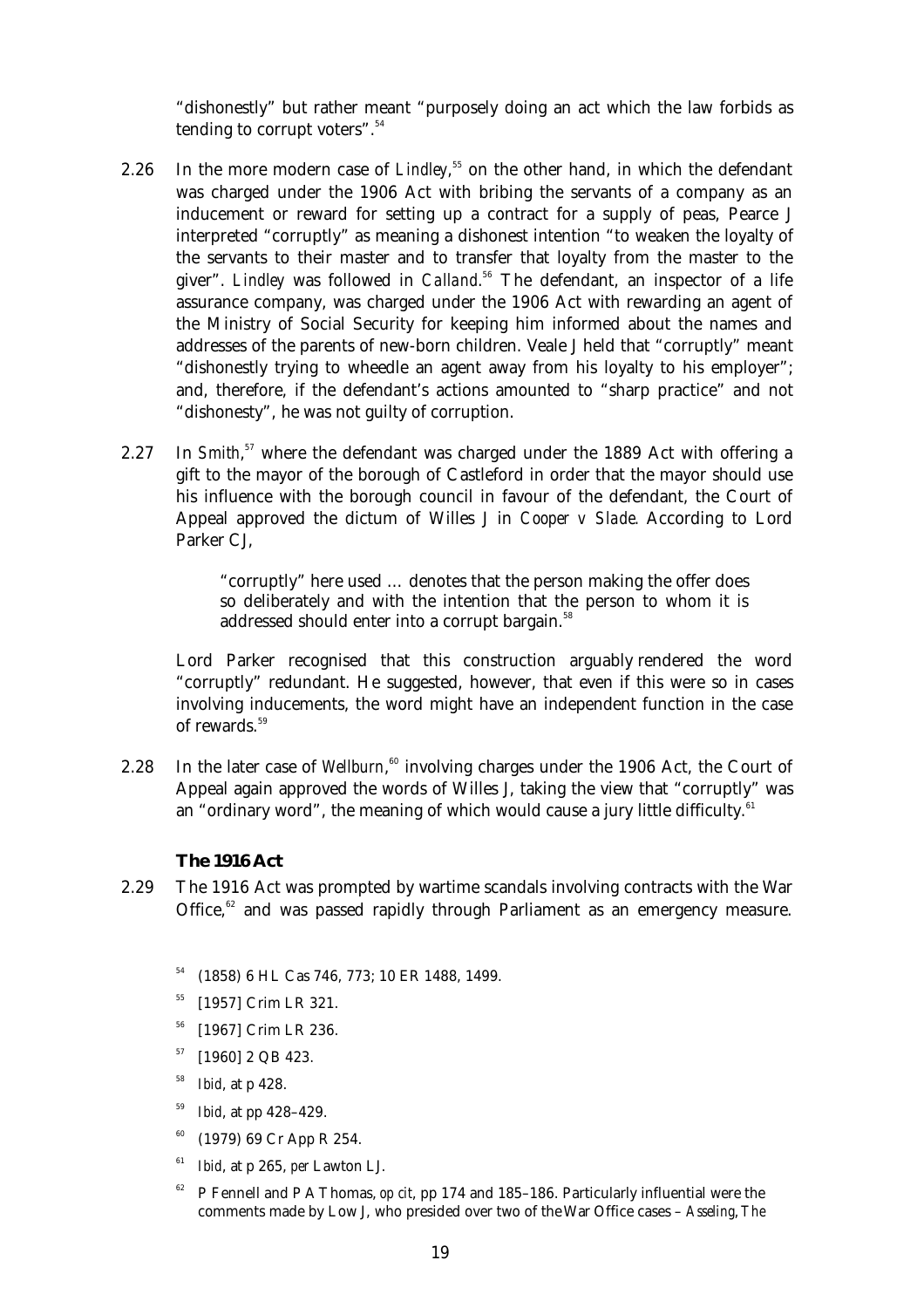Aside from increasing the maximum sentence for bribery in relation to contracts with the Government or public bodies, $63$  and broadening the definition of "public body",<sup>64</sup> it also introduced the presumption of corruption.

## *The presumption of corruption*<sup>65</sup>

2.30 Section 2 of the 1916 Act provides:

Where in any proceedings against a person for an offence under the Prevention of Corruption Act 1906, or the Public Bodies Corrupt Practices Act 1889, it is proved that any money, gift, or other consideration has been paid or given to or received by a person in the employment of [Her] Majesty or any Government Department or a public body by or from a person, or agent of a person, holding or seeking to obtain a contract from [Her] Majesty or any Government Department or public body, the money, gift, or consideration shall be deemed to have been paid or given and received corruptly as such inducement or reward as is mentioned in such Act unless the contrary is proved.

 2.31 The presumption shifts the burden of proof, so that it is for the defence to prove (on the balance of probabilities) $66$  that a given payment was not corrupt. It applies only to payments made to employees of public bodies, and only to cases involving contracts.<sup>67</sup>

#### **The Sale of Offices Acts 1551 and 1809**

- 2.32 The 1551 Act forbade the sale of certain public offices concerned with the administration of justice. The 1809 Act extended the range of affected public offices to all offices in the gift of the Crown, and extended the territoriality of the 1551 Act to include Scotland and Ireland;<sup>68</sup> it also created a number of further offences related to the sale of public offices.<sup>69</sup>
- 2.33 There appear to have been no reported cases brought under either the 1551 or the 1809 Act for 130 years. Furthermore, the offences contained in the Prevention of

*Times* 10 September 1916, and *Montague*, *The Times* 18 September 1916. See the Salmon Report, para 46.

- $63$  The maximum penalty at the time was 2 years' hard labour, and the effect of the 1916 Act was to increase it to 7 years in cases to which the 1916 Act applied. The disparity in sentencing between the 1889 and 1906 Acts was removed by s 47 of the Criminal Justice Act 1988.
- $64$  See para 2.17 above.
- <sup>65</sup> See Part XI below.
- <sup>66</sup> *Carr-Briant* [1943] KB 607.
- <sup>67</sup> In *Asseling* (see n 62 above) Low J had considered it impossible to prosecute a civil servant found to be in possession of banknotes that had been traced to a contractor with whom he had had official dealings, because the prosecution was unable to prove why the money was paid. As a result, the burden of proof provisions were applied only to transactions involving contracts, and only to employees.
- <sup>68</sup> Now Northern Ireland.
- $69$  Sections 3-5.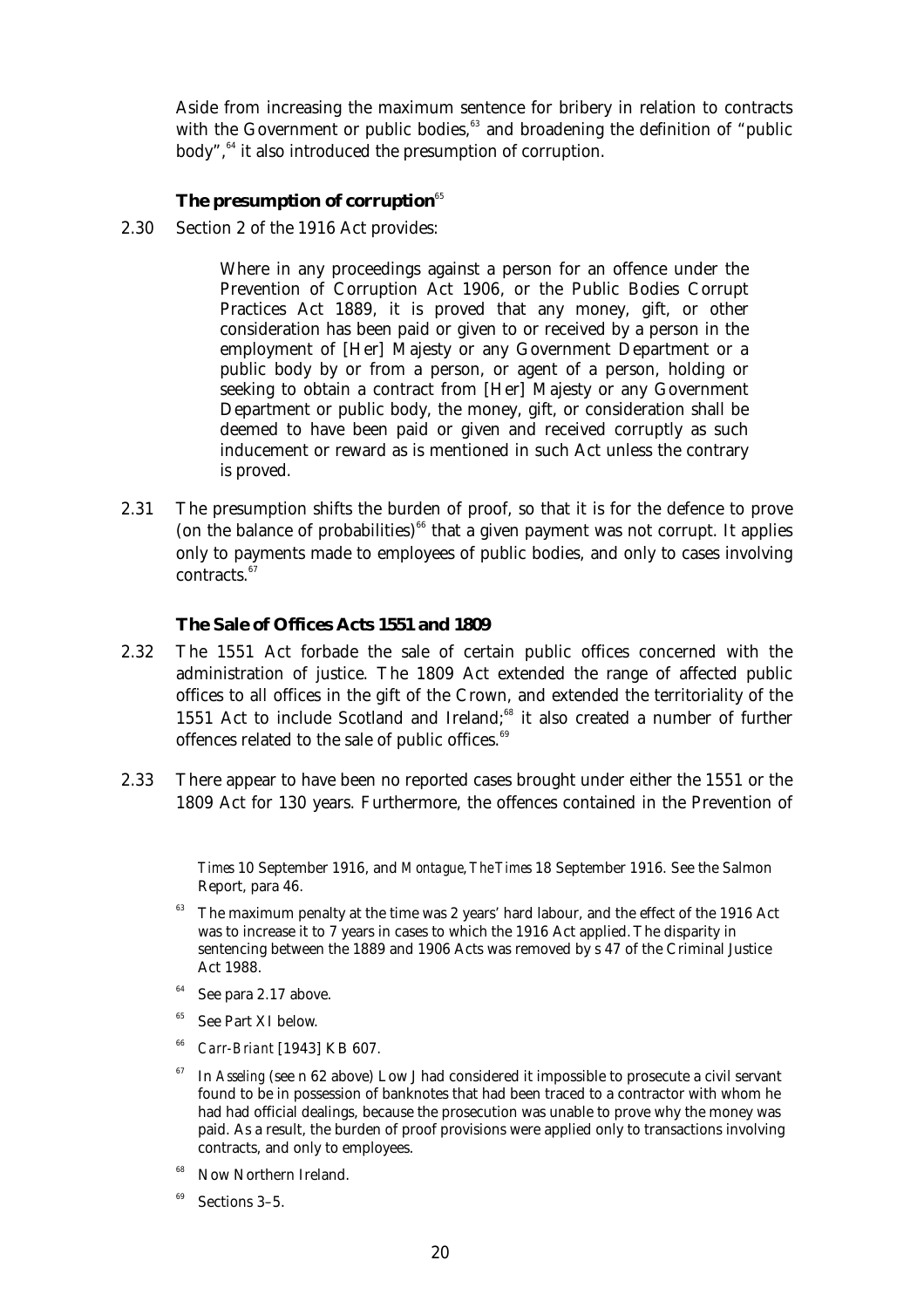Corruption Acts, and their inchoate counterparts, are likely to cover most circumstances to which the 1551 and 1809 Acts would apply.<sup>70</sup> In view of this, the agreement of all relevant authorities<sup> $71$ </sup> in the United Kingdom has been secured by the Statute Law Revision teams of this and the Scottish Law Commission, and the Northern Ireland draftsman dealing with statute law revision, to the effect that, as part of the Statute Law Revision programme, the 1551 and 1809 Acts should be repealed. For this reason alone, we think it inappropriate for us to make any proposal in respect of these Acts in this consultation paper.

#### **The Honours (Prevention of Abuses) Act 1925**

- 2.34 The Honours (Prevention of Abuses) Act 1925 was passed on the recommendation of the Royal Commission on Honours, which reported in 1922.<sup>72</sup> Section 1 of the Act provides:
	- (1) If any person accepts or obtains or agrees to accept or attempt to obtain from any person, for himself or for any other person, or for any purpose, any gift, money or valuable consideration as an inducement or reward for procuring or assisting or endeavouring to procure the grant of a dignity or title of honour to any person, or otherwise in connection with such a grant, he shall be guilty of an offence.
	- (2) If any person gives, or agrees or proposes to give, or offers to any person any gift, money or valuable consideration as an inducement or reward for procuring or assisting or endeavouring to procure the grant of a dignity or title of honour to any person, or otherwise in connection with such a grant, he shall be guilty of an offence.
- 2.35 The Royal Commission was appointed "to advise on the procedure to be adopted in future to assist the Prime Minister in making recommendations to [the Sovereign] of names of persons deserving special honour".<sup>73</sup> Although the Sovereign is the "fountain of Honour",<sup>74</sup> most honours are conferred on the advice of the Prime Minister. Of the various categories of honours granted, the Royal Commission's concern was the *political* honours list which, at that time, was initially drawn up by the Patronage Secretary<sup>75</sup> or the Head of the Party Organisation<sup>76</sup> for submission to the Prime Minister for final selection before

- $71$  The Home Office, the CPS, the Scottish Office Home and Health Department, the Crown Office and the authorities in Northern Ireland.
- $72$  Cmd 1789. The Royal Commission was under the chairmanship of Lord Dunedin. See also A T H Smith, *op cit*, para 25–07, where reference is made to the honours legislation having been prompted by "the activities of Lloyd George who was less than scrupulous about the freedom with which he distributed the patronage available to him".

- <sup>75</sup> If the name was that of a Member of Parliament.
- $76$  For those other than Members of Parliament.

The common law offence of misconduct in a public office (or, in Scotland, of a public official acting in breach or wilful neglect of duty) provides a residual offence should the statutory offences be inapplicable.

<sup>73</sup> Cmd 1789, para 1.

<sup>74</sup> *Ibid*, para 5.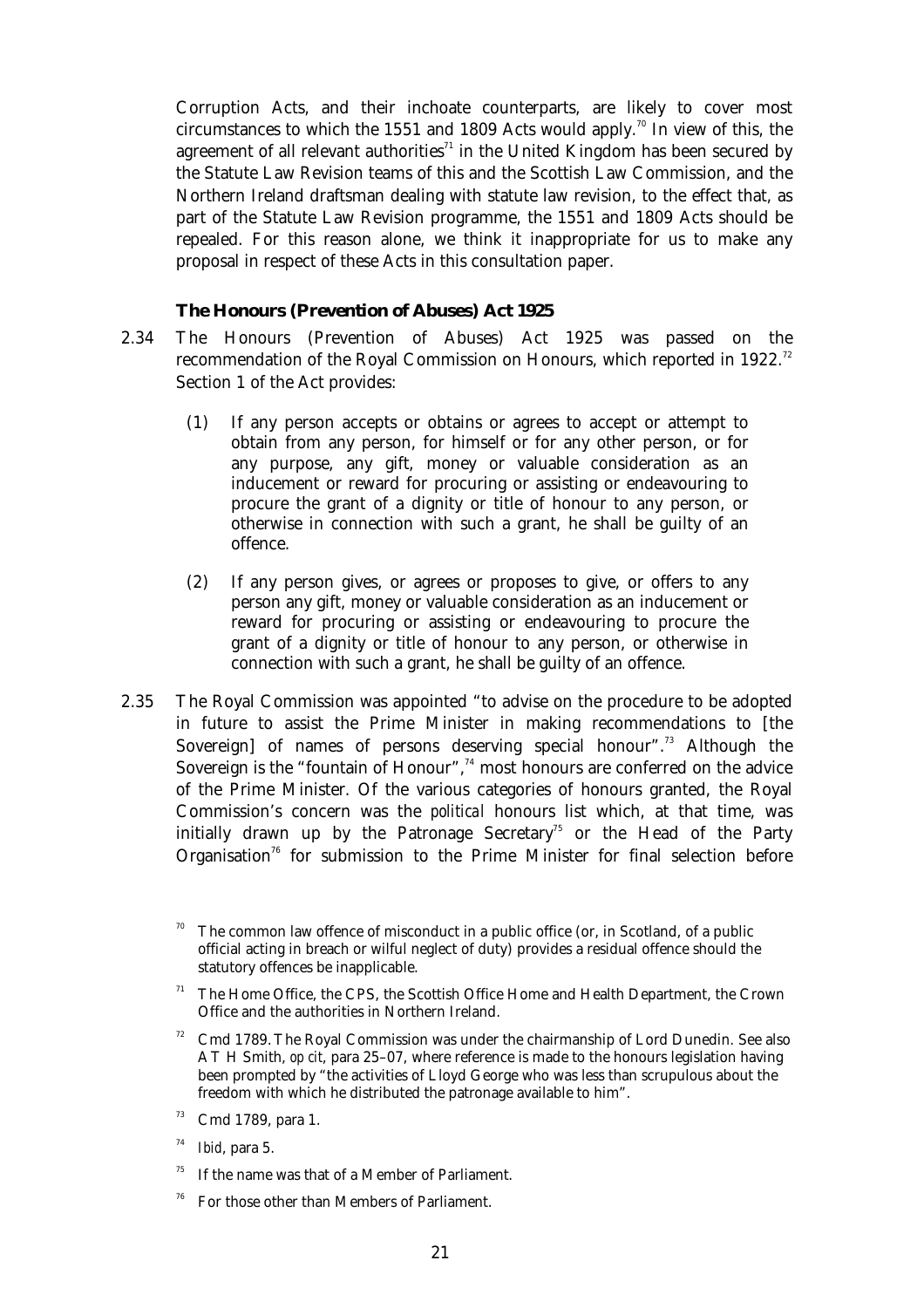presentation to the Sovereign.<sup>77</sup> The Royal Commission's particular concern was that

there have been for some time, and recently in increasing numbers, persons who, for want of a better name, we may stigmatise as touts, who have been going about asserting that they were in a position to secure honours in return for specified payments … It needs no imagination to see that the endeavour to secure an honour might be carried out without authorisation of the person in charge of the list.

As a consequence, the following recommendation was made:

[A] short Act should be passed which should impose penalties on any person offering to become instrumental in the securing of an honour for another in respect of a money payment or valuable consideration … [S]uch an Act might serve as a deterrent to the class to whom we have given the name touts … We think that the Act should also impose penalties on any person promising payment or consideration in order to receive an honour.<sup>78</sup>

 2.36 Although the 1925 Act imports some of the language of the 1889 and 1906 Acts, it differs in that it does not focus directly on the activities of agents or those connected with public bodies: it applies to *any person* who bribes, or is bribed by, *any other person* with a view to the grant of an honour. Furthermore, it does not use the word "corruptly" (although it might be thought that trafficking in honours is, of its nature, corrupt). In our view, the offences contained in the 1925 Act do not fall naturally within the scheme of the offence of bribery provisionally proposed in Part VIII below. The 1925 Act provides specific offences for a highly specific mischief, and we make no proposals in respect of it.

<sup>77</sup> On the recommendation of the Royal Commission on Honours, the Prime Minister is now advised by three Privy Councillors acting as a Political Honours Scrutiny Committee: see E C S Wade and A W Bradley, *Constitutional and Administrative Law* (11th ed 1993, ed A W Bradley and K D Ewing) p 267.

Cmd 1789, paras 31-32.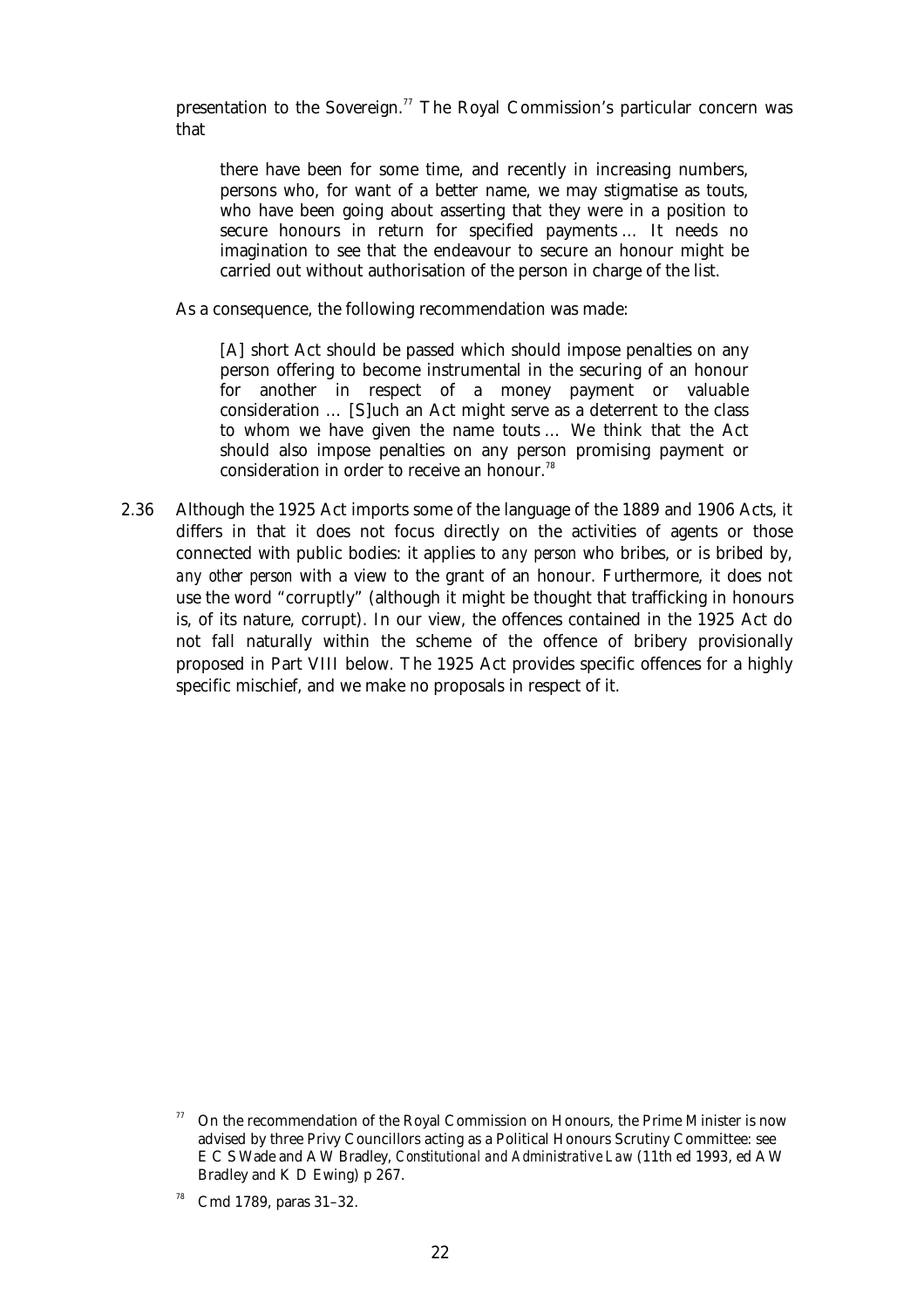# **PART III PREVIOUS REFORM PROPOSALS**

 3.1 In Part II we outlined the present criminal law of corruption. In Part IV we will argue that the present law is in need of reform. We are not, however, the first to review the law in this area or to make recommendations for change. The Redcliffe-Maud Committee, the Salmon Commission and, more recently, the Nolan Committee have each produced a report reviewing a specific area of the law on corruption. In this Part, we will set out some of the recommendations contained in these reports.

#### **THE REDCLIFFE-MAUD REPORT**

3.2 The Redcliffe-Maud Committee was appointed<sup>1</sup> in 1973 to examine local government law and practice in response to widespread public disquiet about conduct in local government following a number of prosecutions for offences of corruption in that sector. Its terms of reference were as follows:<sup>2</sup>

> To examine existing local government law and practice and how it might affect:

- (i) the conduct of both members and officers in situations where there is or could be a conflict between their position in local government and their private interests;
- (ii) qualification or disqualification for service as a member of a local authority or any of its committees.

To consider the adequacy of the operation of such law and practice and the principles which should apply, and make recommendations regarding compliance with such principles.

 3.3 The Committee reported in 1974. It identified five main areas for consideration: personal honesty and public confidence; conflicts of interest; the local government employee as councillor; responsibility for maintaining standards and a national code of local government conduct. The implementation of its recommendations included reform of the law, action by central and local government, action by political parties and action by individuals. We set out only those provisions relating to reform of the law.

#### **Recommendations on reform of the law**

#### *Disclosure of pecuniary interests by councillors and officers*

- 3.4 The Committee recommended
	- (1) that councillors should be required to make full oral disclosure of pecuniary interests, and that a councillor who has disclosed such an
	- <sup>1</sup> By the then Prime Minister, the Rt Hon Edward Heath MP.
	- <sup>2</sup> Redcliffe-Maud Report, para 2.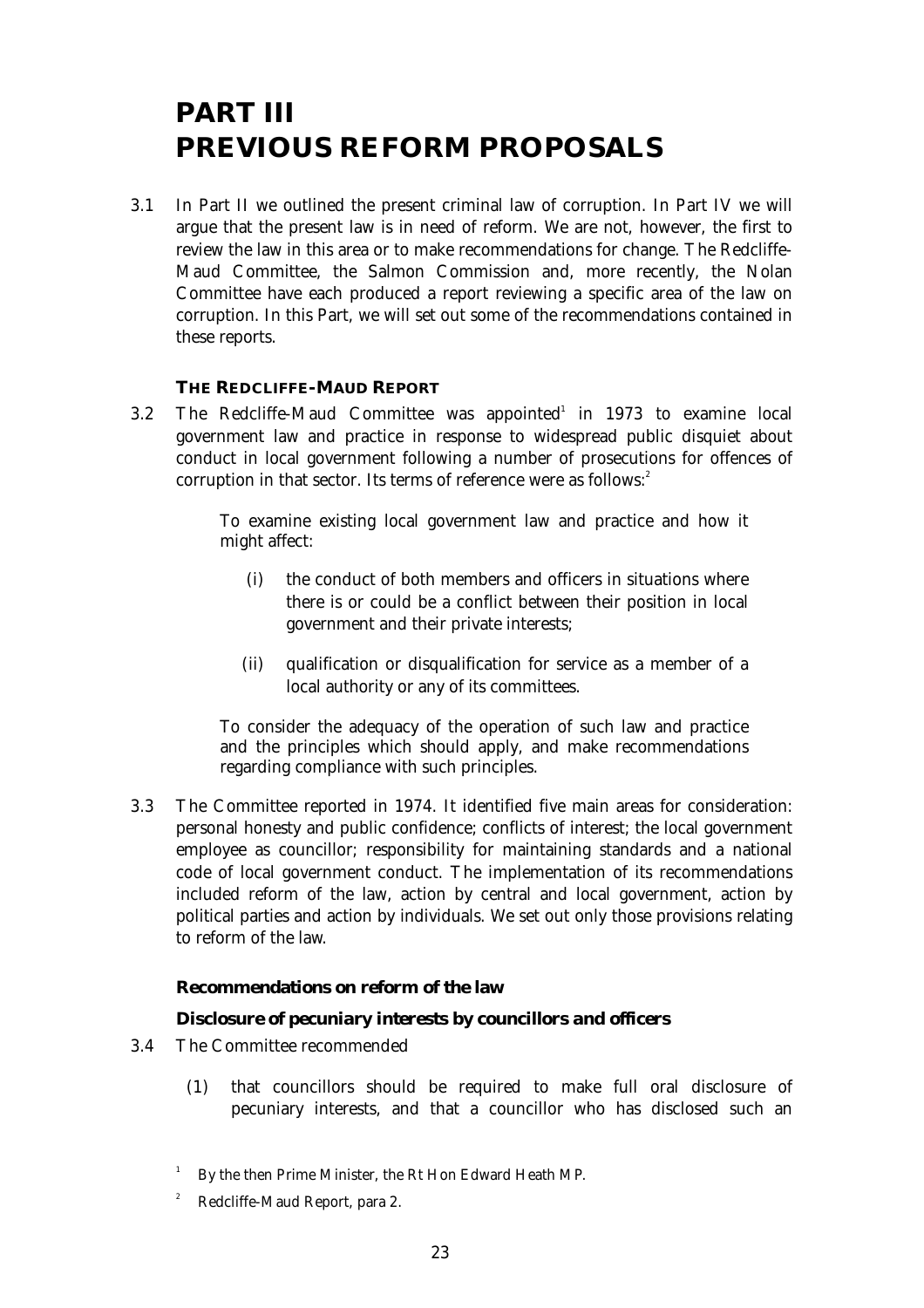interest should be required to withdraw from the council meeting, except where the Secretary of State has removed his or her disability for speaking or voting;

- (2) that there should be a compulsory register of certain pecuniary interests of councillors (including paid employment, interests in companies and interests in local authority land), to be additional to oral disclosure and to be open to inspection by any elector for the authority; and
- (3) that penalties for the offence of failure to disclose a pecuniary interest at a meeting should be strengthened, failure to make an entry in the register should be an offence, and the time limit for prosecution of these offences should be extended. $3$
- 3.5 Similar recommendations were also made in respect of disclosure of financial interests by officers.

# *Misuse of official information*

 3.6 The Committee recommended that it should be a criminal offence to use for private gain information received through membership of, or employment in, a local authority.

# *Prevention of corruption*

- 3.7 The Committee took the view that "the need to deal firmly with corruption … justifie[d] strengthening the provisions of the Prevention of Corruption Acts".<sup>4</sup> The Committee recommended
	- (1) that section 2 of the 1916 Act should be amended so as to apply
		- (a) to exercises of *discretionary powers* by local authorities as well as to the award of contracts, and
		- (b) to councillors as well as to employees; and
	- (2) that section 2 of the 1889 Act should be amended so as to give the court discretion to disqualify a person convicted of corruption for membership of a local authority for life on a first offence.
- 3.8 It also recommended that there should be a power, available only on application of the DPP to a High Court judge, on proof of reasonable grounds for suspecting a corrupt act (whether concerning local government or otherwise), $5$  for the police to inspect private financial records before proceedings are started. The Committee acknowledged that such a recommendation should not be "contemplated lightly" and that it would represent a "new measure of intrusion upon the liberty of the

<sup>3</sup> *Ibid*, ch 3.

<sup>4</sup> *Ibid*, para 161.

<sup>5</sup> "A power to inspect financial records … before starting proceedings … could not be confined to cases involving suspected corruption in local government; it must be of general application in corruption cases": *ibid*, para 160.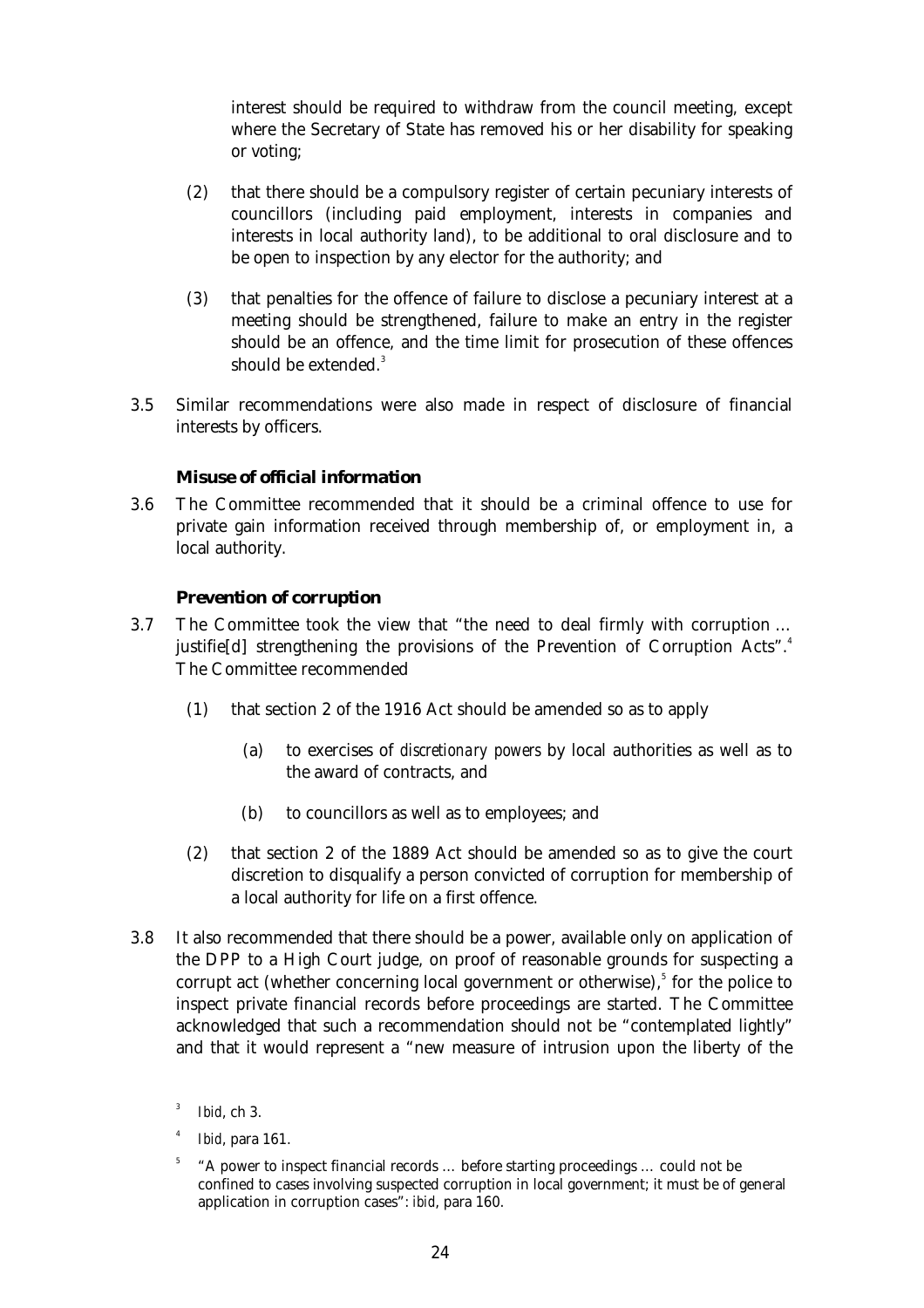individual". 6 It was hoped, however, that making the power available only on application by the DPP to a High Court judge on proof of reasonable grounds for suspecting the corrupt act would provide adequate protection against abuses.

#### **The Government response**

 3.9 While the government appeared to welcome the recommendations made in the report,<sup>7</sup> little action was taken to implement its proposals.<sup>8</sup> The Government sought to encourage local authorities to act on proposals that could be implemented without legislation, and announced the intention of consulting with them with a view to producing such legislation.<sup>9</sup> However, few concrete measures appear to have transpired. One reason for this inactivity may have been that by the time the Redcliffe-Maud Report was being discussed, the Government was already anticipating the publication of the Salmon Report.<sup>10</sup>

#### **THE SALMON REPORT**

 3.10 Following the Redcliffe-Maud Report, the Salmon Commission was established in 1974 and it reported two years later.<sup>11</sup> Its terms of reference were:

> To enquire into standards of conduct in central and local government and other public bodies in the United Kingdom in relation to the problems of conflict of interest and the risk of corruption involving favourable treatment from a public body; and to make recommendations as to the further safeguards which may be required to ensure the highest standard of probity in public life.<sup>12</sup>

 3.11 The appointment of the Commission was prompted by concern about standards of probity in public life following the Poulson affair, $13$  which had resulted in numerous prosecutions for various offences of corruption.<sup>14</sup> Having heard evidence on corruption in the public sector, the Commission concluded:

> Our evidence convinces us that the safeguards against malpractice in the public sector are in need of review. In particular, it is essential to

- 7 See, eg, Written Answer, *Hansard* (HC) 23 May 1974, vol 874, cols 236–237.
- <sup>8</sup> The Salmon Report, para 28, welcomed the promulgation in October 1975 of a national code of local government conduct on the lines recommended by the Redcliffe-Maud Report.
- 9 See *Hansard* (HL) 10 July 1974, vol 353, cols 550–553.
- <sup>10</sup> See *Hansard* (HC) 27 June 1974, vol 875, cols 1719–1720.
- $11$  "Our own work has reinforced many of the major conclusions reached by the Redcliffe-Maud Committee within the field of local government, though we have departed from their recommendations on certain issues": Salmon Report, para 29.
- Salmon Report, para 6. The Commission decided, however, to concentrate on studying the specific problems of conflicts of personal interests with official duties and the risk of corruption: *ibid*, para 7.
- $13$  Poulson, an architect, had used corrupt methods to obtain work, by bribing councillors and local authorities.
- Salmon Report, ch 2.

<sup>6</sup> *Ibid*.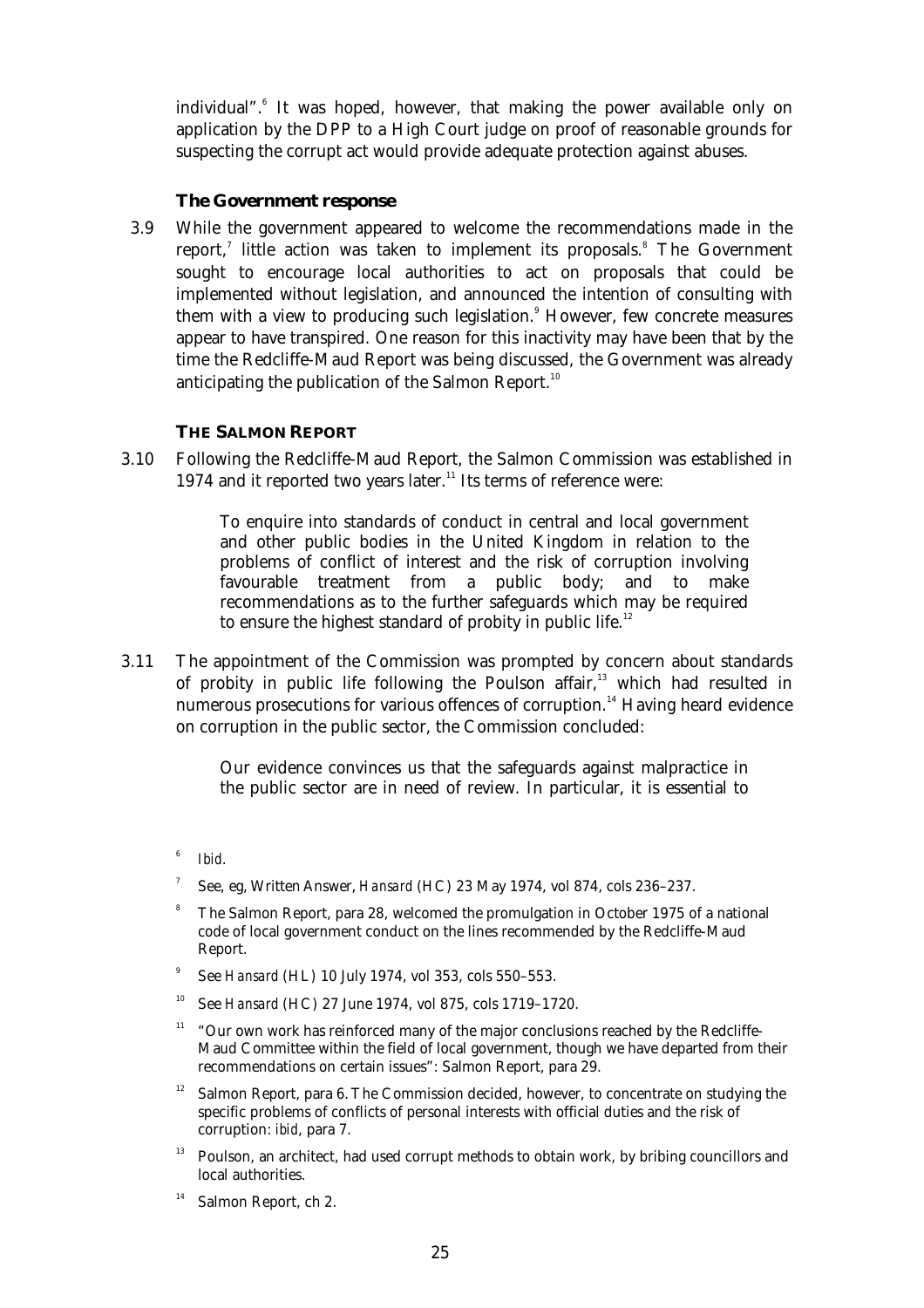find more effective ways of bringing corruption to light, since we consider that there are grave weaknesses in investigatory powers and the machinery available for receiving complaints and acting upon them $15$ 

#### **Recommendations on reform of the law of corruption**

- 3.12 The Commission examined the law of corruption and recommended that the Prevention of Corruption Acts, insofar as they applied to the public sector, should be amended and consolidated.<sup>16</sup> More detailed recommendations for new legislation included the following:
	- (1) that the essence of the offence of bribery should remain the corrupt offering, giving, soliciting or accepting of considerations as an inducement or reward in respect of the affairs of the organisation in question;<sup>17</sup>
	- (2) that public bodies should be defined as broadly as is compatible with certainty; $18$
	- (3) that the presumption of corruption should remain, and should apply whether or not contracts are involved in the alleged offence; $19$
	- (4) that there should be a power, available only on application by the DPP to a High Court judge, on proof of reasonable grounds for suspecting a corrupt act, for the police to inspect private financial records before criminal proceedings are started: $20$
	- (5) that it should be an offence
		- (a) for a Crown servant or member or employee of any public body corruptly to use for his or her own advantage any information obtained by reason of his or her official position, and
		- (b) for any other person to use such information passed to him or her by a Crown servant or member or employee of a public body for his or her own advantage; $21$  and
	- (6) that the corrupt disclosure of official information with the intention of conferring an advantage on the recipient or a third party should also be an

<sup>20</sup> *Ibid*, para 88(xii). The Redcliffe-Maud Committee had made a similar proposal: see para 3.8 above.

<sup>15</sup> *Ibid*, para 41.

*Ibid*, para 87. Appended to this recommendation was the expressed expectation that "the opportunity will be taken of considering what, if any, changes are needed in the application of the present legislation to the private sector".

<sup>17</sup> *Ibid*, para 88(i).

 $18$  *Ibid*, para 88(iii).

<sup>19</sup> *Ibid*, para 88(v).

<sup>21</sup> *Ibid*, para 193(i).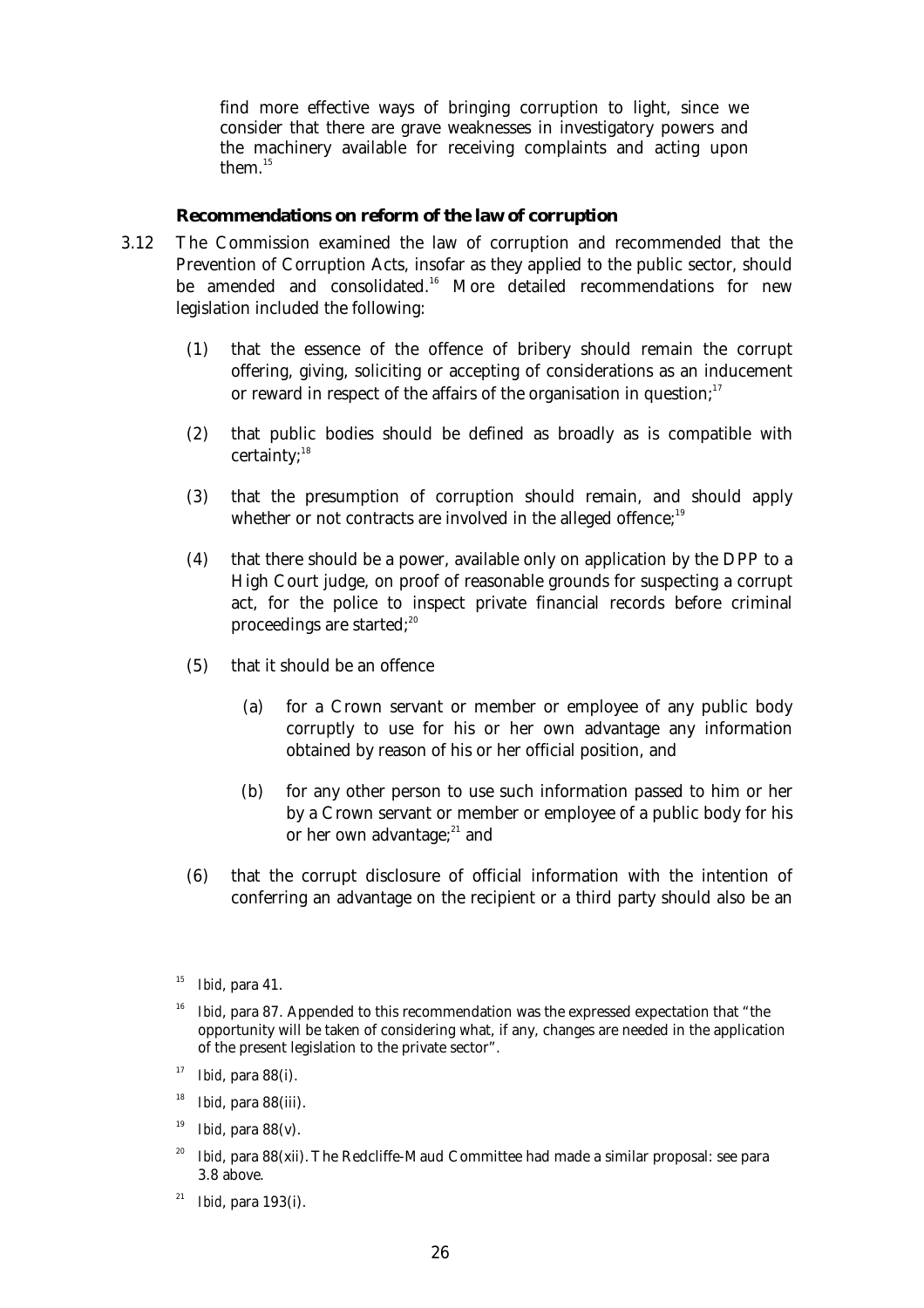offence, whether committed by a Crown servant or member or employee of a public body or by any other person. $22$ 

#### **Conflicts of interest and registers of interests**

 3.13 The Commission made recommendations relating to the disclosure of pecuniary interests by local councillors and the establishment of a register of interests.<sup>23</sup> It proposed that disciplinary measures be put in place to prohibit local government officers from taking outside paid employment that has any connection with their official duties. $24$ 

#### **Other recommendations**

- 3.14 Other recommendations included the following:
	- (1) that staff rules on acceptance of gifts and hospitality, which should be kept to a bare minimum, should be promulgated in all public bodies; $25$
	- (2) that legislation should be introduced to enable the "ombudsmen"<sup>26</sup> to transmit information to the police: $27$ 
		- (3) that police procedures with regard to corruption should be revised so that, for example, all allegations of corruption should be reported to the deputy chief constable;<sup>28</sup> and
	- (4) that Parliament should consider bringing corruption, bribery and attempted bribery of a Member of Parliament acting in his Parliamentary capacity within the ambit of the criminal law.<sup>29</sup>

#### **The Government response**

 3.15 This report was not discussed in the House of Commons. There were several requests for information as to what steps were being taken by the Government to implement the Report, but apart from replying that consultation was proceeding on several issues, the Government took no action.<sup>30</sup> The report was fully debated in the House of Lords, where the response to it was somewhat mixed. $31$  Lord

- *Ibid*, paras 156 and 179.
- <sup>24</sup> *Ibid*, para 159.
- <sup>25</sup> *Ibid*, para 216.
- <sup>26</sup> The Parliamentary Commissioner for Administration and the Commissioners appointed to investigate complaints of maladministration in local authorities and National Health Service bodies: *ibid*, para 258(v).
- <sup>27</sup> *Ibid*, para 264(i).
- <sup>28</sup> *Ibid*, paras 279–281.
- <sup>29</sup> *Ibid*, para 311.
- <sup>30</sup> Written Answer, *Hansard* (HC) 25 May 1978, vol 950, col 664.
- <sup>31</sup> *Hansard* (HL) 8 December 1976, vol 378, cols 585–604 and 611–674.

<sup>22</sup> *Ibid*, para 193(ii).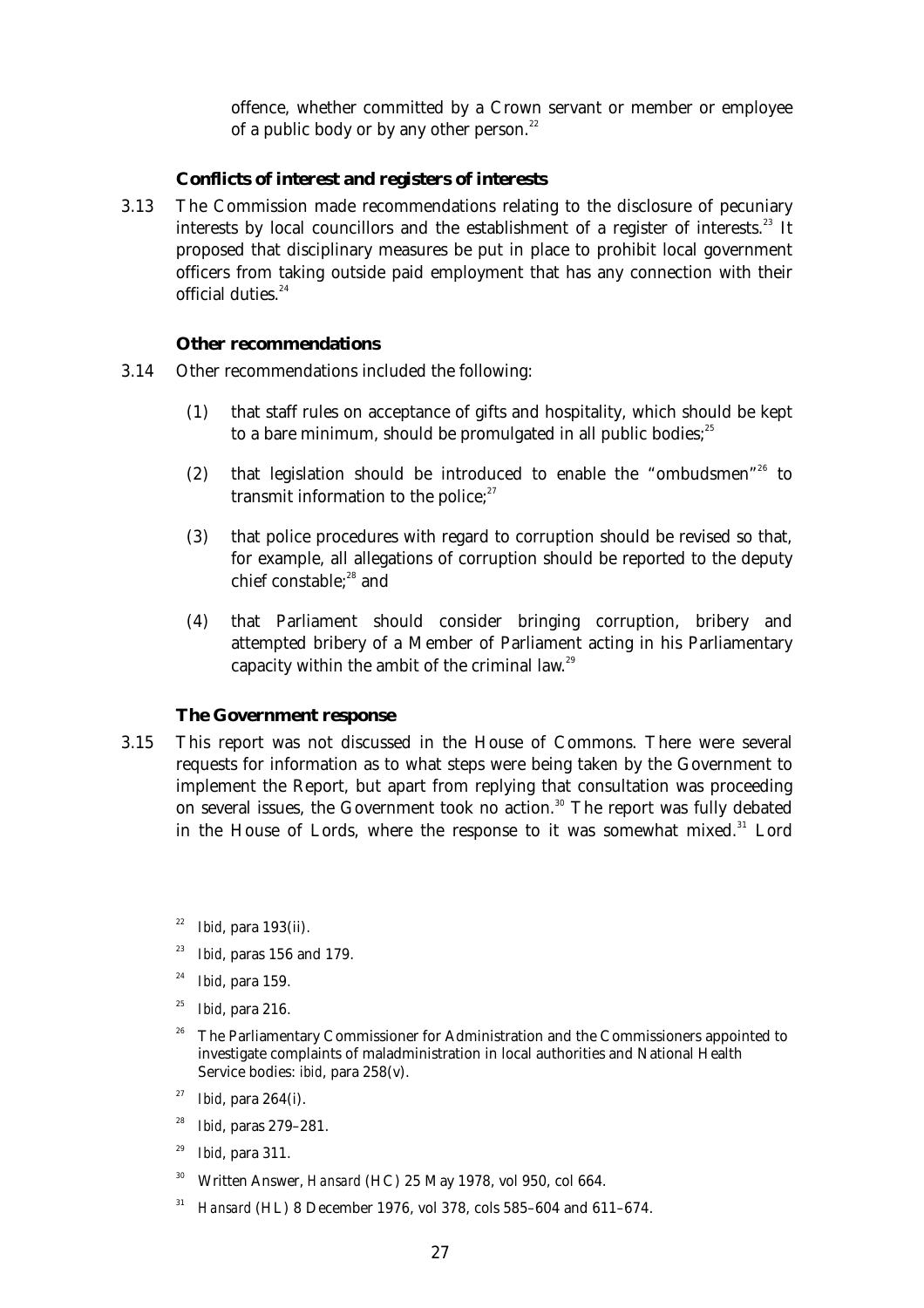Pannell, for example, stated that it dealt with "the small change" of local government, and went on:

The amount of paper work and the number of civil servants needed to put the thing on to the statute book simply would not be worthwhile.<sup>32</sup>

#### **THE NOLAN REPORT**

- 3.16 The 1990s have seen a spate of allegations to the effect that standards of conduct in public life are slipping. Particular accusations ranged from Members of Parliament accepting cash for asking questions in the House of Commons, to ministers accepting personal favours liable to lead to conflicts of interest with their public duties. This has been conducive to a general public perception of "sleaze" which has had the corresponding effect of lowering the standing of public officials in the eyes of the public.
- 3.17 On 25 October 1994, the Prime Minister announced the setting up of the Nolan Committee, which was constituted as a standing body with members appointed for a three-year term. Its function is to investigate current concerns about the standards of conduct of all holders of public office, and to propose changes to present arrangements so as to ensure the maintenance of high standards of probity.
- 3.18 The Committee's terms of reference were:

To examine current concerns about standards of conduct of all holders of public office, including arrangements relating to financial and commercial activities, and make recommendations as to any changes in present arrangements which might be required to ensure the highest standards of propriety in public life.

For these purposes, public life should include Ministers, civil servants and advisers, Members of Parliament and UK Members of the European Parliament, members and senior officers of all nondepartmental public bodies and of national health service bodies, nonministerial office holders, members and other senior officers of other bodies discharging publicly-funded functions, and elected members and senior officers of local authorities.<sup>33</sup>

 3.19 The first report of the Nolan Committee concentrates on three main areas: issues relating to Members of Parliament, ministers and civil servants, and quangos. The Committee noted that in general its recommendations were designed to buttress, and where necessary restore, standards of conduct in public life. As will be seen, its recommendations laid more emphasis on formulating good standards of practice than reform of the criminal law.

#### **General recommendations**

 3.20 The Committee thought it important that the general principles of public life be restated. These principles are selflessness, integrity, objectivity, accountability,

 $32$  *Ibid.* col 645.

<sup>33</sup> The Prime Minister (the Rt Hon John Major MP) *Hansard* (HC) 25 October 1994, vol 248, col 759.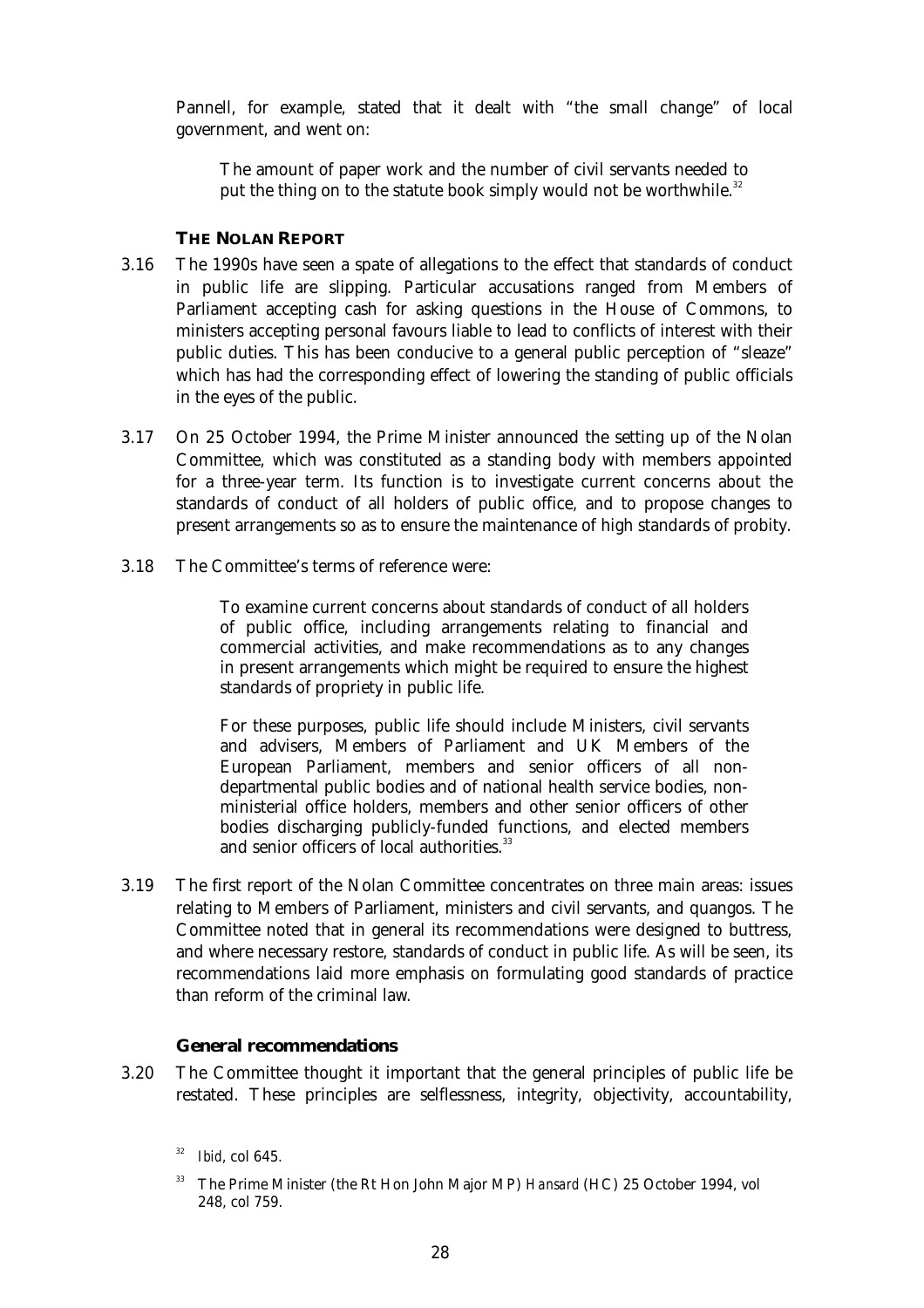openness, honesty and leadership.<sup>34</sup> The Committee further recommended that all public bodies should draw up codes of conduct to incorporate these principles, with internal systems for maintaining standards being supported by independent scrutiny.<sup>35</sup>

#### **Members of Parliament**

 3.21 A number of recommendations centred on Members of Parliament. The Committee noted that

> It is vital for the quality of Government, for the effective scrutiny of Government, and for the democratic process, that Members of Parliament should maintain the highest standards of propriety in discharging their obligations to the public which elects them.<sup>36</sup>

It made the following recommendations, among others:

- (1) The sale of MPs' services to firms engaged in lobbying for clients should be banned. Full disclosure of consultancy and trade union agreements and payments should be introduced immediately. Parliament should review the merits of allowing MPs to hold consultancies.<sup>37</sup>
- (2) The law of Parliament relating to which Members' interests are acceptable and which are not should be reaffirmed. The Register of Interests should be more informative.<sup>38</sup> A Code of Conduct for Members of Parliament should be drawn up.<sup>39</sup>
- (3) The House of Commons should remain responsible for enforcing its own rules governing Members' financial interests, but better arrangements are needed.<sup>40</sup> There should be a Parliamentary Commissioner for Standards.<sup>41</sup>
- (4) The Government should take steps to clarify the law relating to the bribery of or the receipt of a bribe by an MP, as was recommended in the Salmon Report. This could be combined with the consolidation of the statute law on bribery. 42
- (5) The House of Commons should restate the 1947 resolution which places an absolute bar on Members entering into contracts or agreements which
- <sup>34</sup> Nolan Report, p 14.
- <sup>35</sup> *Ibid*, para 1.14.
- <sup>36</sup> *Ibid*, para 2.2.
- <sup>37</sup> *Ibid*, para 2.59.
- <sup>38</sup> *Ibid*, para 2.70.
- <sup>39</sup> *Ibid*, para 2.89. A draft Code is set out at p 39.
- <sup>40</sup> *Ibid*, paras 2.90 2.102. There had been calls for the rules governing MPs' financial interests to be put into statutory form.
- <sup>41</sup> *Ibid*, para 2.104.
- <sup>42</sup> *Ibid*.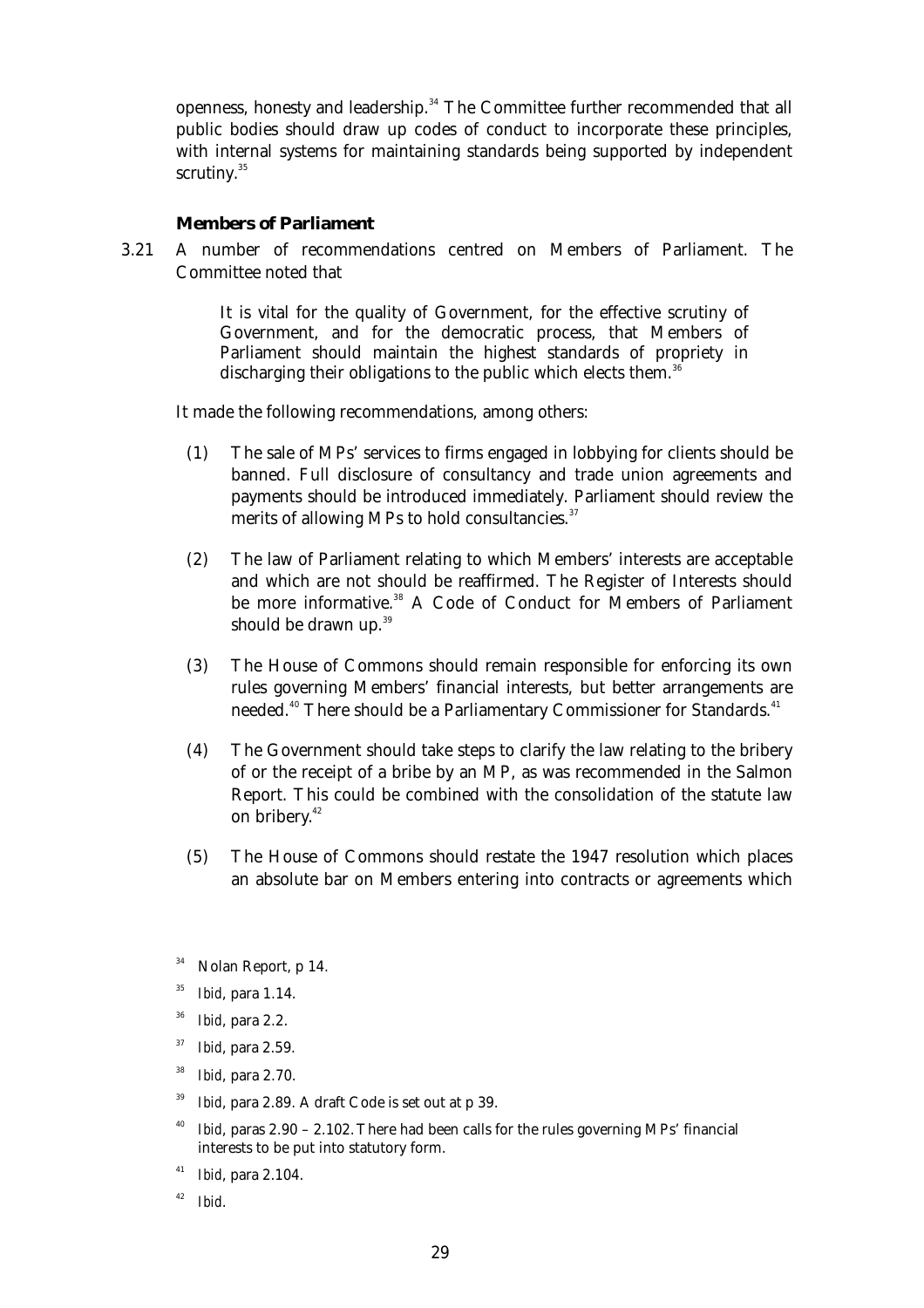restrict their freedom to act and speak as they wish, or which require them to act in Parliament as representatives of outside bodies.<sup>43</sup>

#### **Ministers and civil servants**

 3.22 The Committee pointed out the need for clarity about the standards of conduct expected from ministers, and invited the Prime Minister to provide guidance on the matter.<sup>44</sup> Among the more specific proposals was that ministers and special advisers should be subject to rules similar to senior civil servants, whereby for two years after leaving office they must seek clearance before joining private companies.<sup>45</sup> For both ministers and civil servants the system should be made more open to public scrutiny. Better arrangements within departments for confidential investigation of staff concerns about propriety were also recommended.<sup>46</sup> However, the rules on acceptance of gifts and hospitality were sufficiently strict and no change was thought desirable. $47$ 

#### **Executive quangos**

 3.23 The Committee pointed to a range of concerns about "quangos", <sup>48</sup> in particular questions relating to appointments, openness and whether enough is done to maintain standards of propriety.<sup>49</sup> It was recommended that an independent Public Appointments Commissioner should regulate the public appointments process. $50$ All appointments should be made after advice from a panel or committee which includes an independent element.<sup>51</sup>

#### **The Government response**

3.24 The Government's response to the Nolan Report<sup>52</sup> was published in July 1995. As regards the question of the consolidation of the law of corruption, it said:

> The Government reaffirms its commitment to consolidate the laws on corruption, and welcomes the opportunity to clarify the law relating to the bribery of, or receipt of a bribe by, a Member of Parliament alongside that consolidation. The Select Committee on Standards in Public Life has recently recommended that the Government should

- <sup>43</sup> *Ibid*, para 2.59.
- <sup>44</sup> *Ibid*, para 3.15.
- <sup>45</sup> *Ibid*, para 3.31.
- <sup>46</sup> *Ibid*, para 3.53.
- <sup>47</sup> *Ibid*, paras  $3.40 3.41$ . But the Committee did recommend that records of hospitality accepted by Ministers in their official capacity should be kept, and made available if requested: para 3.41.
- <sup>48</sup> Quasi-autonomous non-governmental organisations.
- <sup>49</sup> *Ibid*, para 4.1.
- <sup>50</sup> *Ibid*, para 4.53.
- <sup>51</sup> *Ibid*, para 4.48.
- $52$  The Government's Response to the First Report from the Committee on Standards in Public Life (1995) Cm 2931, debated in Parliament on 18 July 1995. See *Hansard* (HC) 18 July 1995, vol 263, cols 1473–1484 and *Hansard* (HL) 18 July 1995, vol 566, cols 157–168.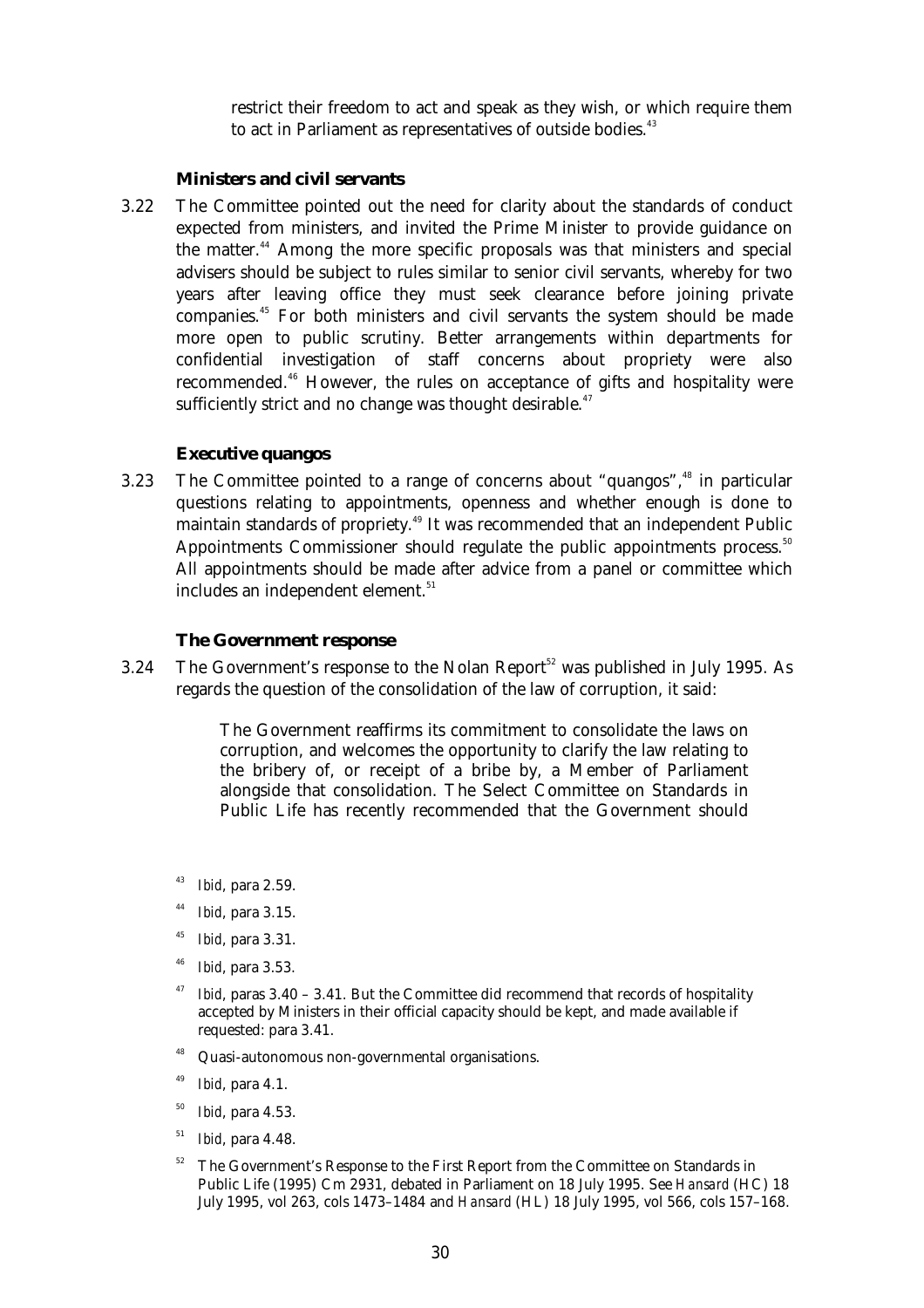ask the Law Commission to undertake a review of the law relating to bribery, with specific reference to Members of Parliament. The Government will consider that recommendation in the light of the House of Commons debate on the Select Committee's report.<sup>53</sup>

The Select Committee on Standards in Public Life was set up by the House of Commons in June 1995, charged with considering the Nolan Report. It had recommended,<sup>54</sup> among other things, a review of the law of corruption (with specific reference to Members of Parliament) by the Law Commission. $55$ 

3.25 As we shall see,<sup>56</sup> the Home Office has recently<sup>57</sup> published a document entitled *Clarification of the law relating to the Bribery of Members of Parliament*, which invites the Select Committee on Standards and Privileges to consider a number of options with a view to clarifying the law of corruption as it relates to Members of Parliament.

#### **CONCLUSIONS**

 3.26 We have seen that previous reviews of the law of corruption have been largely prompted by external events highlighting shortcomings in the law. In the next Part, we will argue why we, as law reformers, consider the existing law to be in need of change.

<sup>53</sup> Cm 2931, p 2.

<sup>54</sup> In its report Standards in Public Life (HC 637), published on 7 July 1995.

<sup>&</sup>lt;sup>55</sup> For the reasons given in paras  $7.48 - 7.49$  below, we are not dealing with Members of Parliament in this consultation paper.

<sup>56</sup> Para 7.48 below.

 $57$  December 1996.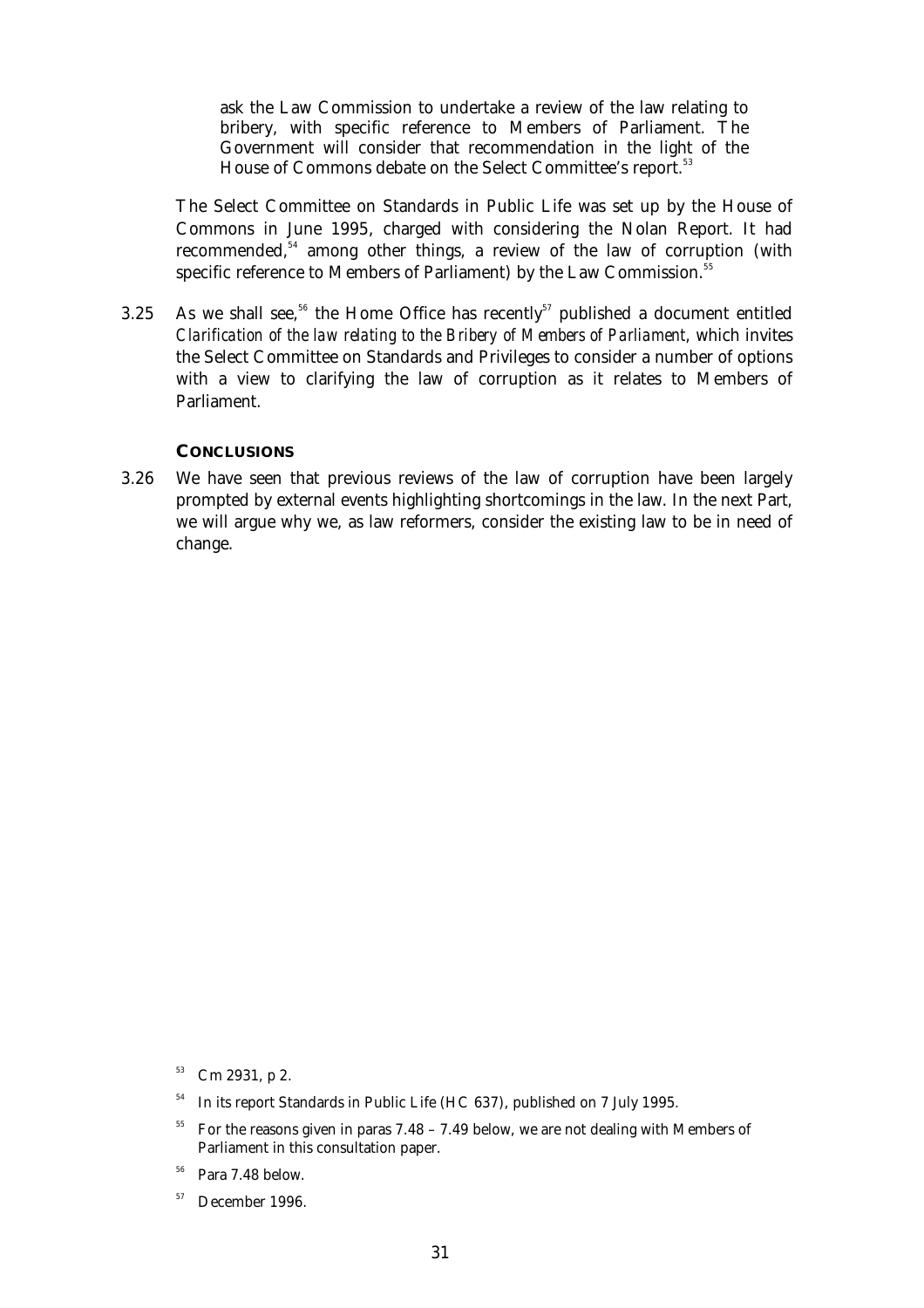# **PART IV THE NEED FOR CHANGE**

- 4.1 We have already noted in Part  $I<sup>1</sup>$  that corruption offences are to be found in a range of statutes. Many of them were introduced as ad hoc responses to particular problems or scandals, $^2$  and, not surprisingly, this has given rise to a number of problems and anomalies. As a consequence, the Salmon Commission recommended the rationalisation of the statute law on bribery,<sup>3</sup> while the Nolan Committee pointed out that, as the government had accepted those proposals and this work still had not been done, it might be a task which this Commission could take forward.<sup>4</sup>
	- 4.2 In this Part we highlight some of the difficulties with the present law. First, the corruption Acts distinguish between "public bodies" and non-public bodies: for example, the rebuttable presumption that a gift or other consideration is given corruptly applies only to those employed by a public body.<sup>5</sup> We consider whether this distinction remains justified. Second, the 1906 Act is concerned with the corruption of *agents* and we consider whether the definition of an agent is adequate.<sup>6</sup> Third, the principal corruption Acts – the 1899, the 1906 and the 1916 Acts – all use the word "corruptly", but there is great uncertainty as to precisely what it means.<sup>7</sup> All these points are considered in more detail later in this paper, and we will therefore only summarise them in this Part.

#### **THE PROBLEM WITH "PUBLIC BODIES"**

- 4.3 We have seen in Part II that the current law distinguishes between "public bodies" and others:<sup>8</sup> at first the law was applied *only* to public bodies (under the 1889 Act), it was then extended to the private sector (under the 1906 Act), but that extension was not then mirrored by the application of the presumption of corruption (under the 1916 Act) which was again confined to public bodies. The main justification for the distinction appears to be the view that higher standards of conduct are required in the public sector than in the private sector. This justification, however, would be more convincing if the distinction were the basis of rules *requiring* higher standards in the public sector. It is not: it has no direct bearing on the question of what conduct *is* corrupt but only, primarily, on the evidential ease (or otherwise) with which corruption can be proved.
	- 1 See para 1.3, n 5 above.
	- 2 See paras 2.16, 2.20 and 2.29 above.
	- 3 See para 1.4, n 13 above.
	- 4 See para 1.4, n 14 above.
	- 5 See para 6.7 below for its exact scope.
	- 6 See paras 4.7 – 4.14 below.
	- 7 See paras 4.15 – 4.17 below.
	- 8 See generally Part VI below, and see also para 1.5 above.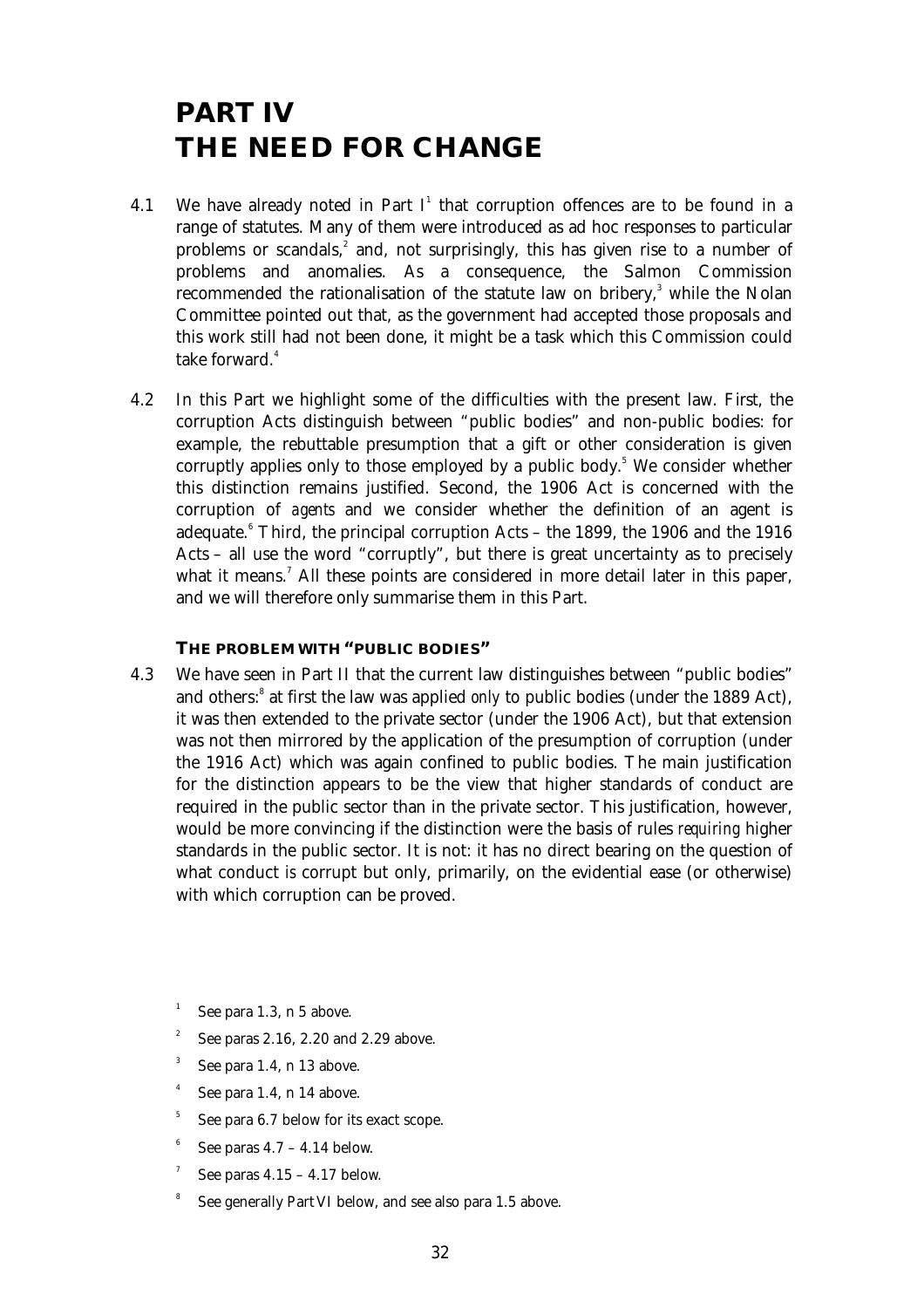#### **The presumption**

- 4.4 In Part  $II^9$  we set out the scope of the presumption of corruption under section 2 of the 1916 Act.
	- 4.5 Since its application is limited to *public bodies* and, further, only to *employees* involved in the issuing of contracts, the general difficulty in defining "public body" *and* the problem of inconsistencies created by the relatively recent trend in privatisation of public bodies and the contracting out of work by public bodies to the private sector will bedevil, in particular, the application of the presumption.
	- 4.6 In Part XI, we review the reasons for retaining the presumption. Given that only in exceptional circumstances should the normal burden of proof be reversed, we consider whether proving corruption offences is so exceptionally difficult that a presumption along the lines of section 2 can be justified. We also consider whether the presumption is compatible with the European Convention on Human Rights, both in itself and in the light of sections 34 and 35 of the CJPOA 1994 (which allow adverse inferences to be drawn from a defendant's silence).

#### **AGENTS**

- 4.7 As we have seen in Part II,<sup>10</sup> the 1906 Act is concerned with the corruption of *agents*, defined in the Acts as including any person "employed by or acting for another" $11$  or a person serving under the Crown or any public body. $12$  In addition to the criticism levelled at the 1906 Act that the definition of agent is "somewhat vague",<sup>13</sup> we have identified the following as examples of issues giving cause for concern:
	- (1) the inapplicability of the presumption to agents (of public bodies) not classifiable as employees (of public bodies);
	- (2) the inconsistency of the law as regards
		- (a) persons connected with agents,
		- (b) persons who have been, or are to become, agents, and
		- (c) purported agents;
	- (3) the uncertainty of the law as regards
		- (a) police officers,

<sup>9</sup> See paras 2.30 – 2.31 above, and see generally Part XI below.

<sup>&</sup>lt;sup>10</sup> See paras 2.21 – 2.22 above, and see generally Part VII below.

 $11$  1906 Act, s 1(2).

<sup>&</sup>lt;sup>12</sup> 1906 Act, s 4(3), and 1916 Act, ss 4(2) and 4(3).

 $13$  "It might be argued that it includes any person who provides another with his services, even if he is neither an employee nor an agent in the normal sense but merely an independent contractor acting as a principal in his own right; but it is equally arguable that a person does not act *for* another unless he acts on his behalf, *i.e.* as his agent in the strict sense": *Arlidge & Parry on Fraud* (2nd ed 1996) para 7–018.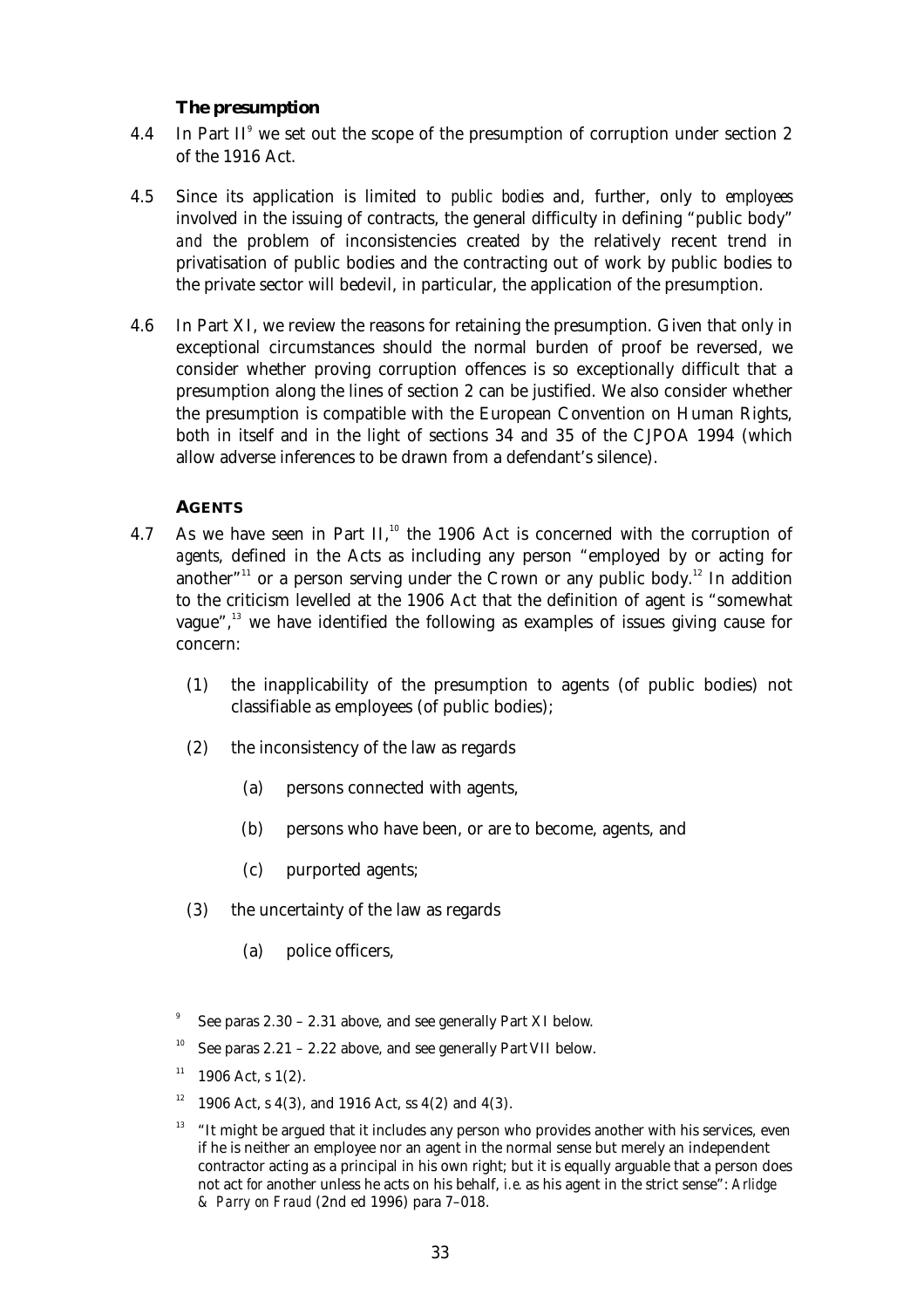- (b) judges, and
- (c) local councillors.

## **Inapplicability of the presumption**

 4.8 The presumption of corruption under section 2 of the 1916 Act affects only *employees* of the Crown, government department or public body. Any agent, therefore, who cannot be classified as an employee will not be amenable to the presumption.<sup>14</sup> Whatever view is taken of the presumption, it is clear to us that, if it *is* retained, it should be applied consistently.

## **Persons connected with agents**

 4.9 Under the 1889 Act, unlike the 1906 Act, it is an offence for a *third party* to receive corrupt gifts. Therefore, the spouse of an employee of a private company who receives a corrupt gift may not be caught by the 1906 Act, but he or she would be guilty under the 1889 Act if his or her spouse were instead an agent of, or employed by, a public body.

#### **Persons who have been, or are to become, agents**

 4.10 Another example of the inconsistency between the 1889 and 1906 Acts is that, whereas the 1906 Act appears to require that a bribe be received by the agent during the *currency* of the agency, the 1889 Act extends to circumstances in which the public officer is no longer in office at the time of receipt of the bribe or has yet to assume office.

## **Purported agents**

 4.11 It is doubtful whether a person who is not in fact an agent can be guilty if he or she obtains a corrupt payment by *purporting* to be one. Professor A T H Smith comments on the balance of the argument as to whether the law *ought* to extend to *purported* agents:

> It is outside the mischief at which the offence, even at its broadest, seems to be aimed, since the recipient of the bribe is in no sense in any position to exploit an office that he does not actually hold. On the other hand, the person handing over the bribe believes that the recipient will be influenced by it and is in a position to affect his affairs favourably, and the recipient knows that this is his belief, and it might be said that this should suffice.<sup>15</sup>

## **Police officers**

 4.12 The case law on the applicability of the corruption laws to police officers is unclear. As to whether a police officer is an *agent* for the purposes of the 1906 Act, whereas in *Fisher v Oldham Corporation*, <sup>16</sup> a civil case, it was held that a police

- <sup>15</sup> A T H Smith, *Property Offences* (1994) para 25–04.
- $16$  [1930] 2 KB 364.

 $14$  This category might include employees of firms engaged in contracted-out work and private sector secondees to government departments.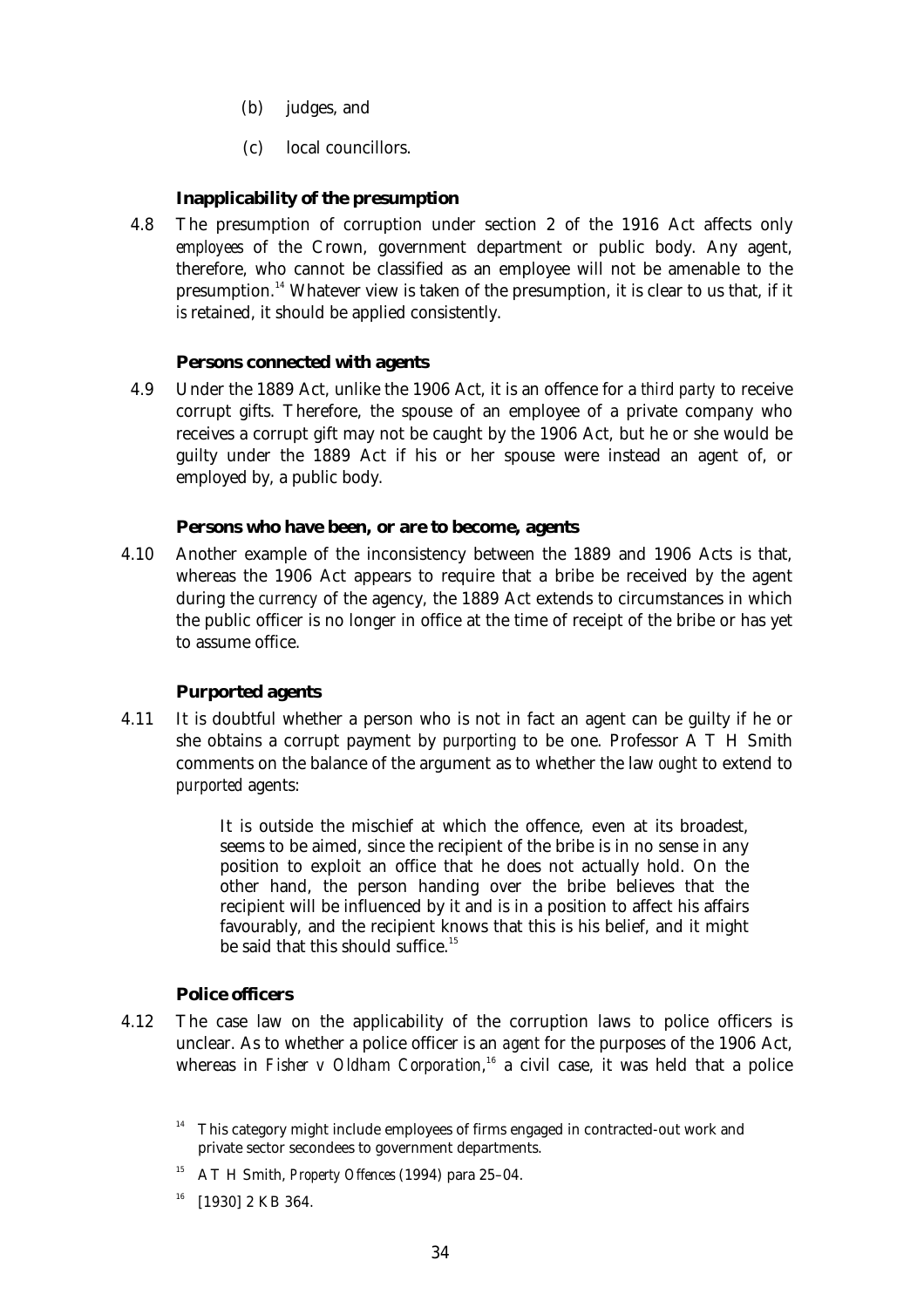officer was not an agent of the Borough Watch Committee that appointed him but rather a servant of the State, in the Scottish case of *Graham v Hart<sup>17</sup>* a police officer was held to be the agent of the Chief Constable.<sup>18</sup>

## **Judges**

 4.13 It is an offence at common law to offer or to give a judge, magistrate or other judicial officer any gift or reward intended to influence his or her behaviour, or as a reward for anything done, and it is a corresponding offence for the judicial officer to accept such a gift.<sup>19</sup> Furthermore, judges have been held to be "officers" for the purposes of the offence of misconduct in public office.<sup>20</sup> In contrast to the common law, however, it appears that the statutory offence of corruption might not apply to judicial officers – although any attempt to bribe a judicial officer may, of course, be dealt with either as a contempt of court or as an attempt to pervert the course of justice.

## **Local councillors**

 4.14 Although local councillors are likely to fall within the common law of corruption and the 1889 Act, they are unlikely to be covered by the 1906 Act.

## **THE MEANING OF "CORRUPTLY"**

 4.15 The term "corruptly" is used in each of the principal corruption Acts, but, as we have seen in Part  $II, <sup>21</sup>$  its meaning is by no means clear. As one leading commentator has explained:

> The most difficult question under the 1889 and 1906 Acts is the meaning of "corruption". The main questions are whether the word adds anything to the remainder of the formulation of the offence, and if so, what it is that it adds. The cases on these questions are in impressive disarray.<sup>22</sup>

 4.16 That the cases are in "impressive disarray" is largely due to the precedent established by the House of Lords in *Cooper v Slade*,<sup>23</sup> the leading case on the meaning of "corruptly", in which the majority took the view that "corruptly" meant "purposely doing an act which the law forbids as tending to corrupt".<sup>24</sup> Professor A T H Smith suggests that such an interpretation would leave the word "devoid of any functional significance".<sup>25</sup> As we have seen,<sup>26</sup> however, there is a

- The Court of Justiciary refused to be influenced by the civil law that a police officer was not a servant for the purposes of vicarious liability.
- <sup>19</sup> *Gurney* (1867) 10 Cox CC 550.
- <sup>20</sup> *Marshall* (1855) 4 El & Bl 475; 119 ER 174.
- <sup>21</sup> See paras  $2.24 2.28$  above.
- <sup>22</sup> D Lanham, "Bribery and Corruption", *Essays in Honour of J C Smith* (1987) 92, 104.
- <sup>23</sup> [1857] HL Cas 746; 10 ER 1488.
- <sup>24</sup> [1857] HL Cas 746, 773; 10 ER 1488, 1499, *per* Willes J.
- <sup>25</sup> A T H Smith, *op cit*, para 25–26.

 $17$  [1908] SC (J) 26.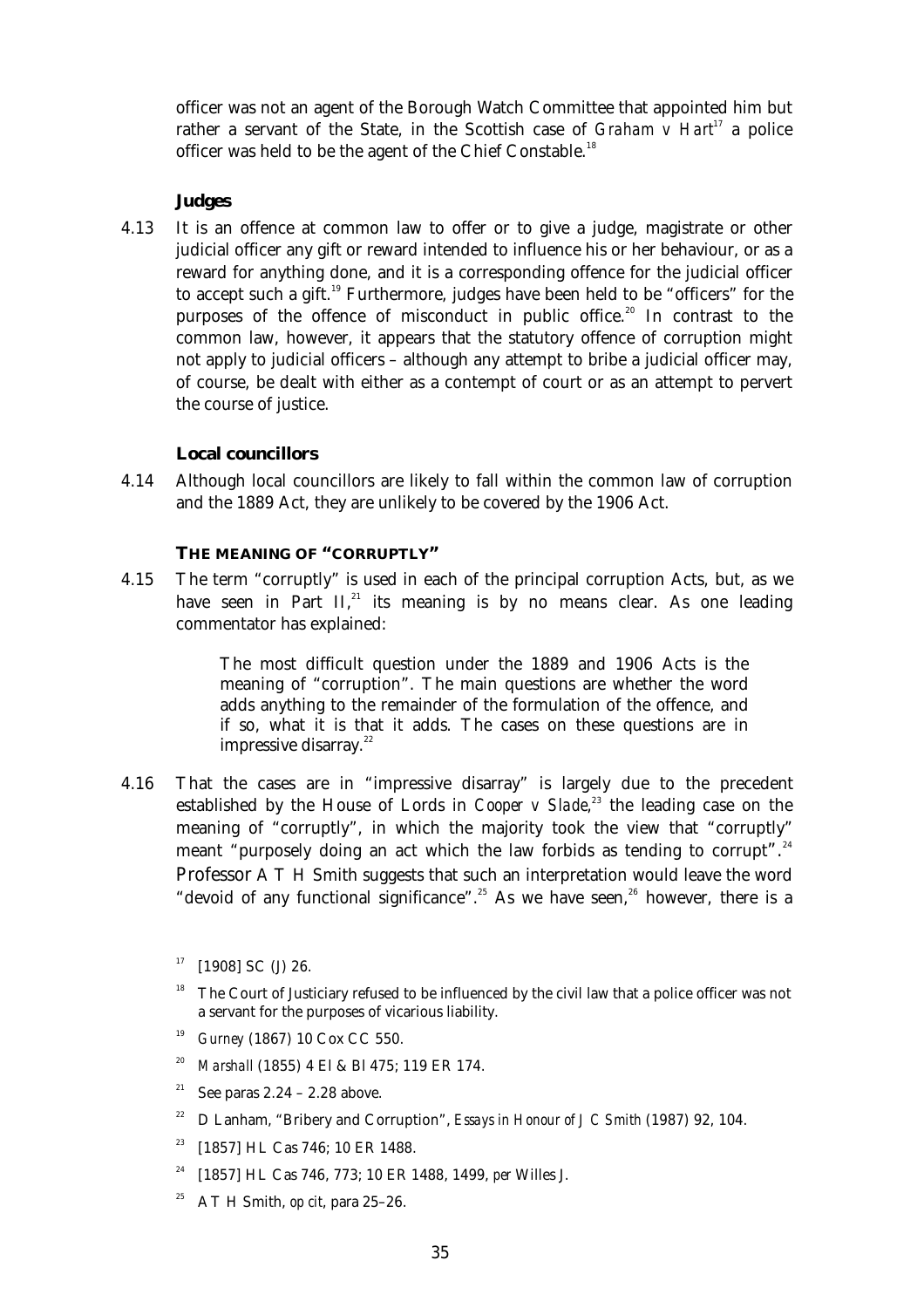divergence of case law. In the *Bradford Election Case (No 2)*<sup>27</sup> Martin B held that "corruptly" was not otiose and had to be given some meaning, which he stated was akin to an evil mind.<sup>28</sup> Similarly, in *Lindley*<sup>29</sup> Pearce J directed the jury that the defendant must have *dishonestly* intended to weaken the loyalty of the servants to their master and transfer that loyalty from the master to himself. This approach was also followed in *Calland*. 30

4.17 We agree with Lanham that "The position in English law is hardly satisfactory",<sup>31</sup> and that the view taken in *Wellburn*, <sup>32</sup> that juries would have no difficulty in deciding whether a gift had been received corruptly, was, "[g]iven the divergence of opinion on whether ["corruptly"] means anything at all ... unduly optimistic."<sup>33</sup>

## **CONCLUSION**

- 4.18 For the reasons set out in this Part, **we provisionally conclude**
	- (1) **that the law of corruption is in an unsatisfactory condition, and**
	- (2) **that the common law and statutory offences of corruption should be re-stated in a modern statute.**
- 4.19 We make no proposals as to the common law offence of misconduct in a public office; it covers a range of conduct other than bribery and is therefore, in our view, outside the scope of this consultation paper.

- <sup>26</sup> Paras 2.24 2.28 above.
- $27$  (1869) 19 LT 723, 728.
- <sup>28</sup> In other words, both motive and intention were held to be relevant in deciding whether the alleged conduct was "corrupt".
- <sup>29</sup> [1957] Crim LR 321.
- <sup>30</sup> [1967] Crim LR 236.
- $31$  D Lanham, *op cit*, p 106.
- $32$  (1979) 69 Cr App R 254, 265.
- <sup>33</sup> D Lanham, *op cit*, p 106.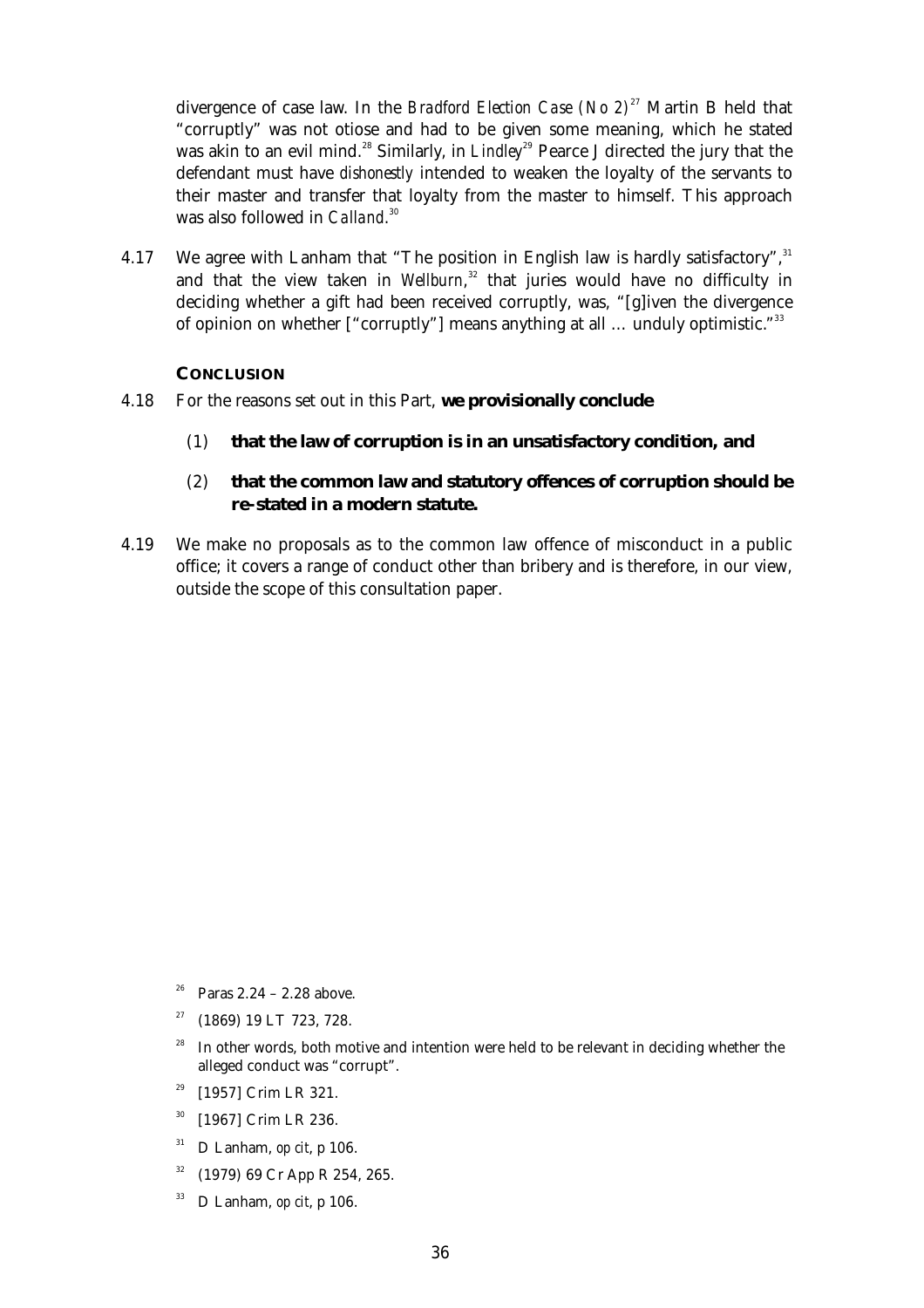# **PART V CORRUPTION AND BREACH OF DUTY**

## **TWO BASIC LAW REFORM QUESTIONS**

- 5.1 In Part I we analysed the source of the present law of corruption in terms of the *fundamental mischief* and the *mischief of temptation*. 1 This analysis raises two basic law reform questions:
	- (1) the first question: should the law directly prohibit the *fundamental mischief* of an agent breaching the duty of loyalty owed to his or her principal, rather than simply prohibiting kinds of conduct which are likely to *result* in such a breach (the *mischief of temptation*)?
	- (2) the second question: should the law prohibit ways other than the *mischief of temptation* (and, if so, which) of bringing about the *fundamental mischief* of inducing people to act contrary to their duty?

## **THE FIRST QUESTION**

## **Acting contrary to duty: the radical approach**

- 5.2 Criminalising conduct likely to result in corruption the mischief of temptation is one approach to preventing the fundamental mischief: a more radical and a more direct approach would be to have one or more offences of an agent *acting contrary to his or her duty as agent*, irrespective of the cause. The appeal of the radical approach is that it strikes directly at the fundamental mischief; and it would extend criminal liability to include those who breach duty of their own volition (whether for morally good or bad reasons)<sup>2</sup> and without the intervention of an outside party.
- 5.3 On the other hand, criminalising *all* such breaches of duty would be, in our view, unduly draconian, and criminalising *some* would mean devising a definition of what would amount to a criminal breach; such a definition would inevitably be elusive and controversial. Further, although we have described breach of duty as the fundamental mischief of the corruption offences, to criminalise breach of duty rather than the conduct which is likely to *result* in a breach of duty would, arguably, fail to reflect what is widely understood to be the meaning of what it is to corrupt: viz "To destroy or pervert the integrity or fidelity of (a person) in his discharge of duty; to induce to act dishonestly or unfaithfully; to make venal; to bribe". 3

<sup>1</sup> See paras 1.12 – 1.16 above.

We consider in para 5.8 below the case where B threatens to breach his or her duty unless he or she is given some sort of consideration.

<sup>3</sup> See para 1.11 above.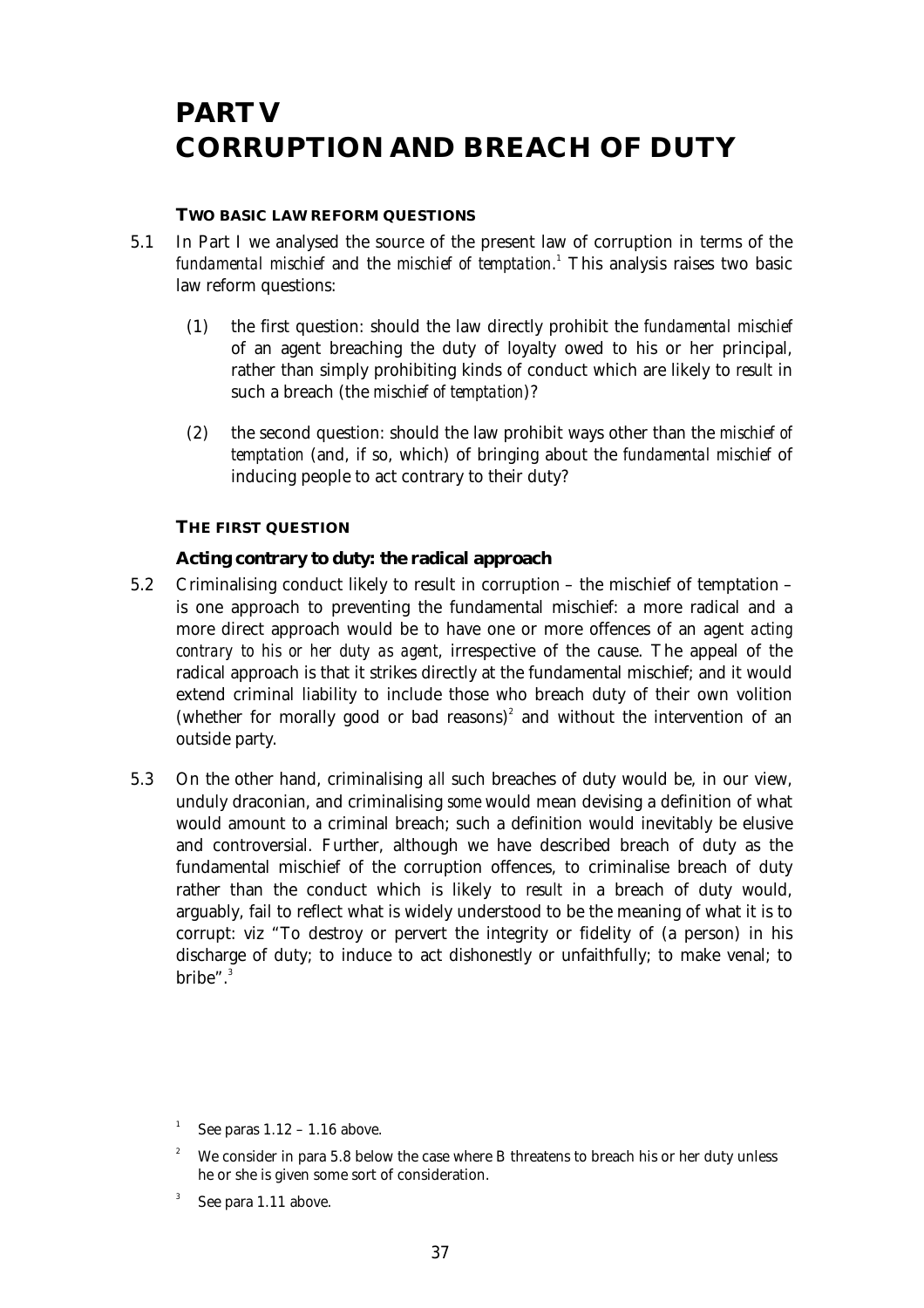**Conclusion**

 5.4 **We provisionally take the view that, in formulating a modern law of corruption, the radical approach should not be adopted.**

#### **THE SECOND QUESTION**

#### **Corruption by means other than bribery and extortion**

#### *Causing another to act in breach of duty*

- 5.5 Bribery is one means of causing the fundamental mischief. There are others. Leaving aside more subtle forms of persuasion, we take the view that there are three crude ways in which a person, A, can cause another, B, to act in breach of duty:
	- (1) offer B an inducement to do it (ie bribery);
	- (2) threaten B with a sanction if he or she does not do it;<sup>4</sup> or
	- (3) mislead B into thinking that it *is* his or her duty to do it.<sup>5</sup>
- 5.6 The various ways of causing a breach of duty can be distinguished by reference to the voluntariness and, therefore, the culpability of the person acting in breach of duty. If A *deceives* B into acting in breach of duty, B's breach is involuntary and he or she is not blameworthy:<sup>6</sup> on the other hand, if A *bribes* B into acting in breach of duty, then B has acted voluntarily. Threats occupy the middle ground: if A *threatens* B into breaching his or her duty, then B's blameworthiness will depend on the nature of the threat (for example, an immediate and effective threat of violence will substantially diminish B's voluntariness, unlike, say, a remote threat to carry out some sort of non-violent act).
- 5.7 Whereas, of course, the degree of B's voluntariness and, therefore, culpability varies according to circumstance, the culpability of A, using the simple correlation between voluntariness and culpability, $^7$  does not: it is assumed that A, as instigator, acts of his or her own volition.

## *Breaches of duty and "extortion"*

- 5.8 We have suggested at paragraph 5.5(2) that one of the ways A can cause B to breach a duty of loyalty to his or her principal, C, is to threaten B. A converse circumstance is one in which B, as malfeasant agent, threatens A that he or she will not perform his or her duty to the principal, C, *unless* A pays some form of
	- 4 See paras  $5.11 - 5.14$  below.
	- 5 See paras 5.15 – 5.16 below.
	- Unless, in the circumstances, B's being deceived was in itself a culpable breach of duty by B.
	- <sup>7</sup> Moral reprehensibility is, of course, not merely a matter of whether an act is performed voluntarily. The nature of the act is also determinative. Procuring a breach of duty by threat is, therefore, arguably worse than procuring it by deception. We are not here concerned, however, with the moral gradations of A's conduct but rather with the issue of whether it is appropriate for the criminal law to be used to restrict the conduct of A and B. *This*, to put it simply, will depend on whether A and B act voluntarily.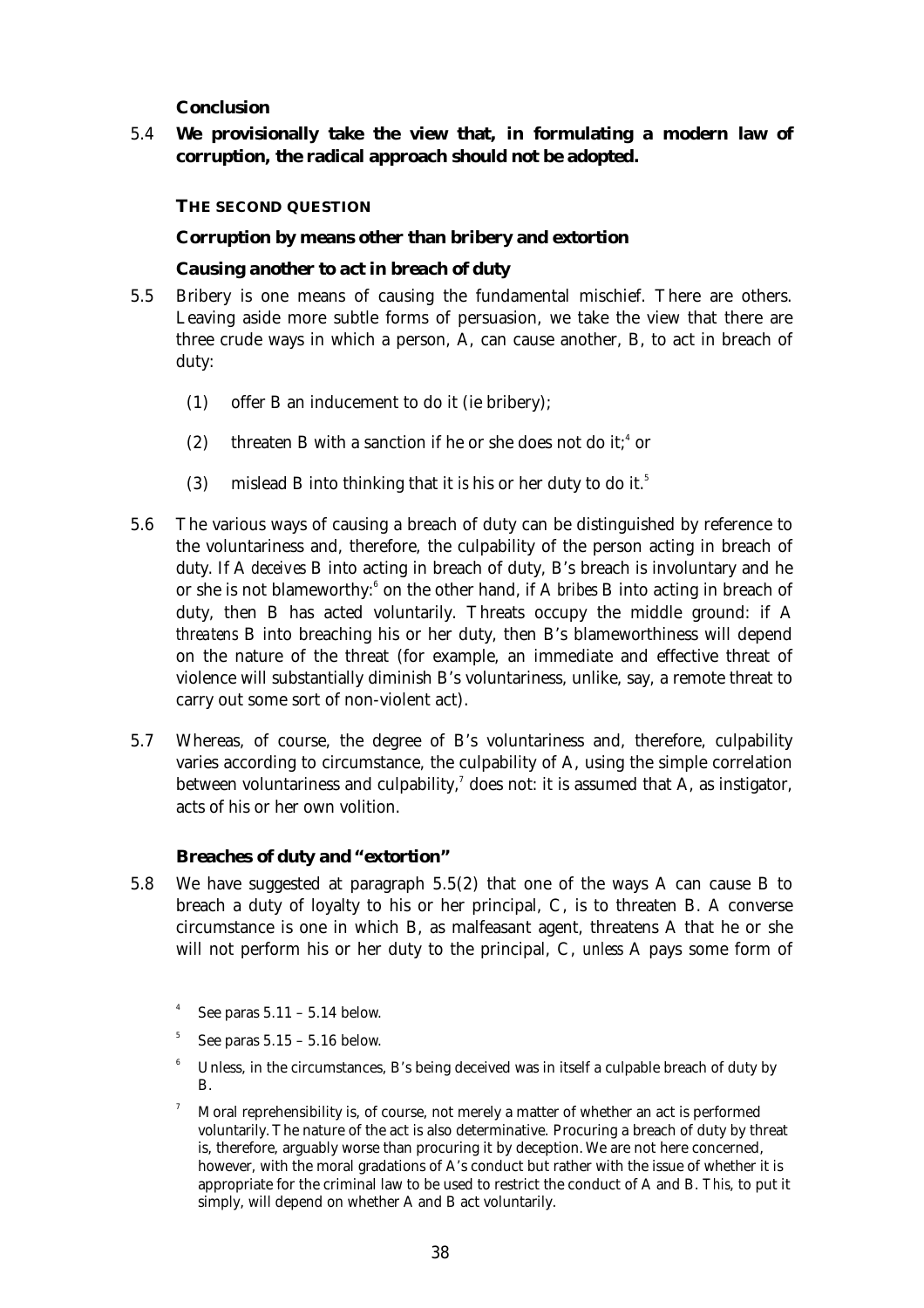consideration. Unlike the simple form of bribery set out in Part  $I$ ,<sup>8</sup> this form of corrupt activity works on the premise that A's and C's interests coincide. A will be anxious that B should perform his or her duty and B will, therefore, be in a position to exploit A's concern.

5.9 This type of conduct by B is akin to the former common law offence of extortion<sup>9</sup> and might well amount to blackmail.<sup>10</sup>

## **The present law and corruption by means other than bribery**

 5.10 Before we address the question whether a modern law of corruption should cover a *range* of conduct tending to cause the fundamental mischief rather than bribery only, we consider whether the present law criminalises such conduct in any event.

## *Corruption by way of threats*

BLACKMAIL

- 5.11 Section 21 of the Theft Act 1968 provides:
	- (1) A person is guilty of blackmail if, with a view to gain for himself or another or with intent to cause loss to another, he makes any unwarranted demand with menaces; and for this purpose a demand with menaces is unwarranted unless the person making it does so in the belief –
		- (a) that he has reasonable grounds for making the demand; and
		- (b) that the use of the menaces is a proper means of reinforcing the demand.
	- (2) The nature of the act or omission demanded is immaterial, and it is also immaterial whether the menaces relate to action to be taken by the person making the demand.
- 5.12 Therefore, if A threatens B into doing something that it is B's duty not to do, this might amount to blackmail – *but* only if it is done with a view to gain or with intent to cause loss. This qualification is restrictive since "'gain' and 'loss' are to be construed as extending only to gain or loss in money or other property", <sup>11</sup> although case law has given the terms a fairly wide construction.<sup>12</sup>
- 5.13 Similarly, if B threatens not to perform his or her duty unless A agrees to satisfy a demand, then that too will be blackmail if the threat is made with a view to gain or with intent to cause loss. B will also be guilty of bribery under the present corruption laws if he or she receives payment as a result of the threat since, for example, under the 1906 Act, it is an offence for an agent to accept any gift or

- 9 See paras 2.12 – 2.13 above.
- $10$  See para 5.13 below.
- <sup>11</sup> Theft Act 1968, s  $34(2)$ .
- <sup>12</sup> Examples are set out in E Griew, *The Theft Acts* (7th ed 1995) paras 14–34 and 14–35.

<sup>8</sup> Para 1.12 above.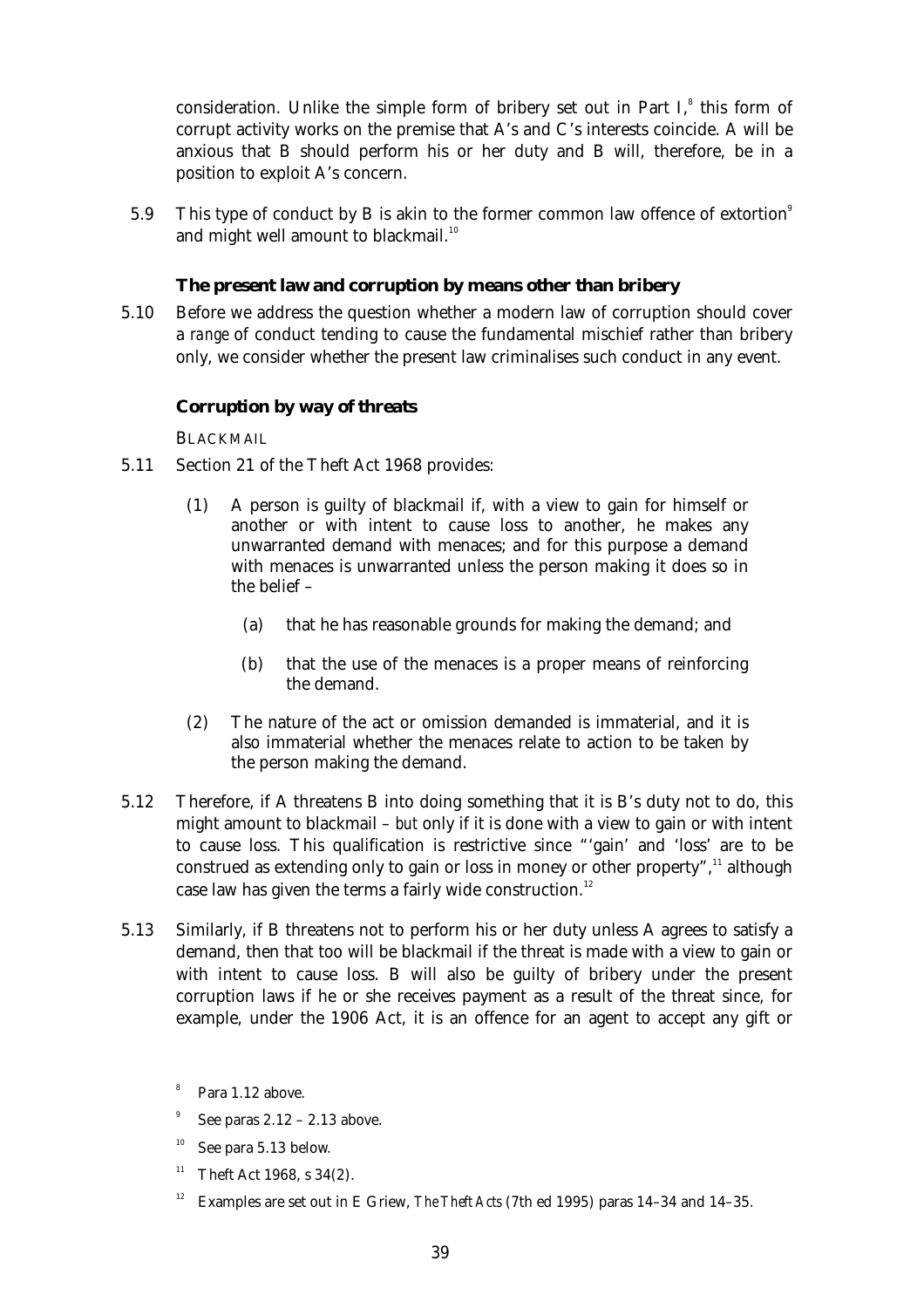consideration as an inducement or reward for doing or forbearing to do *any act* in relation to his principal's affairs or business $^{\rm 13}$  – it does not appear that the act must be an act contrary to duty.

#### OTHER OFFENCES

 5.14 The making of threats may amount to an offence in itself, whether or not the purpose of uttering the threat is to procure a breach of duty. For example, threats to cause personal violence to another might amount to an assault<sup>14</sup> and making threats to kill is a specific offence.<sup>15</sup> Similarly it is a specific offence to threaten to destroy or damage property.<sup>16</sup>

## *Corruption by way of deception*

- 5.15 If it does not amount to one of the deception offences under the Theft Acts, $17$ deceiving a person into failing to do his duty may not be an offence at all. An *agreement*, however, to practise such a deception may be a conspiracy to defraud.<sup>18</sup> The House of Lords in *Scott*<sup>19</sup> suggested that such a deception could amount to conspiracy to defraud even if no pecuniary or economic loss had been caused, at least where the victim of the deception was a public office holder or a public authority; and in *Wai Yu-Tsang*<sup>20</sup> the Privy Council took a wider view, holding that the same may be true where the victim is a private individual.
- 5.16 Under the Forgery and Counterfeiting Act 1981, it is an offence to make a false instrument intending that somebody shall be induced to accept it as genuine and, as a result, to do (or not do) some act to that person's (or another's) prejudice; $21$ and prejudice will have occurred if the act or omission induced "will be the result
	- $13$  1906 Act, s 1(1).
	- <sup>14</sup> See Legislating the Criminal Code: Offences Against the Person and General Principles (1992) Consultation Paper No 122, para 9.1, quoting the Criminal Law Revision Committee's Fourteenth Report, para 158: "an assault is an act by which a person intentionally or recklessly causes another to apprehend immediate and unlawful personal violence".
	- <sup>15</sup> Offences Against the Person Act 1861, s 16, as substituted by the Criminal Law Act 1977, s 65(4), Sch 12. This section provides: "A person who without lawful excuse makes to another a threat, intending that that other would fear it would be carried out, to kill that other or a third person shall be guilty of an offence".
	- <sup>16</sup> Criminal Damage Act 1971, s 2, which provides: "A person who without lawful excuse makes to another a threat, intending that that other would fear it would be carried out,- (a) to destroy or damage any property belonging to that other or a third person; or (b) to destroy or damage his own property in a way which he knows is likely to endanger the life of that other or a third person; shall be guilty of an offence".
	- Eg obtaining property by deception (Theft Act 1968, s 15), obtaining a money transfer by deception (Theft Act 1968 s 15A, inserted by Theft (Amendment) Act 1996, s 1), obtaining a pecuniary advantage by deception (Theft Act 1968, s 16), or procuring the execution of a valuable security by deception (Theft Act 1968, s 20(2)).
	- <sup>18</sup> *Welham v DPP* [1961] AC 103; *DPP v Withers* [1975] AC 842; *Scott* [1975] AC 819.
	- $19$  [1975] AC 819, 839D-E.
	- $20$  [1992] 1 AC 269.
	- <sup>21</sup> Forgery and Counterfeiting Act 1981, s 1.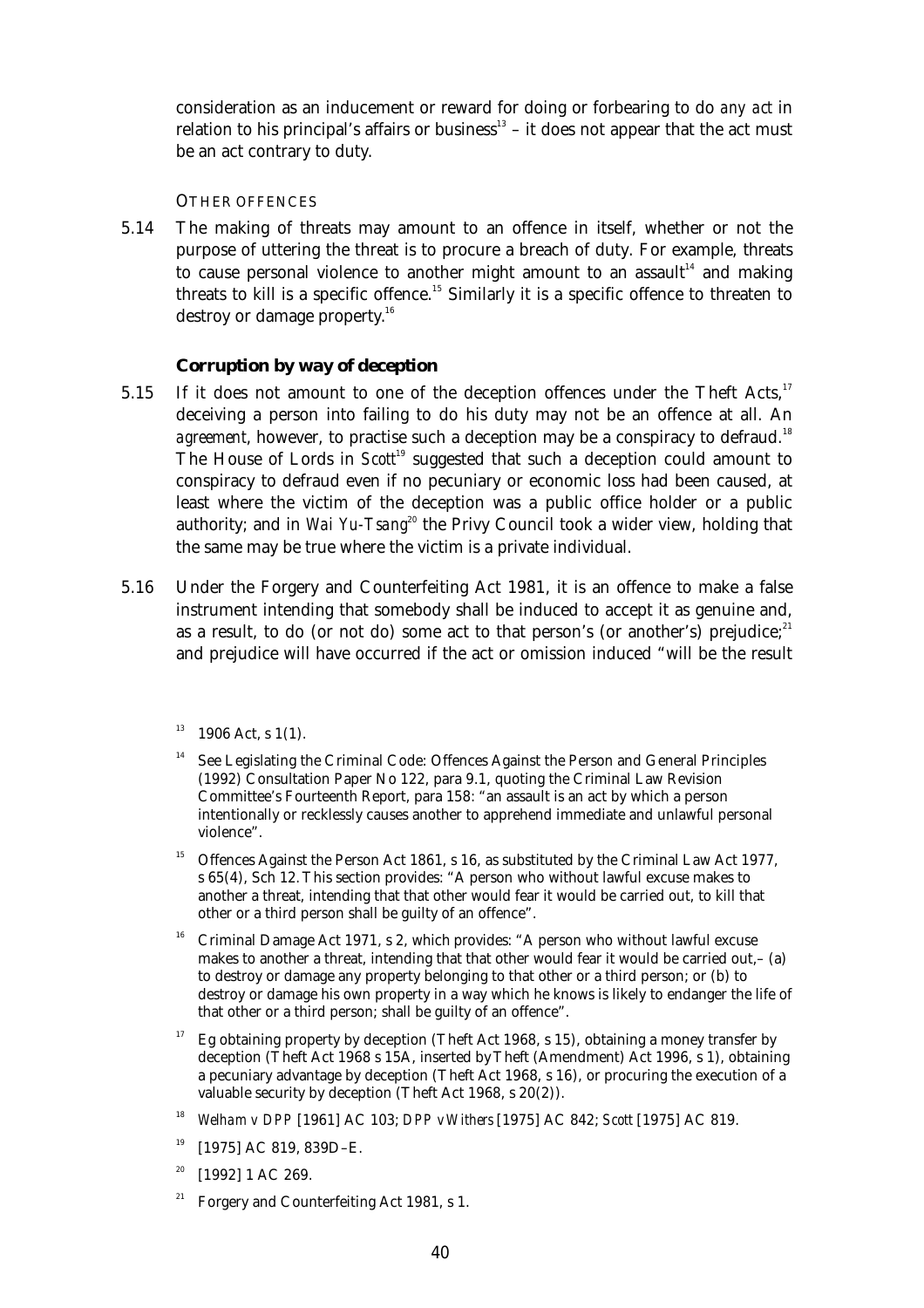of his having accepted a false instrument as genuine, or a copy of a false instrument as a copy of a genuine one, in connection with his performance of any duty."<sup>22</sup>

## **Conclusion and provisional view**

 5.17 Having taken the provisional view that the radical approach should not be adopted, we necessarily favour the indirect approach of criminalising conduct which is likely to result in causing a breach of duty. It will not, of course, be controversial for us to propose that central to a reformed law of corruption will be a modern law of bribery. We now raise the more contentious questions, however, of whether the criminal law should be extended to include other ways of causing a breach of duty.

# *Procuring a breach of duty by deception or threats and liability of the parties*

- 5.18 The present law in some measure criminalises the conduct of a person, A, who threatens or deceives another, B, into breaching his or her duty. The focus of the various offences is on the activity of A rather than B, but, bearing in mind our previous consideration of the correlation between B's voluntariness in breaching his or her duty and his or her resulting culpability, $23$  we provisionally take the view that this is right – *certainly* as regards any offence involving breach by *deception* and *arguably* right as regards any offence involving breach by *threats*.
- 5.19 The benefit of creating new offences of procuring a breach of duty by deception and procuring a breach of duty by threats, in addition to a new offence of bribery, is that this would properly put the *fundamental mischief* at the centre of the criminal law of corruption. It would also provide an opportunity to regularise anomalies in the present law (such as the requirement of blackmail that there should be a view to gain or an intent to cause loss, and the uncertainty as to the scope of conspiracy to defraud in this context). On the other hand, the view might be taken that the present law adequately accommodates the forms of conduct that we have identified as the alternative ways of causing someone to act in breach of duty.

## 5.20 **We ask, therefore, for views on the question whether, in addition to a modern offence of bribery, there should be new offences of procuring a breach of duty by deception and procuring a breach of duty by threats.**

 5.21 As regards any criminal liability on the part of *B* in succumbing to the threats, although there will be circumstances in which the coercive effect of the threat is so insubstantial that B's submitting to the threat should attract moral censure, we are loath to suggest that B should be under a general duty to be resolute. **We provisionally take the view, therefore, that, even if consultees are in favour of including new offences of procuring breaches by threats or deception, a modern law of corruption should not be extended generally to impose a duty to be resolute in the face of threats in all circumstances**. This

<sup>&</sup>lt;sup>22</sup> *Ibid*, s 10(1)(c).

 $23$  See para 5.7 above.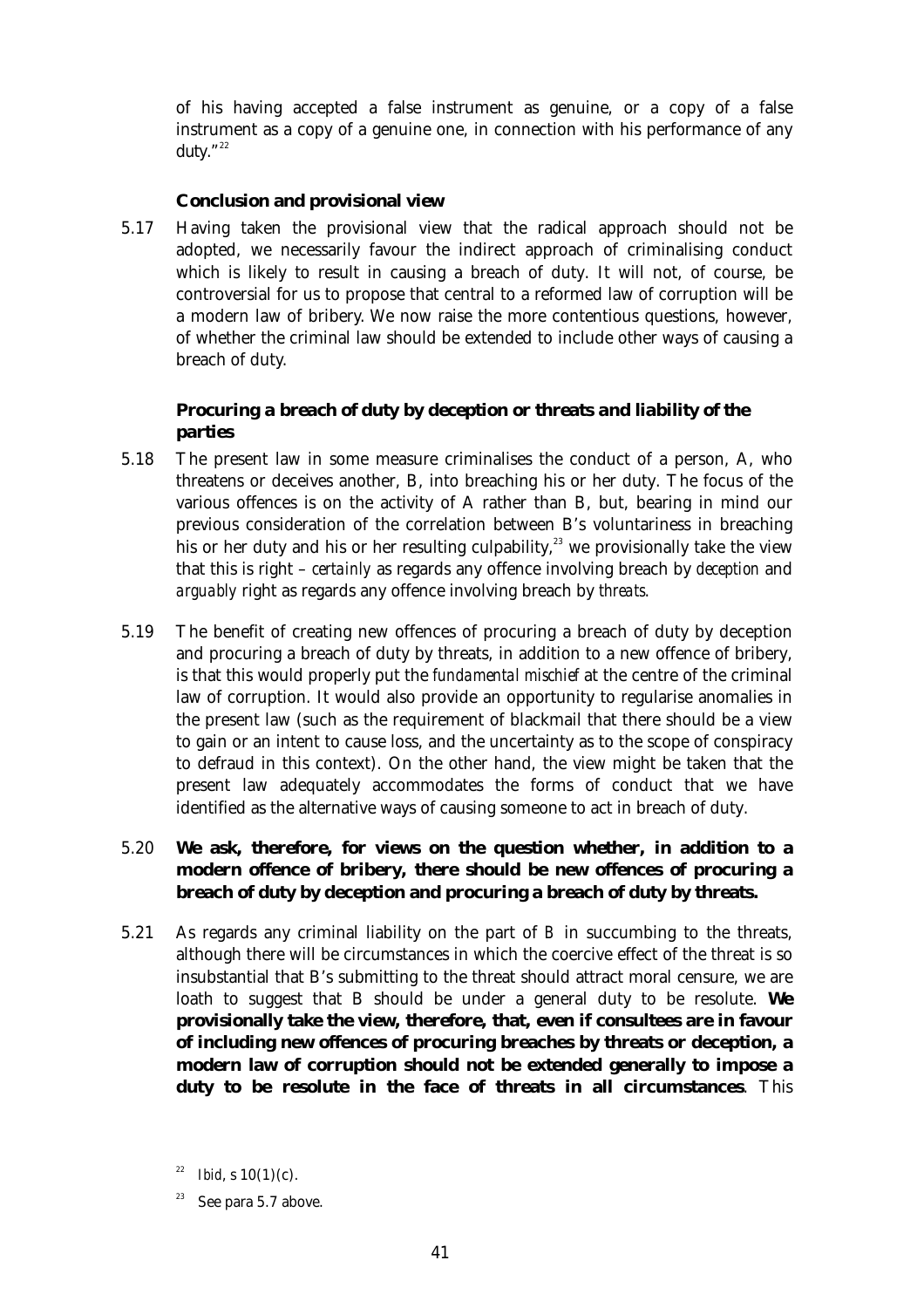conclusion is consistent with our conclusion in respect of the first question above. $24$ Criminalising B's conduct would be akin to criminalising breaches of duty directly, $25$  and, for the reasons set out in paragraph 5.3 above, we take the view that this is not the appropriate approach to adopt in formulating a modern law of corruption. **We ask for views, however, on whether there are any circumstances, and, if so, which, in which a person should be held criminally liable for failing to carry out his or her duty in the face of** threats.<sup>26</sup>

#### *Threatening to breach duty*

 5.22 In circumstances where B can be said to have extorted some form of consideration from A in return for performing his or her duty, we are inclined to think that this sort of activity should attract criminal liability. In Part VIII we suggest how this result might be achieved through the law of bribery. In case this suggestion is thought unacceptable, however, **we invite views on the question whether there should be a new specific offence of threatening to breach duty, or whether such conduct should be dealt with under the more general offence of blackmail.**

See para 5.4 above.

<sup>25</sup> Because it cannot be an offence to breach duty in the face of threats without the view being taken that, a fortiori, it should be an offence to breach duty in the absence of threats.

 $26$  An example of the law requiring a person to carry out his or her duty in the face of threats is the liability of witnesses for contempt of court if they refuse to give evidence: see *Archbold*, para 28–111.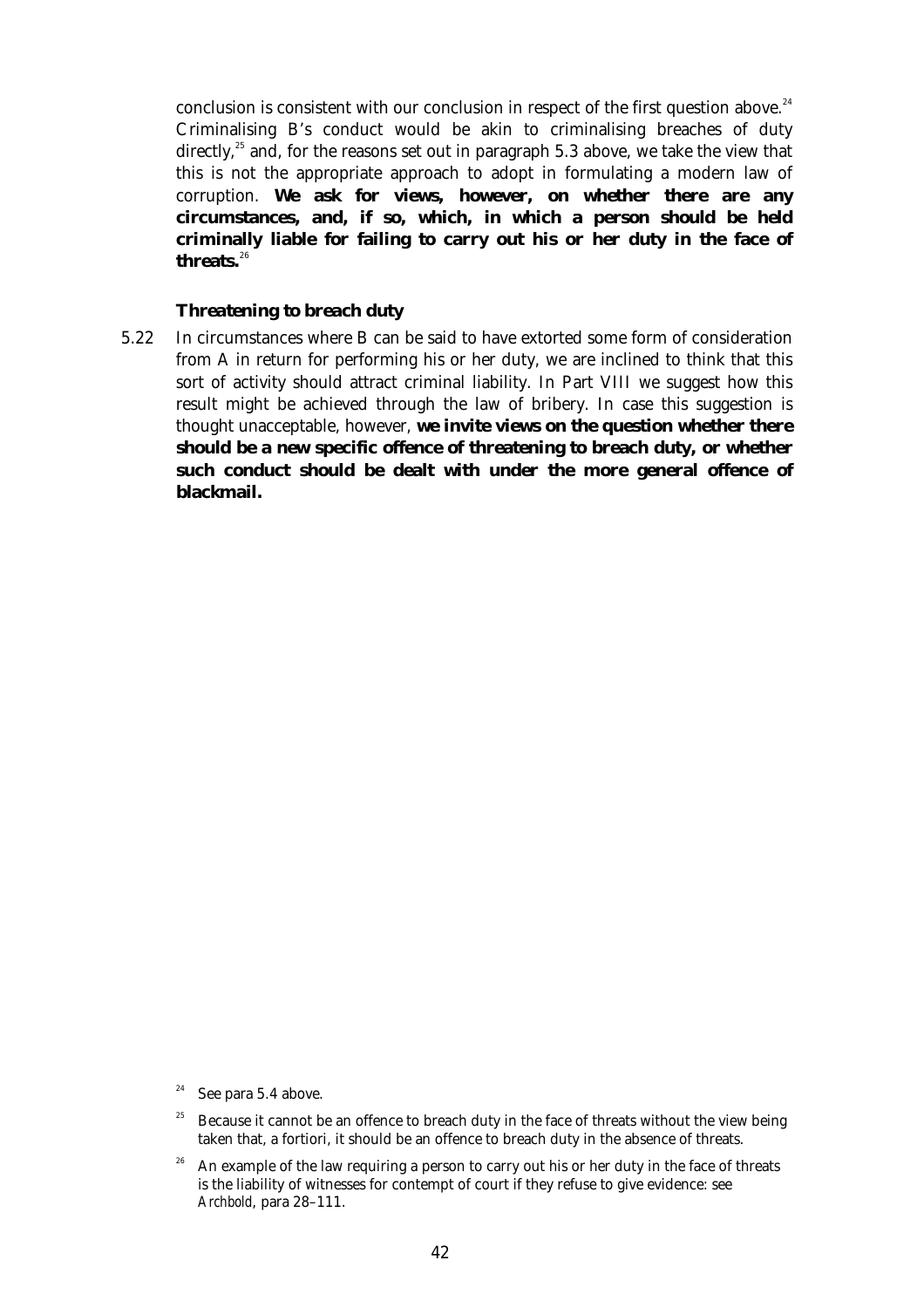# **PART VI THE DISTINCTION BETWEEN PUBLIC BODIES AND OTHERS**

 6.1 We have seen that the current law distinguishes between corruption involving public and non-public bodies.<sup>1</sup> This distinction is central to the structure of the present law, and the shape of a reformed law of bribery will depend largely on whether the distinction is to be retained. We therefore consider that question here.

#### **THE SIGNIFICANCE IN THE PRESENT LAW OF THE DISTINCTION BETWEEN PUBLIC BODIES AND OTHERS**

 6.2 The distinction is important in two main respects. First, the 1889 Act applies only to corruption in public bodies. Second, under section 2 of the 1916 Act there is a presumption of corruption in certain cases where a public body is concerned. A third, less important, consequence is that there is a distinction between a person *serving under* a public body and a person serving under a non-public body.

## **The scope of the 1889 Act**

 6.3 The 1889 Act is concerned only with corruption in public bodies: although there is no restriction on who can be bribed, the bribe must relate to the conduct of a member, officer, or servant of a public body. The distinction between public bodies and others thus determines whether the charge can be brought under the 1889 Act, the 1906 Act or both.<sup>2</sup> This may be important, since, despite the substantial overlap between the 1889 and 1906 Acts, the former has certain advantages (for the prosecution) in relation to both the scope of the offences and the penalties available on conviction.

## *The scope of the offences*

## THIRD PARTIES<sup>3</sup>

 6.4 The 1889 Act sets no limit on the category of person who can be charged with soliciting or receiving a bribe: it catches *any person* – whether a member, officer or servant of a public body *or* a third party – who solicits or receives a bribe in respect of the conduct of a member, officer or servant of a public body. In contrast, the 1906 Act affects only agents and does not extend to third parties. For example, the Act would not apply to the spouse of an employee of a public body who accepts a bribe in return for persuading the employee to commit a breach of duty.

1 See Part II above.

3 See paras 8.70 – 8.73 below.

Eg a person who serves under a public body is also an agent (1916 Act, s  $4(3)$ ), and can therefore be charged under the 1889 *or* the 1906 Act.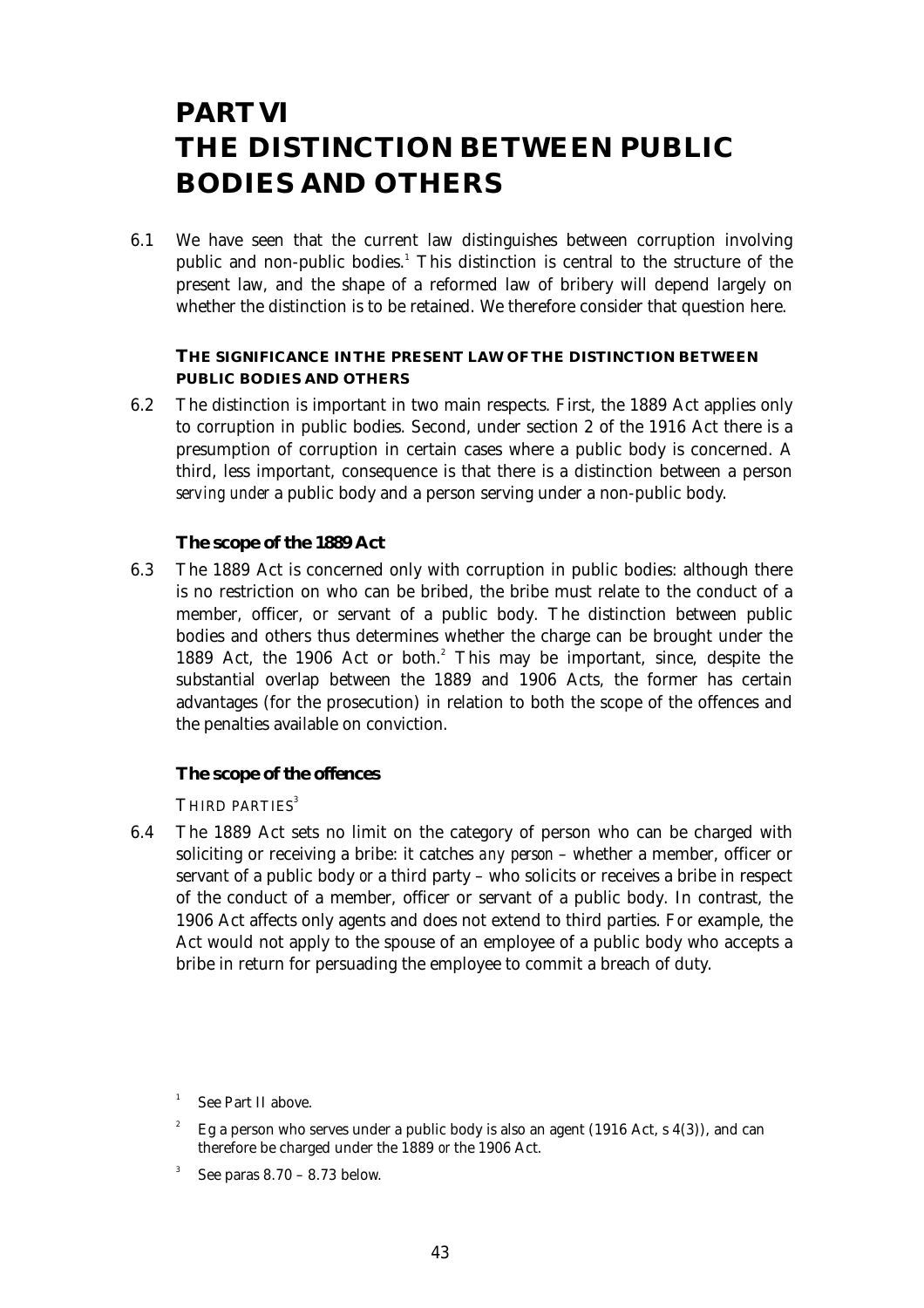PERSONS WHO HAVE BEEN, OR ARE TO BECOME, AGENTS<sup>4</sup>

 6.5 Under the 1889 Act, it is possible to prosecute although the reward is not received until after the relevant agency has terminated.<sup>5</sup> There is no requirement that the person in respect of whose conduct the reward is paid should still be a member, officer or servant of the public body at the time when it is paid.<sup>6</sup> The 1906 Act, on the other hand, applies only to acts done by agents or persons having dealings with agents. If the person rewarded is no longer an agent, there is no offence.

#### *Penalties*

- 6.6 The powers of the court following a conviction under the 1889 Act are far more extensive than the penalties available under the 1906 Act. In addition to imprisonment and a fine, the court can order a convicted person
	- (1) to pay back to the public body the amount, or value of the gift, loan, fee or reward received by that person:<sup>7</sup>
	- (2) to be disqualified from being elected or appointed to any public office for five years<sup>8</sup> from the date of conviction, and to forfeit any such office held at the date of conviction: $9$
	- (3) in the event of a second conviction, to be permanently disqualified from holding any public office and be incapable for five years<sup>10</sup> of being registered as an elector, or voting in elections intended to return individuals to Parliament or members of any public bodies; $11$  or
	- (4) forfeit any right or claim to compensation or pension if that individual was an officer or servant in the employ of any public body at the time of the conviction $12$

## **The presumption**

 6.7 Whether or not a body is classified as a "public body" often determines whether the presumption under section 2 of the 1916 Act applies.<sup>13</sup> Section 2 applies where any money, gift or consideration

4 See paras 8.80 – 8.81 below.

- <sup>5</sup> *Andrews Weatherfoil Ltd* [1972] 1 WLR 118.
- 6 See D Lanham, "Bribery and Corruption" in *Criminal Law: Essays in Honour of J C Smith* (1987) 92, 103. The equivalent legislation in Australia has been construed as including such a requirement: *Brewer* (1942) 66 CLR 535.
- 7 1889 Act, s 2(b).
- <sup>8</sup> Representation of the People Act 1948, s  $52(7)$ .
- 9 1889 Act, 2(c).
- <sup>10</sup> Representation of the People Act 1948, s  $52(7)$ .
- $11$  1889 Act, s 2(d).
- <sup>12</sup> *Ibid*, s  $2(e)$ .
- $13$  Section 2 is set out at Appendix A below.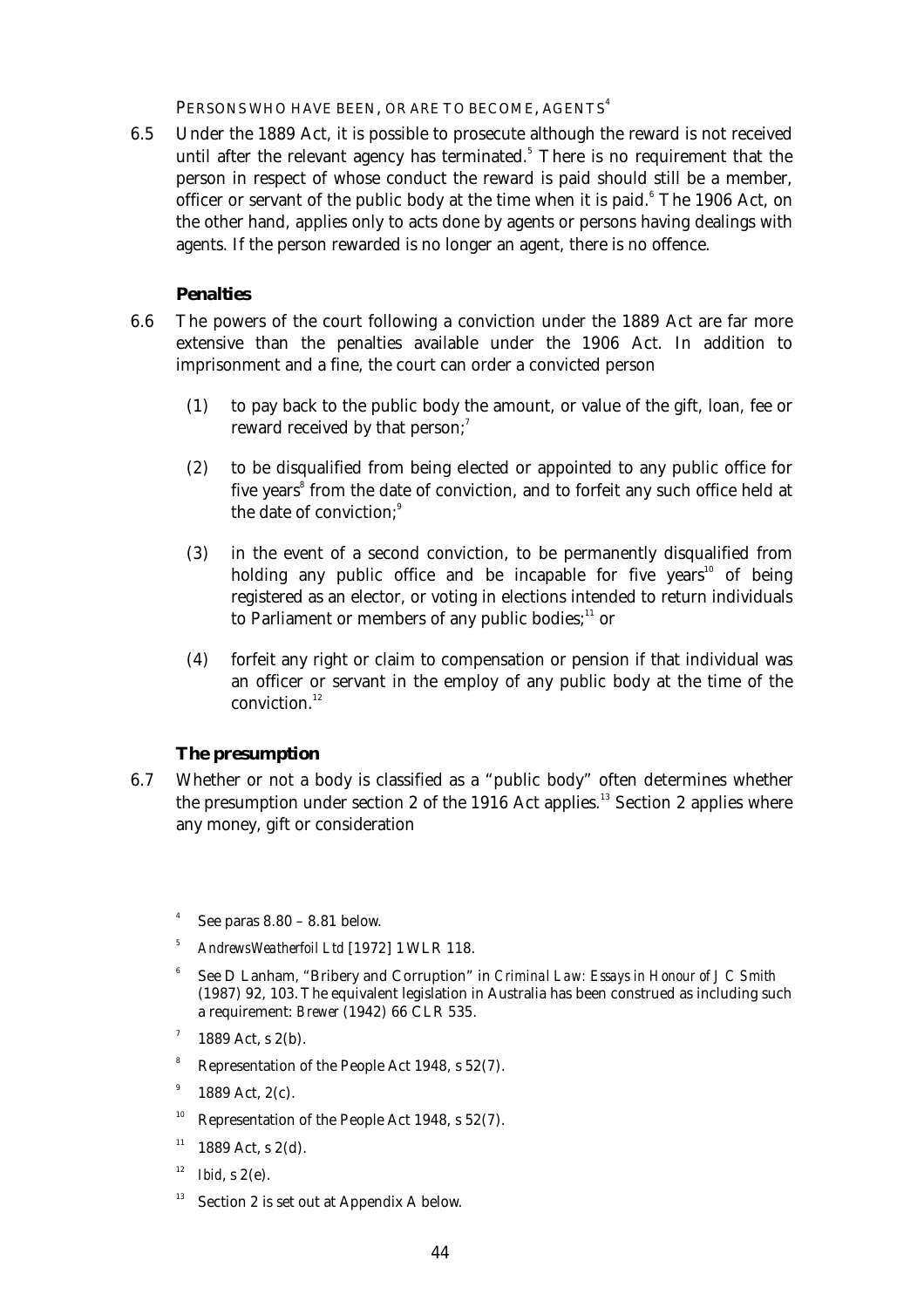- (1) is paid or given to, or received by, a person in the employment of the Crown, a government department or a public body, and
- (2) is paid or given by, or received from, a person (or agent of a person) holding or seeking to obtain a contract from the Crown, a government department or a public body.

Its effect is that any such money, gift, or consideration is deemed to have been paid or given, and received, corruptly as an inducement or reward, unless the contrary is proved.

 6.8 The presumption applies not only to the 1889 Act, which is itself confined to public bodies, but also to the 1906 Act, which is not. But it applies only where the employer of the putative bribee (and, if different, the body with which the putative briber holds or seeks to hold a contract) is a public body (or the Crown or a government department). The issue of whether or not a particular body is a public body can thus determine the incidence of the burden of proof on what will often be the only live issue in the trial.

## **The distinction between a person** *serving under* **a public body and a person serving under a non-public body**

 6.9 A further, somewhat theoretical, point is that a person *serving under* a public body counts as an "agent" for the purposes of the  $1906$  Act,<sup>14</sup> whereas a person serving under any other body is an agent only if *employed by or acting for* the body in question. We find it hard to think of any examples of a person who would be "serving under" a public body although neither "employed by" it nor "acting for" it (in which case that person would be an agent within the definition of the 1906 Act, even *without* the extension in the 1916 Act); but if such a case exists, the person in question is an "agent" within the meaning of the Acts *solely* because the body under which he or she serves happens to be a "public body". In other words, whether or not a body is a public body is to this extent relevant to the distinction between persons who are and are not "agents" within the meaning of the Acts.

## **THE DEFINITION OF A PUBLIC BODY**

6.10 The phrase "public body" is defined in the 1889 Act:

The expression "public body" means any council of a county or county of a city or town, any council of a municipal borough, also any board, commissioners, select vestry, or other body which has power to act under and for the purposes of any Act relating to local government, or the public health, or to poor law, or otherwise to administer money raised by rates in pursuance of any public general Act, but does not include any public body as above defined existing elsewhere than in the United Kingdom.<sup>15</sup>

 $14$  1916 Act, s 4(3).

 $15$  1889 Act, s 7.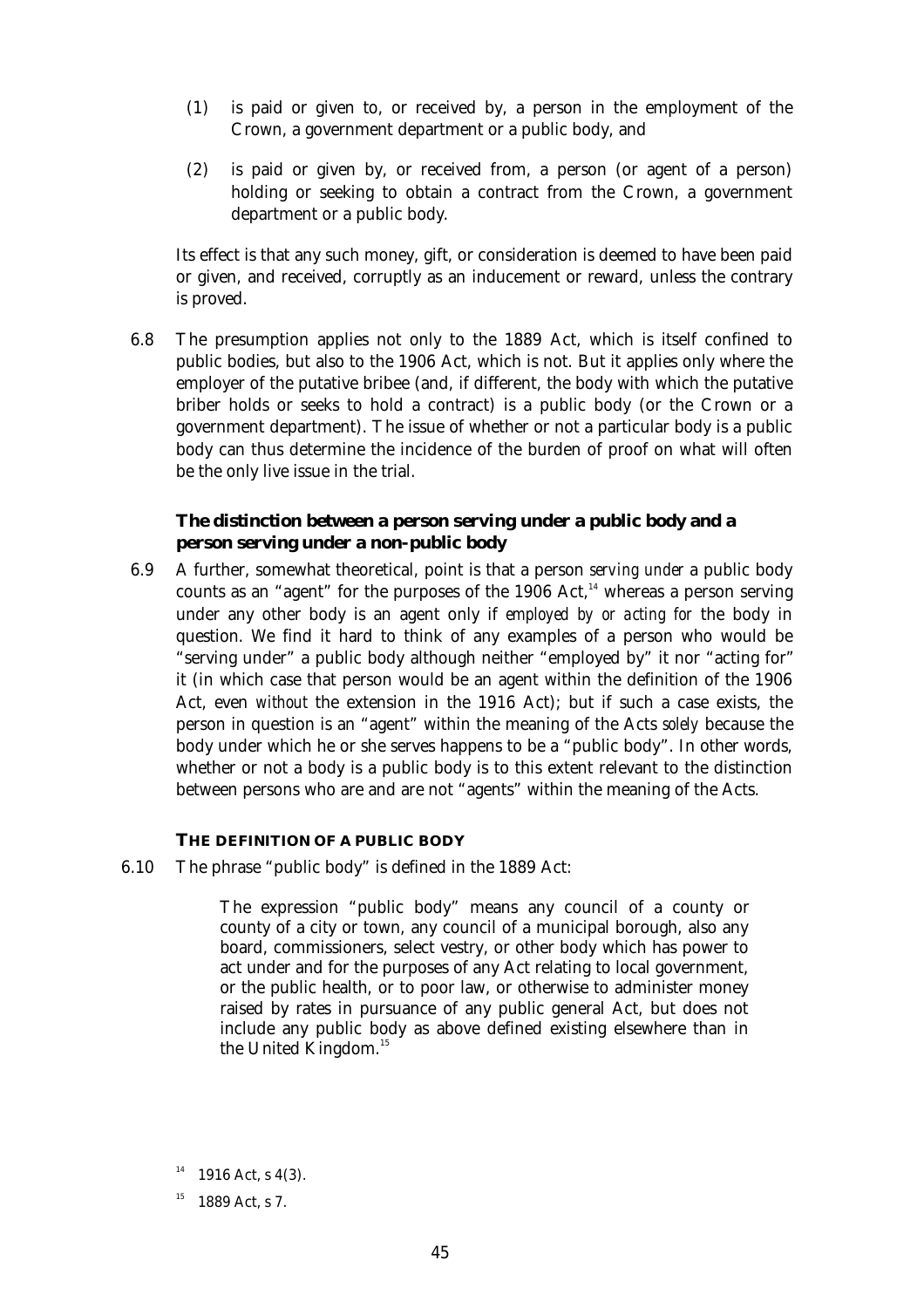6.11 This definition has been said to be "clearly ... confined to local authorities".<sup>16</sup> It consists of a list of various types of local authorities which existed when the 1889 Act was passed. This list, however, proved too restrictive, since some public bodies were not included.<sup>17</sup> Section 4(2) of the 1916 Act therefore extended the term "public body" to include "local and public authorities of all descriptions".

## **The** *Holly* **test**

6.12 In *Newbould*<sup>18</sup> Winn J cast doubt on the effectiveness of the 1916 amendment by holding that the National Coal Board was not a public body within the meaning of section 4(2). However, this view was expressly overruled by the House of Lords in DPP v Holly and Manners,<sup>19</sup> where it was held that the North Thames Gas Board *was* a public body: that expression included

> bodies which have public or statutory duties to perform and which perform those duties and carry out their transactions for the benefit of the public and not for private profit.<sup>20</sup>

Lord Edmund-Davies said it was difficult to imagine wording that could have been wider than that of section  $4(2).^{21}$ 

 6.13 This decision appeared for a time to clarify matters. It became clear that a public body need not be one established by statute. Thus the Criminal Injuries Compensation Board, established by royal prerogative, was a public body within the meaning of the Act<sup>22</sup> because it had public duties to perform.<sup>23</sup> The *Holly* test was simple: did the body carry out its business for the benefit of the public, or for private profit?

## **The Local Government and Housing Act 1989 amendment**

- 6.14 The concept of a public body will be further widened if paragraph 3 of Schedule 11 to the Local Government and Housing Act 1989 comes into force.<sup>24</sup> That provision adds the following words to section 4(2) of the 1916 Act:
	- <sup>16</sup> *Joy and Emmony* (1974) 60 Cr App R 132, 133, *per* HH Judge Rigg.
	- <sup>17</sup> Eg the Port of London Authority and the Water Board: see Lord Buckmaster LC in the debate on what became s 4(2) of the 1916 Act, *Hansard* (HL) 19 December 1916, vol 23, col 987.
	- $18$  [1962] 2 QB 102.
	- $19$  [1978] AC 43.
	- <sup>20</sup> *Ibid*, at p 53, *per* Lord Diplock.
	- <sup>21</sup> *Ibid*, at p 54, citing with approval the words of Judge Rigg in *Joy and Emmony* (1974) 60 Cr App R 132, 133: see n 16 above.
	- <sup>22</sup> See generally J F Garner, "Public Bodies" (1977) 121 SJ 785. Other examples of public bodies cited in this article were the British Gas Council, the British Airways Board, the National Coal Board and the Post Office.
	- <sup>23</sup> See *R v Criminal Injuries Compensation Board, ex p Lain* [1967] 2 QB 864.
	- <sup>24</sup> Although Commencement Order No 8 (SI 1990 No 1274) was drafted so that this provision would come into force on 1 July 1990, that order was amended by an order made on 28 June 1990 (SI 1990 No 1335) which omitted reference to para 3 of Sched 11.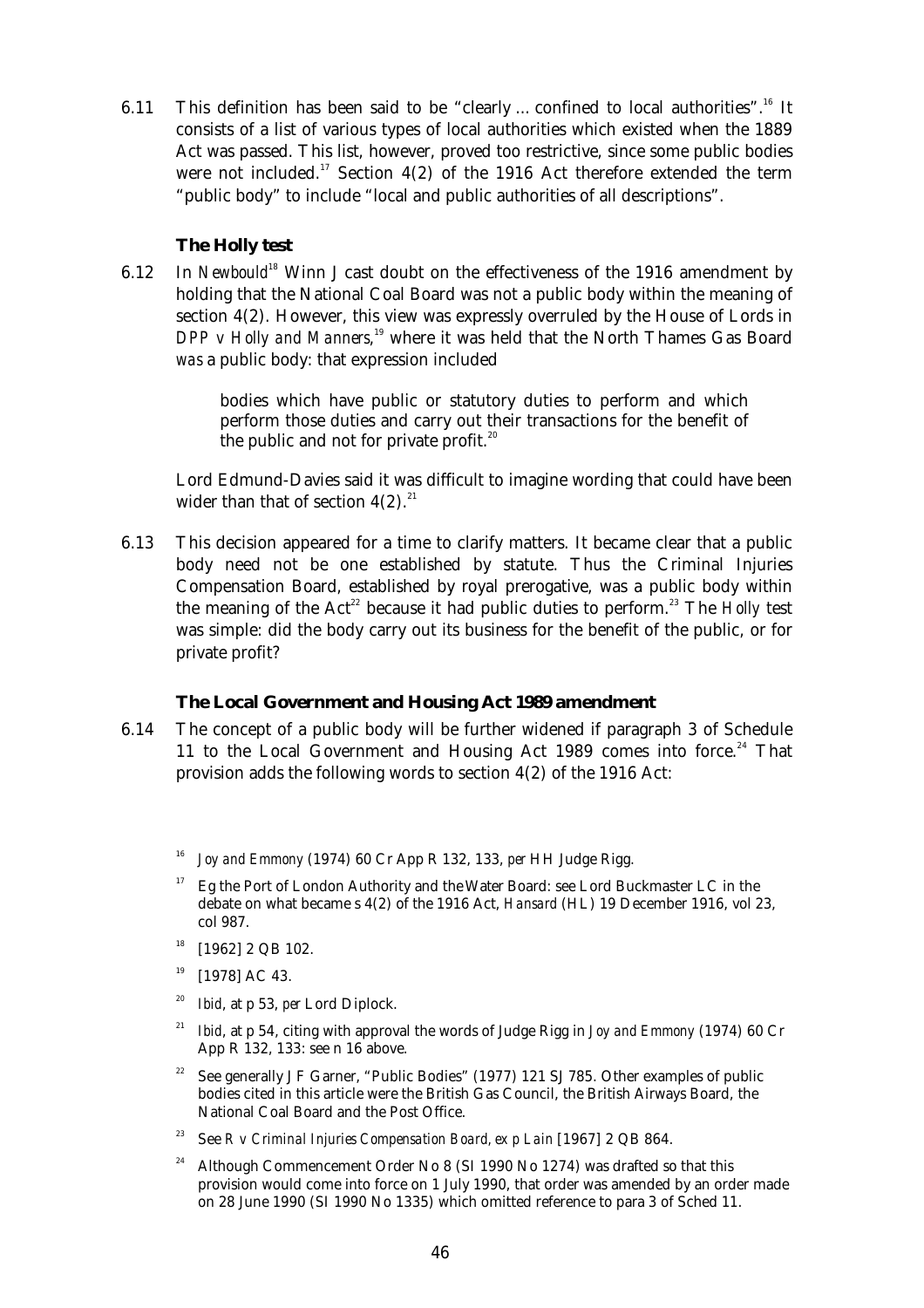… and companies which, in accordance with Part V of the Local Government and Housing Act 1989, are under the control of one or more local authorities.

 6.15 Section 68 of the same Act defines a company "under the control of" a local authority. Limited companies which are subsidiaries of local authorities, or the majority of whose shares are owned or controlled by a local authority, will themselves be "public bodies" within the meaning of the Prevention of Corruption Acts.

#### **Public bodies outside the United Kingdom**

- 6.16 It is not entirely clear whether a public body existing outside the United Kingdom is a "public body" within the meaning of the Acts. Section 7 of the 1889 Act expressly excludes such bodies from the definition. Section 4(2) of the 1916 Act extends the definition so as to include "local and public authorities of all descriptions"; but this appears to have been intended only to include certain British bodies which fell outside the original definition. Had Parliament intended to remove the exception for bodies existing outside the United Kingdom, it would surely have done so expressly. We therefore provisionally believe that the bribery of an employee of a foreign public body would not be an offence under the 1889 Act, and that the presumption under section 2 of the 1916 Act would not apply.
- 6.17 It has been suggested<sup>25</sup> that, if our interpretation is correct,<sup>26</sup> it creates a "singular" anomaly" as regards those who qualify as agents: "neither private agents nor Crown servants enjoy any similar exemption". However, the anomaly arises only where the official in question, though *serving under* a public body existing outside the United Kingdom, is neither *employed by* nor *acting for* that body. If the official were employed by it or acting for it, he or she would be an agent within the original definition in section 1(2) of the 1906 Act, and the question of whether the body qualified as a public body would for this purpose be immaterial.

#### **SHOULD THE DISTINCTION BE RETAINED?**

 6.18 We now turn to the question of whether the distinction between public bodies and others is one which should continue to play a crucial part in the law of corruption.

#### **Is public sector corruption more serious than private sector corruption?**

 6.19 One possible argument runs as follows: although it is undeniably in the public interest that the agents of private bodies should not be discouraged from discharging their private duties, it is *more* in the public interest that the agents of public bodies should not be discouraged from discharging their public duties. Public duty is of a different order of importance, and this should be recognised by a greater degree of protection.

<sup>25</sup> D Lanham, "Bribery and Corruption" in *Criminal Law: Essays in Honour of J C Smith* (1987) 92, 101.

Lanham thinks it arguable that  $s$  4(2) of the 1916 Act does remove the exception for foreign bodies in s 7 of the 1889 Act, though "[a]s the exception works in favour of the liberty of the subject" it would probably be held that the exception survives: *ibid*. In our view it was clearly intended to survive.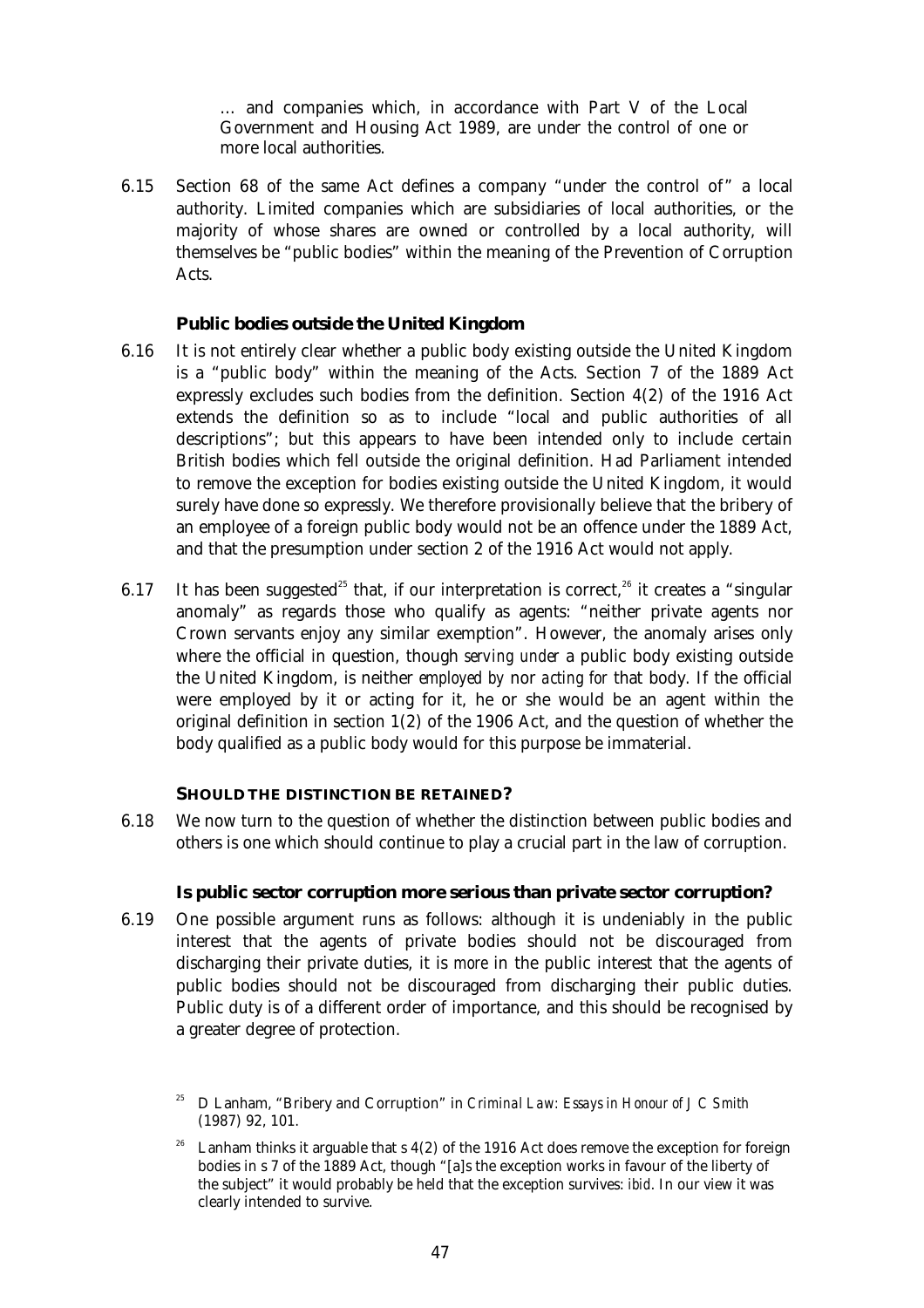- 6.20 We agree that, other things being equal, corruption on the part of a public servant is likely to be more damaging to the public interest, and therefore a more serious offence, than corruption in the private sector. However, we do not accept that this is an adequate justification for a rigid distinction between the two. Some private sector corruption is very serious indeed; some public sector corruption is comparatively trivial. To apply different rules to the two environments is, in our view, to try to achieve through the rules of criminal law<sup>27</sup> what should properly be left to the sentencing stage.
- 6.21 The MCCOC made the same point:

Confining bribery to the public sector assumes that public sector corruption does more harm to the community than private sector corruption. That assumption is questionable. The secret commissions paid to Johns in the Tricontinental Bank case amounted to \$2 million. The corrupting effect of a secret commission of that amount on confidence in the *general* commerce and finances of the community were very serious and more harmful than many instances of bribery in the public sector. … The public needs to be able to have confidence in the integrity of both the public and the private sector. It should not be statutorily presumed that corrupt payments in the public sector do more harm than corrupt payments in the private sector. The amount of damage in a particular case should be a question for sentencing rather than the subject of a separate offence.<sup>2</sup>

## **Is the public sector more in need of protection than the private sector?**

 6.22 It is arguable that public bodies are more *vulnerable* to corruption than private ones, because private bodies are more able to look after themselves. Lord Randolph Churchill, the sponsor of the 1889 Bill, said, in response to criticism that it should extend to private bodies:

> There is an essential difference between a private body and a public one. A private body has a direct interest in looking after its servants, but in the case of a public body what is everybody's business is nobody's business.<sup>29</sup>

 6.23 But this was said at a time when private sector corruption was not a statutory offence at all. Parliament decided in 1906 that the availability of civil remedies was not sufficient reason for allowing such corruption to remain outside the criminal law. The question today is not whether private sector corruption should be criminal, but whether it should continue to be governed by *different rules*; and to this issue the point made by Lord Randolph Churchill does not appear to be relevant.

<sup>28</sup> MCCOC Report, pp 271-273.

<sup>&</sup>lt;sup>27</sup> And, given the implications of the distinction for the presumption under the 1916 Act, criminal evidence.

<sup>29</sup> *Hansard* (HL) 25 March 1889, vol 334, col 810.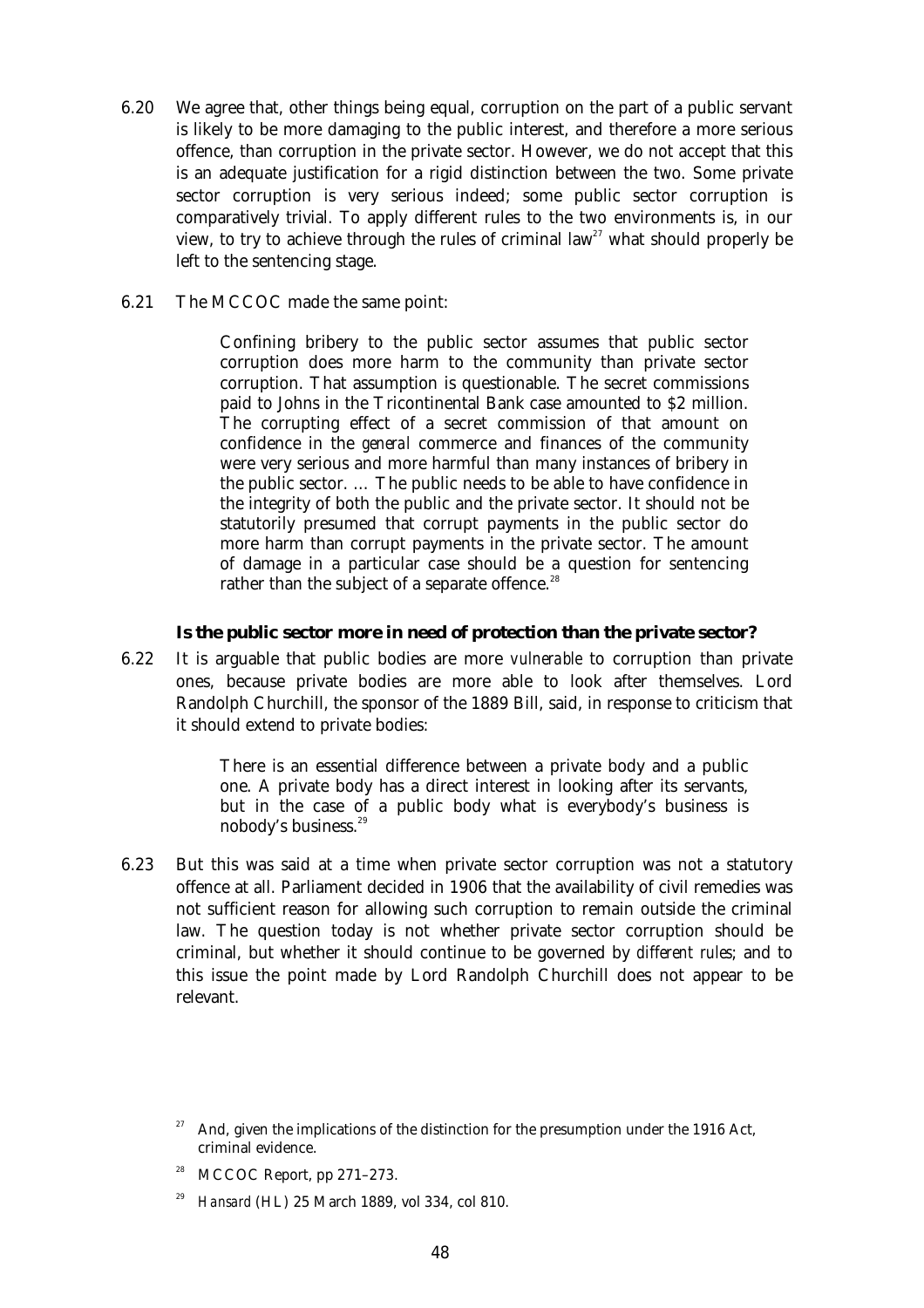#### **The need for higher standards of conduct in the public sector**

 6.24 It is often said that different standards of conduct are expected, and required, of those who work in the public sector. The Redcliffe-Maud Committee emphasised this.

> It is common practice in the commercial world for the transaction of business to be accompanied by the giving of personal gifts or benefits, ranging from the Christmas bottle of whisky to much more elaborate and lavish provision. Public life requires a standard of its own; and those entering public office for the first time must be made aware of this from the outset.<sup>30</sup>

 6.25 But this point too is, in our view, irrelevant to the question at issue. Most people would probably agree that public life does require higher standards of conduct; that would certainly have been the view of those who framed the legislation. But the distinction between public bodies and others is not an attempt to reflect that view. As we have seen, the existence of the distinction has two main effects and one minor one;<sup>31</sup> but none of those effects relates to the *standards of conduct* required of agents in the public and private sectors respectively. The way in which the legislation confines the offences to conduct falling short of the required standard is by requiring that what is done should be done "corruptly"; and that requirement applies to public and private bodies alike. In practice, the criminal law may well require higher standards of conduct in the public sector, in the sense that a jury may regard a given transaction as "corrupt" *because* it is entered into by a public servant. But, whether or not this is a desirable approach, what makes it possible is the flexibility of the word "corruptly" – not the rigid distinction between public bodies and private ones.

## **Private bodies with public functions**

- 6.26 As we have seen,<sup>32</sup> the House of Lords confirmed in *Holly* that a body is a public body only if it performs public or statutory duties for the benefit of the public and not for private profit. Developments since *Holly* was decided have made this rule seem increasingly arbitrary in its effects. More and more functions previously performed by organs of national or local government are being sub-contracted to private companies. There are also more and more joint ventures between local and central government and private companies. Private Finance Initiatives are used to finance projects which would previously have been undertaken at public expense.
- 6.27 On privatisation of the formerly nationalised utilities (the electricity generators, the water boards, British Gas and the like), these bodies continued to provide the same service, which had previously been "for the benefit of the public". But their legal status changed, and they now aim to make a profit for their shareholders. In many cases, the state retains a controlling influence in these companies through a

<sup>30</sup> Redcliffe-Maud Report, para 76.

 $31$  See para 6.2 above.

See para 6.12 above.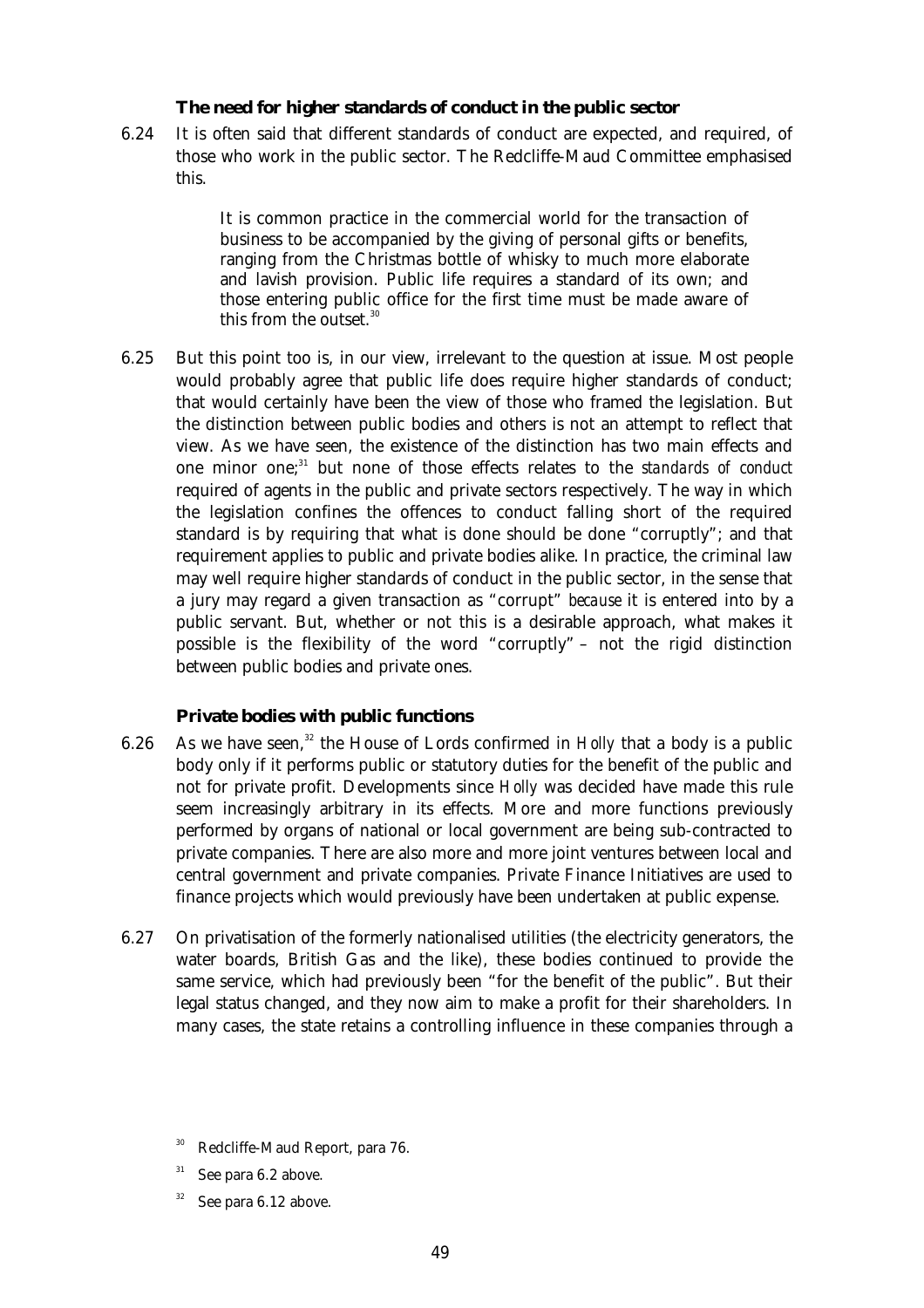"golden share". In other cases, they have statutory duties to perform, and are regulated by "quangos" answerable to Parliament.<sup>33</sup>

 6.28 The effect of the distinction drawn in *Holly* is that an agent of a nationalised industry who accepts a bribe is committing an offence under the 1889 Act, and, if prosecuted, must prove that the transaction was not corrupt; but an agent who did the same thing after the industry was privatised would be committing an offence under the 1906 Act only, and could require the prosecution to prove that the transaction *was* corrupt. Since the body in question is providing the same service irrespective of who owns it, it is hard to justify allowing that factor to determine the rules that will apply.

#### 6.29 The MCCOC argued thus:

Given that the distinction between the functions to be privatised are based primarily on economic criteria, linking the offence of bribery to functions which *happen* to be performed in the public sector for the time being is arbitrary. For example, whether a corrupt payment to a prison official constitutes bribery will depend on whether the official works in a prison that is privatised. In a state like Queensland where some prisons are private and some public, the arbitrariness of the public/private distinction is stark.<sup>34</sup>

- 6.30 In defence of the present position it may be argued that the *Holly* test was not in fact formulated against the background of the industrial scene in 1978, which was perhaps the high-water mark of state ownership. Not only were nearly all "public" enterprises then owned by the state, but so were some of a wholly *private* character.<sup>35</sup> The conditions that prevailed between 1889 and 1916 are, in this respect, more like those of 1997 than those of 1978. It would have been quite wrong to construe the legislation with 1978 spectacles, and the House of Lords did not do so: it merely confirmed the correctness of a test laid down in 1907,<sup>36</sup> which Parliament must be taken to have had in mind in 1916. Arguably it follows that that test may have become inappropriate by 1978, but has become *less* inappropriate since then.
- 6.31 There is force in this argument. But the real question, we believe, is not whether developments since 1978 have undermined the reasoning in *Holly*. It is whether, in the light of the experience of the last fifty years, it still seems sensible to apply different rules of criminal law to an enterprise which is currently in state hands and to one which currently is not. With the benefit of that experience, the difference between the two forms of enterprise now seems far less significant than it must have seemed to the legislators of 1889 and 1916. In our view the distinction between public and private can no longer be regarded as a simple dichotomy: rather, it is a spectrum. At one extreme there are quintessentially public bodies, the privatisation of which is scarcely conceivable; at the other, firms

- <sup>35</sup> Eg Rover and Rolls Royce.
- <sup>36</sup> In *The Johannesburg* [1907] P 65.

Eg OFWAT, OFGAS, OFTEL, the Office of the Rail Regulator etc.

<sup>&</sup>lt;sup>34</sup> MCCOC Report, p 271.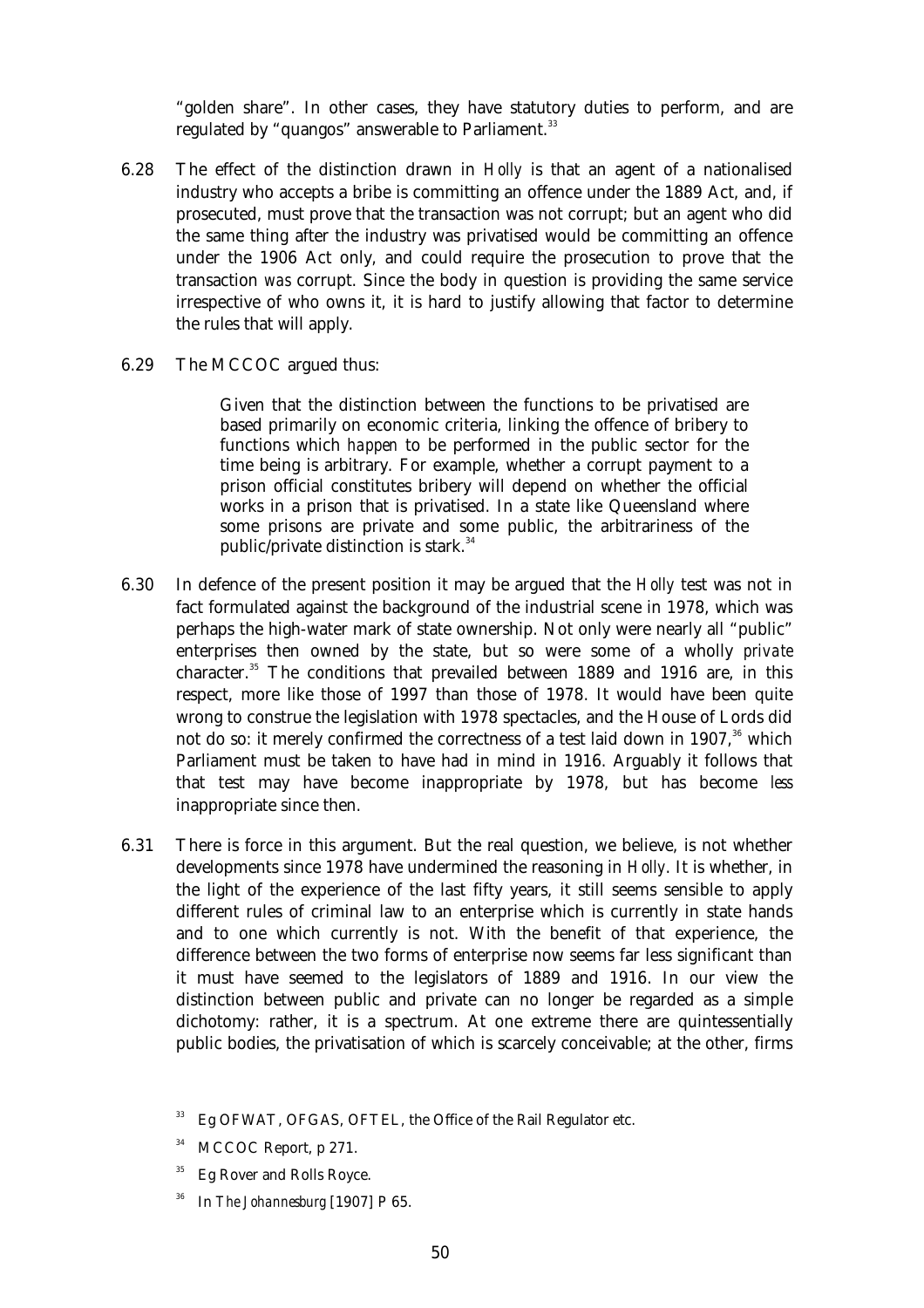which exist to make profits for their owners and for no other purpose. In between, there is a grey area. The bodies in this area may or may not earn profits for shareholders, but their functions are such that it is a matter of public concern that they should be properly run. The current status of such a body does not seem to us to have much bearing on the question of what rules would be appropriate to a criminal case involving the alleged corruption of its servants.

## 6.32 **Our provisional view is**

- **(1) that the existence of the distinction between public bodies and others, and the various different effects of that distinction, render the law complex and confusing;**
- **(2) that there would therefore be substantial advantages in abandoning it;**
- **(3) that the arguments for retaining the distinction** *in principle* **are outweighed by the advantages of abandoning it;**
- **(4) that it should therefore be retained** *only* **if it is necessary to do so for any of the three purposes we have identified;**<sup>37</sup> **and**
- **(5) that it is not necessary to retain it for the purpose of determining the scope of**
	- **(a) certain of the individual offences (in the sense that they can be committed only where a public body is involved) or**
	- **(b) the concept of an "agent".**
- 6.33 Whether the distinction needs to be retained for the purposes of the presumption under section 2 of the 1916 Act is an issue to which we shall return in Part XI. Our conclusion at this stage is that, *if* the distinction is not needed for that purpose, it should be abolished.
- 6.34 If, however, it is decided that the distinction *is* needed, for the purpose of the presumption at least, it will have to be decided whether it should continue to apply for other purposes as well – in particular, whether there should continue to be *offences* which apply only to public bodies. **We ask those consultees who favour the retention of the distinction between public and other bodies for any purpose to indicate whether they believe that it should be retained for the purpose of the presumption, the definition of certain offences, or both.**

## **IF THE DISTINCTION WERE RETAINED, SHOULD THE DEFINITION OF A PUBLIC BODY BE EXTENDED?**

 6.35 We recognise that some consultees may regard the complete abolition of the distinction between public bodies and others as undesirable, impracticable or both. We must therefore consider whether, if the distinction were to be retained (for any of the purposes it currently serves), the definition of a public body could be

See paras  $6.2 - 6.9$  above.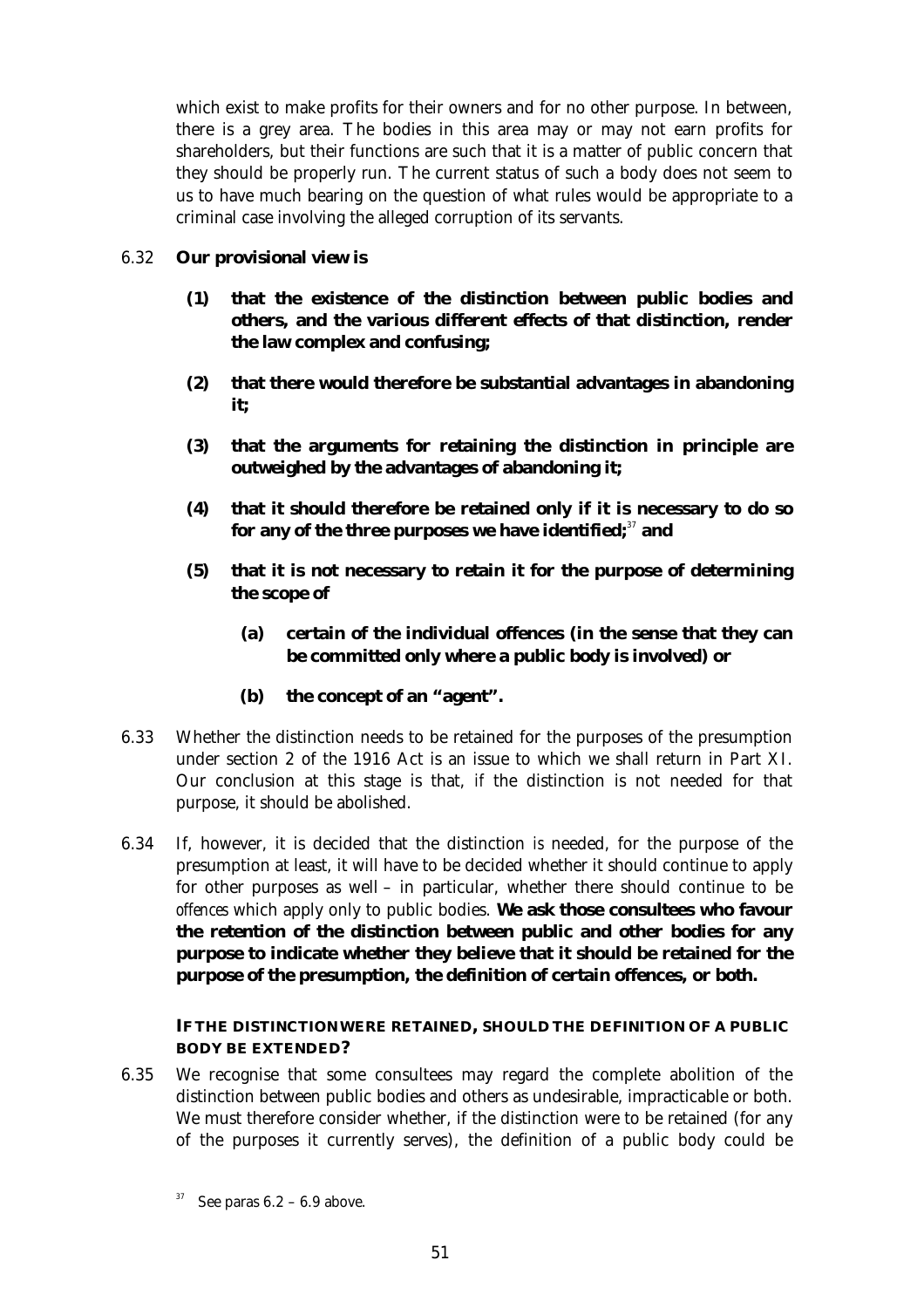improved. In view of the preceding discussion, it appears that the best way to do this would be to extend the definition so as to include bodies which, though private under the *Holly* test, have functions of a public character.

- 6.36 Indeed, there is a precedent for such a step: as we have seen, the Local Government and Housing Act 1989 includes provisions which would extend the definition of a public body so as to include a company under the control of a local authority.<sup>38</sup> These provisions have not been brought in force, but they suggest that Parliament has noted the changing face of local government and responded accordingly. The provisions are also important in that they set down a marker for central government. If there is no objection in principle to a limited company being regarded as a public body where it is controlled by a local authority, the same must apply to a company controlled (by "golden share" or otherwise) by central government.
- 6.37 For the purpose of effecting a more wide-ranging extension to the concept of a public body, it may be possible to borrow from the reasoning in two recent cases. In *Foster and others v British Gas plc*<sup>39</sup> the European Court of Justice laid down a three part test for determining whether a body was an "emanation" of the state and therefore subject to the doctrine of direct effect:

[A] body, whatever its legal form, which has been made responsible, pursuant to a measure adopted by the state, for providing a public service under the control of the state and has for that purpose special powers beyond those which result from the normal rules applicable in relations between individuals is included among the bodies against which the provisions of a Directive capable of having direct effect may be relied upon. $40$ 

After obtaining this ruling from the European Court of Justice, the House of Lords held that the recently privatised British Gas was a body under the "control" of the state.

- 6.38 This decision was followed in *Griffin v South West Water Services Ltd*.<sup>41</sup> At the trial, it was conceded that South West Water was providing a "public service"<sup>42</sup> and also had "special powers" (such as the ability to impose temporary hosepipe bans, or compulsorily to purchase land).<sup>43</sup> Two of the conditions stipulated by the European Court of Justice were therefore fulfilled.<sup>44</sup> What was disputed was whether South West Water was "controlled" by the state. On this issue, Blackburne J emphasised five points:
	- $38$  See para 6.14 above.
	- <sup>39</sup> [1991] IRLR 268.
	- <sup>40</sup> [1991] IRLR 268, para 20.
	- $41$  [1995] IRLR 15.
	- <sup>42</sup> *Ibid*, para 91.
	- <sup>43</sup> *Ibid*, para 93.
	- <sup>44</sup> See para 6.37 above.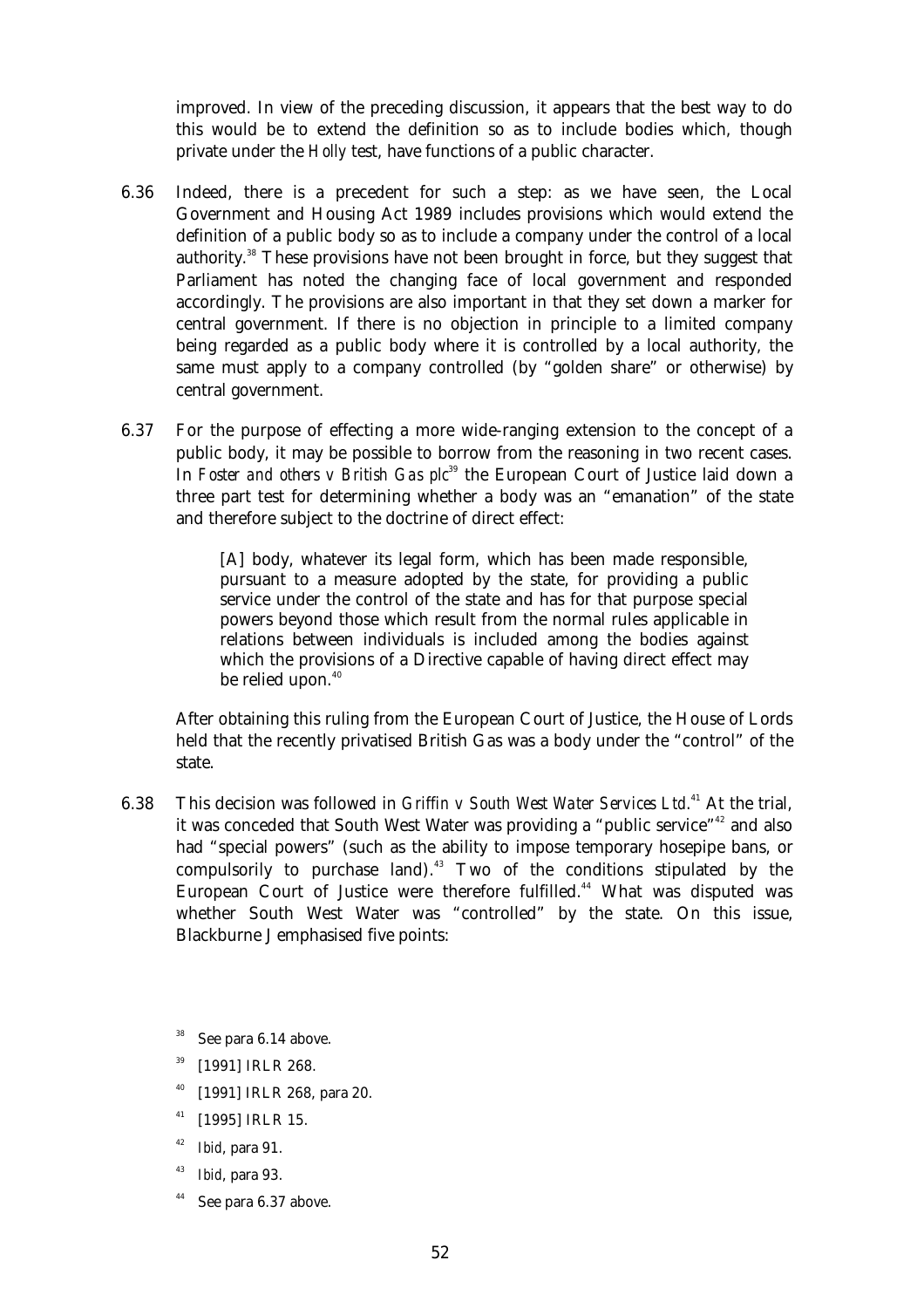1. The question is not whether the *body* in question is under the control of the State but whether the *public service* in question is under the control of the State.

- 2. The legal form of the body is irrelevant.
- 3. The fact that the body is a commercial concern is also irrelevant.

4. It is also irrelevant that the body does not carry out any of the traditional functions of the State and is not an agent of the State.

5. It is irrelevant too that the State does not possess day-to-day control over the activities of the body.<sup>45</sup>

 6.39 It may be that, if the distinction between public bodies and others were to be retained for the purposes of the law of corruption, the criteria set out in these cases could form the basis of a more satisfactory definition than the *Holly* test. However, our provisional view is that any such extended definition would be difficult to draw up and to apply, and would not have the degree of certainty that rules of criminal law ought to have. It follows that we do not regard this possibility as a complete solution to the arguments we have put forward for the abolition of the distinction. However, **we invite comments on the possibility of extending the definition of a public body, if the distinction between public bodies and others were to be retained.**

<sup>45</sup> [1995] IRLR 15, para 94.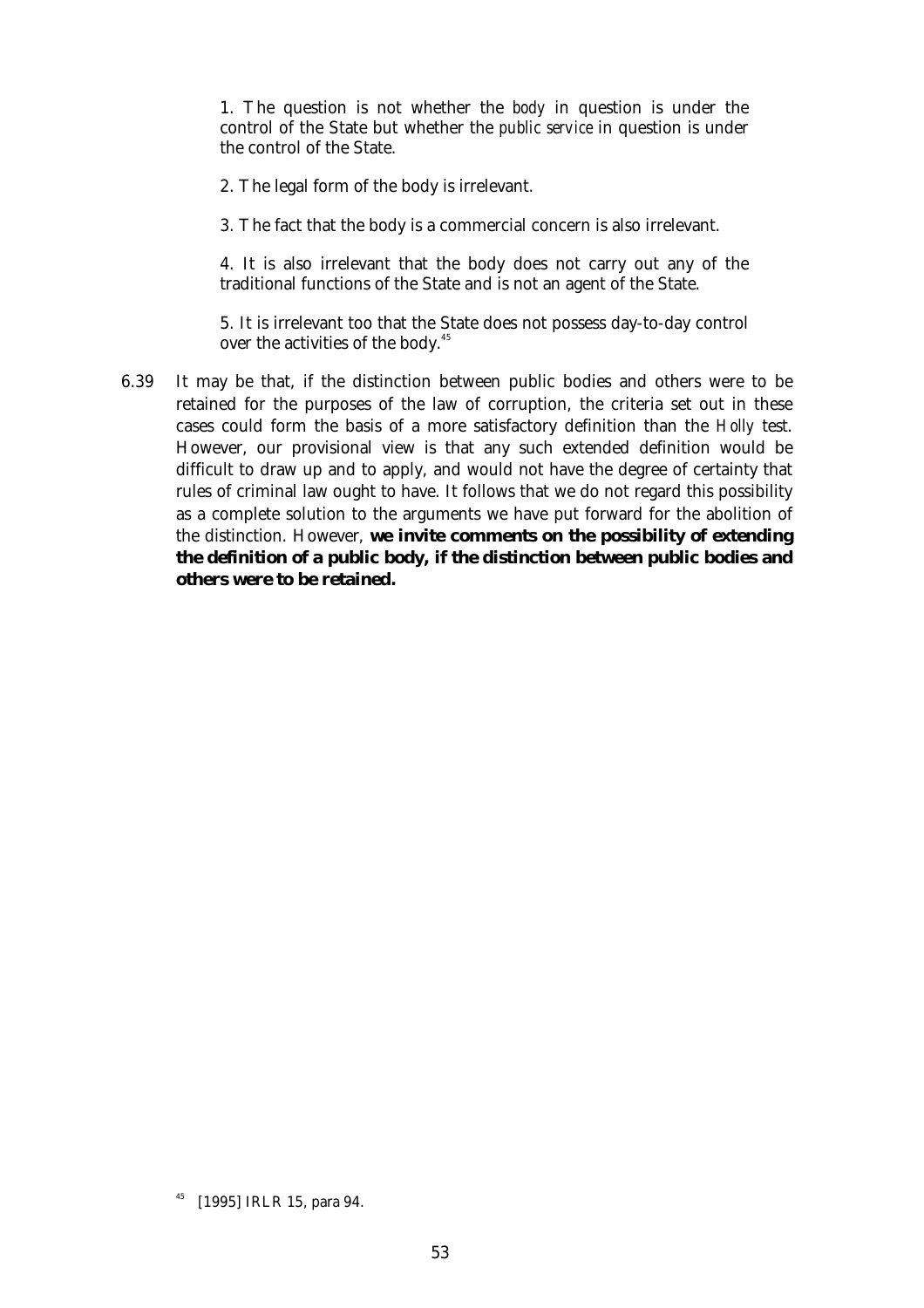# **PART VII THE AGENCY RELATIONSHIP**

 7.1 P Fennell and P A Thomas, in their article "Corruption in England and Wales: An Historical Analysis",<sup>1</sup> refer to the agency relationship as "[t]he legal form at the crux of the whole question of corruption". 2 They quote Lord Ellenborough CJ in the early nineteenth century case of *Thompson v Havelock:*

> Is it contended that a servant, who has been engaged to devote the whole of his time and attention to my concerns, may hire out his services, or part of them to another? … No man should be allowed to have an interest against his duty ... there would be no security in any department of life or business, if servants could let themselves out in whole or in part. $3$

- 7.2 In Parts I and V we analysed bribery in terms of conduct which threatens the integrity of that agency relationship: that is, conduct which tempts an agent to act *disloyally* by putting his or her own interests before those of his or her principal,<sup>4</sup> despite an obligation to put the interests of the principal first. Thus the paradigm situation $^5$  with which we are concerned is one in which A acts in relation to B in such a way as to, and in order to, tempt B to act in breach of an obligation of loyalty which B owes to C. And the purpose of criminalising conduct which gives rise to such a temptation rests in the importance to society of maintaining and protecting the core relationship of loyalty or trust which subsists between B and  $C<sup>6</sup>$
- 7.3 In this Part, we consider how the relationship between the parties B and C should be defined in a modern bribery offence. We begin by attempting to identify the essential characteristics of the relationship, drawing on the law of fiduciaries (the "fiduciary model approach"). We consider whether the presence of these characteristics should be an ingredient of the new offence, but provisionally conclude that it would be unnecessarily burdensome for the prosecution to have to prove this in every case. As we shall see, there are a number of relationships, such as that between employee and employer, which obviously have the essential characteristics; it should therefore be sufficient for the prosecution to prove that a defendant is (for example) an employee, without more. As a result, we go on to
	- 1 (1983) 11 Int Jo Soc Law 167.
	- 2 *Ibid*, at p 172.
	- 3 (1808) 1 Camp 527, 528; 170 ER 1045, 1046.
	- Leaving aside the exceptional case where the recipient of the bribe "extorts" payment and the donor makes payment in order to secure performance of duty.
	- <sup>5</sup> We consider in Part VIII below situations other than the paradigm which should arguably be covered by a criminal law of corruption.
	- 6 It is to this end that the civil law of fiduciary duties has developed: the importance of "ensur[ing] that a person who has trust or confidence reposed in him by another, does not abuse that trust or confidence either for his own benefit or to the detriment of that other relying upon him" has, of course, been a preoccupation of the Chancery court "over the centuries": P D Finn, *Fiduciary Obligations* (1977) para 7.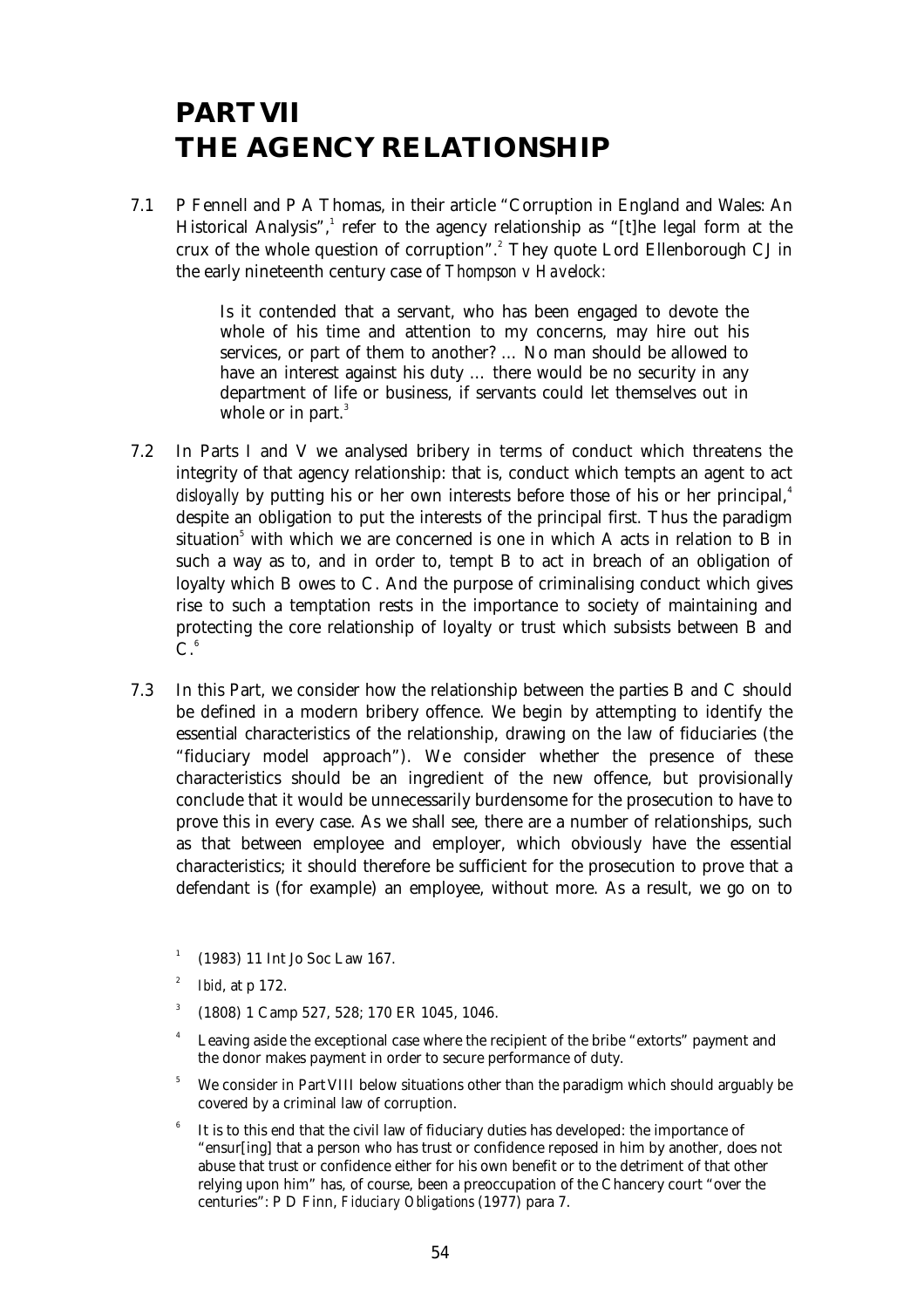consider an alternative approach in which the requisite relationship is defined by way of a list of categories of individuals (such as employees) with a residual category based on the fiduciary model (the "list approach").

## **PRELIMINARY POINTS**

## **Terminology**

- 7.4 An "agency relationship", given its strict technical meaning, is "the relation which exists where one person has an authority or capacity to create legal relations between a person occupying the position of principal and third parties".<sup>7</sup> Although the terms "agent" and "principal" are used in the present criminal law of corruption,<sup>8</sup> their use is not confined to that strict meaning. Similarly, although in this consultation paper we refer to the relationship between B and C as an agency relationship, it is not intended that our proposed offence of bribery should be confined to cases of agency in the strict sense.
- 7.5 With this in mind, we have considered whether we should retain the terminology of the present law in describing the parties in that relationship as *agent and principal.*
- 7.6 The MCCOC took the view that the term "agent" was the "obvious choice" for "a common term [to both the public and private sectors] … to define the class of people affected" 9 by bribery offences – although, of course, the term was not to be construed according to the strict law of agency. <sup>10</sup> We agree, and **we provisionally propose that the terms "agent" and "principal" should be used to describe the parties to the core relationship required by a modern offence of bribery.** This is on the understanding that these terms are used not in their strict sense but rather in the broader sense of one party (the agent) acting *for or on behalf of* another (that other being either an individual principal or the public interest).<sup>11</sup>

## **Scope of the agency relationship**

## *Public and private duties*

 7.7 An individual may owe a duty of loyalty to another individual, or he or she may hold a *public* office and be charged with *public* duties so that the duty of loyalty is owed not to another individual but to an abstraction – namely, the public or the public interest. In considering how we should define the agency relationship, we bear in mind that any proposed definition must take account of both those who are under a private duty of loyalty and those who are charged with public duties.

- 8 1906 and 1916 Acts.
- <sup>9</sup> MCCOC Report, p 297.
- $10$  MCCOC Report, p 299.
- <sup>11</sup> As regards the distinction between public and private duties, see para 7.7 below.

*Halsbury's Laws of England* (4th ed 1990) vol 1(2), p 4, para 1 (footnote omitted).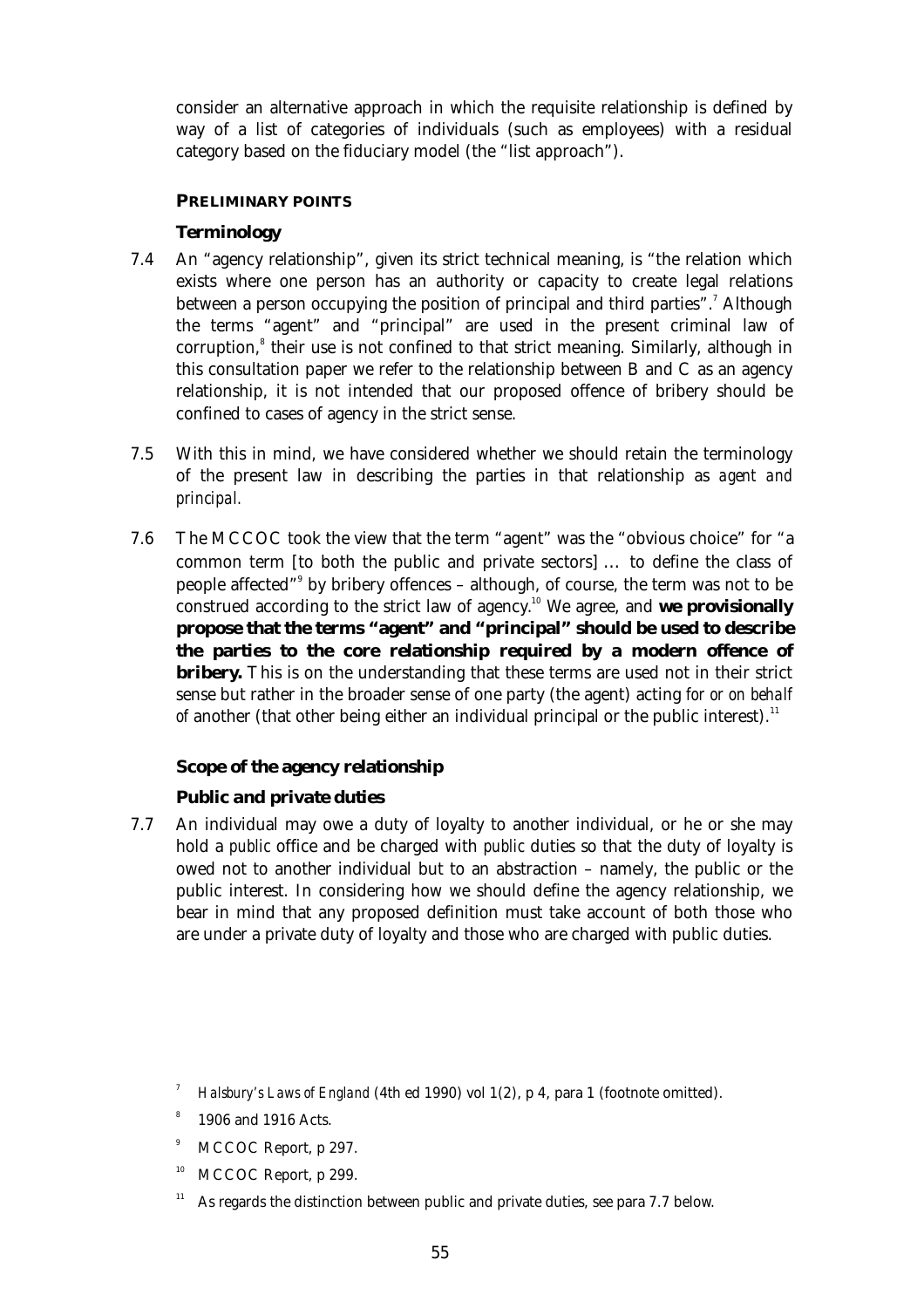## *Duties not within the agency relationship*

- 7.8 The following are examples of breaches of duty which, in our view, are *not* within the meaning of corruption:
	- (1) C offers his or her agent, B, a bonus in return for assisting in a fraud by C against  $A^{12}$  B owes a duty of loyalty to C but not to A. Although A may be owed a range of other sorts of duties by C and B, and some of these duties may be breached by the fraudulent activities of C and B, those activities do not fall within our analysis of the meaning of corruption.
	- (2) An agent, B, breaches a duty owed to his or her principal, C, but the duty breached is not one which can be characterised as falling within the scope of B's duty of loyalty to  $C<sup>13</sup>$

In both examples there has been no breach of B's duty of loyalty to C – either because the duty relationship between the parties cannot be characterised as involving loyalty at all, or because, although there is a loyalty relationship between the parties, the duty breached does not encroach upon it.

#### **DEFINING THE AGENCY RELATIONSHIP**

 7.9 Since the relationship required for the purposes of our proposed bribery offence is not to be construed as an agency relationship in the strict sense, it is not sufficient to define it as an "agency relationship" without further explanation. We now turn, therefore, to the issue of how the relationship should be defined. We first consider a definition in terms of the essential characteristics of the relationship: *the fiduciary model approach.*

#### **The fiduciary model approach**

7.10 The relationship between B and C, as a relationship of loyalty or trust.<sup>14</sup> may be regarded as essentially *fiduciary* in character. In the recent Court of Appeal (Civil Division) case of *Bristol & West Building Society v Mothew (t/a Stapley & Co)*,<sup>15</sup> Millett LJ, echoing Lord Ellenborough CJ's observations in *Thompson v Havelock*, 16 emphasised "the obligation of loyalty" as the defining characteristic of a fiduciary:

- <sup>13</sup> For example, a duty of skill and care. See *Bristol & West Building Society v Mothew (t/a Stapley & Co)* [1996] 4 All ER 698, 710d, *per* Millett LJ: "it is obvious that not every breach of duty by a fiduciary is a breach of fiduciary duty".
- $14$  The MCCOC concluded that a modern offence of bribery should be concerned with "a pool of relationships where there may be said to be a relationship of trust": MCCOC Report, p 299.
- [1996] 4 All ER 698. The case concerned the duties of a solicitor acting for the purchasers of property and for the building society to which the purchasers had made an application for a mortgage advance. Millett LJ gave the leading judgment. The other members of the court, Otton and Staughton LJJ, agreed with Millett LJ's analysis of fiduciary duty.
- $16$  See para 7.1 above.

<sup>12</sup> In our view, this would not normally fall within the mischief of the offence. This exclusion would appear to be one effect (there may be others) of the word "corruptly" in the existing legislation: our understanding of the ordinary meaning of that word is that it implies the procuring of a breach of the *trust* reposed in one person by another.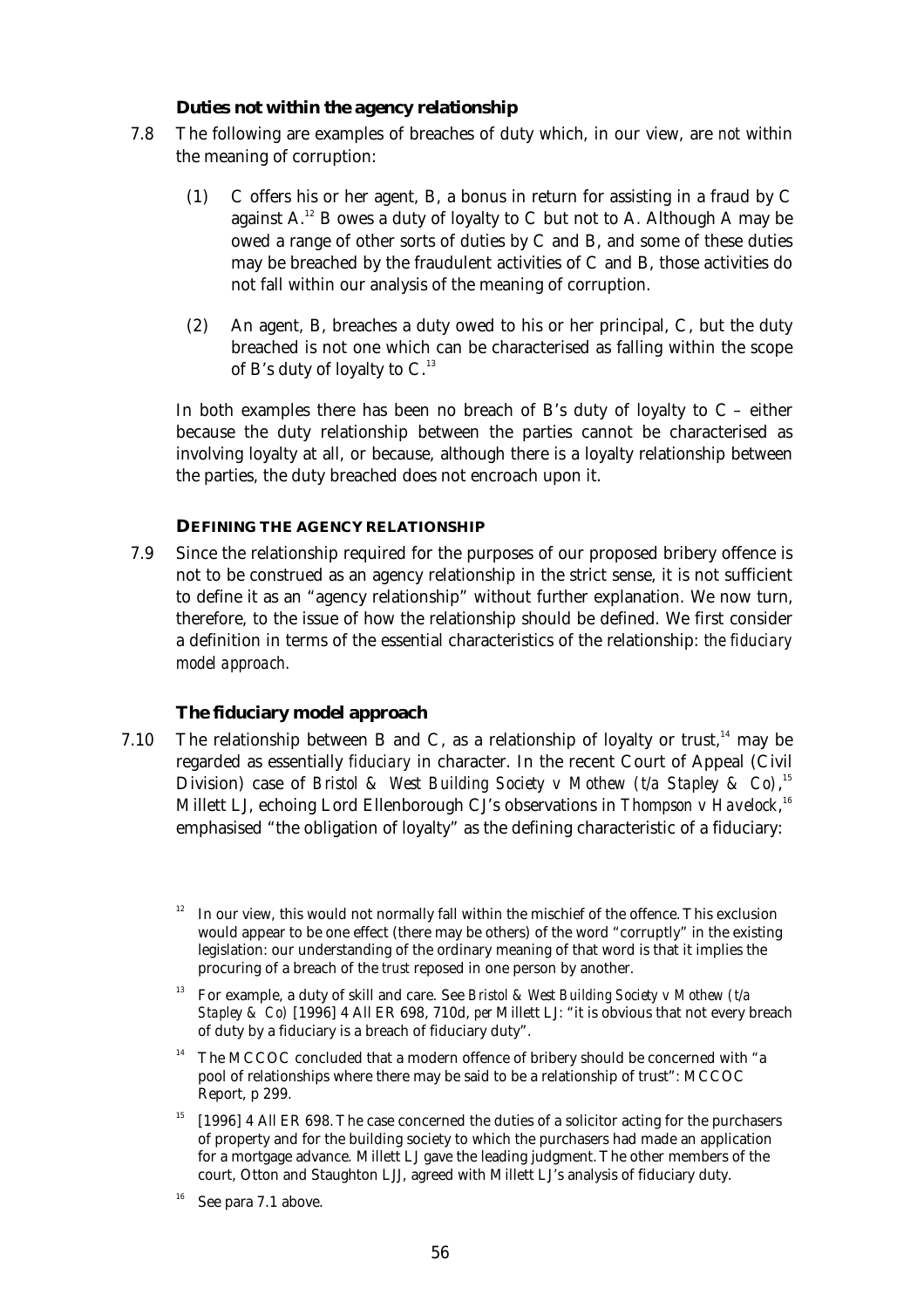… someone who has undertaken to act for or on behalf of another in a particular matter in circumstances which give rise to a relationship of trust and confidence. The distinguishing obligation of a fiduciary is the obligation of loyalty. The principal is entitled to the single-minded loyalty of his fiduciary ...<sup>17</sup>

And the "distinguishing characteristic of a fiduciary relationship" has been described in the following terms:

Its essence, or purpose, is to serve exclusively the interests of a person or group of persons; or, to put it negatively, it is a relationship in which the parties are not each free to pursue their separate interests.<sup>18</sup>

#### *The status-based fiduciary*

7.11 In our Consultation Paper No 124, Fiduciary Duties and Regulatory Rules,<sup>19</sup> we refer to those people "who by virtue of their involvement in certain relationships are considered, without further inquiry, to be fiduciaries<sup>"20</sup> as *status-based* fiduciaries – a term used by Robert Flannigan in his 1989 article "The Fiduciary Obligation".<sup>21</sup> They include: trustee and beneficiary; agent and principal (in the strict sense); partner and co-partner; director and company; employee and employer; and legal practitioner and client. These are classic examples of the agency relationship in bribery.

#### *The fact-based fiduciary*

- 7.12 *Fact-based* fiduciaries are those who do not fall within any of the categories of status-based fiduciaries but who are nonetheless regarded as fiduciaries because of "the factual situation of the particular relationship".<sup>22</sup>
- 7.13 Having considered, in particular, the cases of *Hospital Products Ltd v United States Surgical Corporation*<sup>23</sup> (concerning the relationship between a manufacturer and a distributor which, on the facts, was held not to be fiduciary) and *Lac Minerals Ltd*

 $19$  (1992). This paper resulted from a reference to the Law Commission by the Minister of Corporate Affairs made on the following terms:

Certain professional and business activities are subject to public law regulation by statutory and self-regulatory control. The Law Commission is to consider the effect of such controls on the fiduciary and analogous duties of those carrying on such activities, and to make recommendations. The inquiry will consider examples from differing areas of activity but be with particular reference to financial services.

- Consultation Paper No 124, para 2.4.3.
- <sup>21</sup> (1989) 9 OJLS 285. See also Meagher, Gummow and Lehane, *op cit*, p 130, which refers to "the accepted or traditional categories of fiduciary relationship".
- <sup>22</sup> Consultation Paper No 124, para 2.4.4.
- $23$  (1984-5) 156 CLR 41 (High Court of Australia).

<sup>17</sup> [1996] 4 All ER 698, 711j–712a.

<sup>18</sup> R P Meagher, W M C Gummow, J R F Lehane, *Equity: Doctrines and Remedies* (3rd ed 1992) pp 130–131 (footnote omitted). The authors rely on the authority of *Hospital Products Ltd v United States Surgical Corporation* (1984–5) 156 CLR 41 (High Court of Australia).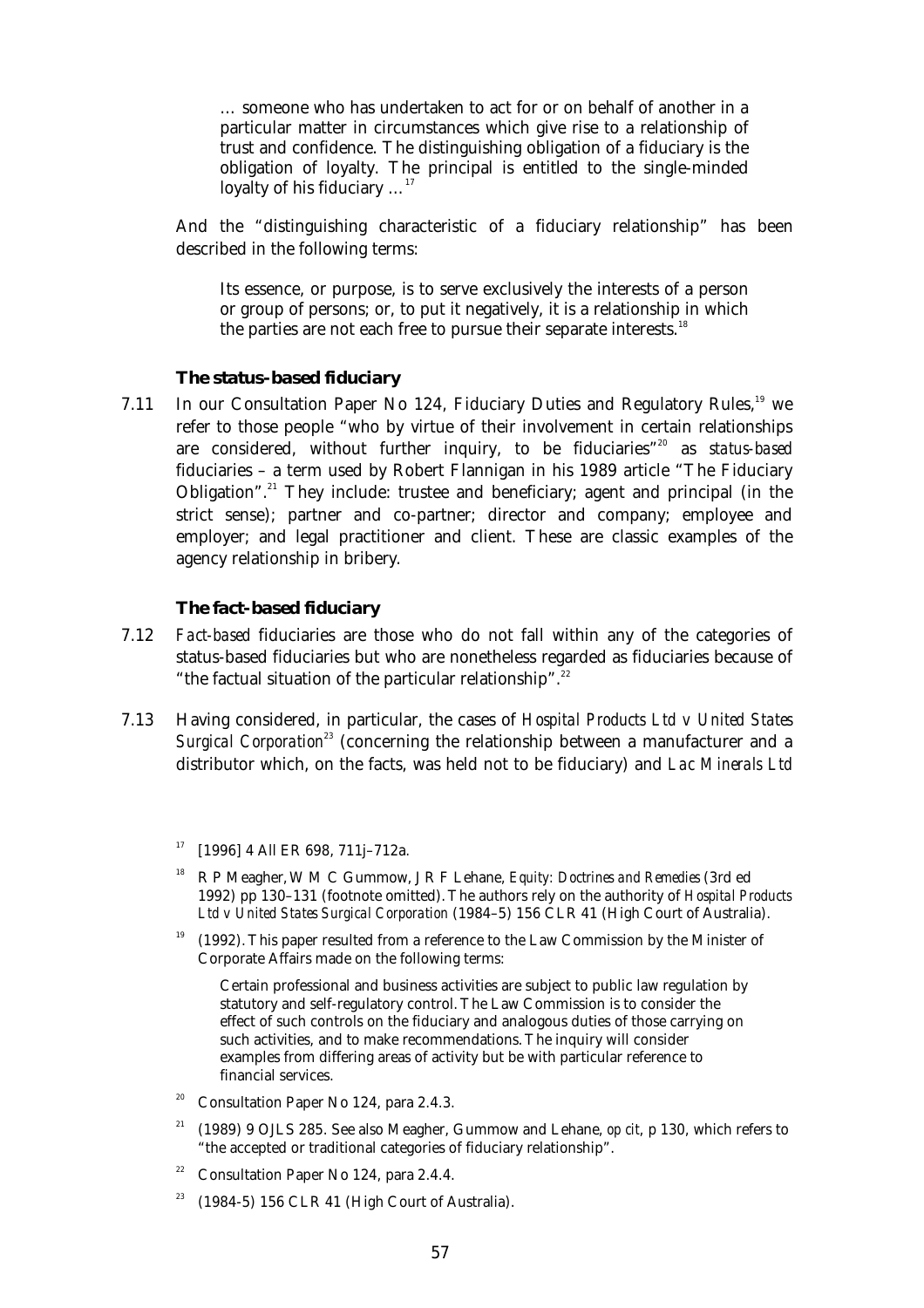*v International Corona Resources Ltd*<sup>44</sup> (concerning the relationship of the parties to a joint venture which, on the facts, was held to be fiduciary), in Consultation Paper No 124 we suggested that, although it is not possible to lay down a general test as to when a fiduciary relationship arises, the following factors provide the basis of a  $test: <sup>25</sup>$ 

- (1) "an undertaking by the fiduciary to act on behalf of or for the benefit of another person";
- (2) "a discretion or power which affects the interests of that other person", and
- (3) "the peculiar vulnerability of that other person to the fiduciary", that vulnerability resulting from, for example, dependence on information and advice, the existence of a relationship of confidence or the significance of a particular transaction for the parties. $26$
- 7.14 In the report following Consultation Paper No  $124$ ,<sup>27</sup> we encapsulated this test in the following definition:

Broadly speaking, a fiduciary relationship is one in which a person undertakes to act on behalf of or for the benefit of another, often as an intermediary with a discretion or power which affects the interests of the other who depends on the fiduciary for information and advice.<sup>28</sup>

- 7.15 This "discretion or power" (identified in the test put forward in Consultation Paper No 124) may involve agents having *behind the scenes* influence over their principals' decision-making – those principals, therefore, presenting to the world as if they had acted alone<sup>29</sup> – or, on the other hand, may involve them *overtly* exercising a discretion or power on behalf of their principals. In the latter case, the relationship between agent and principal is likely to involve the agent having access to, and a discretion over, the deployment of the principal's assets.<sup>30</sup>
- 7.16 Flannigan, in his analysis of the fiduciary obligation, suggests that "discretion" is "not a sufficiently broad description  $\ldots$  outside the undue influence context",  $31$  in that an agent may have access to his or her principal's assets but no discretion over their deployment. Misuse of those assets may nevertheless amount to breach of fiduciary duty. We agree, and we reflect this possibility in our proposed definition of the agency relationship.
	- $24$  [1989] 2 SCR 574 (Canadian Supreme Court).
	- <sup>25</sup> Consultation Paper No 124, para 2.4.6.
	- <sup>26</sup> *Ibid.*
	- <sup>27</sup> Fiduciary Duties and Regulatory Rules (1995) Law Com No 236.
	- <sup>28</sup> *Ibid*, para 1.3.
	- <sup>29</sup> See Flannigan, *op cit*, p 309: "It appears to others that the trusting party alone is acting and so alone has access."
	- <sup>30</sup> *Ibid.* We adopt Flannigan's broad use of the word "asset": "It would include, for example, information and goodwill": p 308, n 118.
	- <sup>31</sup> *Ibid*, p 307.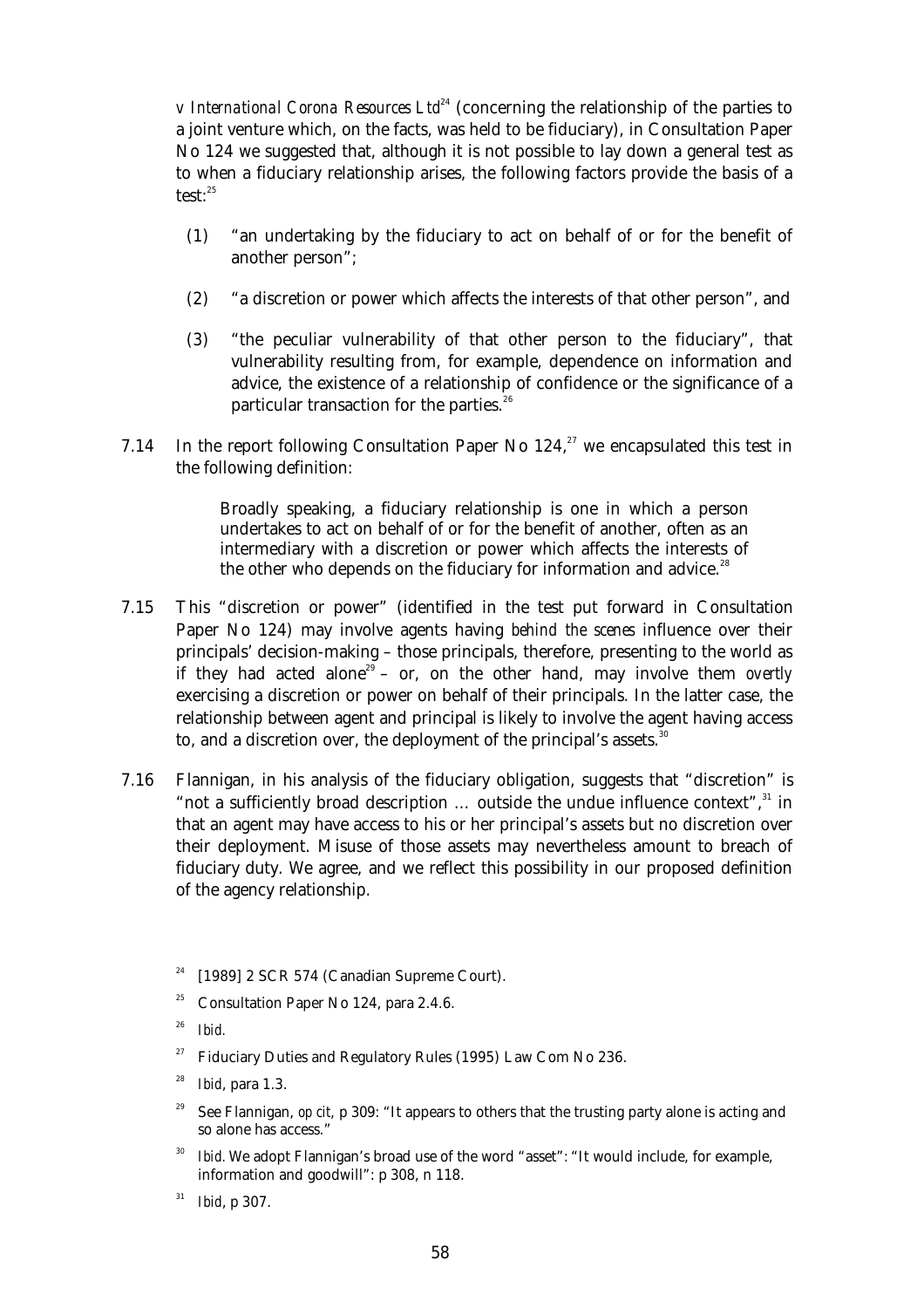#### *A preliminary definition of the agency relationship*

 7.17 A preliminary definition of the agency relationship, based on the fiduciary model, might therefore be as follows:

> *B has undertaken (expressly or impliedly) to act on behalf of C, and that undertaking involves one or more of the following features:*

- *(a) B exercising a discretion on C's behalf;*
- *(b) B having access to C's assets (irrespective of whether B has been given a discretion by C to act in regard to those assets); or*
- *(c) B having influence over C's decisions (as regards C's assets or any other interest of C's).*

#### *Quasi-fiduciaries*

 7.18 Whereas, historically, the present corruption laws were at first concerned only with public officers<sup>32</sup> and were later extended to private agency relationships, $33$  the starting point in our present analysis is the private law concept of fiduciary, extended to incorporate a public law analogue – the *quasi-fiduciary*. P D Finn notes the similarity between the fiduciary and the public office-holder:

> A striking feature of the fiduciary … is the close resemblance he bears to the public ministerial officer who, while entrusted with duties and discretions by statute or statutory instrument, discharges those duties and exercises those powers in the interests of the public. This resemblance is not an inconsequential one. … [T]he actual obligations imposed on a fiduciary in the exercise of his discretions mirror to a large degree the obligations imposed on the public officer in exercising his. $34$

 7.19 A quasi-fiduciary will usually also be a fiduciary in its proper sense (for example, an employee performing public duties); and the acceptance by such a person of a bribe would amount to a breach both of "public trust" and of his or her duties qua employee.<sup>35</sup> Finn describes the interrelationship between the two sets of duties as follows:

> The nature of the office assumed by a public officer will ordinarily result in his owing duties to the particular authority under which he holds his office. That authority may, for example, be the Crown. It may be a public instrumentality. It may be a local authority. And for misconduct in his position the officer may be answerable to that authority. But quite apart from this "employment" relationship the public nature of his position subjects him to additional duties and liabilities. The public is, in the eyes of the law, regarded as reposing

- <sup>34</sup> P D Finn, *Fiduciary Obligations* (1977) para 26.
- <sup>35</sup> *Ibid*, para 497, n 26, where Finn notes the concurrence of public and private duties "as where the public officer is an employee of a public instrumentality".

 $32$  Under the common law and the 1889 Act.

 $33$  1906 Act.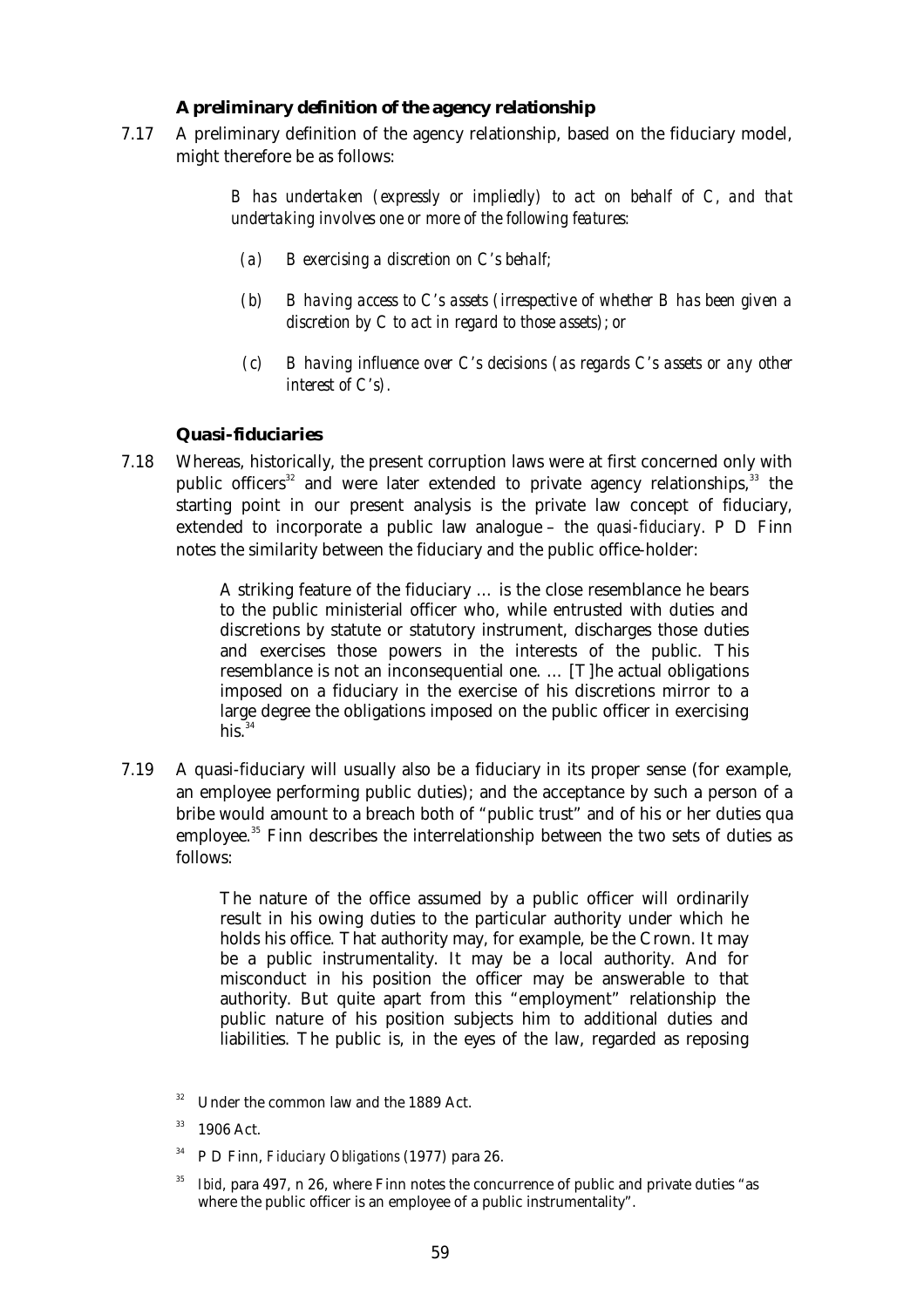"trust and confidence" in him, and the common law – on grounds of public policy – and equity – through the rules of fiduciary obligation – have combined to ensure that that trust and confidence is not ignored or abused.<sup>36</sup>

 7.20 Quasi-fiduciaries who are not also fiduciaries proper are likely to be those individuals who do not hold a continuing public office but, to use Lanham's words, are better described as *persons acting in an official capacity* or *performing a public* function<sup>37</sup> – in other words, *ad hoc quasi-fiduciaries*. Lanham suggests that both the common law offence of bribery and the 1906 Act extend to such individuals. In Barrett,<sup>38</sup> the Court of Appeal ruled (using the terminology of both subsections (2) and (3) of section 1 of the 1906 Act) that an additional superintendent registrar of births, deaths and marriages, although not *employed* by the Crown, was *acting for* the Crown or *serving under* the Crown. In Lanham's view, the distinction between being employed by the Crown and serving under the Crown suggests that the 1906 Act corresponds with the common law in applying to recipients who do not hold any continuing position:

> [T]he fact that the recipient is performing an ad hoc single duty for the Crown should be enough to bring him within the definition of "serving under the Crown" and thus of "agent" for the purposes of s  $1(3)$ .<sup>39</sup>

 7.21 We can see no reason why, *in principle*, a distinction should be drawn between continuing and ad hoc quasi-fiduciaries for the purpose of defining the agency relationship.

INCORPORATING QUASI-FIDUCIARIES INTO THE DEFINITION OF THE AGENCY RELATIONSHIP

 7.22 Two options come to mind. The first is to adapt the preliminary definition of the agency relationship by replacing the reference to the individual principal  $(C<sup>n</sup>)$ with the words "the public"; the second is to add to the preliminary definition a further defining feature, namely those who are charged with a public duty. In our view, the first option is unnecessarily schematic. Finn appears to take a similar view. Referring critically to the civil law bribe cases of *Attorney-General v Goddard*<sup>10</sup> (concerning a police officer) and *Reading v Attorney-General*<sup> $41$ </sup> (concerning a member of the armed forces), he says:

> [T]he courts have attempted to impose private law fiduciary relationships upon the holders of public offices … This is much to be regretted, not only because opportunities to clarify the law relating to public officers were foregone, but also because little service has been done to the fiduciary relationship by forcing into its mould officers

- <sup>40</sup> (1929) 98 LJKB 743.
- $41$  [1951] AC 507.

<sup>36</sup> P D Finn, "Public Officers: Some Personal Liabilities" (1977) 51 ALJ 313, 315.

<sup>37</sup> D Lanham, "Bribery and Corruption" in *Essays in Honour of J C Smith* (1987) 92, 94.

 $38$  [1976] 1 WLR 946. See also para 7.33 below.

<sup>39</sup> D Lanham, *op cit*, p 102.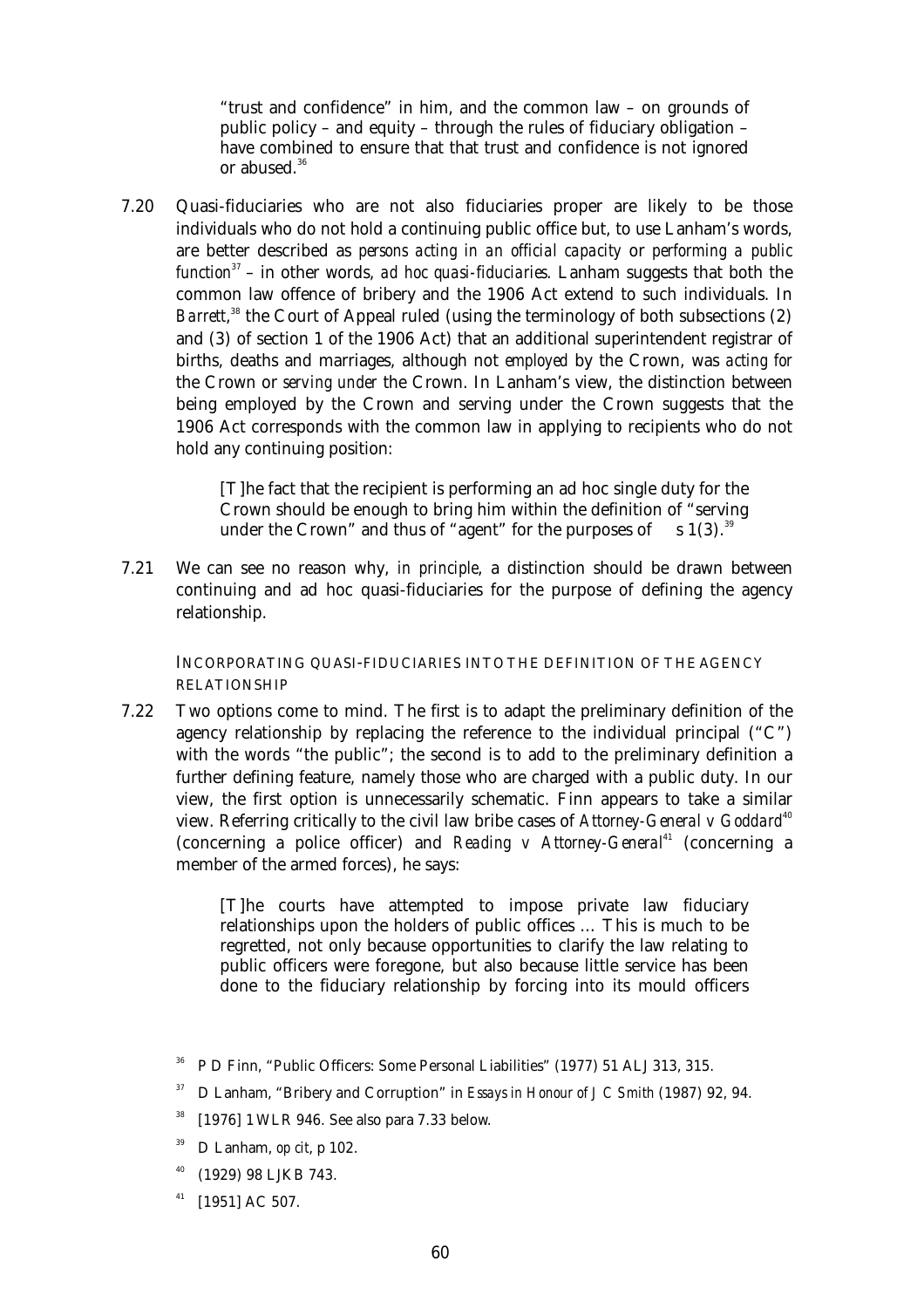whose positions are, it is suggested, regulated by a distinct though similar body of public law.<sup>42</sup>

7.23 We therefore conclude that our preliminary definition<sup>43</sup> should be extended to include quasi-fiduciaries by including the following alternative:

> *B has undertaken to discharge a public duty (whether appointed as public officeholder or to perform a specified public function).*

 7.24 Although the distinction between public and private functions remains uncertain in the law of judicial review, $44$  it provides the basis for identifying those authorities  $charged$  with duties involving a public element.<sup>45</sup> And individuals acting on behalf of such authorities, performing functions which contribute to the discharge by the authority of its public duty, are likely to fall within our definition of the quasifiduciary relationship.

#### *Specific exclusions*

- 7.25 The definition of the agency relationship based on the fiduciary model provides a test for determining whether a given individual is subject to the criminal law of corruption. We believe, however, that there are likely to be certain classes of individuals which should be excluded from its ambit despite satisfying the test. Our proposed definition of the agency relationship therefore provides for specific exclusions.<sup>46</sup>
	- <sup>42</sup> P D Finn, *Fiduciary Obligations* (1977) para 498.
	- See para 7.17 above.
	- <sup>44</sup> The classic test for whether an authority is judicially reviewable was set out in  $R$  v Electricity *Commissioners, ex p London Electricity Joint Committee Co (1920) Ltd* [1924] 1 KB 171, 205, by Atkin LJ, who said it was a matter of whether the authority had "legal authority to determine questions affecting the rights of subjects". In recent years, however, the courts have extended judicial review to non-statutory bodies. In *R v Panel on Take-overs and Mergers, ex p Datafin plc* [1987] QB 815, in which it was decided that the Panel on Takeovers and Mergers, an unincorporated association without statutory, prerogative or common law powers, was amenable to judicial review, it was suggested that the essential element in deciding whether an authority was susceptible to judicial review was the presence or otherwise of "a public element" (at 714H, *per* Sir John Donaldson MR) or "public duty" (at 724D, *per* Lloyd LJ, and p 727F, *per* Nicholls LJ). Subsequent decisions have been to the effect that the public authority is one which is "governmental in nature": see S Fredman and G S Morris, "The Costs of Exclusivity: Public and Private Reexamined" [1994] PL 69, 72. They cite *R v Chief Rabbi of the United Hebrew Congregations of Great Britain and the Commonwealth, ex p Wachmann* [1992] 1 WLR 1036; *R v Football Association, ex p Football League Ltd* [1993] 2 All ER 833; and *R v Disciplinary Committee of the Jockey Club, ex p Aga Khan* [1993] 1 WLR 909.
	- <sup>45</sup> See also Restitution: Mistakes of Law and Ultra Vires Public Authority Receipts and Payments (1994) Law Com No 227, paras 6.41 – 6.45, where we raise the issue of the divide between public and private bodies (for the purposes of the law of restitution in the event of payment made by way of taxes or charges following an ultra vires demand) and refer to the supervisory judicial review jurisdiction as a basis for the distinction.

We give examples of specific exclusions in paras  $7.39 - 7.41$  below.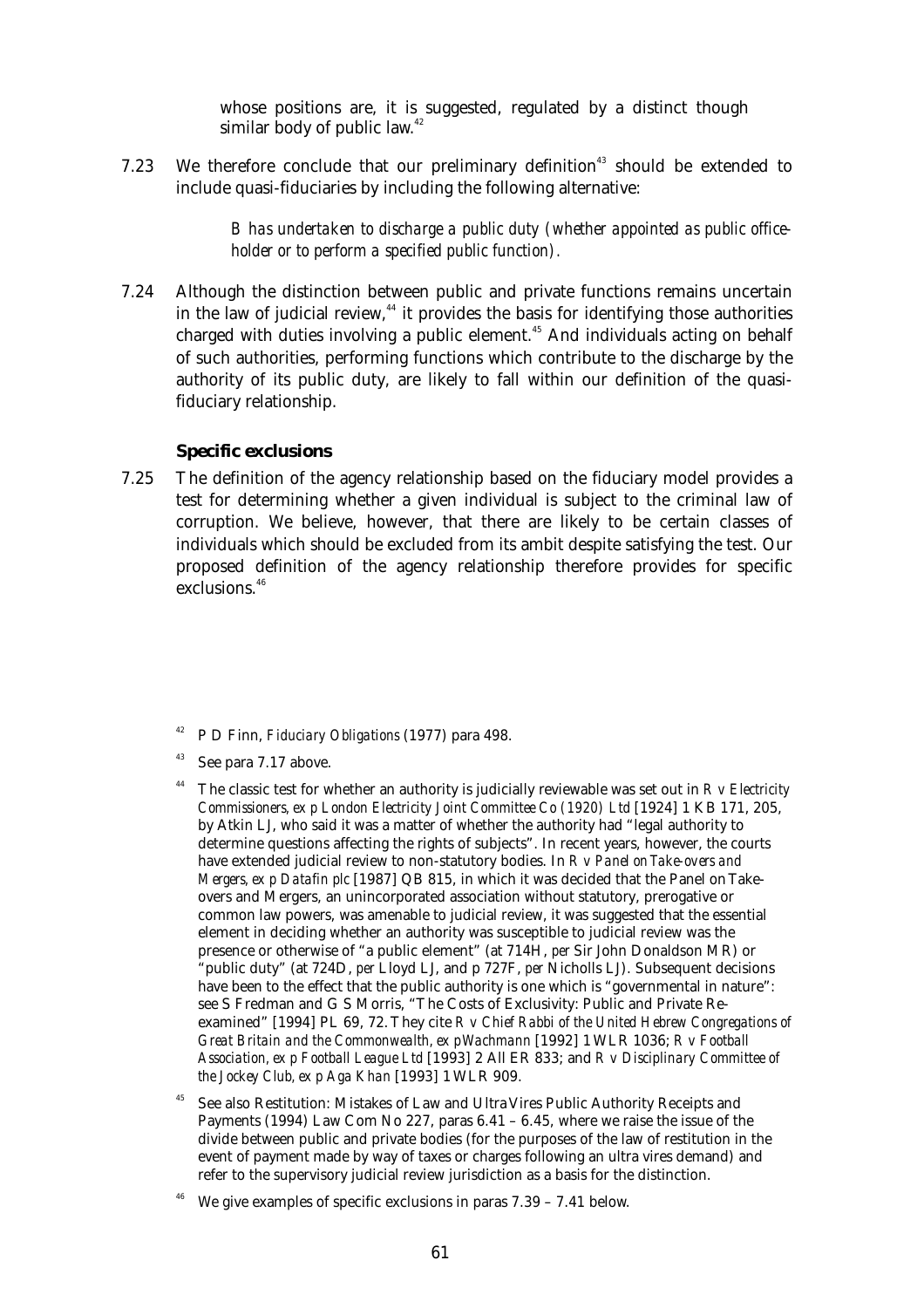#### **The list approach**

- 7.26 In our view, it is important for the proper analysis of the criminal law of corruption that we should attempt to identify the essential characteristics of the agency relationship. It would, however, be unnecessarily burdensome for the prosecution, on every occasion, to be required to prove that a defendant charged with bribery is an agent according to the definition based on the fiduciary model. Given that there are a number of categories of individuals which can be described, without contention, as categories of agent, we take the view that the better approach to defining the agency relationship for the purposes of a new bribery offence is to list those uncontentious categories, reserving the fiduciary model definition for residual cases.
- 7.27 A broad version of this "list approach" appears in the present law. Under section 1 of the 1889 Act, the person whose conduct is sought to be influenced must be *any member, officer, or servant of a public body.*<sup>47</sup> Section 7 of the Act defines the expression "public office" as "any office or employment of a person as a member, officer, or servant of such public body". The 1906 Act expanded the scope of the corruption offences to all *agents*, whether performing public or private functions. Section 1(2) of the 1906 Act defines an "agent" as "any person employed by or acting for another", but section 1(3) expressly includes "[a] person serving under the Crown or under any corporation or any … borough, county, or district council, or any board of guardians". The definition was extended by the 1916 Act: section 4(2) provides that the expression "public body" includes "local and public authorities of all descriptions", and section 4(3) provides that a person serving under any such body is an agent within the meaning of the 1906 Act.
- 7.28 The MCCOC Report also adopts this approach, but in greater detail. As in the 1906 Act, the term "agent" is given a general definition involving the concept of one person *acting for* another:

A person who acts on behalf of another person with that other person's actual or implied authority (in which case the other person is the principal). $48$ 

The definition of "public body" is set out in s 7 of the 1889 Act (as amended by s 4(2) of the 1916 Act), as to which see paras  $6.10 - 6.15$  above.

MCCOC Report, p 276.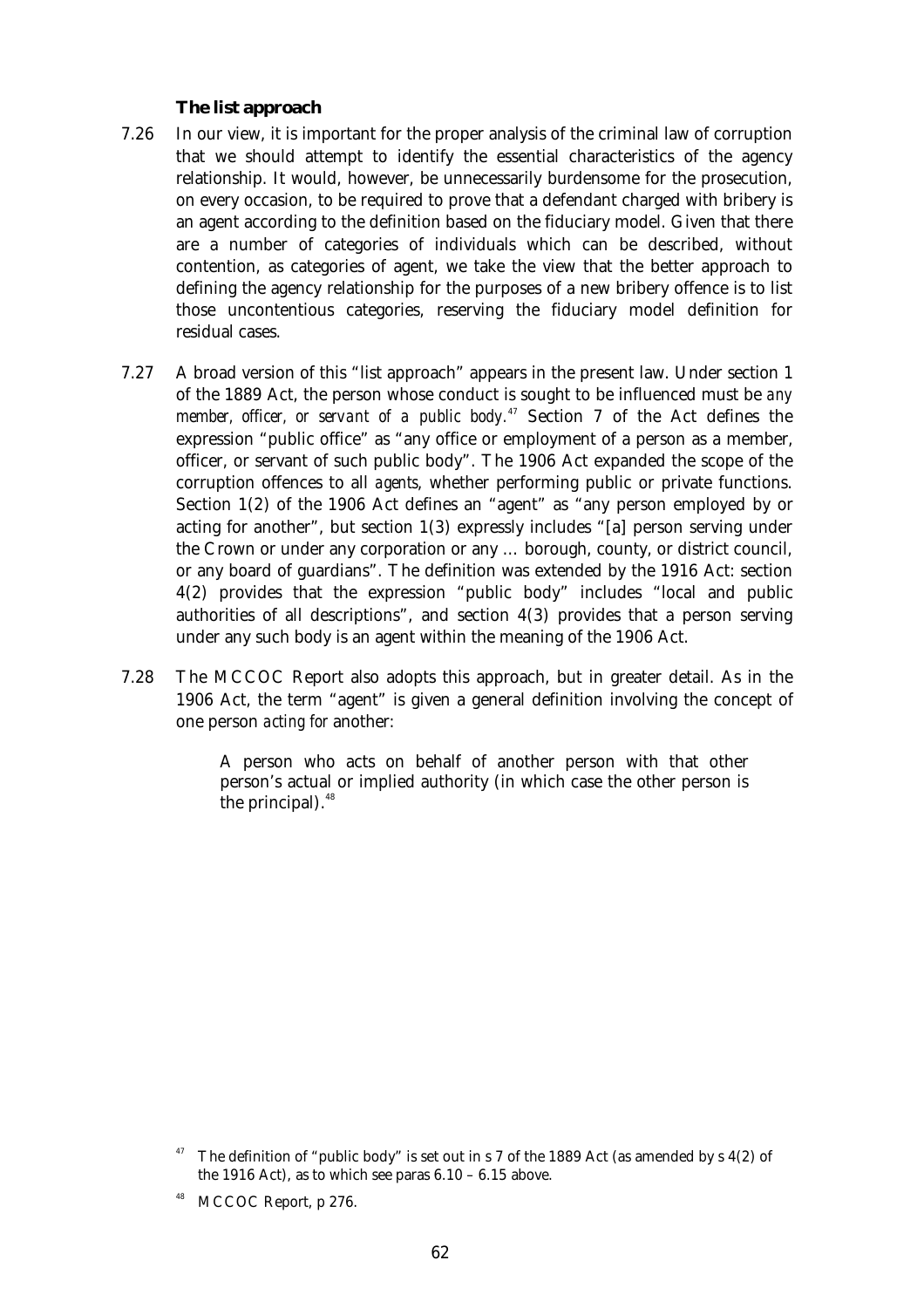7.29 But the MCCOC then lists<sup>49</sup> a number of classes of persons who are to be included in the meaning of agent, identifying in each instance who is the agent's principal: a public official (his or her principal being the Government or Government agency for which the official acts), an employee (the employer), a legal practitioner acting on behalf of a client (the client), a partner (the partnership), an officer of a corporation or other organisation whether or not employed by it (the corporation or other organisation), and a consultant to any person (that person). "Public official" is defined as "any official having public official functions or acting in a public official capacity" and expressly includes the following: a member of Parliament or of a local government authority, a Minister of the Crown, a judicial officer, a police officer, a person appointed by the Government or a Government agency to a statutory or other office, and a person employed by the Government or a Government agency (including a local government authority).

#### *Various classes of persons we propose should be included in the list*

 7.30 We now consider those classes of persons which we provisionally propose should be included in the list.

#### CLASSIC EXAMPLES

 7.31 At paragraph 7.11 above, we identified a number of relationships which we described as classic examples of the agency relationship: trustee and beneficiary; agent and principal (in the strict sense); partner and co-partner; director and company; employee and employer; and legal practitioner and client. We provisionally propose that the list should include these classic examples.

#### **JUDGES**

- 7.32 In the nineteenth century case of *Gurney*<sup>50</sup> it was held that a person who offered a bribe to a justice of the peace was guilty of attempting to corrupt, suggesting that those who performed judicial functions could be public officers for the purposes of the common law.
- 7.33 Although it is probable that the 1889 Act does not apply to judges,  $51$  the case law provides no clear answer as to whether they are "agents" for the purposes of the 1906 Act. In the Scottish case of *Copeland v Johnston*, <sup>52</sup> it was held that the members of a licensing court were not: judges were thought to serve under the law, rather than under any identifiable principal. As we have seen.<sup>53</sup> a different view

- <sup>50</sup> (1867) 10 Cox CC 550.
- <sup>51</sup> A T H Smith, however, is cautious about stating this categorically:

The point cannot be asserted with complete confidence; judges were certainly "officers" for the purposes of the offence of misconduct in office. But it would seem that [a judge] does not belong to any public body within the meaning of the relevant legislation …

*Property Offences* (1994) para 25–05, n 23.

- [1967] SLT (Sh Ct R) 28.
- See para 7.20 above.

<sup>49</sup> *Ibid.*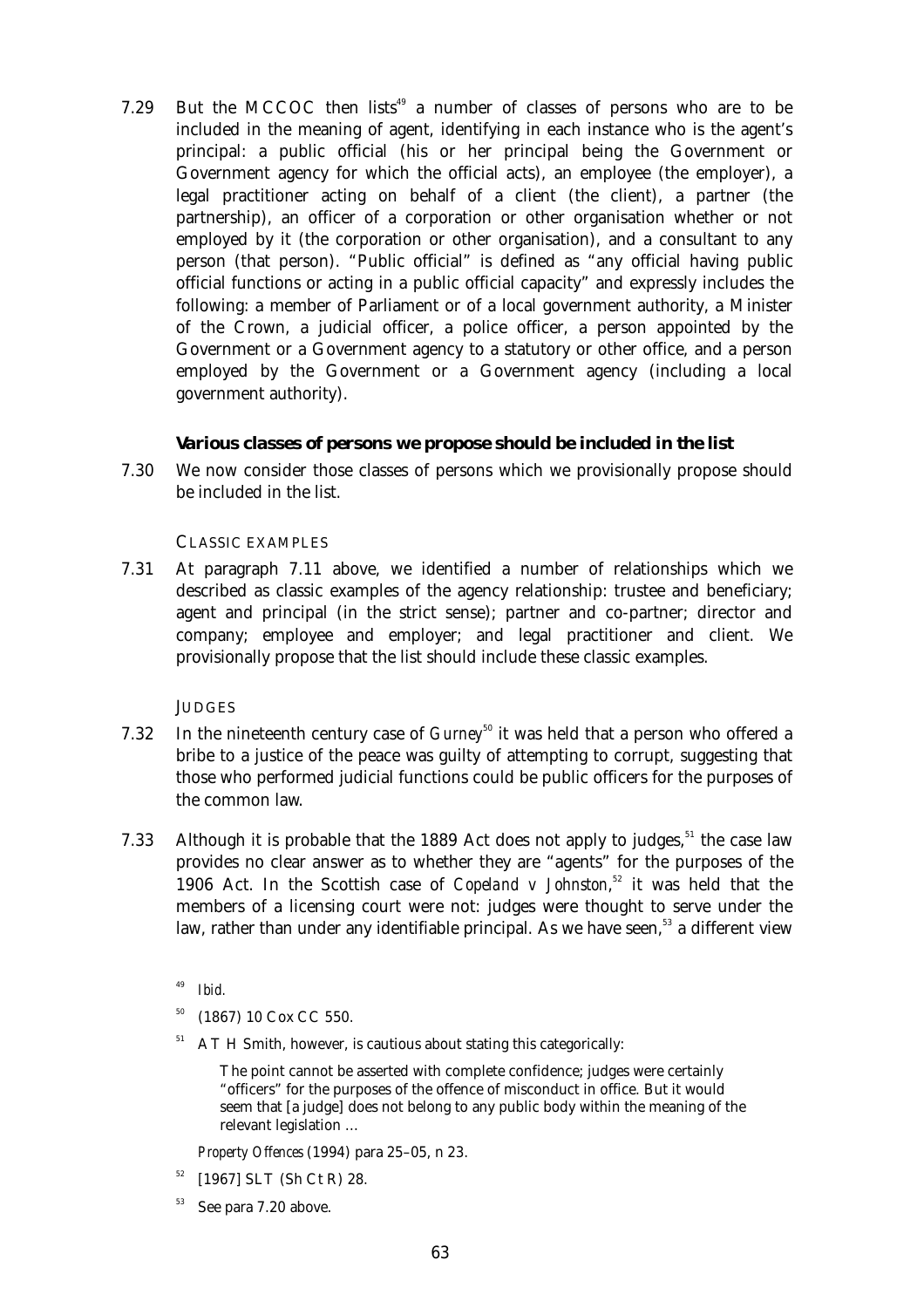was reached in *Barrett.*<sup>54</sup> The defendant, an additional superintendent registrar of births, deaths and marriages, argued that he was neither a servant of the Crown nor serving under the Crown, but was an independent office-holder appointed for the purpose of carrying out the prescribed statutory duties attached to his office. He supported his argument by pointing out that superintendent registrars are not appointed by the Crown, they are not paid by the Crown, nor are they dismissible by the Crown. The Court of Appeal held that the main issue under consideration was not whether the defendant was an *employee* of the Crown, but whether he was *serving under* the Crown.

- 7.34 In the Privy Council case of *Ranaweera v Ramachandran*,<sup>55</sup> to which reference was made in *Barrett*, the Judicial Committee was asked to determine whether the members of the Ceylon Inland Revenue Board of Review, who were appointed by a Government Minister, were servants of the Crown. The majority held that the impartiality of the Board of Review membership in respect of their judicial functions, and their character as independent arbitrators, meant that they could not properly be described as servants of the Crown.<sup>56</sup> Lord Diplock, dissenting, held that a person who performs judicial functions could still be a servant of the Crown; he pointed out that in his oath of office he had sworn to *serve* the Queen.<sup>57</sup> However, he also recorded his doubt whether the unique constitutional position of judges of the English Supreme Court of Judicature would enable them to be described as Crown servants.
	- 7.35 According to Megarry, writing in 1962: "As for judicial corruption, no breath of it has stirred for longer than any practitioner can remember."<sup>58</sup> We can see no reason, however, why members of the judiciary should not be expressly brought within the terms of a new bribery offence and we shall provisionally propose, therefore, that they should be included in the list.

LOCAL COUNCILLORS

- 7.36 Local councillors are likely to fall within the common law of corruption and the 1889 Act, but unlikely to be covered by the 1906 Act.<sup>59</sup> Additionally, under section 94 of the Local Government Act 1972, they are required to disclose any pecuniary interest in a proposed contract or other matter, failure to do so being a summary offence punishable by way of fine. $60$  We believe that local councillors should be expressly brought within the terms of a new bribery offence.
	- [1976] 1 WLR 946.
	- <sup>55</sup> [1970] AC 962.
	- <sup>56</sup> *Ibid*, at p 971E–F, *per* Lord Donovan.
	- <sup>57</sup> *Ibid*.
	- <sup>58</sup> R E Megarry, *Lawyer and Litigant in England* (1962) p 118.
	- <sup>59</sup> However, "[s]ince the 1889 and the 1906 Acts overlap to a great extent, the likelihood of practical problems arising is small": D M Hare, "The Need for New Anti-Corruption Laws in Local Government" (1974) PL 146, 167.
	- <sup>60</sup> On conviction, an offender is liable to a fine not exceeding level 4 on the standard scale (currently £2,500).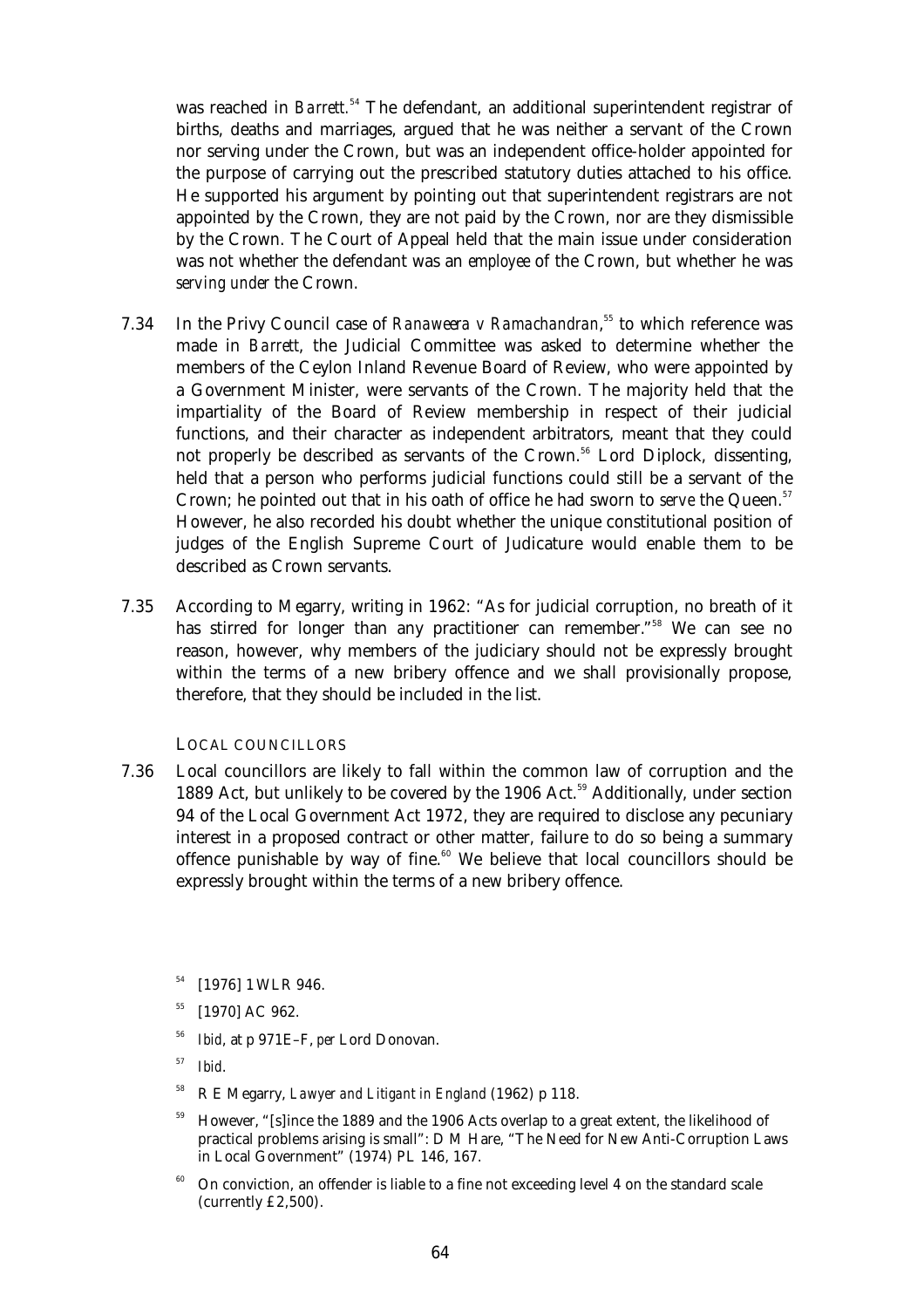#### POLICE OFFICERS

- 7.37 The present law of corruption with regard to police officers is, as with regard to judges, uncertain.<sup>61</sup> In the civil case of *Fisher v Oldham Corporation*,<sup>62</sup> an action for damages for false imprisonment, McCardie J held that a police constable appointed by the watch committee of a borough corporation did not act as servant or agent of the corporation, but that he was "a servant of the State, a ministerial officer of the central power".<sup>63</sup> In *Graham v Hart*,<sup>64</sup> the Scottish Court of Justiciary held that a police constable, while in the execution of his duty and acting for his employer (the Chief Constable), was an "agent" for the purposes of the 1906 Act, since he could be said to fall within the phrase "any person employed by or acting for another". <sup>65</sup> Lord Stormouth-Darling, in *Graham v Hart*, concluded his opinion by saying that the 1889 Act might equally apply to a police constable.<sup>66</sup>
- 7.38 Again, we can see no reason why police officers should not be expressly brought within the terms of a new bribery offence.

## *Proposed specific exclusions*

WITNESSES, JURORS AND ELECTORS<sup>67</sup>

- 7.39 It is both a criminal contempt of court<sup>68</sup> and an offence under the common law of perverting the course of justice $^{69}$  to bribe a witness with the intention of influencing his or her evidence or to bribe a juror. An attempt to corrupt or influence or instruct a jury may amount to the common law offence of embracery although that offence is now said by the Court of Appeal (Criminal Division) in the case of *Owen*<sup>70</sup> to be "obsolescent". A witness who wilfully makes a statement in judicial proceedings which he or she knows to be false or does not believe to be true (irrespective of whether he or she made the statement as a result of a bribe) is guilty of perjury. $^{71}$
- 7.40 Bribery of, treating or exercising undue influence over electors are offences under the Representation of the People Act 1983, as are the obverse offences of
	- $61$  For completeness, it should be added that police officers who corruptly solicit and obtain rewards to hinder prosecutions by not bringing offenders before the courts, or by warning persons of charges which are going to be brought, are guilty of the common law offence of perverting the course of public justice: *Hammersley* (1958) 42 Cr App R 207.
	- $62$  [1930] 2 KB 364.
	- <sup>63</sup> [1930] 2 KB 364, 371.
	- $64$  1908 SC (J) 26.
	- $65$  1906 Act, s 1(2).
	- $66$  1908 SC (J) 26, 31.
	- $67$  These are examples of ad hoc quasi-fiduciaries.
	- <sup>68</sup> "At common law, a contempt of court is an act or omission calculated to interfere with the due administration of justice": *Archbold*, para 28–34.
	- $69$  An offence is committed when a person acts or embarks on a course of conduct which has a tendency to, and is intended to, pervert the course of justice: *ibid*, para 28–1.
	- $70$  (1976) 63 Cr App R 199.
	- $71$  Perjury Act 1911, s 1.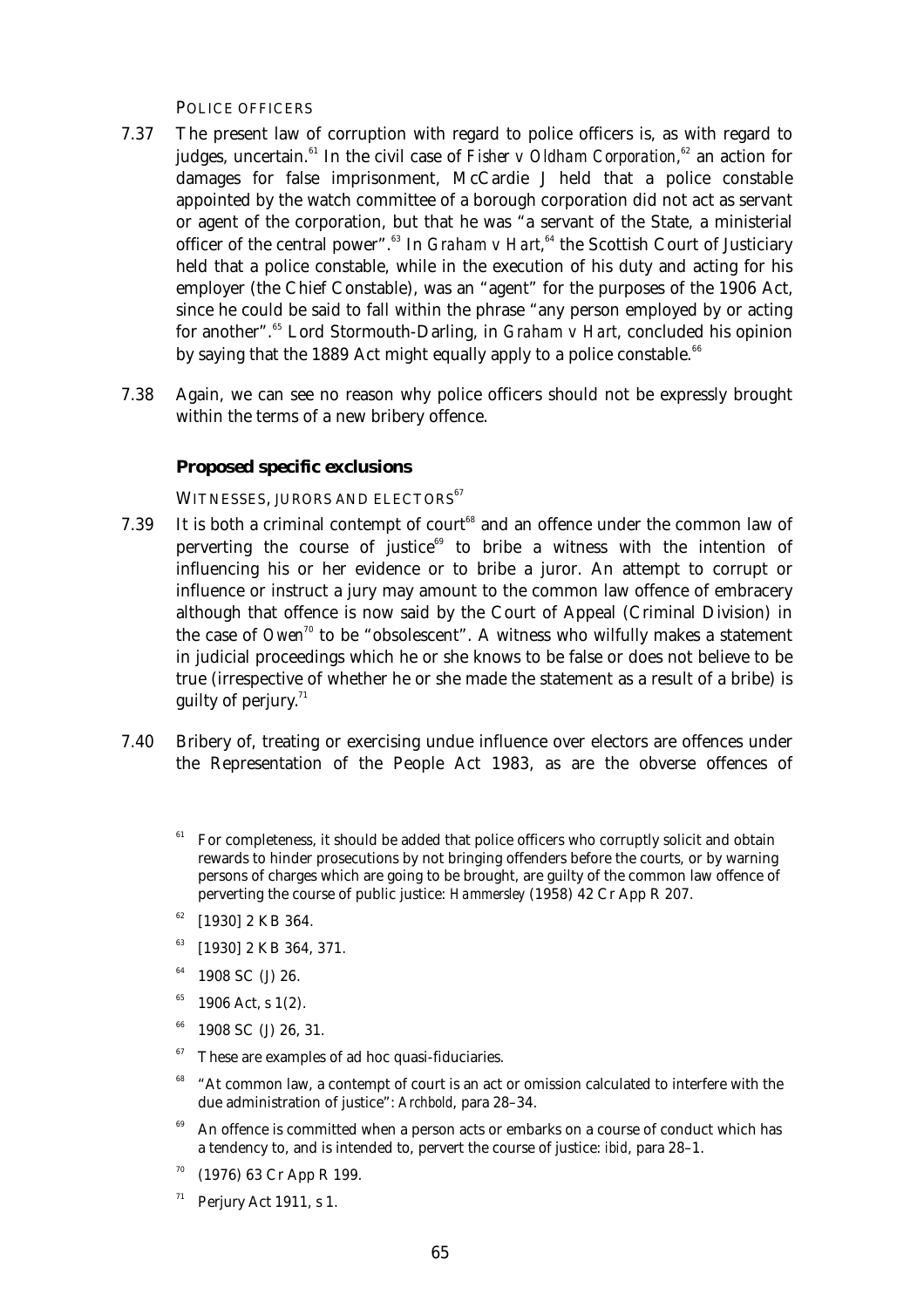acceptance of bribes or treating by electors.<sup>72</sup> It is also a common law offence to bribe voters in a Parliamentary election: $\frac{1}{3}$  and voters in a local government election.<sup>74</sup>

 7.41 We are disinclined to include witnesses, jurors and electors under a modern offence of bribery, and we do not propose that they should be included in the list. Our primary reason is that there are more obvious offences to deal with this mischief; in particular, the jurisdiction of the courts to deal with contempts summarily<sup> $75$ </sup> is, in many circumstances, procedurally more appropriate.

# *Members of Parliament, members of the House of Lords and Government Ministers*

 7.42 Whether Members of Parliament *are* subject to the criminal law of corruption, and more particularly whether they *should* be, are both contentious issues currently to the fore in public debate. As to the latter, on the one hand it has been said of Members of Parliament that "Few are in a higher position of trust or have a duty to discharge in which the public have a greater interest", <sup>76</sup> and they should arguably therefore be subject to the criminal law. On the other hand, they are sui generis, in that, although they have the benefit of Parliamentary privilege, which protects them against criminal liability for things said in Parliamentary proceedings, they are, in consequence, $\frac{7}{7}$  subject to the jurisdiction of Parliament.

#### CONFLICT BETWEEN THE JURISDICTION OF THE COURTS AND PARLIAMENT

 7.43 Parliament governs its own procedures by means of resolutions, which it defines and enforces. In 1695 the House of Commons resolved that "the offer of money or other advantage to any Member of Parliament for the promoting of any matter whatsoever, depending or to be transacted in Parliament, is a high crime and misdemeanour".<sup>78</sup> There is no doubt, therefore, that bribing or attempting to bribe a Member of Parliament, or acceptance of a bribe by a Member of Parliament, is a contempt of Parliament. Although the Lords has no analogue to the 1695 Resolution passed in the Commons, bribery of a peer is likely to be regarded as a contempt in the same way as bribery of a Member of Parliament is a contempt.<sup>79</sup>

 $72$  Sections 113-115.

- <sup>73</sup> *Pitt and Mead* (1762) 3 Burr 1336; 97 ER 861.
- <sup>74</sup> *Lancaster and Worrall* (1890) 16 Cox CC 737.
- <sup>75</sup> *Archbold*, para 28–105.
- $76$  Ruling by Buckley J in the trial of Currie and others, heard at the Central Criminal Court in 1992. Later in that ruling Buckley J quotes the judgment of Isaacs and Rich JJ in the Australian case of *Boston* (1923) 33 CLR 386, 400: "The fundamental obligation [of a Member of Parliament] … is the duty to serve and, in serving, to act with fidelity and with a single mindedness for the welfare of the community."
- $77$  "One of the consequences of privilege is ... that the House of Commons regulates the activities of its Members itself": Nolan Report, para 2.92.
- <sup>78</sup> *Commons' Journal* (1693-97) 331 (2 May 1695).
- <sup>79</sup> *Erskine May Parliamentary Practice* (21st ed 1989) p 128.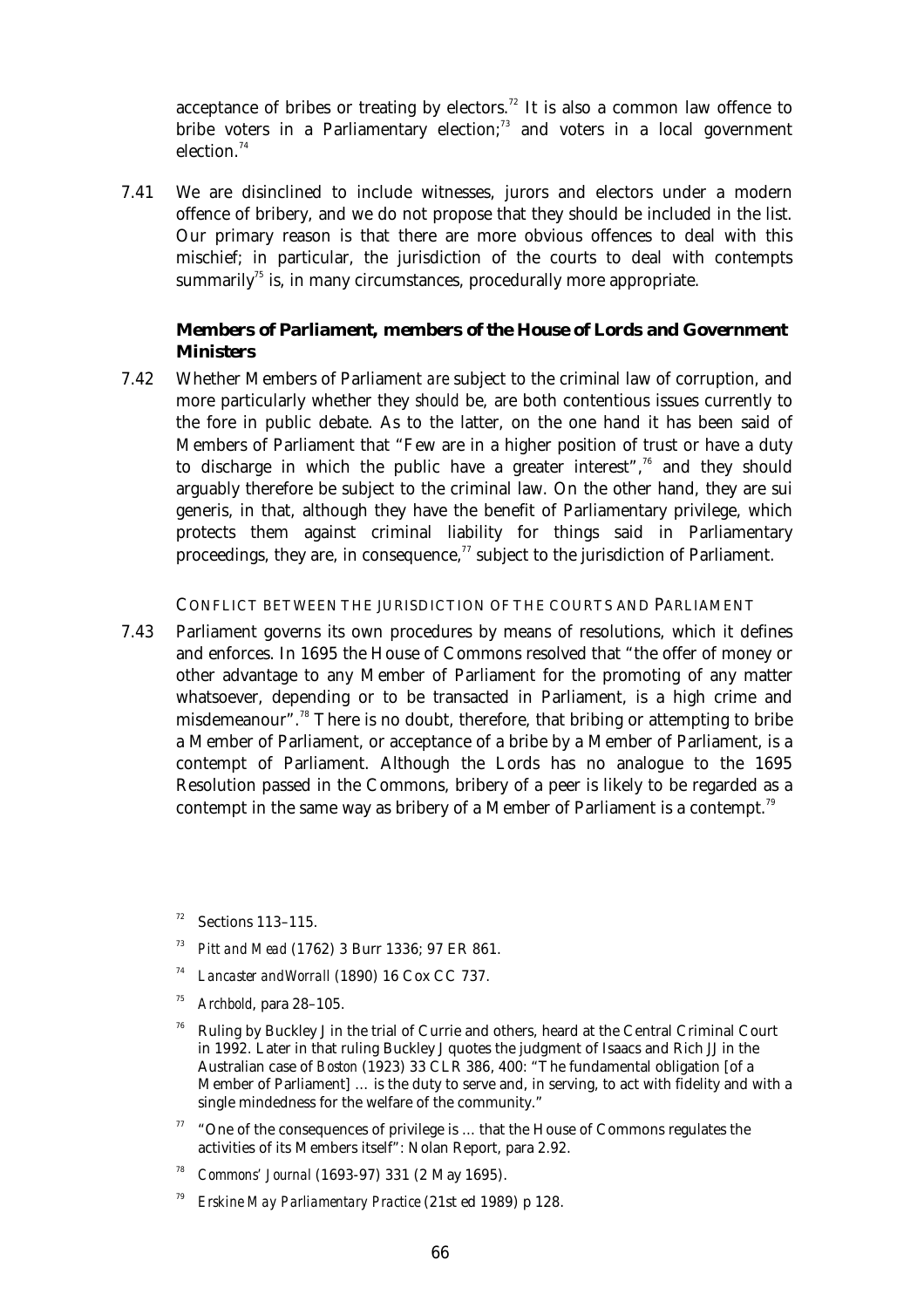7.44 Any challenge to the jurisdiction of Parliament by the judiciary is met by Article 9 of the Bill of Rights (1688):

> That the freedom of speech and debates or proceedings in Parliament ought not to be impeached or questioned in any court or place out of Parliament.

Buckley J, in the trial of Currie and others,<sup>80</sup> took the view that Article 9 had significance only in so far as it might prevent relevant evidence being adduced at trial (since the court would be unable to make inquiry into Parliamentary debates or other proceedings). In that case it was alleged that a Member of Parliament<sup>81</sup> had accepted bribes; in his defence, it was submitted that bribery of a Member of Parliament was not a crime and that, in any event, only Parliament could try a member for bribery since it was a matter that was already a subject of Parliamentary privilege. Buckley J, against the submission, ruled that Members of Parliament were subject to the criminal law of corruption. The Attorney-General, in a submission to the House of Commons Privileges Committee, suggested that criminal proceedings would be precluded "in any case where it was necessary to point to an act which occurred within Parliament and assert that what occurred was attributable to an improper motive". <sup>82</sup> In his view, a Member of Parliament could be prosecuted under the present law only if the complete offence could be established without reference to any debates or proceedings in Parliament.<sup>83</sup> or if the House of Commons, in a particular case, could expressly waive privilege.<sup>84</sup>

#### PREVIOUS REFORM PROPOSALS

- 7.45 Both the Salmon Commission and the Nolan Committee took the view that Parliament should consider whether its members should be brought within the criminal law of corruption. The Salmon Commission, concluding that Members of Parliament definitely did not fall within the criminal law of corruption,<sup>85</sup> recommended
	- See n 76 above.
	- $81$  Mr Harry Greenway: he was later acquitted.
	- <sup>82</sup> Attorney-General's submission to the Committee of Privileges; HC 351-II Minutes of Evidence and Appendices, at p 156, relying on the legal principles summarised in the Privy Council case of *Prebble v New Zealand Television* [1995] 1 AC 321.
	- As to which, the Attorney-General commented at p 156: "The difficulties of such a prosecution should not be underestimated".
	- As to which, the Attorney-General speculated that Parliament would probably adopt the view taken by the Committee of Privileges of the House of Representatives of New Zealand that it could not waive privileges under Article 9. However, during the passage of the recent Defamation Bill [HL], a clause – later to become section 13 – was added, subsection (1) of which provides:

Where the conduct of a person in or in relation to proceedings in Parliament is in issue in defamation proceedings, he may waive for the purposes of those proceedings, so far as concerns him, the protection of any enactment or rule of law which prevents proceedings in Parliament being impeached or questioned in any court or place out of Parliament.

This section came into force on 4 September 1996.

Salmon Report, para 307.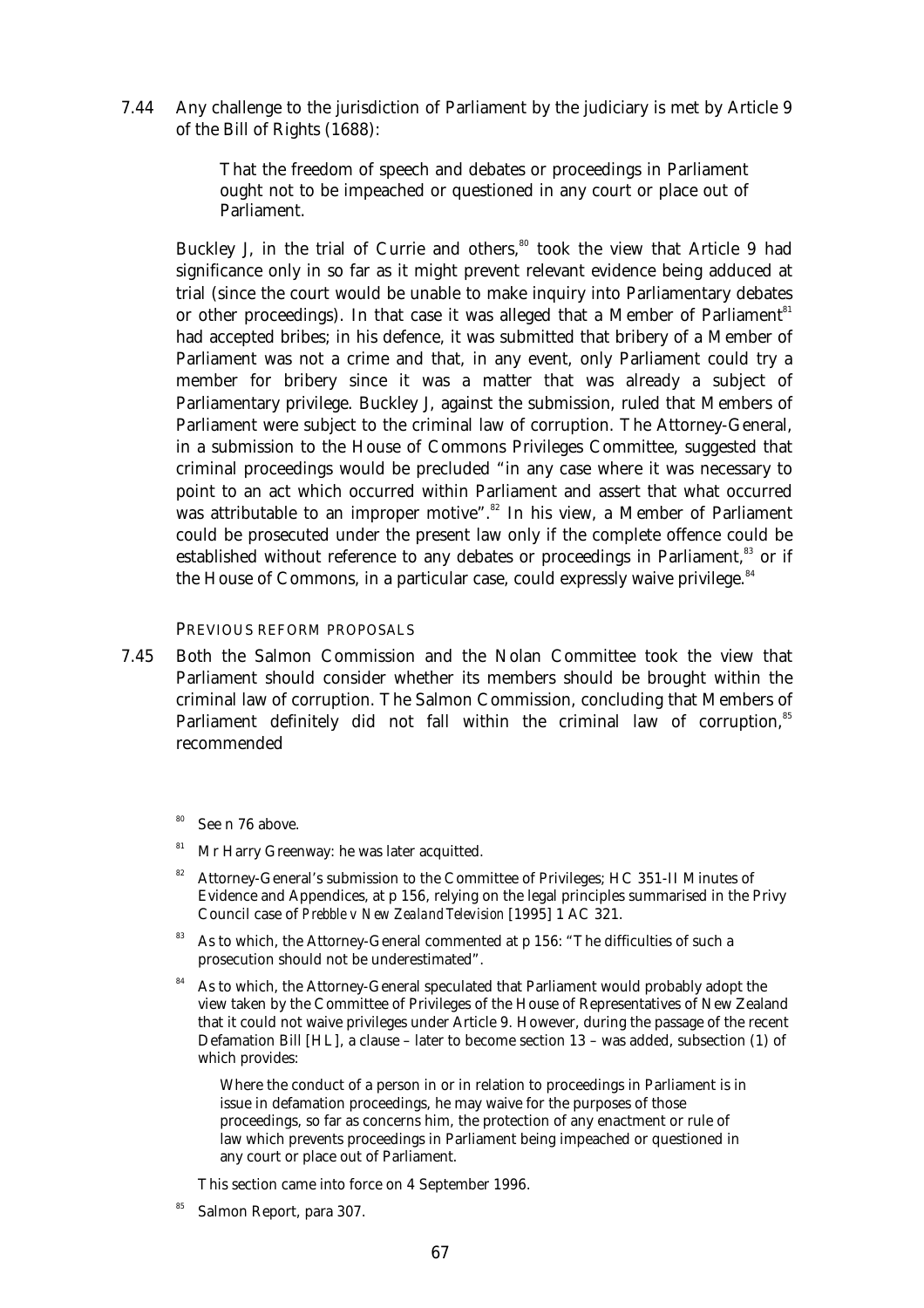that Parliament should consider bringing corruption, bribery and attempted bribery of a Member of Parliament acting in his Parliamentary capacity within the ambit of the criminal law. Our recommendation is limited to this single point, and we do not raise any questions about other aspects of Parliamentary privilege and related  $matters.<sup>86</sup>$ 

 7.46 Although the Report of the Nolan Committe focused on internal and administrative enforcement of standards rather than on the criminal law, it too called on the Government to clarify the boundary between the jurisdiction of Parliament and the courts:

> There is one area of conduct where a need already exists to clarify, and perhaps alter, the boundary between the courts and Parliament. Bribery of a Member, or the acceptance of a bribe by a Member, is contempt of Parliament and can be punished by the House. … [I]t is quite likely that Members of Parliament who accepted bribes in connection with their Parliamentary duties would be committing Common Law offences<sup>87</sup> which could be tried by the courts. Doubt exists as to whether the courts or Parliament have jurisdiction in such cases. …

> We believe that it would be unsatisfactory to leave this issue outstanding when other aspects of the law of Parliament relating to conduct are being clarified. We recommend that the Government should now take steps to clarify the law relating to the bribery of or the receipt of a bribe by a Member of Parliament.<sup>88</sup>

 7.47 On 24 July 1996, the House of Commons approved the *Code of Conduct together* with the Guide to the Rules relating to the Conduct of Members.<sup>89</sup> The purpose of the guide was to assist members in discharging the duties placed upon them by the Code of Conduct agreed by the House of Commons. It is a comprehensive guide which is divided into sections dealing with Registration of Interests, $90$  Declaration

<sup>90</sup> Paras 8-36.

<sup>86</sup> *Ibid*, para 311.

<sup>87</sup> See G Zellick, "Bribery of Members of Parliament and the Criminal Law" [1979] PL 31, in which it is argued that not only are Members of Parliament within the common law but they are also subject to the provisions of the 1889 Act.

<sup>88</sup> Nolan Report, paras 2.103 – 2.104.

<sup>89</sup> Session 1996–1997 (HC 688).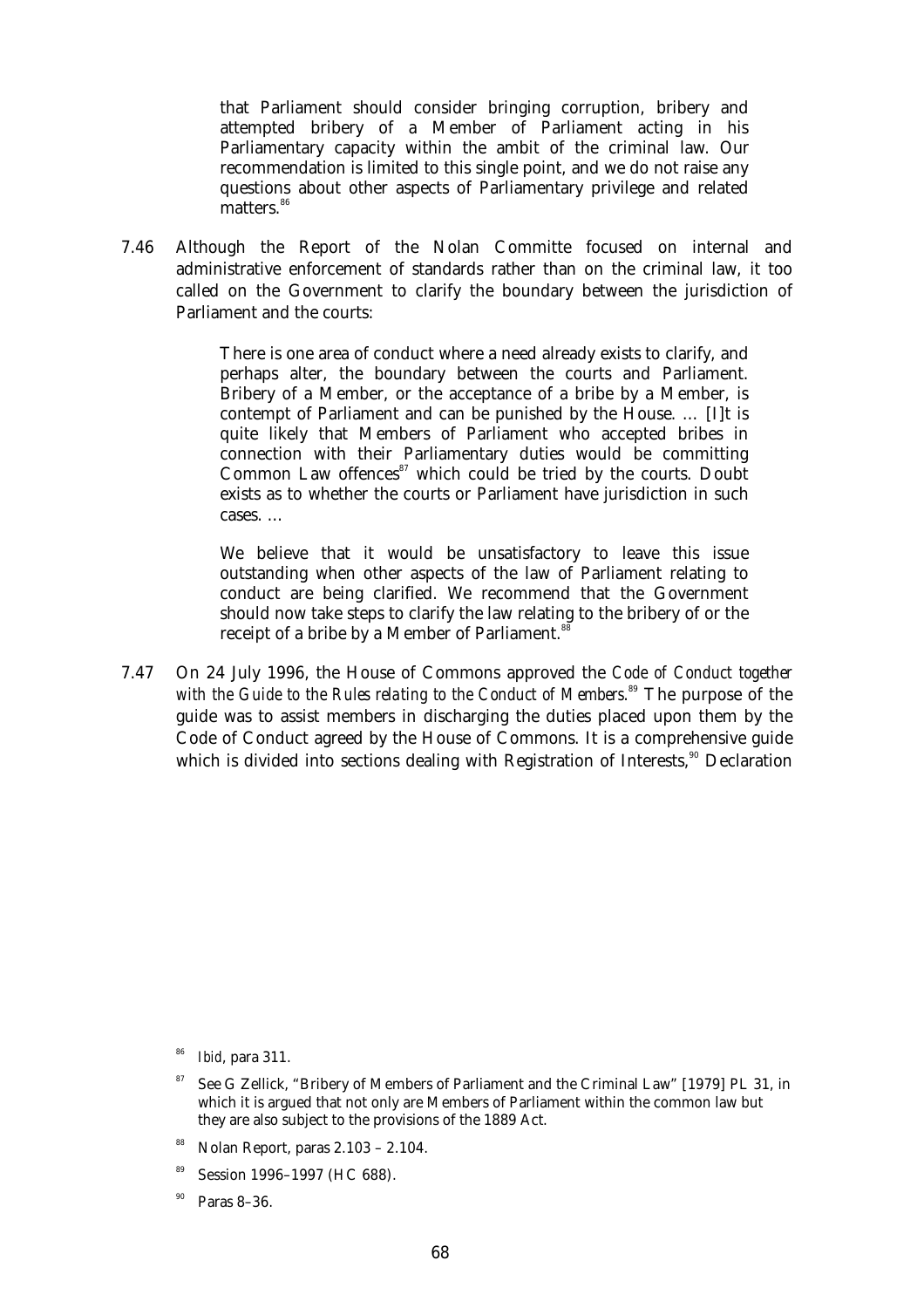of Interests, $91$  the Advocacy Rule, $92$  and procedure for complaints.  $93$  Ministers of the Crown who are Members of the House of Commons are subject to the rules of registration, declaration and advocacy in the same way as all other members. $94$ 

- 7.48 In the light of the recommendations of the Nolan Committee, the Government is now taking steps to clarify the law relating to the bribery of, or the receipt of a bribe by, a Member of Parliament. The Home Office has recently<sup>95</sup> published a document to achieve this aim. The document, entitled *Clarification of the law relating to the Bribery of Members of Parliament*, invites the Select Committee on Standards and Privileges to consider four broad options:<sup>96</sup>
	- (1) to rely solely on Parliamentary privilege to deal with accusations of the bribery by Members of Parliament:<sup>97</sup>
	- (2) subject Members of Parliament to the present corruption statutes in full;
	- (3) distinguish between conduct which should be dealt with by the criminal law and that which should be left to Parliament itself;
	- (4) make criminal proceedings subject to the approval of the relevant House of Parliament.
- 7.49 In those circumstances, we believe that it would be inappropriate and, in any event, a waste of our resources for us to look into these matters at this stage.<sup>98</sup> We believe that similar considerations apply to Ministers of the Crown who are also members of either the Commons or the Lords. The position of Ministers might well be affected by the Home Office review. We assume that the position of members of either House, and of Ministers, will be clarified by the Home Office review, and appropriate steps taken, before we make our final recommendations.

- $92$  Paras 53-65.
- <sup>93</sup> Paras 66–73.
- $94$  Para 7.
- $95$  December 1996.
- <sup>96</sup> Para 9.
- <sup>97</sup> "Member of Parliament" is used to mean members of both Houses: para 8.
- <sup>98</sup> "The Government agreed that the law should be clarified. However, in the first instance it was felt that this was a matter of policy for the Government and for Parliament rather than a question of law for the Law Commission, though the Government has not ruled out involving the Commission at a later stage if it seemed that their assistance would be helpful, particularly in the light of their current review of dishonesty offences, which will be considering proposals to reform the law on bribery and corruption": *Clarification of the Law relating to the Bribery of Members of Parliament: a Discussion Paper*, para 3.

 $91$  Paras 37-52.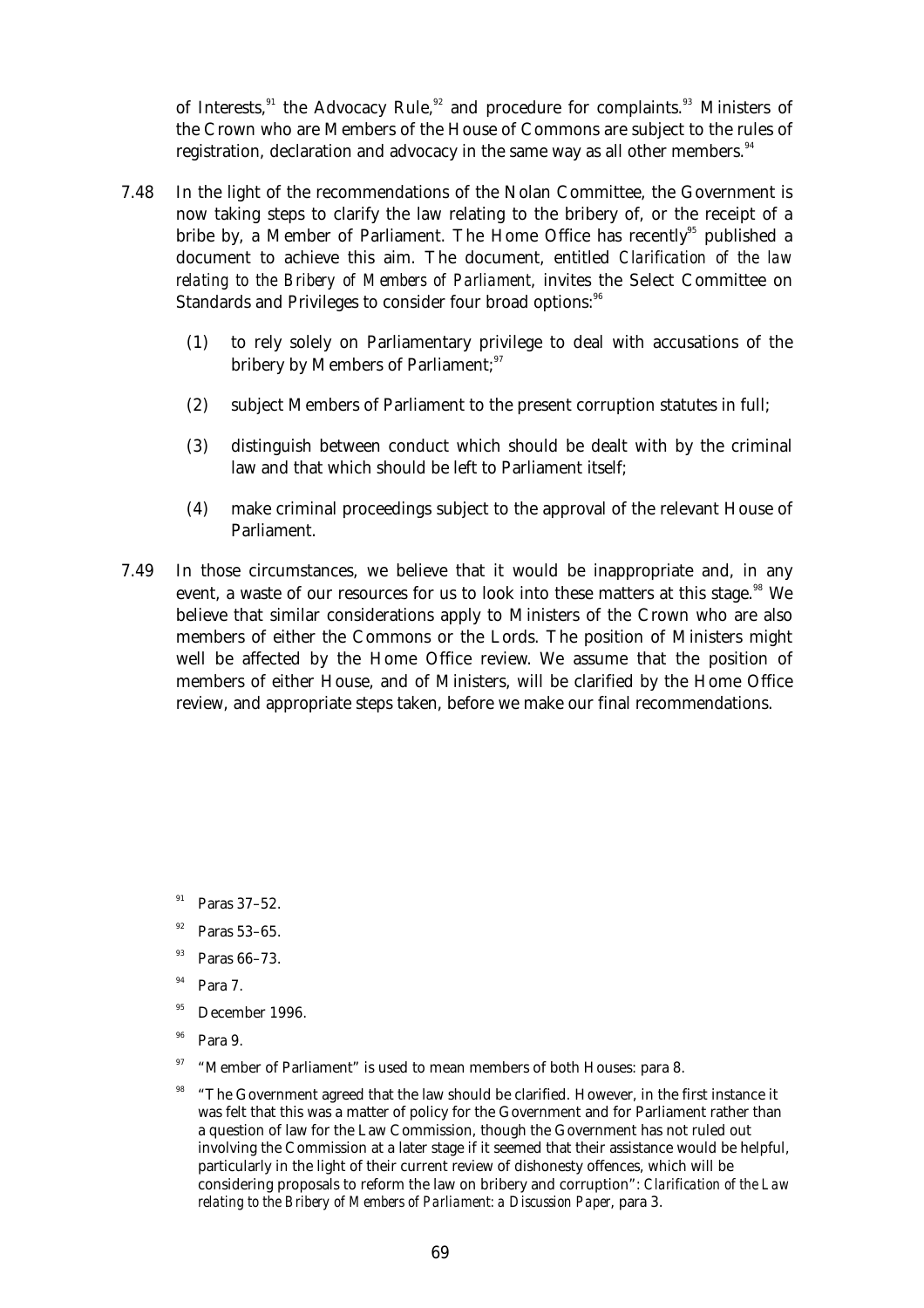## **Provisional proposals**

# *Fiduciaries*

- 7.50 **We provisionally propose that, for the purposes of a modern offence of bribery, and subject to any express exclusion, a person (B) should be regarded as an "agent", and another person (C) as B's "principal", if**
	- **(1) B and C are, respectively,**
		- **(a) trustee and beneficiary,**
		- **(b)** agent and principal (in the strict sense),<sup>99</sup>
		- **(c) partner and co-partner,**
		- **(d) director and company,**
		- **(e) employee and employer, or**
		- **(f) legal practitioner and client; or**
	- **(2) B has undertaken (expressly or impliedly) to act on behalf of C and that undertaking involves one or more of the following features:**
		- **(a) B exercising a discretion on C's behalf,**
		- **(b) B having access to C's assets (irrespective of whether B has been given a discretion by C to act in regard to those assets), or**
		- **(c) B having influence over C's decisions (as regards C's assets or any other interest of C's).**

## *Quasi-fiduciaries*

- 7.51 **We provisionally propose that, for the purposes of a modern offence of bribery, and subject to any express exclusion, a person (B) should be regarded as an "agent" (acting on behalf of the public) if**
	- **(1) B is**
		- **(a) a judge,**
		- **(b) a local councillor, or**
		- **(c) a police officer; or**
	- **(2) B has undertaken to discharge a public duty (whether appointed as public office-holder or to perform a specified public function).**
- 7.52 **We ask**

See para 7.4 above.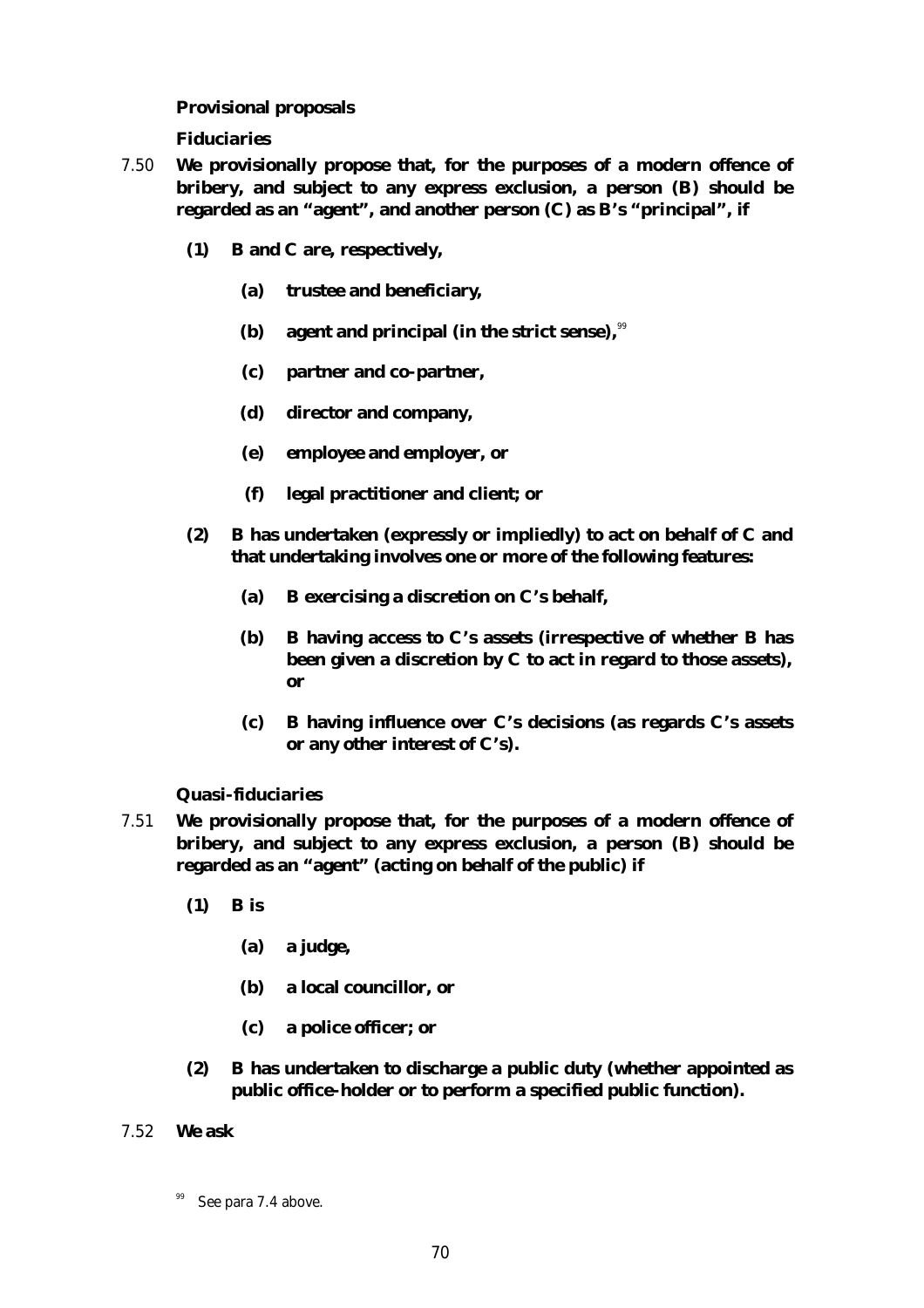- **(1) whether the listing of specific categories of fiduciary and quasifiduciary relationships, plus (in each case) a residual category defined in general terms, is the right approach;**
- **(2) whether the specific categories set out at paragraphs 7.50(1) and 7.51(1) above should be extended or amended, and if so how; and**
- **(3) whether the definitions of the residual categories set out at paragraphs 7.50(2) and 7.51(2) above should be amended, and if so how.**

## **TRANSNATIONAL AGENCY RELATIONSHIPS**

- 7.53 A transnational agency relationship is one in which the agent acts in this country on behalf of a principal operating outside this jurisdiction. Whereas the 1906 Act catches an agent who engages in a corrupt transaction in this country on behalf of a principal who is outside the jurisdiction, it appears that the 1889 Act does not extend to the officials of foreign public bodies. $100$
- 7.54 In deciding how a modern offence of bribery should deal with this issue, we need to consider the two types of principal corresponding to the two types of fiduciary that we have identified – the fiduciary proper and the quasi-fiduciary. In a transnational agency relationship in which B is an agent acting on behalf of an extra-jurisdictional principal, C, C is either
	- (1) an individual in a relationship with B which can be described as fiduciary proper, or
	- (2) the public (or public interest) of the country for which B acts in other words, B is a quasi-fiduciary.

## **Individual extra-jurisdictional principals**

- 7.55 The arguments in favour of continuing to include agents of individual foreign principals are strong. First, given that we are concerned to prevent the fundamental mischief (breach of duty) by outlawing the mischief of temptation  $(bribery)$ ,<sup>101</sup> it follows that if the latter mischief occurs within the juridiction then it should be caught by the criminal law of this jurisdiction, wherever the harm occurs. Second, to exclude agents of foreign principals could arguably encourage a culture of corruptive activity in transnational transactions, to the detriment of the integrity of business and other financial relationships generally. Finally, to distinguish agents of foreign principals from those of domestic principals would give rise to extensive legal argument as to who should be regarded as the principal.
- 7.56 **We provisionally propose that, for the purposes of a modern law of bribery, an agent of an individual extra-jurisdictional principal should be regarded as an "agent".**

<sup>&</sup>lt;sup>100</sup> See paras  $6.16 - 6.17$  above.

 $101$  See para 1.15 above.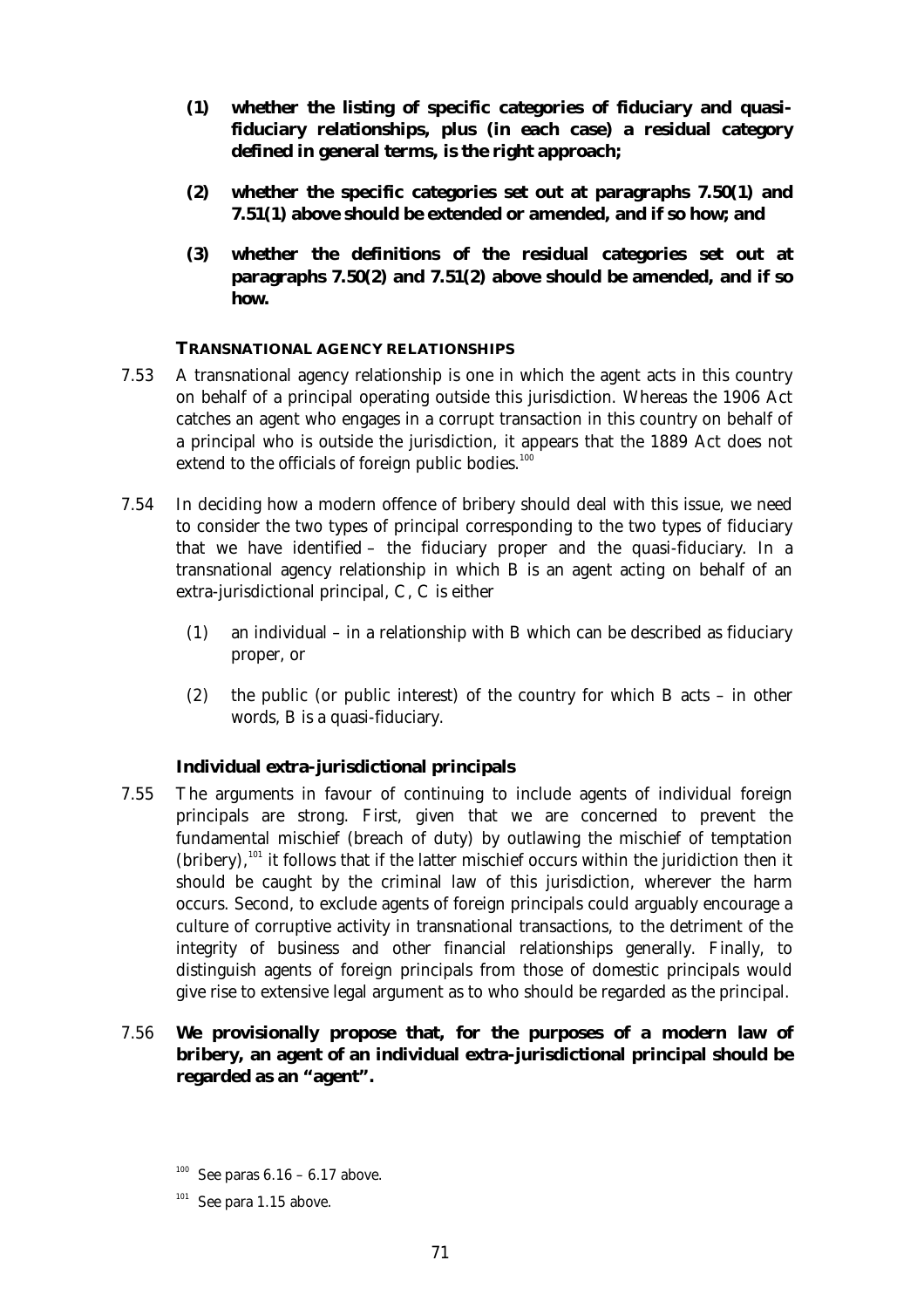## **The public interest of other countries**

- 7.57 A more controversial decision is whether or not our criminal law of corruption should apply to the corrupt activities of foreign quasi-fiduciaries (other than those who are also fiduciaries proper). The argument against such application is that it is not necessarily appropriate for one country's criminal law to uphold the public interest of another. We are inclined to the view that a modern offence of bribery should not extend to corrupt transactions involving foreign quasi-fiduciaries who are not fiduciaries proper.
- 7.58 **We provisionally propose that, for the purposes of a modern law of bribery, a quasi-fiduciary acting on behalf of the public (or public interest) of another country, and in no other fiduciary capacity, should not be regarded as an "agent".**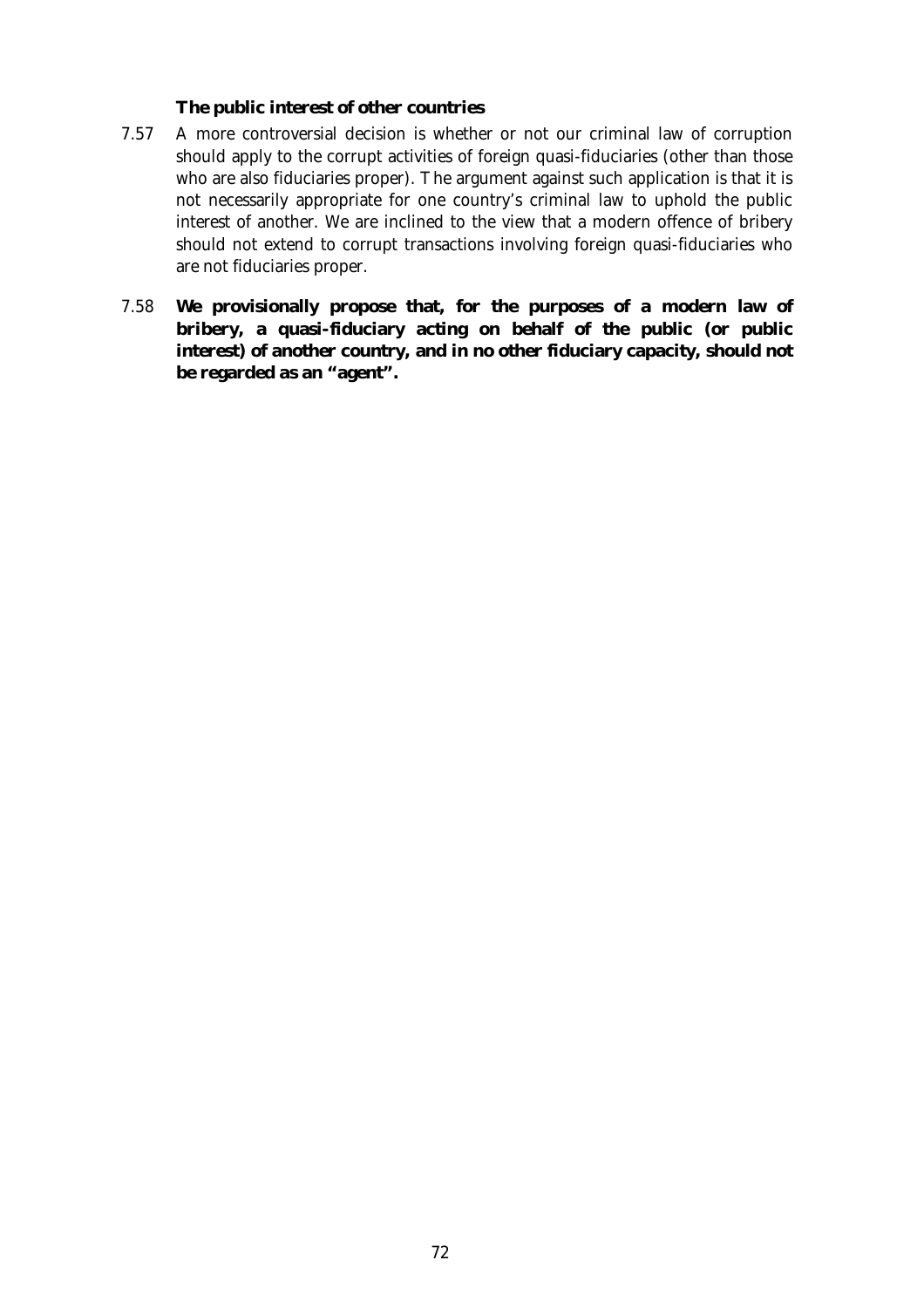# **PART VIII FORMULATING A MODERN BRIBERY OFFENCE**

 8.1 In Part IV we provisionally concluded that the existing corruption offences should be replaced by a new offence of bribery. In this Part we consider what form such an offence might take.

## **THE DISTINCTION BETWEEN CORRUPT AND NON-CORRUPT CONDUCT**

## **Is it necessary to draw the distinction?**

- 8.2 One possible means of eradicating corruption is to place a blanket ban on individuals receiving anything whatsoever from individuals or organisations involved with work carried out by their principal. Such a view was advocated by Lord James of Hereford in 1903 during the debates on the Prevention of Corruption Bill. He proposed an amendment which would have had the effect of deleting the word "corruptly" from the Bill's provisions. This was on the ground that "the mere act of an agent or servant receiving … gifts should constitute an offence". 1
- 8.3 Our provisional view is that such a rule would be too draconian: there are many circumstances in which the acceptance by an agent of gifts from a third party is perfectly proper. The acceptance of a tip for good service is an obvious example. In our view, the absence of a fault element in such an approach makes it unsatisfactory as the basis of a modern bribery offence. **We provisionally believe that the definition of the offence should be formulated in such a way as to exclude conduct which is not potentially corruptive.**

## **Some possible criteria**

 8.4 It follows that we must consider how the law might distinguish conduct which is potentially corruptive from conduct which is not. In Part I we attempted to identify the mischief that the law of corruption seeks to prevent, and provisionally concluded that it is the likelihood of persons owing a fiduciary or quasi-fiduciary duty being tempted to act in breach of that duty. We now attempt to identify the characteristics of the kind of conduct that ought prima facie to be criminal because it tends to encourage breaches of fiduciary or quasi-fiduciary duty, and we consider some ways in which those characteristics might be reflected in the definition of the offence.

## *Inducements and rewards*

- 8.5 As the present legislation recognises, the mischief that we seek to prevent can arise in three main ways:
	- (1) A confers an advantage on B on the understanding (express or implied) that B will in return act in a particular way.
	- <sup>1</sup> *Hansard* (HL) 20 March 1903, vol 119, col 1372.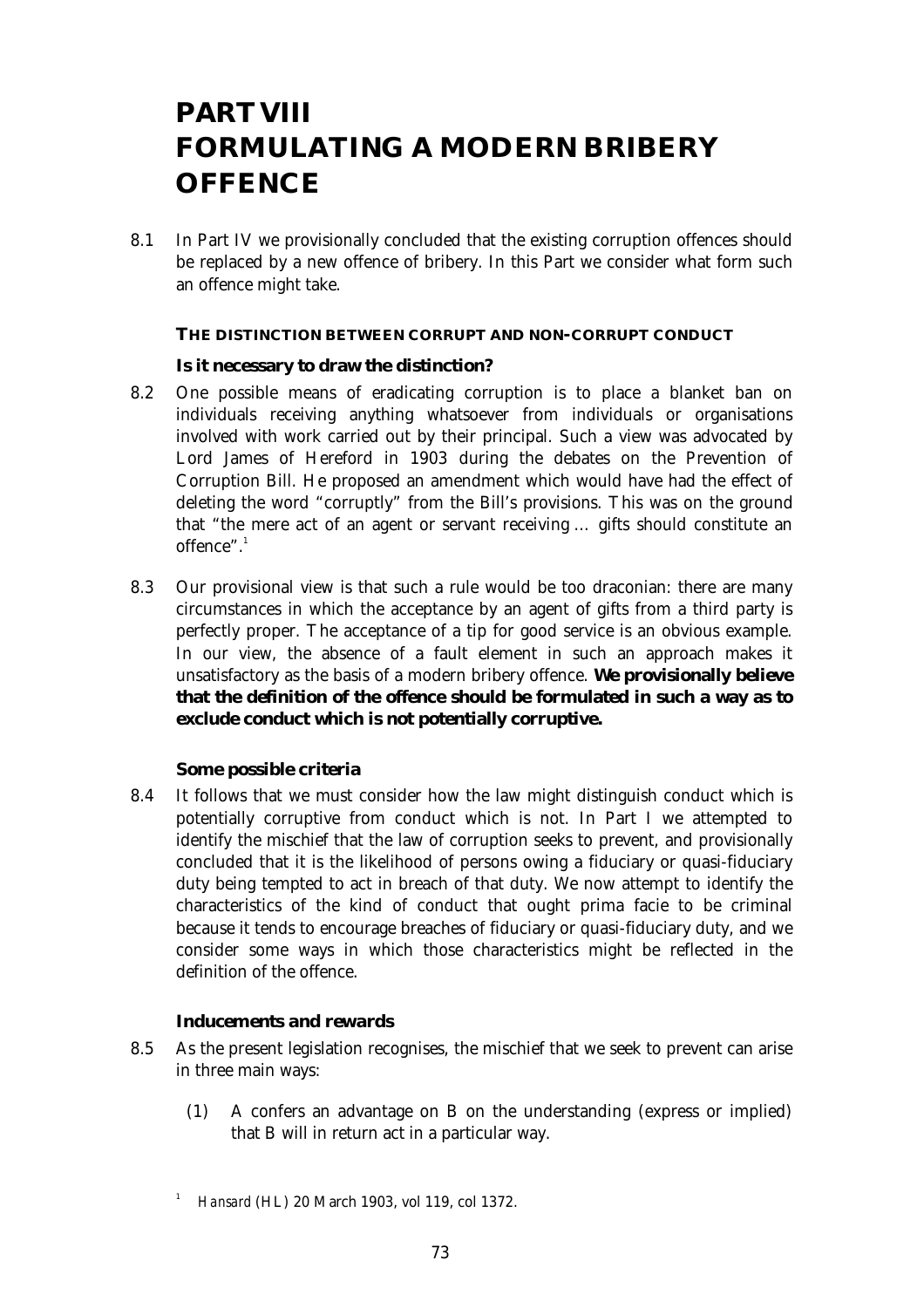- (2) A promises to confer an advantage on B later, on condition that B *first* acts in a particular way. (The "promise" may of course be implied: that is, A may act in such a way as to lead B to believe that a reward may be forthcoming, without actually saying so.)
- (3) A confers an advantage on B as a reward for B's having *already* acted in a particular way.

In the first two cases A's conduct acts as an inducement; in the third it is not an inducement but only a reward.

- 8.6 It would be possible to treat inducements more strictly than rewards, on the ground that it is not as self-evidently corruptive to reward people for acting in a particular way in the past as it is to induce them to do so in the future. This approach can be seen in the proposals put forward in Australia by the MCCOC. The Committee recommended<sup>2</sup> that there should be two offences: one of bribery, which would apply where a payment is dishonestly made *in advance of*, and in order to induce, the desired act or omission, and a less serious one of "other corrupt benefits", which could be committed where a benefit is provided as a reward for something already done.
- 8.7 There is also some precedent for this approach in English law. In *Cooper v Slade*,<sup>3</sup> the House of Lords was concerned with section 2 of the Corrupt Practices Prevention Act 1854. This section imposed liability for bribery on

Every person who shall directly or indirectly, by himself or by any other person on his behalf, give, lend, or agree to give or lend, or shall offer, promise, or promise to procure, or to endeavour to procure, any money or valuable consideration to or for any voter, or to or for any person on behalf of any voter, or to or for any other person in order to induce any voter to vote or refrain from voting, or shall corruptly do any such act as aforesaid on account of any such voter having voted or refrained from voting at any election …

 8.8 The section thus distinguished between the payment of money as an *inducement* to vote (or refrain from voting) and as a *reward* for so doing: the word "corruptly" applied only to the latter. This would tend to suggest that the payment of a *reward* for voting was not intended to be an offence in itself, but only if it were "corrupt" in some further and more restrictive sense. $^4$  Coleridge J thought that there might be good reasons for such a distinction, and suggested one such reason:

> [A] promise to pay money or to procure a place to induce a voter to vote for a particular candidate, can only be made with a view to influence the voter's mind, and interfere with the independence of the vote. However laudable the motive in the mind of him who promises,

<sup>2</sup> MCCOC Report, p 273.

<sup>3</sup> (1858) 6 HLC 746; 10 ER 1488. See para 2.25 above.

<sup>4</sup> Cf *Smith* [1960] 2 QB 423, 428, where Lord Parker CJ accepted that the word "corruptly" in s 1(2) of the 1889 Act should be given some independent role, but thought that that role might lie in its application to "rewards or fees given for services or favours already rendered".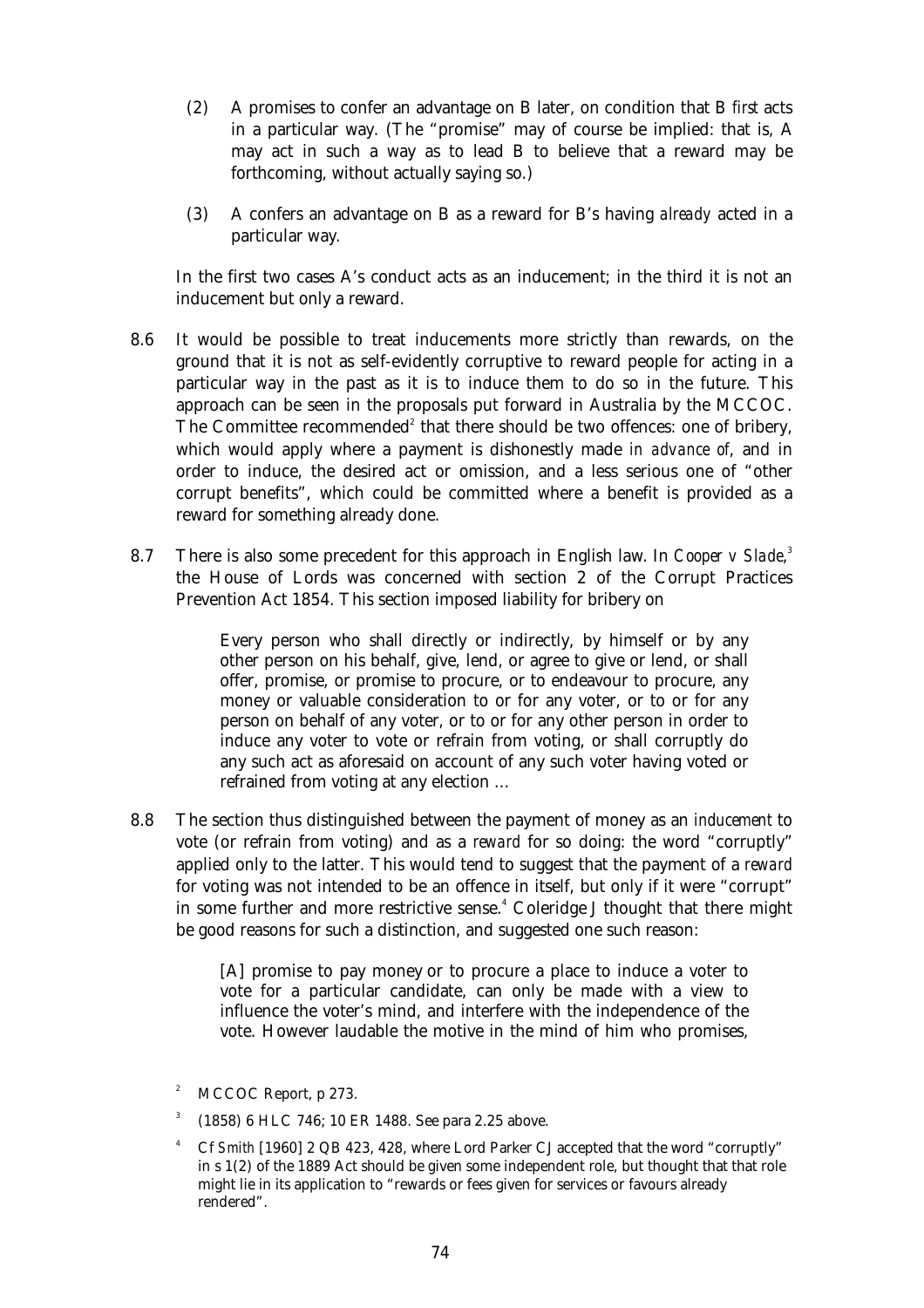or whatever his knowledge of the law, the act is against the policy of the statute, and within the mischief to be prevented; the statute is, therefore, framed to prevent the act under all circumstances. But to give money or procure place on account of the vote having been given or withheld after the election may or may not be within the mischief which the Act was intended to prevent, or it may be done under circumstances which so remotely tend that way, that the Legislature may well have declined to make it penal under all circumstances.<sup>5</sup>

In Coleridge J's opinion, therefore, the offence had not been made out where the defendant candidate, in good faith and under a misapprehension as to the legal position, had reimbursed voters' travelling expenses.

 8.9 The majority disagreed. In what has come to be regarded as the leading judgment, Willes J said:

> I think the word "corruptly" in this statute means not "dishonestly," but in purposely doing an act which the law forbids as tending to corrupt voters, whether it be to give a pecuniary inducement to vote, or a reward for having voted in any particular manner. Both the giver and the receiver in such a case may be said to act "corruptly." The word "corruptly" seems to be used as a designation of the act of rewarding a man for having voted in a particular way as being corrupt, rather than as part of the definition of the offence.<sup>6</sup>

- 8.10 These two approaches have more in common than may at first sight appear: they both recognise that, in context, the word "corruptly" denotes a tendency to subject the casting of votes to influences which ought to have no weight, such as the hope of reward. The difference is that Coleridge J thought this tendency is not necessarily present in the payment of money to a voter for having already voted, whereas Willes J thought it must inevitably be present. In the particular case of rewards for voting, there may be something to be said for Willes J's view; in the broader context of rewarding another person's agent for acting in a particular way, however, we think that Coleridge J's more flexible approach is more appropriate. Some rewards clearly do have a tendency to corrupt; others clearly do not. Generous tipping of a waiter, for example, is hardly likely to tempt the waiter in question, or other waiters, to do the job badly in future: rather the reverse.
- 8.11 However, it is not just rewards that may or may not have a tendency to corrupt, depending on the circumstances: the same may apply to inducements. It would be artificial to permit the gift to an agent of a bottle of whisky at Christmas, in recognition of the agent's past assistance, but to prohibit such a gift if made in the hope of a mutually profitable relationship in the following year. This reasoning suggests that the crucial distinction is not that between rewards and inducements, but that between conduct which does and does not tend to encourage breaches of duty.<sup>7</sup> The former may sometimes be relevant to the latter: in some circumstances
	- 5 (1858) 6 HLC 746, 784; 10 ER 1488, 1503.
	- 6 (1858) 6 HLC 746, 773; 10 ER 1488, 1499.
	- <sup>7</sup> Cf *Richards* 6 October 1994, CA No 94/0534/W5, where it was held that the acceptance of inducements and the acceptance of rewards are not separate offences, merely different ways of acting corruptly.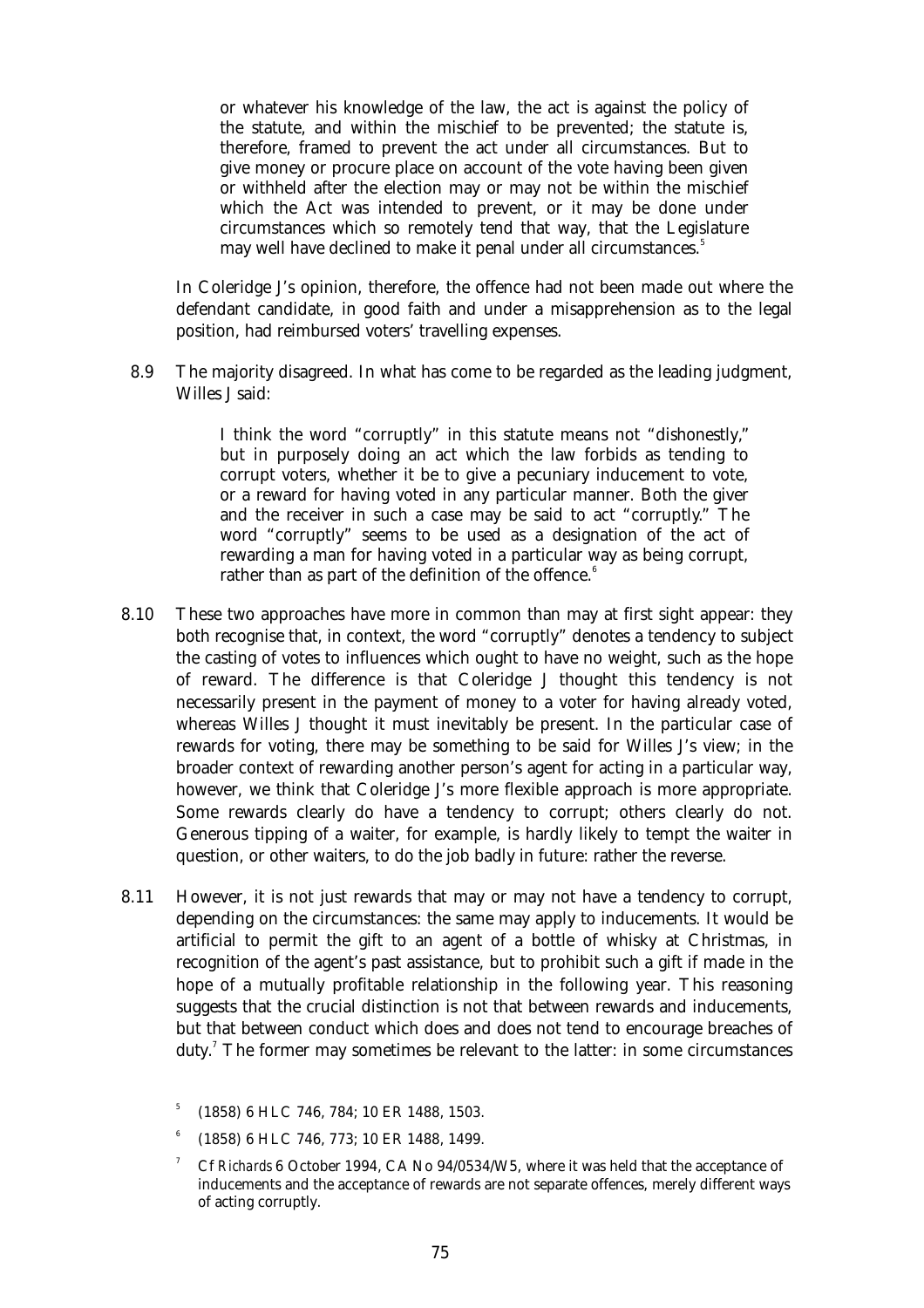it may be proper for A to reward B for having acted in a particular way, whereas it would have been improper for A to give B an *incentive* so to act. But we do not believe that this possibility should be the basis of a rigid distinction between inducements and rewards. Ultimately the question should be whether, in either case, any harm is done – in other words, whether the mischief that we seek to prevent is rendered substantially more likely. **We provisionally propose that the new offence should apply equally to inducements and rewards.**

#### *Whether the act procured or rewarded is itself a breach of duty*

- 8.12 The mischief to be prevented, we have suggested, is that of agents being tempted to act in breach of duty. An obvious way of identifying those transactions that tend to encourage that mischief, therefore, would be to ask whether what is done is done as an inducement to act *in breach of duty*, or as a reward for having already done so. An inducement to do what the agent is obliged to do anyway, or a reward for so doing, would on this view be innocent.
- 8.13 This approach would be comparatively simple; unfortunately, our provisional view is that it is *too* simple. It would be naive to suppose that there is no harm in A paying B to comply with B's duty to C: if B is free to accept such payments, there is an obvious incentive to insist on them as a precondition for the performance of the duty – in other words, an incentive to act in breach of the duty if payment is not forthcoming. Indeed, it may be that the only reason why A is prepared to pay for the performance of B's duty is that that is the only way to secure it. It is true that in the most blatant such cases B will be guilty of blackmail, in that B obtains the payment by demanding it with menaces (namely the threat not to do his or her duty unless payment is made).<sup>8</sup> But A may pay B because of an unspoken understanding that only then will B do his or her duty. In such a case a charge of blackmail would be hard to establish. We think that such a case is properly regarded as one of corruption, whether or not it amounts to blackmail. **We provisionally propose that it should not be an element of the new offence that the act procured or rewarded should itself be a breach of duty.**

#### REFRAINING FROM ACTING IN BREACH OF DUTY

- 8.14 This consideration suggests a further possible approach. As we have seen, corruption may take the form either of inducements to act in a particular way in future or of rewards for things already done. This distinction might be elaborated as follows:
	- (1) A confers an advantage on B, or promises to do so, on the understanding (express or implied) that B will in return act, *or refrain from acting*, in breach of duty.
	- (2) A confers an advantage on B as a reward for B's having already acted, *or refrained from acting*, in breach of duty.

At common law B would have been guilty of extortion, but that offence was abolished by the Theft Act 1968: see para 2.12 above.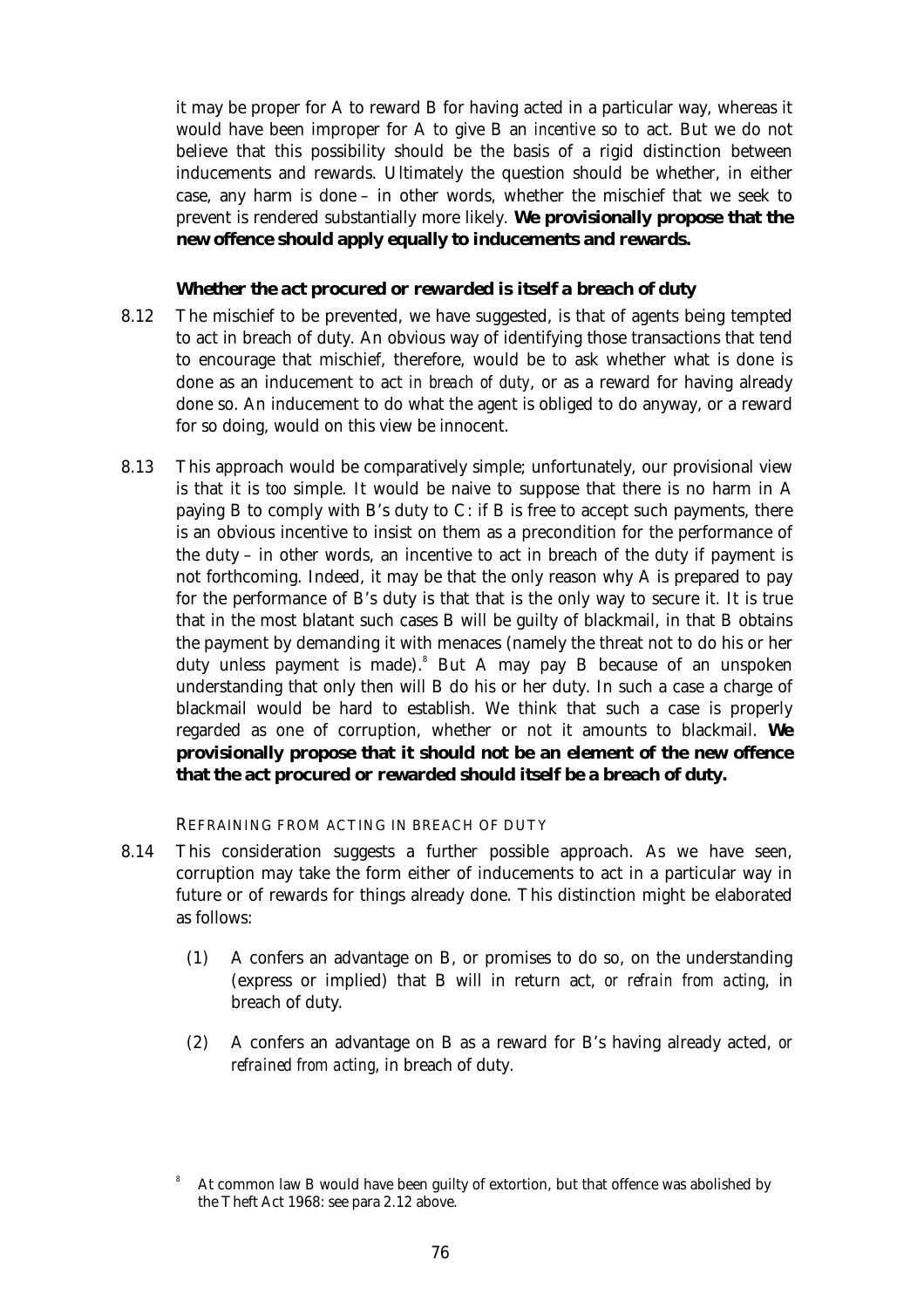- 8.15 This approach would go some way towards meeting the point made at paragraph 8.13 above, by including the case where B is dissuaded from acting (or rewarded for not acting) in breach of duty. However, the point is a more general one. Even if there is no understanding between A and B that the advantage conferred or promised is by way of consideration for B's showing favour to A, either by acting in breach of duty or by not carrying out a threat (express or implied) so to act, what is done may still be potentially corruptive if it contributes to a climate in which such inducements or rewards are expected or hoped for.
- 8.16 Suppose, for example, that Ms B's job involves awarding contracts on behalf of her employer Mr C. In good faith, and in accordance with the appropriate criteria, she awards a contract to Mr A. A shows his gratitude by offering B a substantial sum of money, which she accepts. Our provisional view is that such a payment would be potentially corruptive, since the recollection of it is likely to influence B in any future dealings with A; indeed, that may well be one of A's purposes in making it. This consideration might perhaps be accommodated by regarding the reward for B's first act, where the question of a breach of duty did not arise, as an inducement to act (or not act) in breach of duty in the future. But if A has no particular objective in mind, and intends only to cultivate his relationship with B in the hope that it will eventually bear fruit, such an approach would be artificial at best.
- 8.17 Moreover, the corruptive quality of such a payment would lie not only in its possible influence on B's future conduct, but also in the possibility that *other* agents might be influenced in their dealings with A or with others from whom they might hope to receive similar rewards. Obviously this possibility arises only if other agents hear of what has passed between A and B; but it would scarcely be acceptable for the law to permit such conduct provided that it remains a secret. We believe that conduct should be regarded as corruptive if it *would* be corruptive were others to learn of it.
- 8.18 We therefore provisionally conclude that the offence should be capable of catching a transaction where neither A nor B regards the advantage conferred or promised by A as the consideration either for a breach of duty by B or for B's refraining from such a breach. That is not to say that such cases need to be treated in the same way as the case where B has a direct incentive to act in breach of duty, or derives advantage by threatening to do so: the former type of case is not as obviously corruptive as the latter. Where B is offered an incentive to act in breach of duty, the tendency to corrupt will by definition be present. Similarly, the payment of an incentive *not* to act in breach of duty, or of a reward for having *already* acted in breach of duty or refrained from doing so, will almost inevitably have a tendency to encourage *future* breaches of duty; and we do not think it should be necessary to prove such a tendency as an independent element of the offence. But where the inducement or the reward is not directly related to a breach of duty on B's part (whether actually occurring, desired by A or threatened by B), we think it should in principle be necessary for the prosecution to show that what is done has a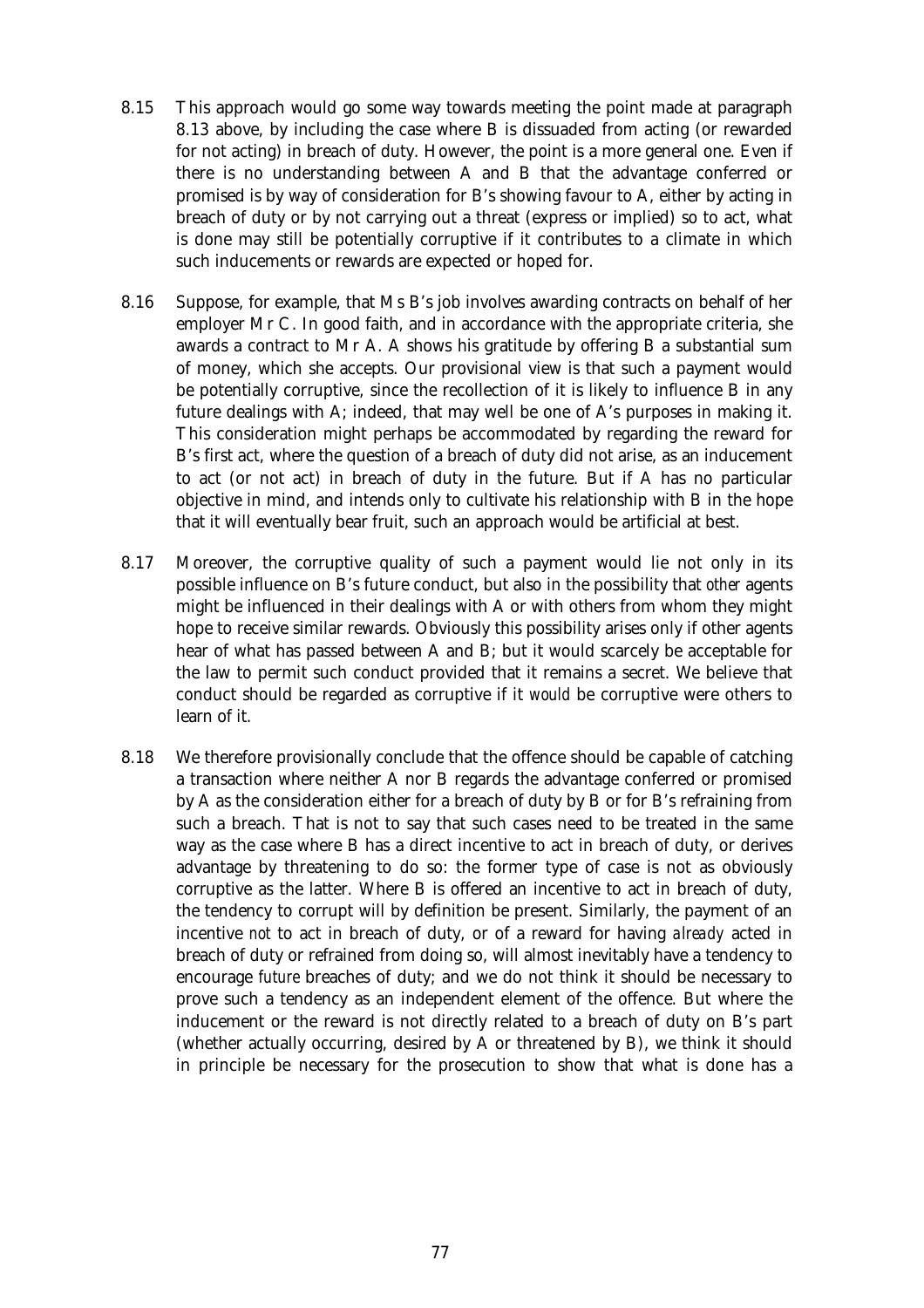substantial<sup>9</sup> tendency to encourage conduct (on the part of  $B$  or anyone else) which *would* be a breach of duty.

- 8.19 In other words, we suggest that the following kinds of conduct should be covered:
	- (1) A confers an advantage on B, or promises to do so, on the understanding (express or implied) that B will in return
		- (a) act in breach of duty, or
		- (b) refrain from acting in breach of duty.
	- (2) A confers (or promises to confer) an advantage on B, on the understanding that B will in return act or refrain from acting in a particular way, *whether or not it would be a breach of duty for B so to act*, or as a reward for B's having already so acted or refrained from so acting, in such circumstances that
		- (a) B may thereby be tempted to act in breach of duty on some future occasion (in the hope of further advantage), and/or
		- (b) others in a position comparable to B's, if they learned what has passed between A and B, might similarly be tempted to act in breach of duty.
- 8.20 **We provisionally conclude that an advantage is accepted and conferred "corruptly" if**
	- **(1) it is an inducement to an agent to act or refrain from acting** *in breach of duty***, or a reward for an agent's so acting or refraining from so acting,** *or*
	- **(2) it is an inducement to an agent to act or refrain from acting** *in any way***, or a reward for an agent's so acting or refraining,** *provided* **that the transaction has a substantial tendency to encourage that agent, or others in comparable positions, to act in breach of duty.**
- 8.21 It does not follow that the definition of the offence should expressly include these criteria: it would be possible simply to retain the word "corruptly", on the ground that, properly understood, it *incorporates* them. The courts have rarely held conduct to fall outside the legislation on the sole ground that it was not "corrupt", but have construed that word to mean (in the words of Willes J in *Cooper v Slade*)<sup>10</sup> "purposely doing an act which the law forbids as tending to corrupt".<sup>11</sup> If we have correctly analysed the nature of corruptive conduct, it would follow that our analysis does no more than spell out what is already implied.

 $10$  See para 8.9 above.

<sup>9</sup> A qualification such as "substantial" would allow the exclusion of the sort of conduct which, in the words of Coleridge J in *Cooper v Slade* (see para 8.8 above), "so remotely" tends to corrupt that it is unnecessary to treat it as a criminal offence.

<sup>11</sup> *Smith* [1960] 2 QB 423; *Wellburn* (1979) 69 Cr App R 254. See paras 2.27 – 2.28 above.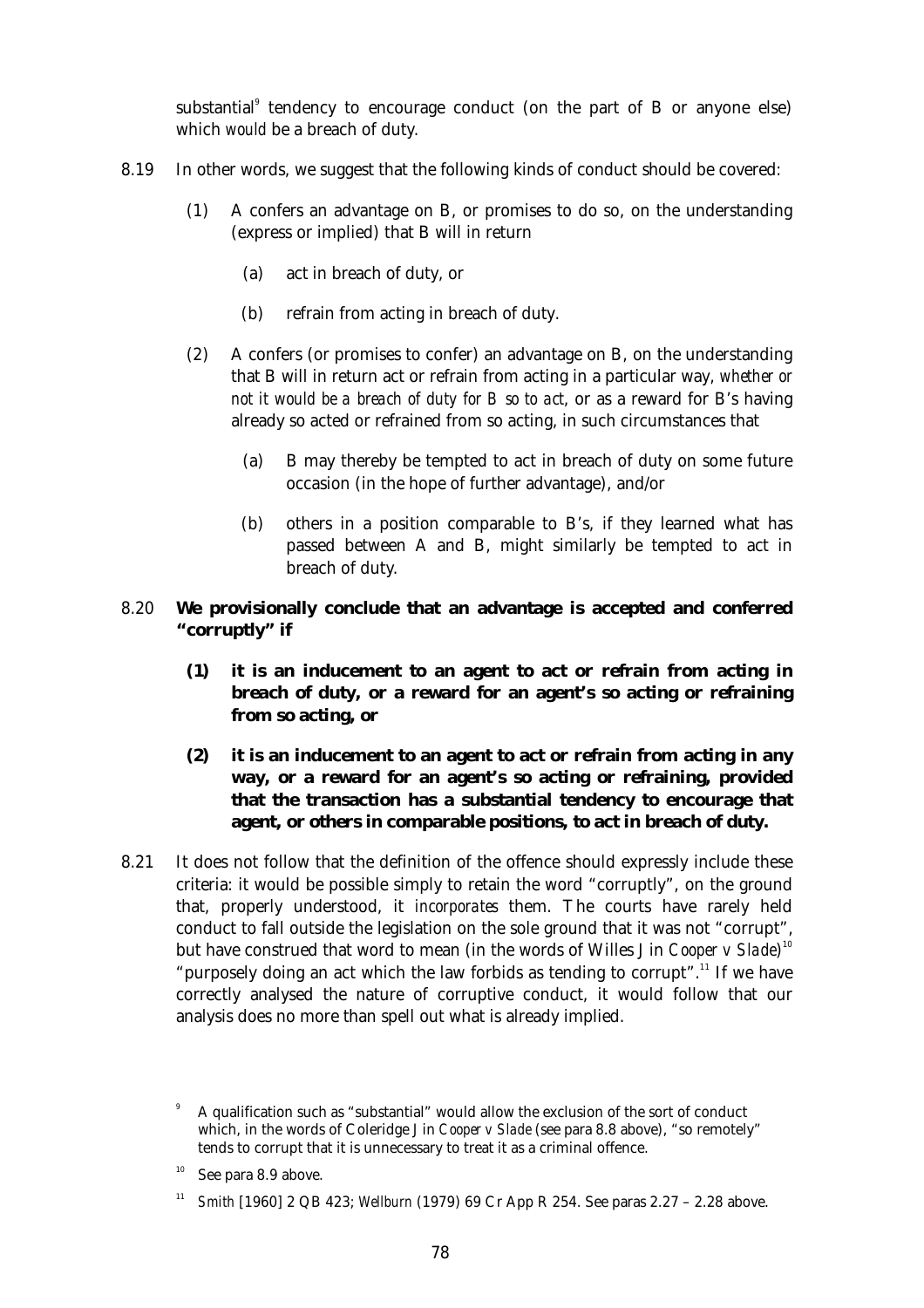8.22 Whether it is worthwhile for the *legislation* to spell this out is a matter on which we seek views. Other things being equal, it is obviously better to achieve the desired result with one word than with a hundred. As the MCCOC put it,

> [whilst] the quest for certainty in the criminal law is very much to be desired, the quest itself can be counterproductive if the definitions of concepts like "corruptly" become too complex, or in striving for precision catch cases that should not be caught, or fail to catch cases that should be caught. $12$

- 8.23 The real question is whether the single word "corruptly" can safely be relied upon to achieve the desired result. We ourselves have not found it easy to unravel the various factors that may have a bearing on whether conduct is or is not corrupt, and not everyone will agree with all of our conclusions. On the other hand, a definition based on those conclusions would be complicated and might be more confusing than the absence of a definition. **We ask for views on**
	- **(1) whether our analysis of the meaning of the word "corruptly" is correct (and if not, what it does mean); and**
	- **(2) whether its meaning should be set out in a statutory definition.**

## *A moral standard*

8.24 Corruption, unlike most criminal offences, is highly "culture specific".<sup>13</sup> Whether any given conduct is categorised as corrupt will depend, in part, on both the perspective from which it is viewed $14$  and the environment in which it occurs. The giving and receipt of valuable benefits of various kinds is common in many areas of business. If these practices are widely considered to be legitimate, it is arguable that the standard set by the criminal law should reflect that fact. The question therefore arises: are there cases which, even if they satisfy the other requirements of the offence, ought nevertheless to be excluded from it because the element of corruption involved is not so grave as to call for a criminal sanction? Should there be some additional requirement, reflecting the fact (if it be a fact) that corruption has a *moral* dimension?

## IS A MORAL ELEMENT NECESSARY?

 8.25 The answer may of course depend on how the other requirements of the offence are defined. We have suggested that the offence might be expressed as extending to inducements to act, or to refrain from acting, in breach of duty, to rewards for so acting or refraining, and to conduct which otherwise has a substantial tendency to encourage future breaches of duty: this, we believe, is the essence of corruption. If this suggestion were accepted, it would only be truly *corruptive* conduct that could be caught, and it would therefore be arguable that anyone knowingly<sup>15</sup>

- <sup>13</sup> See D J Lowenstein, "For God, For Country or for Me?" (1986) 74 Calif LR 1479.
- <sup>14</sup> See A T H Smith, *Property Offences* (1994) para 25–01.
- <sup>15</sup> If a defendant does not know the facts that render his or her conduct corruptive, ordinary principles of mens rea require that that conduct should not be criminal. See para 8.82 below.

 $12$  MCCOC Report, p 291.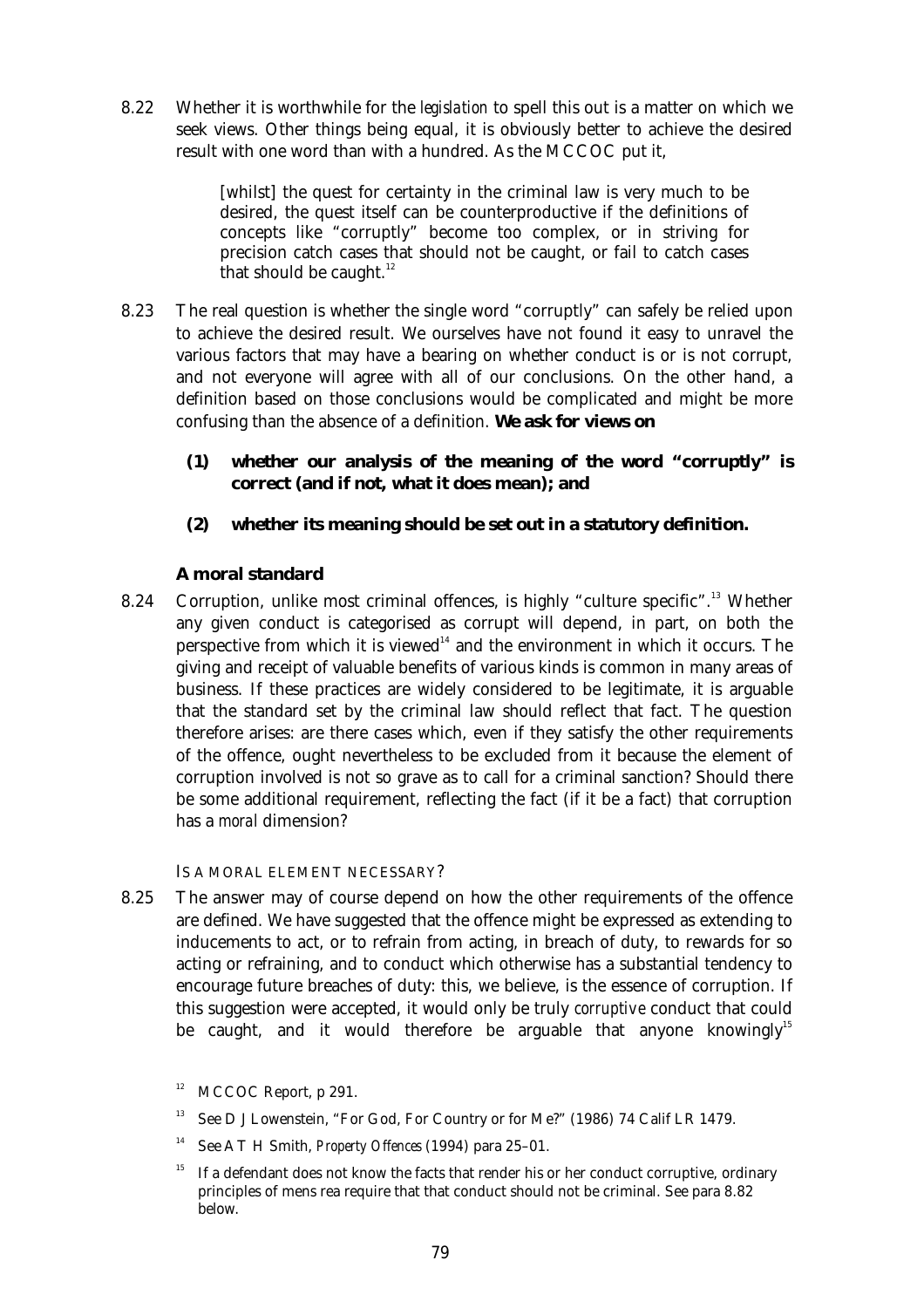participating in such conduct ought to be criminally liable. On this view, any factors tending to excuse such conduct would go to mitigation only.

 8.26 The point may be illustrated by reference to section 73(2) of the Crimes Act of the Commonwealth of Australia, which provides:

> A Commonwealth officer who asks for or receives or obtains, or offers or agrees to ask for or receive or obtain, any property or benefit of any kind for himself or any other person, on an understanding that the exercise by him of his duty or authority as a Commonwealth officer will, in any manner, be influenced or affected, is guilty of an offence.

This provision was inserted in 1926, in place of an earlier provision which had required that the relevant act be done "corruptly". The reason for the omission of that word in the new provision does not appear from the debates; $^{16}$  but, in view of the other requirements of the offence, it would appear to have been redundant. The conduct described is, by definition, corrupt. $17$ 

 8.27 If, on the other hand, the basic ingredients of the new offence were framed in broad terms – for example, to the effect that *any* inducement to an agent to act (or any reward for acting) might suffice, whether or not there is any likelihood of its tending to encourage breaches of duty – it might well be necessary to include some further provision in order to ensure that the offence catches only conduct which is genuinely improper. The wider the basic definition of corrupt conduct, the greater the need for a moral element.

# A MORAL ELEMENT FOR THE PRIVATE SECTOR ONLY?

- 8.28 The Redcliffe-Maud Committee, as we have seen,<sup>18</sup> was anxious to emphasise the different standards of conduct applicable in the public and private sectors; but in the existing law the difference is not made explicit. The word "corruptly" appears in each of the Prevention of Corruption Acts, and presumably bears the same meaning in each context. Corrupt conduct may be aggravated by the nature of the offender's position, and this may be reflected at the sentencing stage; but, so far as liability is concerned, the law applies equally to the public and private sectors. At the same time, however, the vagueness of the word "corruptly" allows the jury to take all the circumstances into account in deciding whether particular conduct was "corrupt". In practice, this may well result in juries requiring higher standards of those in the public sector.
- 8.29 The public probably does expect higher standards of behaviour from those in public life, or occupying offices of public responsibility or those paid by the State, than from those who work for private companies; and it is arguably right that the

 $16$  MCCOC Report, p 281.

 $17$  The MCCOC argues that some additional fault element is necessary even if, as under s 73(2), the benefit must have been given in order to influence the official's duty, because otherwise the payment of the official's salary would constitute bribery: MCCOC Report, p 277. With respect, we doubt whether it can fairly be said that the payment of an official's salary influences or affects the exercise of his or her duty, as distinct from inducing him or her to do the job at all.

See para 6.24 above.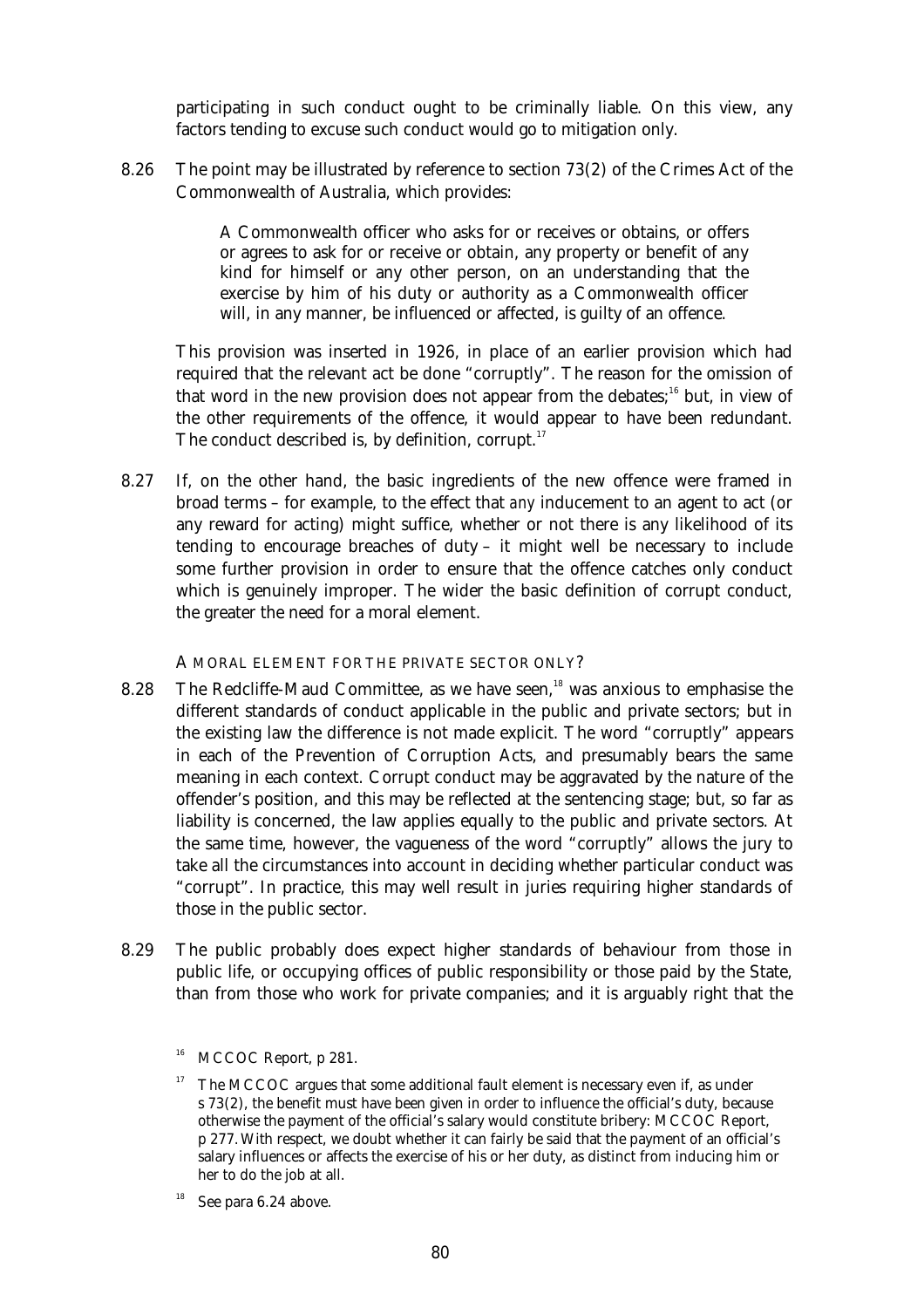law should recognise this. One way of doing so would be by requiring the prosecution to prove an additional element of impropriety in the case of private sector corruption alone. However, this is obviously impossible if, as we suggested in Part VI, the law ceases to distinguish between the public and private sectors at all. **Our provisional view is that, if the offence is to include an additional requirement designed to reflect the moral aspect of corruption, that requirement should apply to the public and private sectors alike.** If consultees believe that the distinction between the public and the private sectors should be preserved for at least some purposes, we invite their views on whether (and if so how) the law should seek to impose a higher standard in the public sector.

## **DISHONESTY**

 8.30 If it were thought that a moral element should be included in the definition of the offence, an obvious form that such an element might take is that of a requirement of dishonesty. The concept of dishonesty, in the sense in which it is now interpreted in English criminal law, was introduced by the Theft Act 1968 in place of the old requirement that an act of larceny be committed "fraudulently". The Criminal Law Revision Committee's reason for the change was that

> "Dishonestly" seems to us a better word than "fraudulently". The question "Was this dishonest?" is easier for a jury to answer than the question "Was this fraudulent?". "Dishonesty" is something which laymen can easily recognize when they see it, whereas "fraud" may seem to involve technicalities which have to be explained by a lawyer.<sup>19</sup>

- 8.31 It does not appear to have been the Committee's intention that any conduct which would have resulted in a conviction under the old law should result in an acquittal under the new, merely because "dishonesty" had not been proved. However, in  $Feely<sup>20</sup>$  the Court of Appeal held that a taking "to which no moral obloquy can reasonably attach" was not larceny at common law and is not theft under the 1968 Act, and that it is for the fact-finders to determine whether dishonesty has been proved. And in *Ghosh*<sup>21</sup> the court explained that, in order to determine this issue in favour of the prosecution, the fact-finders must be satisfied
	- (1) that what the defendant did was dishonest according to the ordinary standards of reasonable and honest people, and
	- (2) that the defendant must have realised that what he or she was doing was by those standards dishonest.

## *Does the word "corruptly" imply an element of dishonesty?*

 8.32 It is arguable that the introduction of a requirement of dishonesty would do no more than make explicit what is already implied in the word "corruptly". According to the Chief Justice of South Australia,

- $20$  [1973] QB 530.
- $21$  [1982] QB 1053.

<sup>19</sup> Eighth Report: Theft and Related Offences (1966) Cmnd 2977, para 39.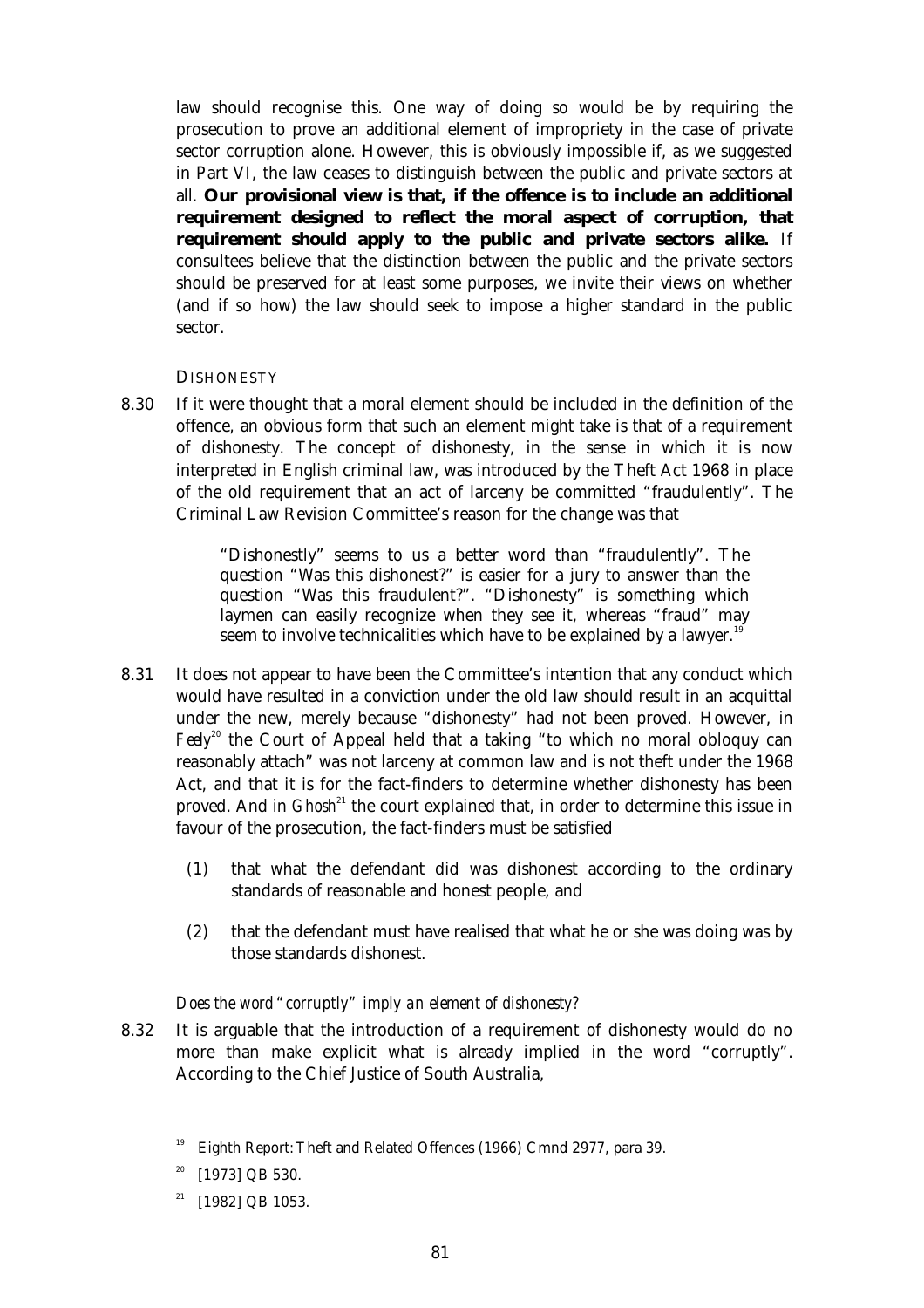a man who acts corruptly within the meaning of that section necessarily acts dishonestly. Of course, I use the word "dishonestly" to mean dishonestly according to the normally received standards of honest conduct. $2^{2}$ 

On this view, dishonesty is an element of the existing statutory offences.

 8.33 The Parliamentary debates on the legislation offer some support for this view. In the debate on the 1906 Act, for example, the Attorney-General expressed the view that the word "corruptly" did imply an element of dishonesty, the presence of which would be best evidenced by secrecy.<sup>23</sup> However, *Cooper v Slade*<sup>24</sup> had already established that the word "corruptly" requires only the deliberate doing of an act which the law forbids as tending to corrupt, and that a defendant who has done such an act is not entitled to an acquittal on the ground that his or her conduct was not morally objectionable. Although this decision was concerned with electoral corruption, the reasoning has been applied for the purposes of the Prevention of Corruption Acts.<sup>25</sup> Admittedly juries have sometimes been directed that the word "corruptly" implies an element of dishonesty;<sup>26</sup> but these cases predate the concept of dishonesty in its modern form, as analysed in *Ghosh*, <sup>27</sup> and we are not aware of a corruption case in which that concept has been expressly applied. Our provisional view is that the existing offences do not include a requirement of dishonesty in the *Ghosh* sense.

#### *Should the word "corruptly" be replaced by a requirement of dishonesty?*

8.34 The MCCOC favoured the use of "dishonesty" as the fault element for bribery.<sup>28</sup> However, this view did not receive unanimous support. The New South Wales Cabinet Office, for example, criticised the dishonesty approach on the ground (among others) that "dishonestly" is a broader term than "corruptly": indeed, the obtaining of property from an agent by deception might fall within the proposed definition of bribery.<sup>29</sup> The MCCOC agreed with this interpretation, but rejected the objection.

> The essence of bribery is the dishonesty of the payment in connection with the performance of a duty owed by an agent. The dishonesty

- <sup>22</sup> *Johnson* [1967] SASR 279.
- <sup>23</sup> *Hansard* (HL) 17 July 1906, vol 161, col 152.
- <sup>24</sup> (1858) 6 HLC 746; 10 ER 1488. See para 8.7 above.
- <sup>25</sup> *Smith* [1960] 2 QB 423; *Wellburn* (1979) 69 Cr App R 254.
- <sup>26</sup> Eg *Lindley* [1957] Crim LR 321 (Pearce J); *Calland* [1967] Crim LR 236 (Veale J).
- $27$  [1982] QB 1053; see para 8.31 above.
- <sup>28</sup> MCCOC Report, p 287. The South Australian definition of bribery employs the term "improperly", which is defined to apply to a defendant who "knowingly or recklessly acts contrary to the standards of propriety generally and reasonably expected by ordinary decent members of the community to be observed by public officers of the relevant kind, or by others in relation to public officers" (s  $238(1)$ ). This would seem to be essentially an application of the concept of dishonesty as defined in *Ghosh* [1982] QB 1053; see para 8.31 above.
- <sup>29</sup> This would presumably be so if the deception involved the provision of a benefit, or the offer or promise of a benefit, to the agent.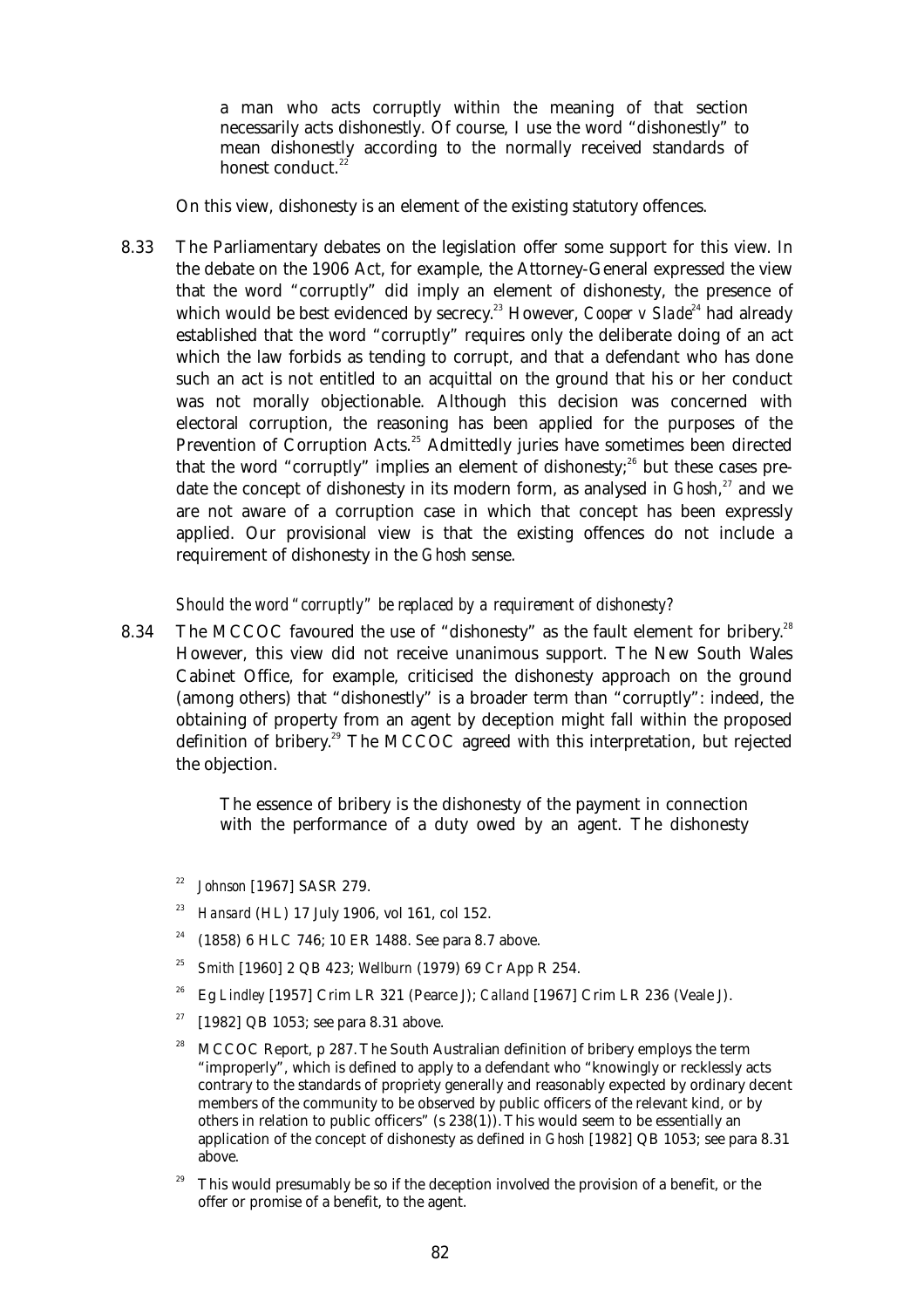flows not merely from the fact of payment but from the circumstances and nature of what is sought. $30$ 

 8.35 We provisionally agree with the New South Wales Cabinet Office that the concept of dishonesty is too broad to serve as the *sole* criterion for identifying corrupt conduct on the part of an agent or a person having dealings with an agent. It is not, in our view, an adequate *substitute* for the word "corruptly". The MCCOC expressed the view that

> Although there may be shades of different meaning between the concepts of "corruptly" and "dishonestly", dishonesty is a more accessible concept for juries than corruptly and accurately identifies the prohibited evil. It also has the necessary flexibility to deal with the wide variety of circumstances in which offences can occur.<sup>31</sup>

 8.36 We agree that dishonesty is probably a more accessible concept (though this is mainly because it has whatever content the jury chooses to give it); but this is surely irrelevant if it is not the most *appropriate* concept. We do not agree that it accurately identifies the "prohibited evil", as we have sought to do in this Part. Our analysis may or may not be implicit in the word "corruptly"; it is clearly not implicit in "dishonestly". Nor is it clear to us what is meant by the assertion that dishonesty is a more *flexible* concept. **We provisionally reject the option of replacing the word "corruptly" with the word "dishonestly".**

#### *Should there be an* additional *requirement of dishonesty?*

- 8.37 This conclusion still leaves the possibility of including an *additional* requirement of dishonesty, over and above requirements designed to identify corrupt conduct along the lines suggested earlier in this Part. The legislation might say, in effect, that conduct which in other respects falls within the definition of corrupt conduct is nevertheless not to be regarded as corrupt unless it is also dishonest.
- 8.38 Our provisional view is that such a rule, though more defensible than the simple substitution of "dishonestly" for "corruptly", would still be inappropriate, for the reasons set out in Part I.<sup>32</sup> The essence of dishonesty, we believe, is the infringement of another's rights: it requires the existence of a victim.<sup>33</sup> In a case of bribery there may be an identifiable victim, as where B is induced to act in breach of a duty owed to C; or there may not, as where there is no breach of duty on B's part but what is done has a tendency to encourage breaches of duty by others. The latter kind of conduct may be *corrupt*, <sup>34</sup> but it would not be *dishonest* in the sense in which we understand that term. Dishonesty is a very common feature of corrupt conduct, but in our view it would be wrong to regard it as an essential characteristic of such conduct. **We provisionally reject the option of including an additional requirement of dishonesty in the offence.**
	- <sup>30</sup> MCCOC Report, p 287.
	- <sup>31</sup> MCCOC Report, p 291.
	- $32$  See paras  $1.26 1.28$  above.
	- $33$  See para 1.27 above.
	- $34$  See paras  $8.15 8.19$  above.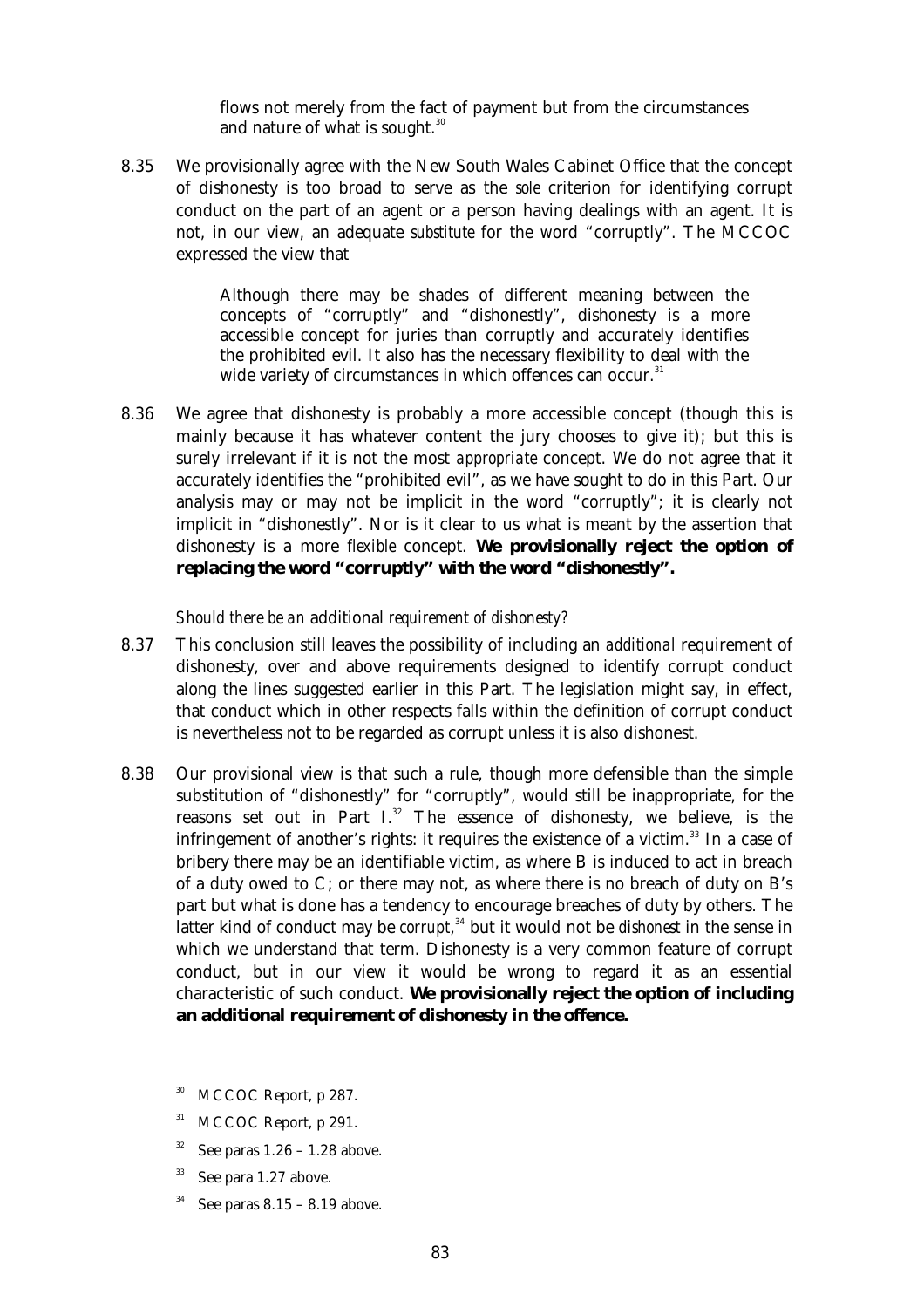8.39 Even if this argument were rejected, and it were accepted that corruption is no less an offence of dishonesty than deception or theft, it would not follow that dishonesty in the *Ghosh* sense ought to be an element of the offence. This is because it is arguable that dishonesty in that sense ought not to be an element of *any* offence, even deception or theft. We have not attempted in this paper to set out the arguments in support of this view.<sup>35</sup> This is partly because, unless we are wrong in our belief that corruption is not a dishonesty offence, the issue is irrelevant; and partly because it is an issue that, whatever views may emerge in the course of consultation on this paper, we shall in any event need to examine as part of our forthcoming review of the law of deception and fraud. In these circumstances we believe it would be unhelpful to attempt to deal with the issue in this paper, or to invite views on it. The issue on which we seek views at this stage is whether we are right to treat corruption as an offence of a different character from theft, deception and fraud. If we are wrong about this, we shall need to consider the implications for the law of corruption of our developing views on the law of dishonesty, including the desirability or otherwise of the *Ghosh* test. But we have not sought to undertake this somewhat hypothetical exercise for the purpose of the present paper.

## *Specific defences*

 8.40 Even if it is agreed that conduct should not fall outside the offence merely because the jury takes the view that it was not "dishonest", there may be a case for including certain more specific criteria for conduct which is to be exempt from liability. None of these criteria is in our view adequate as a complete definition of the conduct to be regarded as corrupt, but some of them might perhaps form the basis of a defence.

#### **OPENNESS**

 8.41 Corrupt transactions between an agent and a third party are likely to be kept secret from the agent's principal, but we think it would be going too far to say that any transaction between an agent and a third party should be deemed corrupt if it is not disclosed.<sup>36</sup> Conversely, the fact that a transaction *is* disclosed does not prove that it is *not* corrupt. If this were so, the result might be simply that bribes would be paid openly instead of in secret. We provisionally believe that the openness of the transaction may be relevant, but cannot be conclusive.

#### THE PRINCIPAL'S CONSENT

 8.42 It is similarly arguable that a transaction cannot be corrupt if it is done with the consent of the agent's principal. If C agrees that C's agent B may accept payment from A in return for giving A a contract, the position is essentially the same as if C were to accept the payment personally. If C is not in a fiduciary position vis-à-vis anyone else, and is under no obligation to apply any particular criteria in determining where to award the contract, C's acceptance of A's payment might not be entirely ethical but, arguably, it would not be *corrupt*. It makes no

<sup>35</sup> See, eg, Edward Griew, "Dishonesty – The Objections to *Feely* and *Ghosh*" [1985] Crim LR 341; D W Elliott, "Dishonesty in Theft – a Dispensable Concept?" [1982] Crim LR 395.

This is the approach adopted in the MCCOC Report, p 287.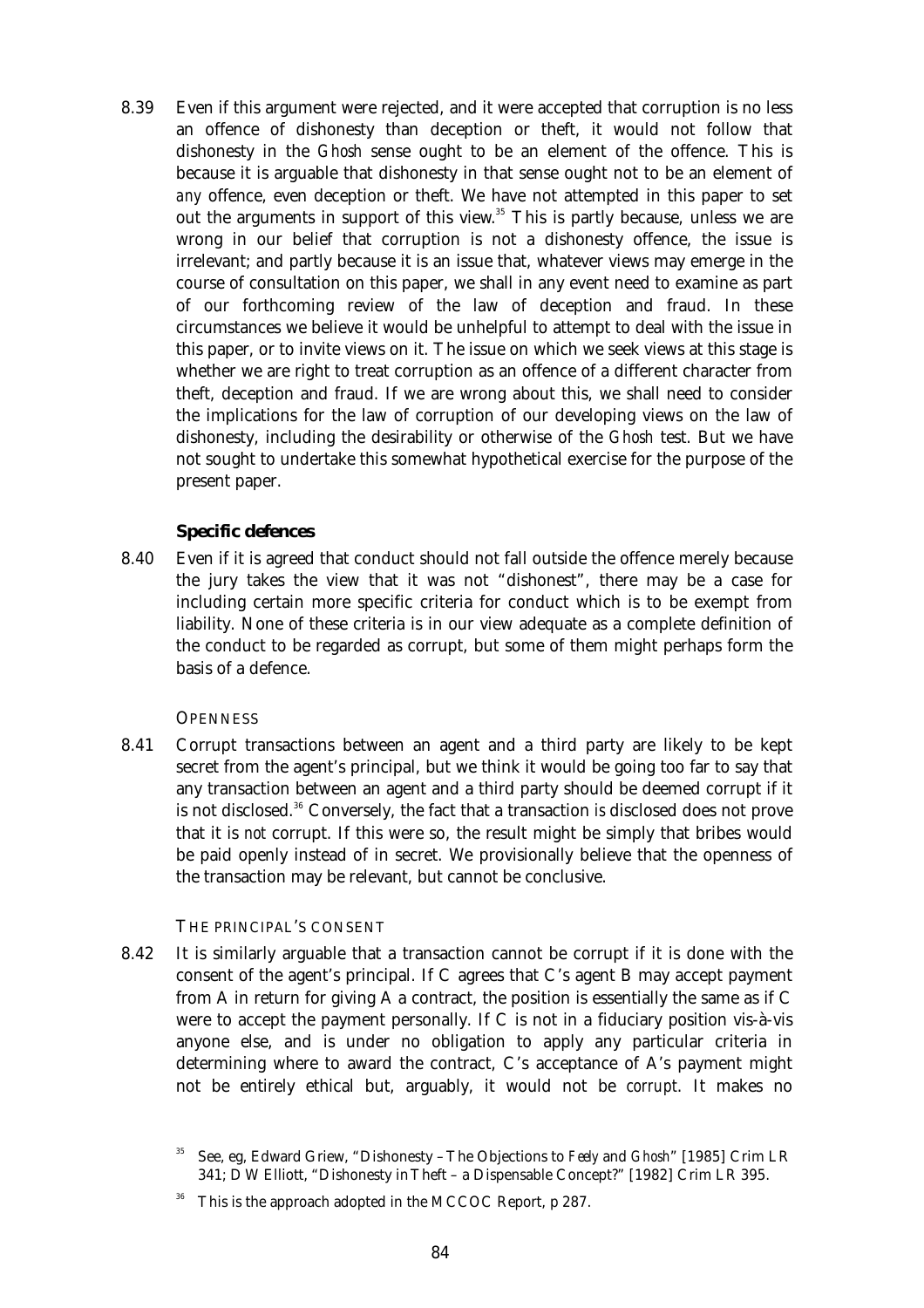difference, in our view, that the payment is made to B rather than C. It is arguable, therefore, that, if C knows all the relevant facts, and consents to what is done by A, B or both, that conduct ought not in principle to be caught by the offence.

- 8.43 However, we would question whether this is inevitably so. We have argued that although there is a large overlap between corruption and fraud, they are essentially distinct forms of criminality. Fraud is the dishonest infliction of loss; corruption is conduct conducive to breach of duty. $37$  Something done with the consent of the agent's principal cannot be fraud on the principal; but does it follow that it cannot be conducive to breach of duty? Suppose, for example, that in a particular industry it is common for agents to award contracts to those contractors that have bribed them. It is widely known in the industry that some agents do this, but a contractor dealing with a particular agent has no way of knowing whether *this* agent does it. The existence of the practice thus encourages contractors to offer bribes, just in case. Each time an agent accepts a bribe from a contractor, the corrupt practice is reinforced. This effect may be mitigated if the agent's principal consents to what is done, but we doubt that it is entirely negatived.
- 8.44 Moreover, even if it were accepted that something done with the consent of the agent's principal can never be corrupt, it would be difficult to formulate a *rule* to this effect. In the first place, there are certain classes of person who should probably be treated as comparable to fiduciaries for this purpose although they do not owe fiduciary duties to any particular person.<sup>38</sup> In the case of such a person, it would be meaningless to enquire whether the principal had consented to what was done.
- 8.45 It would be possible for the law to say that it is a defence if *any person to whom the agent may owe a duty* consents to what is done: this defence would by its nature be unavailable to those agents whose duties are not owed to persons at all, but to the public or the state. But such a rule might give rise to protracted arguments about precisely who or what the agent's duty is owed to, for the purpose of determining whether or not the defence of consent is available. This would distract attention from the central issue of whether what was done was *corrupt*.
- 8.46 An alternative device would be to provide that the principal's consent is a defence unless the agent falls within the definition of an agent *only* by virtue of falling within the category of a public agent. But if different rules applied to different categories of agents, it would be crucial to determine not only whether a person falls within *any* of the categories but also *which*. The latter question would often be much more difficult than the former. For example, it might be clear that B acts on behalf of C (and is therefore an agent) but debatable whether he or she also acts on behalf of the public. The factors relevant to this latter issue might well have a bearing on whether B's conduct is corrupt; but we do not think it would be desirable to turn this consideration into a formal distinction between different kinds of agents.

See paras 1.23 – 1.25 and 8.19 above.

See para 7.7 above.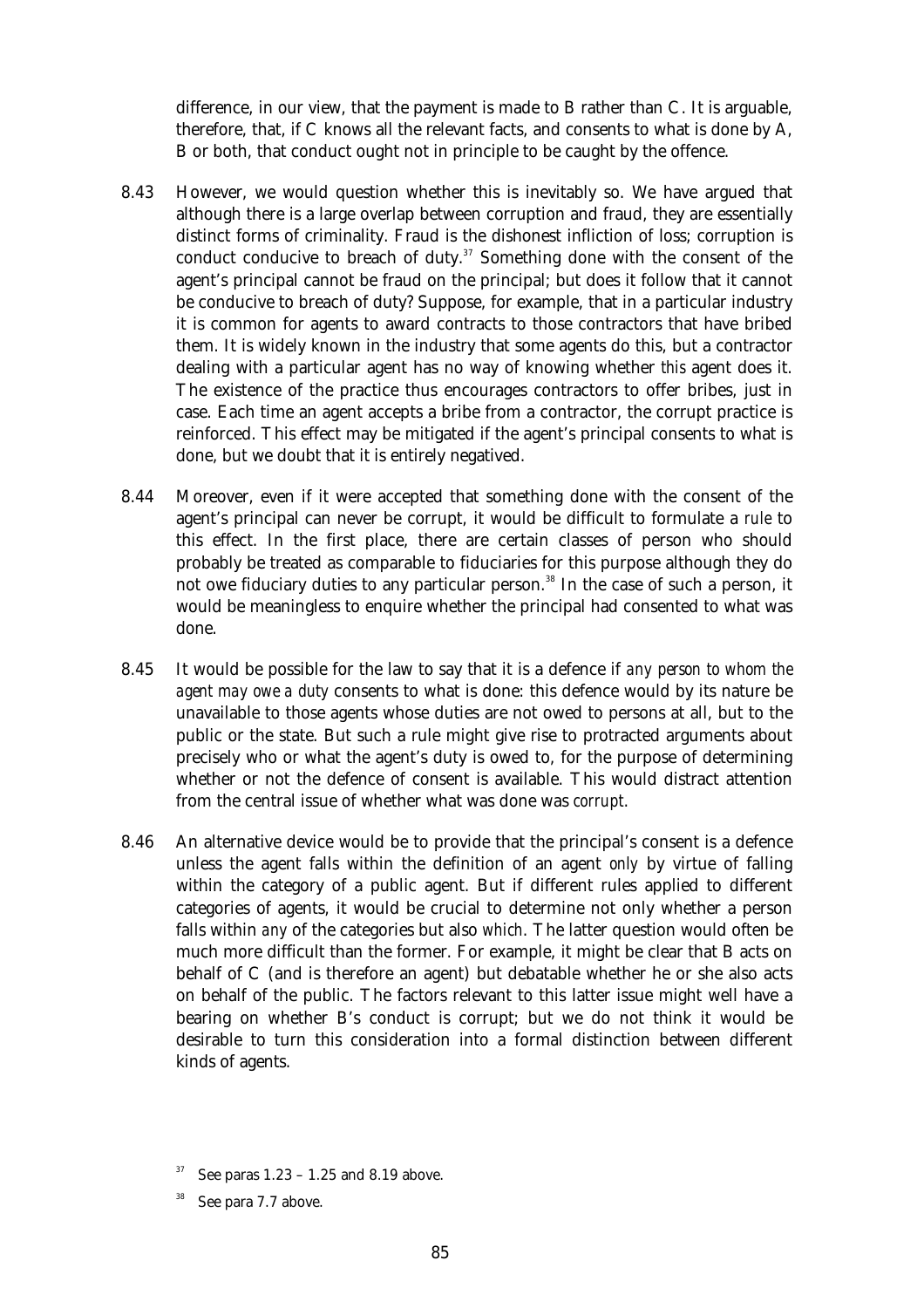8.47 There is a further difficulty in treating the principal's consent as a defence, even where no element of public duty is involved. It may be clear that B owes fiduciary duties to a corporate body, but it may not be clear which of the individuals within that body has the authority to consent on its behalf. Where B is employed by a large company, for example, who is the person empowered to give the company's consent to the transaction proposed? The answer might range from the board of directors at one extreme to B's immediate manager at the other. We believe that these complex issues of corporate responsibility are best kept out of criminal trials if possible. $39$ 

#### NO OBLIGATION TO ACCOUNT

8.48 Professor A T H Smith argues that one essential element of a corrupt transaction is the existence on the agent's part of an obligation to account for the benefit received.

> [T]here is an overlap and potential conflict between the civil and the criminal law that must not be overlooked. Where a person receives a consideration that may possibly be classified as a bribe, both branches of the law must speak with one voice on the subject, to the extent that if the civil law says that the consideration received belongs to the recipient, and he is under no obligation in any way to account for its receipt, then (however dishonest the receipt) the reward cannot be considered a bribe … Suppose, for example, that a person is given a rather large tip by a customer using his services. As a matter of civil law, the tip belongs to him rather than to the employer.<sup>40</sup> It would be wrong in those circumstances to treat the tip as a bribe.<sup>41</sup>

 8.49 This suggestion, like the preceding one, treats bribery as essentially a crime against the agent's principal, rather than one of conduct which has a tendency to encourage breaches of duty. We suggested above<sup>42</sup> that it would be inappropriate for the offence to include a requirement of dishonesty, on the ground that the concept of dishonesty implies an identifiable victim, and in the case of corruption no such person need exist. Corruption is an offence against the public interest, not against the agent's principal. $43$  If this is right then it may be more acceptable for the law to say that an agent can commit an offence by accepting a benefit even if the agent has no obligation to account for it. The existence or non-existence of a duty to account can hinge on factors which have no bearing on the question of whether what is done is likely to encourage breaches of duty. For example, the principal might be unable to make the agent disgorge a bribe if the principal's

- $42$  See paras 8.36 and 8.38.
- <sup>43</sup> See paras  $1.23 1.28$  above.

<sup>&</sup>lt;sup>39</sup> Cf our recommendations for a new offence of corporate killing, designed to avoid the difficulties in establishing corporate liability for manslaughter: Legislating the Criminal Code: Involuntary Manslaughter (1996) Law Com No 237, Pt VIII.

<sup>40</sup> See *Hovendon and Sons v Millhoff* (1900-1) 83 LT 41, 43; *Industries and General Mortgage Co v Lewis* [1949] 2 All ER 573, 577. [Footnote in original. But it has recently been held by the Court of Appeal that if the tip is paid by cheque or credit card it belongs to the employer: *Nerva and others v R L and G Ltd*, *The Times* 28 May 1996.]

<sup>41</sup> A T H Smith, *Property Offences* (1994) para 25–02.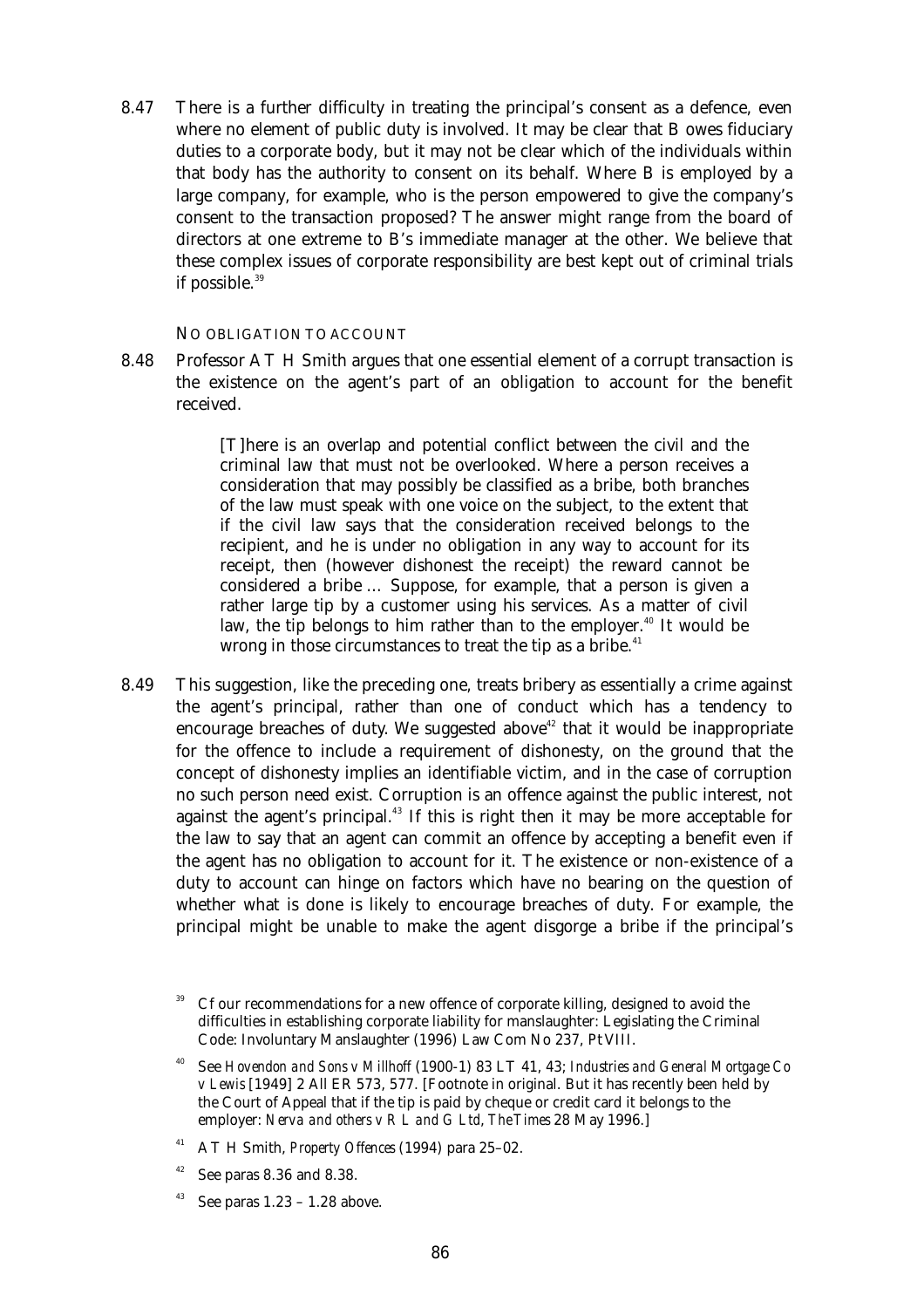enterprise were itself unlawful.<sup>44</sup> This might (and, in our provisional view, should) mean that the agent's conduct cannot be treated as fraud on the principal; but it does not necessarily make that conduct any less corrupt.

 8.50 Moreover, there is again the difficulty that a defence along these lines could apply only to agents of a purely private character: where the agent's duty is to the public at large, it would make no sense to ask whether the agent is under a duty to account to the public. Therefore the defence would require a formal distinction to be drawn between agents of a public and private character. As we have said,<sup>45</sup> we believe that such a distinction would prove troublesome to apply. Our provisional view is that the absence of an obligation to account for the benefit may be relevant, but should not in itself be a complete defence.

#### NORMAL PRACTICE

- 8.51 It is sometimes suggested that what is normal practice cannot reasonably be considered deviant or "corrupt".<sup>46</sup> A common example is that of corporate hospitality. It is accepted business practice for companies to allocate budgets for the entertainment of prospective or established customers at sporting or cultural events. The expenditure may be intended not to induce the recipients to enter into any particular transaction, but simply to make them more favourably disposed towards the company in future. Such expenditure, if properly authorised, is not normally regarded as corrupt.
- 8.52 Arguably this is because it is normal practice. But if the normality of the conduct were a complete defence it would follow that, once corrupt practices have taken root in a given environment, they could no longer be regarded as corrupt. We believe that if a transaction is essentially corrupt then it should be criminal, however common such transactions may be. What prevents ordinary business hospitality from being corrupt, we suggest, is not that it is ordinary but that in general it creates no substantial conflict between the recipients' interests and their duty. Whether such a conflict exists in a particular case is a matter of degree. As it was put in the South African case of *S v Deal Enterprises (Pty) Ltd*,<sup>47</sup>

The difference between legitimate entertainment and bribery lies in the intention with which the entertainment is provided, and that is something to be inferred from all the circumstances, including the

 $45$  See para 8.46 above.

 $47$  [1978] 3 WLD 302. This case involved the giving of gifts purchased from a fund set aside for entertainments. It was held that the giving of gifts in kind was not the same as providing entertainment. Giving monetary gifts was said to be more akin to bribery.

<sup>44</sup> See *Montefiore v Menday Motor Components Co Ltd* [1918] 2 KB 241.

<sup>46</sup> This view is supported by P Fennell and P A Thomas, "Corruption in England and Wales: An Historical Analysis" (1983) 11 Int Jo Soc Law 167, 171. Analysing three cases of corruption in South Wales, they note that defendants often relied on the fact that their conduct was "common business practice". See also S Chibnall and P Saunders, "Worlds Apart : notes on the social reality of corruption" (1977) 28(2) British Journal of Sociology 138, 143.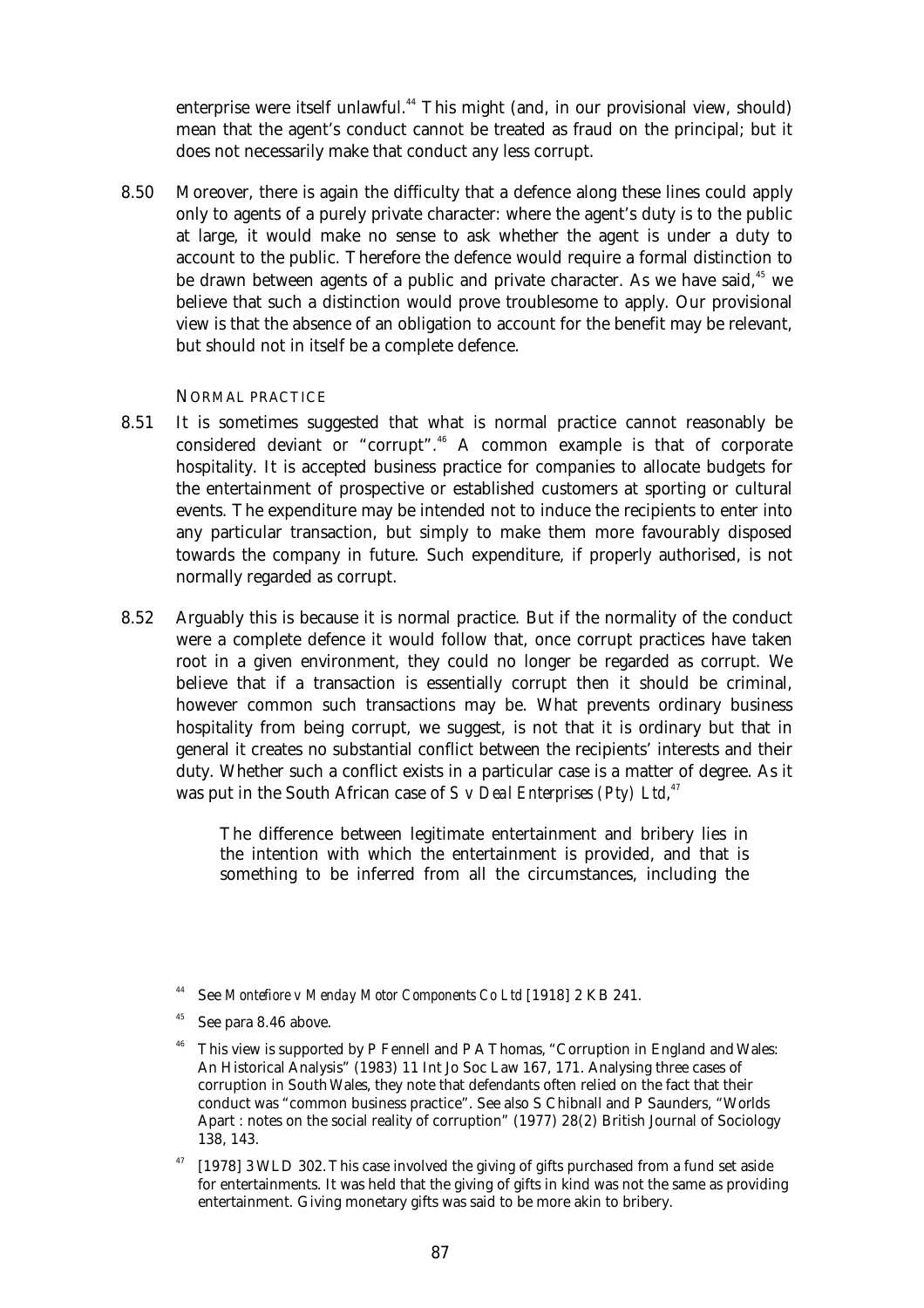relationship between the giver and recipient, their respective financial and social positions and the nature and value of the entertainment.<sup>48</sup>

SMALL VALUE

- 8.53 In their analysis of three corruption cases in South Wales, Fennell and Thomas note a number of defences that emerged during those trials.<sup>49</sup> One line of argument was that the sums of money in question were, from the point of view of the companies giving the bribes, trivial. A bribe, it was argued, was something that ought to be substantial in value.
- 8.54 Similarly, John Poulson claimed to have been guilty not of corruption but only of being "generous on a ridiculous scale". <sup>50</sup> However, his generosity extended to the provision of free holidays, a house, and suits of clothing. The size and quantity of these items made it easy for the jury to characterise his conduct as corrupt. As the prosecution put it in relation to his gifts to another defendant, Pottinger:

What friend gives a house to a friend? The nature of the gifts was to take every financial responsibility for the man's whole living. [Pottinger] was living in a Poulson house, driving a Poulson car, wearing Poulson suits, and travelling at Poulson's expense ... The gifts point not to friendship, but to buying a man, making him dependent.<sup>51</sup>

 8.55 But what would have been the position if the alleged bribery had been on a more modest scale? At one point during his first trial, Poulson was questioned about a "Christmas gift" of six bottles of whisky to the Peterlee Development Corporation, with whom his company had been doing business for some ten years. Prosecuting counsel asked him:

> Would you agree that to lavish a gift on a person who was in a position to influence a contract in your direction would be a brief description of corruption?

Poulson replied:

It might be yours, but six bottles of whisky for the amount of work we were doing, and the connections over the past ten years, no sir.<sup>52</sup>

- 8.56 Poulson was open about the relationship between the amount of business done and the size of a "gift". <sup>53</sup> Indeed, if he had provided no more than six bottles of whisky, he might not even have been prosecuted. Such gifts are common, and
	- <sup>48</sup> *Ibid*, at p 311, *per* Nicholas J.
	- <sup>49</sup> P Fennell and P A Thomas, *op cit*, p 171.
	- <sup>50</sup> Cited in S Chibnall and P Saunders, *op cit*, p 146.
	- <sup>51</sup> *Ibid*, at p 147.
	- <sup>52</sup> *Ibid*, at p 148.
	- <sup>53</sup> In a letter to Sir Bernard Kenyon, former clerk to West Riding County Council, he wrote "an authority giving us 750 houses obviously has to have more spent on it than an authority giving us 25." Cited in S Chibnall and P Saunders, *op cit*, p 153, n 23.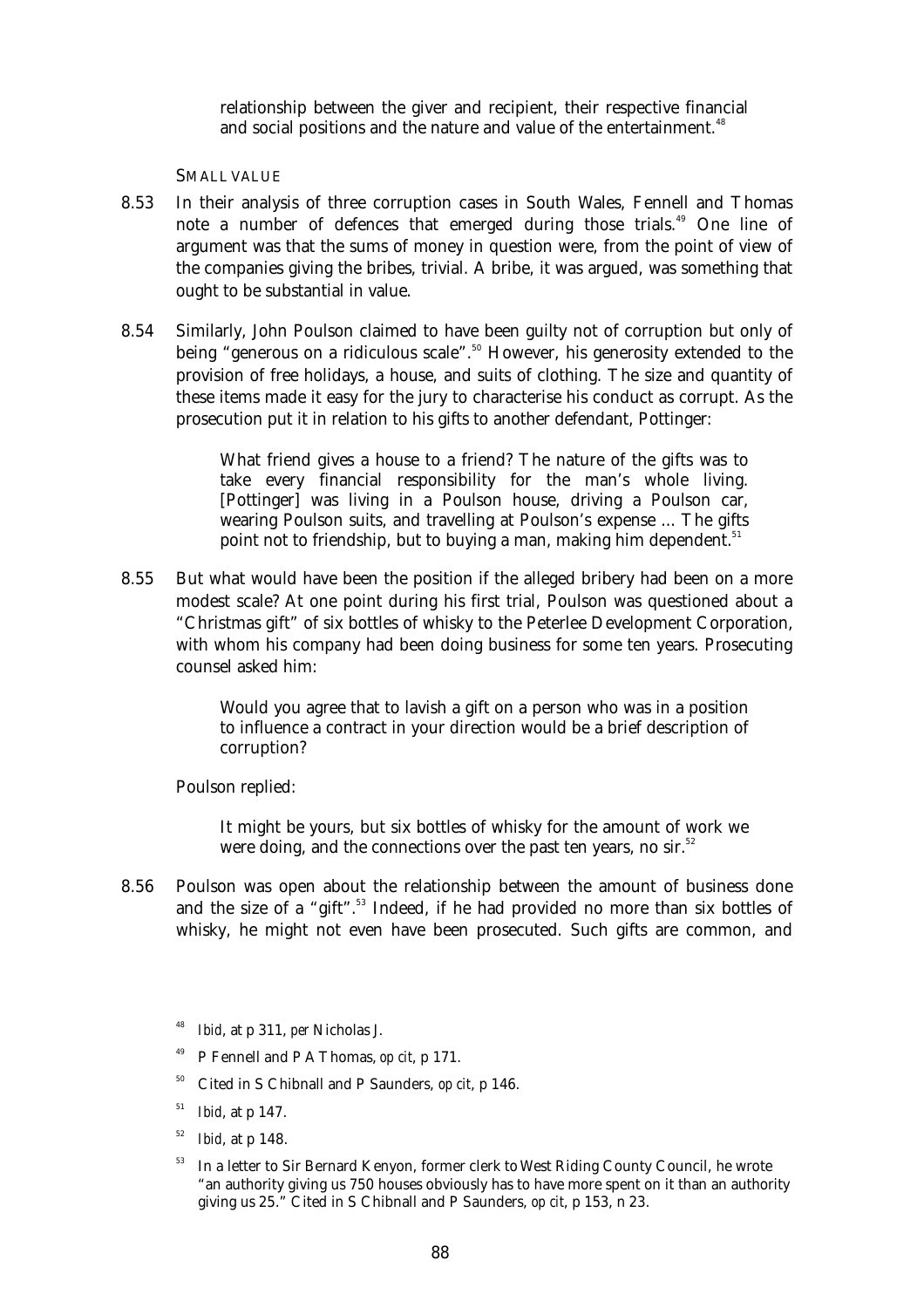commonly regarded as acceptable. At what level of "generosity" (to use Poulson's term) does a gift become a bribe?

8.57 This question has generated much academic discussion. According to Russell, <sup>54</sup> there exists no qualitative or quantitative limit. He focuses solely on the fact that the gift is "undue". On the other hand, Coke<sup>55</sup> removes from the remit of bribes "meat, drink and that of small value". Such an approach was employed in *Woodward v Maltby*, <sup>56</sup> where a gift of a book of matches containing an exhortation to vote for a candidate was held to be neither treating (because it was not meat, drink, entertainment or provisions) nor bribery because the value was so small that it could not be inferred that it was given in order to influence the recipient voter. From this, Lanham concludes that the triviality of the gift is not a defence in its own right but a factor in determining whether it was given as a reward.<sup>57</sup> We think that this is the right approach.

## **CONCLUSIONS**

- 8.58 **Our provisional view is that it should not be a specific defence to the new offence**
	- **(1) that what was done was done openly;**
	- **(2) that what was done was done with the consent of the agent's principal;**
	- **(3) that the agent was under no obligation to account for the benefit in question (or, where it was not in fact received, would have been under no such obligation if it had been);**
	- **(4) that what was done was normal practice in the environment in question; or**
	- **(5) that the benefit in question was of small value;**

# **but that each of these factors should be capable of having a bearing on the issue of whether the defendant's conduct was corrupt.**

## **THE NATURE OF THE BENEFIT**

- 8.59 The 1889 Act applies to the offer or acceptance of "any gift, loan, fee, reward or advantage"; the 1906 Act refers instead to "any gift or consideration". 58
- 8.60 In *Braithwaite*<sup>59</sup> it was held that the provision of property or services must be either a "consideration" or a "gift", because it would be a consideration if it were done as

- $55$  3 Inst 145.
- <sup>56</sup> [1959] VR 794.
- <sup>57</sup> See D Lanham, "Bribery and Corruption" *Essays in Honour of J C Smith* (1987) 92, 95.
- <sup>58</sup> "Consideration" includes a valuable consideration of any kind: 1906 Act, s 1(2).
- <sup>59</sup> [1983] 1 WLR 385.

<sup>54</sup> Russell, *A Treatise of Crimes and Misdemeanours (*4th ed 1865) vol 1, p 223.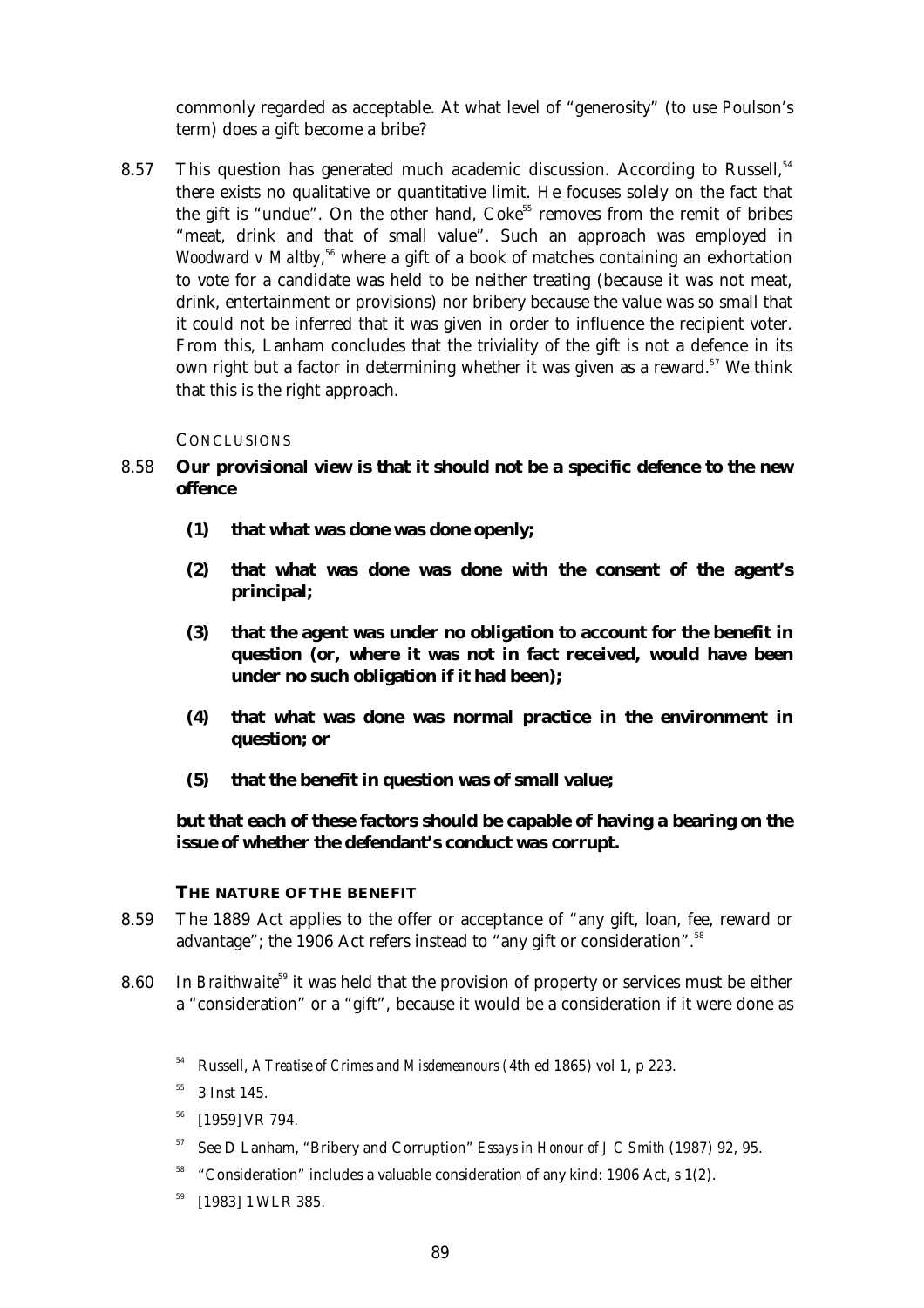part of a bargain, in exchange for some other benefit, and a gift if it were not. The decision was concerned with the words "gift" and "consideration" in section 2 of the 1916 Act (which defines the circumstances in which the defence must prove the absence of corruption), but the reasoning would seem equally applicable to those words in section 1 of the 1906 Act.

 8.61 However, that reasoning is perhaps open to criticism, on the ground that the word "gift" is more apt to describe the provision of *property* than that of *services* – particularly where the services are of such a nature that their financial value (if any) is hard to quantify, such as sexual favours. Similarly, it is not clear that every kind of benefit referred to in the 1889 Act will suffice under the 1906 Act. The 1889 Act refers to a "gift, loan, fee, reward or advantage", and section 7 of that Act defines an "advantage" as follows:

> The expression "advantage" includes any office or dignity, and any forbearance to demand any money or money's worth or valuable thing, and includes any aid, vote, consent, or influence, or pretended aid, vote, consent, or influence, and also includes any promise or procurement of or agreement or endeavour to procure, or the holding out of any expectation of any gift, loan, fee, reward, or advantage, as before defined.

- 8.62 With or without the assistance of this definition, the word "advantage" seems wide enough to cover the doing by one person of any act which is either desired by, or in the interests of, another. If there are any such acts which, if gratuitous, would not qualify as a "gift", it follows that the 1889 Act covers a wider range of benefits than the 1906 Act; and, if so, our provisional view is that the wider expression is the more appropriate. Subject to the other requirements of the offence, **we provisionally believe that a person (A) should be regarded as conferring an advantage on another (B) if A does something that B wants A to do, or which is otherwise of benefit to B**.
- 8.63 A somewhat less clear case is that in which A *refrains* from doing something that B does *not* want A to do, or which it would otherwise be to B's disadvantage for A to do. The 1889 Act includes, within the definition of an advantage, "any forbearance to demand any money or money's worth or valuable thing", which is only one example of providing a benefit by forbearing to act. Forbearance might qualify as "consideration", but only if it formed part of a bargain; if not, it would not be covered by the 1906 Act, since it could scarcely be regarded as a "gift".
- 8.64 **We provisionally believe that, where A has a** *right* **to act to B's disadvantage, and forbears to exercise that right, that forbearance should be regarded, for the purposes of our proposed new offence, as the conferring of an advantage on B.** Where, however, A merely refrains from doing that which A has no right to do, it is hard to regard this as an advantage to B. If, by so refraining, A seeks to induce B to act in a particular way, it may be arguable that A should be guilty of an offence; but it would be an offence of using *threats*, not of bribery, and it is questionable whether B should be a party to any such offence if the threat achieves the desired result. We considered these issues in Part V.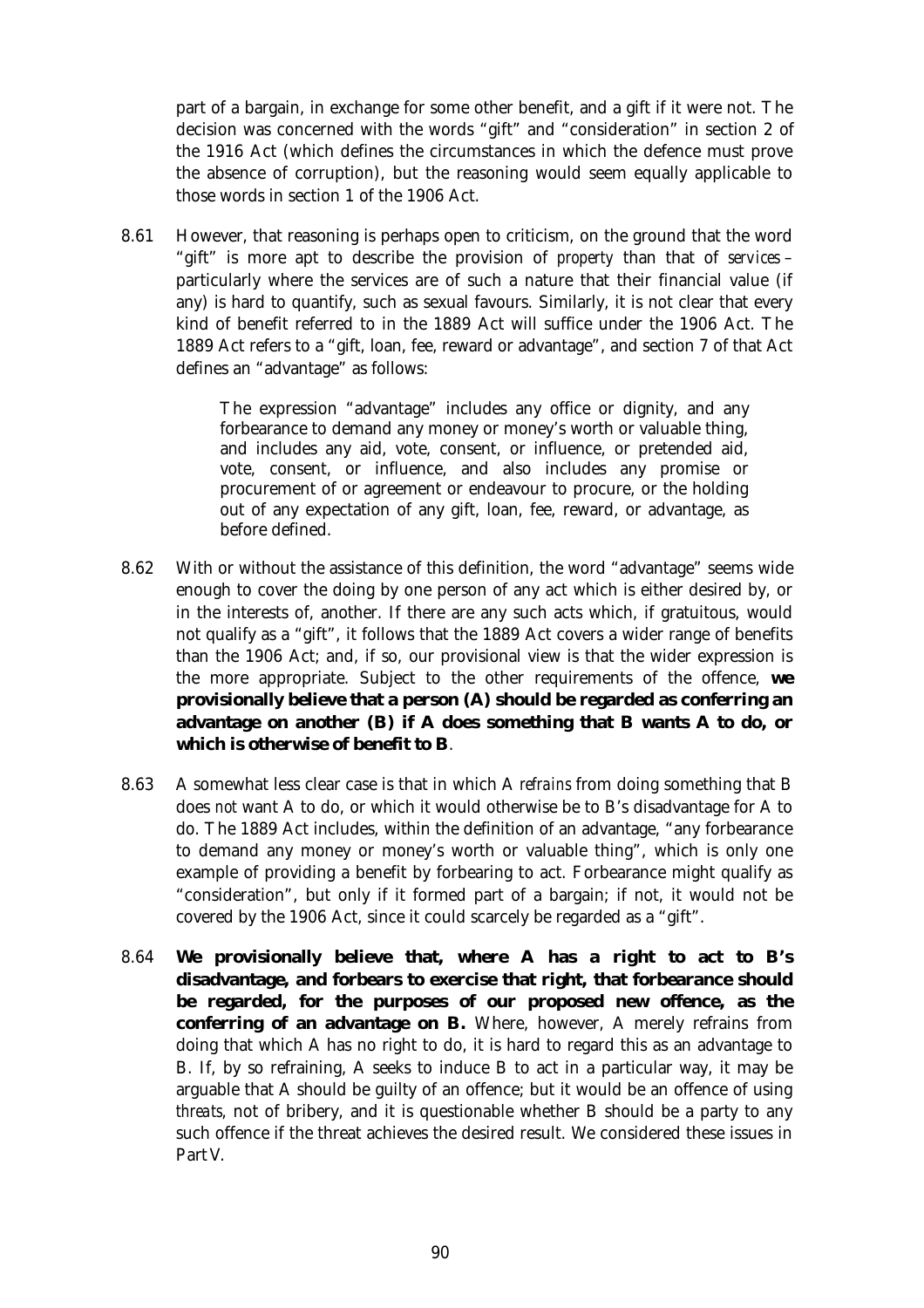#### **THE PROHIBITED ACTS**

 8.65 Both the 1889 and the 1906 Acts deal separately with the position of the putative briber and bribee. We must also consider the position where a third party or intermediary is involved, and where the "agent" is no longer (or not yet) an agent at the material time.

## **The bribee**

- 8.66 Under the 1889 Act a person may commit an offence by *soliciting* an advantage, *receiving* it or *agreeing* to receive it. In each case the receipt (or proposed receipt) may be for the defendant or for another. Under the 1906 Act the defendant must *accept* the gift or consideration or *agree* to do so, *obtain* it or *attempt* to do so. The difference between receiving, accepting and obtaining is not obvious: these words appear to be interchangeable.
- 8.67 It is arguably possible to *solicit* an advantage without *attempting to obtain* it, because the act of soliciting may not be sufficiently proximate to the obtaining to be properly described as an attempt. In the terms of section 1 of the Criminal Attempts Act 1981, it might in certain circumstances be "merely preparatory" to the obtaining of the thing solicited, as distinct from an *attempt* to obtain it – though in that case it is hard to see what purpose is served by the words "attempts to obtain" in the 1906 Act. Our provisional view is that the soliciting of an advantage should suffice, and that there is no need to refer in addition to the possibility of an attempt to obtain. **We provisionally propose that the conduct prohibited on the part of the putative bribee should be that of accepting, soliciting or agreeing to accept the advantage in question.**

#### **The briber**

 8.68 Under the 1889 Act a person may commit an offence by giving, offering or *promising* the advantage; under the 1906 Act, by giving, offering or *agreeing to give* it. We can see no difference between promising an advantage and agreeing to give it. "Promise" seems the simpler expression, and we provisionally propose to adopt it. **We provisionally propose that the conduct prohibited on the part of the putative briber should be that of conferring, or offering or promising to confer, the advantage in question.**

## **Tripartite relationships**

- 8.69 As we have suggested in Part  $I^{60}$  above, in its simplest form, a corrupt transaction involves two active parties, A and B, A conferring an advantage on B with a view to tempting B to breach the duty B owes to C. A more complex form involves a tripartite transaction in which
	- (1) A confers an advantage on *a third party*, D, with a view to tempting B, or
	- (2) D acts as *intermediary* between A, the briber, and B, the bribee.

<sup>&</sup>lt;sup>60</sup> Para 1.12.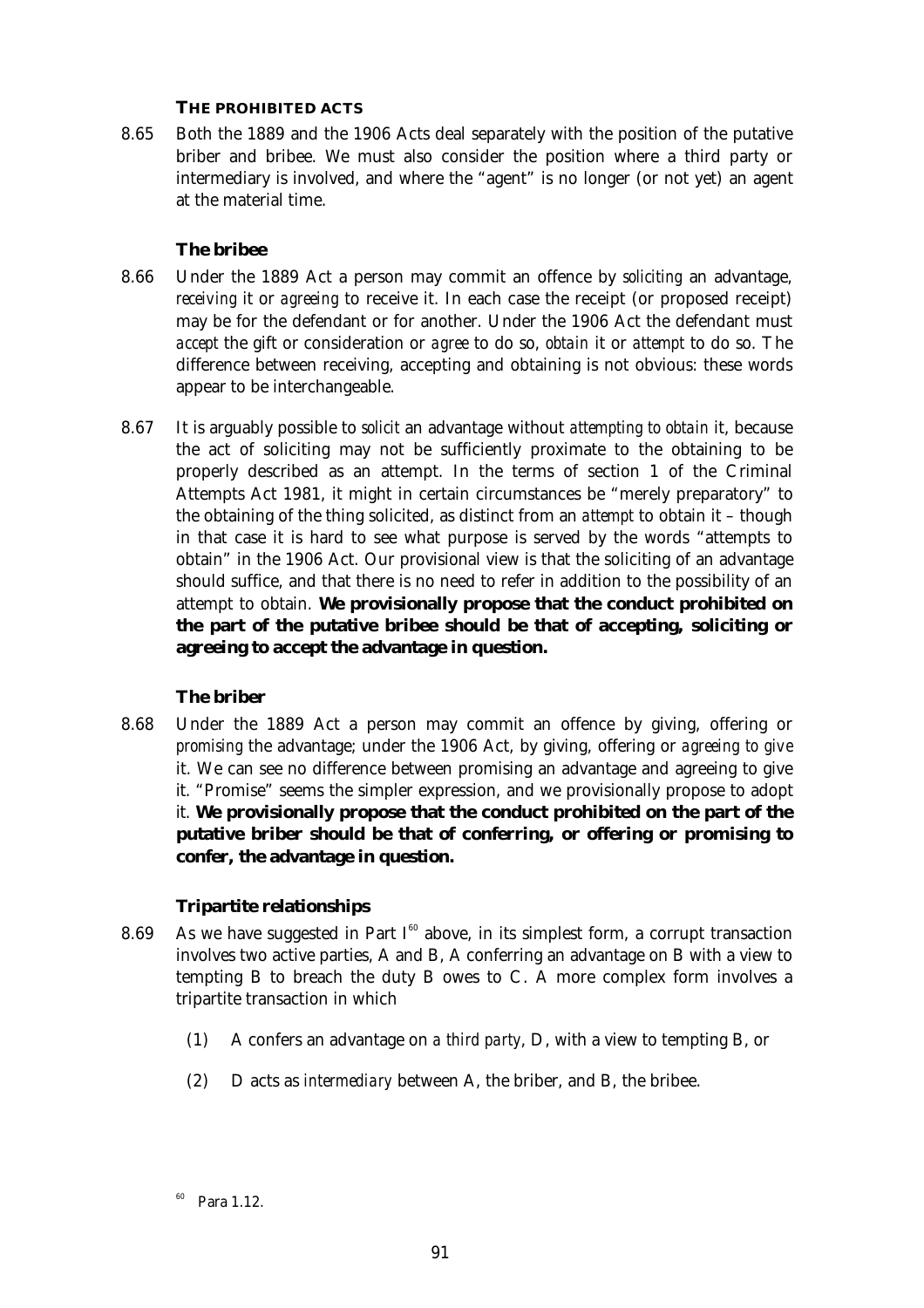## *Third parties*

LIABILITY OF THIRD PARTIES

- 8.70 The 1889 Act does not require B, the person being tempted to act in breach of duty, to be the recipient of the bribe. So, in a transaction in which a third party, D, is the recipient and distinct from B (the member, officer or servant of a public body whose conduct is sought to be influenced), D may be guilty of an offence if the receipt can be shown to have been an "inducement to" or "reward for" or "otherwise on account of" B's acting (or refraining from acting) in his or her capacity as member, officer or servant of a public body.
- 8.71 The 1906 Act, unlike the 1889 Act, does not allow for such a separation of roles. In the circumstance where A pays a third party, D, with a view to influencing or rewarding an agent, B, neither B nor D would be guilty of an offence under the first paragraph of section  $1(1)$  of the 1906 Act and A would not be guilty under the second paragraph. $^{61}$  In this respect the 1906 Act is more limited than the 1889 Act, and, as a result, although third-party transactions involving those associated with public bodies fall foul of the 1889 Act, the 1906 Act will not bite on similar transactions in the private sector.
- 8.72 The Salmon Report considered the breadth of the 1889  $Act^{62}$  and, following a brief description of the difference between the 1889 and 1906 Acts.<sup>63</sup> stated:

The Parliamentary debates on the 1906 Act do not explain why the drafting of that Act departed from the precedent set in 1889, and we consider that on the points at issue the wider approach of the 1889 Act is right. $64$ 

 8.73 We agree. We can see no justification in requiring, by law, that the recipient of a bribe and the agent whose conduct is connected with the bribe should be the same person. Indeed, such a requirement would create a lacuna which could be exploited in circumstances where an agent had an interest in a third party receiving a payment (such as a spouse). We believe that a modern law of bribery should recognise a separation of the role of recipient and agent. **We provisionally propose that the offence should be committed by any person who corruptly accepts, solicits or agrees to accept an advantage in connection with the performance by an agent of his or her duty.**

#### LIABILITY OF THE AGENT

- 8.74 It would appear that although it is the temptation of the public office holder, B, that constitutes the mischief $^{65}$  with which the 1889 Act is directly concerned, so
	- <sup>61</sup> If, however, D passed A's "bribe" on to B, both B and D would be guilty under the 1906 Act, since D would then be an offeror and B the recipient agent.
	- $62$  In respect of both types of tripartite transaction set out in para 8.69 above.
	- $63$  At para 57.
	- $64$  At para 58.
	- $65$  See para 1.15 above, where the distinction is drawn between the "fundamental mischief" and the "mischief of temptation".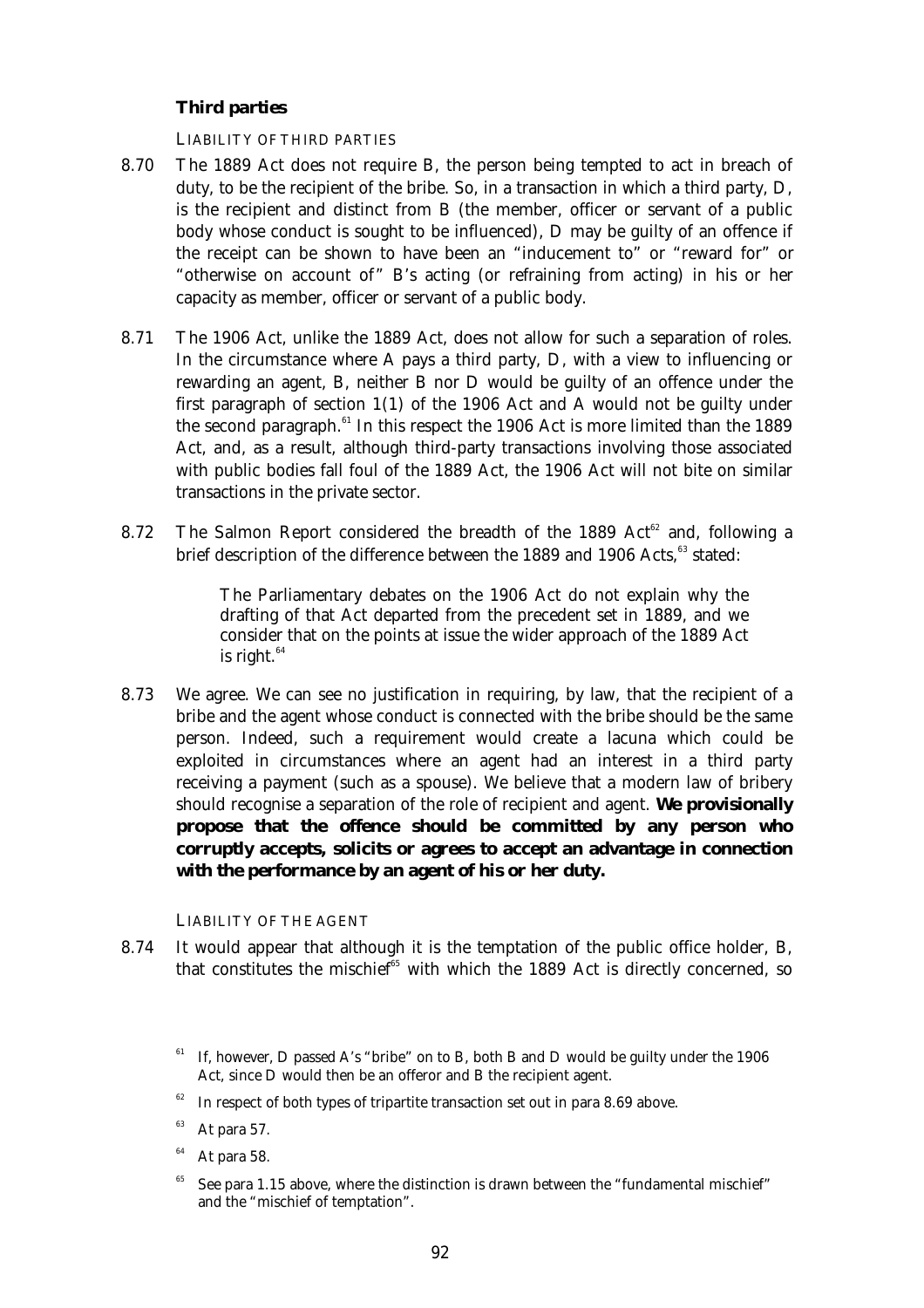long as B does not solicit, receive or agree to receive any payment, B will not be a principal in the commission of the offence.<sup>66</sup> B may incur liability, however, if

- (1) B aids, abets, counsels or procures the receipt of a bribe by the third party,  $\mathbf{D}^{.67}$
- (2) B conspires with D with a view to D's receiving a bribe;<sup>68</sup> or
- (3) D passes on some or all of the bribe to B.
- 8.75 In regard to sub-paragraph (3) above, defining what is meant by *receiving some or all of the bribe* is not without difficulty. It may include not only an agent literally receiving some or all of the property given by the donor to the third party, but also an agent receiving a payment which can be said to be the *proceeds* of the bribe or, more broadly still, an agent who can be said to have received *any* benefit – financial (for example, the remission of a debt) or otherwise – as a result of the receipt of the bribe by a third party. **We provisionally propose that, where a person other than an agent corruptly accepts a bribe in connection with the performance by an agent of his or her duty, the offence should also be committed by that agent if he or she receives**
	- (1) **some or all of the bribe itself,**
	- (2) **some or all of the proceeds of the bribe or**
	- (3) **a benefit resulting from the bribe.**

LIABILITY OF THE BRIBER

 8.76 Under the 1889 Act, a briber is liable whether the benefit is conferred on a public officer directly or on a third party. The MCCOC's proposed offence of giving a bribe adopts the same approach. $69$  The Committee cites, as an example of a thirdparty bribe, "the payment of a sum of money to a political party in government with the dishonest intention of obtaining a favour from a third party, for example, a minister in the government".<sup>70</sup> It concludes that although the benefit is not paid

- $67$  Accessories and Abettors Act 1861, s 8.
- <sup>68</sup> Criminal Law Act 1977, s 1.
- <sup>69</sup> Section 20.2(1) of the Code provides: "*Giving a bribe*. A person who dishonestly provides, or offers or promises to provide, a benefit to any agent *or other person* with the intention that the agent will provide a favour is guilty of an offence" (emphasis added). The MCCOC proposes the obverse offence of *receiving a bribe*; this offence, however, appears to be confined to the agent "who dishonestly asks for, receives or agrees to receive a benefit for himself, herself *or another person* with the intention of providing a favour" (s 20.2(2)). The third party appears not to be guilty.
- MCCOC Report, p 301.

<sup>66</sup> Where D receives a bribe from A without informing B and *then* seeks to persuade B to favour A, B may not be guilty under the Act even if B agrees to favour A, because by that time the offence is already complete.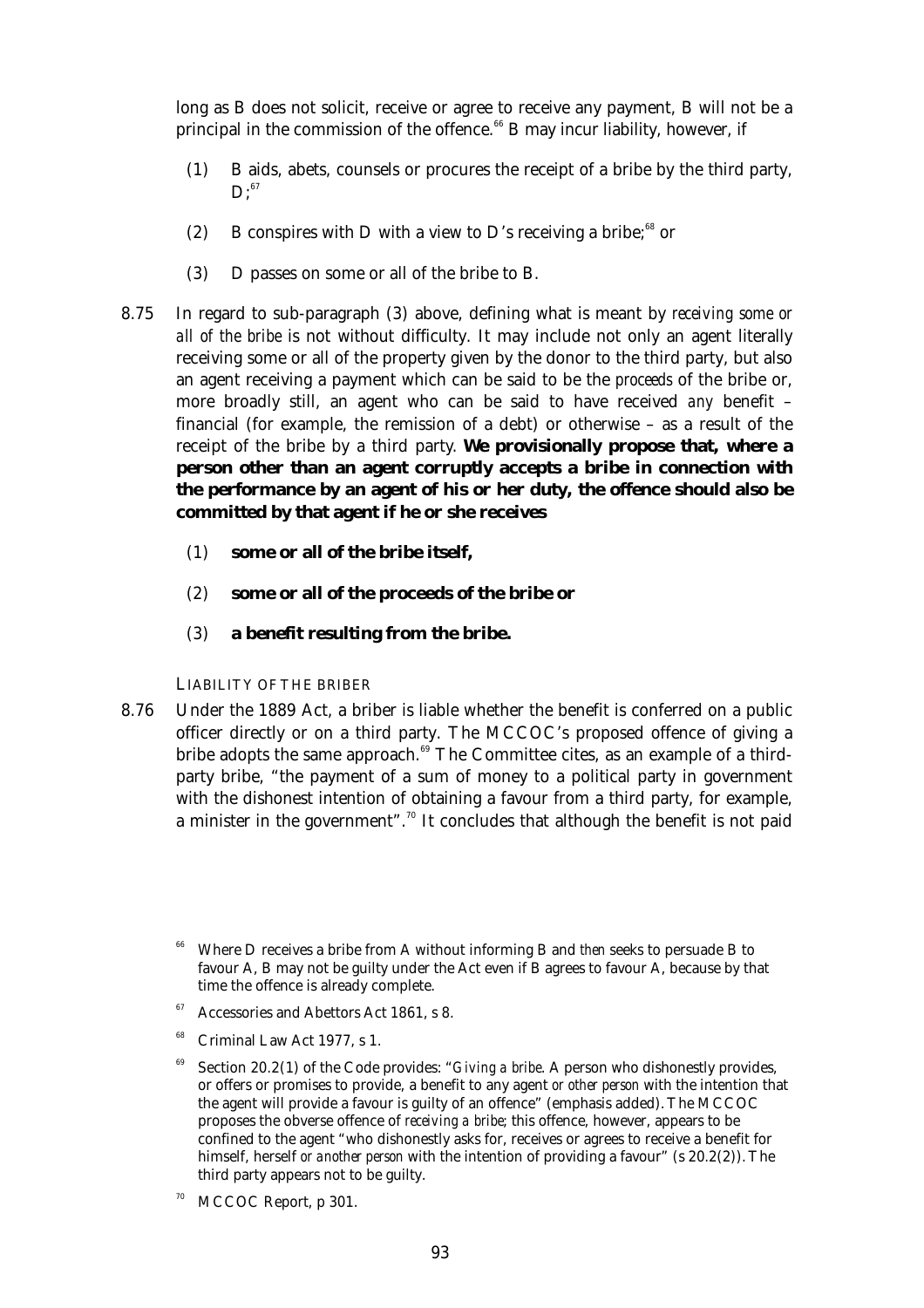to the agent, "[t]his is clearly corrupt and should be included within the definition of bribery".<sup>71</sup>

 8.77 We agree. **We provisionally propose that, where a person corruptly confers, or offers or promises to confer, an advantage in connection with the performance by an agent of his or her duty, the offence should be committed by that person whether the advantage is conferred (or to be conferred) on the agent or on a third party.**

## *Intermediaries*

- 8.78 In the Salmon Report it is suggested that intermediaries those "who arrange corrupt transactions (or even attempt to arrange them without the knowledge of both the other parties)"<sup>72</sup> – are caught by the broad drafting of the 1889 Act, but by the 1906 Act only "to the extent that [the intermediary] actually gives or offers a corrupt gift or consideration to an agent".<sup>73</sup> Whereas this does, indeed, appear to be the case as regards the substantive offences, $74$  an intermediary may be guilty as accessory if he or she aids, abets, counsels or procures the substantive offence.
- 8.79 Whereas we take the view that a recipient should be liable irrespective of whether he or she is also an agent, we are not inclined to take the same view as regards intermediaries, and to this extent we depart from the conclusion of the Salmon report set out above. Unlike the third-party recipient, an intermediary does not have an equal status to the other parties in the corrupt transaction, and the criminality of the intermediary's role is adequately reflected by liability for aiding and abetting. **We provisionally propose that the offence should not be committed, as a principal offender, by an intermediary.**

#### **Persons who have been, or are to become, agents**

 8.80 Whereas the 1906 Act appears to require that the bribe be received by the agent *during the currency* of the agency,<sup>75</sup> the 1889 Act extends to circumstances in which the public officer is no longer in office at the time of receipt of the bribe (either by himself or herself or by a third-party) or has yet to assume office. Lanham gives the following example of the former:

- $72$  At para 57.
- <sup>73</sup> *Ibid*.
- <sup>74</sup> Under the 1889 Act, s 1(1) and (2), an intermediary is guilty if he or she solicits or offers a bribe on behalf of another. The 1906 Act, s 1(1), requires that it is the agent who "accepts or obtains, or agrees to accept or attempts to obtain" the bribe; any person can be guilty if he or she "gives or agrees to give or offers" a bribe, and presumably this is so even if that person is acting only as intermediary. Whereas, however, the 1889 Act is drafted in terms of a person committing an offence either by himself or herself or "in conjunction with any other person", the 1906 Act is not drawn so widely in express terms.
- <sup>75</sup> D Lanham, in "Bribery and Corruption" in *Essays in Honour of J C Smith* (1987) 92, at p 101, refers to *Brewer* (1942) 66 CLR 535, in which it was held by a majority of the High Court of Australia that the Secret Commissions Act 1905 (which provides that agent "includes a person serving under the Crown") did not extend to *ex*-servants of the Crown. But Lanham is cautious in placing much reliance on this authority because of the differences between the UK and Australian definitions.

<sup>71</sup> *Ibid*.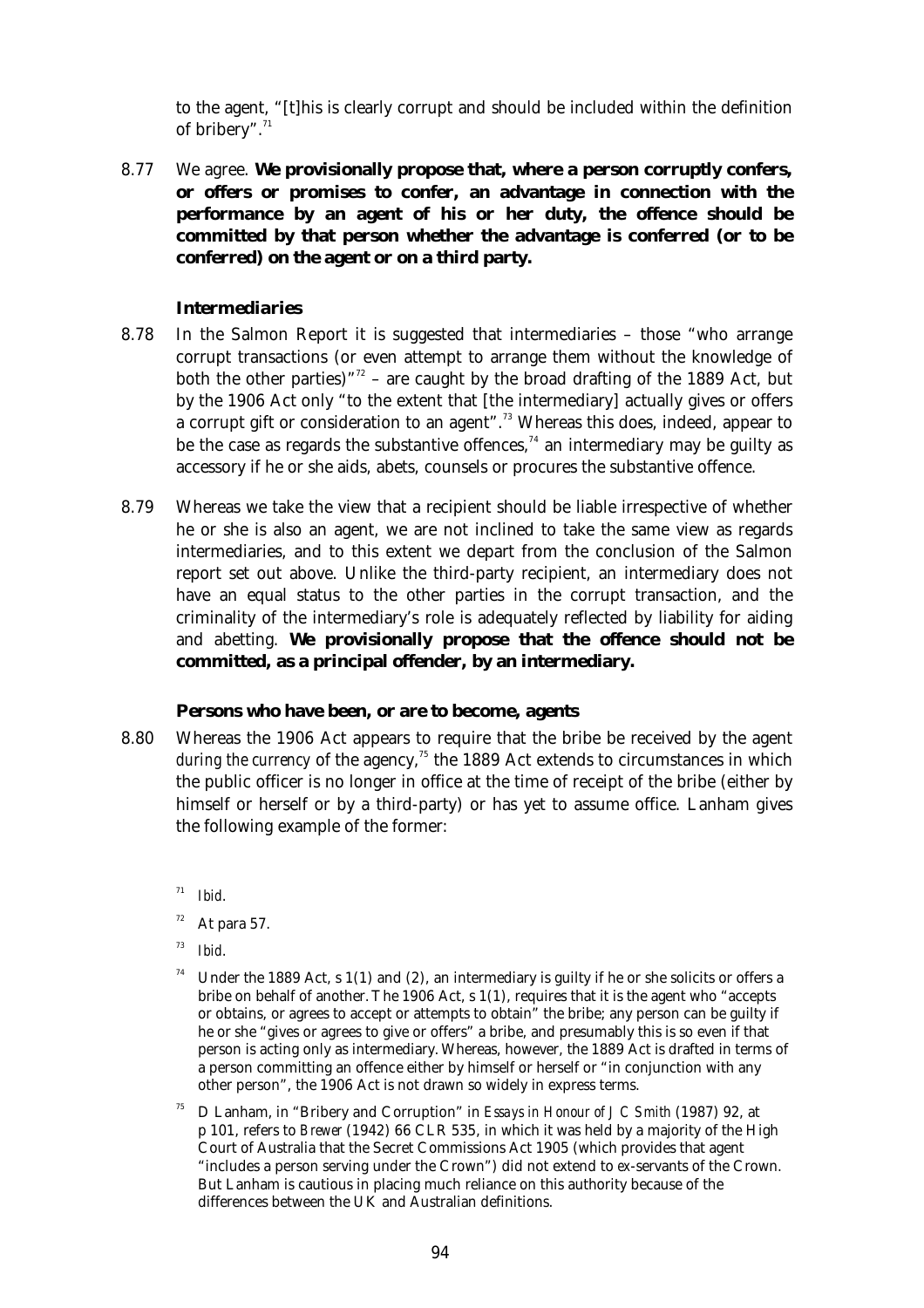Suppose D1, an officer of a local authority, influences a decision which creates a large financial gain for D2. If after D1 retires, resigns or is dismissed from his post, D2 pays D1 a substantial sum of money as a reward for his part in the decision, the crime would appear to have been committed. D1 would have received and D2 have given a reward for doing something in which the public body is concerned. There is no requirement that at the time the reward is paid the recipient should be a current officer (or member or servant) of the public body.<sup>76</sup>

 8.81 We take the view that limiting criminality on the basis of *when* a bribe is offered or received is unnecessarily restrictive and artificial. The MCCOC reached a similar conclusion: "Obviously, a person should not be able to avoid liability for these offences … simply because he or she sought the benefit just before being appointed to a position, or was paid a reward just after resignation."<sup>77</sup> And "even ex post facto rewards to ex-agents may have a potentially corrupting effect on the agents concerned in their later conduct or on other agents who may get to know of the rewards". <sup>78</sup> **We provisionally propose that, where a person corruptly accepts, solicits or agrees to accept, or confers or offers or promises to confer, an advantage in connection with the performance by an agent of his or her duty, that person should be guilty of the offence even if the agent in question is no longer an agent, or is not yet an agent, at the material time.**

#### **THE MENTAL ELEMENT**

- 8.82 Basic principles of criminal law dictate that liability for a serious offence should require proof of mens rea. This means that the defendant should at least be proved to have been aware, at the material time, of the circumstances that rendered his or her act criminal (though not necessarily of the relevant criminal law). To a great extent this requirement is implicit in the requirement that what is done should be done "corruptly". To take an extreme example: suppose that A gives B an expensive present. A is a contractor who hopes to secure a contract from X Ltd, but B does not know this. B is in charge of allocating X Ltd's contracts, but A does not know this. Obviously neither the giving of the present by A nor its acceptance by B is an offence; but this is because the present is not, and is not believed to be, an inducement or reward in connection with the performance of B's duties in respect of the allocation of contracts. It is not a case where the transaction is corrupt but the mental element of the offence is lacking: the transaction is not corrupt at all.
- 8.83 A further problem can arise, however, where what is done is unquestionably corrupt under the principles we have suggested, but the parties to the transaction are not *equally* corrupt.
	- *Ibid*, at p 103 (footnote omitted).
	- $77$  MCCOC Report, pp 297–299.
	- <sup>78</sup> D Lanham, *op cit*, p 101.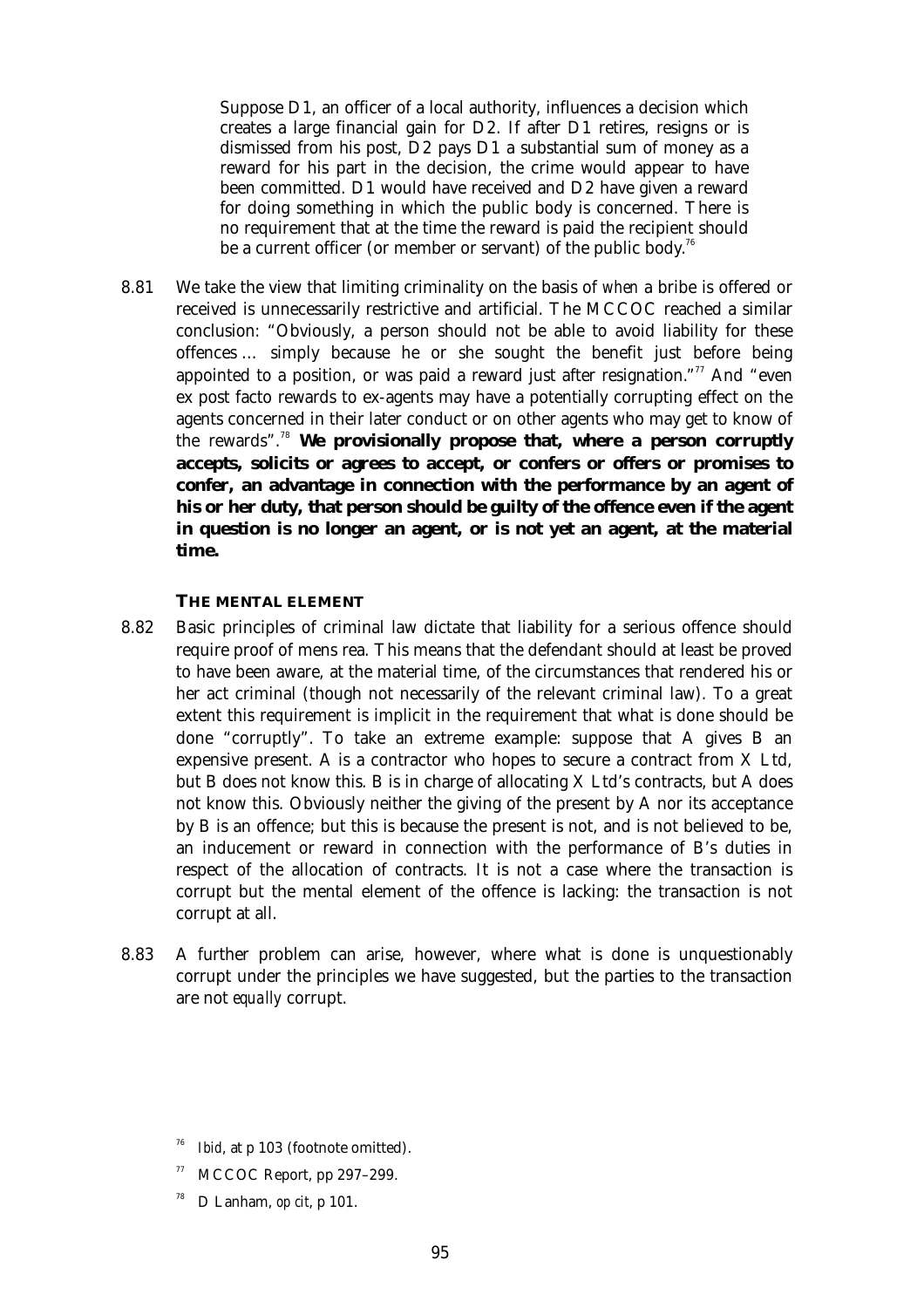#### **Advantage offered or solicited but not conferred**

 8.84 The simplest case is that in which a payment or other benefit is corruptly offered by A but not accepted by B, or solicited by B but not conferred by A. We have already examined these situations.<sup>79</sup> They raise no particular difficulty in relation to mens rea: the question is simply whether A's intention in the former case, and B's in the latter, is corrupt. For example, it has been held in South Africa that a person who solicits a bribe is guilty irrespective of the state of mind of the person from whom the bribe is solicited, and regardless of whether the defendant intends to show favour to that person in return.<sup>80</sup> We agree that this is the correct approach.

## **Advantage conferred, but giver and recipient not equally corrupt**

- 8.85 Our provisional view is that the issues raised by cases of this kind ought to be determined in accordance with the principles that we have proposed earlier in this Part, together with well-established principles of mens rea. One such principle states that a person charged with an offence of mens rea is entitled to be judged according to the circumstances as he or she believed them to be at the material time, however mistaken or ill-founded that belief may have been: for example, if a person mistakenly believes that he or she is about to be assaulted, and uses force that would have been reasonable had this been the case, the defence of selfdefence is available.<sup>81</sup> On the other hand, if a person's conduct would have rendered him or her guilty of an indictable offence had the facts been as he or she wrongly believed them to be, that person is guilty of an *attempt* to commit that offence.<sup>82</sup>
- 8.86 We may distinguish the case where the recipient of the advantage acts corruptly, but the giver does not, from the reverse situation.

#### *The recipient acts corruptly, but the giver does not*

 8.87 Here we must draw a further distinction according to whether the recipient believes that the giver is also acting corruptly, or knows that he or she is not.

THE RECIPIENT MISTAKENLY BELIEVES THAT THE GIVER IS ACTING CORRUPTLY

- 8.88 A pays money to B. A regards the payment as gratuituous, or as relating to some innocent consideration; B wrongly believes it to be intended as a bribe, and accepts it as such. Clearly A is not guilty of an offence, and ought not to be; but in the American case of *Sims v State*, <sup>83</sup> B was held to be guilty. The position is the same in South Africa.<sup>84</sup>
- 8.89 It has been said that in such cases "the intention of the giver is being pushed into the background, with greater emphasis being placed on the state of mind of the
	- <sup>79</sup> See paras  $8.66 8.68$  above.
	- <sup>80</sup> *S v Kok* [1960] 4 SALR 638.
	- <sup>81</sup> *Williams (Gladstone)* [1987] 3 All ER 130; *Beckford* [1988] AC 130.
	- <sup>82</sup> Criminal Attempts Act 1981, s 1.
	- <sup>83</sup> (1917) 198 SW 883.
	- <sup>84</sup> *S v Du Preez* [1968] 2 SALR 731 (T).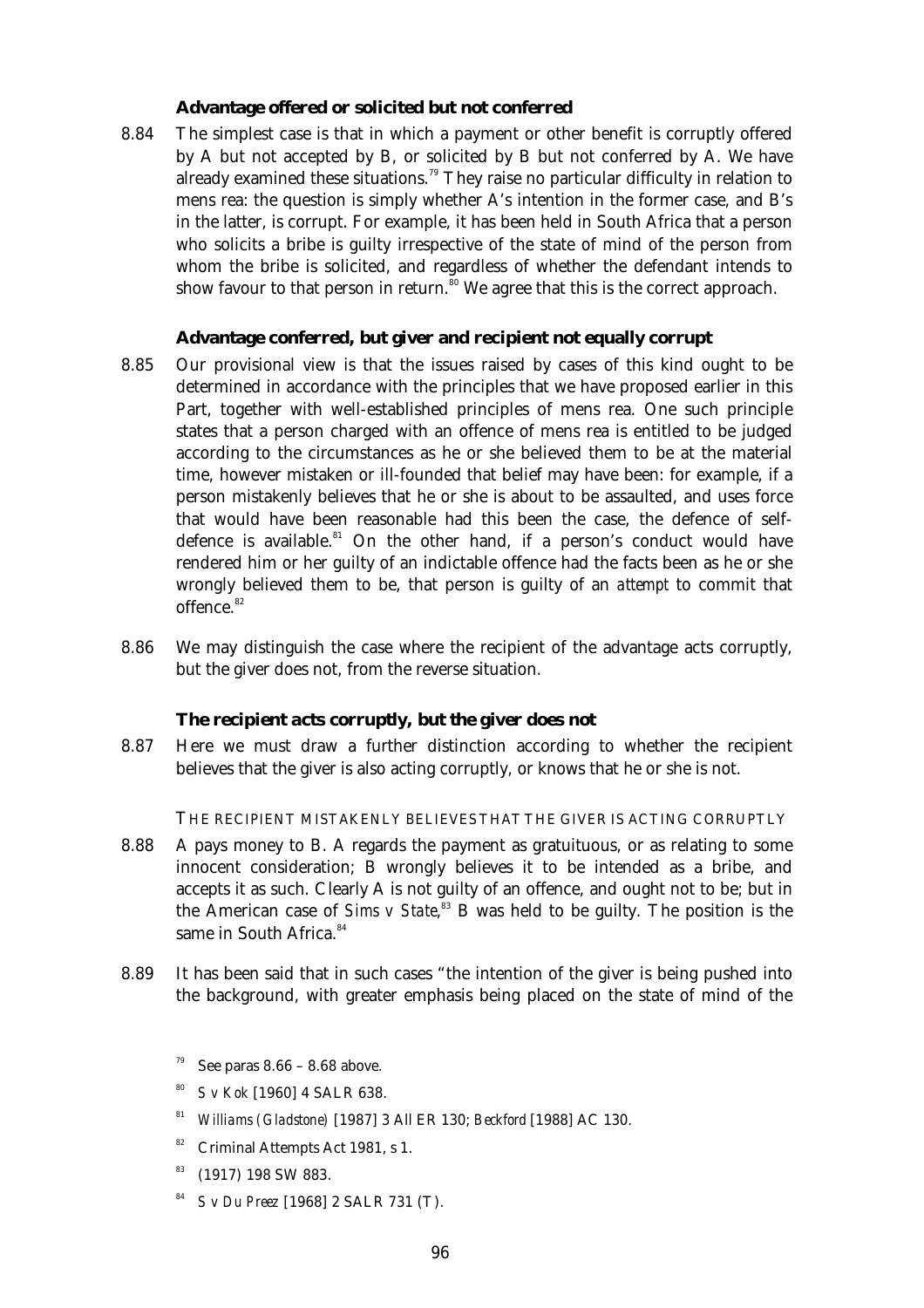recipient". <sup>85</sup> In our view this is as it should be, given that it is the guilt of the recipient that is in issue. If B believes that A is acting corruptly, B must also believe that B's own act has a tendency to corrupt: by accepting what he or she believes to be a bribe, B is doing an act which, as far as B knows, will encourage A to offer more bribes in the future. The only issue is whether B should be guilty of the full offence or only of an attempt. Our provisional view is that B has in fact acted corruptly, and should be guilty of the full offence. **We provisionally propose that the putative bribee should not be entitled to an acquittal merely because he or she is mistaken in his or her belief that the advantage in question is offered with corrupt intent.**

THE RECIPIENT KNOWS THAT THE GIVER HAS NO CORRUPT INTENT

- 8.90 A pays money to B. A regards the payment as gratuituous, or as relating to some innocent consideration; B knows this, but privately regards it as an inducement or reward for some action on B's part. Clearly A should not be guilty of an offence. Should B?
- 8.91 The example may seem somewhat fanciful (and would be hard to prove if it occurred), but has been discussed in several South African cases. Two cases<sup>86</sup> suggest that B may be guilty, on the ground that it is B's intention that is relevant, not A's. A third<sup>87</sup> suggests that if B knows that an innocent payment is intended then B does not intend to take a bribe, and so cannot be guilty.<sup>88</sup> We provisionally prefer the latter approach. **We provisionally propose that, if the putative bribee does not believe the advantage to be offered with corrupt intent, he or she should not be guilty merely because he or she intends to treat it as if it were so offered.**

#### *The giver acts corruptly, but the recipient does not*

- 8.92 This is the mirror image of the situation discussed at paragraph 8.88 above. A gives B a sum of money, intending it as an inducement or a reward for favour shown by B. B accepts it, thinking that A intends it to be gratuitous or an innocent consideration. Clearly B's acceptance of the money is not corrupt. Under the present law, indeed, there is probably no need for B to argue that the money is not accepted "corruptly", because it is not accepted "as an inducement … or reward".
- 8.93 Under the present law, A is nevertheless guilty.<sup>89</sup> We think this is clearly right, since it is A's *intention* to put temptation in the path of B and encourage a breach of duty, even though A's act does not in fact have this effect. At the very least A should be guilty of an attempt; but in our view A has actually done an act which tends to corrupt, and should be guilty of the full offence. **We provisionally**

- <sup>86</sup> *S v Gouws* [1975] 1 SALR 1 (A); *S v Hartzenberg* [1964] 2 PH H219 (T).
- <sup>87</sup> *Geel* [1953] 2 SA 398 (AD).
- <sup>88</sup> *Ibid*, at p 402.
- <sup>89</sup> *Millray Window Cleaning Co Ltd* [1962] Crim LR 99; *Andrews Weatherfoil Ltd* [1972] 1 All ER 65.

 $85$  A B Leslie, "Bribery and Corruption: The Role of the Giver of a Bribe at the Trial of the Recipient" (1981) 98 SALJ 239, 242.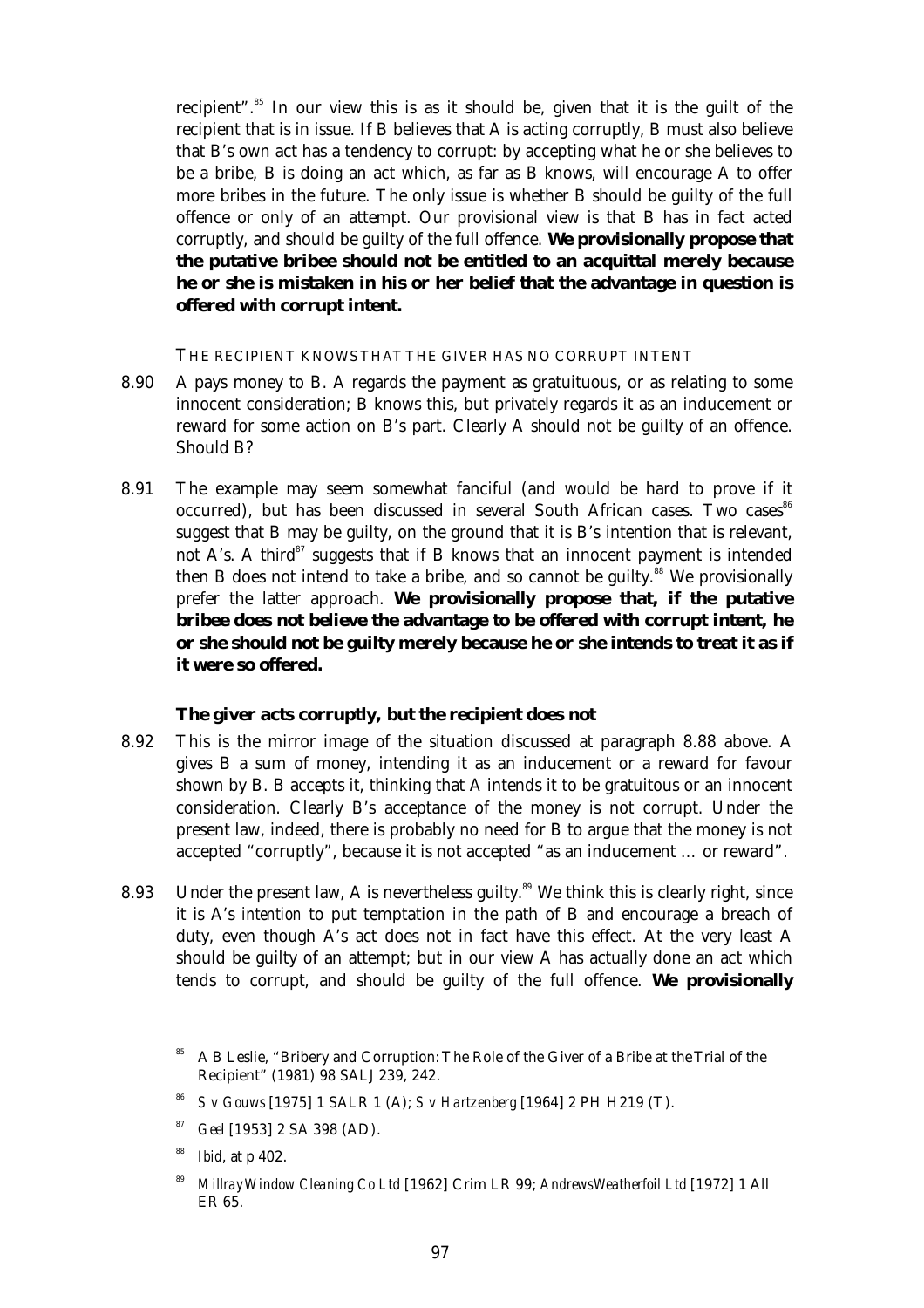**propose that the putative briber should not be entitled to an acquittal merely because, unknown to him or her, the putative bribee does not realise that the advantage in question is offered with corrupt intent.**

 8.94 It should be added that B may be guilty even if he or she does not intend to show the favour desired by  $A<sup>90</sup>$  provided that B is aware of A's corrupt intention. In our view this should continue to be so, since, by accepting the gift knowing that it is a bribe, B is knowingly encouraging A to act in the same way in future. **We provisionally propose that the putative bribee should not be entitled to an acquittal merely because he or she does not intend to show the favour desired.**

## PURPORTED AGENCY

- 8.95 Similar principles would seem to apply where the person accepting or soliciting a bribe is not in fact an agent but *purports* to be one. It is debatable whether such a person falls within the present law. Lanham<sup>91</sup> cites the American case of *Ex parte Winters*,<sup>92</sup> a case in which a defendant was convicted for taking a bribe despite the fact that he only purported to be a police officer, in support of the argument that the common law does cover those purporting to be public officers.
- 8.96 As for the statute law, Lanham argues that, although the 1906 Act applies only to agents, "[t]here is some authority to suggest that if A purports to act as the agent of P, A is estopped from denying the agency".<sup>33</sup> Lanham concedes, however, that the authorities do not establish the point beyond doubt.<sup>94</sup>
- 8.97 The 1889 Act is also contentious. Under that Act there is no specification as to the capacity of the person accepting the bribe but only that the bribe should be offered or received "as an inducement to, or reward for, or otherwise on account of any member, officer, or servant of a public body ... doing or forbearing to do anything".<sup>95</sup> Arguably, therefore, any transaction in which a person accepts a bribe from a donor who, to the knowledge of the recipient, intends that it be received as an inducement or reward, is guilty of the offence irrespective of whether in fact that person was in a position to induce or reward any member, officer or servant of a public body or whether that person wrongly held him or herself out to be a member, officer or servant of a public body.

- $92$  140 P 164 (1914) (Criminal Court of Appeals of Oklahoma).
- <sup>93</sup> D Lanham, *op cit*, p 103. As authority for this Lanham cites 1 *Halsbury's Laws of England* (4th ed) p 434.
- <sup>94</sup> *Ibid*; but Lanham cites *State v Pohlmeyer* 52 NE 1027 (1899) to show that the point *is* established in American law. In that case D was charged with embezzlement as agent of a corporation. He claimed that his appointment was invalid. The Supreme Court of Ohio held that one who receives money in the assumed exercise of authority as agent is estopped from denying the agency in both civil and criminal proceedings.
- $95$  Section 1(1).

<sup>90</sup> *Carr* [1957] 1 WLR 165; *Mills* (1978) 68 Cr App R 154.

<sup>91</sup> *Op cit*, at p 94.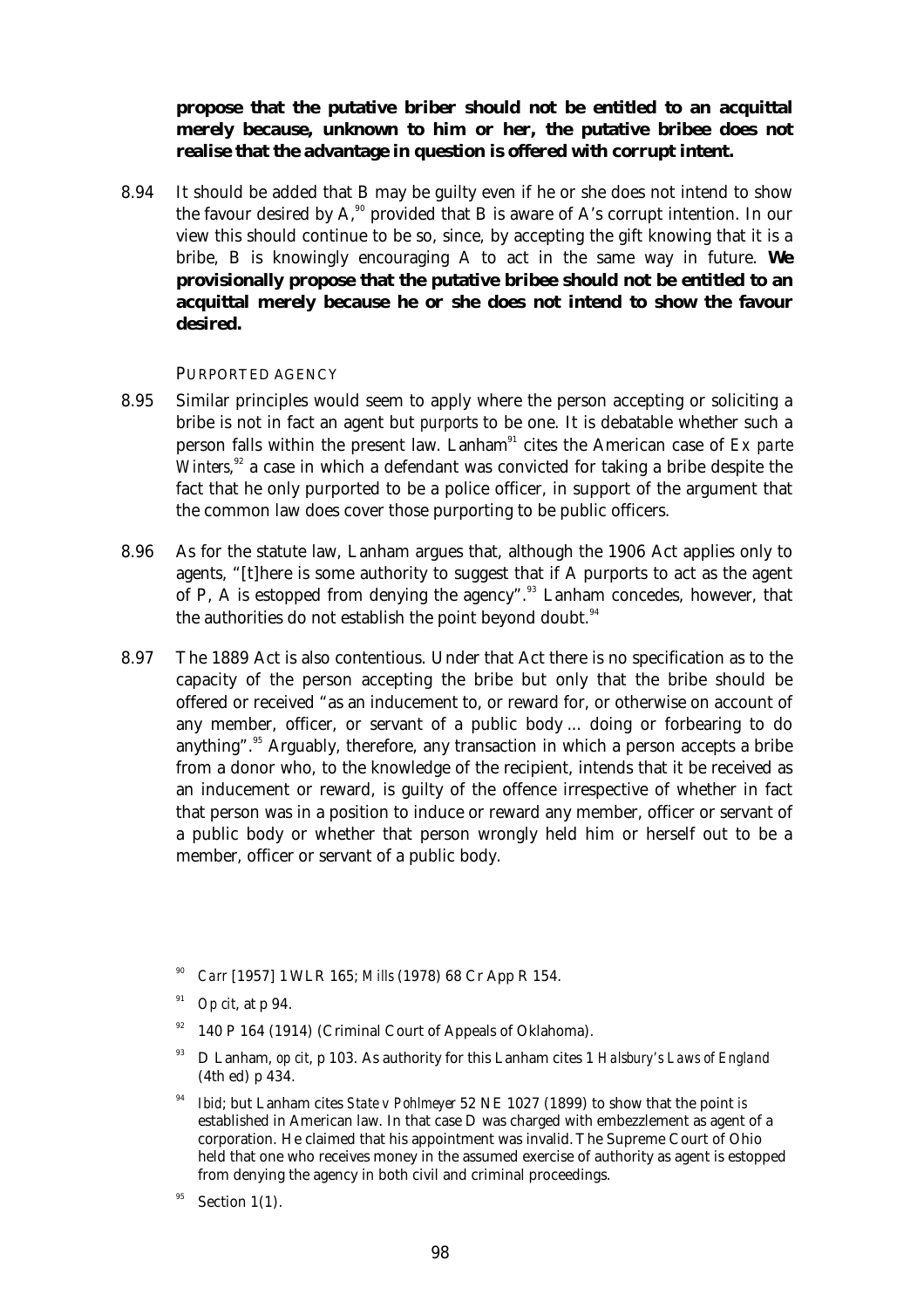- 8.98 A person corruptly conferring or offering an advantage to a purported agent, under the mistaken impression that the purported agent is a real agent, would seem to be in much the same position as if the agent were a real agent but did not act corruptly. The briber intends to act corruptly. His or her moral culpability does not depend whether the person bribed is in fact in a position to be influenced. **We provisionally propose that the putative briber should not be entitled to an acquittal merely because, unknown to him or her, the putative bribee is not in fact an agent.**
- 8.99 The offence committed by the purported agent, on the other hand, is not accurately characterised as corruption (because he or she cannot be tempted to breach duties which he or she is not required to discharge in any event) but rather as obtaining property by deception, because the purported agent has obtained property by falsely representing that he or she is an agent. Although it might seem anomalous for the briber to be guilty of the corruption offence but the bribee guilty only of deception, this in fact may be an acceptable reflection of the respective culpability of the parties. **We provisionally propose that, where a person accepts, solicits or agrees to accept an advantage, ostensibly in connection with the performance by a person (whether the same person or another) of his or her duty as an agent, but the latter person is not in fact an agent (or was not, or will not be, an agent at the time when the performance of his or her duty is in question), neither person should be regarded as acting corruptly.**

## *Entrapment*

- 8.100 A situation raising rather different issues is that of entrapment. For example, A offers B a bribe in order to expose B; or B accepts the bribe in order to expose A. In each situation the person who is trying to entrap is aware of the corrupt intent of the other and so, on the principles outlined above, should be guilty. His or her intention is to create the temptation to act in breach of duty, and it is this temptation that we seek to prevent.
- 8.101 The question, therefore, is what role *motive* should play in the law of corruption. Although the entrapper is in the short term encouraging corrupt behaviour, his or her long term goal is to prevent it; it might therefore seem unjust to impose liability. On the other hand there is a danger that a spurious claim to have acted with such a motive might be hard to disprove. Moreover, the existence of such a defence might encourage undesirable activities by investigative journalists and others. If one has reason to believe that a person is corrupt, the appropriate course is to bring the matter to the attention of the police or some other suitable authority, not to take the law into one's own hands. **We invite views on whether an intention to expose corruption should be a defence.**

#### **SUMMARY OF MAIN PROPOSALS AND CONSULTATION ISSUES**

- 8.102 **We provisionally propose that the new offence of bribery should be committed where**
	- **(1) an agent corruptly accepts, solicits or agrees to accept an advantage in connection with the performance of his or her duty;**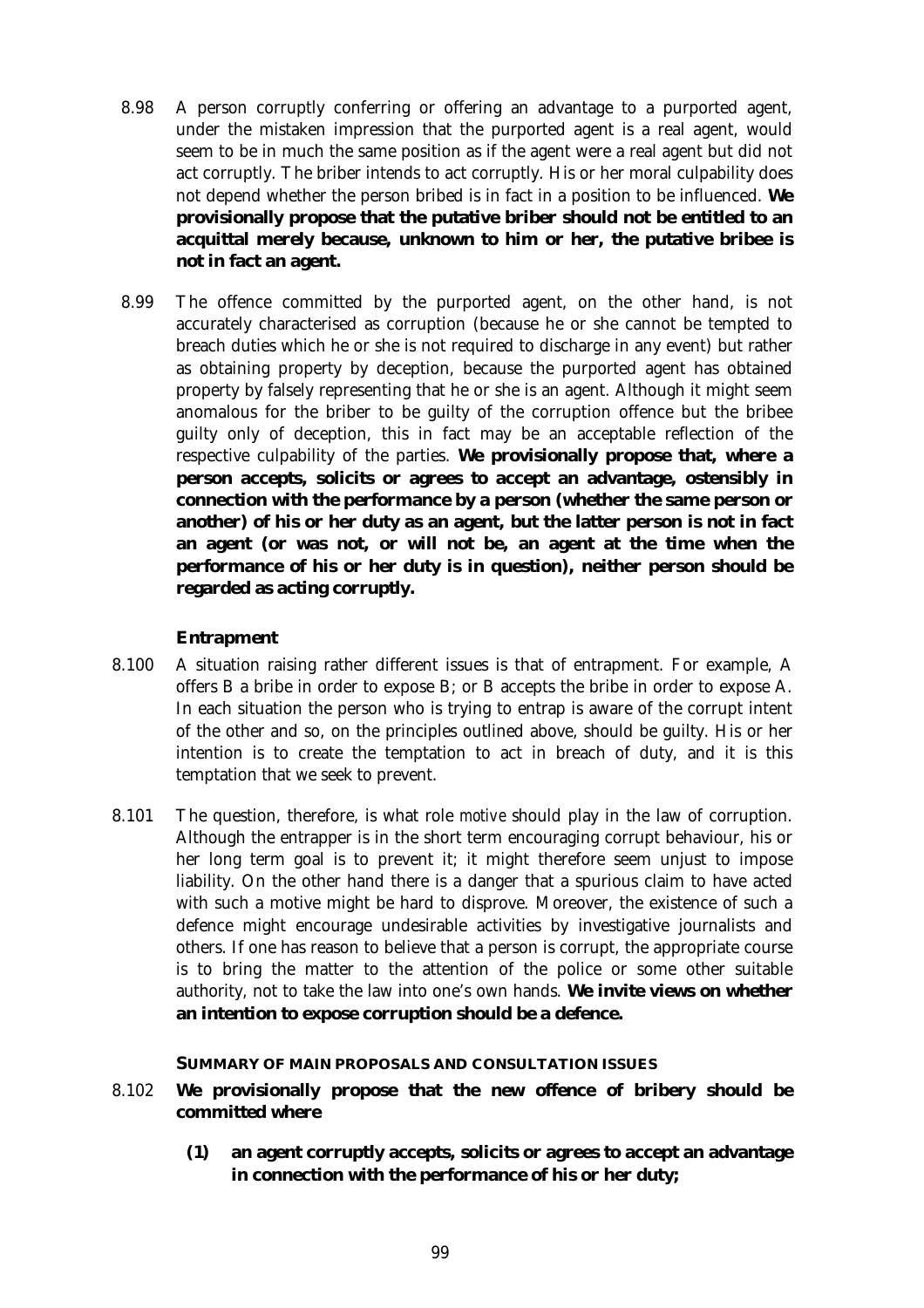- **(2) any person corruptly accepts, solicits or agrees to accept an advantage in connection with the performance by an agent of his or her duty;**
- **(3) any person corruptly confers, or offers or promises to confer, an advantage on an agent in connection with the performance of his or her duty; or**
- **(4) any person corruptly confers, or offers or promises to confer, an advantage on any person in connection with the performance by an agent of his or her duty.**
- 8.103 **We provisionally propose that, where a person other than an agent corruptly accepts a bribe in connection with the performance by an agent of his or her duty, the offence should also be committed by that agent if he or she receives**
	- (1) **some or all of the bribe itself,**
	- (2) **some or all of the proceeds of the bribe, or**
	- (3) **a benefit resulting from the bribe.**
- 8.104 **We provisionally propose that, where a person corruptly accepts, solicits or agrees to accept, or confers or offers or promises to confer, an advantage in connection with the performance by an agent of his or her duty, that person should be guilty of the offence even if the agent in question is no longer an agent, or is not yet an agent, at the material time.**
- 8.105 **We provisionally propose that, for the purpose of the new offence, a person (A) should be regarded as conferring an advantage on another (B) if**
	- **(1) A does something that**
		- **(a) B wants A to do, or**
		- **(b) is otherwise of benefit to B; or**
	- **(2) A has a right to act to B's disadvantage, and forbears to exercise that right.**
- 8.106 **In our provisional view, an advantage is accepted and conferred "corruptly" if**
	- **(1) it is an inducement to an agent to act or refrain from acting** *in breach of duty***, or a reward for an agent's so acting or refraining from so acting,** *or*
	- **(2) it is an inducement to an agent to act or refrain from acting** *in any way***, or a reward for an agent's so acting or refraining,** *provided* **that the transaction has a substantial tendency to encourage that agent, or others in comparable positions, to act in breach of duty;**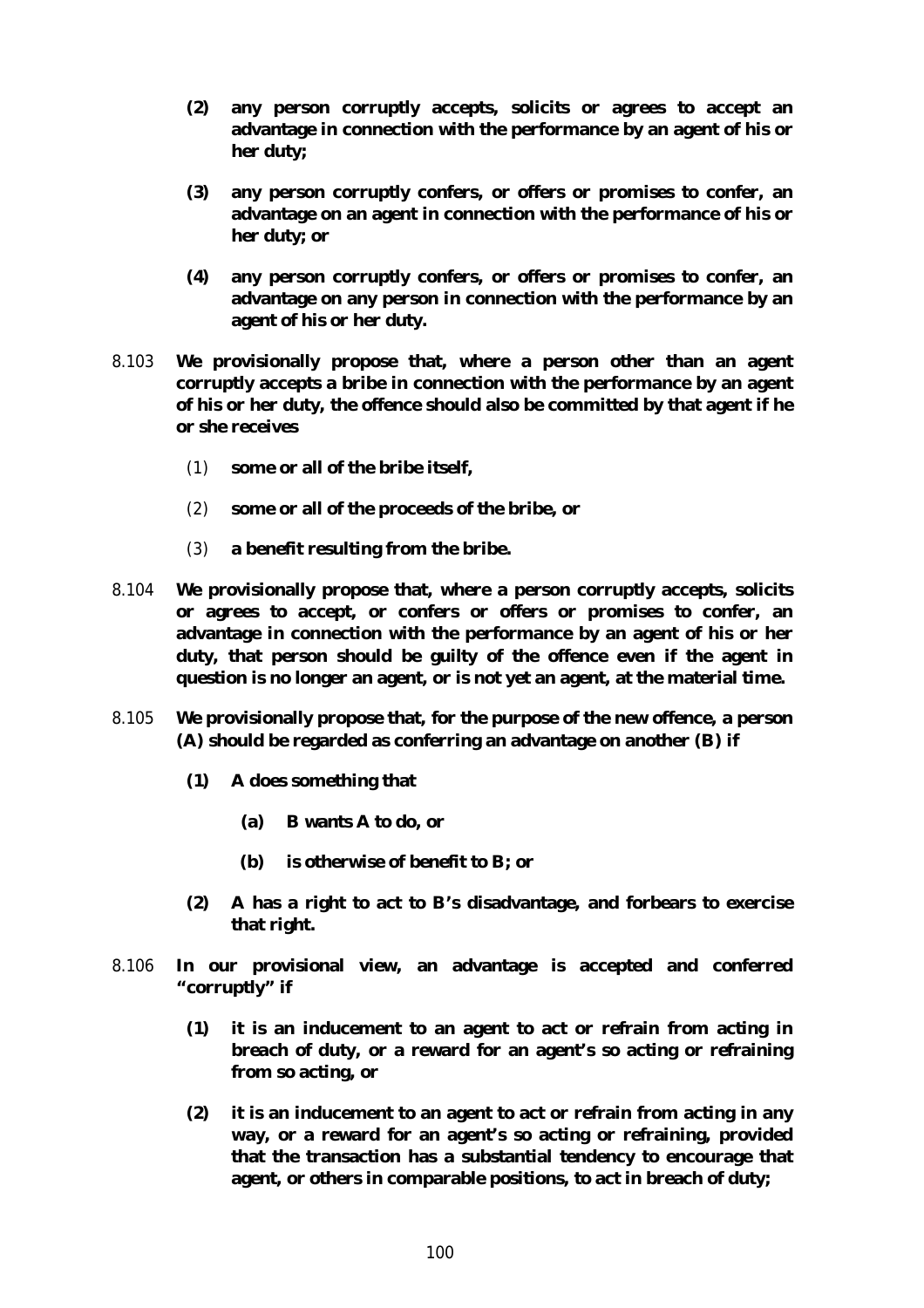**but we ask for views on**

- **(a) whether our analysis of the meaning of the word "corruptly" is correct (and if not, what it does mean); and**
- **(b) whether its meaning should be set out in a statutory definition.**
- 8.107 **We provisionally propose that, where a person accepts, solicits or agrees to accept an advantage, ostensibly in connection with the performance by a person (whether the same person or another) of his or her duty as an agent, but the latter person is not in fact an agent (or was not, or will not be, an agent at the time when the performance of his or her duty is in question), neither person should be regarded as acting corruptly.**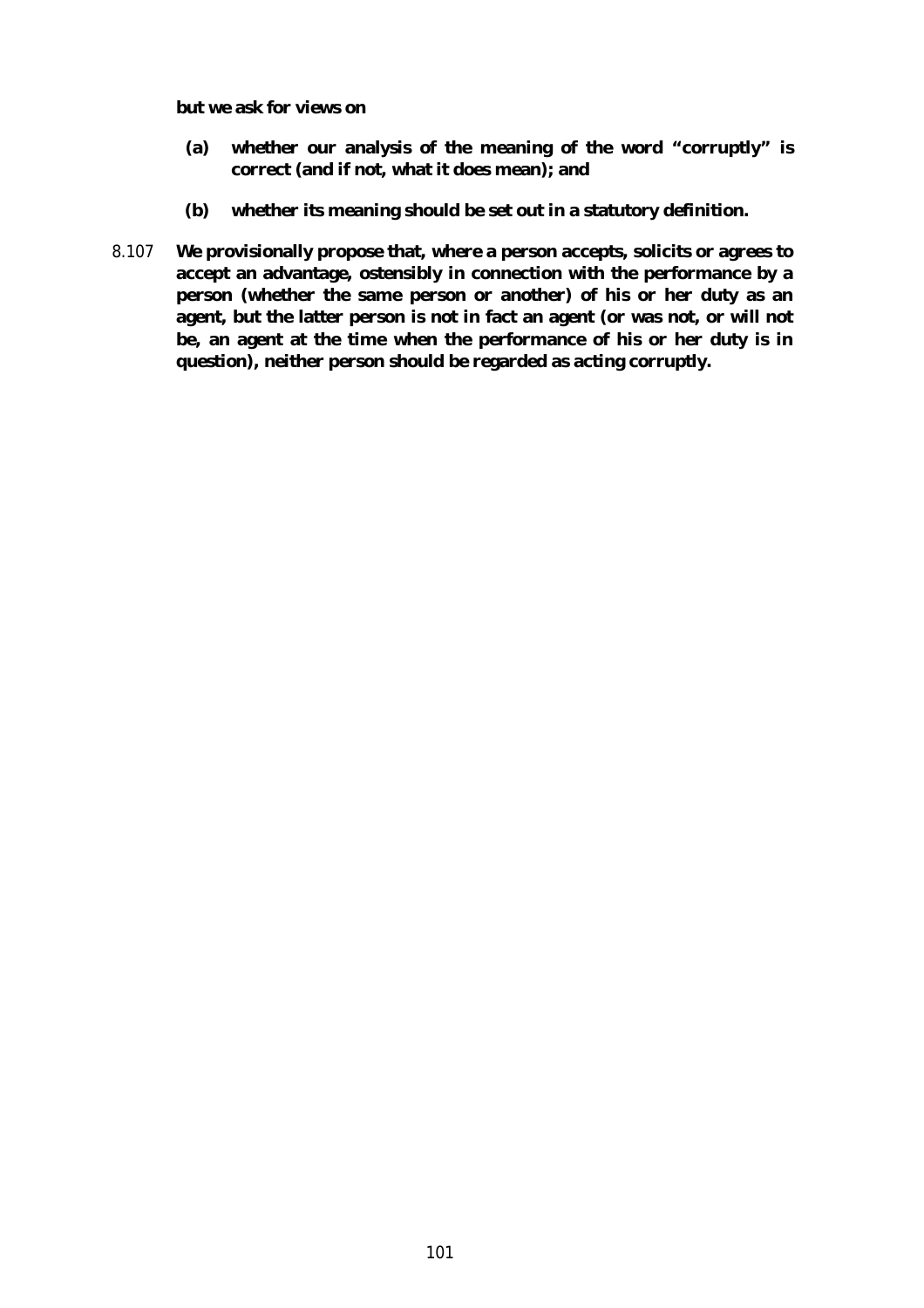# **PART IX TERRITORIAL JURISDICTION**

 9.1 In this Part we examine the extent to which corruption offences committed abroad are indictable in England and Wales. First, we examine the present law, starting with territorial jurisdiction in criminal law generally and then specifically in relation to the corruption offences. We then look at the way in which the jurisdiction of the English courts was extended by the Criminal Justice Act 1948. Next, we consider the effect of the Criminal Justice Act 1993 on this area of law. Finally, we put forward our proposal for reform.

### **THE PRESENT LAW**

### **General**

- 9.2 The general rule is that the exercise of criminal jurisdiction does not extend to cover acts committed on land abroad.<sup>1</sup> Jurisdiction over a crime belongs to the country in which it was committed. $2$  So, in general, English subjects who commit acts abroad are not amenable to the jurisdiction of the courts in England and Wales.
- 9.3 Under the present law, the English courts do not have jurisdiction to try a criminal offence unless the last act or event necessary for its completion occurs within the jurisdiction.<sup>3</sup> This general principle applies to both common law and statutory offences, but as Parliament is supreme it may extend the territorial limit of a particular offence.<sup>4</sup>
- 9.4 In applying the common law jurisdiction rules to any criminal offence, it is first necessary to determine the ingredients of the offence, in order to ascertain the acts that must be done before the offence can be said to have been committed. This raises the need to draw a distinction between "*conduct crimes*" and *"result crimes*": only thus can we identify the last act required by an offence, and so discover the jurisdiction in which that last act occurred.
- 9.5 A *conduct* crime is one whose ingredients consist solely in the acts that must be done for the offence to be made out, and not the results of those acts. A conduct

- <sup>2</sup> *Macleod v A-G of New South Wales* [1891] AC 455, 458, *per* Lord Halsbury LC.
- 3 See Criminal Law: Jurisdiction over Offences of Fraud and Dishonesty with a Foreign Element (1989) Law Com No 180, para 2.1.
- 4 See, eg, Offences Against the Person Act 1861, s 9; Customs and Excise Management Act 1979, s 148. The territory of England and Wales is extended so as to include Britishcontrolled aircraft if the act taking place on board would be an offence in this country and is not an authorised act under the law which applies to the territory over which the plane is flying: Civil Aviation Act 1982, s 92. Where any act in relation to property or person done by any master or seaman employed on a UK ship would be an offence if done in the UK, it is treated for the purposes of jurisdiction and trial as if it had been done within the jurisdiction of the Admiralty of England: Merchant Shipping Act 1995, s 282.

<sup>1</sup> See the dissenting speech of Lord Morris of Borth-y-Gest in *Treacy* [1971] AC 537, 552.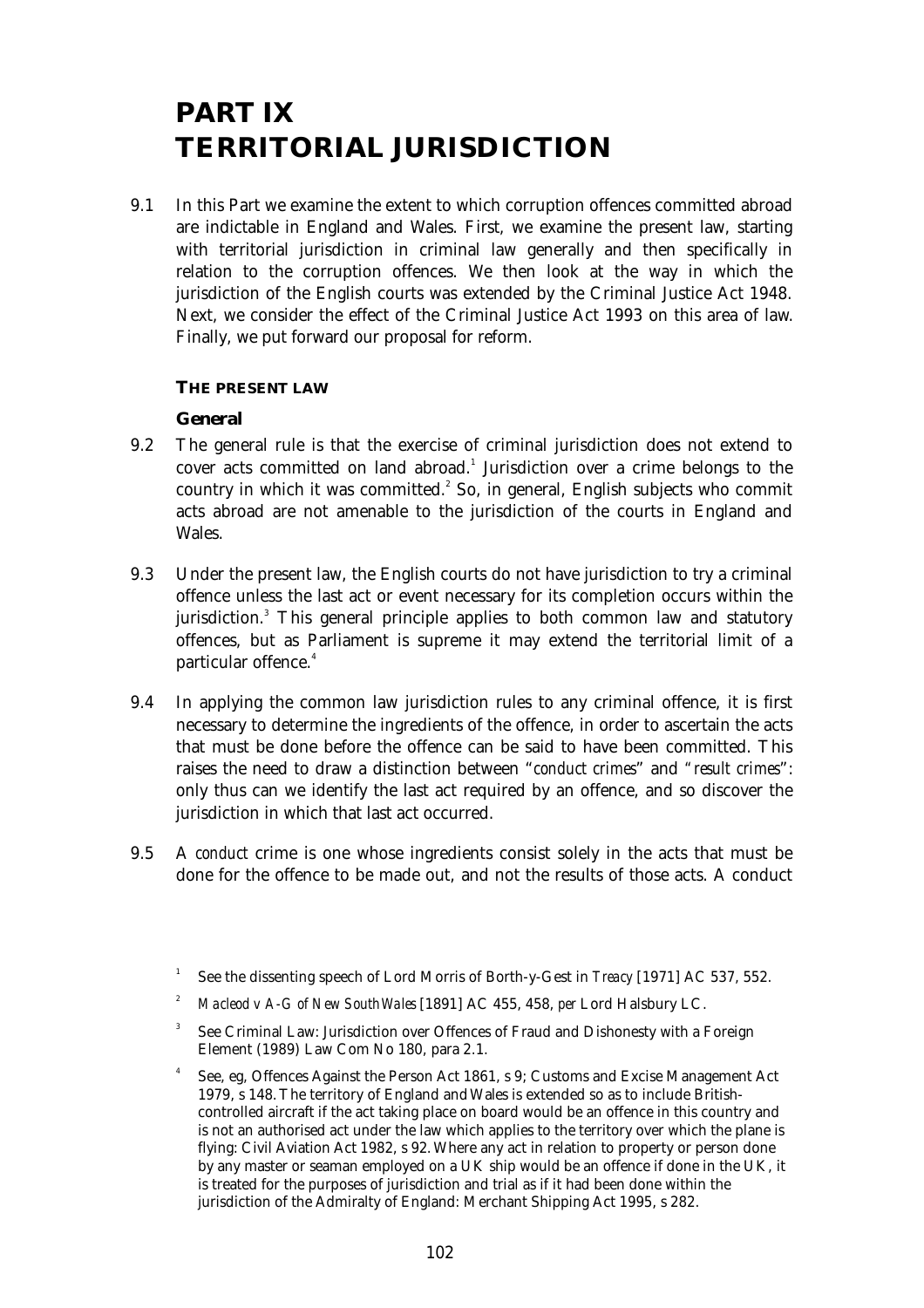crime, in general, will only be indictable where the conduct required by the offence occurs within the jurisdiction.

 9.6 This is to be contrasted with *result crimes*, whose ingredients include the *consequences* of what is done. The present position is that no offence occurs in English law unless the offence takes place within the jurisdiction. Therefore, because no offence will have been committed until the result of the act occurs, the offence is committed in the place where the result occurs. This means that it is immaterial that any *conduct* required by the offence happens in this jurisdiction; the required result must occur here as well.<sup>5</sup> Indeed, so long as the result occurs here, it is immaterial that the conduct causing it takes place abroad.<sup>6</sup>

# **The corruption offences**

- 9.7 The general territorial rule applies to the common law offence of bribery as well as the offences in the Prevention of Corruption Acts 1889–1916. The Acts contain no provision extending the scope of the offences beyond the jurisdiction, and therefore cover only corrupt acts occurring in England and Wales.
- 9.8 The issue of jurisdiction is particularly relevant to corruption offences, in that they often have an international dimension; but the present law is limited in its application to corrupt practices occurring abroad. In terms of the distinction between conduct crimes and result crimes, the corruption offences are conductbased. They focus on acts done, rather than the results of those acts. In simple terms, the essence of bribery is to offer, give, solicit or accept a bribe in return for doing (or not doing) a particular act. The conduct required by the offence is the corrupt offer, giving, soliciting or acceptance, and as soon as this occurs the offence is complete. The prosecution is not bound to prove that any particular result flowed from that act. If, therefore, the corrupt conduct occurs here, the matter is justiciable in England and Wales; but if it occurs abroad, the English courts generally have no jurisdiction. Thus the present law seems unable to deal with the situation where a public official takes a bribe while abroad and acts on the bribe after returning to England.
- 9.9 In certain circumstances, however, it may be arguable that a corrupt act which appears to have been done abroad was in fact done within the jurisdiction. For example, if A sent a letter from France to B in England, offering B a bribe, A might be regarded as having made the offer in England, through the agency of the English postal workers.<sup>7</sup>

#### **Extension of jurisdiction by the Criminal Justice Act 1948**

9.10 Section 31(1) of the Criminal Justice Act 1948 provides:

Any British subject employed under [Her] Majesty's Government in the United Kingdom in the service of the Crown who commits, in a

- <sup>5</sup> *Harden* [1963] 1 QB 8; *R v Governor of Pentonville Prison, ex p Khubchandani* (1980) 71 Cr App R 241.
- <sup>6</sup> *Bevan* (1987) 84 Cr App R 143.
- <sup>7</sup> Cf *Baxter* [1972] 1 QB 1; *DPP v Stonehouse* [1978] AC 55.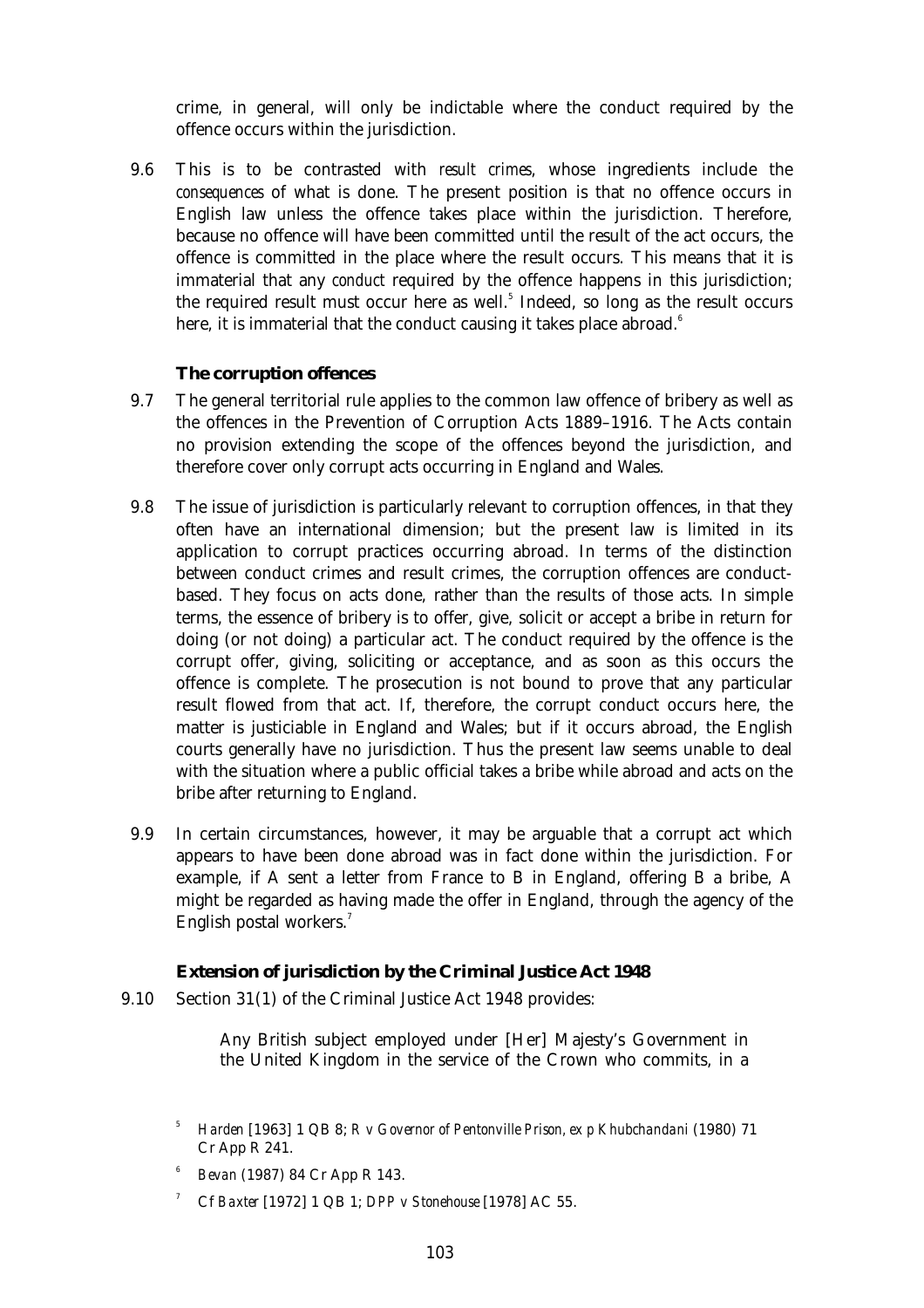foreign country, when acting or purporting to act in the course of his employment, any offence which, if committed in England, would be punishable on indictment, shall be guilty of an offence …, and subject to the same punishment, as if the offence had been committed in England.

- 9.11 This provision may render conduct which would ordinarily be untriable in England and Wales justiciable in this jurisdiction. To grasp the scope of the section it is essential to determine who may be caught by the provision. The Act does not, however, provide a definition of the key phrase "subject employed under [Her] Majesty's Government in the United Kingdom in the service of the Crown". Uncertainty exists as to who exactly serves under the Crown.<sup>8</sup> In deciding that an additional superintendent and registrar of births, deaths and marriages was a person serving under the Crown, the Court of Appeal noted that he was carrying out the functions of central government.<sup>9</sup> It is unclear whether or not this is a determining factor. If it were, this would mean that local government officials would fall outside the Act's scope.
- 9.12 It must also be doubtful whether a public official who solicits or accepts a bribe while abroad, perhaps on holiday, can be said to be "acting or purporting to act in the course of employment" merely because the bribe is intended to influence the way in which the official does his or her job on returning to this country. It is unlikely that this provision significantly extends the English courts' jurisdiction over corruption offences.

# **THE CRIMINAL JUSTICE ACT 1993**

 9.13 Part I of the Criminal Justice Act 1993, when it is brought into force, will greatly extend the territorial jurisdiction of the English courts over a number of offences of dishonesty (referred to in the Act as "Group A offences"). Under section 2(3) of the Act,

> A person may be guilty of a Group A offence if any of the events which are relevant events in relation to the offence occurred in England and Wales.

Section 2(1) defines a "relevant event" as

any act or omission or other event (including any result of one or more acts or omissions) proof of which is required for conviction of the offence.

 9.14 The Group A offences do not include bribery or the offences under the Prevention of Corruption Acts. In the report on which Part I of the Act was based,<sup>10</sup> we recommended that these offences should be excluded from the legislation. This was partly because we had not consulted on the possibility of including them, and

- <sup>9</sup> *Barrett* [1976] 1 WLR 946.
- <sup>10</sup> Criminal Law: Jurisdiction over Offences of Fraud and Dishonesty with a Foreign Element (1989) Law Com No 180.

<sup>8</sup> For example, doubt surrounds whether those holding judicial office serve under the Crown; see Part VII.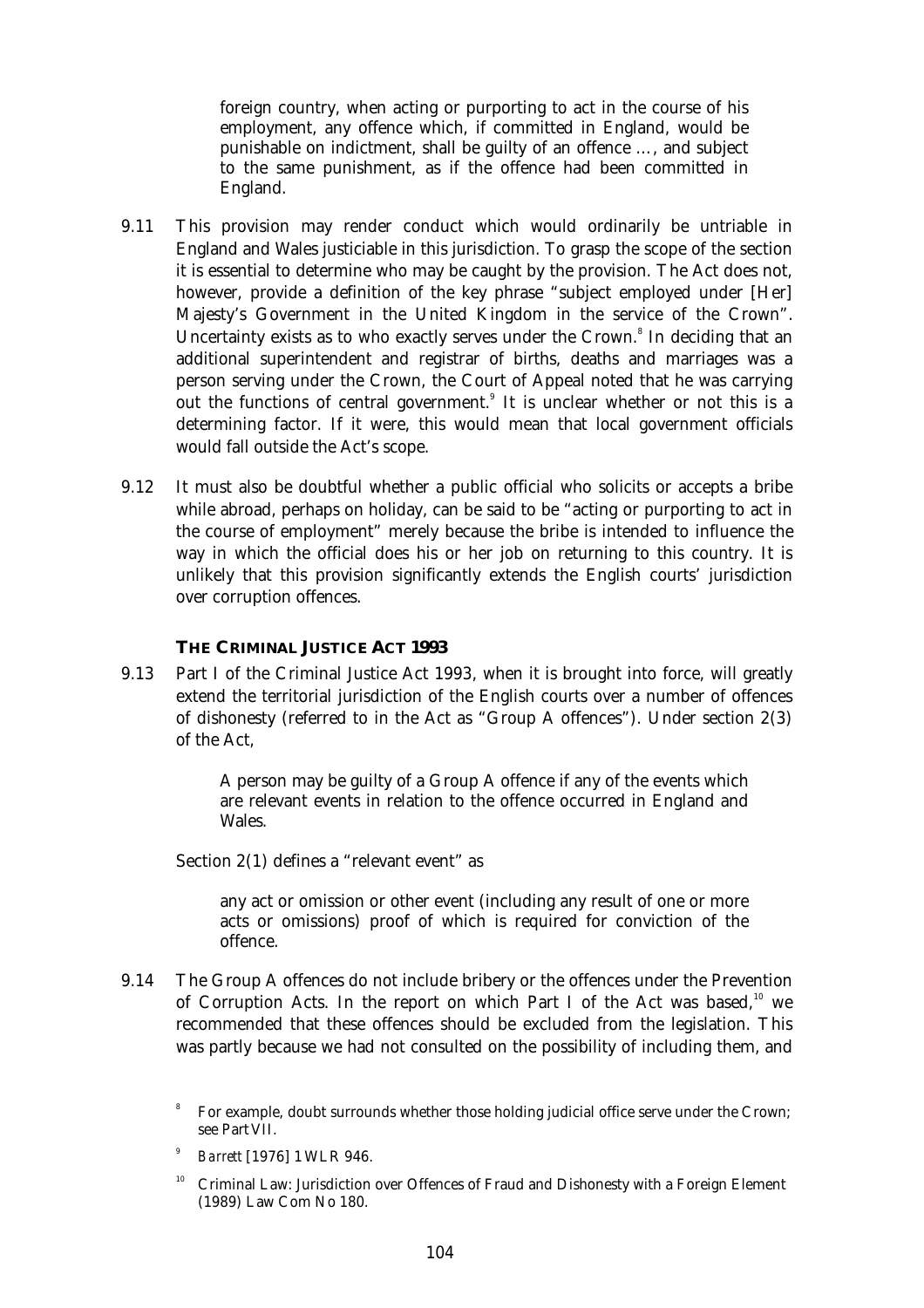partly because, since they need not involve any element of fraud, they fell outside the scope of that report.<sup>11</sup> Neither consideration applies to this paper.

# **The effect of extending the Criminal Justice Act 1993 to bribery**

 9.15 Including our proposed bribery offence in the list of Group A offences would sidestep the limitations imposed by the general jurisdictional rules. If A, who is abroad, telephones B in England and offers B a bribe, it is doubtful whether A would at present be committing an offence under English law. It is clear, however, that the matter would be justiciable here if bribery were brought within the list of Group A offences. Section 4(b) of the 1993 Act provides that, in relation to a Group A offence,

> there is a communication in England and Wales of any information, instruction, request, demand or other matter if it is sent by any means

- (i) from a place in England and Wales to a place elsewhere; or
- (ii) from a place elsewhere to a place in England and Wales.
- 9.16 The offer of the bribe is a relevant event for the purposes of bribery. Section 4(b) will treat the offer, though it was made from abroad, as having taken place within the jurisdiction. A relevant event has therefore occurred within the jurisdiction, and A could be indicted here.
- 9.17 The 1993 Act also extends the jurisdiction of the English courts with regard to the inchoate offences of conspiracy, $12$  attempt<sup>13</sup> and incitement.<sup>14</sup> If these rules were extended to bribery, it would, for example, be an offence indictable in England and Wales to conspire, outside the jurisdiction, to make a corrupt payment within it. There is authority that this is already the position, irrespective of the 1993 Act;<sup>15</sup> but extending the Act to cases of bribery would put the matter beyond doubt.
- 9.18 We believe that the extension of the new rules to bribery would bring some cases within the jurisdiction of the English courts which may at present lie outside it. **We provisionally propose that a modern bribery offence should be a Group A offence for the purposes of the Criminal Justice Act 1993.**

<sup>12</sup> Criminal Justice Act 1993, s  $3(2)$ .

<sup>13</sup> *Ibid*, s 3(3).

- <sup>14</sup> *Ibid*, s 3(1)(b).
- <sup>15</sup> *Sansom* [1991] 2 QB 130.

*Ibid*, at para 3.19. On the relationship between corruption and fraud, see paras 1.17 - 1.30 above.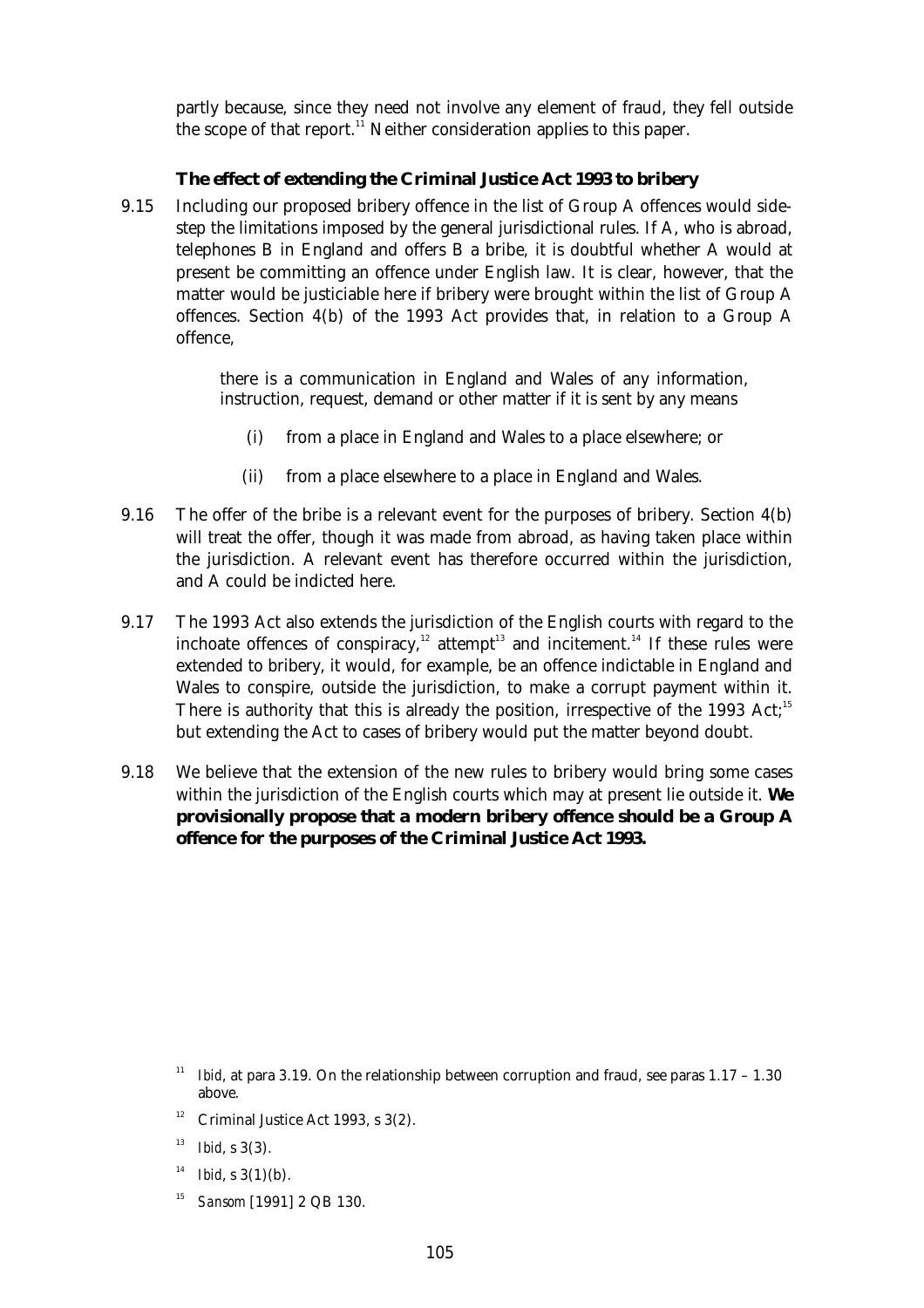# **PART X ANCILLARY MATTERS**

 10.1 In this Part we consider various ancillary issues which would need to be addressed if a new bribery offence were created as we propose. These issues include the question whether it should continue to be necessary to obtain the consent of the Attorney-General to a prosecution; whether the offence should be indictable only, or triable either way; the appropriate maximum sentence; whether the new law should be retrospective; and the appropriate course to adopt in relation to the offence of using false documents, which, though created by the 1906 Act, is not in truth a corruption offence at all.

### **THE REQUIREMENT OF THE ATTORNEY-GENERAL'S CONSENT**

- 10.2 Prosecutions for corruption under the 1889 and 1906 Acts require the consent of the Attorney-General (or the Solicitor-General). Section 4 of the 1889 Act provides:
	- (1) A prosecution for an offence under this Act shall not be instituted except by or with the consent of the Attorney-General.
	- (2) In this section the expression "Attorney General" means the Attorney or Solicitor General for England, and as respects Scotland means the Lord Advocate …

Section 2(1) of the 1906 Act provides in part:

A prosecution for an offence under this Act shall not be instituted without the consent, in England of the Attorney-General or Solicitor-General…

- 10.3 We examine the justification for this requirement and whether our proposed new offence should contain a similar provision. We shall be inviting views on two broad issues:
	- (1) whether the consent requirement should be retained at all, and
	- (2) if it should, whether the required consent should be that of the Law Officers (the Attorney-General and the Solicitor-General) or the Director of Public Prosecutions ("DPP").

# **Justification for the requirement of the Attorney-General's consent**

 10.4 The list of offences for which the consent of the Attorney-General is required in order to bring a prosecution is very diverse. J L J Edwards, author of *The Attorney-General, Politics and the Public Interest*, suggests that "any attempt to derive a set of uniform principles that would provide a rational basis for the various categories of consent provisions is frankly an impossible task". 1

<sup>1</sup> J L J Edwards, *The Attorney-General, Politics and the Public Interest* (1984) p 25.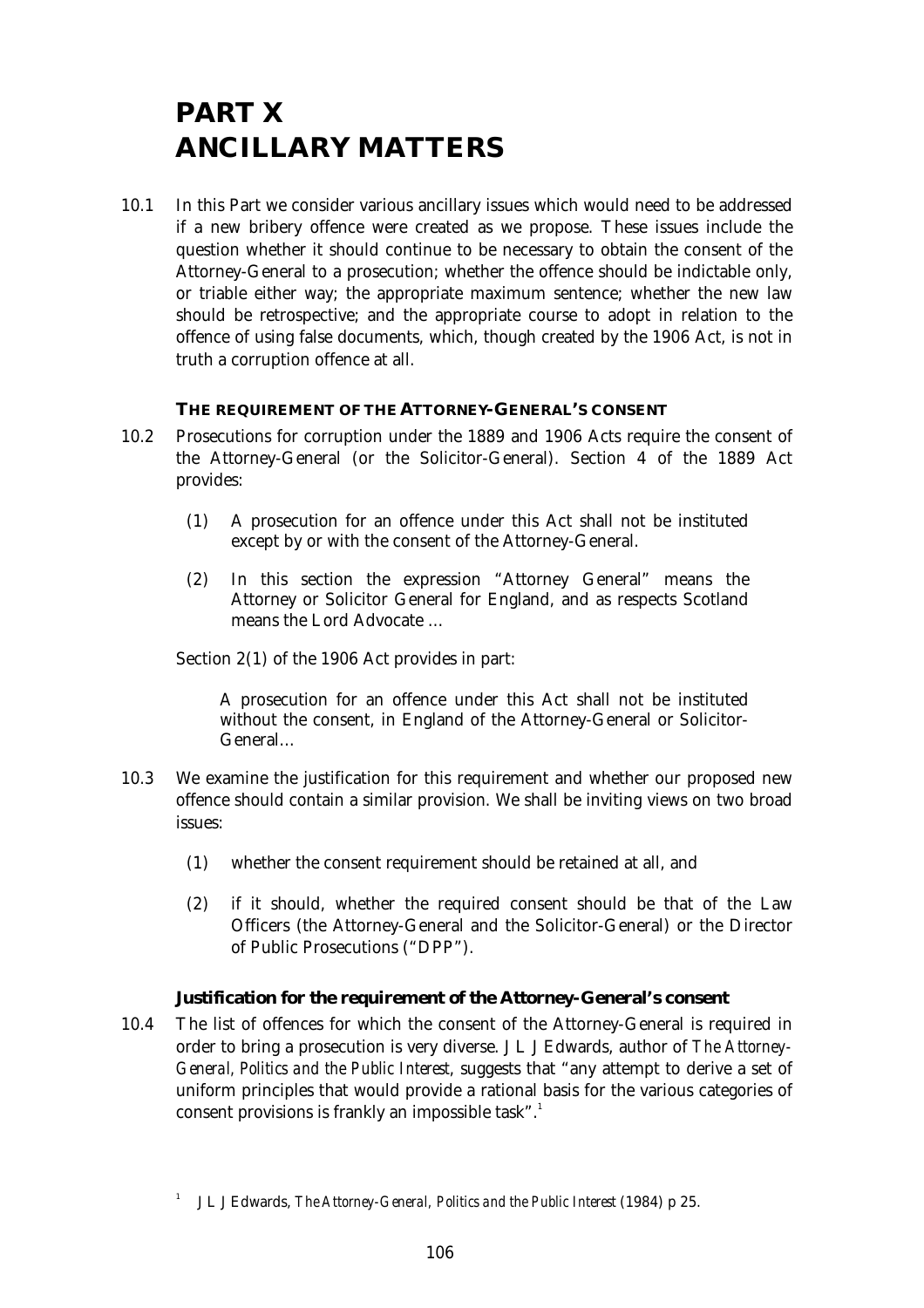10.5 During the passage of the Public Bodies Corrupt Practices Bill, the Lord Chancellor justified the provision requiring the consent of the Attorney-General on the ground that there was a risk that blackmailers would threaten prosecutions.<sup>2</sup> Similar points were raised when the 1906 Act was passed.<sup>3</sup> Thus "the original reasons for introducing the requirement of the Attorney-General's consent were to avoid bribery, collusion, blackmail and other improper practices which frequently surrounded the private prosecution." 4

# **Recent discussions of the need for the Law Officers' consent**

#### *The Consent to Prosecutions Bill*

- 10.6 In 1977, a working party was set up under the auspices of the Law Officers' Department and the DPP. This led to the introduction of the Consent to Prosecutions Bill in the House of Commons in February 1979. The Bill, which failed to pass through Parliament because a general election was called, was intended to update and clarify the law on consent to prosecution. In particular, it made provision for the transfer of the consent function of the Law Officers in a number of statutes (including the 1906 Act) to the DPP. The reasons given for the transfer were, according to Edwards, "more practical than theoretical": they concerned saving the time of the Law Officers in having to consider run-of-themill cases, and that of the DPP in having to prepare a statement of relevant facts for the Attorney-General in each case presented to the Attorney-General for consideration.<sup>5</sup>
- 10.7 Two main objections were raised to the proposal. The first concerned the protection that the requirement of the Attorney-General's consent gave to police officers who had been wrongly accused of corruption. It was said that such allegations were "easy to make and difficult to deny", and could cause "tremendous damage" to officers' careers. The second objection was expressed as follows:

[W]e are handing over lock, stock and barrel, however widespread it may be, every politically sensitive corruption prosecution to the Director, with the proviso that the Director always acts under the general supervision of the Attorney-General.<sup>6</sup>

#### *The Home Office submission to the Franks Committee*

- 10.8 Further guidance as to the reasons for including a consent provision in a statutory offence can be found in a Home Office memorandum<sup>7</sup> to the Departmental
	- <sup>2</sup> *Hansard* (HC) 20 April 1889, vol 70, col 25; and see the views of Lord Russell of Killowen at col 22.
	- 3 See, for example, the comments of the Lord Chancellor, the Earl of Halsbury, *Hansard* (HL) 26 April 1904, vol 133, cols 1168–1170.
	- 4 P Fennell and P A Thomas, *"*Corruption in England and Wales: An Historical Analysis"(1983) 11 Int Jo Soc Law 167, 173.
	- <sup>5</sup> Edwards, *op cit*, pp 22–23.
	- <sup>6</sup> *Hansard* (HC) 14 March 1979, vol 946, cols 664–665.
	- 7 Further memorandum by the Home Office on the control of prosecutions by the Attorney General and the Director of Public Prosecutions (April 1972).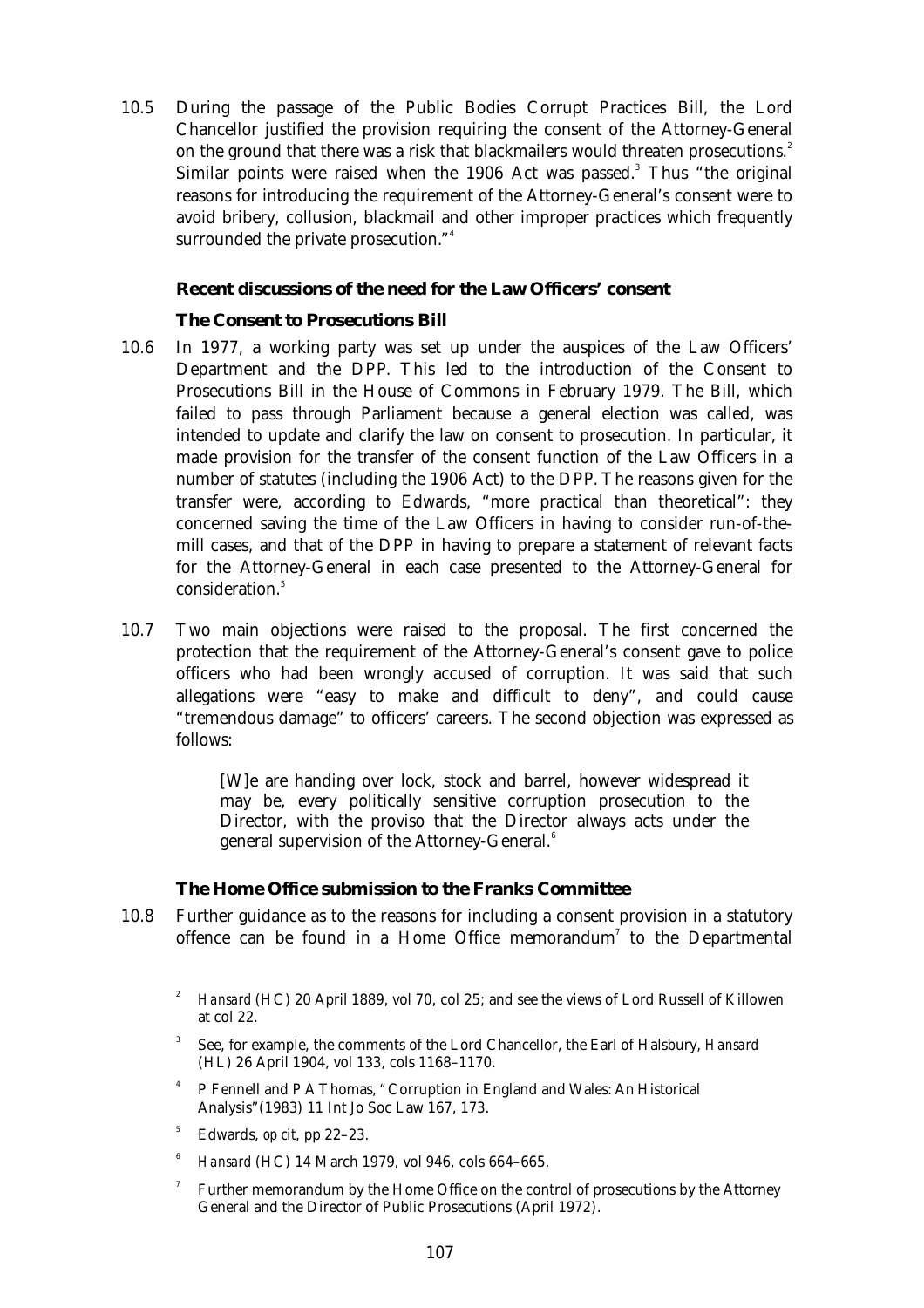Committee on section 2 of the Official Secrets Act 1911<sup>8</sup> (the Franks Committee). This follows what Edwards describes as the "classic exposition" by Sir Reginald Manningham-Buller (then Attorney-General) in 1958 "of the relevant factors that should govern any resort to a consent formula in new statutory offences".  $^{\circ}$ 

- 10.9 According to the Home Office memorandum, "the basic reason for including in a statute a restriction on the bringing of prosecutions is that otherwise there would be a risk of prosecutions being brought in inappropriate circumstances".<sup>10</sup> Five overlapping reasons were given for considering the inclusion of a consent requirement:
	- (a) to secure consistency of practice in bringing prosecutions, for example, where it is not possible to define the offence very precisely, so that the law goes wider than the mischief aimed at or is open to a variety of interpretations;
	- (b) to prevent abuse, or the bringing of the law into disrepute, for example, with the kind of offence which might otherwise result in vexatious private prosecutions or the institution of proceedings in trivial cases;
	- (c) to enable account to be taken of mitigating factors, which may vary so widely from case to case that they are not susceptible to statutory definition;
	- (d) to provide some central control over the use of the criminal law when it has to intrude into areas which are particularly sensitive or controversial, such as race relations or censorship;
	- (e) to ensure that decisions on prosecutions take account of important considerations of public policy or of a political or international nature, such as may arise, for instance, in relation to official secrets or hijacking.<sup>11</sup>

Of these five reasons, the Home Office submitted that a consent requirement introduced on the grounds of (a), (b) and (c) "would normally be thought appropriate" to the DPP, whereas ground (e) would lie in the province of the Attorney-General. Where consent is required on ground (d), it would depend on the circumstances of the case whether the consent should be that of the Attorney-General or the DPP.

 10.10 On this basis, the relevant factor in deciding whether control over prosecutions is to be given to the Attorney-General appears to be the political or international sensitivity of the issues involved. The memorandum states:

- <sup>9</sup> Edwards, *op cit*, p 26.
- <sup>10</sup> Home Office memorandum (see n  $7$  above) para  $7$ .
- $11$  *Ibid.*

<sup>8</sup> Report of the Departmental Committee on Section 2 of the Official Secrets Act 1911 (1972) Cmnd 5104. A prosecution under s 2 of the 1911 Act also requires the consent of the Law Officers.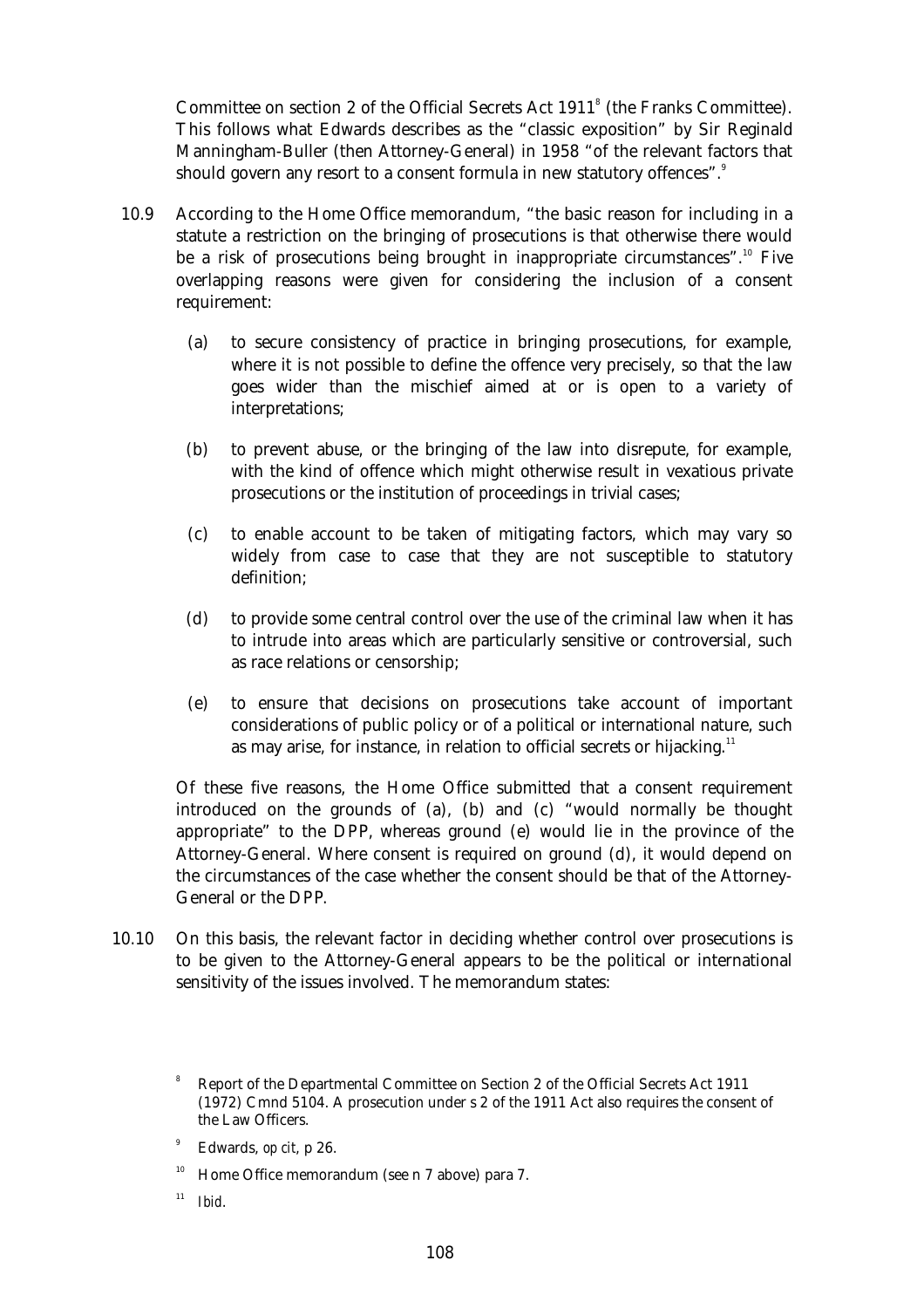[W]here important political or international considerations may be involved, the Attorney-General, who is directly answerable to Parliament for his decisions and is in a position to consult ministerial colleagues if need be, is regarded as the proper person to carry the responsibility. Similarly, on sensitive issues like race relations, Parliament may feel that the Attorney should be directly answerable for a personal decision.

### **Issues for consultees**

- 10.11 We invite views on two broad issues:
	- (1) whether the consent requirement should be retained at all, and
	- (2) if it should, whether the required consent should be that of the Law Officers (the Attorney-General and the Solicitor-General) or the DPP.

# *Private prosecutions for corruption*

- 10.12 We are very conscious of how much pressure there can be for a prosecution. At present it is initially for the Crown Prosecution Service ("CPS") to decide whether there is sufficient evidence to offer a realistic prospect of conviction ("the evidential test"), and if so, whether the public interest requires a prosecution ("the public interest test").<sup>12</sup> If, in a case of alleged corruption, the CPS decides not to prosecute for either of these reasons, a private individual may either seek judicial review of the decision<sup>13</sup> or bring a private prosecution for a common law offence (for which no consent is required). The CPS is empowered to take over a private prosecution and discontinue it, $<sup>14</sup>$  but the decision to discontinue may itself be open</sup> to judicial review.<sup>15</sup>
- 10.13 Private prosecutions are also controlled, to some extent, by the magistrates' court. In the first place, the court can decline to issue a summons if the proceedings appear to be vexatious; but such a refusal can be challenged by judicial review. Second, the defendant can at present<sup>16</sup> ask for an "old-style" committal hearing, and submit that there is insufficient evidence to justify the case being committed to the Crown Court.

- <sup>14</sup> Prosecution of Offences Act 1985, ss  $6(2)$  and 23.
- <sup>15</sup> *Turner v DPP* (1979) 68 Cr App R 70.
- <sup>16</sup> The unimplemented transfer of trial provisions under the CJPOA 1994 are now replaced by the Criminal Procedure and Investigations Act 1996, ss 44 and 47 and Sched 1, which, when brought into force, will establish a modified procedure for committal proceedings. The "key feature" of the new system will be the removal of the requirement for witnesses to give oral evidence in the magistrates' court: see *Criminal Procedure and Investigations Act 1996, Introductory Guide* published by the Home Office (July 1996). The Home Office guide suggests that this change will come into force in Spring 1997.

<sup>&</sup>lt;sup>12</sup> Code for Crown Prosecutors (1994) paras 5.1 and 6.1–6.3. The Code is set out in *Archbold*, para D–2.

An application for judicial review would succeed only in limited circumstances, eg where the DPP was shown to have acted in bad faith or to have failed to apply the Code for Crown Prosecutors: *R v DPP, ex p C* [1995] 1 Cr App R 136.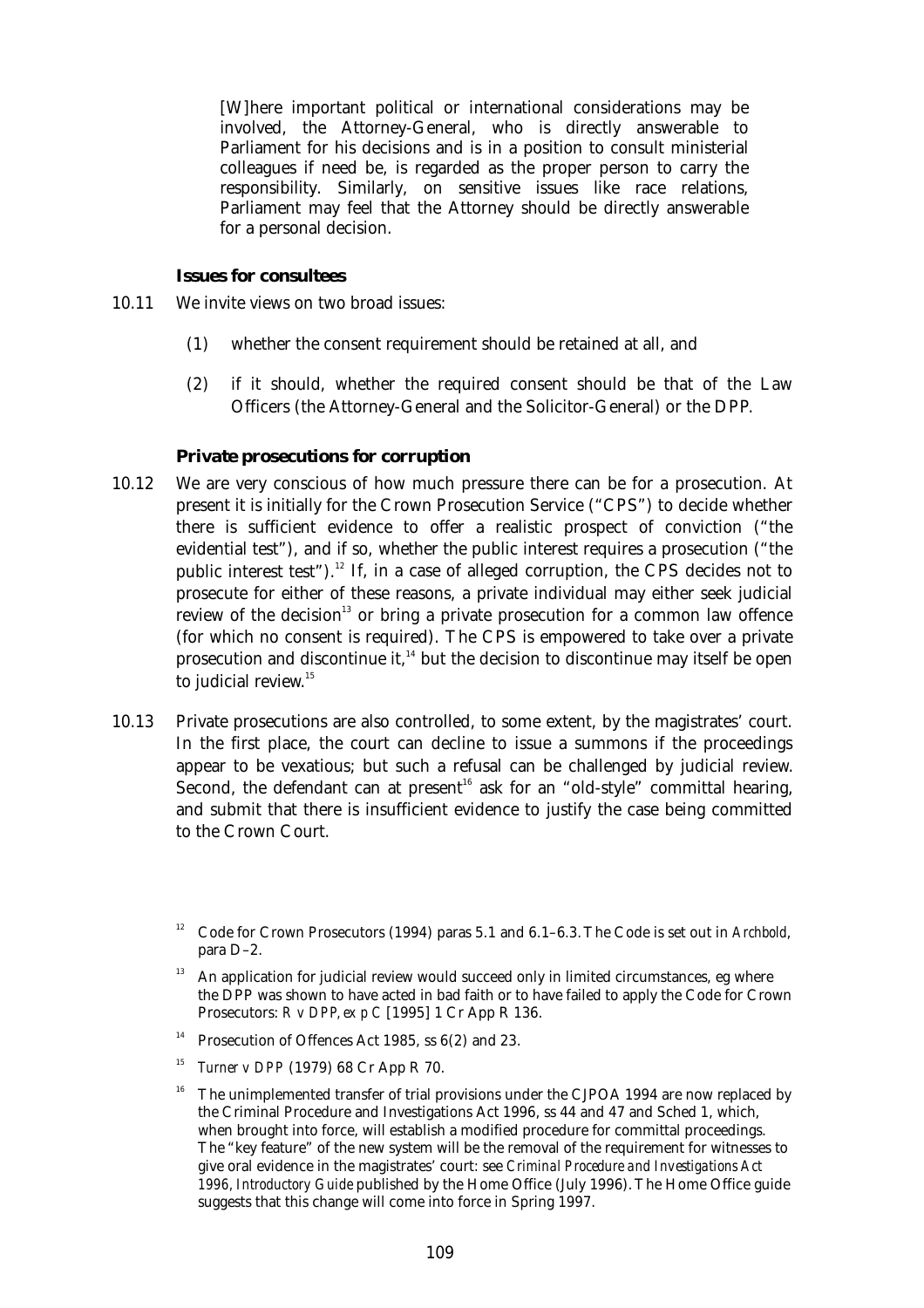10.14 We do not know whether it is likely that there would be many private prosecutions for the proposed new offence, if they were permissible, though we are not aware of there being many such prosecutions for the common law offences. In our view, however, the right of a private individual to bring criminal proceedings, subject to the usual controls, is an important one which should not be lightly set aside. On the other hand, we acknowledge that if private prosecutions could be brought, there would be a risk of abuse (for example, by blackmailers) and the benefits identified in the Home Office submission would be lost.<sup>17</sup> **We ask for views on whether private prosecutions for the new offence should be permitted**.

#### *Whose consent should be required*

 10.15 We have already examined the reasons why the consent of the Law Officers might be of value. A further point to bear in mind when considering *whose* consent should be required – if the view is taken that a consent provision should be retained at all – is that if the function were to be transferred to the DPP then, by virtue of section 1(7) of the Prosecution of Offences Act 1985, the consent of any Crown Prosecutor would be sufficient.<sup>18</sup> We question whether it would be desirable for issues of major political significance to be decided in this manner. **We ask for views on whose consent (if any) should be required for the prosecution of the new offence.**

#### **MODE OF TRIAL**

 10.16 The existing offences under the Prevention of Corruption Acts are triable either summarily or on indictment.<sup>19</sup> The offence that we propose would be capable of catching conduct which, though reprehensible, is not in our view serious enough to justify trial on indictment. **We provisionally propose that the new offence should be triable either way.**

#### **SENTENCE**

- 10.17 The maximum sentences available are the same under the 1889 and 1906 Acts.<sup>20</sup> On summary conviction, an offender is liable to imprisonment for a term not exceeding six months or to a fine not exceeding the statutory maximum, $21$  or to
	- See paras 10.5 and 10.9 above.
	- <sup>18</sup> Prosecution of Offences Act 1985, s  $1(7)$ , provides:

Where any enactment (whenever passed)–

- (a) prevents any step being taken without the consent of the Director or without his consent or the consent of another; or
- (b) requires any step to be taken by or in relation to the Director;

any consent given by or, as the case may be, step taken by or in relation to, a Crown Prosecutor shall be treated, for the purposes of that enactment, as given by or, as the case may be, taken by or in relation to the Director.

- See the 1889 Act, s 2; the 1906 Act, s 1.
- But on conviction under the 1889 Act the court can impose a number of penalties other than imprisonment and fine: see para 6.6 above.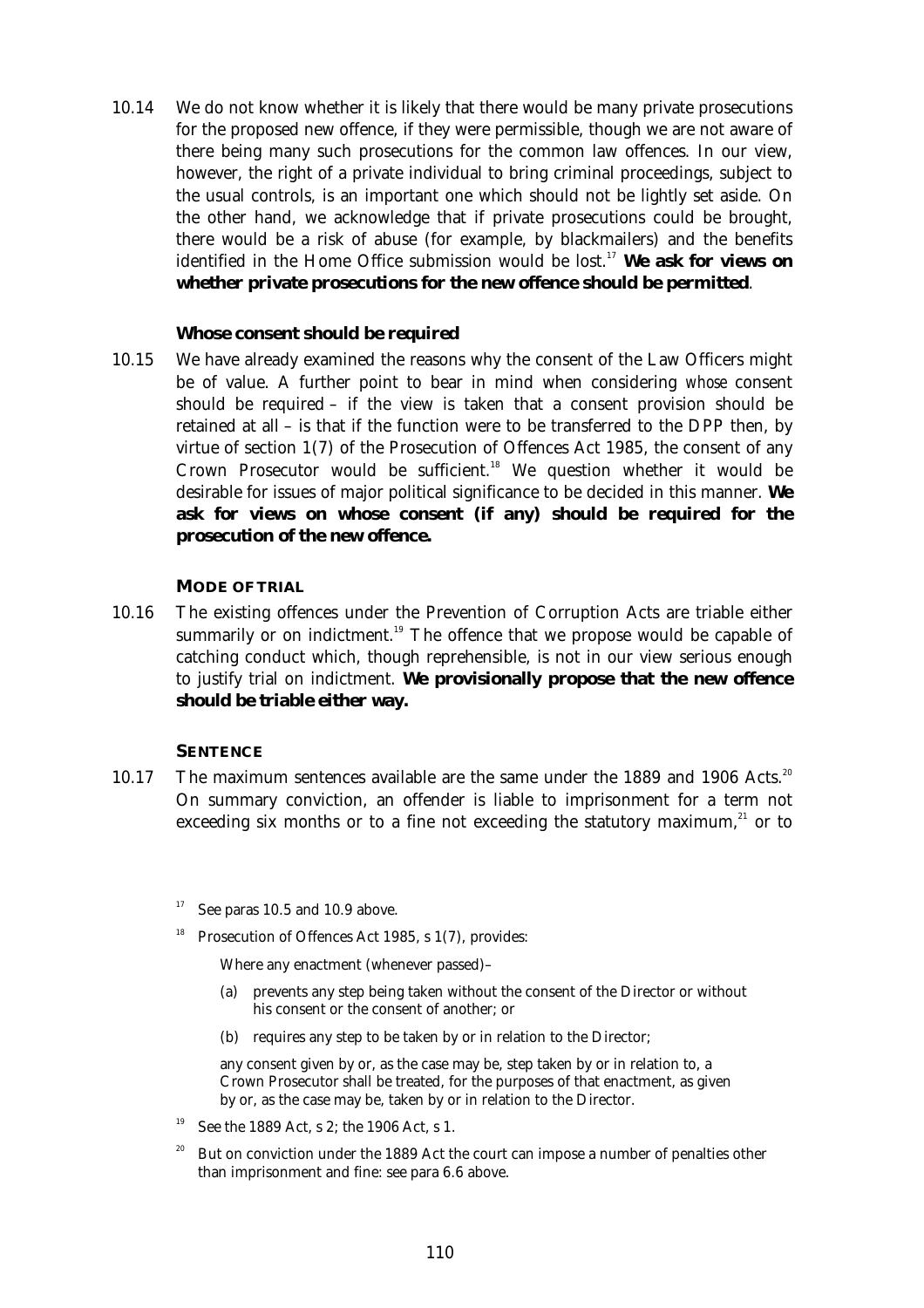both. On conviction on indictment, the maximum is imprisonment for a term not exceeding seven years, or a fine, or both.

 10.18 We do not in general regard ourselves as the appropriate body to make recommendations with regard to maximum sentences, and we make no proposal as to the maximum sentence for the new offence.

### **RETROSPECTIVITY**

 10.19 It is exceptional for new criminal offences to have retrospective effect, and any such provision might well amount to a breach of Article  $7$  of the Convention.<sup>2</sup> Nor do we believe that the existing law is so fundamentally unsatisfactory as to render such a provision desirable. **We provisionally propose that the new offence should not have retrospective effect.**

#### **FALSE DOCUMENTS**

 10.20 We have not so far examined the third paragraph of section 1 of the Prevention of Corruption Act 1906, which provides:

> If any person knowingly gives to any agent, or if any agent knowingly uses with intent to deceive his principal, any receipt, account or other document in respect of which the principal is interested, and which contains any statement which is false or erroneous or defective in any material particular, and which to his knowledge is intended to mislead the principal;

he shall be guilty [of an offence].

Conviction on indictment for this offence carries a maximum sentence of seven years' imprisonment or a fine or both.<sup>23</sup> The Attorney-General or Solicitor-General must consent to a prosecution.<sup>24</sup>

- <sup>21</sup> The statutory maximum in the case of summary trials is the prescribed sum within the meaning of s 32 of the Magistrates' Courts Act 1980. The prescribed sum is currently £5,000, but this may be altered by an order of the Secretary of State under s 143(1) if it appears to him or her that there has been a change in the value of money.
- $22$  Article 7 provides:

1. No one shall be held guilty of any criminal offence on account of any act or omission which did not constitute a criminal offence under national or international law at the time when it was committed. Nor shall a heavier penalty be imposed than the one that was applicable at the time the criminal offence was committed.

2. This Article shall not prejudice the trial and punishment of any person for any act or omission which, at the time when it was committed, was criminal according to the general principles of law recognised by civilised nations.

See generally Offences of Dishonesty: Money Transfers (1996) Law Com No 243, paras 5.22 – 5.36.

- <sup>23</sup> The 1906 Act, s 1 as amended by the Criminal Justice Act 1988, s 47. The offence may also be tried summarily.
- The 1906 Act, s  $2(1)$ .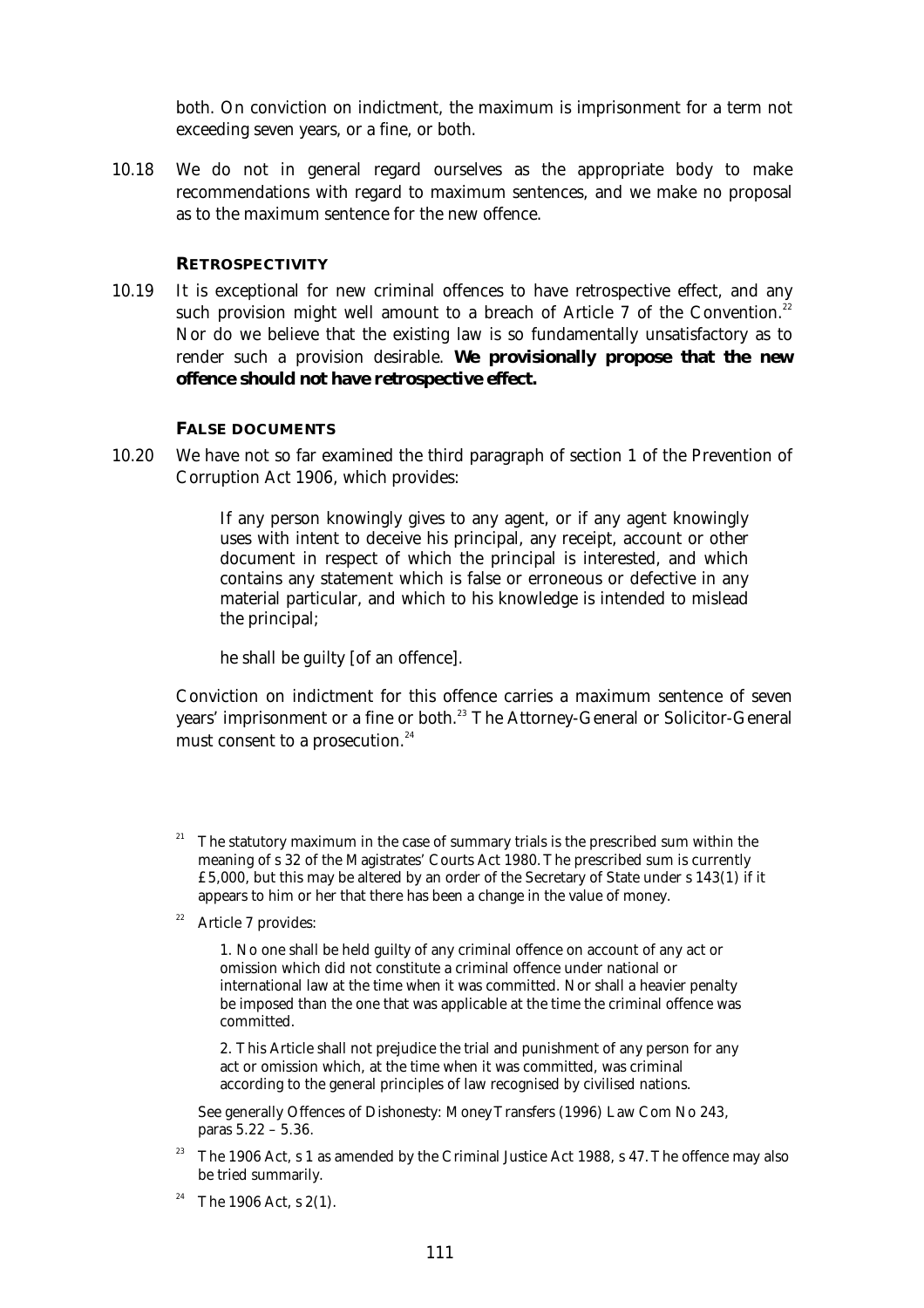- 10.21 The cardinal difficulty with the third paragraph is that it fails to sit easily with the other two offences created by section 1. Despite its presence in a statute concerned with corrupt practices, the offence created by this paragraph is not in fact one of corruption at all. This point was established by the Divisional Court in *Sage v Eicholz*<sup>25</sup> where the provision was literally construed. The defendant made a fraudulent representation in a claim handed to the agent of a water board, so that the defendant could obtain a rebate on his water rates. The agent was not aware that the claim was false, so there was no corruption of the agent.<sup>26</sup> However, the defendant's actions fell squarely within the wording of the third paragraph. He knowingly gave the agent a document in which the agent's principal was interested. That document contained a false statement and was intended to mislead the principal. All the necessary ingredients for liability were therefore present. The Divisional Court considered that the word "corruptly" was deliberately absent from the third paragraph and that the word "knowingly", with which it is replaced, imports no element of *corruption*. In short, the approach in *Sage* was that if Parliament had wanted to confine the offence to the corruption of agents or those who corrupt them, the word "corruptly" would have appeared therein as it does in the earlier paragraphs.
- 10.22 We therefore take the view that this offence, although it appears in the 1906 Act, is not in fact an offence of corruption at all, but one of fraud; and we therefore regard it as lying outside the scope of this consultation paper. $27$

- $25$  [1919] 2 KB 171.
- <sup>26</sup> See paras 5.15 and 5.16 above.
- See paras  $1.23 1.25$  above.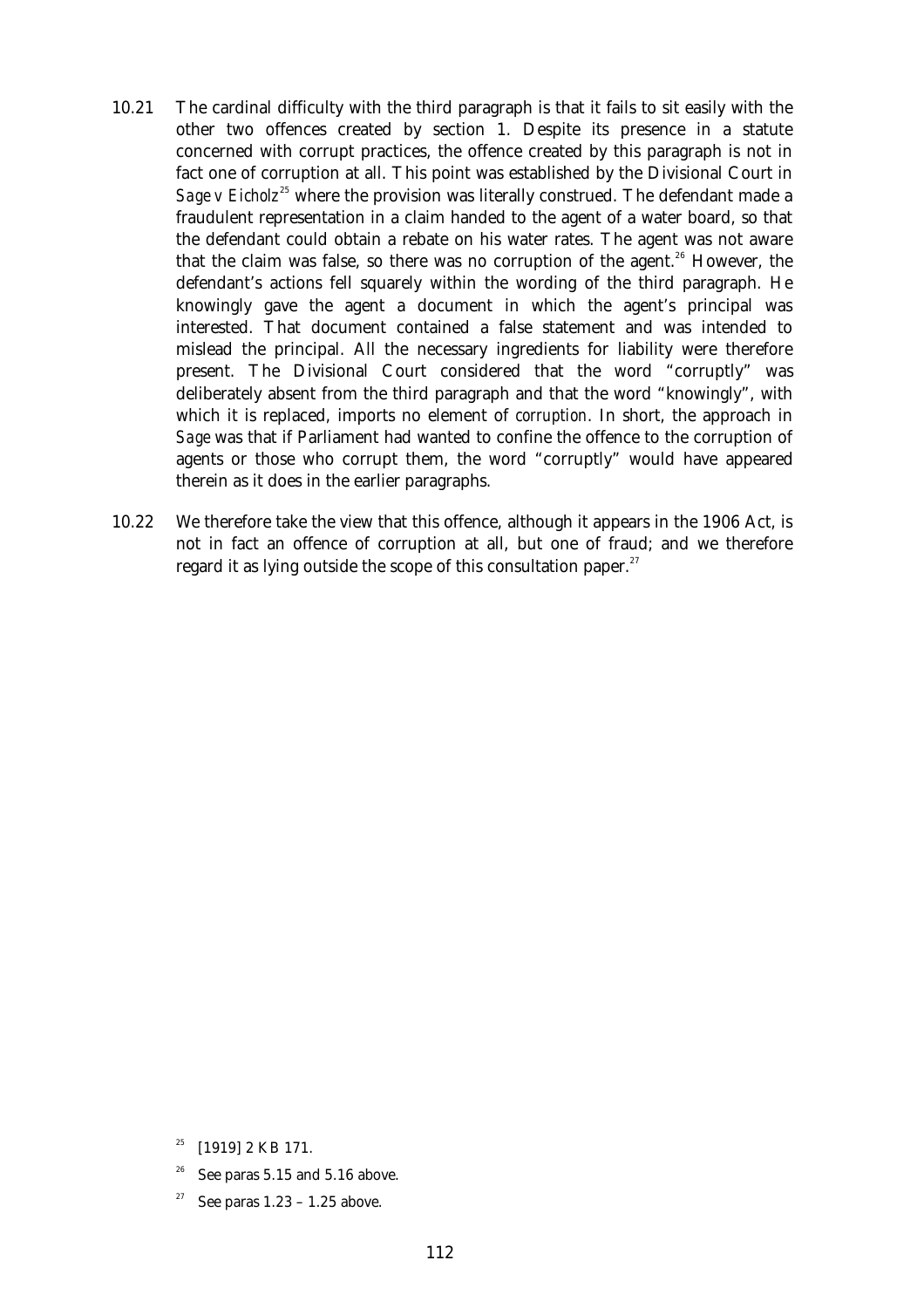# **PART XI PROVING CORRUPTION**

 11.1 In this Part we will analyse how corruption is *proved* under the Prevention of Corruption Acts, focusing in particular on the presumption under section 2 of the 1916 Act. We consider whether the presumption is consistent with the European Convention on Human Rights, and then whether the *combined* effect of the section 2 presumption and the provisions of the CJPOA 1994 on the inferences to be drawn from a defendant's silence might give rise to a breach of the European Convention. We then consider whether, in any event, the presumption is necessary in the light of the CJPOA 1994. Finally, we set out the options for reform of the presumption.

### **THE PRESUMPTION**

11.2 Section 2 of the 1916 Act provides:

Where in any proceedings against a person for an offence under the Prevention of Corruption Act 1906, or the Public Bodies Corrupt Practices Act 1889, it is proved that any money, gift, or other consideration<sup>1</sup> has been paid or given to or received by a person in the employment of [Her] Majesty or any other Government Department or a public body by or from a person, or agent of a person, holding or seeking to obtain a contract from [Her] Majesty or any Government Department or public body, the money, gift, or consideration shall be deemed to have been paid or given and received corruptly as such inducement or reward as is mentioned in such Act unless the contrary is proved. $2$ 

- 11.3 The prosecution must therefore establish, to the usual standard of proof (that is, beyond reasonable doubt)
	- (1) that some "money, gift, or other consideration" was paid or given to, or received by, an employee of Her Majesty, a Government department or a public body;<sup>3</sup> and
	- (2) that the person providing it (or the person whose agent provided it) was holding, or seeking to obtain, a contract from Her Majesty, a Government department or a public body.

Only when these two requirements are satisfied will the presumption come into effect.

<sup>2</sup> On the balance of probabilities; see *Carr-Briant* [1943] KB 607; *Dunbar* [1958] 1 QB 1; *Hudson* [1966] 1 QB 448.

<sup>1</sup> The word "consideration" has its legal meaning and connotes the existence of some sort of contract or bargain; see *Braithwaite* [1983] 1 WLR 385, and also *Beaton v HM Advocate* [1993] SCCR 48.

As defined by the 1889 Act, s 7, and the 1916 Act, s  $4(2)$ .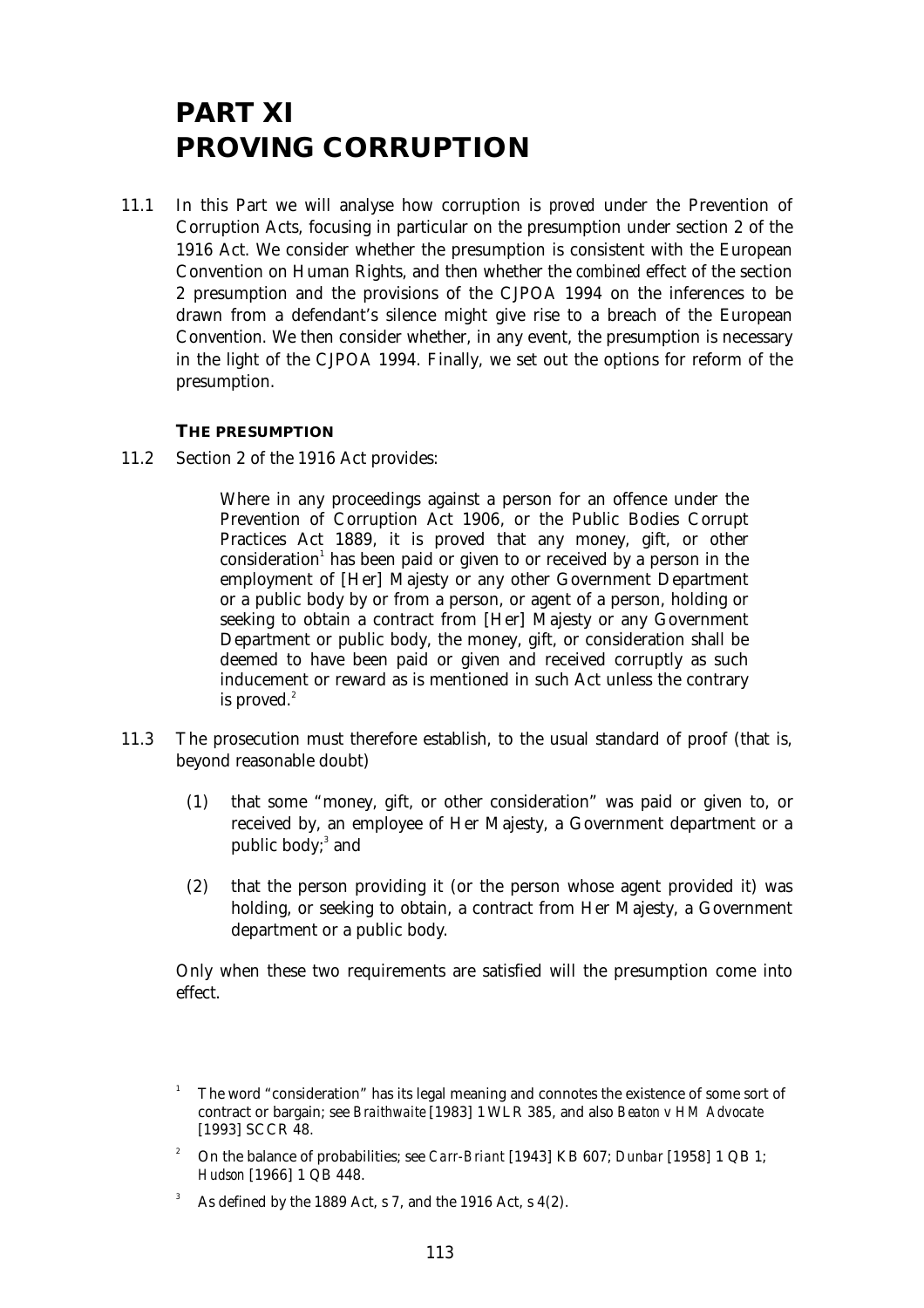- 11.4 Section 2 applies even if the charge is brought under the 1906 Act and therefore does not itself require that the payment should have been made to an employee of a public body. But it applies only to employees, not members (such as local councillors), and only where a contract is involved rather than the exercise of a discretion (such as a grant of planning permission). $<sup>4</sup>$ </sup>
- 11.5 In *Braithwaite* Lord Lane CJ explained the effect of the presumption:

The effect of [section 2] is that when the matters in that section have been fulfilled, the burden of proof is lifted from the shoulders of the prosecution and descends on the shoulders of the defence. It then becomes necessary for the defendant to show, on the balance of probabilities, that what was going on was not reception corruptly as inducement or reward. In an appropriate case it is the judges duty to direct the jury first of all that they must decide whether they are satisfied so they are sure that the defendant received money or gift or consideration, and then to go on to direct them that if they are so satisfied, then under section 2 of the 1916 Act the burden of proof shifts.<sup>5</sup>

 11.6 The presumption can be rebutted only by evidence, established on the balance of probabilities, of an innocent explanation, and not merely by the defendant's unsupported assertion that such an explanation existed.<sup>6</sup>

### **HISTORICAL REASONS FOR THE CREATION OF THE PRESUMPTION**

- 11.7 Parliament and the courts have always been cautious about placing legal burdens of proof on the defence: they often make the difference between a conviction and an acquittal. It is therefore necessary to consider why Parliament thought such a burden appropriate in the case of corruption, albeit only in the circumstances described in section 2.
- 11.8 The 1916 Act was passed in the wake of scandals regarding the Clothing Department of the War Office, which involved the taking of bribes by viewers and inspectors of merchandise. It was presented to Parliament as an emergency wartime measure to deal with the burgeoning number of large government contracts and the resulting opportunities for corruption. Corruption in relation to these wartime contracts was viewed as being particularly abominable. The Lord Chancellor, Lord Buckmaster, said in the House of Lords:

I feel satisfied that you will agree with me in thinking that, short of high treason, it is almost impossible to imagine an offence more grave than to corrupt one of these public servants and cause the neglect of his duty. $\frac{7}{7}$ 

- <sup>4</sup> *Dickinson* (1948) 33 Cr App R 5.
- <sup>5</sup> *Braithwaite* [1983] 1 WLR 385, 389.
- <sup>6</sup> *Mills* (1978) 68 Cr App R 154.
- <sup>7</sup> *Hansard* (HL) 23 November 1916, vol 23, col 653.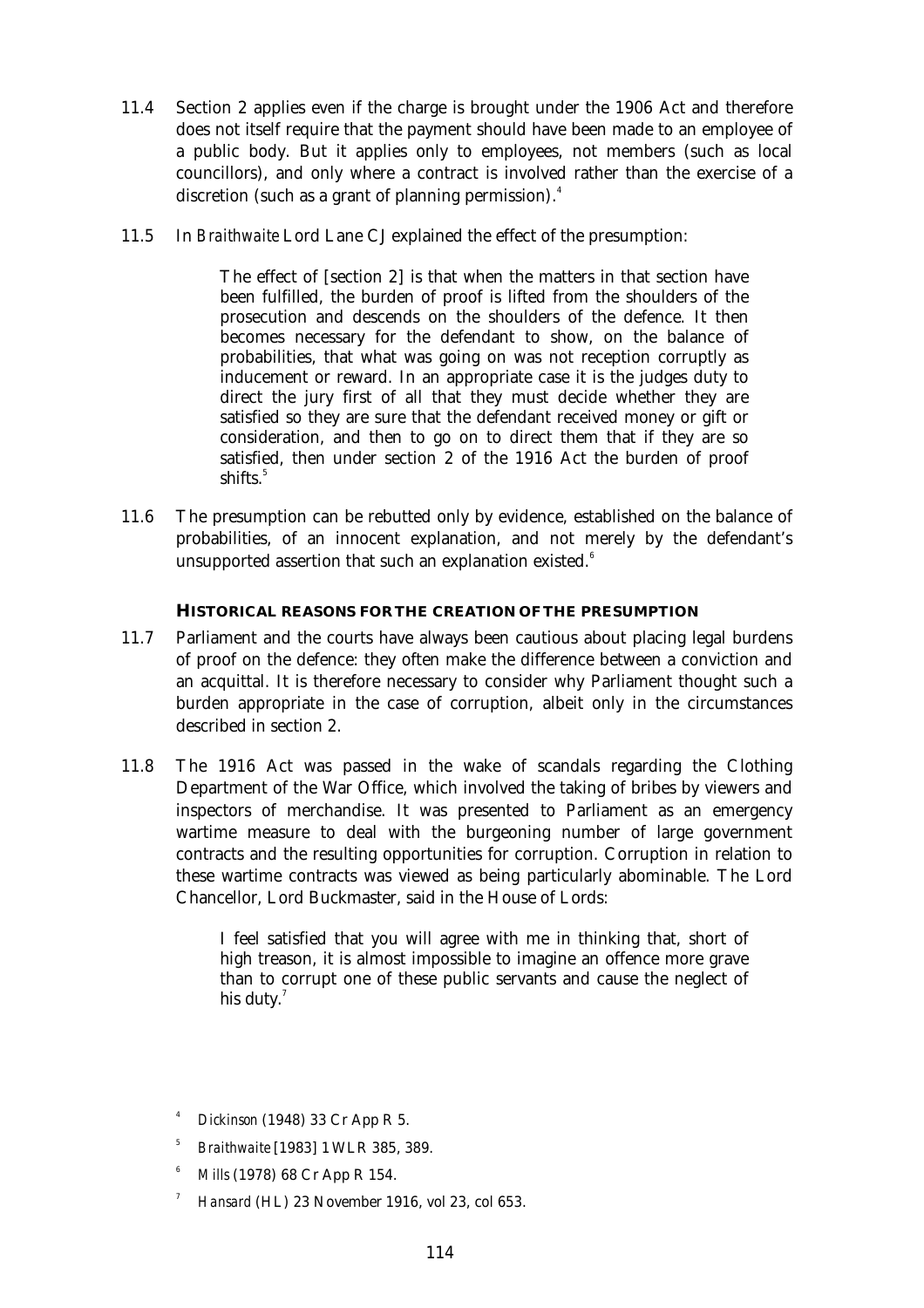11.9 The Director of Public Prosecutions had suggested that there should be some provision

> to meet a case where there is evidence that money was paid by a contractor to a government official but there is no evidence as to the purpose for which it was paid, by making the transaction a criminal offence unless the parties concerned can satisfy the court that it was an innocent one.<sup>8</sup>

- 11.10 The immediate catalyst for the enactment of these provisions was criticism made by a judge $^{\circ}$  who had presided over two cases $^{\scriptscriptstyle 10}$  of corruption in quick succession. In the first case, the judge had considered it impossible to prosecute a civil servant found to be in possession of banknotes that had been traced to a contractor with whom he had official dealings. This was because the prosecution was unable to prove *why* the money was paid. It was as a result of the particular circumstances of this case that section 2 addressed only the issue of transactions involving contracts, and extended only to employees. The Salmon Commission explained that "These anomalies doubtless reflect the haste with which the legislation was prepared". $^{\rm 11}$
- 11.11 The only reasons given in Parliament for the introduction of the presumption were that it was necessary "to remedy an obvious defect in the law" $^{12}$  and would cause no injustice to an accused:

It is obvious that if you are going to make this Bill effective you must put the burden on [the accused], and it should be quite easy for him to discharge that burden if he is an innocent man. $13$ 

 11.12 Various attempts were made to widen the ambit of the Bill; but these were thwarted by a Government preoccupied by war and bent on filling a perceived lacuna, rather than reconsidering the law of corruption as a whole. This was admitted by the Government:

> If the times were opportune for a meticulous reconsideration of the whole law relating to corruption, I think the long series of amendments which stand [presented] would deserve the attention of the House. But this is by general agreement a war measure which is rendered necessary by the very large number of Government contracts which

- Low J.
- <sup>10</sup> *Asseling*, *The Times* 10 September 1916; *Montague, The Times* 18 September 1916.
- <sup>11</sup> Salmon Report, para 59.
- <sup>12</sup> *Hansard* (HC) 31 October 1916, vol 86, col 1635 (the Home Secretary, Mr H Samuel).
- <sup>13</sup> *Hansard* (HL) 23 November 1916, vol 23, col 654 (the Lord Chancellor, Lord Buckmaster). Similarly the Home Secretary said:

I am sure this House will agree that it is both reasonable and equitable to put the burden of proof on the person charged. If the payment was innocently made … it would be easy to prove in Court … and there would be no risk of innocent men being unjustly convicted.

*Hansard* (HC) 31 October 1916, vol 86, col 1636.

<sup>8</sup> Memorandum from the DPP to the Home Office, 25 September 1916: HO 45/10703/238091, Public Records Office, Kew.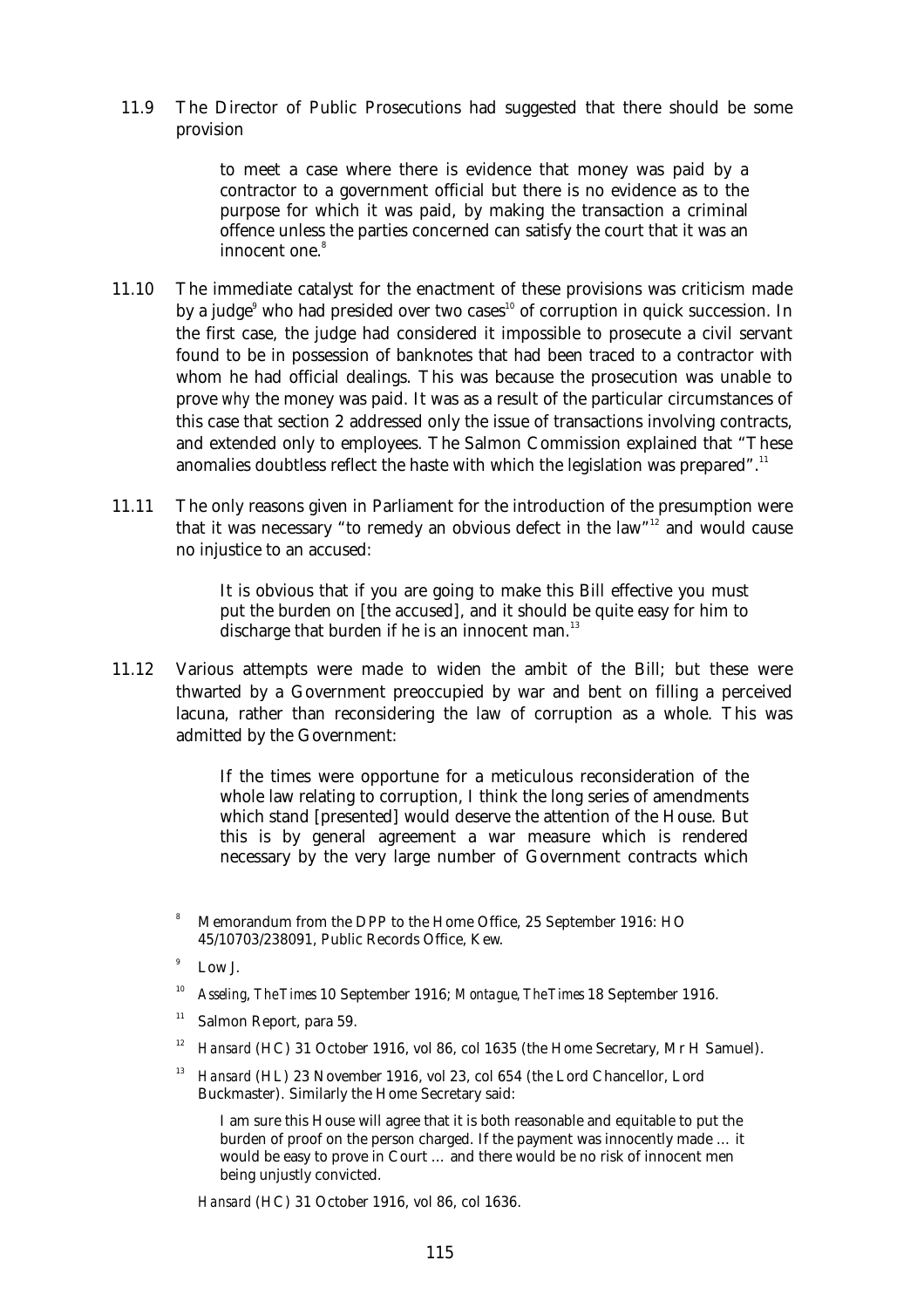have come into existence and by the scandals which were exposed in a recent criminal trial.<sup>14</sup>

#### **JUSTIFICATIONS OF THE PRESUMPTION**

- 11.13 Both the Redcliffe-Maud Committee and the Salmon Commission thought that the presumption was not only justified but should be extended.<sup>15</sup> The Salmon Commission argued that, without the presumption, corruption would be very difficult to prove:<sup>16</sup> bribes are seldom paid in the presence of witnesses,<sup>17</sup> and there is often little documentary evidence because those involved in a corrupt transaction will inevitably tend to act secretly.<sup>18</sup> The same argument could, of course, be applied to many criminal offences to which no such presumption applies.
- 11.14 The Salmon Commission also argued that the presumption causes no injustice to the accused.

If there is an innocent explanation it should be easy for the giver and the recipient of the gift to furnish it; the facts relating to the gift are peculiarly within their own personal knowledge.<sup>19</sup>

 11.15 Similar sentiments clearly motivated the framers of the legislation. When the Bill was debated in Parliament the Lord Chancellor said:

> It is obvious that if you are going to make this Bill effective you must put the burden on [the defendant], and it should be quite easy for him to discharge that burden if he is an innocent man.<sup>20</sup>

 11.16 The Salmon Commission concluded that the "clandestine" and "grave" nature of corruption justified the reversed burden of proof.<sup>21</sup> It was "satisfied that a burden of proof on the defence is in the public interest and causes no injustice."<sup>22</sup>

#### **DOES THE PRESUMPTION INFRINGE THE CONVENTION?**

 11.17 The European Convention on Human Rights ("the Convention") has not yet been incorporated into English domestic law. However, the United Kingdom is a State party to the Convention, and British citizens have an individual right of petition to

- <sup>15</sup> For the possibility of extending it, see paras  $11.48 11.50$  below.
- <sup>16</sup> Salmon Report, para 60.
- $17$  Any witnesses that are available are likely to be accomplices and unwilling to co-operate.
- <sup>18</sup> "Corruption in the public service is a grave social event which is difficult to detect, for those who take part in it will be at pains to cover their tracks": *Public Prosecutor v Yuvaraj* [1970] AC 913, 922E-F, *per* Diplock LJ. This was an appeal from the Federal Court of Malaysia to the Privy Council, and Diplock LJ's comments were made in respect of s 4 of the Prevention of Corruption Act 1961, the equivalent of s 2 of the 1916 Act.
- <sup>19</sup> Salmon Report, para 60.
- <sup>20</sup> *Hansard* (HL) 23 November 1916, vol 23, col 654 (Lord Buckmaster).
- $21$  Salmon Report, para 61.
- <sup>22</sup> *Ibid*.

<sup>&</sup>lt;sup>14</sup> *Hansard* (HC) 9 November 1916, vol 87, col 467 (the Attorney-General, Sir F Smith).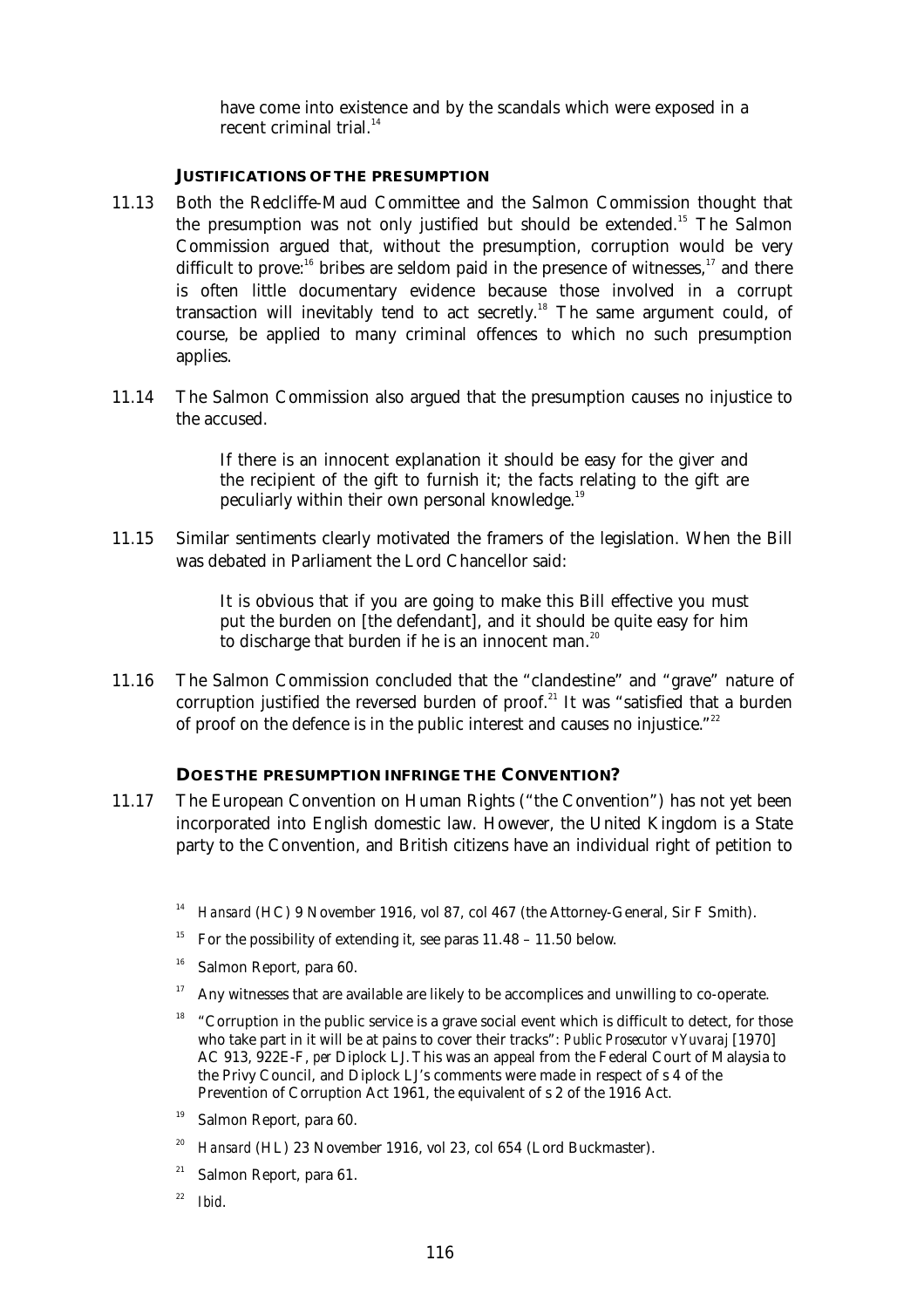the Strasbourg Commission<sup>23</sup> and from there, if their petition is declared admissible, to the Strasbourg Court.<sup>24</sup> As a State party to the Convention the United Kingdom has an obligation in international law to conform its domestic law to the requirements of the Convention.<sup>25</sup> It follows that any law reform proposals which we consider should be assessed in the light of the Convention.

### **The presumption of innocence**

 11.18 Article 6 of the Convention guarantees the right to a fair trial. Article 6(2) provides:

> Everyone charged with a criminal offence shall be presumed innocent until proved guilty according to law.<sup>26</sup>

- 11.19 The presumption of innocence is, like the rights of the defence contained in Article  $6(3)$ ,<sup>27</sup> a component of the *general* right to a fair trial.<sup>28</sup> It applies only to
	- <sup>23</sup> Under Article 25 of the Convention.
	- <sup>24</sup> Under Article 45 of the Convention, the Strasbourg Court has jurisdiction over all cases concerning "the interpretation and application" of the Convention. A case can only be referred to the Court (a) if the Commission has acknowledged the failure of efforts for a friendly settlement; (b) within a period of 3 months after the transmission of the report of the Commission to the Council of Ministers; and (c) if the State party or parties have accepted the jurisdiction of the Court. Article 48 of the Convention provides that the Commission and State parties have the right to refer a case to the Court (individuals may also have the right to refer a case under a procedure established by Protocol 9, although this applies only if the State party has accepted the Protocol). In practice, the Commission makes the majority of references to the Court. In the absence of a reference to the Court within the stipulated time-limit it falls to the Council of Ministers, under Article 32, to decide whether the Convention has been violated. See A H Robertson and J G Merrills, *Human Rights in Europe: A Study of the European Convention on Human Rights* (3rd ed 1993) pp 299–319.
	- <sup>25</sup> "The contracting Parties have undertaken  $\ldots$  to ensure that their domestic legislation is compatible with the Convention and, if need be, to make any necessary adjustments to this end": European Commission of Human Rights, *Yearbook*, vol 2, 234. In *Ireland v UK* (1978) 2 EHRR 25 the Court said, at p 103 (para 239): "By substituting the words 'shall secure' for the words 'undertake to secure' in the text of Article 1, the drafters of the Convention also intended to make it clear that the rights and freedoms set out in Section 1 would be directly secured to anyone within the jurisdiction of a contracting State."
	- <sup>26</sup> The presumption of innocence can also be found in Article 11 of the Universal Declaration of Human Rights.
	- Article 6(3) provides:

Everyone charged with a criminal offence has the following minimum rights:

- (a) to be informed promptly, in a language which he understands and in detail, of the nature and cause of the accusation against him;
- (b) to have adequate time and facilities for the preparation of his defence;
- (c) to defend himself in person or through legal assistance of his own choosing or, if he has not sufficient means to pay for legal assistance, to be given it free when the interests of justice so require;
- (d) to examine or have examined witnesses against him and to obtain the attendance and examination of witnesses on his behalf under the same conditions as witnesses against him;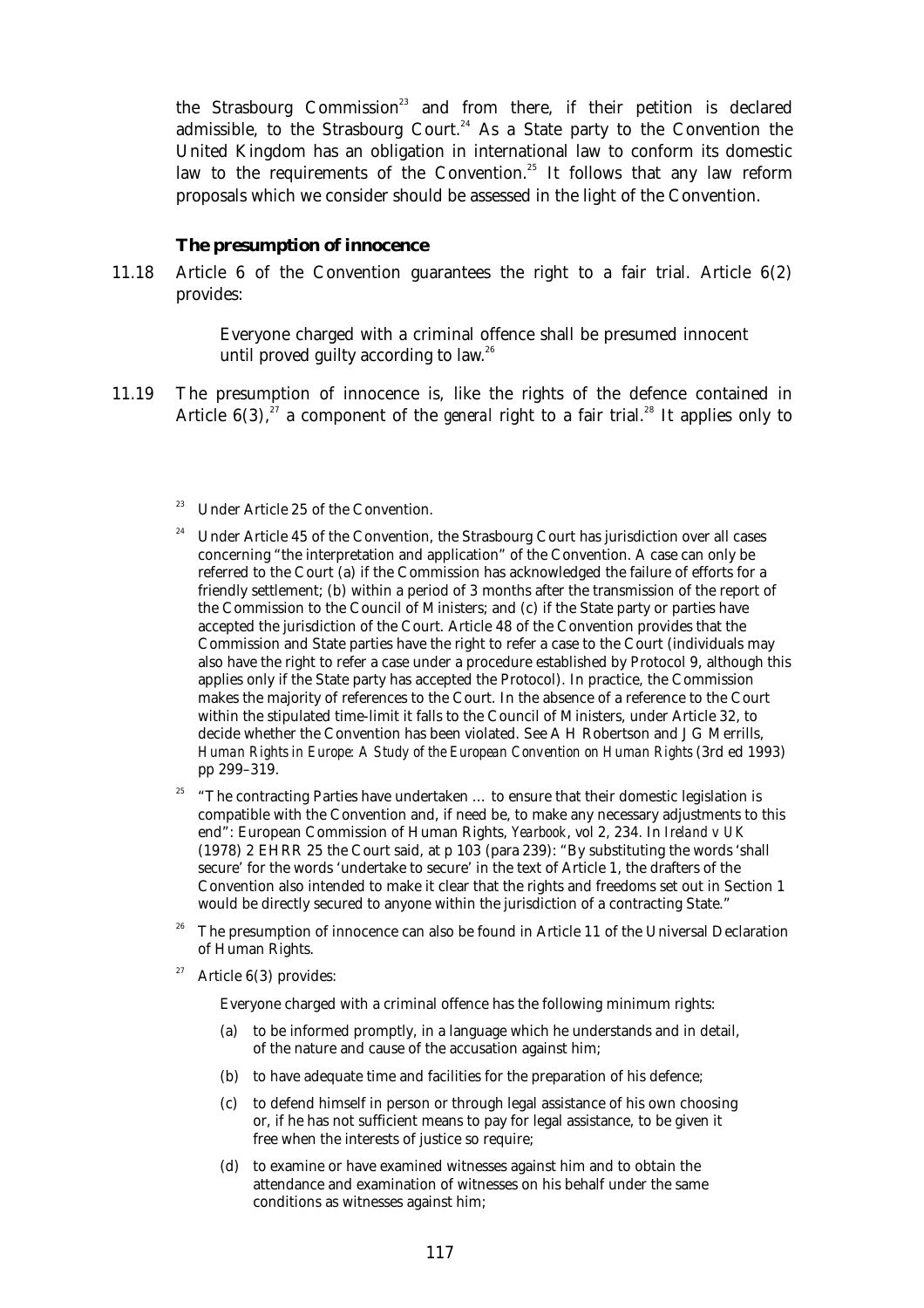criminal proceedings. The Strasbourg Court has recently reaffirmed the principle that Article 6(2), like the other elements of the Convention, must be interpreted in such a way as to guarantee rights which are practical and effective, rather than theoretical and illusory.<sup>29</sup>

- 11.20 In *X v United Kingdom*<sup>30</sup> the Strasbourg Commission considered whether reverse onus clauses of the kind found in section 2 of the 1916 Act violate Article 6(2). The case involved a United Kingdom applicant who had been convicted of the offence of living on the immoral earnings of prostitutes. The legislation creating this offence contains a reverse onus provision to the effect that a person who is proved to be living with a prostitute, or who is, at the material time, proved to be in the company of a prostitute, or who is proved to have exercised control over the movements of a prostitute, so as to assist or encourage the prostitution, is presumed to have committed the offence of living on the earnings of prostitution *unless the contrary is proved.*<sup>31</sup>
- 11.21 The Commission held<sup>32</sup> that a reverse onus clause of this kind will not violate Article 6(2) if it creates only a *rebuttable* presumption of fact, which the defence may disprove,<sup>33</sup> and is not unreasonable. However, the Commission went on to recognise that

this form of provision could, if widely or unreasonably worded, have the same effect as a presumption of guilt. It is not, therefore, sufficient to examine only the form in which the presumption is drafted. It is necessary to examine its substance and its effect.<sup>34</sup>

- 11.22 In *Salabiaku v France*<sup>35</sup> the Strasbourg Court<sup>36</sup> affirmed the approach taken by the Commission in *X v United Kingdom*. It emphasised the importance of confining
	- (e) to have the free assistance of an interpreter if he cannot understand or speak the language used in court.
	- <sup>28</sup> See, inter alia, *Deweer v Belgium* (1979–80) 2 EHRR 439; *Allen de Ribemont v France* (1995) 20 EHRR 557, 574 (para 35).
	- <sup>29</sup> *Allen de Ribemont v France* (1995) 20 EHRR 557, 575 (para 35).
	- $30$  App 5124/71, (1972) 42 Collection of Decisions 135.
	- $31$  Sexual Offences Act 1956, s  $30(2)$ .
	- <sup>32</sup> After this finding the case did not proceed to the Strasbourg Court. A case cannot be heard by the Court without having been forwarded by the Commission, which had refused the application in this case.
	- $33$  In *X v UK* App 5124/71, (1972) 42 Collection of Decisions 135, the Commission stated:

The Commission has, *ex officio*, examined this complaint under Art 6(2) of the Convention. … The Commission has also studied the statutory provisions under which the applicant was convicted. This statutory provision states that, when certain facts are proved by the prosecution, certain facts shall be presumed. This creates a rebuttable presumption of fact which the defence may, in turn, disprove. The provision in question is not, therefore, as such, a presumption of guilt.

- <sup>34</sup> App 5124/71, (1972) 42 Collection of Decisions 135.
- $35$  (1988) 13 EHRR 379.
- $36$  The Court is a superior tribunal to the Commission, which is responsible for vetting applications and making references. If the Commission, having accepted an application,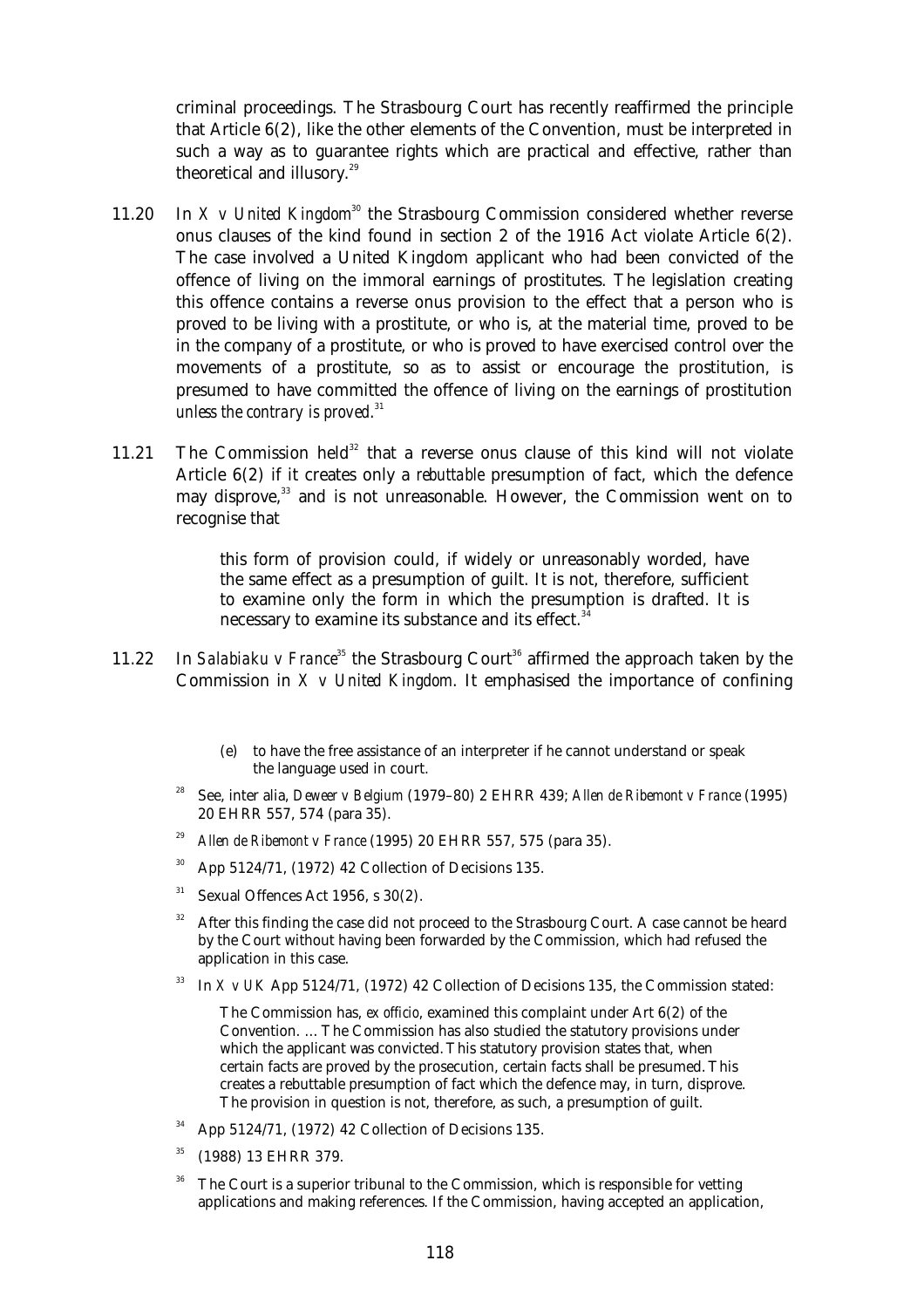reverse onus clauses within "reasonable limits which take into account … what is at stake and maintain the rights of the defence".<sup>37</sup>

 11.23 The Commission in *X v United Kingdom* also stated, as an alternative ground for its opinion, that it would be extremely difficult for the prosecution to obtain evidence capable of satisfying the criminal standard of proof on the question of whether the applicant was living on immoral earnings.<sup>38</sup> Thus a reverse onus clause may be justified if it relates to matters which are difficult for the prosecution to prove because they are peculiarly within the defendant's own knowledge, provided that it creates only a rebuttable presumption of fact and is restrictively worded.<sup>39</sup> One commentator has summarised the issue as follows:

> The question seems to be one of whether there is an alternative route of investigation open to the government. If the answer is negative, the presumption would be reasonable. … [C]orruption can be such an elusive crime that it is next to impossible for the Crown to adduce evidence with respect to the corrupt source of the moneys involved. … Thus, it seems that the non-existence of a viable alternative would make that presumption of fact not unreasonable.<sup>40</sup>

 11.24 It is likely that by itself section 2 of the 1916 Act would satisfy these criteria in the same way that the statutory provision considered in *X v United Kingdom* did. Support for this view may be taken from the fact that (to the best of our knowledge) no Reference has been made to the Strasbourg Court in relation to section 2. The position may, however, be affected by the provisions of the Criminal Justice and Public Order Act ("CJPOA") 1994, to which we now turn.

#### **Possible implications of the CJPOA 1994**

 11.25 A person suspected or accused of a criminal offence has traditionally been accorded a "right of silence", which means that there is no obligation to answer questions, either before or during the trial. At common law this right has been supplemented by a further rule that a jury may not be invited to draw any adverse inference from the failure of a defendant to assist the police or to give evidence at trial. Under the CJPOA 1994 the accused remains at liberty to maintain silence under interrogation and at trial; but the supplementary rule against the drawing of

> fails to reach a friendly settlement, it prepares a report stating its opinion as to whether there has been a breach of the Convention. This report goes to the Committee of Ministers and the case may then be brought before the Court within three months. See J G Merrills, *The Development of International Law by the European Court of Human Rights* (2nd ed 1993) pp 2–5.

- <sup>37</sup> (1988) 13 EHRR 379, 388 (para 28).
- <sup>38</sup> *X v UK* App 5124/71, (1972) 42 Collection of Decisions 135.
- The Court's assessment of the reasonableness of a clause may, it is suggested, be affected by the standard of proof which is borne by a defendant. The fact that, in this jurisdiction, the defendant who bears a legal burden will have only to satisfy the court on the balance of probabilities may suggest that a reverse onus clause is reasonable. It should be noted, however, that neither the Commission (in *X v UK*), nor the Court (in *Salabiaku*) considered the standard of proof issue.
- LYY Ma, "Corruption Offences in Hong Kong: Reverse Onus Clauses and the Bill of Rights" (1991) 21 HKLJ 289, 328–329.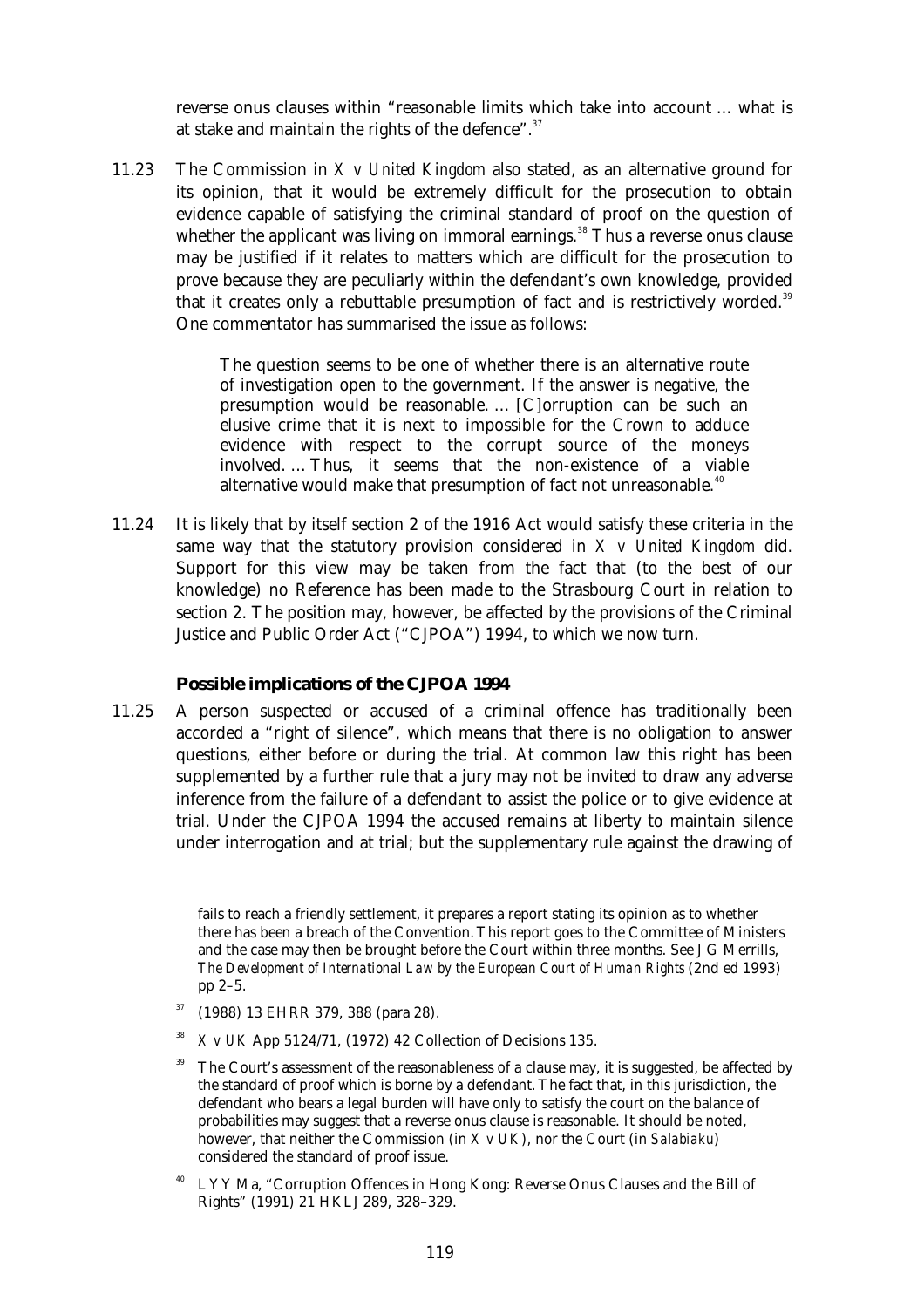adverse inferences has been abolished, and the Act sets out the circumstances in which "proper" inferences may be drawn.

- 11.26 Under section 34 of the CJPOA 1994, where the defendant relies on a fact which was not put forward when the defendant was questioned or charged, or informed that he or she might be prosecuted, the fact-finders "may draw such inferences … as appear proper". Section 34 is set out at Appendix A below.
- 11.27 Potentially more important in relation to the presumption is section 35, which allows the fact-finders to "draw such inferences as appear proper" from a defendant's failure to testify or to answer any particular question. Section 35 provides, in part, $41$  as follows:
	- (1) At the trial of any person who has attained the age of fourteen years for an offence, subsections (2) and (3) below apply unless:–
		- (a) the accused's guilt is not in issue; or
		- (b) it appears to the court that the physical or mental condition of the accused makes it undesirable for him to give evidence;

but subsection (2) below does not apply if, at the conclusion of the evidence for the prosecution, his legal representative informs the court that the accused will give evidence or, where he is unrepresented, the court ascertains from him that he will give evidence.

- (2) Where this subsection applies, the court shall, at the conclusion of the evidence for the prosecution, satisfy itself (in the case of proceedings on indictment, in the presence of the jury) that the accused is aware that the stage has been reached at which evidence can be given for the defence and that he can, if he wishes, give evidence and that, if he chooses not to give evidence, or having been sworn, without good cause refuses to answer any question, it will be permissible for the court or jury to draw such inferences as appear proper from his failure to give evidence or his refusal, without good cause, to answer any question.
- (3) Where this subsection applies, the court or jury, in determining whether the accused is guilty of the offence charged, may draw such inferences as appear proper from the failure of the accused to give evidence or his refusal, without good cause, to answer any question.
- 11.28 However, a person cannot be convicted of an offence *solely* on an inference drawn from a failure to reveal a fact afterwards relied upon, to give evidence, or to answer any question. $42$
- 11.29 In *Cowan*<sup>43</sup> the Court of Appeal rejected an argument that section 35 should be permitted to operate in exceptional cases only, emphasising that silence cannot be

- <sup>42</sup> CJPOA 1994, s 38(3).
- $43$  [1996] 1 Cr App R 1.

<sup>&</sup>lt;sup>41</sup> The section is set out in full at Appendix A below.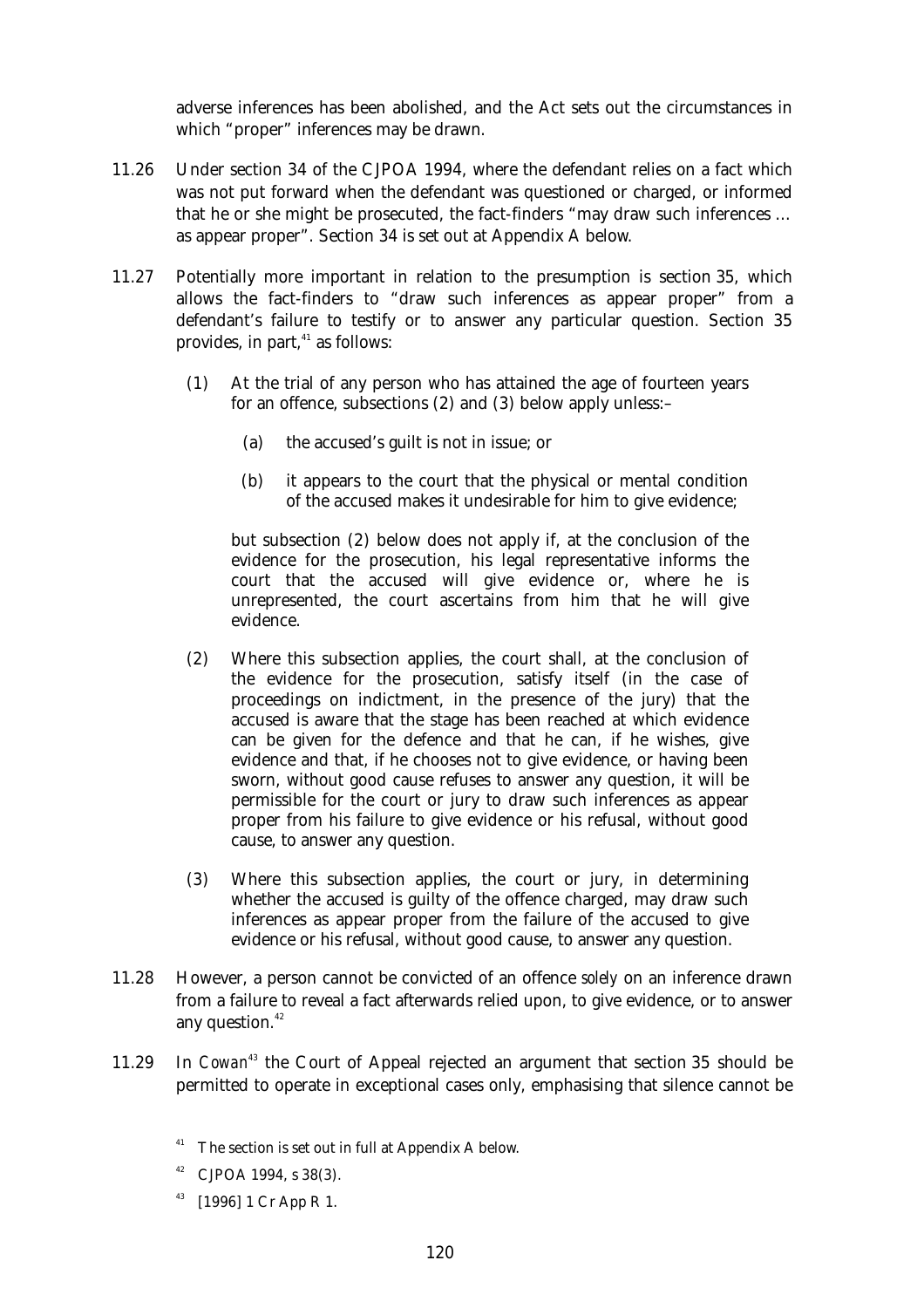the only factor on which a conviction is based and that the prosecution remains under an obligation to establish a prima facie case before any question of the defendant testifying is raised. The court took this to mean not only that the case should be fit to be left to the jury, but also that the judge should make clear to the jury that they must be convinced of the existence of a prima facie case before drawing an adverse inference from silence. It would require "some evidential basis … or some exceptional factors in the case" for a judge to advise a jury *against* drawing an inference from silence.

- 11.30 These developments raise the question whether the effect of sections 34 and 35 is to render unnecessary the presumption created by section 2 of the 1916 Act. If so, the Strasbourg Court might take the view that the burden imposed by the presumption cannot be justified under Article 6 of the Convention.
- 11.31 It is always difficult to predict the decisions of any court, especially one with as disparate a composition as the Strasbourg Court.<sup>44</sup> It is also important to bear in mind that the Court does not see its role as being to judge the constitutionality of a signatory state's legislation.<sup>45</sup>
- 11.32 In relation to sections 34 and 35, the view likely to be taken was made apparent in *Murray v United Kingdom*, where the Court stated:

Whether the drawing of adverse inferences from an accused's silence infringes Article 6 is a matter to be determined in light of all the circumstances of the case, having particular regard to the situations where inferences might be drawn, the weight attached to them by national courts in their assessment of the evidence and the degree of compulsion inherent in the situation.<sup>46</sup>

 11.33 It is therefore difficult to be sure whether, in the light of the CJPOA 1994, the section 2 presumption is likely to be regarded as a breach of Article 6. The most important consideration, it would seem, is how much more difficult it would be to prove corruption if the presumption did not exist. Clearly the increased difficulty that prosecutors would face is now less than it would have been before the enactment of the CJPOA 1994, since there is now greater pressure on the defence to offer an explanation where prima facie evidence of an offence is adduced. The question is whether the presumption is necessary in spite of these new provisions.

<sup>45</sup> In *Klass v Germany* (A/28) (1978) 2 EHRR 214, para 33, the Court said:

Article 25 does not institute for individuals a kind of *actio popularis* for the interpretation of the Convention; it does not permit individuals to complain against a law *in abstracto* simply because they feel that it contravenes the Convention… [I]t is necessary that the law should have been applied to their detriment.

See also *McCann v UK* (A/324) (1996) 21 EHRR 97, para 153.

<sup>44</sup> In our Consultation Paper No 138, Evidence in Criminal Proceedings: Hearsay and Related Topics, at para 5.3, we noted a difficulty in attempting to judge the compatibility of domestic legislation with the Convention: "because the Strasbourg Court aims to interpret the Convention as a 'living' and developing document, the doctrine of precedent weighs less heavily with the Strasbourg Court than it does in English law".

<sup>46</sup> *Murray v UK* (1996) Case No 41/1994/488/570, para 47.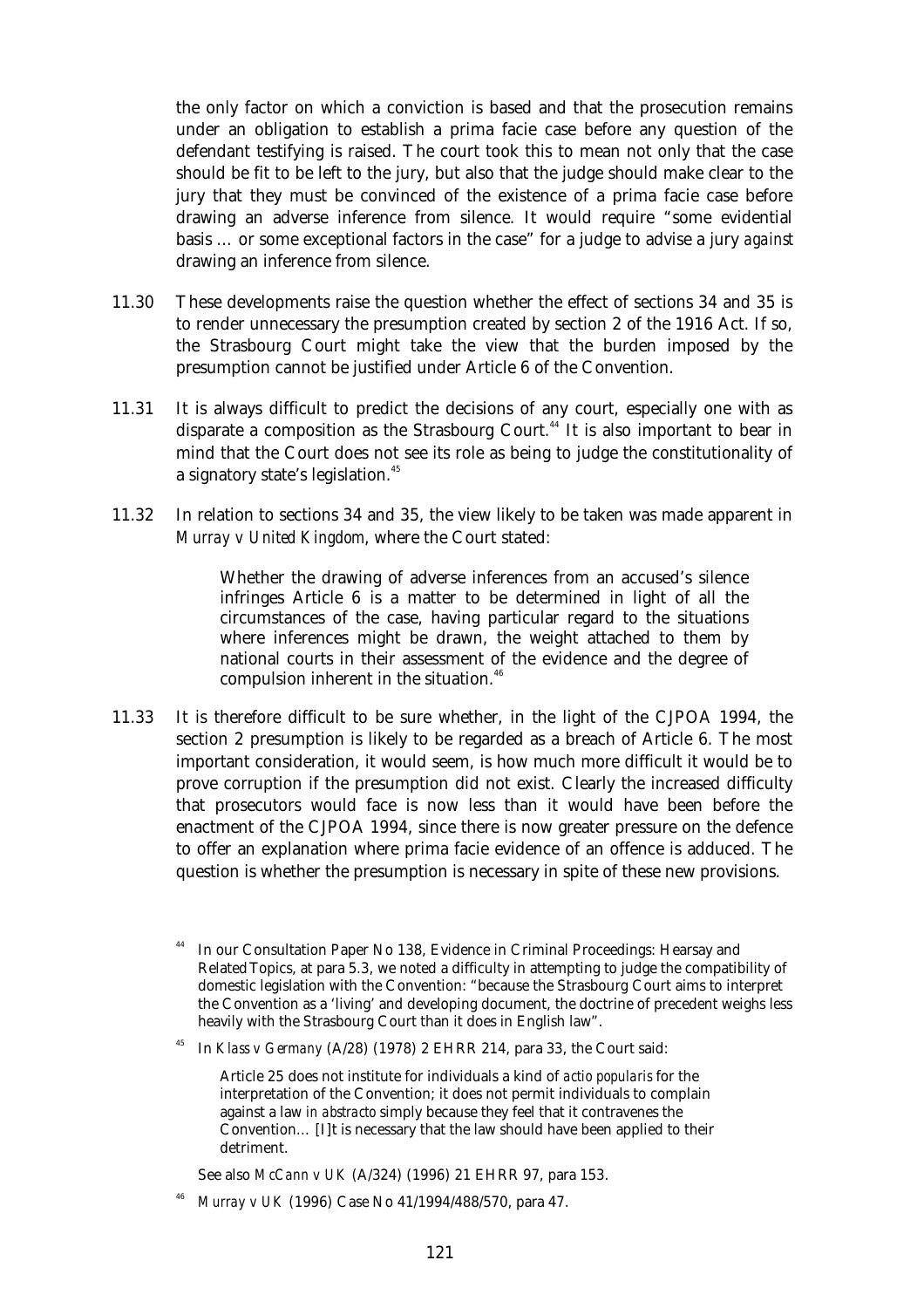### **The effects of the presumption and the CJPOA 1994 compared**

 11.34 We must distinguish two issues. First, how much harder would it be to establish a case to answer, on a corruption charge, if the presumption were abolished? And second, once it has been established that there is a case to answer, how much harder would it be to secure a conviction? In the second case we must consider separately the defendant who adduces no evidence at all, the defendant who does not testify in person but adduces other evidence, and the defendant who does testify. In each case we shall assume that the prosecution has proved the facts necessary to trigger the presumption, namely that some "money, gift, or other consideration" was paid or given to, or received by, an employee of Her Majesty, a Government department or a public body, $47$  and that the person providing it (or the person whose agent provided it) was holding, or seeking to obtain, a contract from Her Majesty, a Government department or a public body. If these "basic facts" are not proved, the presumption has no application in any event.

### *Establishing a case to answer*

#### THE EXISTING LAW

 11.35 At present, the benefit received by the public servant is deemed to have been a corrupt inducement or reward unless the contrary is proved on the balance of probabilities. It follows that under the existing law there would inevitably be a case to answer once the basic facts are proved, because in the event of the defence tendering no evidence the presumption would not have been rebutted.

#### IF SECTION 2 WERE REPEALED

- 11.36 Whether a case to answer could be established in the absence of the presumption depends whether the basic facts amount to a prima facie case.<sup>48</sup> Proof of the basic facts is not *in itself* proof that the transaction involved a corrupt inducement or reward. However, it seems likely that a prima facie case would be held to exist where the basic facts are proved. This, coupled with other evidence (such as the absence of the employer's consent) which the prosecution can ordinarily be expected to adduce, will often be sufficient to enable the case to be left to the jury. Moreover, if a defendant exercises the right to silence in the face of police questioning and fails to mention any fact relied upon in his or her defence, the court may draw such inferences as appear proper in determining whether there is a
	- As defined by the 1889 Act, s 7, and the 1916 Act, s  $4(2)$ .
	- <sup>48</sup> The established authority for this is the direction of Lord Widgery CJ in *Galbraith* (1981) 73 Cr App R 124, 127:

(1) If there is no evidence that the crime alleged has been committed by the defendant there is no difficulty – the judge will stop the case. (2) The difficulty arises where there is some evidence but it is of a tenuous character, for example, because of inherent weakness or vagueness or because it is inconsistent with other evidence. (a) Where the judge concludes that the prosecution evidence, taken at its highest, is such that a jury properly directed could not properly convict on it, it is his duty, on a submission being made, to stop the case. (b) Where however the prosecution evidence is such that its strength or weakness depends on the view to be taken of a witness's reliability, or other matters which are generally speaking within the province of the jury and where on one possible view of the facts there *is* evidence on which the jury could properly come to the conclusion that the defendant is guilty, then the judge should allow the matter to be tried by the jury.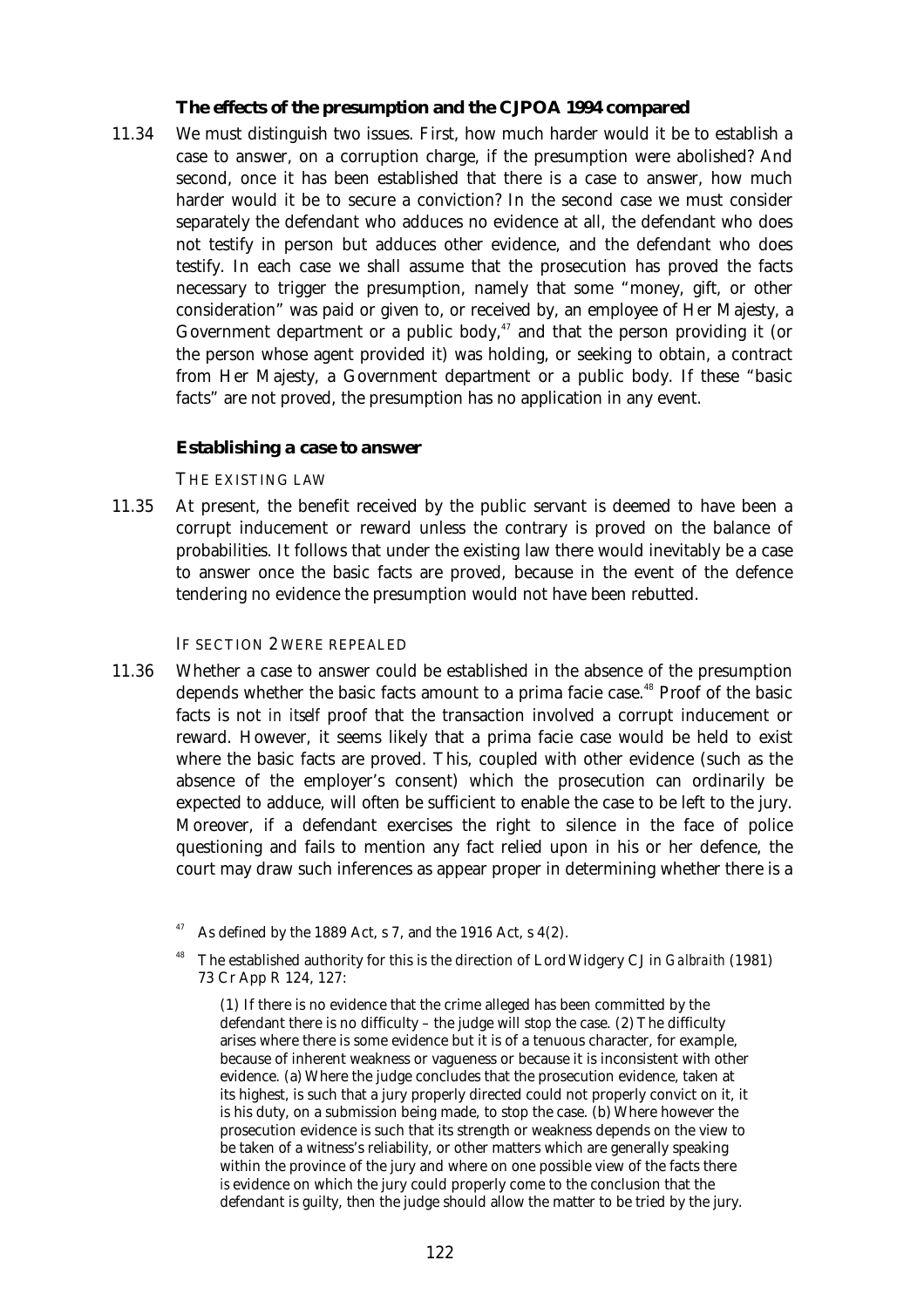case to answer.<sup>49</sup> We believe that the repeal of section 2 would probably not, in practice, make it significantly more difficult for the prosecution to establish a case to answer.

# *Where the defendant adduces no evidence*

THE EXISTING LAW

 11.37 If the basic facts are proved and the defendant adduces no evidence, a conviction should in theory be inevitable: the presumption will not have been rebutted.

# IF SECTION 2 WERE REPEALED

 11.38 If the presumption were abolished, it would be for the jury to determine whether the basic facts amounted to proof of corruption beyond reasonable doubt. Under section 35 of the CJPOA 1994, however, the jury could take into account any inference that they thought it proper to draw from the defendant's failure to testify. This might amount to an inference of guilt. In *Murray v DPP*,<sup>50</sup> a decision concerning the equivalent provision in the Criminal Evidence (Northern Ireland) Order 1988, Lord Slynn explained:

> [I]f aspects of the evidence taken alone or in combination with other facts clearly call for an explanation which the accused ought to be in a position to give, if an explanation exists, then a failure to give any explanation may as a matter of common sense allow the drawing of an inference that there is no explanation and that the accused is guilty.<sup>51</sup>

In practice we think it likely that a conviction would result.

# *Where the defendant does not testify but adduces other evidence*

THE EXISTING LAW

 11.39 If the basic facts are proved, and the defendant does not testify but adduces other evidence, the position at present is that a conviction should result unless the evidence adduced shows, on the balance of probabilities, that the transaction was not corrupt. Moreover, in deciding whether the defence has proved this, the jury would be entitled under section 35 of the CJPOA 1994 to draw appropriate inferences from the defendant's failure to testify.

#### IF SECTION 2 WERE REPEALED

- 11.40 If the presumption did not exist, an acquittal should result not only (as at present) if the evidence adduced were such as to show, on the balance of probabilities, that the transaction was not corrupt, but also if it appeared that the transaction probably *was* corrupt but the evidence was sufficient to raise a reasonable doubt. The jury's verdict would depend on the cogency of the evidence adduced, *plus* any inferences that the jury thought it proper to draw from the defendant's failure to testify. Obviously, in some cases the adverse inference drawn would be sufficiently
	- <sup>49</sup> CJPOA 1994, s  $34(2)(c)$ .
	- $^{50}$  [1994] 1 WLR 1.
	- <sup>51</sup> *Ibid*, at p 11G.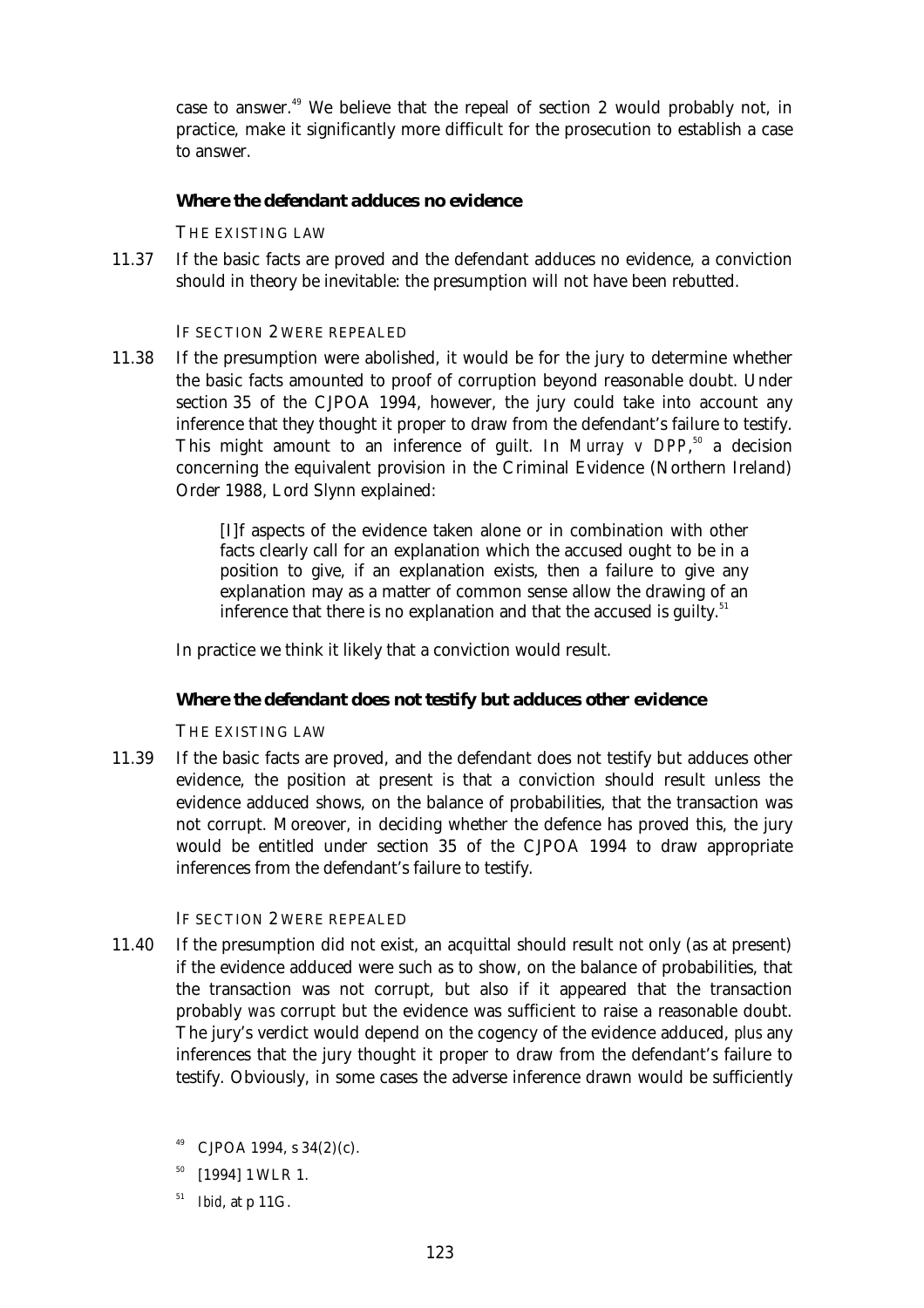strong (and the evidence adduced by the defendant sufficiently weak) as to lead to a conviction. In other cases, the evidence adduced by the defence might be such as to persuade the jury that the Crown had not made out its case beyond reasonable doubt – notwithstanding the inferences that they chose to draw from the defendant's failure to testify.

# *Where the defendant testifies*

# THE EXISTING LAW

 11.41 Under the present law, a conviction should result unless the evidence adduced by the defence (including the defendant's own evidence) shows, on the balance of probabilities, that the transaction was not corrupt. Section 35 of the CJPOA 1994 has no application in this case unless the defendant refuses, without good cause, to answer a question; it will normally therefore be somewhat easier to discharge this burden than in the case where the defendant does not testify. However, appropriate inferences might be drawn under section 34 of the CJPOA 1994 if the defendant raises matters in evidence which had not previously been mentioned and which the defendant might reasonably have been expected to mention.

### IF SECTION 2 WERE REPEALED

 11.42 In the absence of the presumption, it would be the jury's duty to acquit unless the prosecution had proved corruption beyond reasonable doubt. The jury would have to evaluate the cogency and relevance of the evidence adduced by the defendant and consider whether it was sufficient to raise a reasonable doubt. For this purpose, as at present, they could take account of the defendant's refusal, without good cause, to answer any question, $52$  or of the raising in evidence of matters that the defendant might reasonably have been expected to mention previously.<sup>53</sup>

# **Conclusions**

- 11.43 The need for a presumption has been greatly reduced by the provisions of sections 34 and 35 of the CJPOA 1994. They give much assistance to the prosecution where a defendant does not give evidence, refuses without good cause to answer a particular question or fails to mention a relevant fact when questioned or charged. This raises a question which is important both in its own right and in the context of the Convention: is the presumption necessary, and therefore justified?
- 11.44 As we have pointed out.<sup>54</sup> it is difficult to predict the approach of a court which is principally concerned with scrutinising legislation and procedure which applies to the "detriment" <sup>55</sup> of specific defendants. However, there appear to be grounds for believing, especially in the light of sections 34 and 35 of the CJPOA 1994, that the Strasbourg Court might regard the presumption as going further than is necessary.
	- CJPOA 1994, s 35(3).
	- <sup>53</sup> CJPOA 1994, s 34(2).
	- <sup>54</sup> See para 11.31 above.
	- $55$  See n 45 above.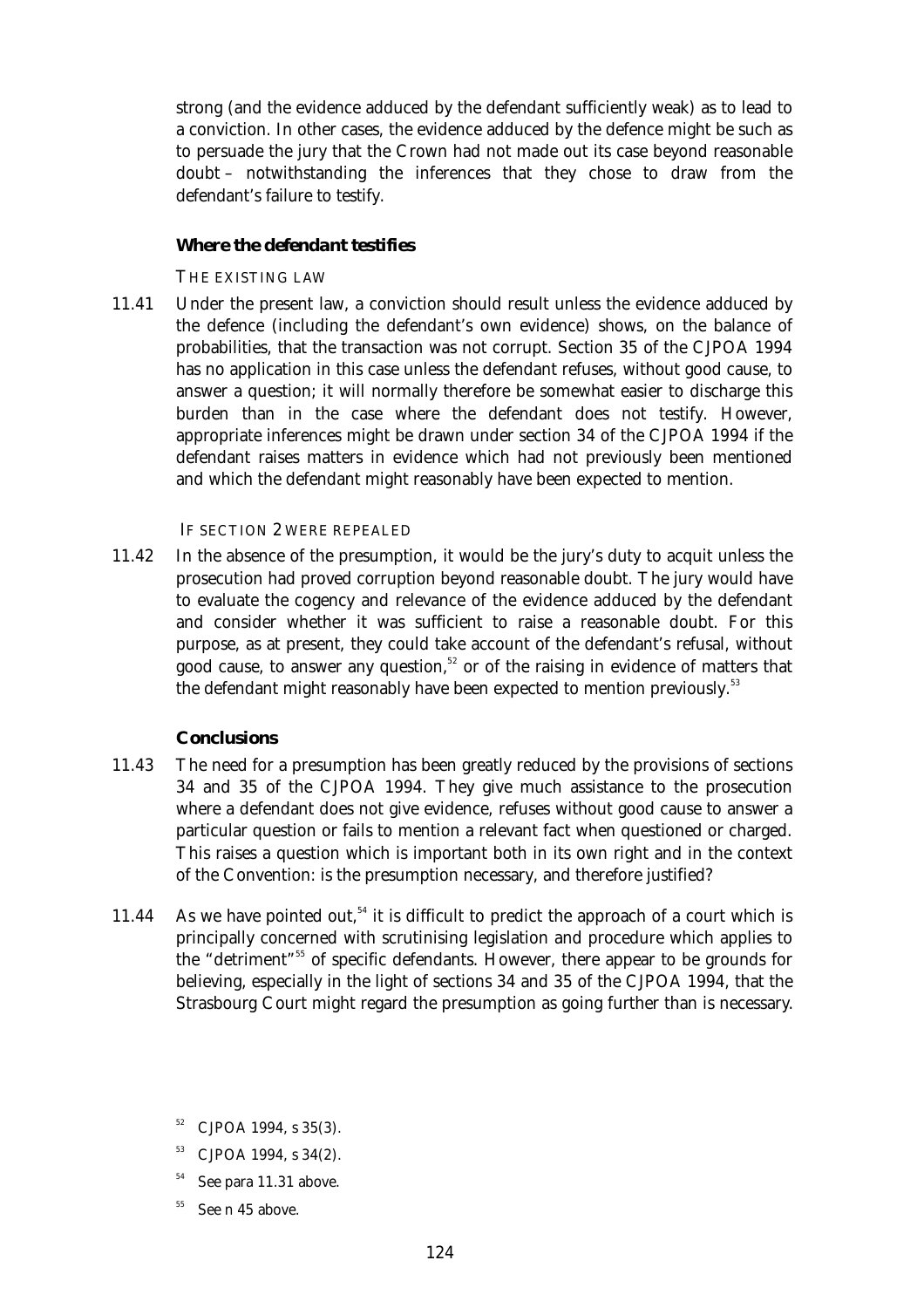If the Court came to this view, it might well find that Article 6 of the Convention had been contravened.<sup>56</sup>

- 11.45 Additional support for this view may be derived from the fact that the presumption applies only to a small range of corruption cases. It does not apply to anyone except employees, nor to any case where no contract is involved. We are not aware of any evidence to support the view that it is essential to the proper prosecution of cases of corruption. Nor can we see what is so unusual about corruption in particular (as distinct from, for example, fraud) that a presumption is required.<sup>57</sup>
- 11.46 Our provisional view is that the presumption probably infringes the Convention if, but only if, it is not reasonably necessary for the purpose of ensuring that corruption is successfully prosecuted. If it is not reasonably necessary for that purpose, and is therefore unjustifiable, then it should clearly be abolished, quite apart from the need to comply with the Convention. The question is whether, in the light of the CJPOA 1994, the continuing existence of the presumption *is* reasonably necessary – in other words, how much more difficult would it be to prosecute corruption cases if the presumption were abolished, but sections 34 and 35 of the CJPOA 1994 continued to apply?
- 11.47 It seems to be largely a historical accident that the presumption covers some situations and not others.<sup>58</sup> If so, it may be desirable to examine possible ways of introducing some principled consistency into the application of the presumption.<sup>59</sup> We therefore now consider whether the presumption should be extended or reduced in scope, or whether it should be abolished outright.

#### **OPTIONS FOR REFORM**

#### **Option 1: extend the presumption**

- 11.48 At present the presumption is limited to employees of public bodies, government departments or the Crown. We have already suggested that the distinction drawn by the Prevention of Corruption Acts between "public bodies" and others is unsatisfactory. <sup>60</sup> Many public bodies to which section 2 would formerly have applied are now privatised, and therefore no longer amenable to the presumption. Much work is now contracted out to the private sector; such work may be highly sensitive and influential, but, if an agent or employee of a private company performing such work is involved in corruption, the presumption will not bite. If it were thought that there were good reasons for retaining the presumption, it might also be thought that those reasons justified extending it.
- 11.49 The presumption might be extended in various ways, for example:
	- <sup>56</sup> See *Funke v France* (No 10828/84) 16 EHRR 297.
	- $57$  This argument also found favour in the MCCOC Report, p 307: see para 11.65 below.
	- <sup>58</sup> See para 11.8 above.
	- <sup>59</sup> "If a burden of proof on the defence is to be retained, however, it needs to be extended to ensure that it applies consistently": Salmon Report, para 62.
	- See Part VI above.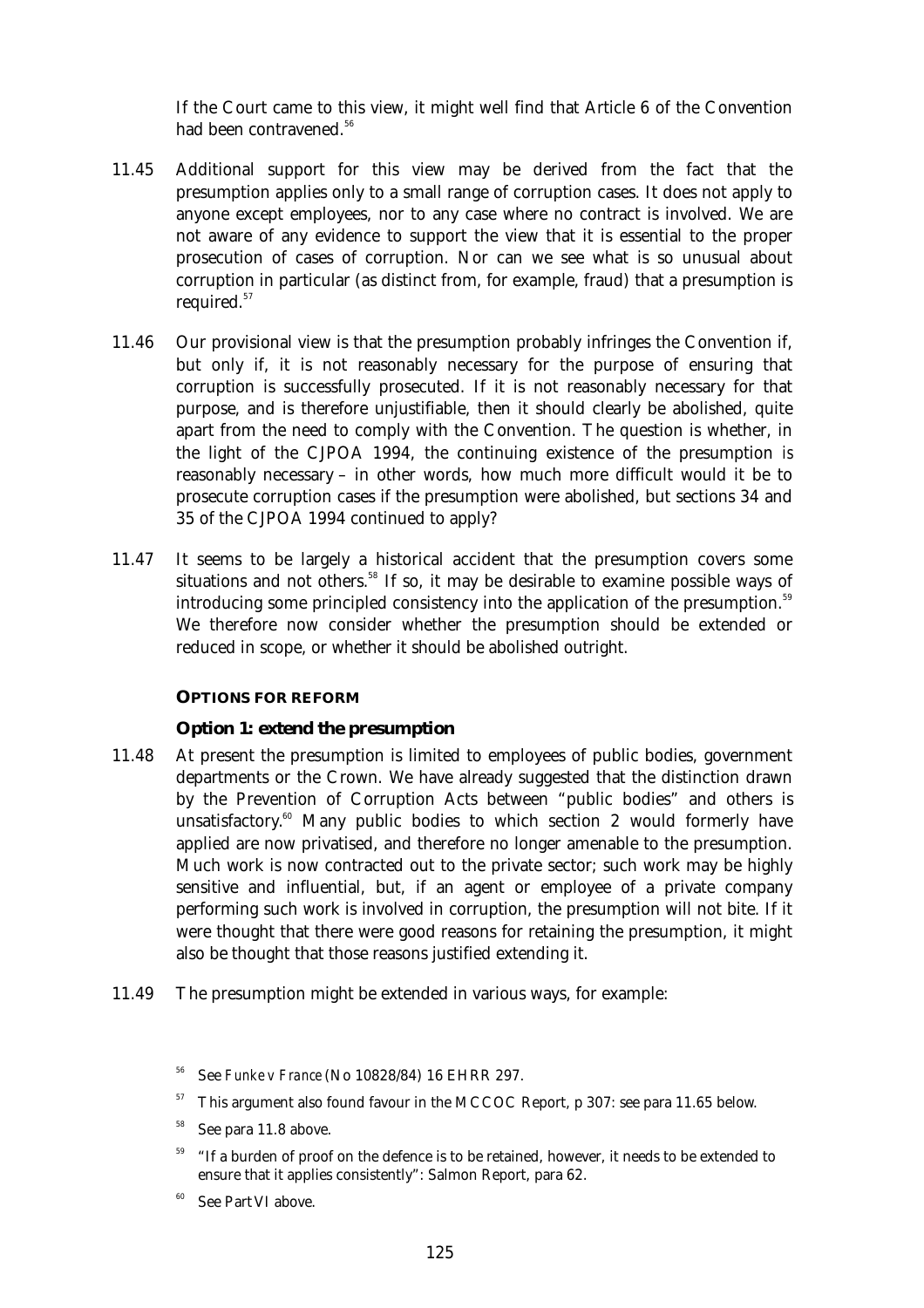- (a) Include *all transactions* in which the putative briber seeks a benefit, not only those involving contracts. Both the Salmon Commission $61$  and the Redcliffe-Maud Committee<sup>62</sup> recommended that the presumption should apply to the exercise of discretionary powers by local authorities as well as the award of contracts.
- (b) Include any *member or agent* (as well as employees) of the Crown, a government department or a public body who accepts any gift or consideration from a person seeking any benefit from such a body. This extension was recommended by the Redcliffe-Maud Committee<sup>63</sup> and supported by the Salmon Commission.<sup>64</sup>
- (c) Include any agent, whether acting for a public body *or on behalf of a private principal.* This option would have the advantage that it would remove the need to distinguish between public bodies and others.<sup>65</sup> It would also recognise that, as a result of the growing number of "private" bodies performing "public" functions, the number of bodies to which the presumption applies is decreasing for reasons which cannot be justified in principle.
- (d) Include any gift or consideration received in connection with the employee's public function, whether or not made during the period of his or her employment. At present, the presumption applies only to a person who is an employee of a public body *at the time* that any gift or consideration is actually received. It is possible to envisage a situation in which a reward in respect of action taken during the currency of a person's employment is given after that employment has terminated.<sup>66</sup>
- (e) Apply the presumption to *conspiracy* to commit offences of corruption (as well as the substantive offences). It appears that a charge of conspiracy under section 1 of the Criminal Law Act 1977 to commit offences under the Prevention of Corruption Acts will not attract the presumption, since section 2 applies only to proceedings against a person for an offence under the 1889 Act or the 1906 Act. $67$
- $61$  Salmon Report, para 62.
- <sup>62</sup> Redcliffe-Maud Report, para 162.
- $63$  Redcliffe-Maud Report, vol 1, recommendation 26(ii)(b).
- <sup>64</sup> Salmon Report, para 62.
- <sup>65</sup> See Part VI above.
- $66$  As to whether the present law covers former agents, see para 8.80 above.
- <sup>67</sup> Support for this argument may be found in the reasoning in *McGowan* [1990] Crim LR 399. Section 28 of the Misuse of Drugs Act 1971 normally has the effect of reversing the usual burden of proof so that it falls upon defendants to prove their lack of knowledge or suspicion that articles found under their control were controlled drugs. However, since s  $28(1)$  listed the offences to which the section applied and conspiracy was not one of them, this burden would not apply to counts of conspiracy. Accordingly, the burden remained upon the prosecution throughout.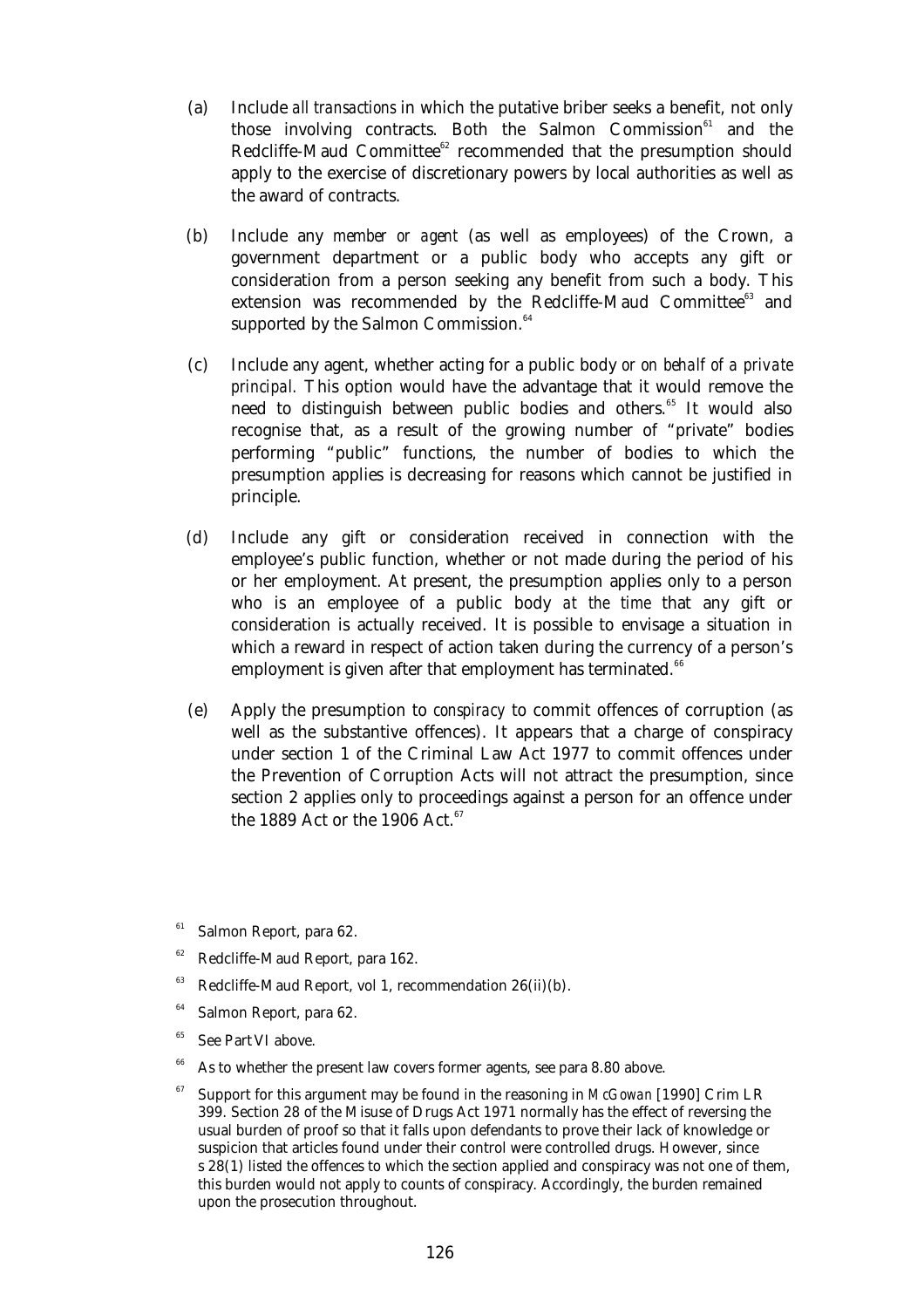11.50 Our provisional view is that, if it were thought that the presumption should be retained, the question whether it should be extended in any or all of these ways would depend on the reasons why it was thought necessary to retain it at all. At present, as we explain below, $68$  we provisionally believe that there are no adequate reasons to retain it; therefore the possibility of extending it does not arise. However, **we ask for views on whether, if the presumption were retained, its scope should be extended, and if so how.**

#### **Option 2: the Hong Kong option**

 11.51 A series of Ordinances, passed by the Legislative Council, provide a statutory basis for the corruption offences found in Hong Kong law today.<sup>69</sup> These offences are found in the Prevention of Bribery Ordinance<sup>70</sup> and the Corrupt and Illegal Practices Ordinance.<sup>71</sup> The most powerful weapon against the corruption of present and past Crown servants is section 10(1) of the Prevention of Bribery Ordinance 1970, which provides:

Any person who, being or having been a Crown servant –

- (a) maintains a standard of living above that which is commensurate with his present or past official emoluments; or
- (b) is in control of pecuniary resources or property disproportionate to his present or past official emoluments.

shall, unless he gives a satisfactory explanation to the court as to how he was able to maintain such a standard of living or how such pecuniary resources or property came under his control, be guilty of an offence.

11.52 These provisions have, unsurprisingly, proved controversial.<sup>72</sup> In 1995 section  $10(1)(a)$  was the subject of an appeal by way of case stated after a district judge ruled, at first instance, that it was inconsistent with the Hong Kong Bill of Rights

> We would be especially interested to hear the view of practitioners on whether it is workable in practice for a direction to be given on the s 2 presumption on counts involving offences under the 1889 Act or the 1906 Act, and yet for the jury to be told that such a presumption does *not* apply on a count of conspiracy to corrupt which may appear on the same indictment. The Crown in *McGowan* [1990] Crim LR 399 at 400 called such a requirement a "logical absurdity".

- $68$  Paras 11.61 11.66 below.
- The law governing corruption in Hong Kong is set out in Appendix B of this Consultation Paper.
- Cap 201.
- $71$  Cap 288.
- $72$  Section 31 of the Prevention of Bribery Ordinance requires the prior consent of the Attorney-General for the prosecution of offences contained in ss 3–10. It was suggested by Counsel for the Crown before the Privy Council in *Mok Wei Tak* [1990] 2 AC 333, 339H that, while s 10 is "draconian", the "protective screening" of the Attorney-General will prevent "absurdity".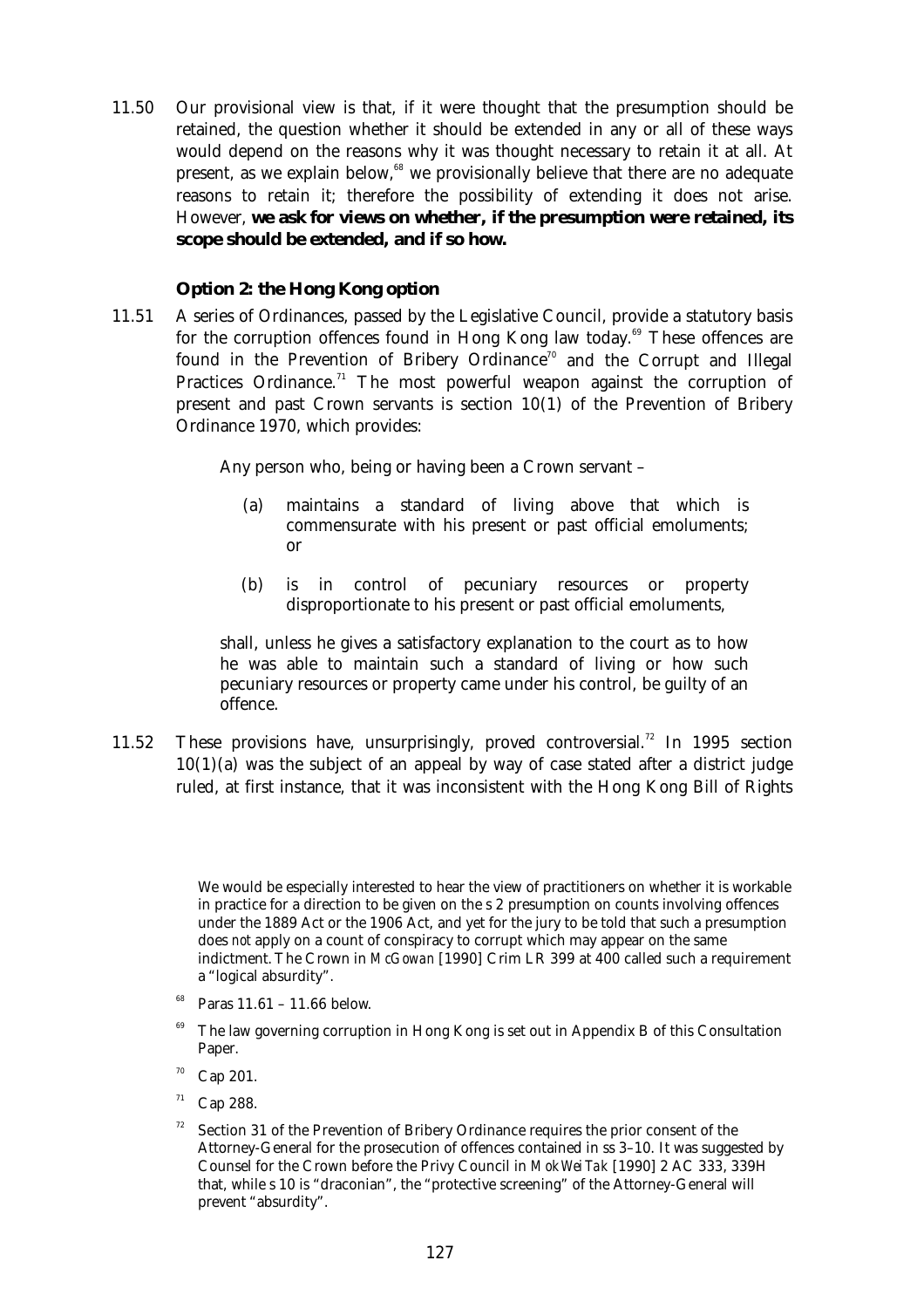Ordinance.<sup>73</sup> The Hong Kong Court of Appeal, allowing the appeal, held that section 10's worth in the fight against serious corruption was well-established, and that the reversal of the normal burden of proof was necessary and justified on the ground that the primary facts on which the defendant's explanation would be based would be matters peculiarly within his or her own knowledge.

- 11.53 The Hong Kong law governing the investigation and prosecution of corruption (including the burden on defendants to prove that they are neither living beyond their declared income, nor controlling assets disproportionate to their declared income) represents a substantial invasion of the privacy of the Crown servant who is the subject of the investigation. Any investigations are carried out in conditions of strict secrecy to the suspect. In fact, it is an offence under section 30 of the Prevention of Bribery Ordinance to warn a suspect that he or she is under investigation. This can result in a situation where the suspect may never even know that he or she has been investigated, even though the suspect's entire record of service has been examined and his or her banks called upon to study the suspect's books and determine his or her holdings. Taken together, sections 10(1) and 30 can result in a situation where a Crown servant can be prosecuted without even being given the opportunity to put forward any sort of an explanation which might have proved that there was no need to go ahead with the prosecution in the first place.<sup>74</sup>
- 11.54 The Hong Kong provisions have been criticised as representing a possible infringement of civil liberties and, although section 10(1) has been held to be consistent with the presumption of innocence provision in the Hong Kong Bill of Rights Ordinance,<sup> $75$ </sup> there is no guarantee that the same decision would necessarily be reached in relation to that provision's European equivalent, Article 6(2) of the Convention. This requires, first, that a presumption must be rebuttable,<sup>76</sup> and second, that it must be confined "within reasonable limits which take into account the importance of what is at stake and maintain the rights of the defence". $^{77}$
- 11.55 It has been argued that section 10(1) of the Prevention of Bribery Ordinance would *not* infringe the Convention.<sup>78</sup> This argument rests on the fact that the Hong Kong provision does create a presumption which is rebuttable by the defendant on the balance of probabilities; and that, in relation to the second requirement for compliance with Article 6(2), corruption in Hong Kong is a problem of such

- <sup>75</sup> *A-G v Hui Kin Hong* [1995] 1 HKCLR 227.
- <sup>76</sup> *X v UK*, App 5124/71.
- <sup>77</sup> *Salabiaku v France* (1988) 13 EHRR 379.
- $78$  LYY Ma, "Corruption Offences in Hong Kong: Reverse Onus Clauses and the Bill of Rights" (1991) 21 HKLJ 299.

<sup>73</sup> See *A-G v Hui Kin Hong* [1995] 1 HKCLR 227.

 $74$  "The structure of the offence created by section 10, and the very wide powers of investigation, search and seizure conferred by sections 13 and 18, necessarily exposed innocent Crown servants to a real risk that their reputations and future careers could be irreparably damaged by forcing them into the position of having to prove publicly, to the satisfaction of a local judge, that their conduct was above suspicion": B Downey, "Combating Corruption: the Hong Kong Solution" (1976) 6 HKLJ 27, 33.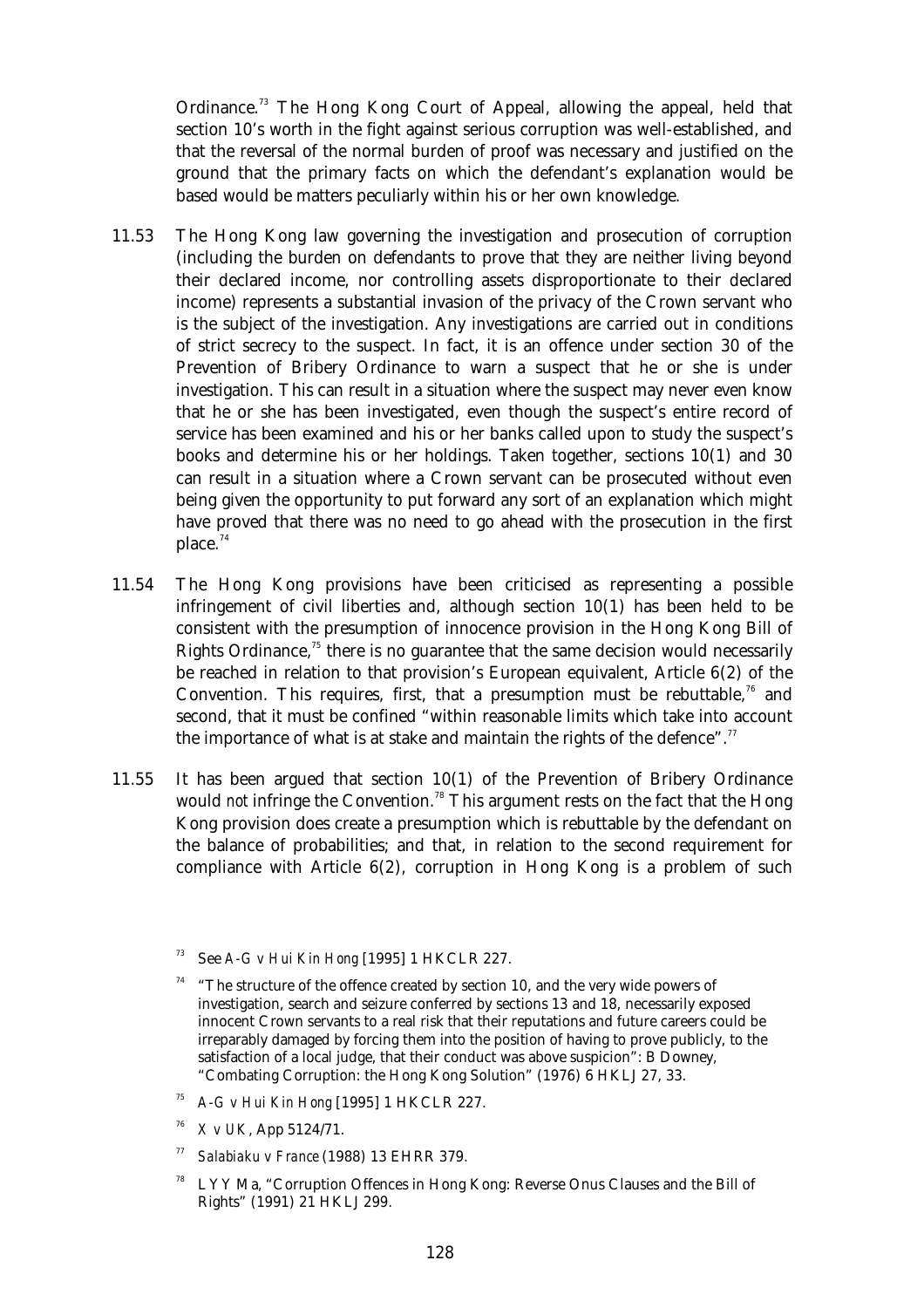magnitude, and so hard to detect and prove, that the section is justifiable as being reasonable and necessary.

 11.56 Even if this opinion is correct, however, it does not follow that an English equivalent of the Hong Kong provisions would survive a challenge before the Strasbourg Court. In the circumstances prevailing in this country, similar measures might be held to be unreasonable or to bear little "proportionality" to the mischief aimed at being prevented, and thus to contravene Article 6 of the Convention. As we have seen,<sup>79</sup> even the existing English law (in the form of the section 2 presumption) is close to the boundaries of acceptability under the Convention. We provisionally believe that any attempt to copy the Hong Kong model in England and Wales would be doomed to failure before the Strasbourg Court. **We provisionally reject the option of a provision comparable to section 10(1) of the Hong Kong Prevention of Bribery Ordinance.**

### **Option 3: reduce the weight of the burden placed by the presumption**

- 11.57 If the view is taken that, notwithstanding the silence provisions in the CJPOA 1994, corruption cannot be satisfactorily proved without the imposition on the defence of an obligation to offer an explanation, an intermediate measure might be considered. Such a measure might seek to ensure that, in *all* corruption cases (thus ensuring consistency), the burden on the defence is lighter than a requirement to prove the absence of corruption, but more onerous then that imposed by the prospect of comment on a failure to testify, and of the drawing of appropriate inferences.
- 11.58 One option could be to retain a presumption but to reduce its weight. For example, instead of having the legal burden of proving (on the balance of probabilities) that any gift or consideration was *not* received corruptly, it might be thought desirable to reduce this to an evidential burden. The effect this has was made clear in *Bratty:*

[W]here the accused bears the evidential burden alone, he must adduce such evidence as would, if believed and left uncontradicted, induce a reasonable doubt in the mind of the jury as to whether his version might not be true.<sup>80</sup>

 11.59 Such a presumption could take a form similar to the presumption that operates in relation to the doctrine of recent possession: $s<sup>1</sup>$  on proof or admission of the basic facts,<sup>82</sup> the jury would be directed that such a transaction calls for explanation, and if none is given, or one is given which they are convinced is untrue, they would be entitled to infer, according to the circumstances, that the accused was guilty of corruption and to convict accordingly. However, the burden of proof remains on the prosecution, and if therefore, the explanation given by the accused is one

- <sup>80</sup> *Bratty v A-G for Northern Ireland* [1963] AC 386, *per* Lord Morris of Borth-y-Gest.
- <sup>81</sup> See *Cash* [1985] QB 801.
- $82$  At present this would require proof that "any money, gift, or other consideration has been paid or given … or received" by or from one who is "holding or seeking to obtain a contract".

See paras 12.16 - 12.19 above.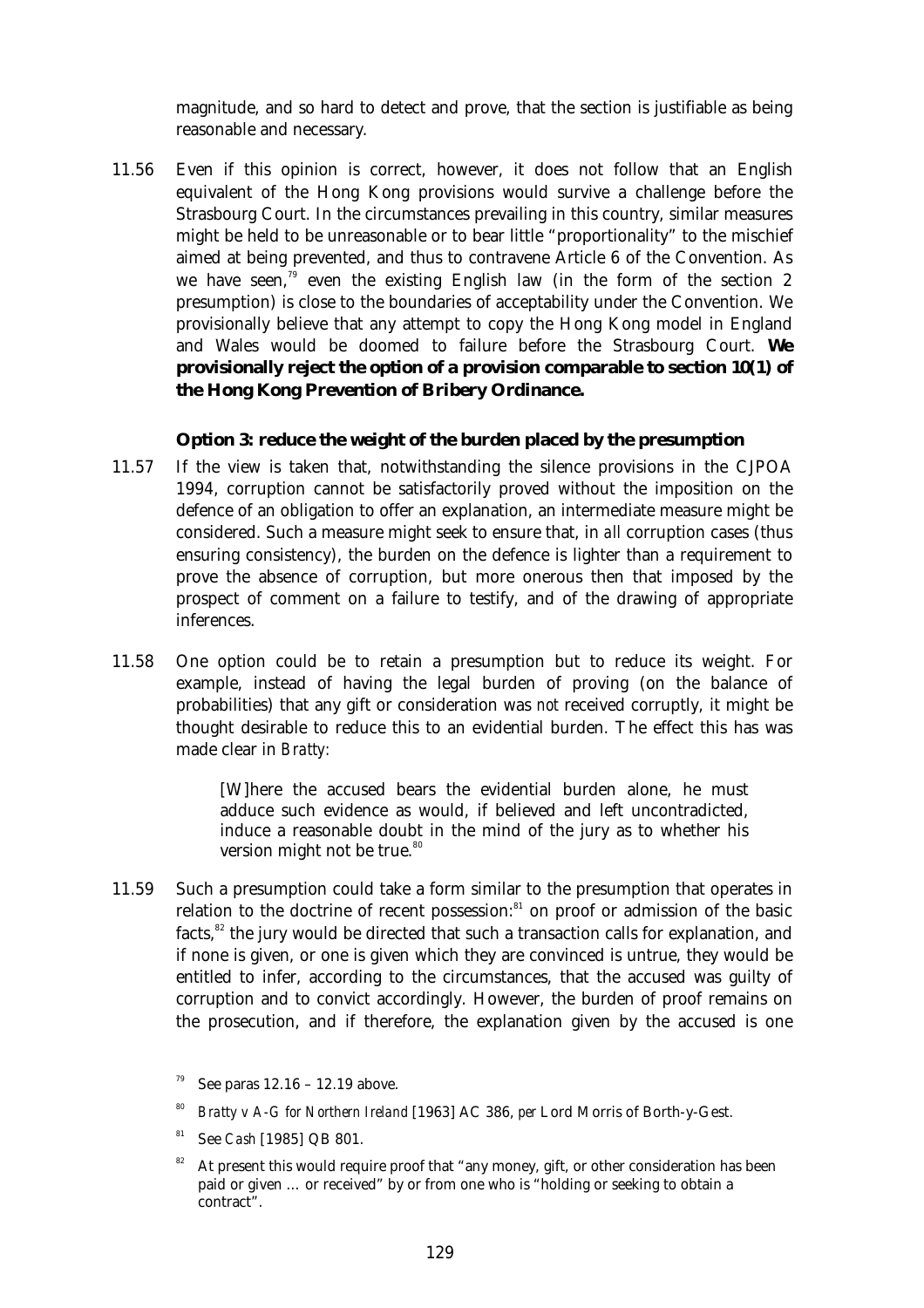which leaves the jury in doubt as to whether the transaction was corrupt, the prosecution would not have proved their case and the jury must acquit.

 11.60 Such evidential burdens are usually reserved to ensure that defendants adduce evidence of sufficient cogency to require rebuttal by the prosecution beyond reasonable doubt. The silence provisions of the CJPOA 1994 appear to us to be sufficient to ensure that a defendant does seek to account for the proven receipt of the gift or consideration. Accordingly, we are not clear what advantages such a compromise option would bring. **We provisionally reject the option of reducing the weight of the burden placed by the presumption.**

### **Option 4: abolish the presumption**

- 11.61 As we have noted.<sup>83</sup> the enactment of section 2 of the 1916 Act was a response to the views of a judge who had presided over two corruption trials, during wartime, involving Crown contracts. Whilst section 2 may indeed have been justified as an emergency measure at that time, in our view, its limited provisions are no longer appropriate and we shall provisionally propose that the present law be reformed. $34$
- 11.62 Since the silence provisions of the CJPOA 1994 were enacted the necessity for the retention of the presumption has waned.<sup>85</sup> Previously an argument in favour of retaining the presumption could rest on the fact that even after establishing a prima facie case, the silence of an accused would not warrant the jury coming to the conclusion that a suspicious gift or consideration received was part of a corrupt transaction. Now that both the judge and the prosecution are clearly entitled to invite the jury to draw such inferences as are reasonable from the failure of the accused to testify this argument has lost most, if not all, of its weight. This is particularly so when the comments of the Royal Commission are borne in mind: "It is difficult enough to prove the passing of a gift to a public servant from an interested party but, when it occurs, it is normally strong *prima facie* evidence of corruption." 86
- 11.63 Those who advocate the retention or extension of the presumption have to persuade us that it *is* actually required. The presumption has only ever applied to employees of the Crown, public bodies and government departments and then only in relation to contracts. Corruption cases for the myriad of scenarios outside this category have been successfully prosecuted without any presumption deemed necessary to assist them. Recent legislation in the form of sections 34–35 of the CJPOA should further significantly aid the prosecution of such offences.
- 11.64 Whilst we are unsure as to the compatibility of the combined effect of the section 2 presumption and the silence provisions in the CJPOA 1994 with the ECHR, $^{\mathrm{87}}$  we do provisionally reject the argument that the evidential strains in proving
	- See para 11.10 above.
	- Para 11.66 below.
	- $85$  See para 11.43 above.
	- <sup>86</sup> Salmon Report, para 60.
	- $87$  See para 11.46 above.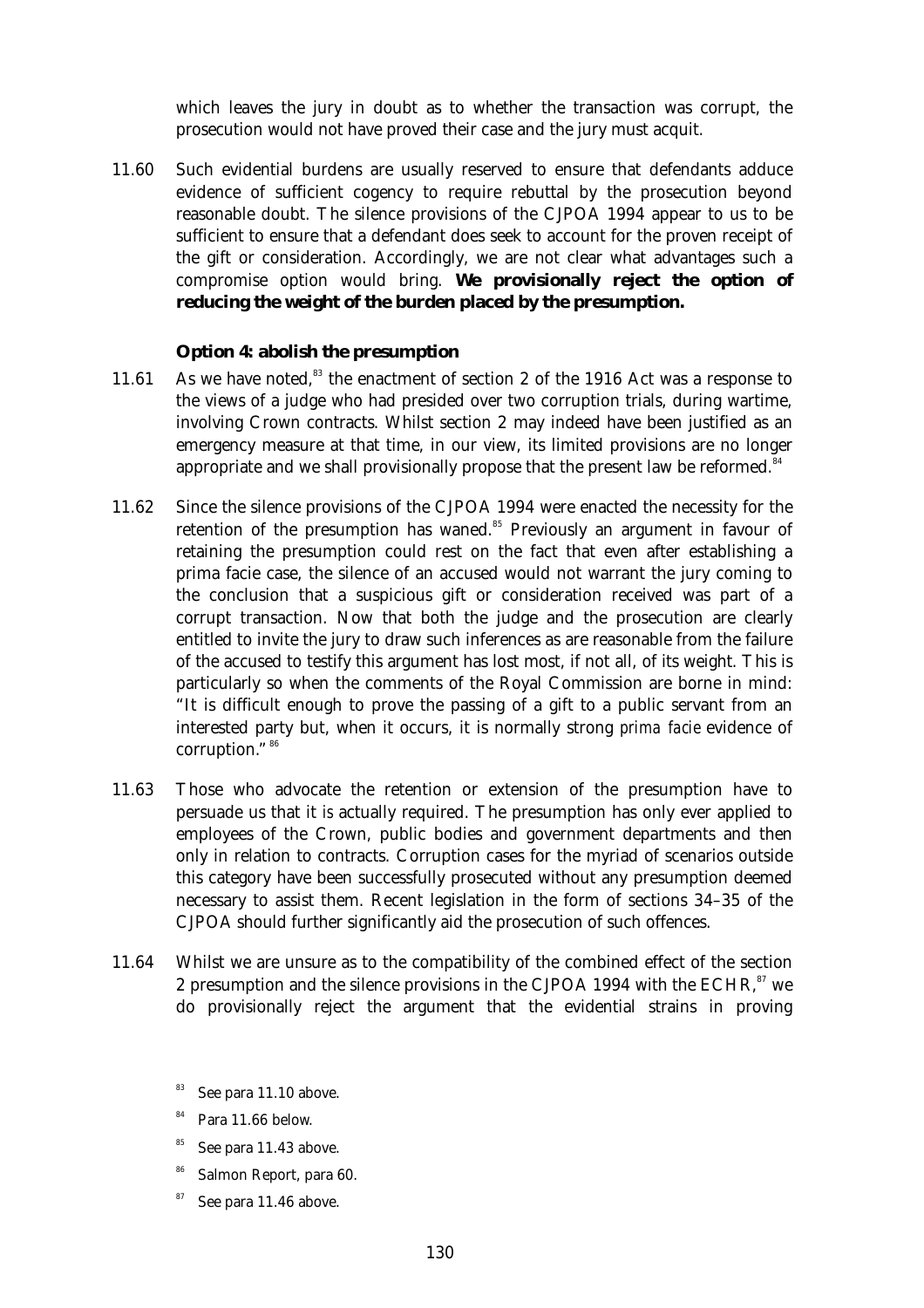corruption are so fundamentally different from, and so much more onerous than, those involved in proving other criminal offences that a presumption is required.

 11.65 We have borne in mind in coming to this provisional view that before the retention or extension of the ambit of the presumption could be considered its existence had to be justified. This is because any presumption adverse to the accused is unusual and generally undesirable in a system of criminal justice where a person is presumed innocent until proven guilty, and particularly so when such a presumption requires the accused to prove certain matters on a balance of probabilities. The burden lies upon those who advocate extension of the presumption to make out their case. At the end of the day our provisional view is very similar to the approach of the MCCOC, who have concluded:

> The argument for retention [of the presumption] is the difficulty of proving relevant matters which almost invariably will take place in private. On the other hand, it is difficult to accept that it is any more difficult to prove dishonesty in these cases than in theft or fraud, especially if it is established that the principal did not know about and consent to the payment. … MCCOC concludes that there should not be a reverse onus of proof in the secret commissions offences.<sup>88</sup>

11.66 We agree, and **we provisionally propose the abolition of the presumption.**

MCCOC Report, p 307.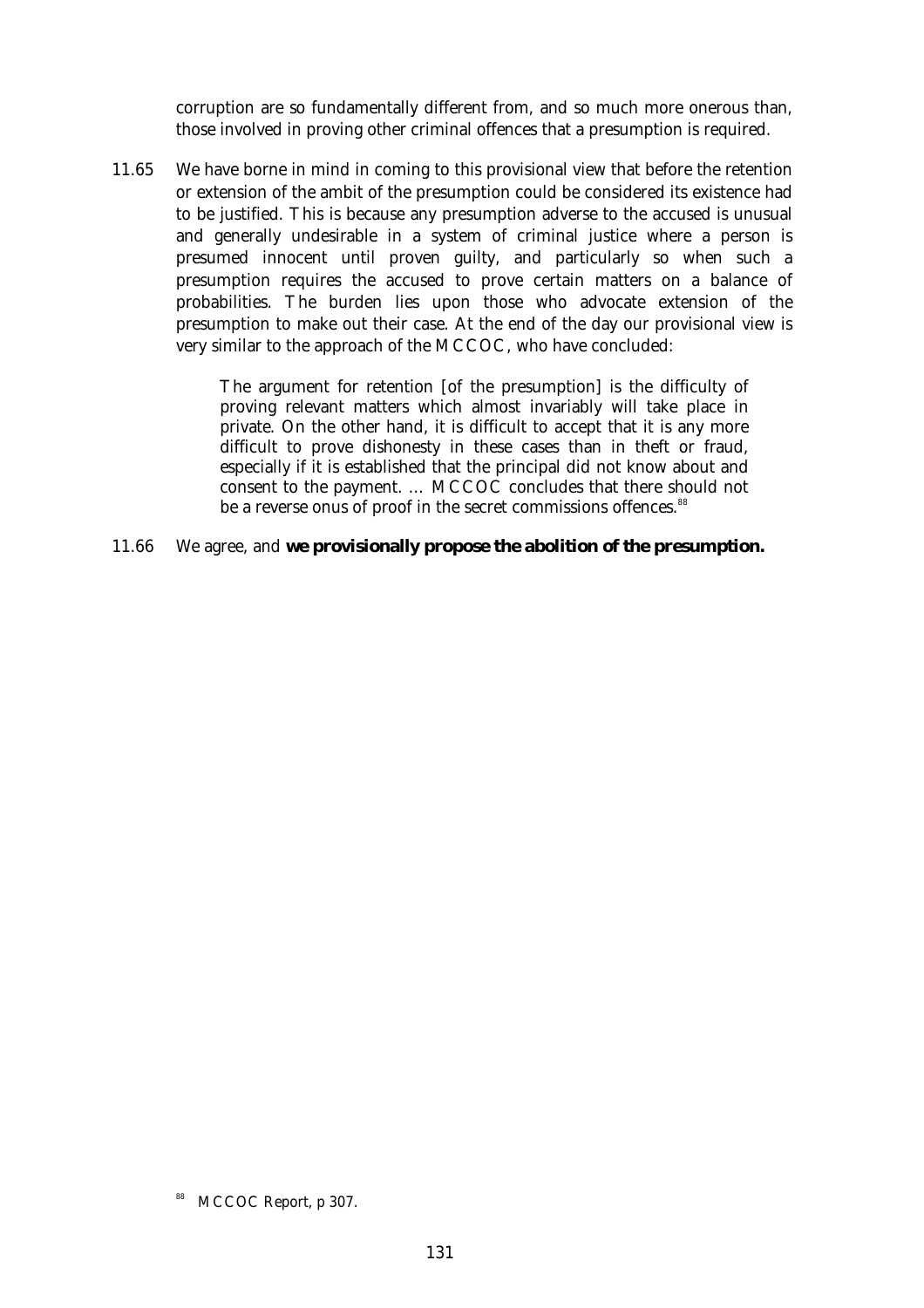# **PART XII THE INVESTIGATION OF CORRUPTION**

 12.1 By its very nature, the information necessary to a successful prosecution for corruption is shrouded in secrecy. This inevitably presents problems for the investigating officers. In the case of serious fraud, these have been resolved by granting extensive powers to the Serious Fraud Office ("SFO"). In this Part, we consider whether similar powers should be given for the investigation of corruption offences. We first set out the powers of the SFO and compare them with the present powers of the police and the CPS, and those of DTI inspectors. We then consider whether the police powers should match those of the SFO in all corruption cases; in doing so, we bear in mind Article 6 of the Convention, and consider its effect.

# **THE SERIOUS FRAUD OFFICE**

 12.2 On the recommendation of the Fraud Trials Committee under the chairmanship of Lord Roskill, the SFO was established by the Criminal Justice Act 1987. The function of the office is to "investigate any suspected offence which appears to [the Director of the SFO] on reasonable grounds to involve serious or complex fraud".<sup>1</sup>

# **Section 2 of the Criminal Justice Act 1987**

#### *Powers*

 12.3 Section 2 of the 1987 Act confers on the Director of the SFO extensive powers of investigation. Section 2(2) provides:

> The Director may by notice in writing require the person whose affairs are to be investigated … or any other person whom he has reason to believe has relevant information to answer questions or otherwise furnish information with respect to any matter relevant to the investigation … .

Other provisions under section 2 include the power to require the production of documents, $^{2}$  and the power to search for and seize documents. $^{3}$ 

- 12.4 Section 2(13) provides that it is an offence<sup>4</sup> to fail, without reasonable excuse, to comply with any requirement imposed under section 2, and section 2(14) further provides that it is an offence<sup>5</sup> to make, either knowingly or recklessly, a statement that is false or misleading in a material particular in purported compliance with any such requirement.
	- <sup>1</sup> Criminal Justice Act 1987, s 1(3).

- 3 *Ibid*, s 2(4)–(7).
- 4 Punishable by up to six months' imprisonment, a fine not exceeding level 5 on the standard scale, or both:  $s$   $2(15)$ .
- 5 Punishable on indictment with up to two years' imprisonment or a fine or both; or on summary conviction, with up to six months' imprisonment or a fine or both.

<sup>2</sup> *Ibid*, s 2(3).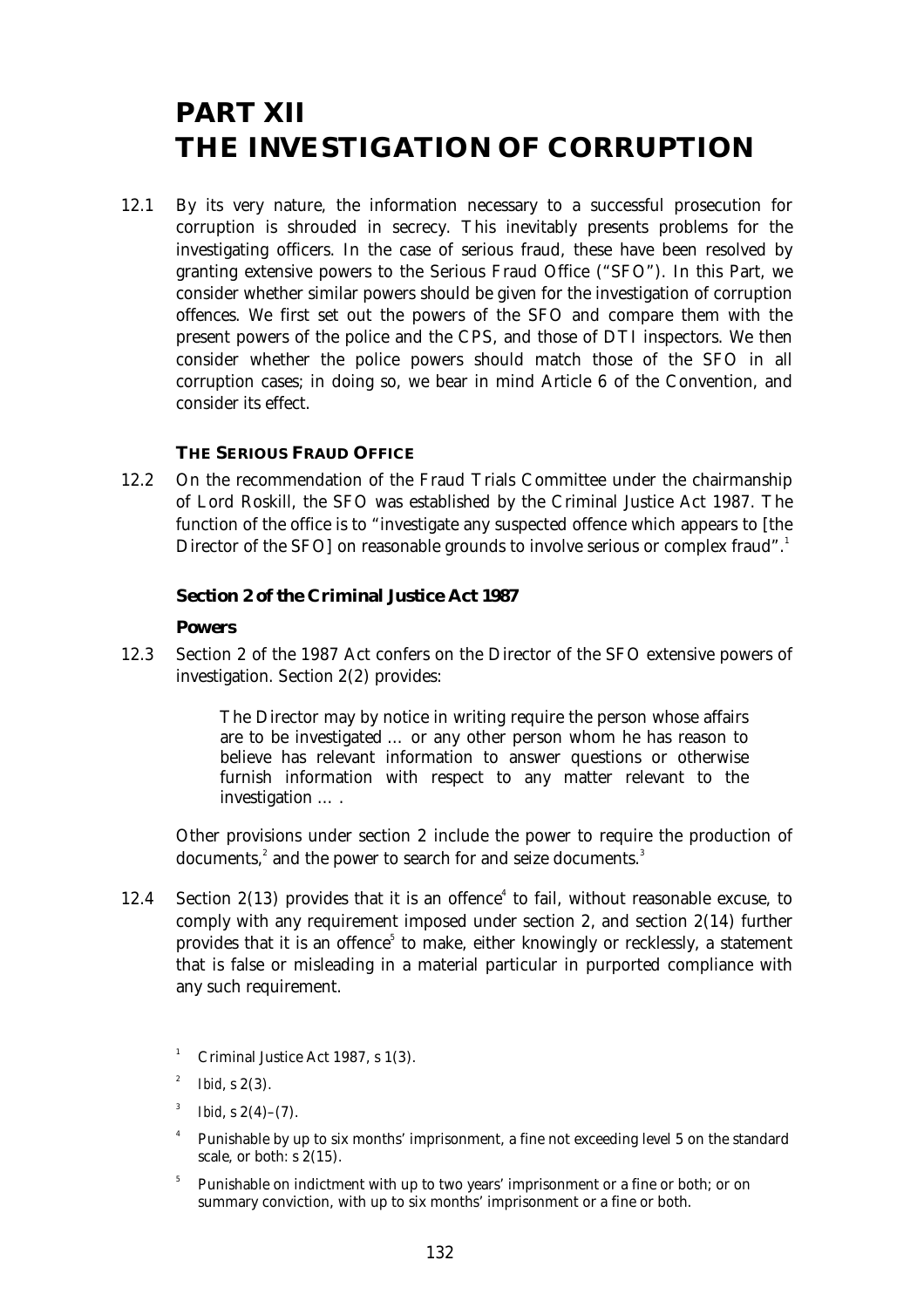12.5 When a person is required to attend an interview under section 2(2), the Director is not obliged to provide the interviewee with advance information as to the subject-matter of the interview (although the Director may do so if the view is taken that it would be helpful and not likely to prejudice the investigation). $^6$  The fact that a statement may incriminate its maker is not a reasonable excuse for failing to comply with the Director's order; $^7$  nor is the fact that the person required to answer questions is the spouse of a person charged with fraud.<sup>8</sup> The powers conferred by section 2 do not cease on a suspect being charged, $9$  and section 2 interviews may be conducted even after the delivery of a case statement by the defence.<sup>10</sup>

# *Safeguards*

- 12.6 The "reasonable excuse" defence in section  $2(13)^{11}$  provides one safeguard against the section 2 powers. Another can be found in section  $2(8)$ , which provides that a statement given by a person in compliance with a requirement imposed under section 2 may only be used in evidence against him or her
	- (1) on a prosecution for an offence under section 2(14) (knowingly or recklessly making a statement which is false or misleading), or
	- (2) on a prosecution for some other offence where, in giving evidence, he or she makes a statement inconsistent with the statement made under section 2.

Furthermore, section 2 cannot bite in circumstances where a person would be entitled to refuse to disclose information or to produce a document on the grounds of legal professional privilege, $12$  or where a person is bound by banking confidentiality.<sup>13</sup>

# *Justification for section 2 powers*

 12.7 The Roskill Committee described the problems of the investigation of serious fraud in this way: $14$ 

> Fraud … must be concealed from its victim if it is to succeed, and indeed may not be identified until long after the event. Even when the fraud is detected, it is to be expected that in serious cases the criminals will have taken steps to conceal the way in which the fraud was

- <sup>6</sup> *R v SFO, ex p Maxwell*, *The Times* 9 October 1992.
- <sup>7</sup> *R v Director of SFO, ex p Smith* [1993] AC 1.
- <sup>8</sup> *R v Director of SFO, ex p Johnson* [1993] COD 58.
- <sup>9</sup> *R v Director of SFO, ex p Smith* [1993] AC 1*.*
- <sup>10</sup> *Nadir* [1993] 1 WLR 1322. It would, of course, be open to the defence to try to exclude a late s 2 interview under ss 78 and 82(3) of the Police and Criminal Evidence Act 1984.
- $11$  See para 12.4 above.
- <sup>12</sup> Criminal Justice Act 1987, s  $2(9)$ .
- <sup>13</sup> Criminal Justice Act 1987, s  $2(10)$ .
- <sup>14</sup> Fraud Trials Committee Report (1986) (Chairman Lord Roskill) para 2.2.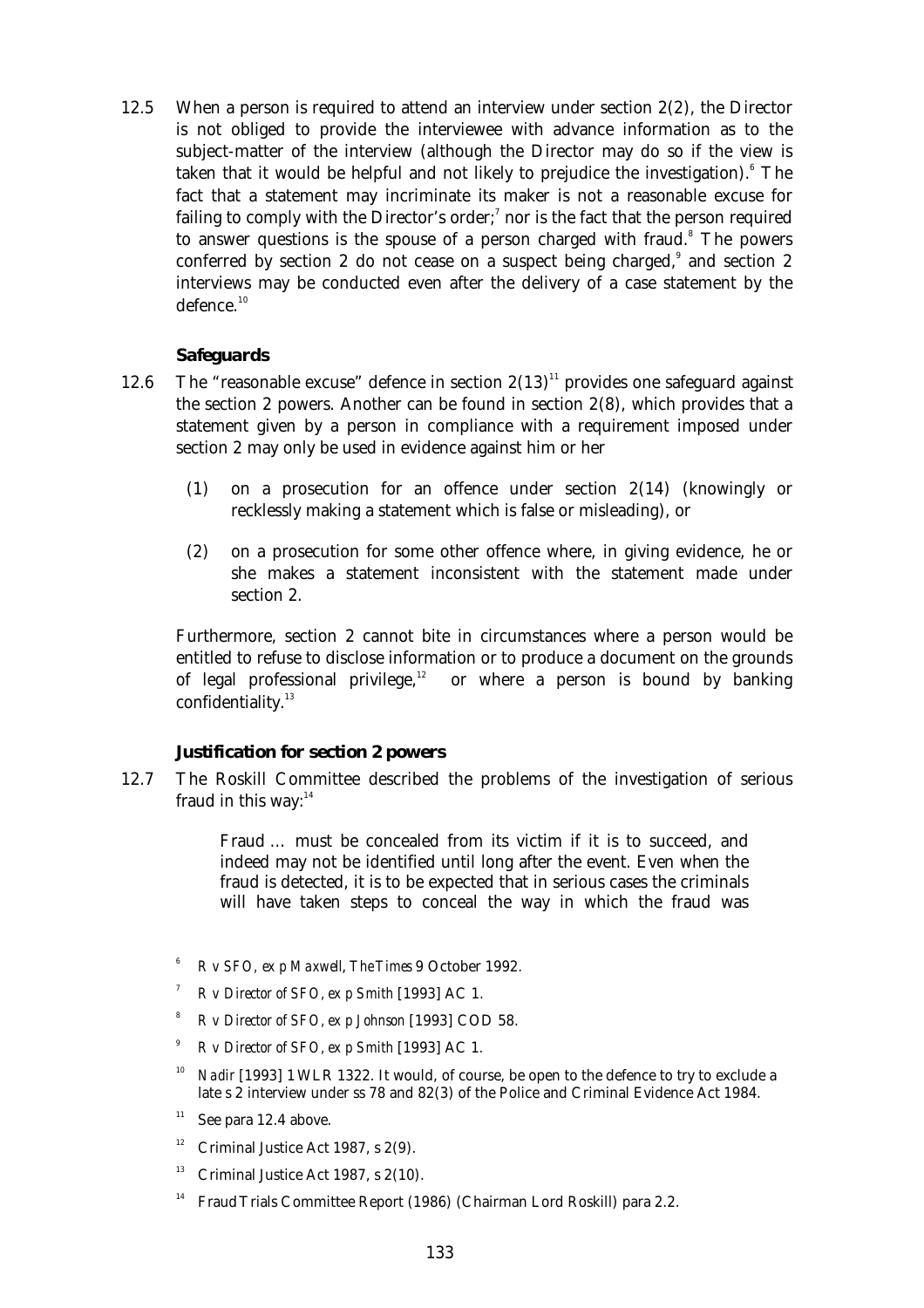perpetrated, so as to make the process of investigation and prosecution more difficult. To this end, documents may be falsified or destroyed, and arrangements may be made for some transactions to take place in other jurisdictions, and for the proceeds of the offence to be removed there later perhaps to be followed by the fraudsters themselves. Thus, in large-scale or complex fraud cases, the task facing investigators is formidable.

#### **Comparison with the CPS and the police**

- 12.8 The SFO<sup>15</sup> has some resemblance to the CPS but differs in three ways:
	- (1) The role of the SFO is to investigate possible serious fraud and then, if the evidence justifies it, to initiate proceedings. In order to achieve this, the Director of the SFO is given very wide investigatory powers. The CPS, on the other hand, does not itself investigate crime but takes over the conduct of proceedings after the evidence has been gathered by the police or other investigatory body.<sup>16</sup>
	- (2) The SFO, unlike the CPS, has an *investigatory* function. It works in conjunction with other interested parties, directing the investigation and assessing the evidence as it emerges.
	- (3) It is statutorily required to concern itself only with "serious or complex fraud". 17
- 12.9 The powers of the police to interview suspects and gain access to financial records are set out in the Police and Criminal Evidence Act 1984, and are clearly a great deal more restrictive than the powers of the SFO under section 2 of the Criminal Justice Act 1987. In particular, financial records fall into a class of material called "special procedure material" to which special provisions as to access apply.<sup>18</sup> An application must be made to a circuit judge at an inter partes hearing, and for access to be granted, the judge must be satisfied, that, among other things,
	- (1) a serious arrestable offence has been committed;
	- (2) the requested material is likely to be relevant evidence, and is also likely to be of substantial value to the investigation;

<sup>17</sup> See n 3 above. The criteria for acceptance of a case are set out in *Arlidge & Parry on Fraud* (2nd ed 1996) paras 13-009 – 13-011.

<sup>15</sup> For details of the work of the SFO see John Wood, "The Serious Fraud Office" [1989] Crim LR 175; George Staple, "Serious and Complex Fraud: A New Perspective" (1993) 56 MLR 127. John Wood was the SFO's first Director and George Staple is the present Director.

<sup>16</sup> However, the SFO is not involved in the *detection* of offences of fraud. It relies on detection by the police, the Department of Trade and Industry, the regulatory bodies and members of the public – although, in the investigation of suspected offences, it may uncover cases of fraud not foreseen when the case was accepted. See George Staple, *op cit*, at p 129.

<sup>18</sup> Police and Criminal Evidence Act 1984, s 9 and Sched 1.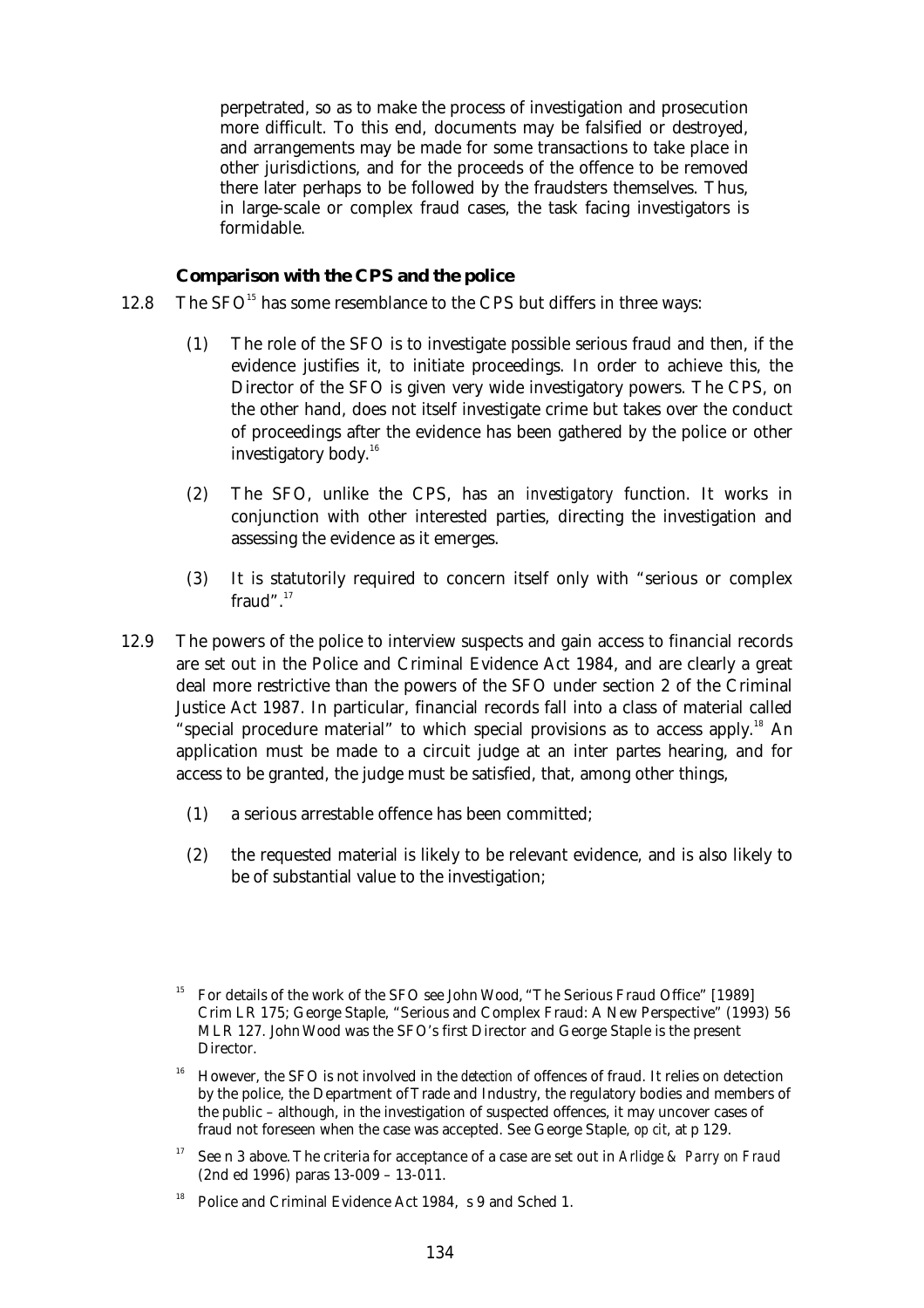- (3) other methods of obtaining the material have been tried without success or have not been tried because they were bound to fail; and
- (4) it is in the public interest that the material should be produced.

The intention of these provisions was to give police access to financial and other documents, but subject to certain stringent safeguards.

# **Comparison with the DTI**

- 12.10 Under section 431 of the Companies Act 1985, the Secretary of State may appoint inspectors to investigate the affairs of a company and to report on them. Section 432 *requires* the Secretary of State to appoint inspectors if the court orders an investigation.
- 12.11 Section 434(1) of the 1985 Act provides:

When inspectors are appointed under section 431 or 432, it is the duty of all officers and agents of the company …

- (a) to produce to the inspectors all books and documents of or relating to the company … which are in their custody or power,
- (b) to attend before the inspectors when required to do so, and
- (c) otherwise to give the inspectors all assistance in connection with the investigation which they are reasonably able to give.

Section 434(5) provides:

An answer given by a person to a question put to him in exercise of powers conferred by this section … may be used in evidence against him.

- 12.12 If a person fails to comply with a request made by inspectors acting under either section 431 or section 432, the inspectors may certify his or her refusal to the court. The court will then hear evidence and, if appropriate, may punish the offender as if he or she had been guilty of contempt of court.<sup>19</sup>
- 12.13 Under section 447 of the 1985 Act the Secretary of State may, if he or she thinks there is good reason to do so, require a company to produce its books or papers for examination by departmental officers. Failure to comply with a requirement under this section is an offence.<sup>20</sup> Information obtained is confidential, and may only be used for purposes specified in section 449.
- 12.14 Sachs LJ in *re Pergamon Press Ltd*<sup>21</sup> described the function of the DTI inspectors as follows:
	- $19$  Companies Act 1985. s 436.
	- <sup>20</sup> Companies Act 1985, s 447(6).
	- $21$  [1971] Ch 388, 401.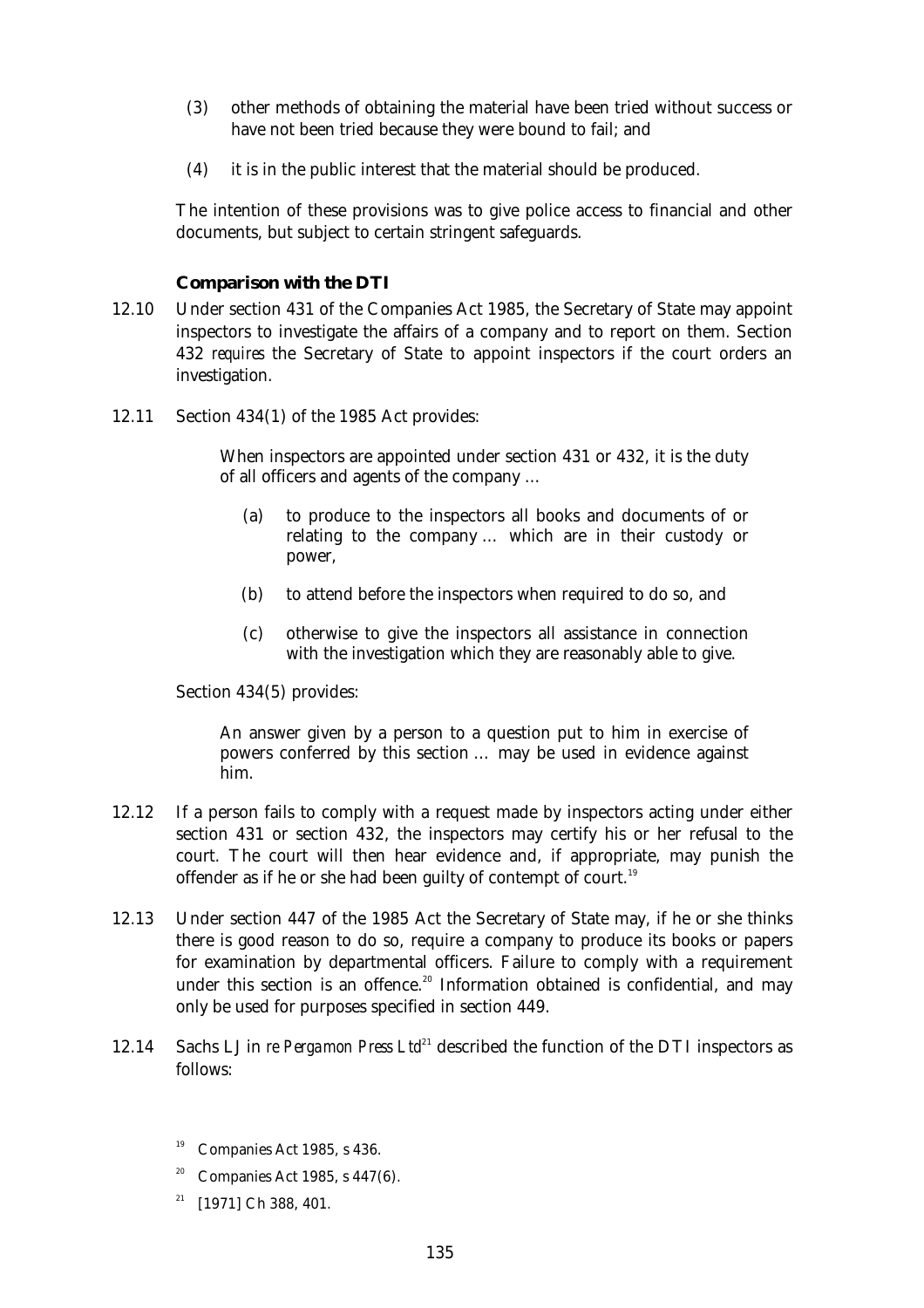[Their] function is in essence to conduct an investigation designed to discover whether there are facts which may result in others taking action: it is no part of their function to take a decision as to whether action be taken and a fortiori it is not for them finally to determine such issues as may emerge if some action eventuates. $22$ 

 12.15 In his judgment in *Saunders (No 2)*, <sup>23</sup> Lord Taylor of Gosforth CJ set out the Crown's explanation of the differences between the powers of the police, the SFO and DTI inspectors:

> [T]he explanation lies in the very different regime of interviews by DTI Inspectors compared with that of interviews either by the police or the SFO. DTI Inspectors are investigators; unlike the police or SFO they are not prosecutors or potential prosecutors. Here, typically, the two Inspectors were a Queen's Counsel and a senior accountant. They are bound to act fairly, and to give anyone they propose to condemn or criticise a fair opportunity to answer what is alleged against them (*In re Pergamon Press Ltd* [1971] 1 Ch 388).

#### **Section 2 and the Convention**

12.16 Article 6(1) of the Convention provides

In the determination of his civil rights or obligations or of any criminal charge against him, everyone is entitled to a fair public hearing within a reasonable time by an independent and impartial tribunal established by law.

- 12.17 In *Funke v France*,<sup>24</sup> customs officers, accompanied by a police officer, went to the home of the applicant and his wife to obtain "particulars of their assets abroad". The applicant admitted that he had several bank accounts abroad but said that he did not have any bank statements at his home. Following a search, however, officers discovered bank statements and cheque books relating to accounts abroad. The applicant was then asked to produce three years' statements. He refused and was, as a result, prosecuted and fined (with a daily fine until he produced the documents requested) for his refusal.
	- 12.18 The Strasbourg Court took the view that a provision which compelled a person to produce documents under threat of prosecution if he or she did not do so contravened Article 6(1), which conferred on anyone charged with a criminal offence a right to remain silent and not to self-incriminate.<sup>25</sup> Similar decisions were reached in *Miailhe v France<sup>26</sup>* and *Cremieux v France.<sup>27</sup>*

- <sup>23</sup> *The Times* 28 November 1995; CA Nos 94/7464/S1, 94/7465/S1, 94/7466/S1, 94/7467/S1 (27 November 1995).
- $24$  (1993) 16 EHRR 297.
- <sup>25</sup> The Strasbourg Court also held there to have been a contravention of Article 8:
	- 1. Everyone has the right to respect for his private and family life, his home and his correspondence.

*Ibid*, at p 401.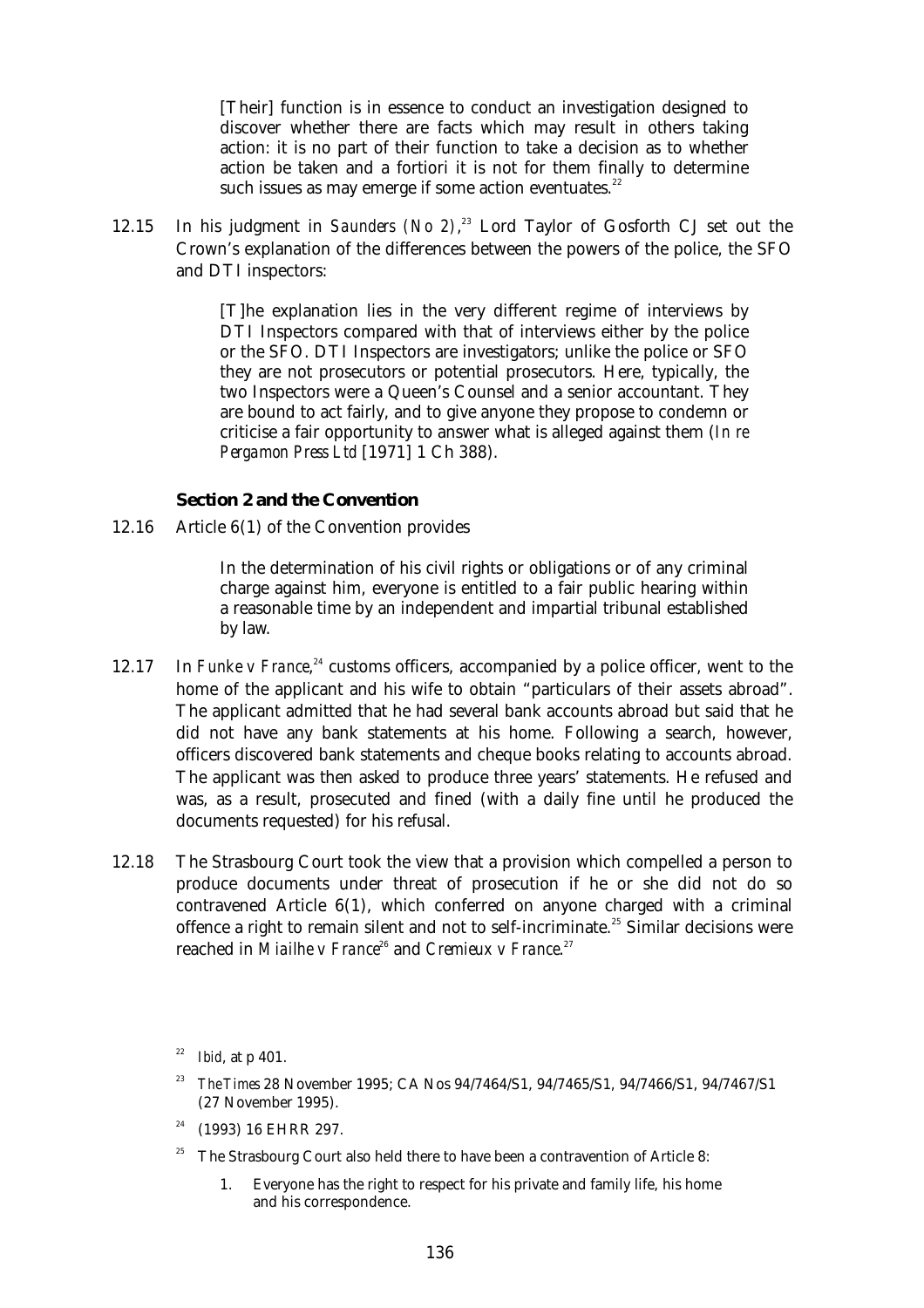12.19 It would appear, therefore, on these authorities, that there is a risk that the SFO's section 2 powers are vulnerable to challenge before the Strasbourg Court. This risk is arguably confirmed by the recent decision of the Court in *Saunders v United* Kingdom,<sup>28</sup> in which is was held that the admission, in criminal proceedings, of transcripts of interviews<sup>29</sup> obtained by DTI inspectors under the Companies Act 1985 was an infringement of the right not to self-incriminate<sup>30</sup> and violated Article  $6(1)$  of the Convention.<sup>31</sup> On the other hand, the court did not suggest that the investigatory powers of the DTI inspectors themselves contravened Article 6(1). Referring to the case of *Fayed v United Kingdom*, <sup>32</sup> it commented that

> a requirement that such a preparatory investigation should be subject to the guarantees of a judicial procedure as set forth in Article 6(1) would in practice unduly hamper the effective regulation in the public interest of complex fraud and commercial activities.<sup>33</sup>

#### **EXTENDING THE POWERS TO INVESTIGATE CORRUPTION**

 12.20 The Roskill Committee recommended that the powers given to the DTI under section 447 of the Companies Act 1985 (or comparable powers) should be conferred on the police. $34$ 

> The principal advantage of the power available under section 447 is that it enables the DTI to make an investigation into a company both quickly and in a far easier manner than a full-scale investigation under section 432 … There is a paramount need for those charged with the investigation of fraud to be able to move swiftly from the first moment that there is a suspicion of fraud and it is time wasting and

- 2. There shall be no interference by a public authority with the exercise of this right except such as is in accordance with the law and is necessary in a democratic society in the interests of national security, public safety or the economic well-being of the country, for the prevention of disorder or crime, for the protection of health or morals, or for the protection of the rights and freedoms of others.
- <sup>26</sup> (1993) 16 EHRR 332.
- $27$  (1993) 16 EHRR 357.
- <sup>28</sup> Case no  $43/1994/490/572$ , 17 December 1996.
- $29$  The Court took the view that the right to silence did not "extend to the use in criminal proceedings of material which may be obtained from the accused through the use of compulsory powers but which has an existence independent of the will of the suspect such as … documents …, breath, blood and urine samples and bodily tissue for the purpose of DNA testing": *ibid*, at para 69.
- <sup>30</sup> *Ibid*, at para 76.
- <sup>31</sup> *Ibid*, at para 81. The Court rejected the Government's argument that the complexity of corporate fraud and the public interest in the investigation of such fraud justified "such a marked departure … from one of the basic principles of a fair procedure"; in the Court's view "the general requirements of fairness contained in Article 6 … apply to criminal proceedings in respect of all types of criminal offences without distinction from the most simple to the most complex." *Ibid*, at para 74.
- $32$  Judgment of 21 September 1994, Series A no 294–B.
- $33$  At para 67.
- <sup>34</sup> Fraud Trials Committee Report (1986) para 2.62.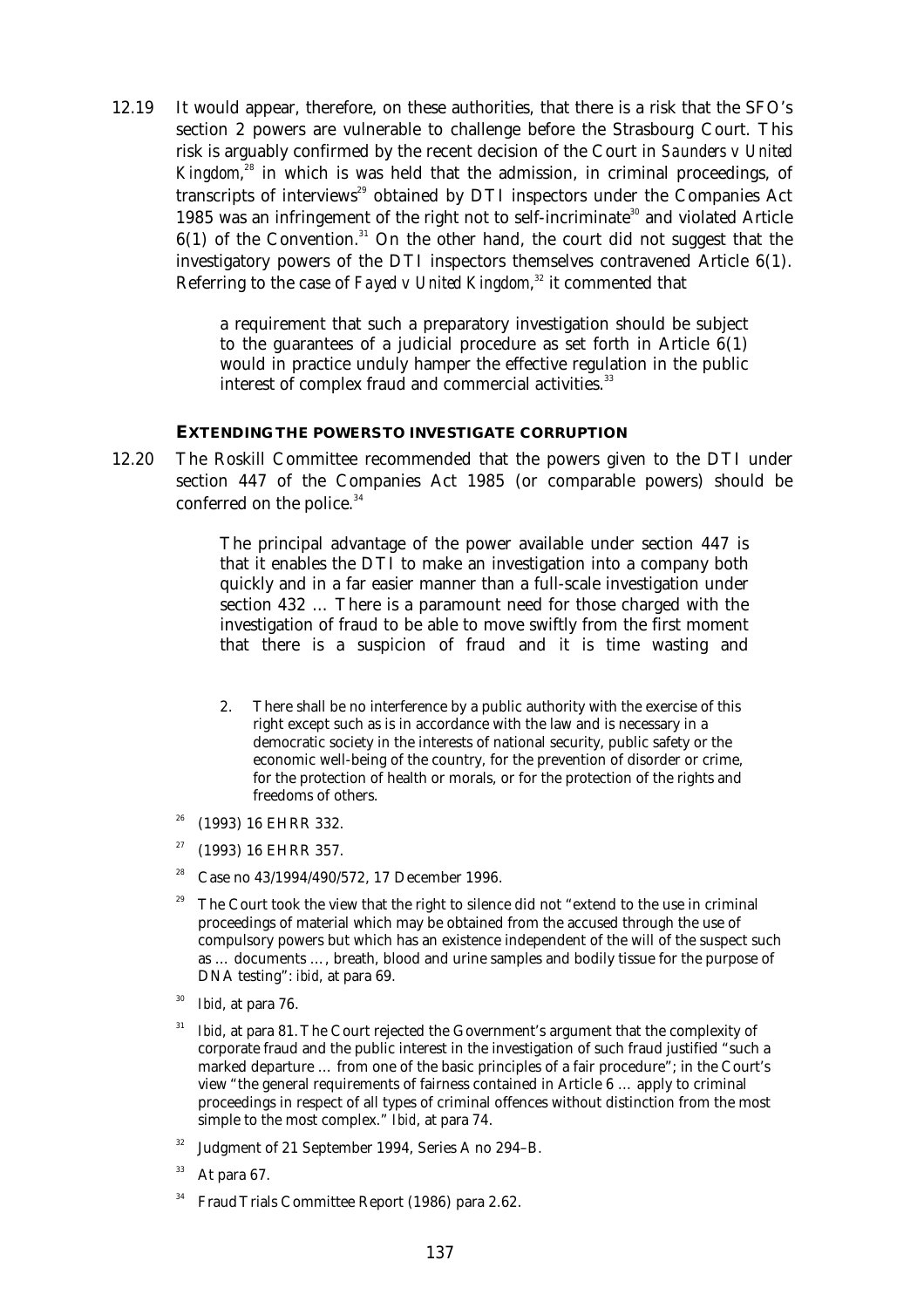administratively unsatisfactory for one body to have to seek the assistance of another to set in hand enquiries which may be urgent.<sup>35</sup>

- 12.21 As to whether the police should be given the same powers as the SFO in cases of corruption, we bear in mind that the SFO's powers are very extensive. Indeed, one commentator has stated that "there seems little doubt that the privilege against self incrimination is almost dead in white-collar cases". 36
- 12.22 There is, however, an apparent anomaly in the present law in that if a case of corruption involves "serious or complex fraud" then it can be investigated by the SFO, whereas, if it does not (or if it does but it is not taken up by the SFO).<sup>37</sup> then the substantial investigative powers of that body are not available. However, were police powers to match SFO powers in respect of those corruption offences *not* investigated by the SFO, there would be the greater anomaly that corruption would attract exceptional powers denied to the police in *other* cases of fraud. **We provisionally conclude that, in the absence of substantial justification as to why corruption offences should be treated exceptionally, the powers of the police should not be extended. However, we ask for views on the following options.**

#### **Option 1: no change**

 12.23 One of the drawbacks of the present law is the limited power of the investigating authorities to obtain information: it is said that this prevents prosecutions and requires a change in the law. We will be very interested in hearing any views on this, together with details and examples, especially from those who have found the present powers inadequate.

#### **Option 2: give the police similar powers to those of the SFO in** *all* **corruption cases**

 12.24 We would be interested in hearing from anybody who believes that the SFO's present powers should be extended to the police in *all* cases of corruption.

# **Option 3: give the police similar powers to those of the SFO in corruption cases falling within the SFO's terms of reference but, for whatever reason, investigated not by the SFO but by the police**

12.25 The Royal Commission on Criminal Justice<sup>38</sup> noted that the SFO was unable to accept all cases falling within its statutory criteria and that, as a result, many cases

- <sup>36</sup> Michael Levi, *The Investigation, Prosecution and Trial of Serious Fraud*, Royal Commission on Criminal Justice Research Study 14 (1993) p 160, 161. But it should be noted that the SFO cannot use, as evidence against a defendant, admissions made in the course of a section 2 interview unless the defendant is charged with making false statements in the interview or gives evidence inconsistent with what he or she had previously said: Criminal Justice Act 1987, s 2(8).
- $37$  See para 12.25 below.
- <sup>38</sup> (1993) Cm 2263, para 72. The chairman was Viscount Runciman of Doxford CBE FBA.

*Ibid*, at paras 2.62 and 2.63. This latter point refers to the fact that police and prosecuting authorities have to seek the assistance of the DTI should they desire an order under s 447 to be made.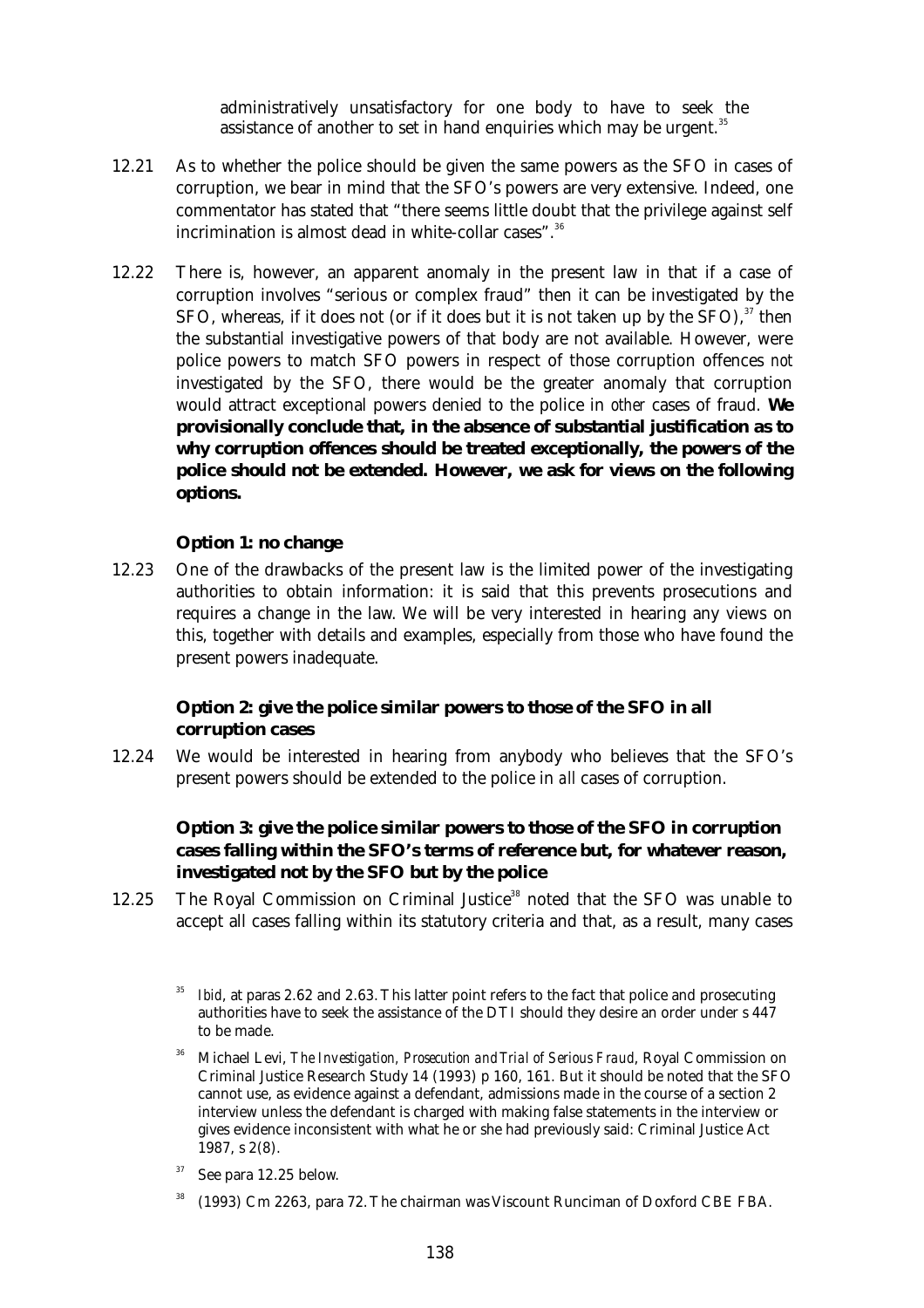of serious fraud were dealt with by the Fraud Investigation Group of the CPS. Concern was expressed that this meant that different powers of investigation were being applied to cases of like seriousness.<sup>39</sup> We would welcome views on whether, and if so on what grounds, the police should have extended powers in these limited circumstances.

# **Option 4: create further investigative powers for corruption offences, not identical to those of the SFO**

 12.26 In putting forward this option as a possibility, we have in mind increasing the investigative powers of the police in corruption cases and thereby creating a special regime. We would be grateful for any comments on this option, together with details of the regime that should apply.

<sup>39</sup> *Ibid*, paras 73–74.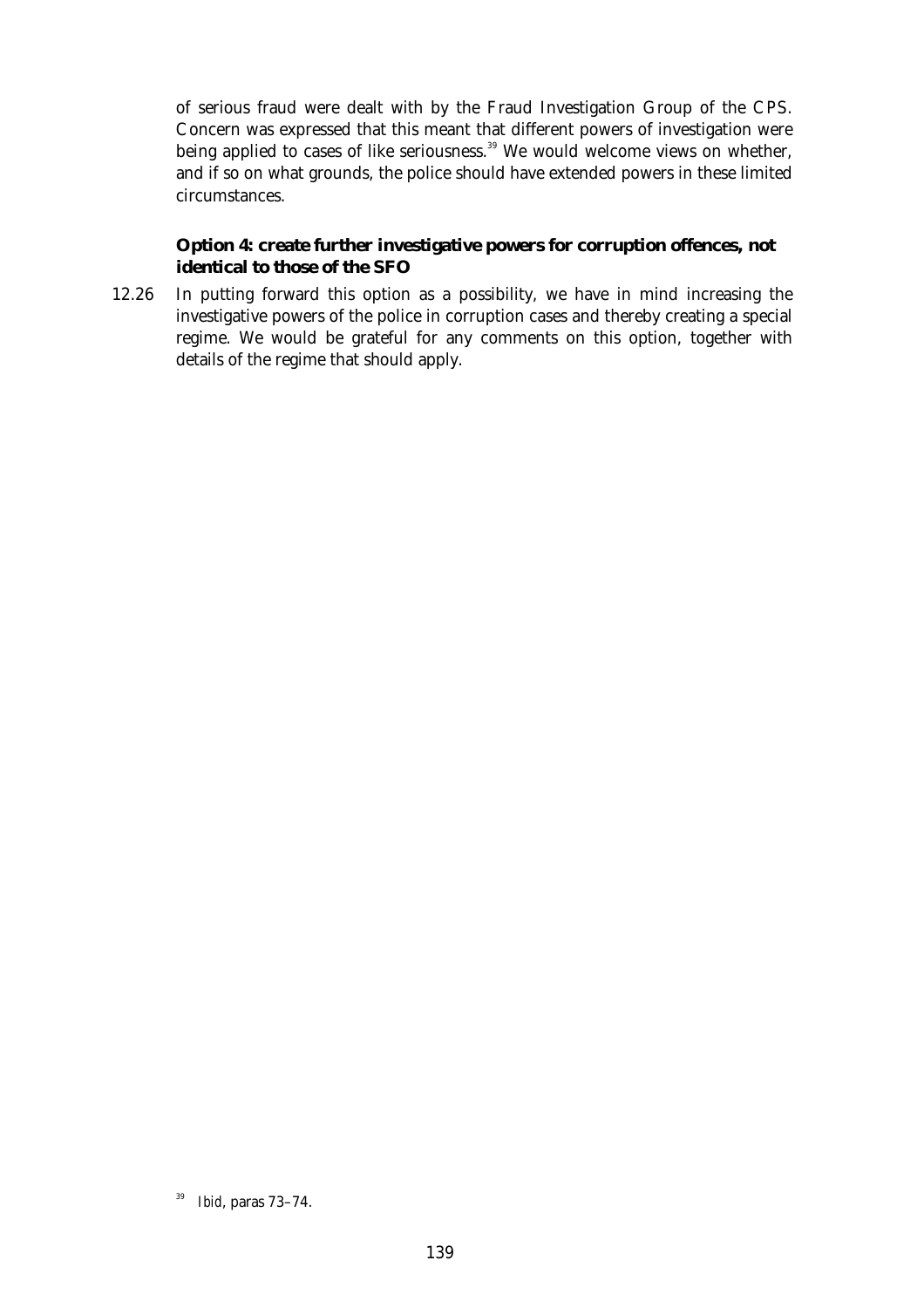# **PART XIII SUMMARY OF PROVISIONAL CONCLUSIONS, PROPOSALS AND CONSULTATION ISSUES**

In this Part we summarise our provisional conclusions and proposals, and other issues on which we seek respondents' views. More generally, we invite comments on *any* of the matters contained in, or the issues raised by, this paper, and any other suggestions that consultees may wish to put forward. **For the purpose of analysing the responses it would be very helpful if, as far as possible, consultees could refer to the numbering of the paragraphs in this summary.**

#### **CORRUPTION, THEFT, DISHONESTY AND FRAUD**

 1. We provisionally conclude that corruption is not in essence, and should not be treated as, an offence of dishonesty or fraud.

(paragraph 1.28)

#### **THE NEED FOR CHANGE**

- 2. We provisionally conclude
	- (1) that the law of corruption is in an unsatisfactory condition, and
	- (2) that the common law and statutory offences of corruption should be restated in a modern statute.

(paragraph 4.18)

#### **CORRUPTION AND BREACH OF DUTY**

#### **Acting contrary to duty: the radical approach**

 3. We provisionally take the view that, in formulating a modern law of corruption, the radical approach, namely to have one or more offences of an agent acting contrary to his or her duty as agent, irrespective of the cause, should not be adopted.

(paragraph 5.4)

#### **Corruption by means other than bribery and extortion**

 4. We ask for views on the question whether, in addition to a modern offence of bribery, there should be new offences of procuring a breach of duty by deception and procuring a breach of duty by threats.

(paragraph 5.20)

 5. We provisionally take the view that, even if consultees are in favour of including new offences of procuring breaches by threats or deception, a modern law of corruption should not be extended generally to impose a duty to be resolute in the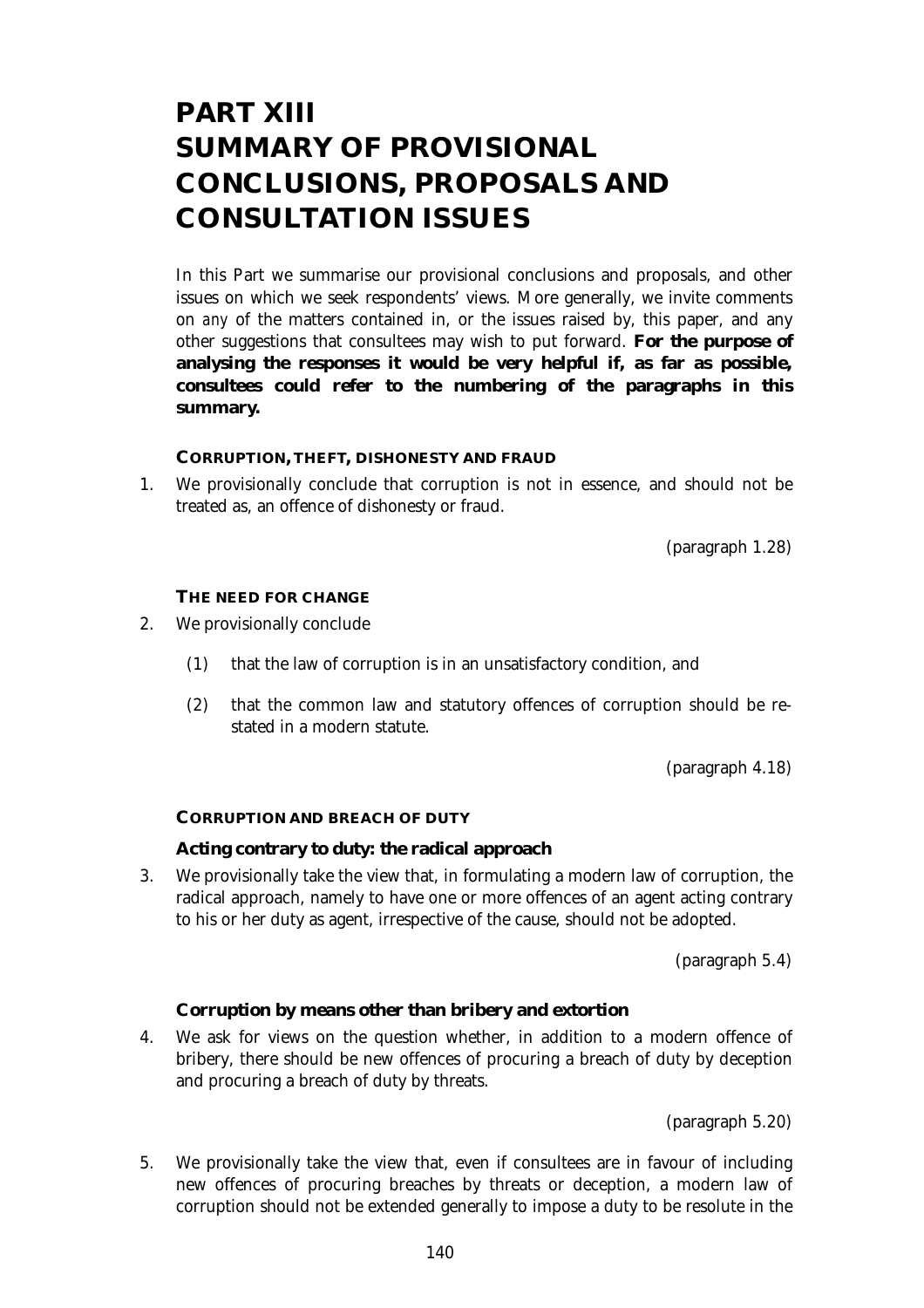face of threats in all circumstances. We ask for views, however, on whether there are any circumstances, and, if so, which, in which a person should be held criminally liable for failing to carry out his or her duty in the face of threats.

(paragraph 5.21)

# *Threatening to breach duty*

 6. We invite views on the question whether there should be a new specific offence of threatening to breach duty, or whether such conduct should be dealt with under the more general offence of blackmail.

(paragraph 5.22)

## **THE DISTINCTION BETWEEN PUBLIC BODIES AND OTHERS**

# **Should the distinction be retained?**

- 7. Our provisional view is
	- (1) that the existence of the distinction between public bodies and others, and the various different effects of that distinction, render the law complex and confusing;
	- (2) that there would therefore be substantial advantages in abandoning it;
	- (3) that the arguments for retaining the distinction *in principle* are outweighed by the advantages of abandoning it;
	- (4) that it should therefore be retained *only* if it is necessary to do so for any of the three purposes we have identified; and
	- (5) that it is not necessary to retain it for the purpose of determining the scope of
		- (a) certain of the individual offences (in the sense that they can be committed only where a public body is involved) or
		- (b) the concept of an "agent".

(paragraph 6.32)

 8. We ask those consultees who favour the retention of the distinction between public and other bodies for any purpose to indicate whether they believe that it should be retained for the purpose of the presumption, the definition of certain offences, or both.

(paragraph 6.34)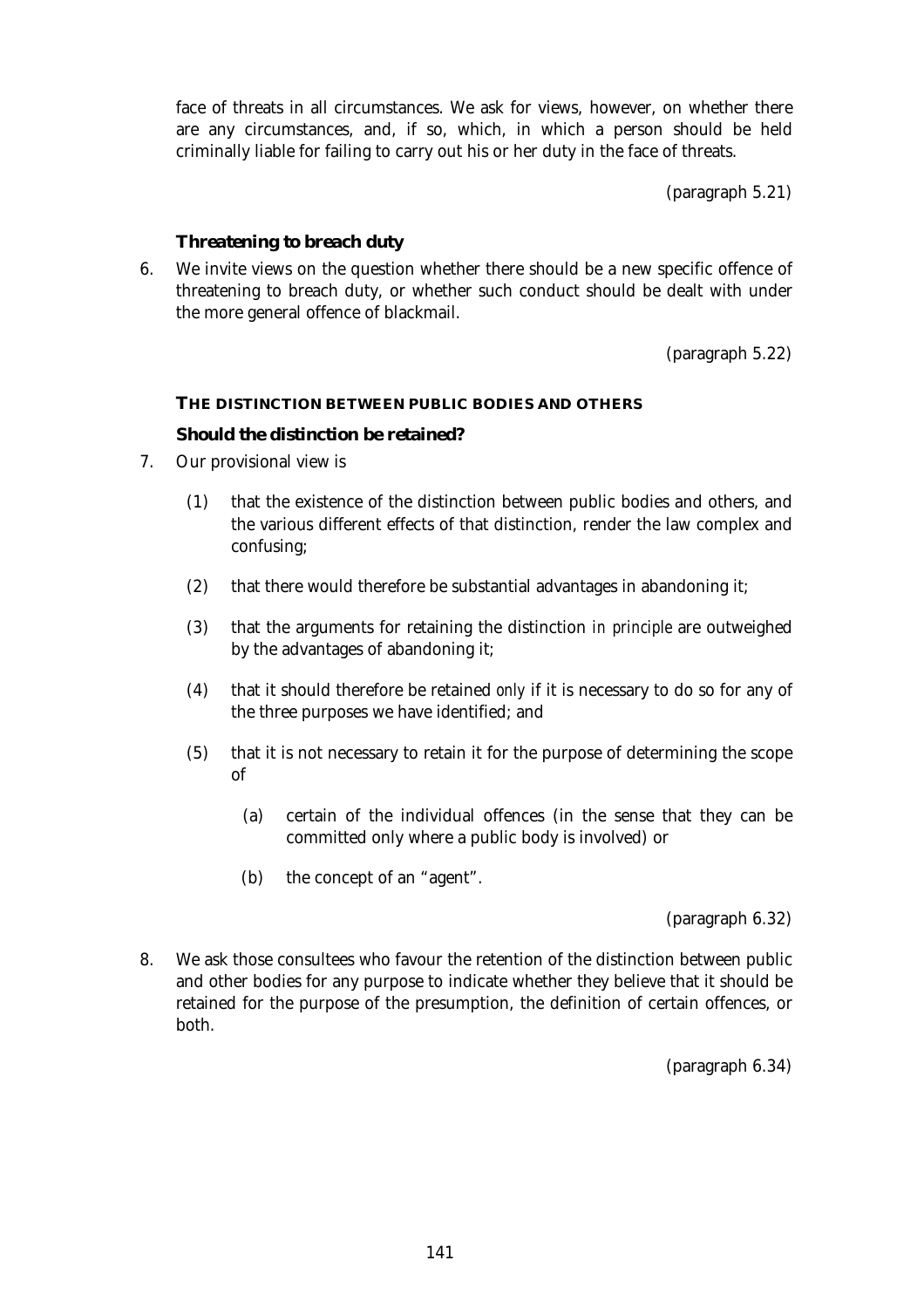# **If the distinction were retained, should the definition of a public body be extended?**

 9. We invite comments on the possibility of extending the definition of a public body, if the distinction between public bodies and others were to be retained**.**

(paragraph 6.39)

## **THE AGENCY RELATIONSHIP**

## **Terminology**

 10. We provisionally propose that the terms "agent" and "principal" should be used to describe the parties to the core relationship required by a modern offence of bribery.

(paragraph 7.6)

# **Fiduciaries**

- 11. We provisionally propose that, for the purposes of a modern offence of bribery, and subject to any express exclusion, a person (B) should be regarded as an "agent", and another person (C) as B's "principal", if
	- (1) B and C are, respectively,
		- (a) trustee and beneficiary,
		- (b) agent and principal (in the strict sense),
		- (c) partner and co-partner,
		- (d) director and company,
		- (e) employee and employer, or
		- (f) legal practitioner and client; or
	- (2) B has undertaken (expressly or impliedly) to act on behalf of C and that undertaking involves one or more of the following features:
		- (a) B exercising a discretion on C's behalf,
		- (b) B having access to C's assets (irrespective of whether B has been given a discretion by C to act in regard to those assets), or
		- (c) B having influence over C's decisions (as regards C's assets or any other interest of C's).

(paragraph 7.50)

# **Quasi-fiduciaries**

 12. We provisionally propose that, for the purposes of a modern offence of bribery, and subject to any express exclusion, a person (B) should be regarded as an "agent" (acting on behalf of the public) if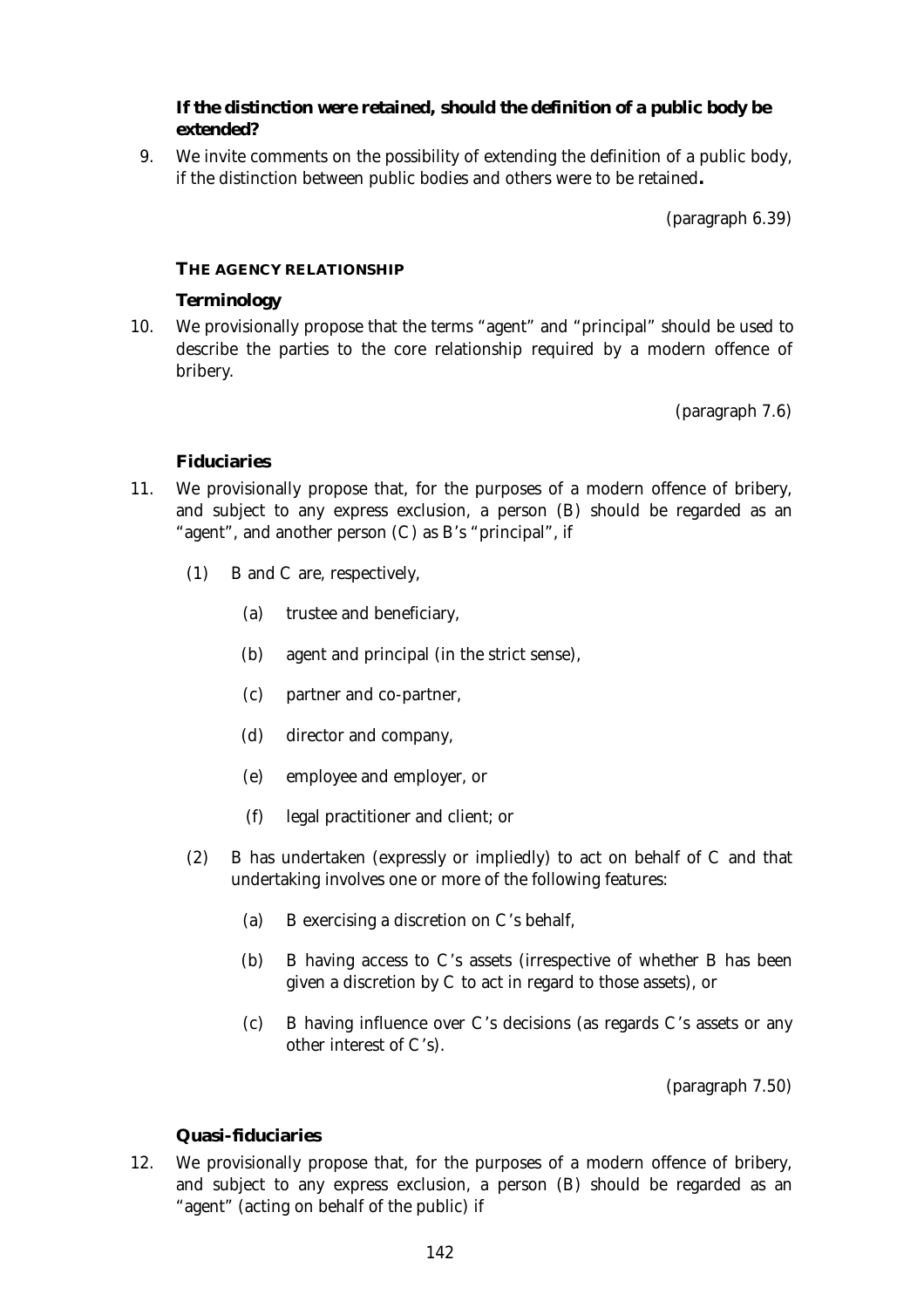- $(1)$  B is
	- (a) a judge,
	- (b) a local councillor, or
	- (c) a police officer; or
- (2) B has undertaken to discharge a public duty (whether appointed as public office-holder or to perform a specified public function).

(paragraph 7.51)

- 13. We ask
	- (1) whether the listing of specific categories of fiduciary and quasi-fiduciary relationships, plus (in each case) a residual category defined in general terms, is the right approach;
	- (2) whether the specific categories set out at paragraphs 11(1) and 12(1) above should be extended or amended, and if so how; and
	- (3) whether the definitions of the residual categories set out at paragraphs 11(2) and 12(2) above should be amended, and if so how.

(paragraph 7.52)

#### **Individual extra-jurisdictional principals**

 14. We provisionally propose that, for the purposes of a modern law of bribery, an agent of an individual extra-jurisdictional principal should be regarded as an "agent".

(paragraph 7.56)

## **The public interest of other countries**

 15. We provisionally propose that, for the purposes of a modern law of bribery, a quasi-fiduciary acting on behalf of the public (or public interest) of another country, and in no other fiduciary capacity, should not be regarded as an "agent".

(paragraph 7.58)

#### **FORMULATING A MODERN BRIBERY OFFENCE**

#### **Is it necessary to distinguish between corrupt and non-corrupt conduct?**

 16. We provisionally believe that the definition of the offence should be formulated in such a way as to exclude conduct which is not potentially corruptive.

(paragraph 8.3)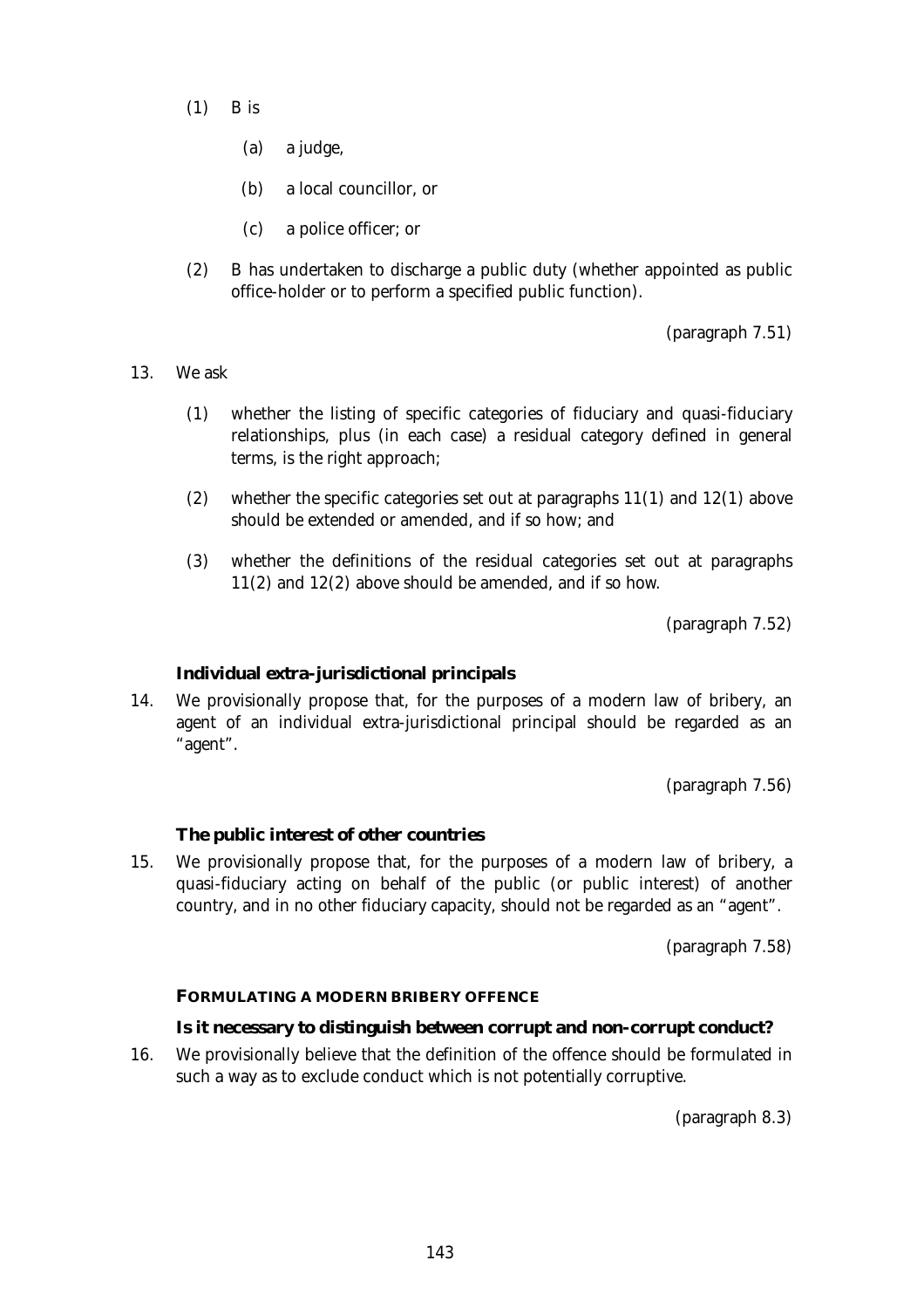## **Criteria for distinguishing between corrupt and non-corrupt conduct**

 17. We provisionally propose that the new offence should apply equally to inducements and rewards.

(paragraph 8.11)

 18. We provisionally propose that it should not be an element of the new offence that the act procured or rewarded should itself be a breach of duty.

(paragraph 8.13)

- 19. We provisionally conclude that an advantage is accepted and conferred "corruptly" if
	- (1) it is an inducement to an agent to act or refrain from acting *in breach of duty*, or a reward for an agent's so acting or refraining from so acting, *or*
	- (2) it is an inducement to an agent to act or refrain from acting *in any way*, or a reward for an agent's so acting or refraining, *provided* that the transaction has a substantial tendency to encourage that agent, or others in comparable positions, to act in breach of duty.

(paragraph 8.20)

- 20. We ask for views on
	- (1) whether our analysis of the meaning of the word "corruptly" is correct (and if not, what it does mean); and
	- (2) whether its meaning should be set out in a statutory definition.

(paragraph 8.23)

## *A moral standard*

 21. Our provisional view is that, if the offence is to include an additional requirement designed to reflect the moral aspect of corruption, that requirement should apply to the public and private sectors alike.

(paragraph 8.29)

 22. We provisionally reject the option of replacing the word "corruptly" with the word "dishonestly".

(paragraph 8.36)

 23. We provisionally reject the option of including an additional requirement of dishonesty in the offence.

(paragraph 8.38)

#### **Specific defences**

24. Our provisional view is that it should not be a specific defence to the new offence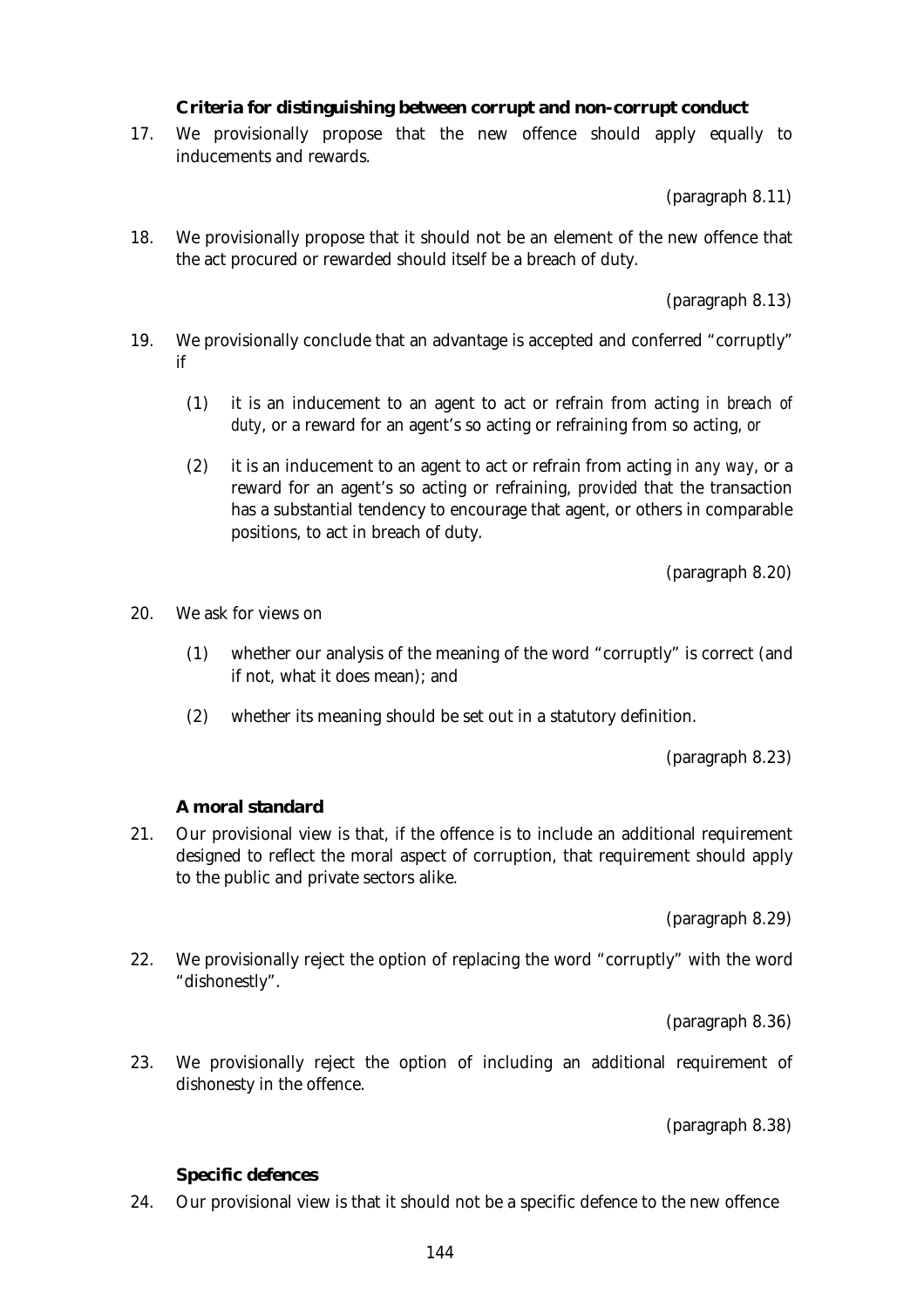- (1) that what was done was done openly;
- (2) that what was done was done with the consent of the agent's principal;
- (3) that the agent was under no obligation to account for the benefit in question (or, where it was not in fact received, would have been under no such obligation if it had been);
- (4) that what was done was normal practice in the environment in question; or
- (5) that the benefit in question was of small value;

but that each of these factors should be capable of having a bearing on the issue of whether the defendant's conduct was corrupt.

(paragraph 8.58)

# **The nature of the benefit**

 25. We provisionally believe that a person (A) should be regarded as conferring an advantage on another (B) if A does something that B wants A to do, or which is otherwise of benefit to B.

(paragraph 8.62)

 26. We provisionally believe that, where A has a *right* to act to B's disadvantage, and forbears to exercise that right, that forbearance should be regarded, for the purposes of our proposed new offence, as the conferring of an advantage on B.

(paragraph 8.64)

# **The prohibited acts**

## *The bribee*

 27. We provisionally propose that the conduct prohibited on the part of the putative bribee should be that of accepting, soliciting or agreeing to accept the advantage in question.

(paragraph 8.67)

## *The briber*

 28. We provisionally propose that the conduct prohibited on the part of the putative briber should be that of conferring, or offering or promising to confer, the advantage in question.

(paragraph 8.68)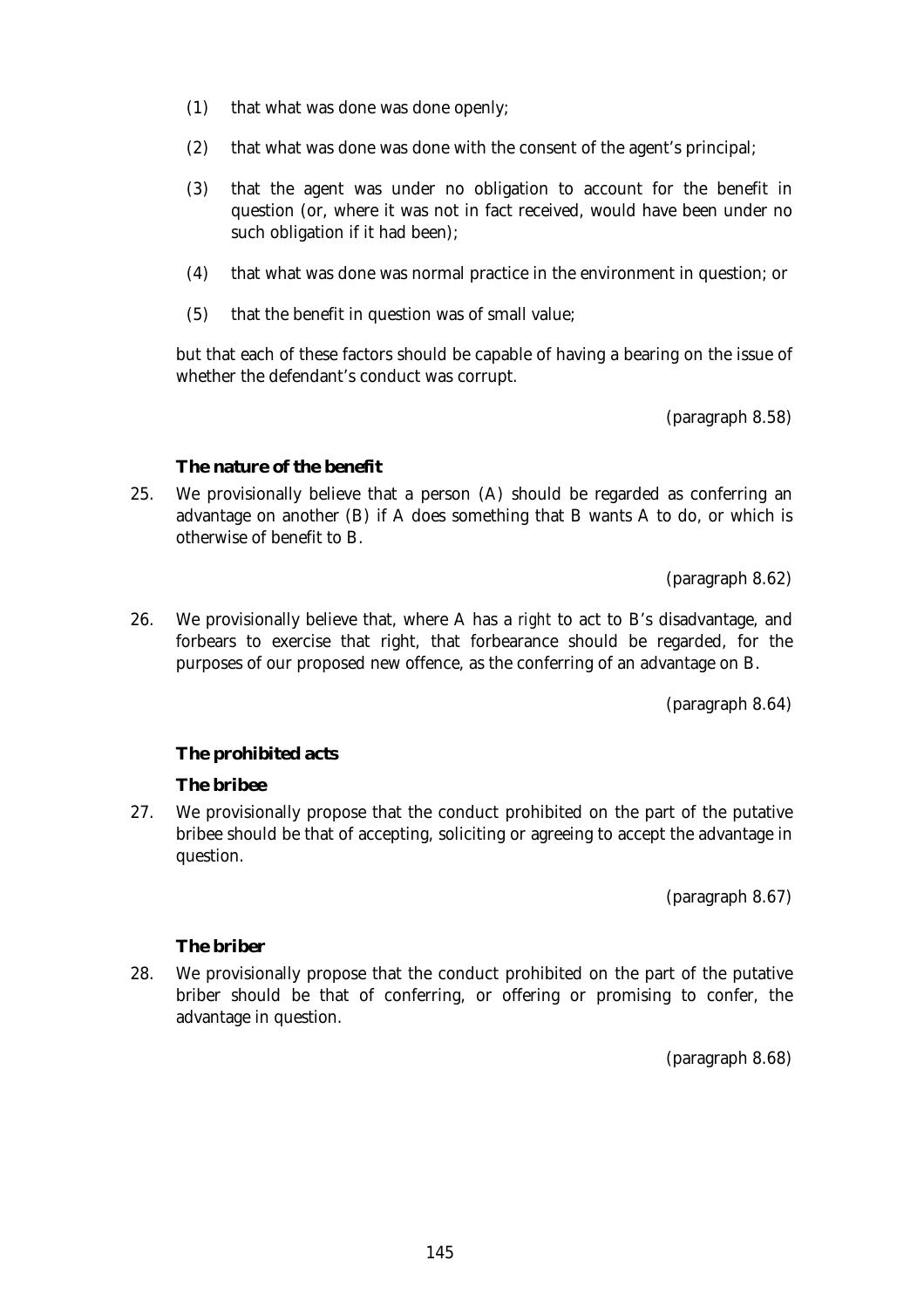# **Tripartite relationships**

# *Liability of third parties*

 29. We provisionally propose that the offence should be committed by any person who corruptly accepts, solicits or agrees to accept an advantage in connection with the performance by an agent of his or her duty.

(paragraph 8.73)

## *Liability of the agent*

- 30. We provisionally propose that, where a person other than an agent corruptly accepts a bribe in connection with the performance by an agent of his or her duty, the offence should also be committed by that agent if he or she receives
	- (1) some or all of the bribe itself,
	- (2) some or all of the proceeds of the bribe or
	- (3) a benefit resulting from the bribe.

(paragraph 8.75)

# *Liability of the briber*

 31. We provisionally propose that, where a person corruptly confers, or offers or promises to confer, an advantage in connection with the performance by an agent of his or her duty, the offence should be committed by that person whether the advantage is conferred (or to be conferred) on the agent or on a third party.

(paragraph 8.77)

## *Intermediaries*

 32. We provisionally propose that the offence should not be committed, as a principal offender, by an intermediary.

(paragraph 8.79)

## **Persons who have been, or are about to become, agents**

 33. We provisionally propose that, where a person corruptly accepts, solicits or agrees to accept, or confers or offers or promises to confer, an advantage in connection with the performance by an agent of his or her duty, that person should be guilty of the offence even if the agent in question is no longer an agent, or is not yet an agent, at the material time.

(paragraph 8.81)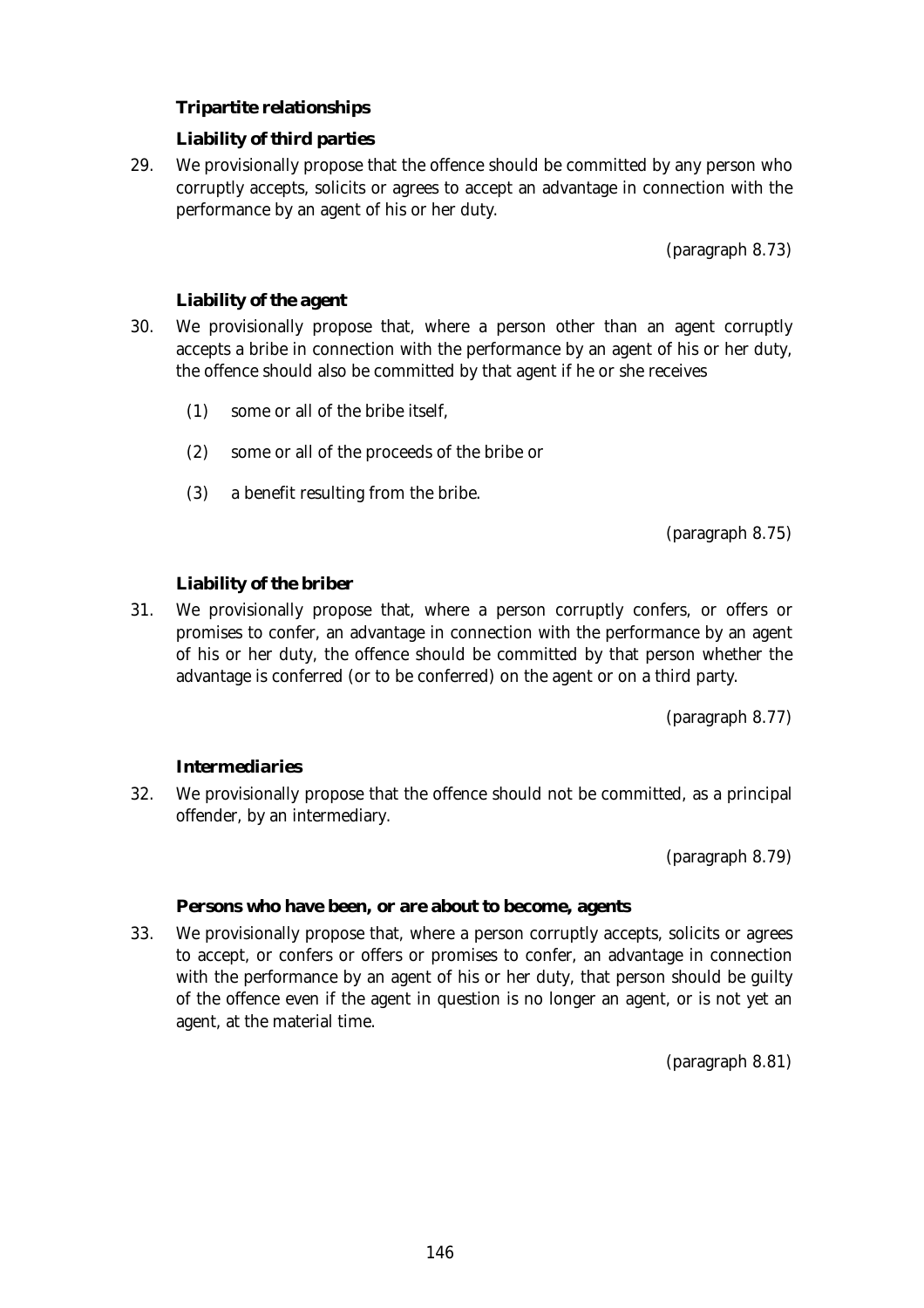#### **The mental element**

 34. We provisionally propose that the putative bribee should not be entitled to an acquittal merely because he or she is mistaken in his or her belief that the advantage in question is offered with corrupt intent.

(paragraph 8.89)

 35. We provisionally propose that, if the putative bribee does not believe the advantage to be offered with corrupt intent, he or she should not be guilty merely because he or she intends to treat it as if it were so offered.

(paragraph 8.91)

 36. We provisionally propose that the putative briber should not be entitled to an acquittal merely because, unknown to him or her, the putative bribee does not realise that the advantage in question is offered with corrupt intent.

(paragraph 8.93)

 37. We provisionally propose that the putative bribee should not be entitled to an acquittal merely because he or she does not intend to show the favour desired.

(paragraph 8.94)

#### **Purported agency**

 38. We provisionally propose that the putative briber should not be entitled to an acquittal merely because, unknown to him or her, the putative bribee is not in fact an agent.

(paragraph 8.98)

 39. We provisionally propose that, where a person accepts, solicits or agrees to accept an advantage, ostensibly in connection with the performance by a person (whether the same person or another) of his or her duty as an agent, but the latter person is not in fact an agent (or was not, or will not be, an agent at the time when the performance of his or her duty is in question), neither person should be regarded as acting corruptly.

(paragraph 8.99)

#### **Entrapment**

40. We invite views on whether an intention to expose corruption should be a defence.

(paragraph 8.101)

#### **TERRITORIAL JURISDICTION**

 41. We provisionally propose that a modern bribery offence should be a Group A offence for the purposes of the Criminal Justice Act 1993.

(paragraph 9.18)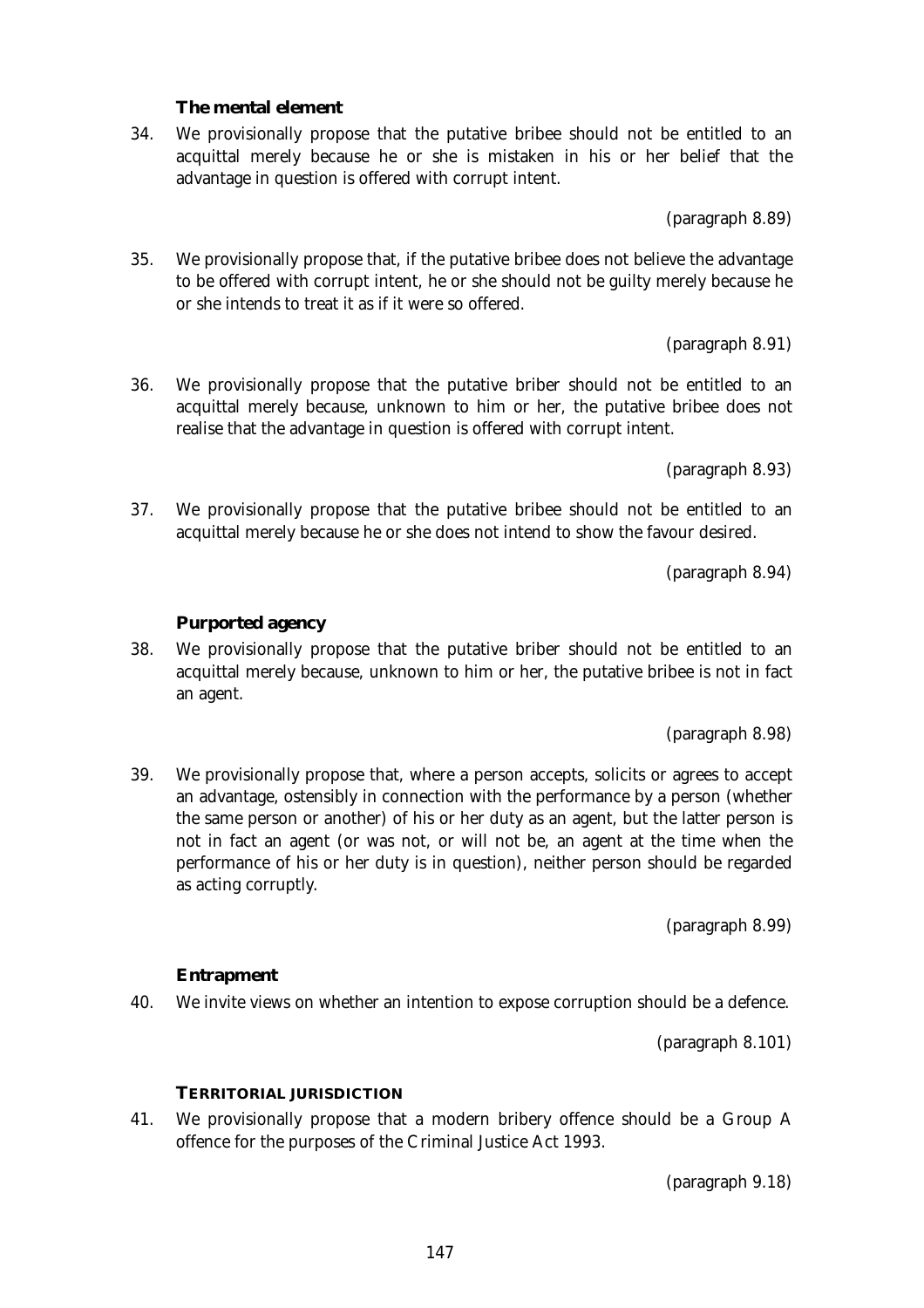## **ANCILLARY MATTERS**

## **The requirement of the Attorney-General's consent**

 42. We ask for views on whether private prosecutions for the new offence should be permitted.

(paragraph 10.14)

 43. We ask for views on whose consent (if any) should be required for the prosecution of the new offence.

(paragraph 10.15)

# **Mode of trial**

44. We provisionally propose that the new offence should be triable either way.

(paragraph 10.16)

# **Retrospectivity**

45. We provisionally propose that the new offence should not have retrospective effect.

(paragraph 10.19)

#### **PROVING CORRUPTION**

 46. We ask for views on whether, if the presumption were retained, its scope should be extended, and if so how.

(paragraph 11.50)

 47. We provisionally reject the option of a provision comparable to section 10(1) of the Hong Kong Prevention of Bribery Ordinance.

(paragraph 11.56)

 48. We provisionally reject the option of reducing the weight of the burden placed by the presumption.

(paragraph 11.60)

49. We provisionally propose the abolition of the presumption.

(paragraph 11.66)

#### **THE INVESTIGATION OF CORRUPTION**

- 50. We provisionally conclude that, in the absence of substantial justification as to why corruption offences should be treated exceptionally, the powers of the police should not be extended. However, we ask for views on the following options:
	- (1) no change;
	- (2) give the police similar powers to those of the SFO in *all* corruption cases;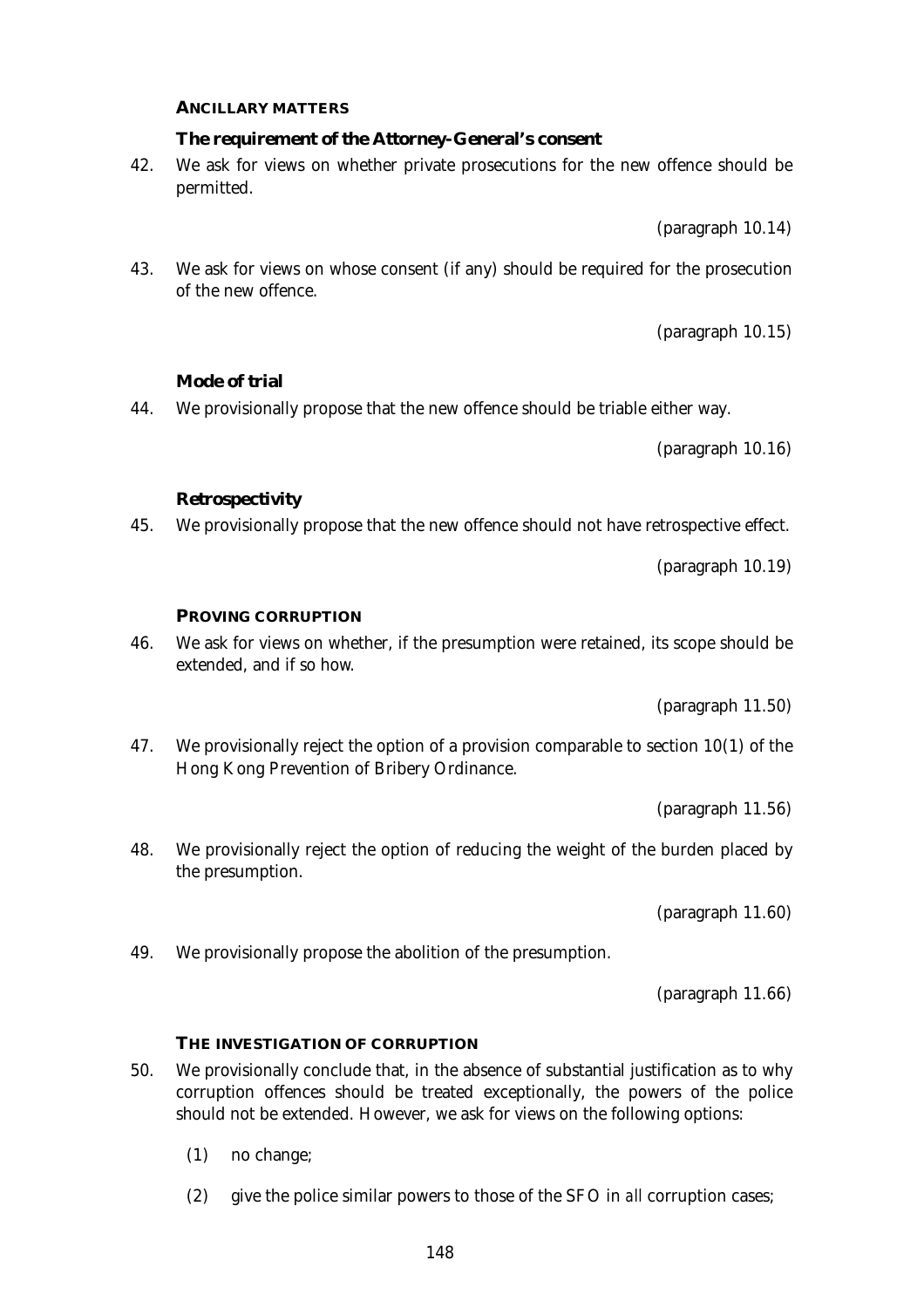- (3) give the police similar powers to those of the SFO in corruption cases falling within the SFO's terms of reference but, for whatever reason, investigated not by the SFO but by the police;
- (4) create further investigative powers for corruption offences, not identical to those of the SFO.

(paragraphs 12.22 – 12.26)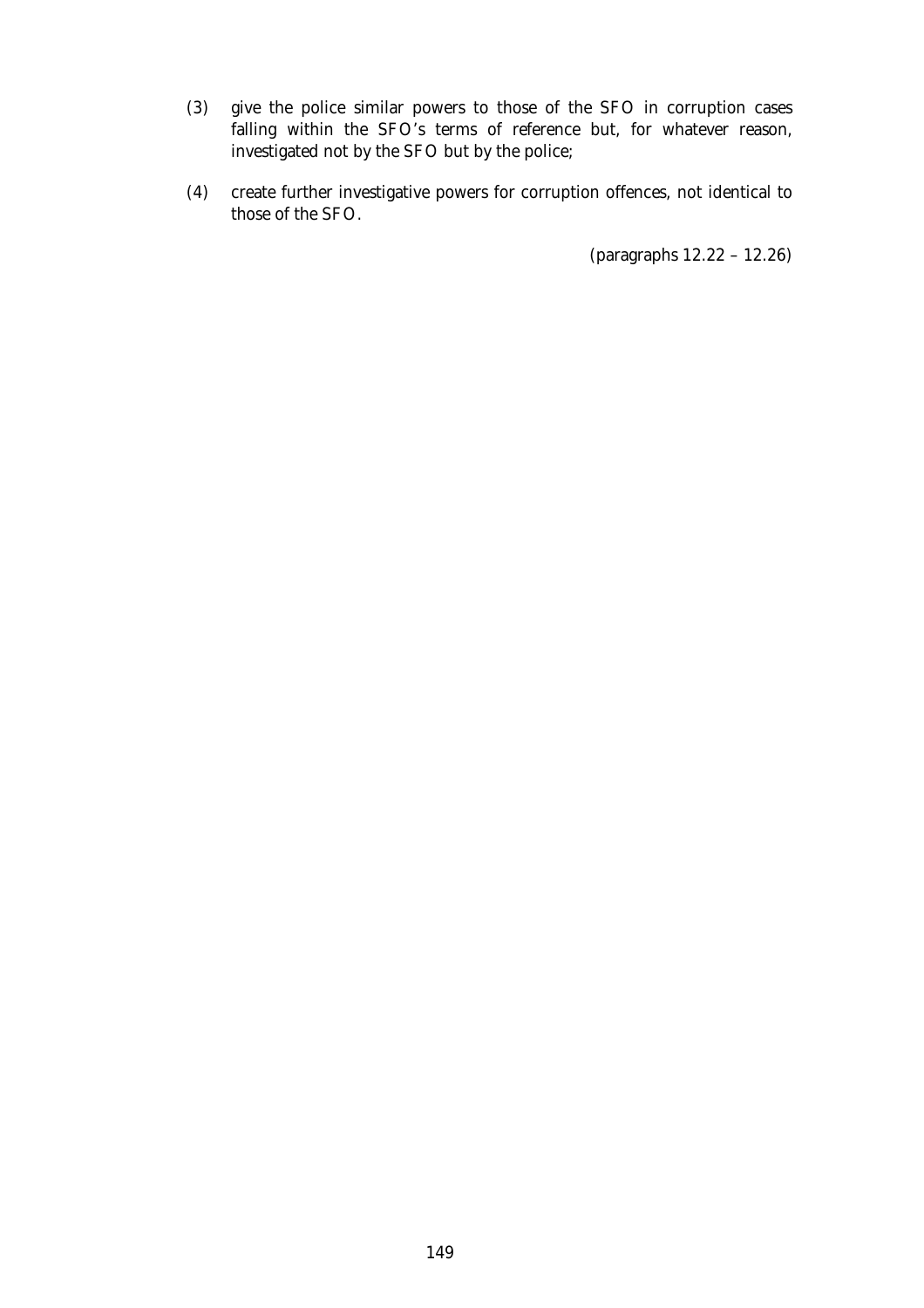# **APPENDIX A EXTRACTS FROM RELEVANT LEGISLATION**

## **PUBLIC BODIES CORRUPT PRACTICES ACT 1889**

# **1 Corruption in office a misdemeanor**

- (1) Every person who shall by himself or by or in conjunction with any other person, corruptly solicit or receive, or agree to receive, for himself, or for any other person, any gift, loan, fee, reward, or advantage whatever as an inducement to, or reward for, or otherwise on account of any member, officer, or servant of a public body as in this Act defined, doing or forbearing to do anything in respect of any matter or transaction whatsoever, actual or proposed, in which the said public body is concerned, shall be guilty of a misdemeanor.
- (2) Every person who shall by himself or by or in conjunction with any other person corruptly give, promise, or offer any gift, loan, fee, reward, or advantage whatsoever to any person, whether for the benefit of that person or of another person, as an inducement to or reward for or otherwise on account of any member, officer, or servant of any public body as in this Act defined, doing or forbearing to do anything in respect of any matter or transaction whatsoever, actual or proposed, in which such public body as aforesaid is concerned, shall be guilty of a misdemeanour.

# **2 Penalty for offences**

- (1) Any person on conviction for offending as aforesaid shall, at the discretion of the court before which he is convicted, –
	- (a) be liable
		- (i) on summary conviction, to imprisonment for a term not exceeding 6 months or to a fine not exceeding the statutory maximum, or to both; and
		- (ii) on conviction on indictment, to imprisonment for a term not exceeding 7 years or to a fine, or to both; and
	- (b) in addition be liable to be ordered to pay to such body, and in such manner as the court directs, the amount or value of any gift, loan, fee, or reward received by him or any part thereof; and
	- (c) be liable to be adjudged incapable of being elected or appointed to any public office for five years from the date of his conviction, and to forfeit any such office held by him at the time of his conviction; and
	- (d) in the event of a second conviction for a like offence he shall, in addition for the foregoing penalties, be liable to be adjudged to be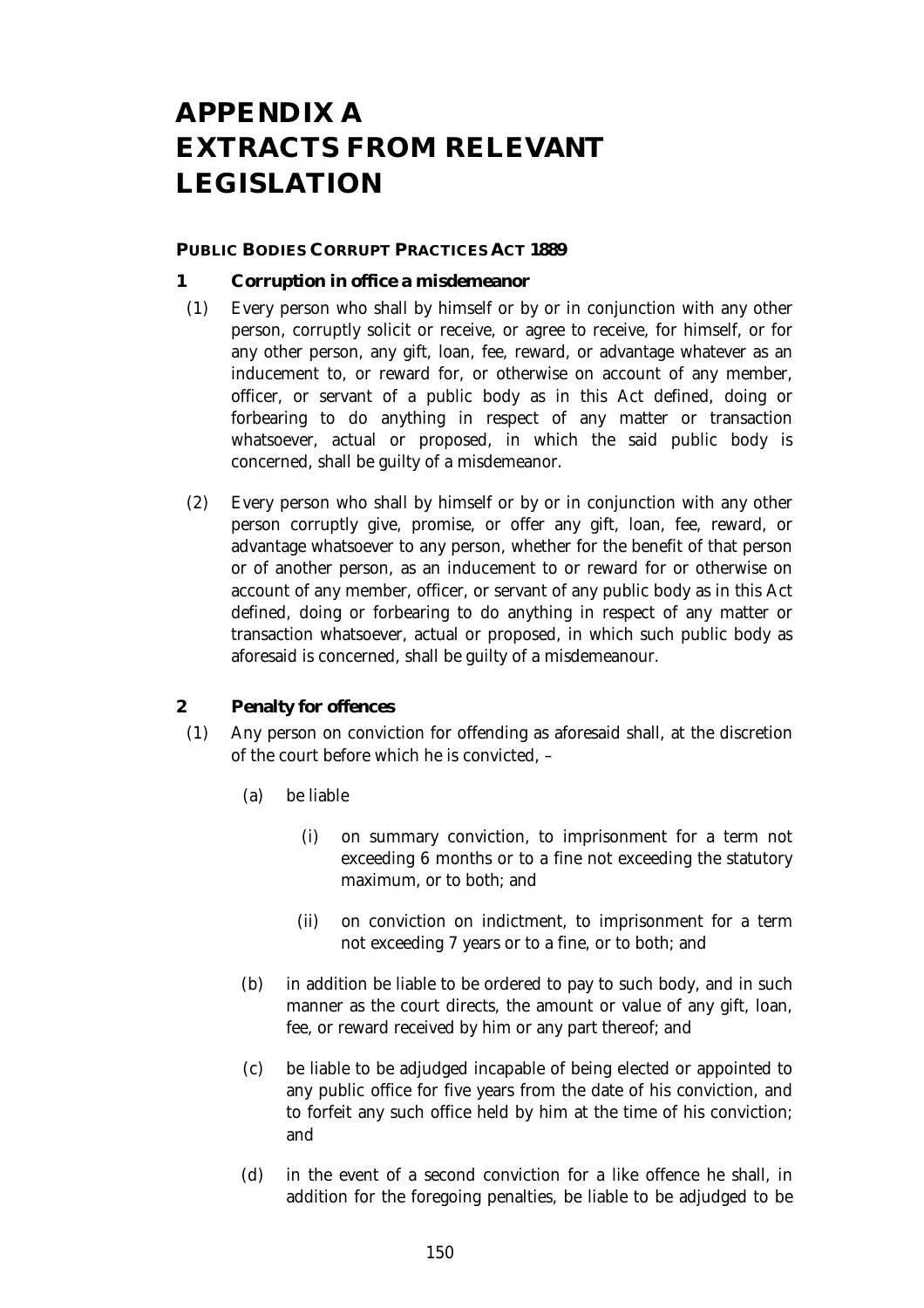for ever incapable of holding any public office, and to be incapable for five years of being registered as an elector, or voting at an election either of members to serve in Parliament or of members of any public body, and the enactments for preventing the voting and registration of persons declared by reason of corrupt practices to be incapable of voting shall apply to a person adjudged in pursuance of this section to be incapable of voting; and

 (e) if such person is an officer or servant in the employ of any public body upon such conviction he shall, at the discretion of the court, be liable to forfeit his right and claim to any compensation or pension to which he would otherwise have been entitled.

## **3 Savings**

 (2) A person shall not be exempt from punishment under this Act by reason of the invalidity of the appointment or election of a person to a public office.

## **4 Restriction on prosecution**

- (1) A prosecution for an offence under this Act shall not be instituted except by or with the consent of the Attorney-General.
- (2) In this section the expression "Attorney General" means the Attorney or Solicitor General for England, and as respects Scotland means the Lord Advocate …

# **7 Interpretation**

In this Act –

The expression "public body" means any council of a county or county of a city or town, any council of a municipal borough, also any board, commissioners, select vestry, or other body which has power to act under and for the purposes of any Act relating to local government, or the public health, or to poor law or otherwise to administer money raised by rates in pursuance of any public general Act, but does not include any public body as above defined existing elsewhere than in the United Kingdom:

The expression "public office" means any office or employment of a person as a member, officer, or servant of such public body:

The expression "person" includes a body of persons, corporate or unincorporate:

The expression "advantage" includes any office or dignity, and any forbearance to demand any money or money's worth or valuable thing, and includes any aid, vote, consent, or influence, or pretended aid, vote, consent, or influence, and also includes any promise or procurement of or agreement or endeavour to procure, or the holding out of any expectation of any gift, loan, fee, reward, or advantage, as before defined.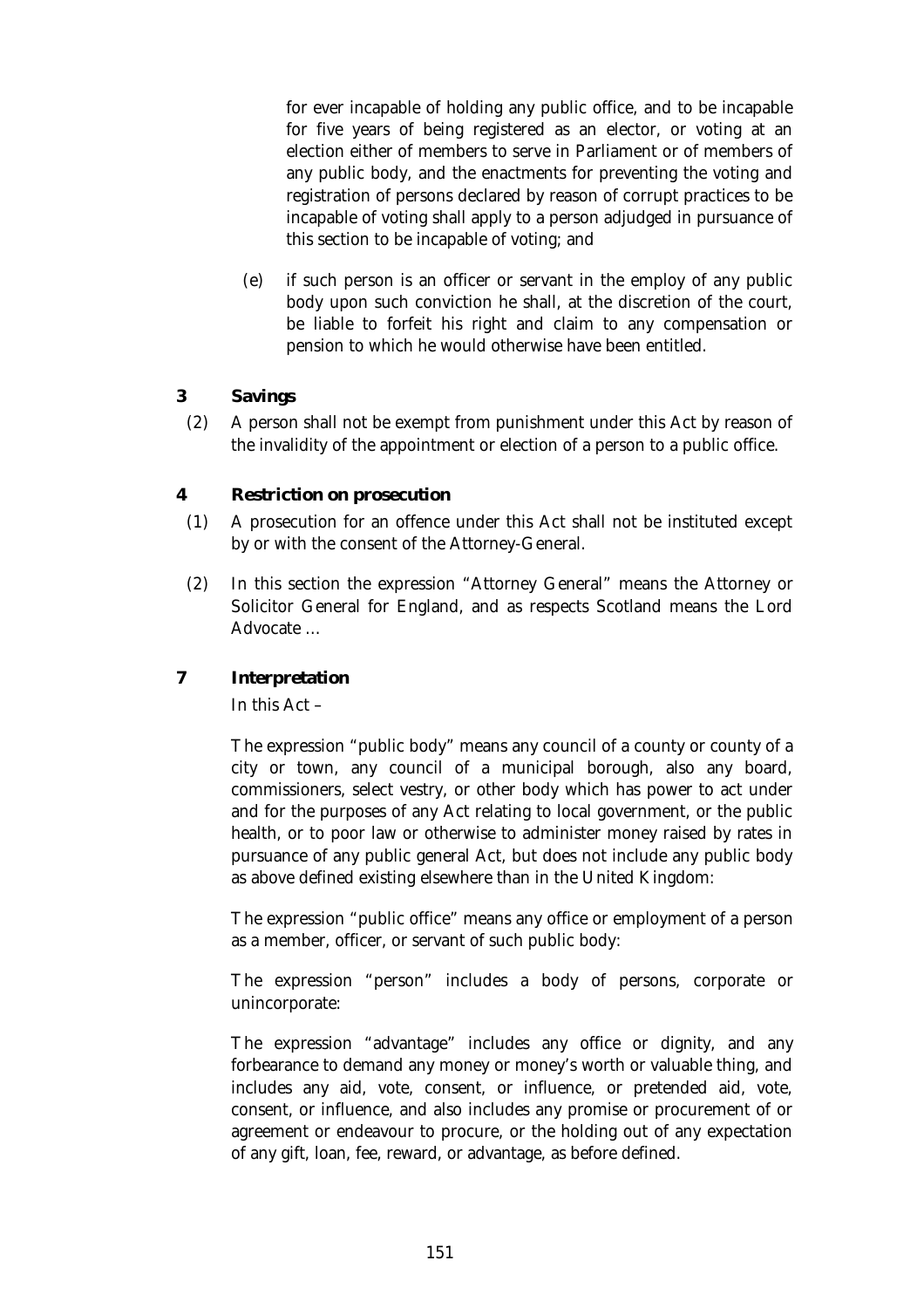#### **PREVENTION OF CORRUPTION ACT 1906**

## **1 Punishment of corrupt transactions with agents**

 (1) If any agent corruptly accepts or obtains, or agrees to accept or attempts to obtain, from any person, for himself or for any other person, any gift or consideration as an inducement or reward for doing or forbearing to do, or for having after the passing of this Act done or forborne to do, any act in relation to his principal's affairs or business, or for showing or forbearing to show favour or disfavour to any person in relation to his principal's affairs or business; or

If any person corruptly gives or agrees to give or offers any gift or consideration to any agent as an inducement or reward for doing or forbearing to do, or for having after the passing of this Act done or forborne to do, any act in relation to his principal's affairs or business, or for showing or forbearing to show favour or disfavour to any person in relation to his principal's affairs or business; or

If any person knowingly gives to any agent, or if any agent knowingly uses with intent to deceive his principal, any receipt, account, or other document in respect of which the principal is interested, and which contains any statement which is false or erroneous or defective in any material particular, and which to his knowledge is intended to mislead the principal;

he shall be guilty of a misdemeanour, and shall be liable –

- (a) on summary conviction, to imprisonment for a term not exceeding 6 months or to a fine not exceeding the statutory maximum, or to both; and
- (b) on conviction on indictment, to imprisonment for a term not exceeding 7 years or to a fine, or to both.
- (2) For the purposes of this Act the expression "consideration" includes valuable consideration of any kind; the expression "agent" includes any person employed by or acting for another; and the expression "principal" includes an employer.
- (3) A person serving under the Crown or under any corporation or any … borough, county, or district council, or any board of guardians, is an agent within the meaning of this Act.

# **2 Prosecution of offences**

 (1) A prosecution for an offence under this Act shall not be instituted without the consent, in England of the Attorney-General or Solicitor-General, and in Ireland of the Attorney-General or Solicitor-General for Ireland.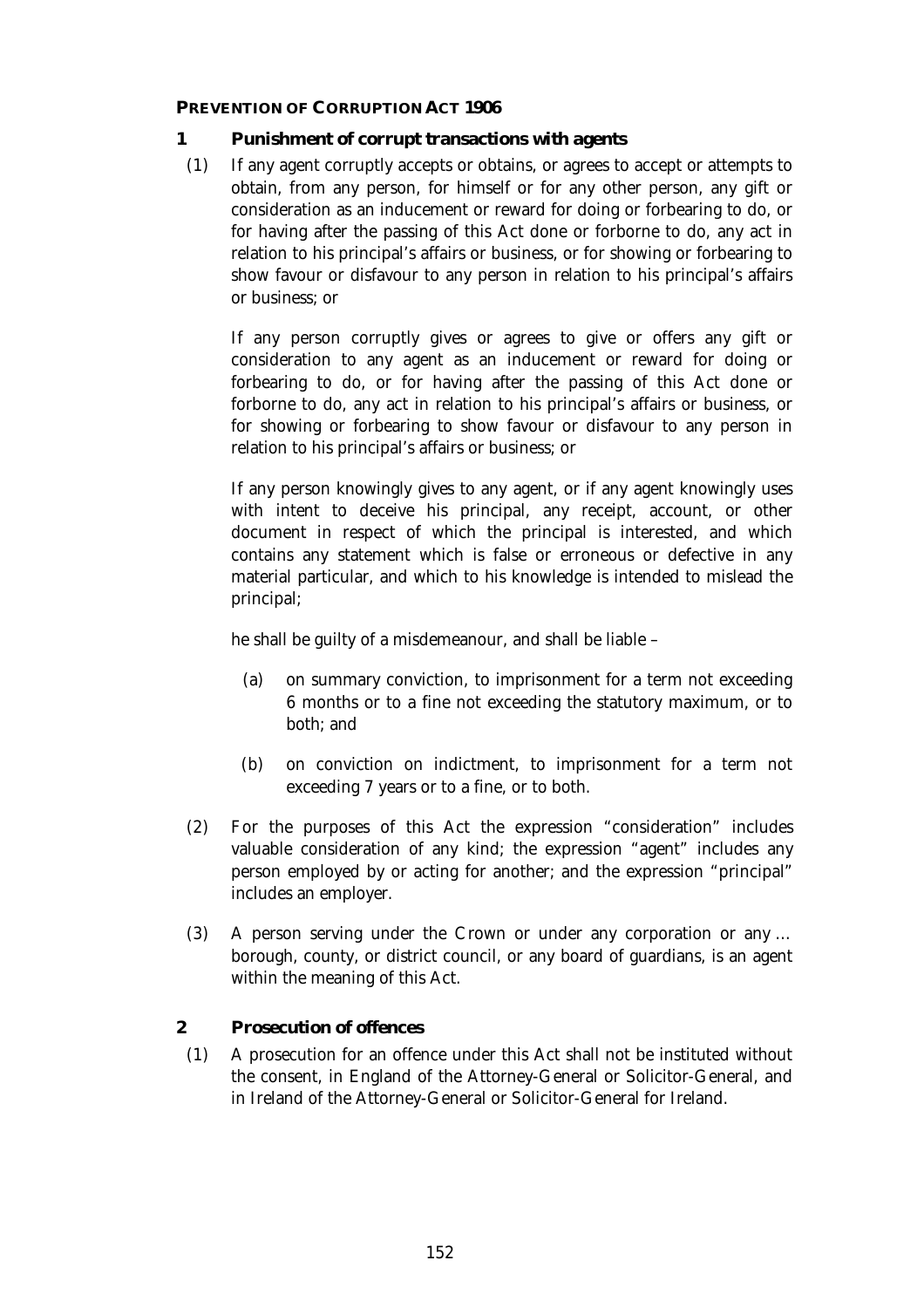#### **PREVENTION OF CORRUPTION ACT 1916**

## **2 Presumption of corruption in certain cases**

Where in any proceedings against a person for an offence under the Prevention of Corruption Act 1906, or the Public Bodies Corrupt Practices Act 1889, it is proved that any money, gift, or other consideration has been paid or given to or received by a person in the employment of [Her] Majesty or any Government Department or a public body by or from a person, or agent of a person, holding or seeking to obtain a contract from [Her] Majesty or any Government Department or public body, the money, gift, or consideration shall be deemed to have been paid or given and received corruptly as such inducement or reward as is mentioned in such Act unless the contrary is proved.

# **4 Short title and interpretation**

- (1) This Act may be cited as the Prevention of Corruption Act 1916, and the Public Bodies Corrupt Practices Act 1889, the Prevention of Corruption Act 1906, and this Act may be cited together as the Prevention of Corruption Acts 1889 to 1916.
- (2) In this Act and in the Public Bodies Corrupt Practices Act 1889, the expression "public body" includes, in addition to the bodies mentioned in the last-mentioned Act, local and public authorities of all descriptions.
- (3) A person serving under any such public body is an agent within the meaning of the Prevention of Corruption Act 1906, and the expressions "agent" and "consideration" in this Act have the same meaning as in the Prevention of Corruption Act 1906, as amended by this Act.

## **CRIMINAL JUSTICE AND PUBLIC ORDER ACT 1994**

# **34 Effect of accused's failure to mention facts when questioned or charged**

- (1) Where, in any proceedings against a person for an offence, evidence is given that the accused –
	- (a) at any time before he was charged with the offence, on being questioned under caution by a constable trying to discover whether or by whom the offence had been committed, failed to mention any fact relied on in his defence in those proceedings; or
	- (b) on being charged with the offence or officially informed that he might be prosecuted for it, failed to mention any such fact,

being a fact which in the circumstances existing at the time the accused could reasonably have been expected to mention when so questioned, charged or informed, as the case may be, subsection (2) below applies.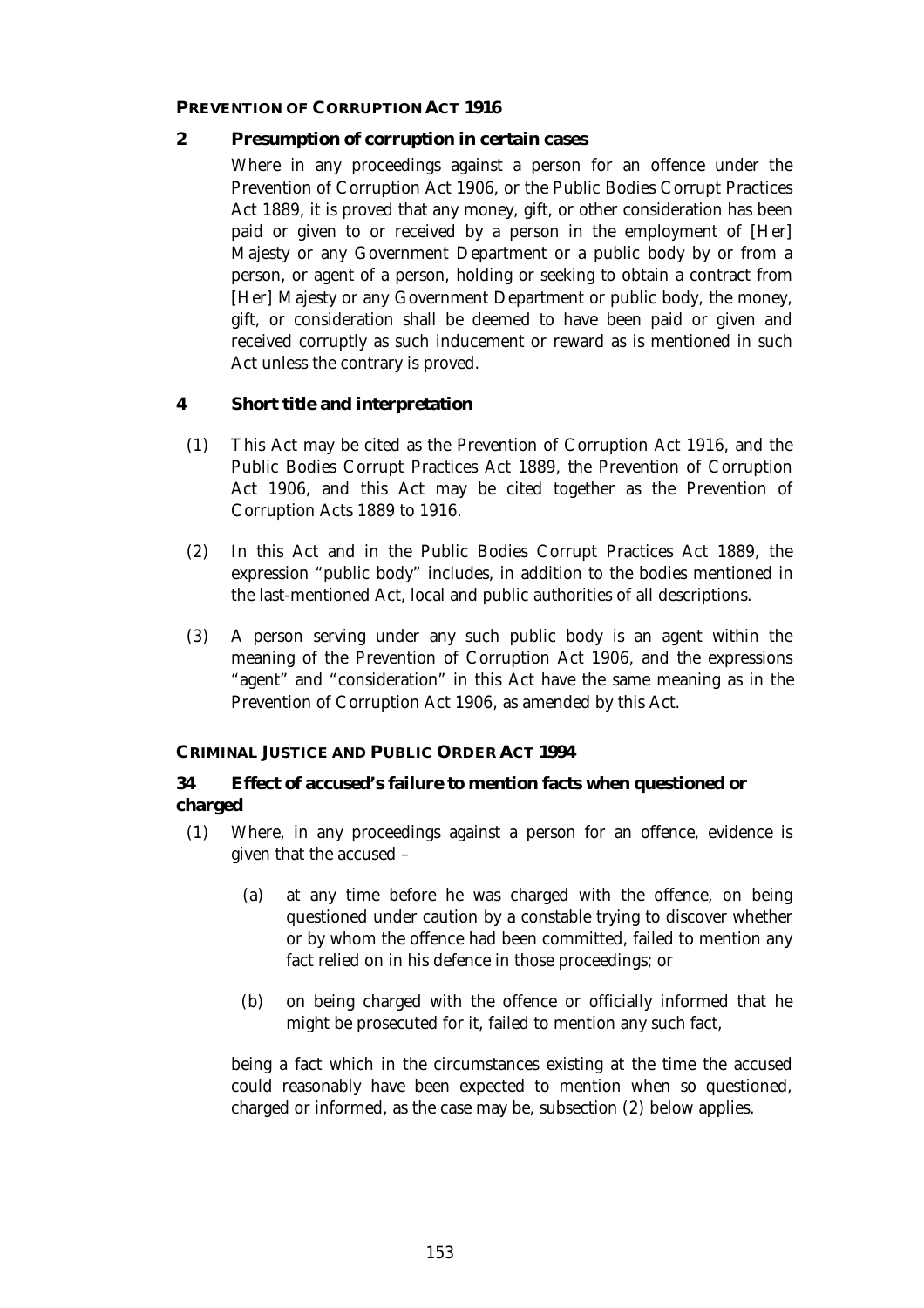- (2) Where this subsection applies
	- (a) a magistrates' court inquiring into the offence as examining justices;
	- (b) a judge, in deciding whether to grant an application made by the accused under –
		- (i) section 6 of the Criminal Justice Act 1987 (application for dismissal of charge of serious fraud in respect of which notice of transfer has been given under section 4 of that Act); or
		- (ii) paragraph 5 of Schedule 6 to the Criminal Justice Act 1991 (application for dismissal of charge of violent or sexual offence involving child in respect of which notice of transfer has been given under section 53 of that Act);
	- (c) the court, in determining whether there is a case to answer; and
	- (d) the court or jury, in determining whether the accused is guilty of the offence charged,

may draw such inferences from the failure as appear proper.

- (3) Subject to any directions by the court, evidence tending to establish the failure may be given before or after evidence tending to establish the fact which the accused is alleged to have failed to mention.
- (4) This section applies in relation to questioning by persons (other than constables) charged with the duty of investigating offences or charging offenders as it applies in relation to questioning by constables; and in subsection (1) above "officially informed" means informed by a constable or any such person.
- (5) This section does not
	- (a) prejudice the admissibility in evidence of the silence or other reaction of the accused in the face of anything said in his presence relating to the conduct in respect of which he is charged, in so far as evidence thereof would be admissible apart from this section; or
	- (b) preclude the drawing of any inference from any such silence or other reaction of the accused which could properly be drawn apart from this section.
- (6) This section does not apply in relation to a failure to mention a fact if the failure occurred before the commencement of this section.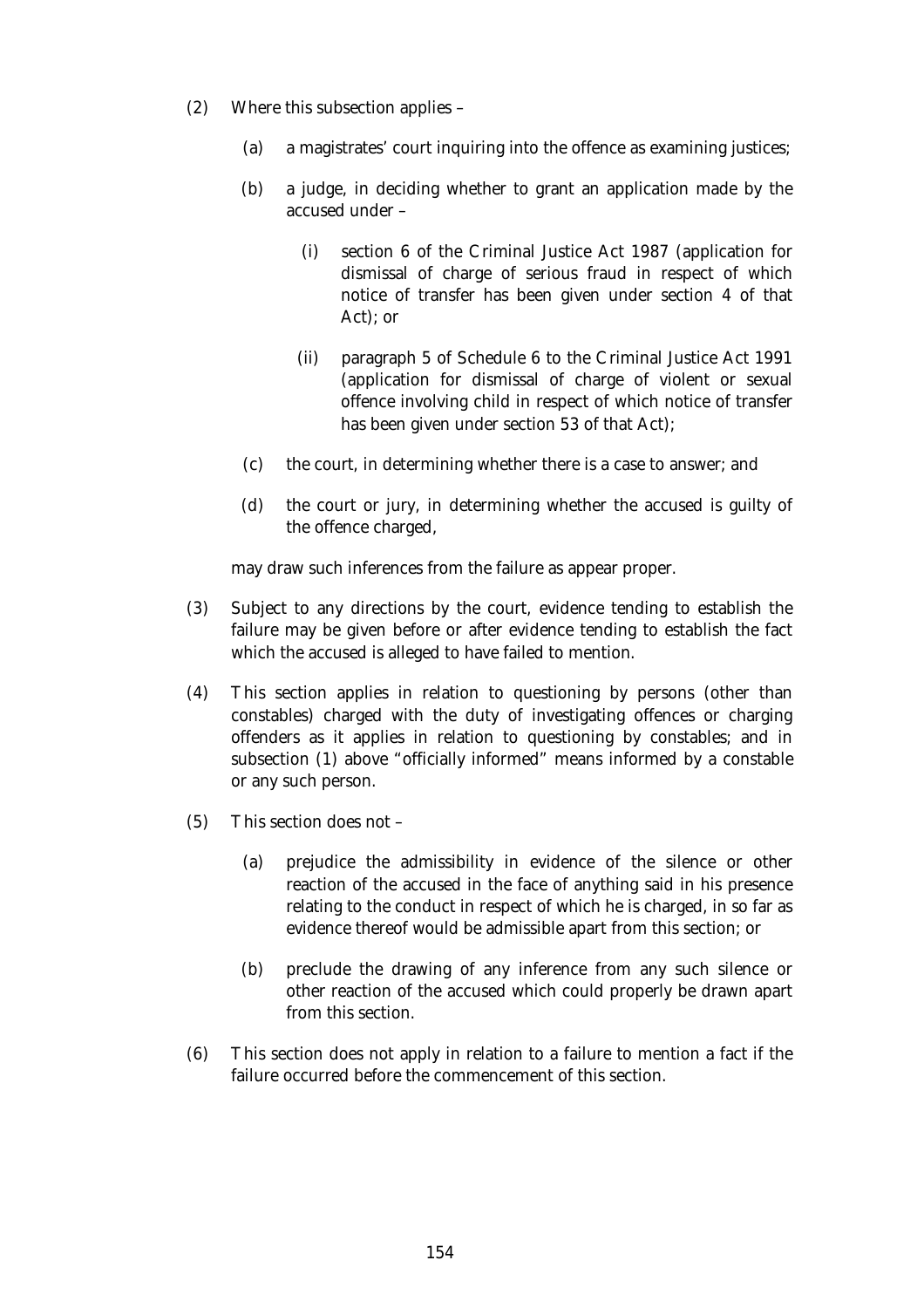#### **35 Effect of accused's silence at trial**

- (1) At the trial of any person who has attained the age of fourteen years for an offence, subsections (2) and (3) below apply unless –
	- (a) the accused's guilt is not in issue; or
	- (b) it appears to the court that the physical or mental condition of the accused makes it undesirable for him to give evidence;

but subsection (2) below does not apply if, at the conclusion of the evidence for the prosecution, his legal representative informs the court that the accused will give evidence or, where he is unrepresented, the court ascertains from him that he will give evidence.

- (2) Where this subsection applies, the court shall, at the conclusion of the evidence for the prosecution, satisfy itself (in the case of proceedings on indictment, in the presence of the jury) that the accused is aware that the stage has been reached at which evidence can be given for the defence and that he can, if he wishes, give evidence and that, if he chooses not to give evidence, or having been sworn, without good cause refuses to answer any question, it will be permissible for the court or jury to draw such inferences as appear proper from his failure to give evidence or his refusal, without good cause, to answer any question.
- (3) Where this subsection applies, the court or jury, in determining whether the accused is guilty of the offence charged, may draw such inferences as appear proper from the failure of the accused to give evidence or his refusal, without good cause, to answer any question.
- (4) This section does not render the accused compellable to give evidence on his own behalf, and he shall accordingly not be guilty of contempt of court by reason of a failure to do so.
- (5) For the purposes of this section a person who, having been sworn, refuses to answer any question shall be taken to do so without good cause unless –
	- (a) he is entitled to refuse to answer the question by virtue of any enactment, whenever passed or made, or on the ground of privilege; or
	- (b) the court in the exercise of its general discretion excuses him from answering it.
- (6) Where the age of any person is material for the purpose of subsection (1) above, his age shall for those purposes be taken to be that which appears to the court to be his age.
- (7) This section applies
	- (a) in relation to proceedings on indictment for an offence, only if the person charged with the offence is arraigned on or after the commencement of this section;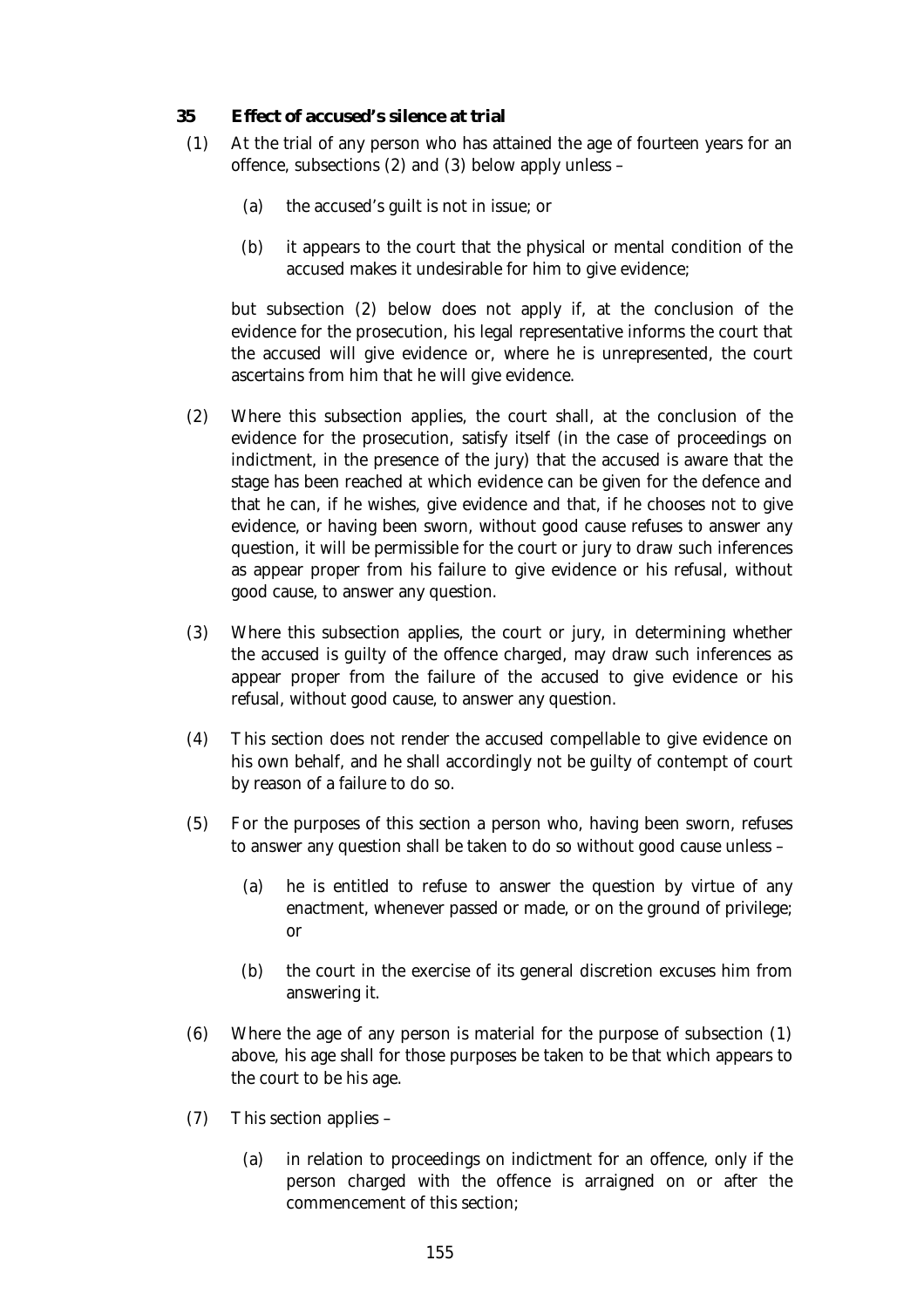(b) in relation to proceedings in a magistrates' court, only if the time when the court begins to receive evidence in the proceedings falls after the commencement of this section.

# **38 Interpretation and savings for sections 34, 35, 36 and 37**

(1) In sections 34, 35, 36 and 37 of this Act –

"legal representative" means an authorised advocate or authorised litigator, as defined by section 119(1) or the Courts and Legal Services Act 1990; and

"place" includes any building or part of a building, any vehicle, vessel, aircraft or hovercraft and any other place whatsoever.

- (2) In sections  $34(2)$ ,  $35(3)$ ,  $36(2)$  and  $37(2)$ , references to an offence charged include references to any other offence of which the accused could lawfully be convicted on that charge.
- (3) A person shall not have the proceedings against him transferred to the Crown Court for trial, have a case to answer or be convicted of an offence solely on an inference drawn from such a failure or refusal as is mentioned in section 34(2), 35(3), 36(2) or 37(2).
- (4) A judge shall not refuse to grant such an application as is mentioned in section  $34(2)(b)$ ,  $36(2)(b)$  and  $37(2)(b)$  solely on an inference drawn from such a failure as is mentioned in section 34(2), 36(2) or 37(2).
- (5) Nothing in sections 34, 35, 36 or 37 prejudices the operation of a provision of any enactment which provides (in whatever words) that any answer or evidence given by a person in specified circumstances shall not be admissible in evidence against him or some other person in any proceedings or class of proceedings (however described, and whether civil or criminal).

In this subsection, the reference to giving evidence is a reference to giving evidence in any manner, whether by furnishing information, making discovery, producing documents or otherwise.

 (6) Nothing in sections 34, 35, 36 or 37 prejudices any power of a court, in any proceedings, to exclude evidence (whether by preventing questions being put or otherwise) at its discretion.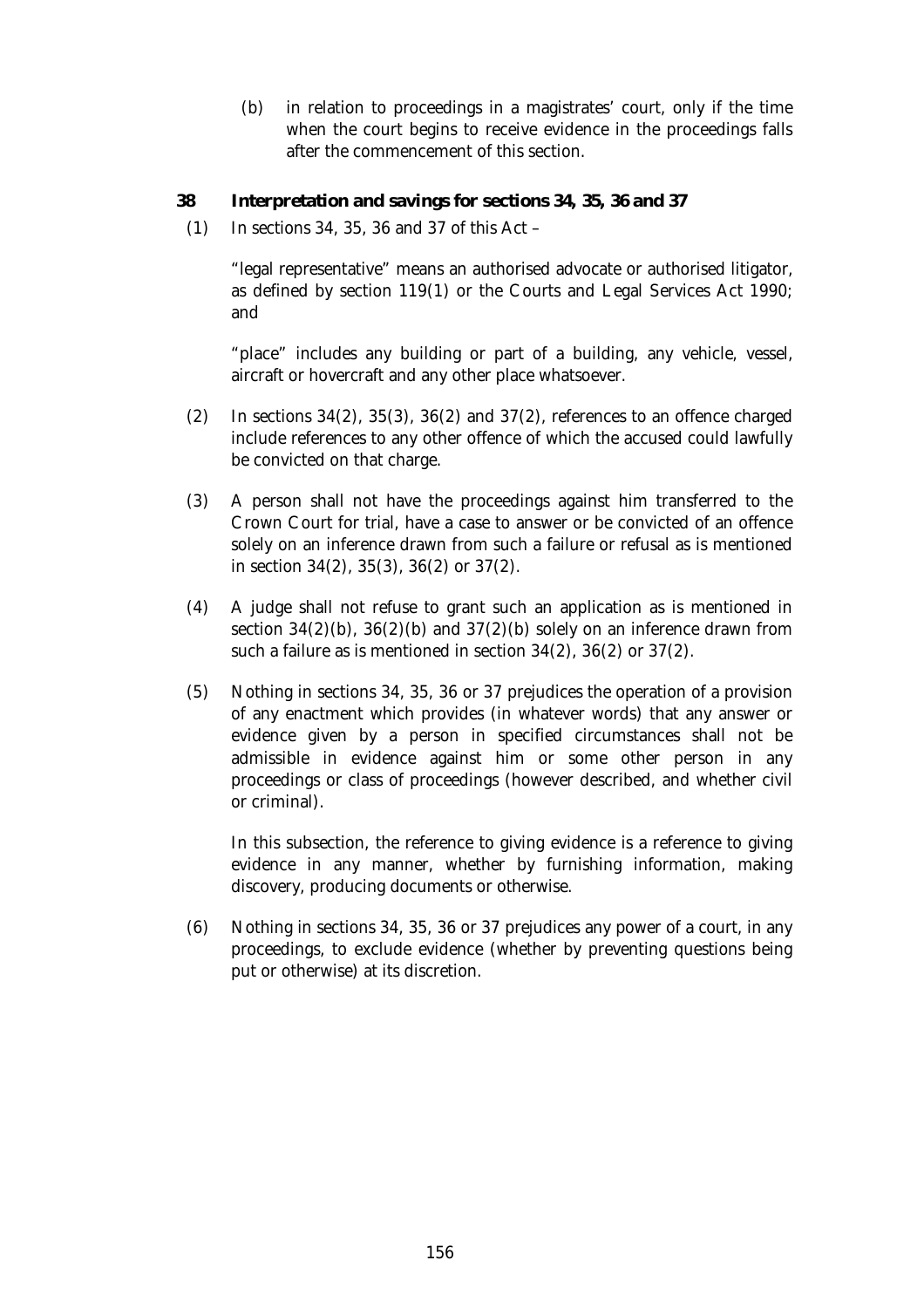# **APPENDIX B THE LAW OF OTHER JURISDICTIONS**

## **AUSTRALIA**

 B.1 In the Australian criminal law of corruption a distinction is drawn between *bribery*, which is confined to public officials, and *secret commissions offences*, described by the MCCOC as "essentially an attempt to create a bribery offence for corruption in the *private* sector". 1 Whereas bribery originated in the common law, secret commissions offences are entirely statutory.

## **Bribery**

 B.2 In New South Wales and Victoria, bribery remains a common law offence. The Code States, the Australian Capital Territory and the Commonwealth have broadly similar statutory provisions.<sup>2</sup> An example is section 87 of Queensland's Criminal Code:

Any person who -

- (1) Being employed in the Public Service, or being the holder of any public office, and being charged with the performance of any duty by virtue of such employment or office, not being a duty touching the administration of justice, corruptly asks, receives or obtains, or agrees or attempts to receive or obtain, any property or benefit of any kind for himself or any other person on account of any thing done or omitted to be done, or to be afterwards done or omitted to be done, by him in the discharge of the duties of his office; or
- (2) Corruptly gives, confers or procures, or promises or offers to give or confer, or to procure or attempt to procure, to, upon, or for, any person employed in the Public Service, or being the holder of any public office, or to, upon, or for, any other person, any property or benefit of any kind on account of any such act or omission on the part of the person so employed or holding such office;

is guilty of a crime, and is liable to imprisonment for seven years, and to be fined at the discretion of the court.

 B.3 The Queensland, Tasmanian and Northern Territory provisions include "corruptly" as a fault element, but it is not present in the Western Australian, Australian Capital Territory or Commonwealth provisions. The new South Australian Act uses the term "improperly".

<sup>1</sup> MCCOC Report, p 267.

<sup>2</sup> "There is some doubt about whether these provisions subsume the common law": *ibid*, p 261, n 161.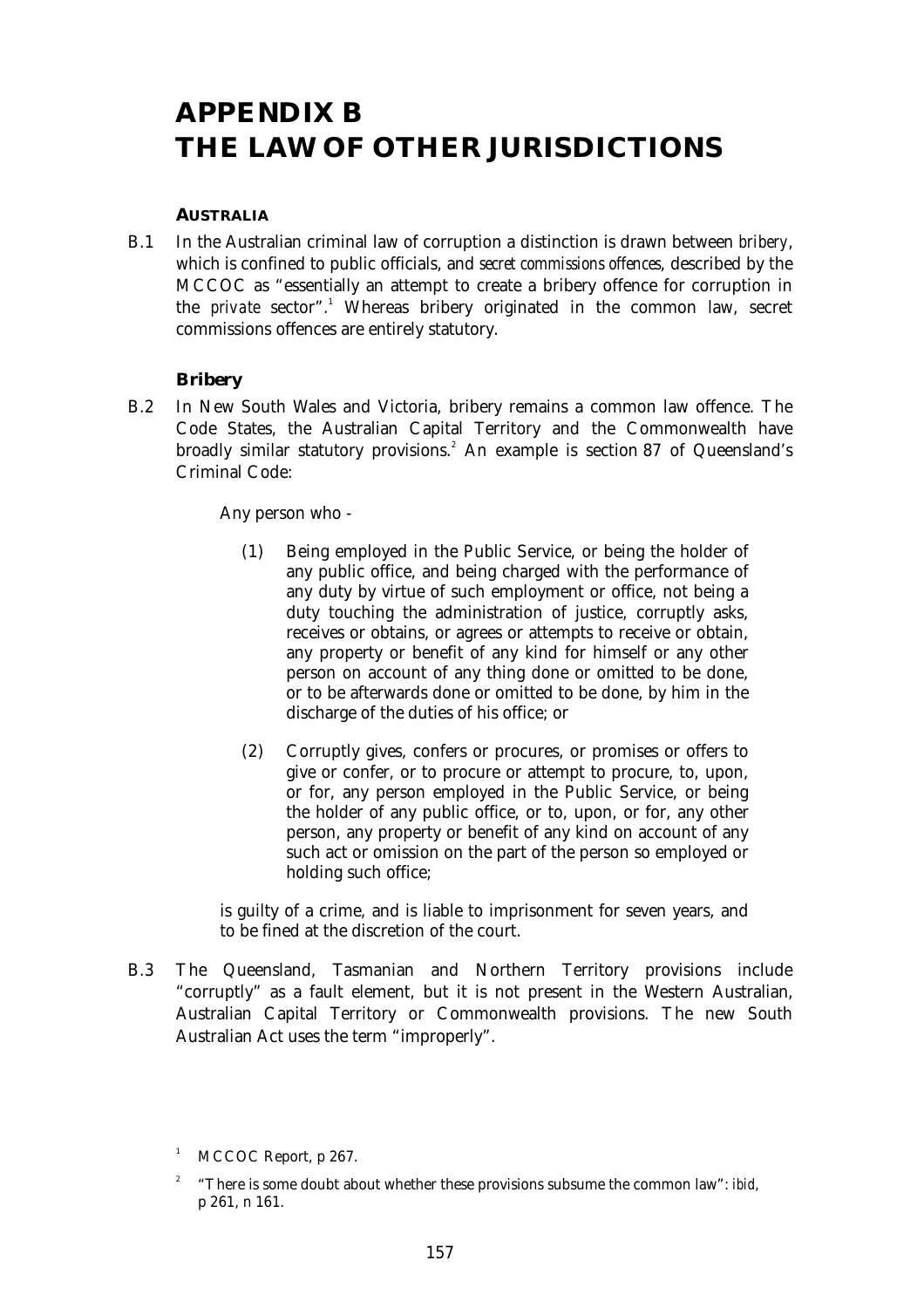#### **Secret commissions**

 B.4 The offence of receiving a secret commission is committed when an agent corruptly takes a payment from a person as an inducement or reward for doing any act in relation to the principal's business. In 1905 the Commonwealth enacted the Secret Commissions Act, and similar legislation was subsequently enacted in all Australian states. Section 4(1) of the 1905 Act provides:

> Any person who, without the full knowledge and consent of the principal, directly or indirectly:

- (a) being an agent of the principal accepts or obtains or agrees or offers to accept or obtain from any person for himself or for any person other than the principal; or
- (b) gives or agrees to give or offers to an agent of the principal or to any person at the request of an agent of a principal;

any gift or consideration as an inducement or reward;

- (i) for any act done or to be done, or any forbearance observed or to be observed, or any favour or disfavour shown or to be shown, in relation to the principal's affairs or business, or on the principal's behalf; or
- (ii) for obtaining or having obtained or aiding or having aided to obtain for any person an agency or contract for or with the principal;

shall be guilty of an indictable offence.

B.5 Section 4(2) provides:

A gift or consideration shall be deemed to be given as an inducement or reward if the receipt or any expectation thereof would be in any way likely to influence the agent to do or to leave undone something contrary to his duty.

#### B.6 Section 9 provides:

In any civil or criminal proceeding under this Act evidence shall not be admissible to show that any such gift or consideration as is mentioned in this Act is customary in any trade or calling.

#### **CANADA**

 B.7 The law relating to corruption in Canada is contained in Part IV of the Criminal Code, falling within the category of "Offences Against the Administration of Law and Justice". This title deals with crimes against the State and government, rather than the public at large, and is therefore limited to corrupt transactions involving government officials. In addition, section 426 of the Criminal Code creates an offence of secret commissions which is not limited to the public sector.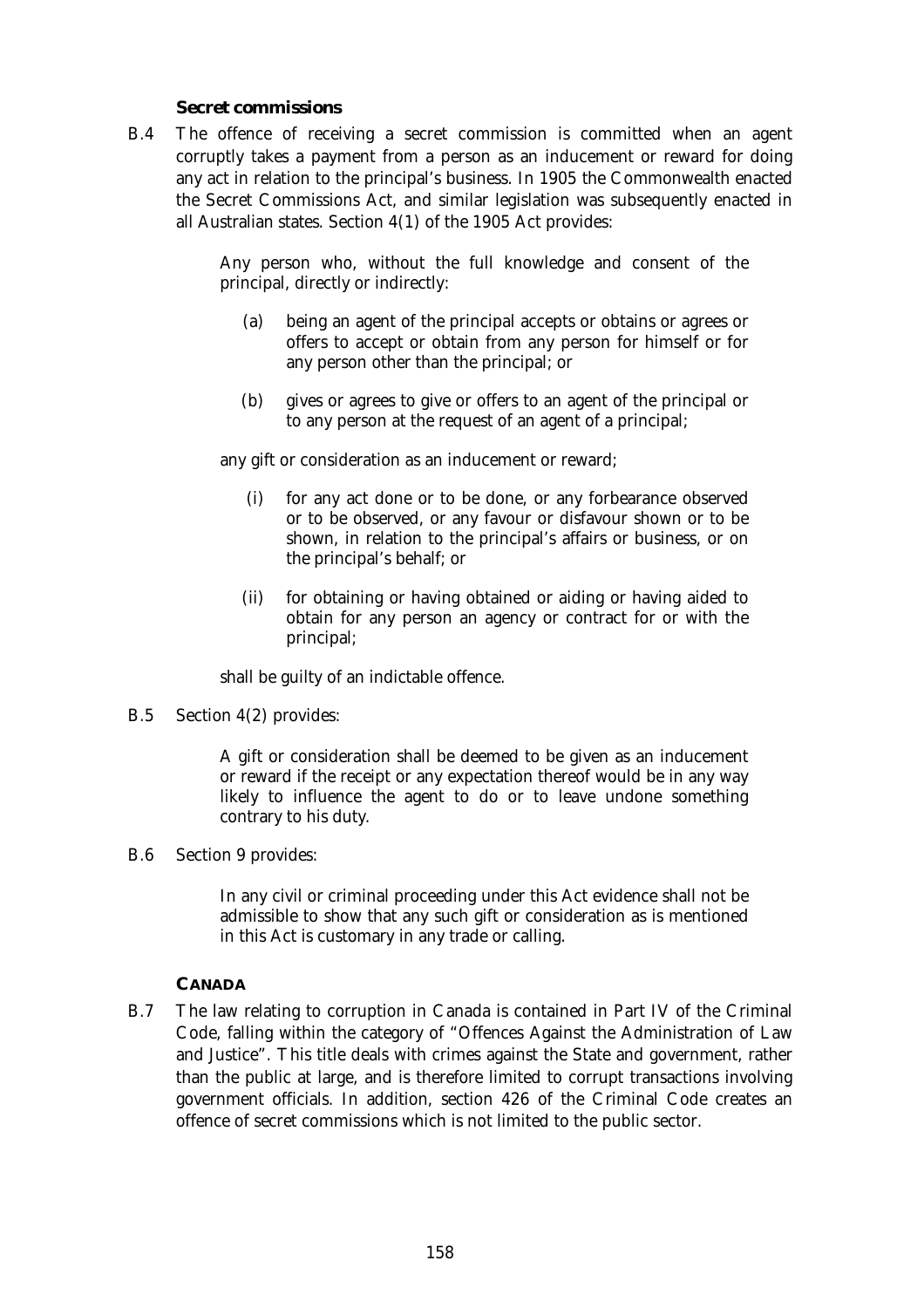#### **Corruption and government officials**

- B.8 The offences relating to bribery and corruption contained in Part IV of the Criminal Code include the bribery of judicial officers, $3$  the bribery of other public officers,<sup>4</sup> frauds on the government,<sup>5</sup> breach of trust by a public officer,<sup>6</sup> the influencing of a municipal official, $^7$  the selling or purchasing of office $^8$  and the influencing or negotiating of appointments or dealing in offices.<sup>9</sup>
- $B.9$  Each offence<sup>10</sup> includes "corruptly" as a fault element. The meaning of "corruptly" is not statutorily defined but has been considered by the courts in relation to section 426. In *Brown*<sup>11</sup> it was held not to mean wickedly or dishonestly, but to refer to an act done mala fide and designed wholly or partially for the purpose of bringing about the effect forbidden by the section.

#### **Secret commissions**

- B.10 Section 426 of the Criminal Code, known as the secret commissions offence, is directed at secret transactions with an agent concerning the affairs of his or her principal. It provides, in part:
	- (1) Every one commits an offence who
		- (a) corruptly
			- (i) gives, offers or agrees to give or offer to an agent, or
			- (ii) being an agent, demands, accepts or offers or agrees to accept from any person,

any reward, advantage or benefit of any kind as consideration for doing or forbearing to do, or for having done or forborne to do, any act relating to the affairs or business of his principal or for showing or forbearing to show favour or disfavour to any person with relation to the affairs or business of his principal …

 (2) Every one commits an offence who is knowingly privy to the commission of an offence under subsection (1).

- 5 *Ibid*, s 121. This section creates 12 offences which seek to prohibit conduct such as influence peddling, interference with government tenders and influencing the election of candidates to Parliament or the result of a government election. Each offence involves a donor and recipient but there is no requirement that the offender act corruptly, the mental element being purely the intention to cause the external elements of the offence.
- 6 *Ibid*, s 122.
- 7 *Ibid*, s 123.
- 8 *Ibid*, s 124.
- 9 *Ibid*, s 125.
- <sup>10</sup> Except those contained in section 121: see n 5 above.
- $11$  (1956) 116 CCC 287 (Ont CA).

<sup>3</sup> Canadian Criminal Code, s 119.

<sup>4</sup> *Ibid*, s 120.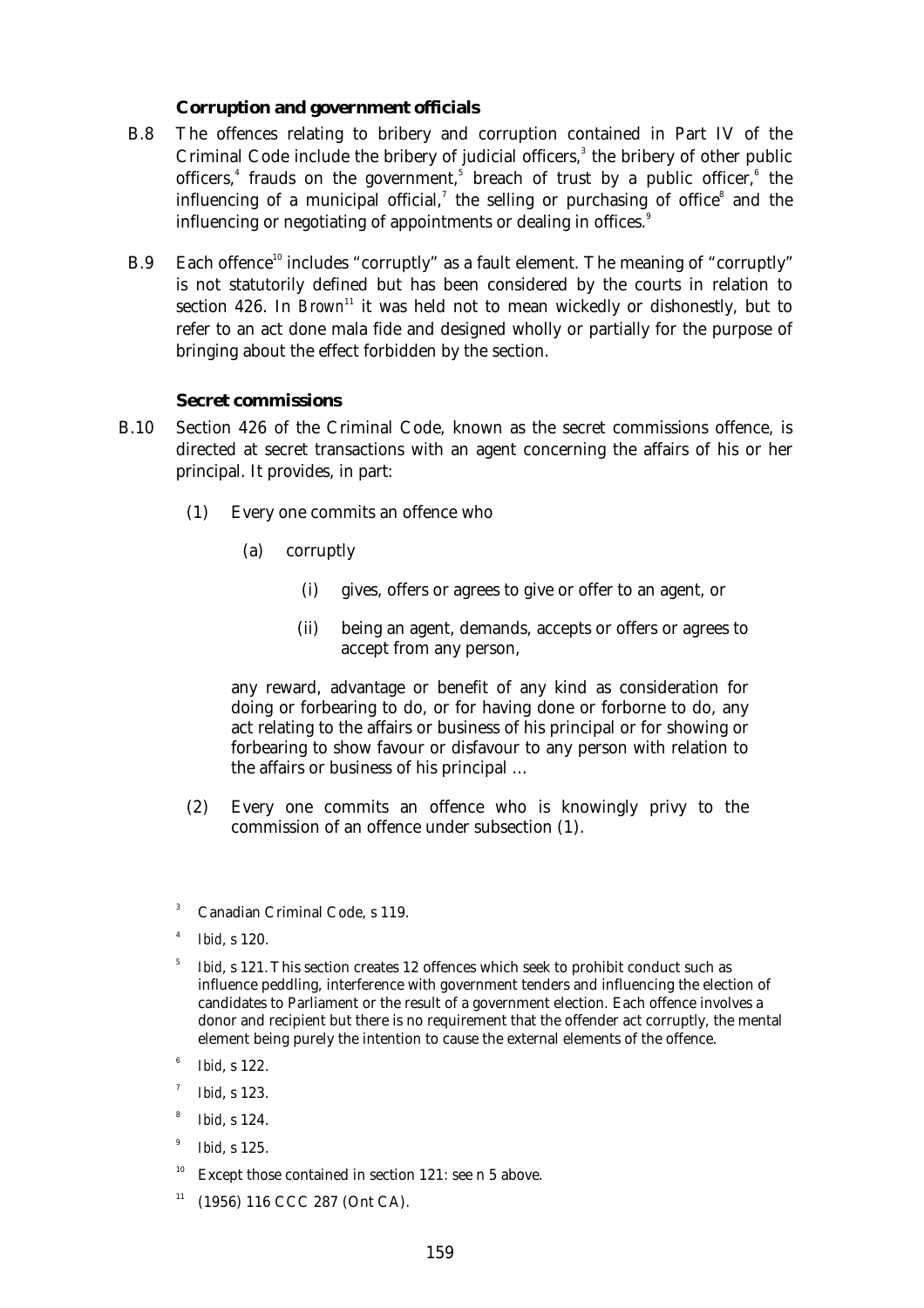- (3) A person who commits an offence under this section is guilty of an indictable offence and liable to imprisonment for a term not exceeding five years.
- B.11 The donor or recipient of a secret commission must act "corruptly". In *Kelly*<sup>12</sup> it was held that "corruptly" means secretly or without requisite disclosure; thus there is no requirement of a corrupt bargain between the two parties. The donor may be guilty though the recipient is innocent, or vice versa.

#### **SOUTH AFRICA**

- B.12 The first criminal offence of bribery in South African law was the corruption of judicial office; this offence was later extended to other officers of state and then to all state employees. The law was later again extended to electoral corruption and, more recently, to bribery in the commercial sector.
- B.13 The law of bribery was originally a mixture of common law and statute. It is now, however, governed entirely by the Corruption Act 1992, an Act which followed from a report of the South African Law Commission.<sup>13</sup> Prior to the enactment of the 1992 Act, South African criminal law contained separate offences to deal with the bribery of State officials and commercial bribery. The bribery of State officials was dealt with by the common law offences of bribe-giving and bribe-taking, whereas commercial bribery was subject to the provisions of the Prevention of Corruption Act 1958.
- B.14 Section 1 of the 1992 Act provides:
	- (1) Any person
		- (a) who corruptly gives or offers or agrees to give any benefit of whatever nature which is not legally due, to any person upon whom –
			- (i) any power has been conferred or who has been charged with any duty by virtue of any employment or the holding of any office or any relationship of agency or any law, or to anyone else, with the intention to influence the person upon whom such power has been conferred or who has been charged with such duty to commit or omit to do any act in relation to such power or duty; or
			- (ii) any power has been conferred or who has been charged with any duty by virtue of any employment or the holding of any office or any relationship of agency or any law and who committed or omitted to do any act constituting any excess of such power or any neglect of such duty, with the intention to reward the person upon whom such power has been conferred or
	- $12$  [1992] 4 WWR 640.
	- <sup>13</sup> Bribery (1991) Report No 116. This Report was preceded by Working Paper No 32, which itself contained a draft Bill (an early draft of the 1992 Act).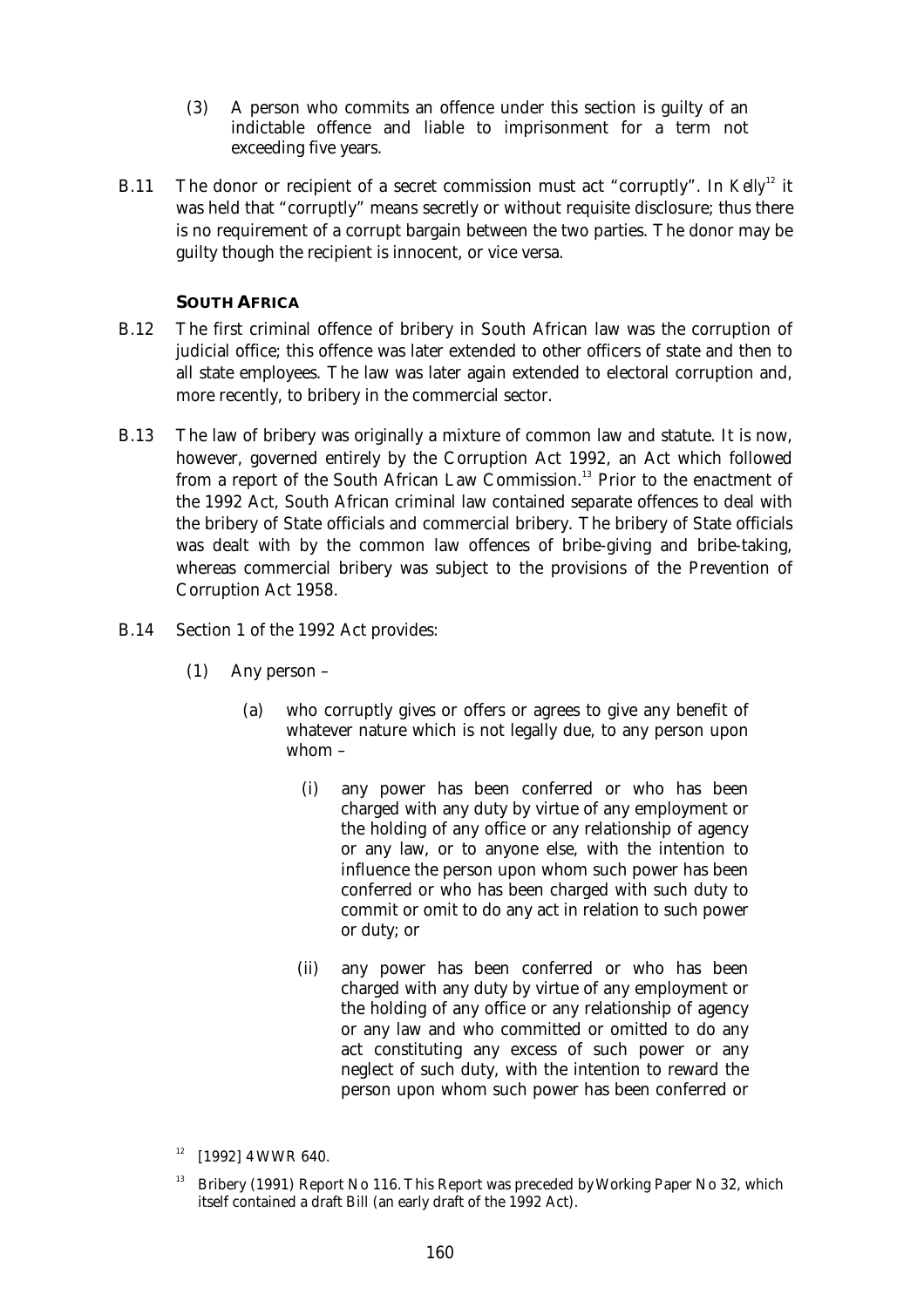who has been charged with such duty because he so acted; or

- (b) upon whom any power has been conferred or who has been charged with any duty by virtue of any employment or the holding of any post or any relationship of agency or any law and who corruptly receives or obtains or agrees to receive or attempts to obtain any benefit of whatever nature which is not legally due, from any person, either for himself or for anyone else, with the intention –
	- (i) that he should commit or omit to do any act in relation to such power or duty, whether the giver or offeror of the benefit has the intention to influence the person upon whom such power has been conferred or who has been charged with such duty, so to act or not; or
	- (ii) to be rewarded for having committed or omitted to do any act constituting any excess of such power or any neglect of such duty, whether the giver or offeror of the benefit has the intention to reward the person upon whom such power has been conferred or who has been charged with such duty, so to act or not,

shall be guilty of an offence.

- B.15 The offence may be committed by both a donor and a recipient. Each of these forms of the offence may in turn be committed in respect of a future *or* a past act of corruption.
- B.16 The offence has been summarised in these terms:

The offence of the corruptor essentially consists in corruptly giving any benefit of whatever nature which is not legally due to certain persons with a specified intent. The offence of the corruptee consists in corruptly receiving or obtaining any benefit of whatever nature which is not legally due, from any person, either for himself or for anyone else, with a specified intent.<sup>1</sup>

 B.17 The 1992 Act does not itself contain any definitions. The avoidance of definitions was an express policy of the framers of the legislation.<sup>15</sup>

<sup>&</sup>lt;sup>14</sup> J Milton, "Law Reform: Bribery and the Corruption Act 1992" (1993) 6 SACJ 90, 92.

<sup>15</sup> This is clear from the Law Commission's Report: see, eg, para 5.9.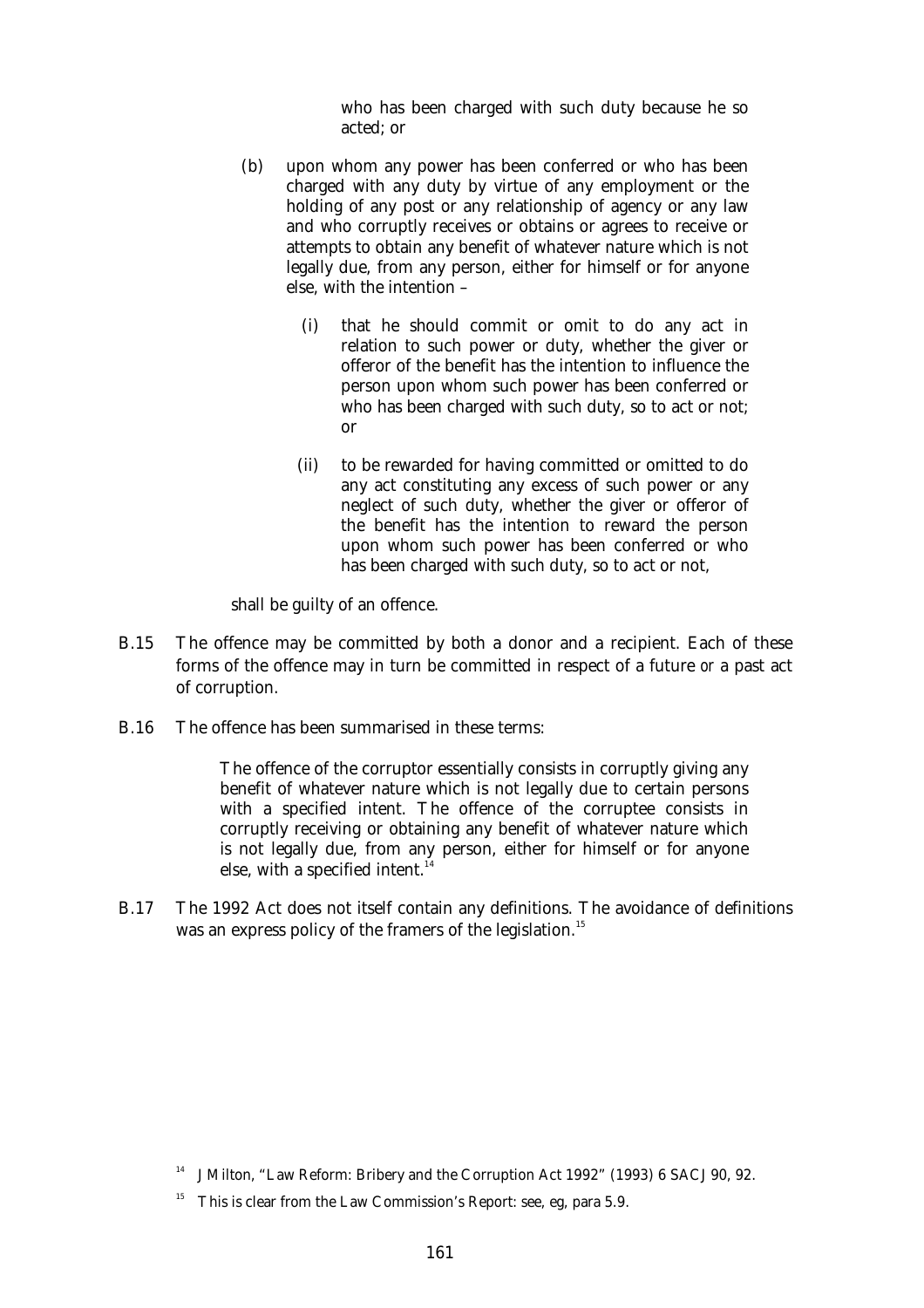## **HONG KONG**

 B.18 The main corruption offences in Hong Kong law are to be found in the Prevention of Bribery Ordinance.<sup>16</sup> The statutory offences are supplemented by the common law of conspiracy.

# **The possession of unexplained property**

B.19 Section 10(1) of the Prevention of Bribery Ordinance 1970 provides:

Any person who, being or having been a Crown servant $17$  –

- (a) maintains a standard of living above that which is commensurate with his present or past official emoluments; or
- (b) is in control of pecuniary resources or property disproportionate to his present or past official emoluments,

shall, unless he gives a satisfactory explanation to the court as to how he was able to maintain such a standard of living or how such pecuniary resources or property came under his control, be guilty of an offence.

 B.20 Criticism of section 10 has centred on the absence of any definition of "standard of living" and "satisfactory explanation", and the fact that the Ordinance does not make clear where the legal and evidential burdens of proof lie in relation to the various elements of the offence.

## **Offences based on offering, soliciting or accepting an advantage**

- B.21 Section 4 of the Prevention of Bribery Ordinance provides:
	- (1) Any person who, without lawful authority or reasonable excuse, offers any advantage to a public servant as an inducement to or reward for or otherwise on account of that public servant's –
		- (a) performing or abstaining from performing, or having performed or abstained from performing, any act in his capacity as a public servant;
		- (b) expediting, delaying, hindering or preventing, or having expedited, delayed, hindered or prevented, the performance of an act, whether by that public servant or by any other public servant in his or that other public servant's capacity as a public servant; or

<sup>&</sup>lt;sup>16</sup> Cap 201. The Corrupt and Illegal Practices Ordinance (Cap 288) deals primarily with electoral fraud.

Defined as a person "holding an office of emolument, whether permanent or temporary, under the Crown in right of the Government": s 2(1).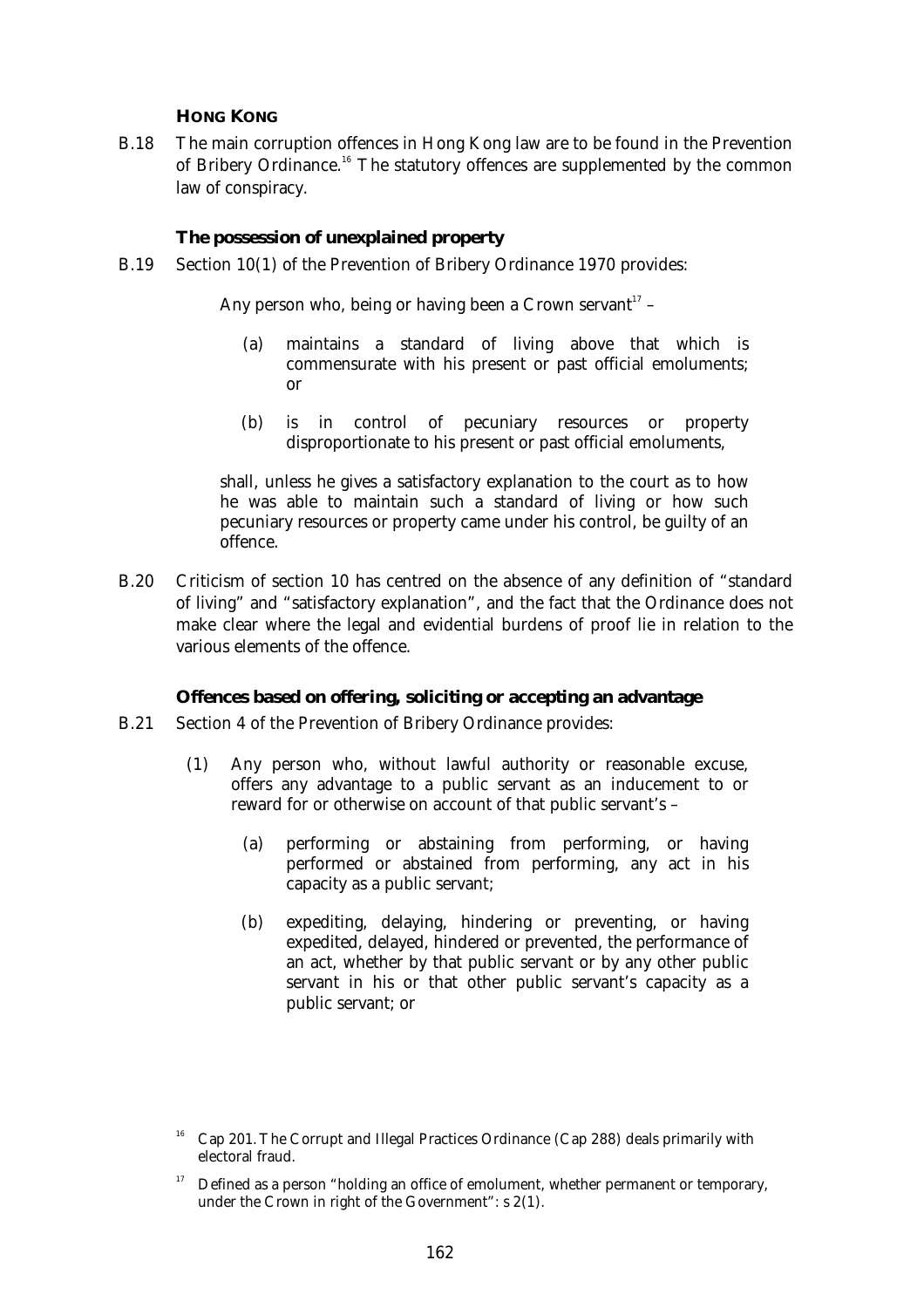(c) assisting, favouring, hindering or delaying, or having assisted, favoured, hindered or delayed, any person in the transaction of any business with a public body,

shall be guilty of an offence.

- (2) Any public servant who, without lawful authority or reasonable excuse, solicits or accepts any advantage as an inducement to or reward for or otherwise on account of his –
	- (a) performing or abstaining from performing, or having performed or abstained from performing, any act in his capacity as a public servant;
	- (b) expediting, delaying, hindering or preventing, or having expedited, delayed, hindered or prevented, the performance of an act, whether by himself or by any other public servant in his or that other public servant's capacity as a public servant; or
	- (c) assisting, favouring, hindering or delaying, or having assisted, favoured, hindered or delayed, any person in the transaction of any business with a public body,

shall be guilty of an offence.

#### **Solicitation or acceptance of an advantage by a Crown servant**

 B.22 Section 3 of the Prevention of Bribery Ordinance contains an offence expressly limited to Crown servants.<sup>18</sup> It provides:

> Any Crown servant, who without the general or special permission of the Governor, solicits or accepts any advantage shall be guilty of an offence.

This provision does not require proof that the defendant solicited or accepted the advantage as an inducement, reward or otherwise in respect of any action or inaction in his or her official capacity.

# **Other offences in the Prevention of Bribery Ordinance based on the concept of advantage**

 B.23 A number of other offences in the Prevention of Bribery Ordinance make use of the concept of advantage. Section 5 proscribes the use of bribery for giving assistance in regard to obtaining contracts, section 6 contains an offence of using bribery for procuring the withdrawal of tenders, section 7 prohibits bribery in relation to auctions and section 8 contains an offence which is committed by those who have dealings with public bodies and bribe public servants. Each of these offences is, like section 4, divided into an offence committed by those who offer an advantage in relation to the proscribed activities and those who solicit or accept an advantage in relation to the same activities.

 $18$  See n 17 above.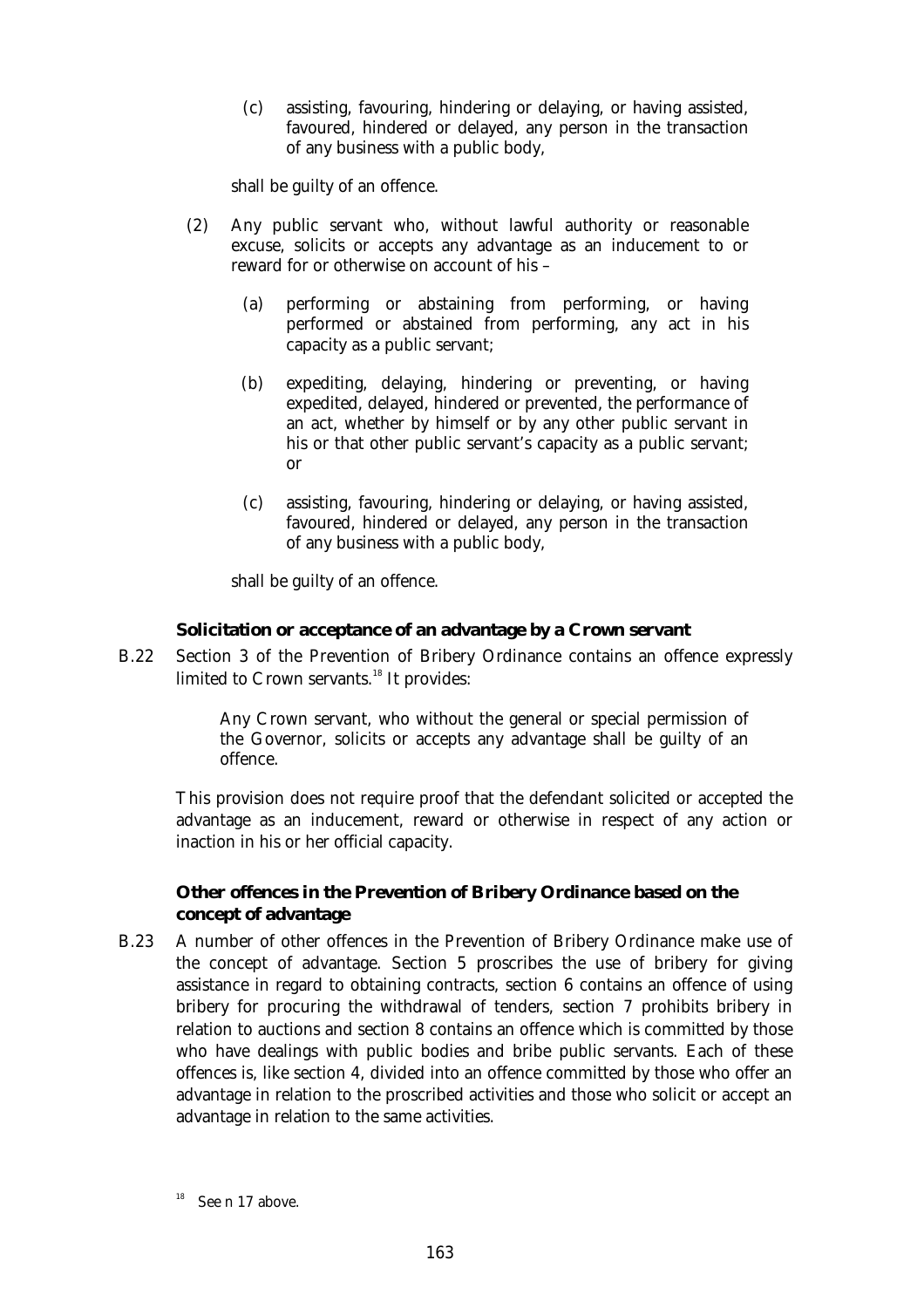## $S$ **WEDEN**<sup>19</sup>

 B.24 The criminal law of corruption in Sweden is regulated by the Penal Code of 1962.<sup>20</sup> The provisions of the Code create offences of bribery (corruptive supply) and bribe-taking (corruptive demand). They apply to both the public and the private sectors.

## **Bribery**

- B.25 Bribery is a form of corruptive supply and is dealt with by the Code under Chapter 17, article 7. "Bribery" occurs when any person gives, promises or offers any bribe or improper remuneration whatever, to any employee, or any other person belonging to one of a number of specified categories, in respect of his or her service. The specified categories are:
	- (1) any person engaged in public services, whether in central or local government;
	- (2) any person whose assignment is governed by any statutory regulation;
	- (3) any person serving in the armed forces or other national defence units;
	- (4) any other person vested with public authority; and
	- (5) any person acting as fiduciary in legal, economic or technical matters.  $21$

#### **Bribe-taking**

 B.26 Bribe-taking is a form of corruptive demand and is dealt with by the Code under Chapter 20, article 2. This offence is committed by any employee, or any person in one of the categories listed above, who receives, accepts a promise of or requests any bribe or improper remuneration in respect of his or her service. It is immaterial whether the bribe-taking occurred before taking up or after leaving service.

#### **Bribes and improper remuneration**

 B.27 The illicit payments are defined by the Code as "any bribe or improper remuneration": a *bribe* is a payment given in advance, whereas *improper remuneration* is a payment made subsequently. The requirement that such a payment be "improper" implies ethical considerations, depending on custom and public opinion. In practice, the question of impropriety will depend on whether a payment is likely to attract and influence someone in the position of the recipient in such a way as to cause him or her to feel under an obligation to the briber.

<sup>19</sup> The information used in writing this paper is taken from Thorsten Cars, *Mutbrott, Bestickning och Korruptiv Marknadsföring – Summary in English: Corruption in Swedish Law* (1996) p 153.

 $20$  As amended in 1977, 1986 and 1993.

<sup>&</sup>lt;sup>21</sup> Ch 20, art 2, para 1.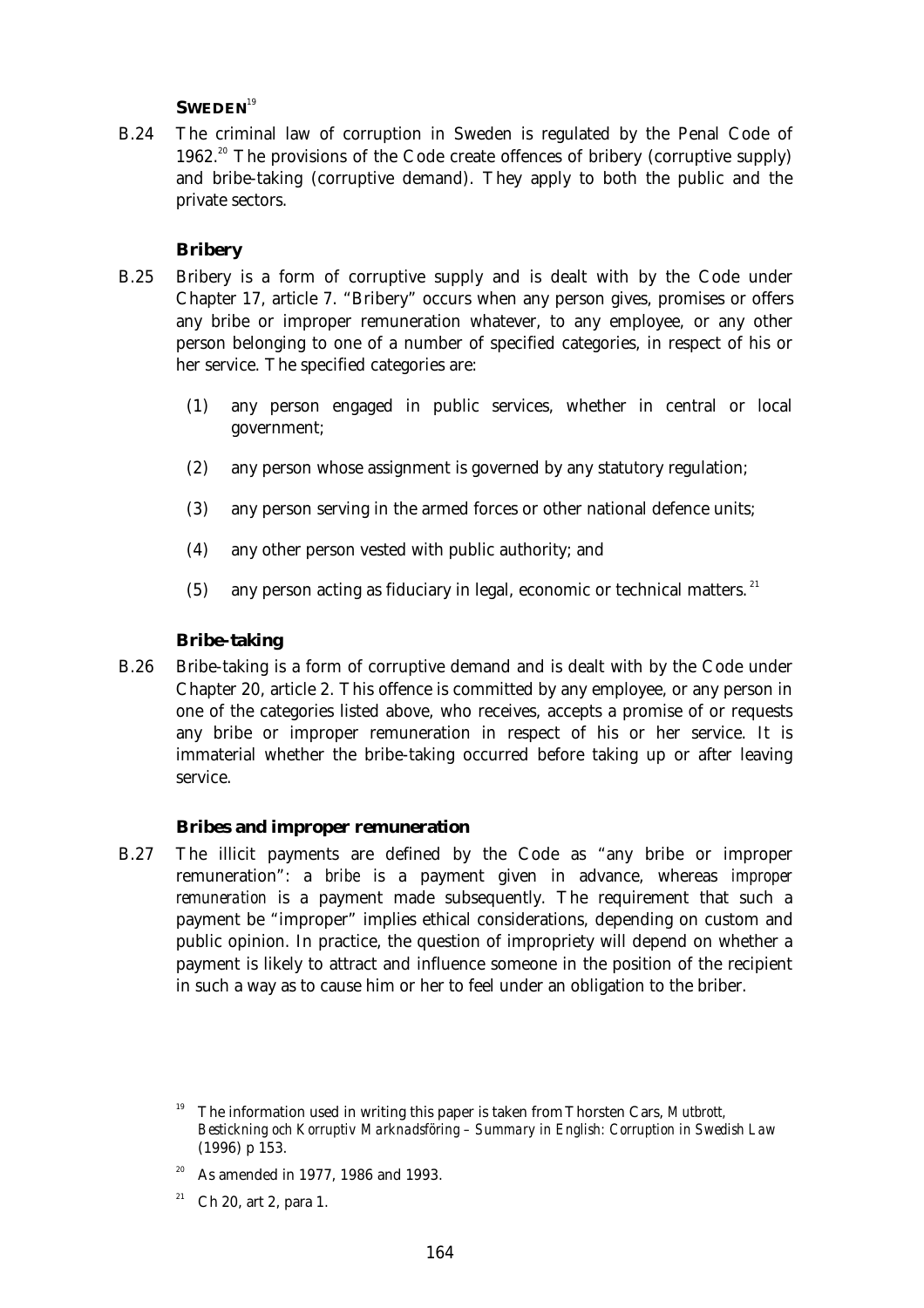B.28 Improper payments also include payments made to third parties, made in order to influence another, and in such cases the third party may also be punished for complicity.

## **Presumption of improper influence**

 B.29 The actual effect of the bribe or the bribe-taking is irrelevant; it is immaterial that the recipient can prove that he or she was not influenced by the bribe. It is necessary only that the payment be given or offered for the employee's service. Some professional or business relationship has, therefore, to be proved to exist between giver and receiver. If both the gift or offer and such a relationship are proved, the recipient is presumed to have been influenced by the gift or offer.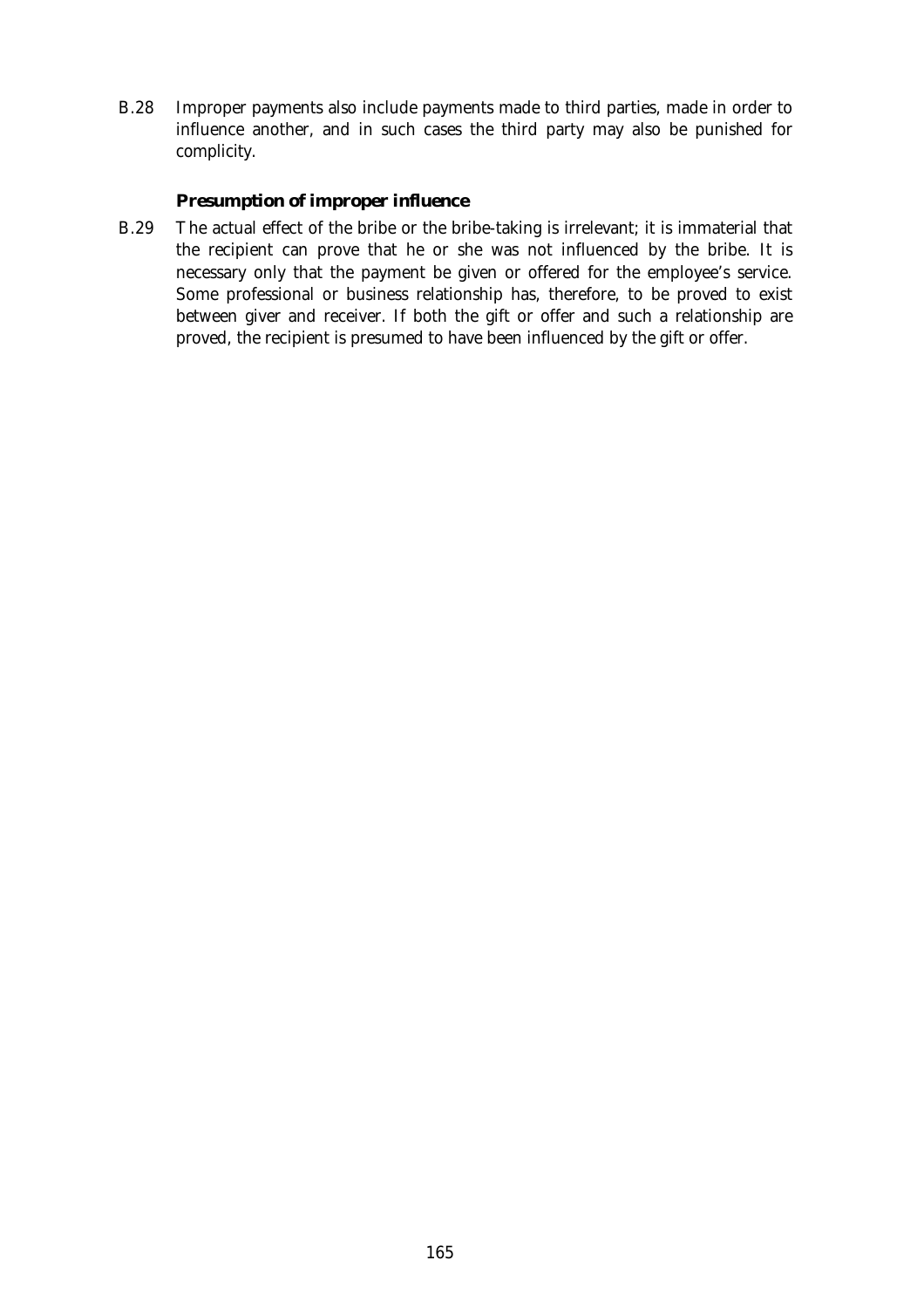# **APPENDIX C THE AUSTRALIAN REFORM PROPOSALS**

 C.1 The MCCOC Report proposes two new offences: giving or receiving a bribe (to extend to both the public and private sectors) and giving or receiving other corrupting benefits (replacing the former offences relating to secret commissions).

## **BRIBERY**

- C.2 In relation to bribery, the MCCOC Report recommends that a person should be guilty of *giving* a bribe if he or she dishonestly provides, or offers or promises to provide, a benefit to any agent or other person with the intention that the agent will provide a favour;<sup>1</sup> and an agent should be guilty of *receiving* a bribe if he or she dishonestly asks for, or receives or agrees to receive, a benefit for himself, herself or any other person with the intention of providing a favour.<sup>2</sup> The maximum penalty for each offence is ten years' imprisonment.
- C.3 For these purposes a "favour" is:
	- (a) the agent being influenced or affected in the exercise of the agent's functions as such an agent; or
	- (b) the agent doing or not doing something as such an agent or because of his or her position as such an agent; or
	- (c) the agent causing or influencing his or her principal or other agents to do or not to do something.<sup>3</sup>

## **The distinction between public and private bodies**

 C.4 One of the most important reforms proposed by the MCCOC is the recommendation that bribery, presently applicable only to public officials, should be extended to the private sector.<sup>4</sup>

## **Fault elements**

- C.5 The fault elements of the proposed offence of bribery are
	- $(1)$  dishonesty;<sup>5</sup>
	- (2) an intent to give a benefit to an agent; and

- 2 *Ibid.*
- 3 *Ibid.*
- 4 *Ibid*, pp 269–275.
- <sup>5</sup> Which has the same definition as it has here: see *Ghosh* [1982] QB 1053.

MCCOC report, p 278.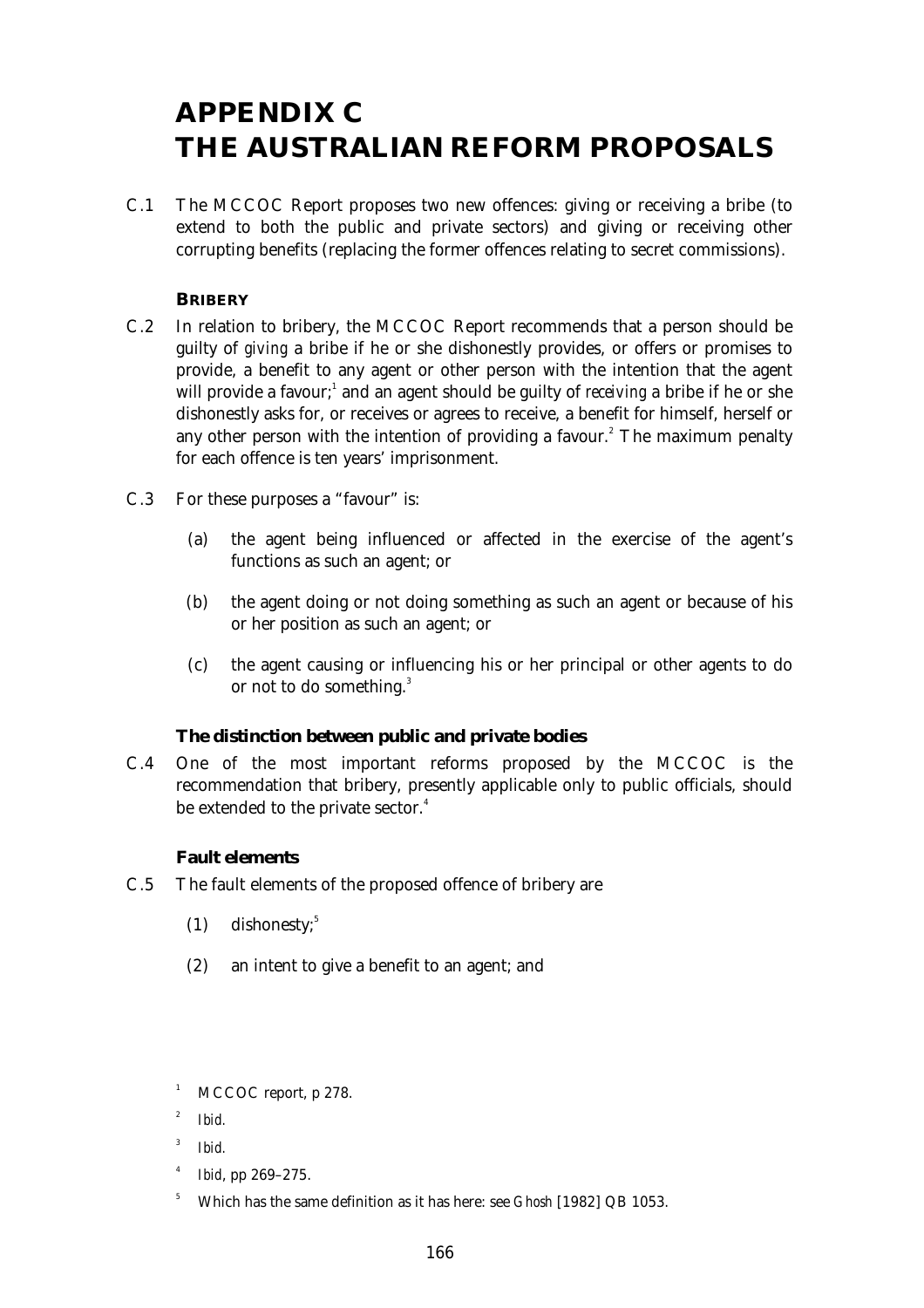(3) an intent that the benefit will influence or affect the duty of an agent, or that the agent will do or omit to do something, or that the agent will get the principal to do something.

# *Dishonesty*

- C.6 The Committee outlined three main options regarding the "dishonest" fault element in bribery. These were:<sup>6</sup>
	- (1) to omit a fault element like "corruptly" or "dishonestly";
	- (2) to rely on the common law meaning of "corruptly", which is based on behaviour which is "contrary to the known rules of honesty and integrity"; or
	- (3) to have a more elaborate and specific definition of "corruptly".
- C.7 The MCCOC acknowledged that "dishonestly" is somewhat wider in scope than "corruptly" but took the view that it was preferable on the ground that it was flexible and would allow a jury to assess the behaviour of the defendant against the standards of ordinary people. It was, according to the MCCOC, "the best and most workable way of capturing the essence of bribery and other corrupt payments".<sup>7</sup>

## *No requirement for agreement*

 C.8 The proposed new offence does not require any agreement between the giver and the receiver of the bribe.

## **Definition of agent**

 C.9 This is statutorily defined by way of a general definition in terms of an agent being "[a] person who acts on behalf of another with that other person's actual or implied authority", followed by a list of specific relationships of trust.

## **OTHER CORRUPTING BENEFITS**

- C.10 A person will be guilty of the offence of *giving* other corrupting benefits if he or she dishonestly provides, or offers or promises to provide, a benefit to any agent or other person in any case where the receipt, or expectation of the receipt, of the benefit by the agent would in any way tend to influence the agent to provide a favour.<sup>8</sup> An agent will be guilty of *receiving* other corrupting benefits if he or she dishonestly asks for, or agrees to receive, a benefit for himself or herself or for another person in any case where the receipt, or expectation of the receipt, of the benefit by the agent, would in any way tend to influence the agent to provide a favour. $^{\circ}$  The maximum penalty for either offence is five years' imprisonment.  $^{\text{\tiny{10}}}$ 
	- MCCOC Report, p 281.
	- 7 *Ibid*, pp 287–289.
	- 8 *Ibid*, p 302.
	- 9 *Ibid*.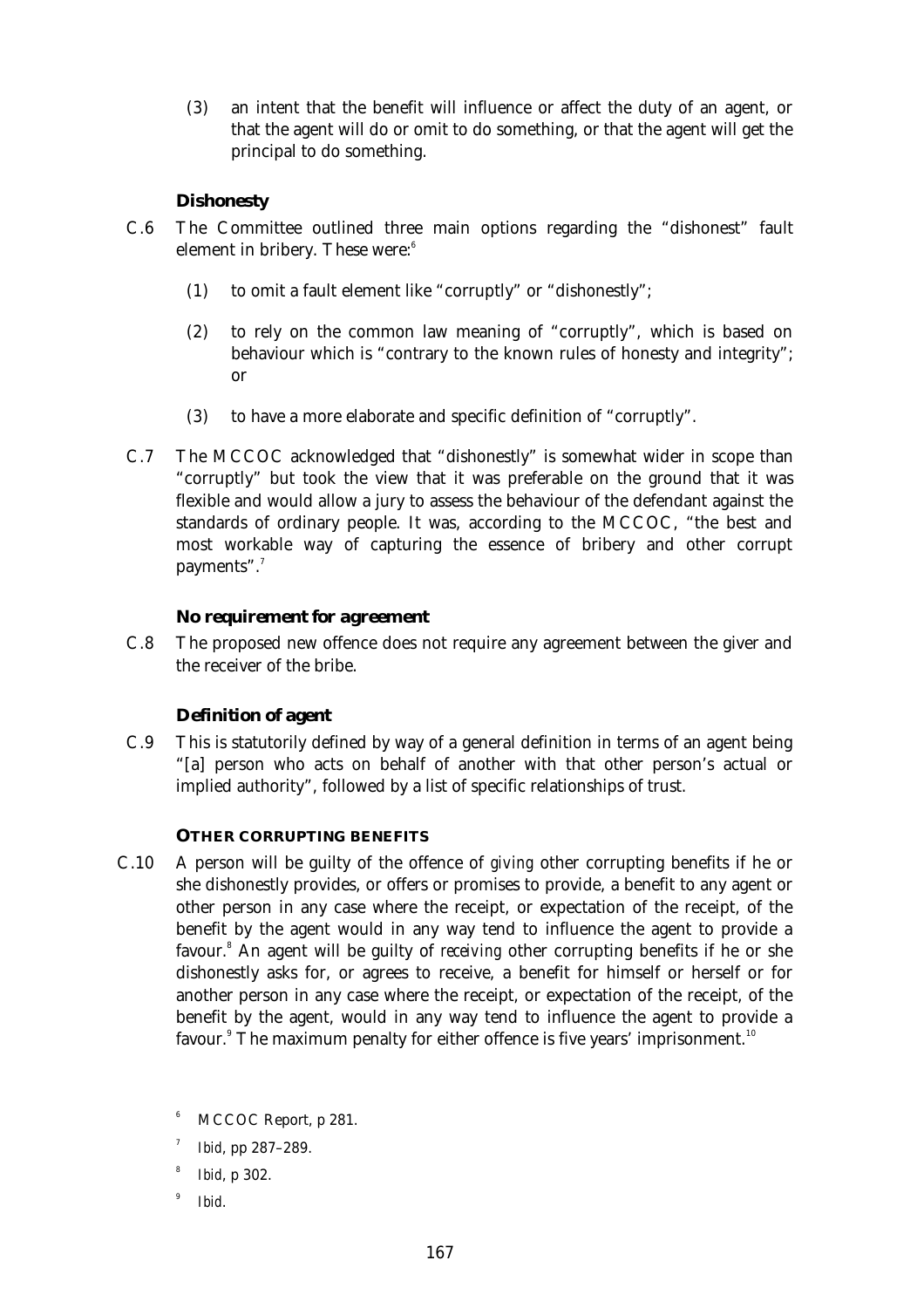C.11 The principal difference between the two offences is that in the case of bribery the benefit must have been offered or given in advance to induce the favour, whereas in the case of other corrupting benefits, the benefit must have the tendency to influence the agent to show the person favour or disfavour in relation to the principal's business. For a corrupting benefit, therefore, there is no need to prove a prior arrangement intended to influence the agent's duty. It will be sufficient that a benefit was conferred as a reward for a previous breach of duty. $^{\rm 11}$ 

# **KICKBACKS**<sup>12</sup>

 C.12 The MCCOC recognised that there was a need to cover cases of people who held themselves out to the public as making independent selections or assessments of goods and services who in fact receive "kickbacks" for their selection. Although in some circumstances, such people would be covered by the bribery and other corrupting benefits offences, in others they would not because they owe their duty to the public generally rather than to a specific principal. The MCCOC took the view that such conduct should be subject to criminal sanction.<sup>13</sup> The following offence is proposed:

A person who:

- (a) holds himself or herself out to the public as being engaged in any business or activity of making disinterested selections or examinations, or expressing disinterested opinions in respect of property or services; and
- (b) dishonestly asks for, or receives or agrees to receive, a benefit for himself, herself or another in order to influence his or her selection, examination or opinion,

is guilty of an offence. $14$ 

#### **ABUSE OF PUBLIC OFFICE**

 C.13 Under the common law there are a number of offences involving public office holders improperly using their position for their own benefit.<sup>15</sup> The MCCOC proposes the following statutory offence of abuse of public office:

<sup>10</sup> *Ibid*.

- *Ibid*, p 305.
- $12$  Referred to in the MCCOC Report as "payola".
- <sup>13</sup> *Ibid*, p 309.
- <sup>14</sup> *Ibid*, p 308. The maximum penalty is five years' imprisonment.
- <sup>15</sup> *Ibid*, p 311.